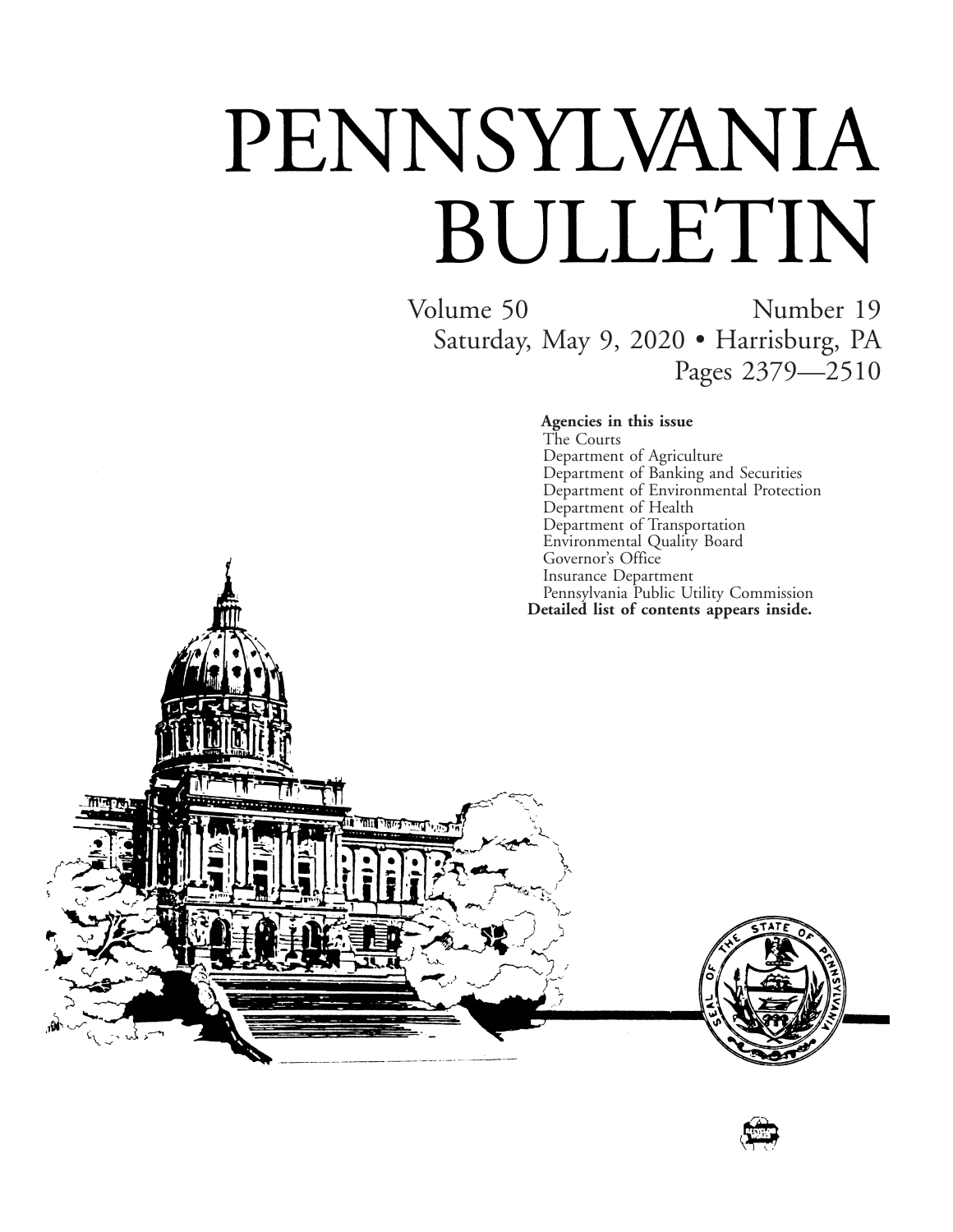| Latest Pennsylvania Code Reporter<br>(Master Transmittal Sheet):<br>No. 546, May 2020 | If information on mailing label is incorrect, please email changes to info@pabulletin.com or mail to:<br><b>CHANGE NOTICE/WEW SUBSCRIPTION</b><br>CUT ON DOTTED LINES AND ENCLOSE IN AN ENVELOPE<br>Mechanicsburg, PA 17055-3198<br>FRY COMMUNICATIONS, INC<br>Attn: Pennsylvania Bulletin<br>800 W. Church Rd | (Zip Code)<br>CUSTOMER NUMBER (6 digit number above name on mailing label)<br><b>GIBL</b><br><b>INISIO 34</b><br>(State)<br>ADDRESS (Number and Street)<br>NAME OF INDIVIDUAL<br>OFFICE NAME-TITLE<br>$\overline{\text{City}}$ |
|---------------------------------------------------------------------------------------|----------------------------------------------------------------------------------------------------------------------------------------------------------------------------------------------------------------------------------------------------------------------------------------------------------------|--------------------------------------------------------------------------------------------------------------------------------------------------------------------------------------------------------------------------------|
|                                                                                       |                                                                                                                                                                                                                                                                                                                |                                                                                                                                                                                                                                |

# **PENNSYLVANIA**



# **BULLETIN**

(ISSN 0162-2137)

Postmaster send address changes to:

FRY COMMUNICATIONS, Inc. Attn: *Pennsylvania Bulletin* 800 West Church Road Mechanicsburg, Pennsylvania 17055-3198 (717) 766-0211 ext. 2340 (800) 334-1429 ext. 2340 (toll free, out-of-State) (800) 524-3232 ext. 2340 (toll free, in State)

The *Pennsylvania Bulletin* is published weekly by Fry Communications, Inc. for the Commonwealth of Pennsylvania, Legislative Reference Bureau, 641 Main Capitol Building, Harrisburg, Pennsylvania 17120, under the policy supervision and direction of the Joint Committee on Documents under 45 Pa.C.S. Part II (relating to publication and effectiveness of Commonwealth documents). The subscription rate is \$87.00 per year, postpaid to points in the United States. Individual copies are \$2.50. Checks for subscriptions and individual copies should be made payable to "*Fry Communications, Inc.*" Periodicals postage paid at Harrisburg, Pennsylvania.

Orders for subscriptions and other circulation matters should be sent to:

Fry Communications, Inc. Attn: *Pennsylvania Bulletin* 800 West Church Road Mechanicsburg, Pennsylvania 17055-3198

Copyright <sup>©</sup> 2020 Commonwealth of Pennsylvania

Editorial preparation, composition, printing and distribution of the *Pennsylvania Bulletin* is effected on behalf of the Commonwealth of Pennsylvania by FRY COMMUNICATIONS, Inc., 800 West Church Road, Mechanicsburg, Pennsylvania 17055-3198.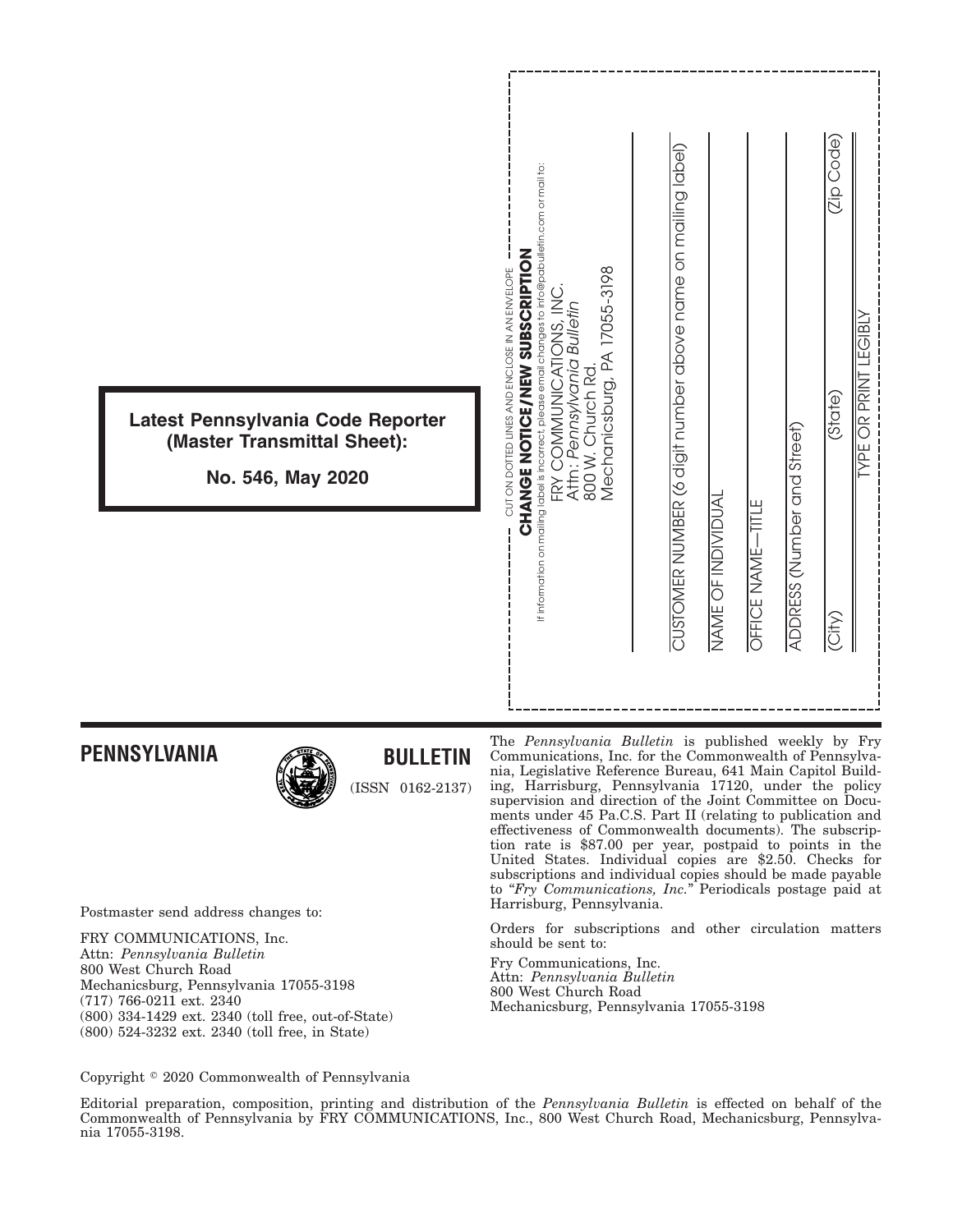# **CONTENTS**

# **THE COURTS**

#### **JUDICIAL SYSTEM GENERAL PROVISIONS**

| Amendments to Rules of Organization and Proce-      |  |
|-----------------------------------------------------|--|
| dure of the Disciplinary Board of the Supreme       |  |
| Court of Pennsylvania (2 Documents)  2387, 2388     |  |
| Order permitting limited practice by persons unable |  |
| to sit for July 2020 Pennsylvania bar examination   |  |
| because of COVID-19; No. 837 Supreme Court          |  |
|                                                     |  |
| <b>JUVENILE RULES</b>                               |  |

|  |  | Order amending Rule 1300, and rescinding and     |  |
|--|--|--------------------------------------------------|--|
|  |  | replacing Rule 1302 of the Pennsylvania Rules of |  |
|  |  | Juvenile Court Procedure; No. 838 Supreme Court  |  |
|  |  |                                                  |  |

#### **SUPREME COURT**

| General Statewide judicial emergency—investiga-    |  |
|----------------------------------------------------|--|
| tion grand jury operations; No. 535 judicial ad-   |  |
|                                                    |  |
| General Statewide judicial emergency; Nos. 531 and |  |
| 532 judicial administration doc 2392               |  |
| General Statewide judicial emergency—Supreme       |  |
| Court operations; No. 533 judicial administration  |  |
|                                                    |  |

doc. ............................................ 2395

# **EXECUTIVE AND INDEPENDENT AGENCIES**

## **DEPARTMENT OF AGRICULTURE**

#### **Notices**

| Agricultural research project contractors  2396 |  |
|-------------------------------------------------|--|
| General permit standards and requirements for   |  |
|                                                 |  |
| <b>DEPARTMENT OF BANKING AND SECURITIES</b>     |  |

#### **Notices**

|--|--|

#### **DEPARTMENT OF ENVIRONMENTAL PROTECTION Notices**

| Agricultural Advisory Board virtual meeting  2472 |  |  |  |
|---------------------------------------------------|--|--|--|
| Applications, actions and special notices 2409    |  |  |  |

| Availability of technical guidance  2473<br>Food Recovery Infrastructure Grant; update to ap-        |  |
|------------------------------------------------------------------------------------------------------|--|
|                                                                                                      |  |
| Solid Waste Advisory Committee virtual meeting  2474                                                 |  |
| State Board for Certification of Sewage Enforcement                                                  |  |
| Officers rescheduled meeting  2474<br>State Board for Certification of Sewage Enforcement            |  |
| Officers; update to certification examination                                                        |  |
|                                                                                                      |  |
| <b>DEPARTMENT OF HEALTH</b>                                                                          |  |
| <b>Notices</b>                                                                                       |  |
| Long-term care nursing facilities; requests for ex-                                                  |  |
| Pennsylvania Acquired Brain Injury Program 2476                                                      |  |
|                                                                                                      |  |
| <b>DEPARTMENT OF TRANSPORTATION</b>                                                                  |  |
| <b>Notices</b>                                                                                       |  |
|                                                                                                      |  |
|                                                                                                      |  |
| <b>ENVIRONMENTAL QUALITY BOARD</b>                                                                   |  |
| <b>Notices</b>                                                                                       |  |
|                                                                                                      |  |
| <b>GOVERNOR'S OFFICE</b>                                                                             |  |
| <b>Notices</b>                                                                                       |  |
| Regulatory agenda 2481                                                                               |  |
| <b>INSURANCE DEPARTMENT</b>                                                                          |  |
| <b>Notices</b>                                                                                       |  |
| Application for approval to redomesticate from the<br>Commonwealth of Pennsylvania by AlleghenyPoint |  |
| $\ldots \ldots 2507$<br>Insurance Company                                                            |  |
| Application for approval to redomesticate from the                                                   |  |
| Commonwealth of Pennsylvania by NorthStone                                                           |  |
|                                                                                                      |  |
|                                                                                                      |  |
| PENNSYLVANIA PUBLIC UTILITY COMMISSION                                                               |  |
| <b>Notices</b>                                                                                       |  |
| Petition of Duquesne Light Company; prehearing                                                       |  |
| $\text{confidence} \dots \dots \dots \dots \dots$                                                    |  |
| Service of notice of motor carrier applications 2508                                                 |  |
|                                                                                                      |  |

# **Available Online at http://www.pabulletin.com**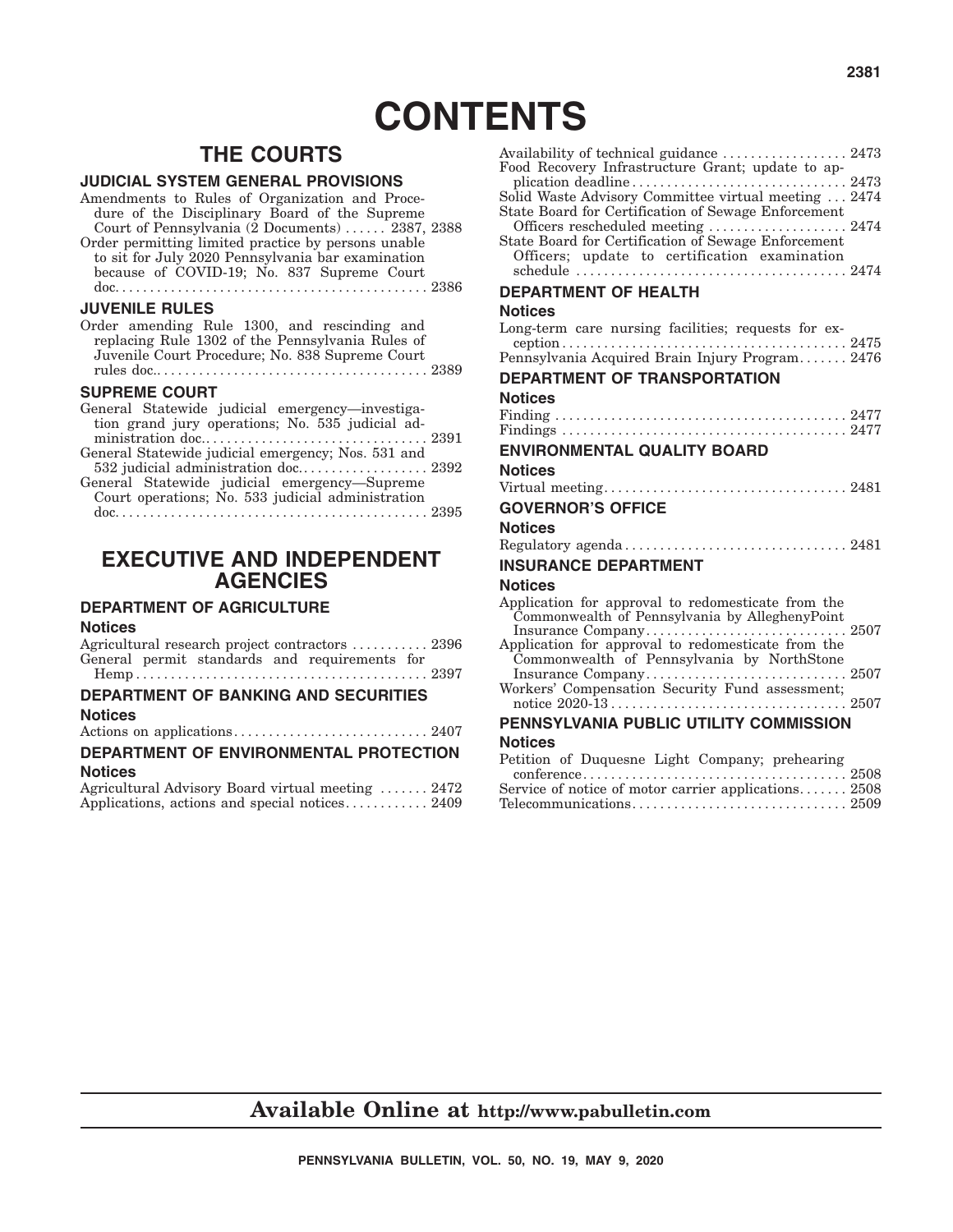# **READER'S GUIDE TO THE** *PENNSYLVANIA BULLETIN* **AND THE** *PENNSYLVANIA CODE*

#### *Pennsylvania Bulletin*

The *Pennsylvania Bulletin* is the official gazette of the Commonwealth of Pennsylvania. It is published weekly. A cumulative subject matter index is published quarterly.

The *Pennsylvania Bulletin* serves several purposes. It is the temporary supplement to the *Pennsylvania Code*, which is the official codification of agency rules and regulations, Statewide court rules, and other statutorily authorized documents. Changes in the codified text, whether by adoption, amendment, rescission, repeal or emergency action, must be published in the *Pennsylvania Bulletin*.

The following documents are published in the *Pennsylvania Bulletin*: Governor's Executive Orders; Summaries of Enacted Statutes; Statewide and Local Court Rules; Attorney General Opinions; Motor Carrier Applications before the Pennsylvania Public Utility Commission; Applications and Actions before the Department of Environmental Protection; Orders of the Independent Regulatory Review Commission; and other documents authorized by law.

The text of certain documents published in the *Pennsylvania Bulletin* is the only valid and enforceable text. Courts are required to take judicial notice of the *Pennsylvania Bulletin*.

#### **Adoption, Amendment or Repeal of Regulations**

Generally an agency wishing to adopt, amend or rescind regulations must first publish in the *Pennsylvania Bulletin* a Proposed Rulemaking. There are limited instances when the agency may omit the proposal step; it still must publish the adopted version.

The Proposed Rulemaking contains the full text of the change, the agency contact person, a fiscal note required by law and background for the action.

The agency then allows sufficient time for public comment before taking final action. A Final Rulemaking must be published in the *Pennsylvania Bulletin* before the changes can take effect. If the agency wishes to adopt changes to the Proposed Rulemaking to enlarge the scope, it must repropose.

#### **Citation to the** *Pennsylvania Bulletin*

Cite material in the *Pennsylvania Bulletin* by volume number, a page number and date. Example: Volume 1, *Pennsylvania Bulletin*, page 801, January 9, 1971 (short form: 1 Pa.B. 801 (January 9, 1971)).

#### *Pennsylvania Code*

The *Pennsylvania Code* is the official codification of rules and regulations issued by Commonwealth agencies, Statewide court rules and other statutorily authorized documents. The *Pennsylvania Bulletin* is the temporary supplement to the *Pennsylvania Code*, printing changes when they are adopted. These changes are then permanently codified by the *Pennsylvania Code Reporter*, a monthly, loose-leaf supplement.

The *Pennsylvania Code* is cited by title number and section number. Example: Title 10 *Pennsylvania Code* § 1.1 (short form: 10 Pa. Code § 1.1).

Under the *Pennsylvania Code* codification system, each regulation is assigned a unique number by title and section. Titles roughly parallel the organization of Commonwealth government.

#### **How to Find Rules and Regulations**

Search for your area of interest in the *Pennsylvania Code*. The *Pennsylvania Code* is available at www.pacodeandbulletin.gov.

Source Notes give the history of regulations. To see if there have been recent changes not yet codified, check the List of *Pennsylvania Code* Chapters Affected in the most recent issue of the *Pennsylvania Bulletin*.

A chronological table of the history of *Pennsylvania Code* sections may be found at www.legis.state. pa.us/cfdocs/legis/CH/Public/pcde\_index.cfm.

A quarterly List of *Pennsylvania Code* Sections Affected lists the regulations in numerical order, followed by the citation to the *Pennsylvania Bulletin* in which the change occurred.

The *Pennsylvania Bulletin* is available at www. pacodeandbulletin.gov.

#### **Subscription Information: (717) 766-0211 General Information and Finding Aids: (717) 783-1530**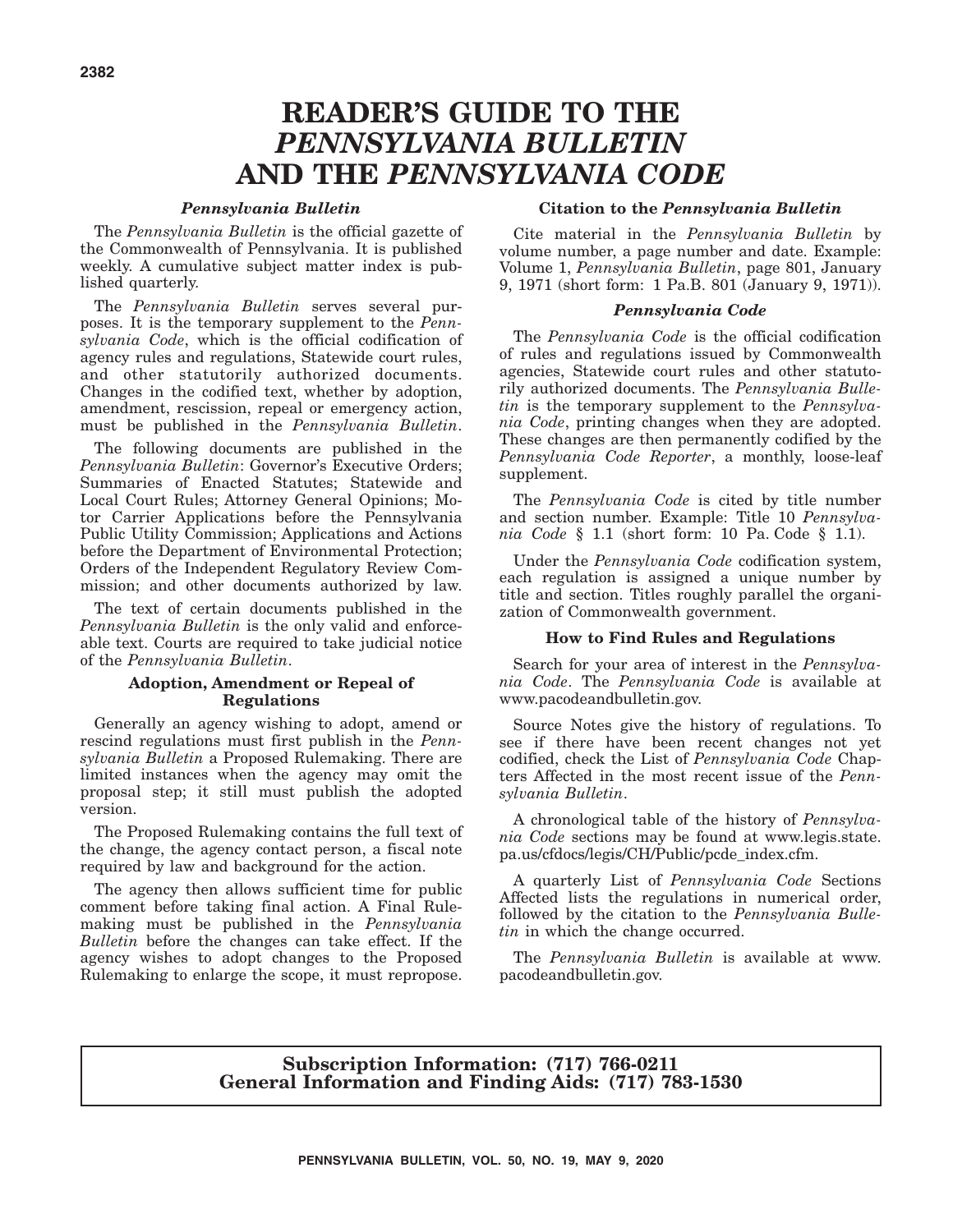#### **Printing Format**

#### *Rules, Regulations and Statements of Policy in Titles 1—107 of the Pennsylvania Code*

Text proposed to be added is printed in **underscored bold face**. Text proposed to be deleted is enclosed in brackets **[ ]** and printed in **bold face**.

Proposed new chapters and sections are printed in regular type to enhance readability. Final rulemakings and statements of policy are printed in regular type.

Ellipses, a series of five asterisks, indicate text that is not amended.

In Proposed Rulemakings and proposed Statements of Policy, existing text corresponds to the official codified text in the *Pennsylvania Code*.

*Court Rules in Titles 201—246 of the Pennsylvania Code*

Added text in proposed and adopted court rules is printed in **underscored bold face**. Deleted text in proposed and adopted court rules is enclosed in brackets **[ ]** and printed in **bold face**.

Proposed new chapters and rules are printed in regular type to enhance readability.

Ellipses, a series of five asterisks, indicate text that is not amended.

#### **Fiscal Notes**

Section 612 of The Administrative Code of 1929 (71 P.S. § 232) requires the Governor's Budget Office to prepare a fiscal note for regulatory actions and administrative procedures of the administrative departments, boards, commissions and authorities receiving money from the State Treasury. The fiscal note states whether the action or procedure causes a loss of revenue or an increase in the cost of programs for the Commonwealth or its political subdivisions. The fiscal note is required to be published in the *Pennsylvania Bulletin* at the same time as the change is advertised.

A fiscal note provides the following information: (1) the designation of the fund out of which the appropriation providing for expenditures under the action or procedure shall be made; (2) the probable cost for the fiscal year the program is implemented; (3) projected cost estimate of the program for each of the 5 succeeding fiscal years; (4) fiscal history of the program for which expenditures are to be made; (5) probable loss of revenue for the fiscal year of its implementation; (6) projected loss of revenue from the program for each of the 5 succeeding fiscal years; (7) line item, if any, of the General Appropriation Act or other appropriation act out of which expenditures or losses of Commonwealth funds shall occur as a result of the action or procedures; and (8) recommendation, if any, of the Secretary of the Budget and the reasons therefor.

The omission of an item indicates that the agency text of the fiscal note states that there is no information available with respect thereto. In items (3) and (6) information is set forth for the first through fifth fiscal years, following the year the program is implemented, which is stated. In item (4) information is set forth for the current and two immediately preceding years. In item (8) the recommendation, if any, made by the Secretary of the Budget is published with the fiscal note. "No fiscal impact" means no additional cost or revenue loss to the Commonwealth or its local political subdivision is intended. See 4 Pa. Code Chapter 7, Subchapter R (relating to fiscal notes).

#### **Reproduction, Dissemination or Publication of Information**

Third parties may not take information from the *Pennsylvania Code* and *Pennsylvania Bulletin* and reproduce, disseminate or publish information except as provided by 1 Pa. Code § 3.44:

#### **§ 3.44. General permission to reproduce content of** *Code* **and** *Bulletin***.**

Information published under this part, which information includes, but is not limited to, cross references, tables of cases, notes of decisions, tables of contents, indexes, source notes, authority notes, numerical lists and codification guides, other than the actual text of rules or regulations may be reproduced only with the written consent of the [Legislative Reference] Bureau. The information which appears on the same leaf with the text of a rule or regulation, however, may be incidentally reproduced in connection with the reproduction of the rule or regulation, if the reproduction is for the private use of a subscriber and not for resale. There are no other restrictions on the reproduction of information published under this part, and the Commonwealth hereby consents to a reproduction.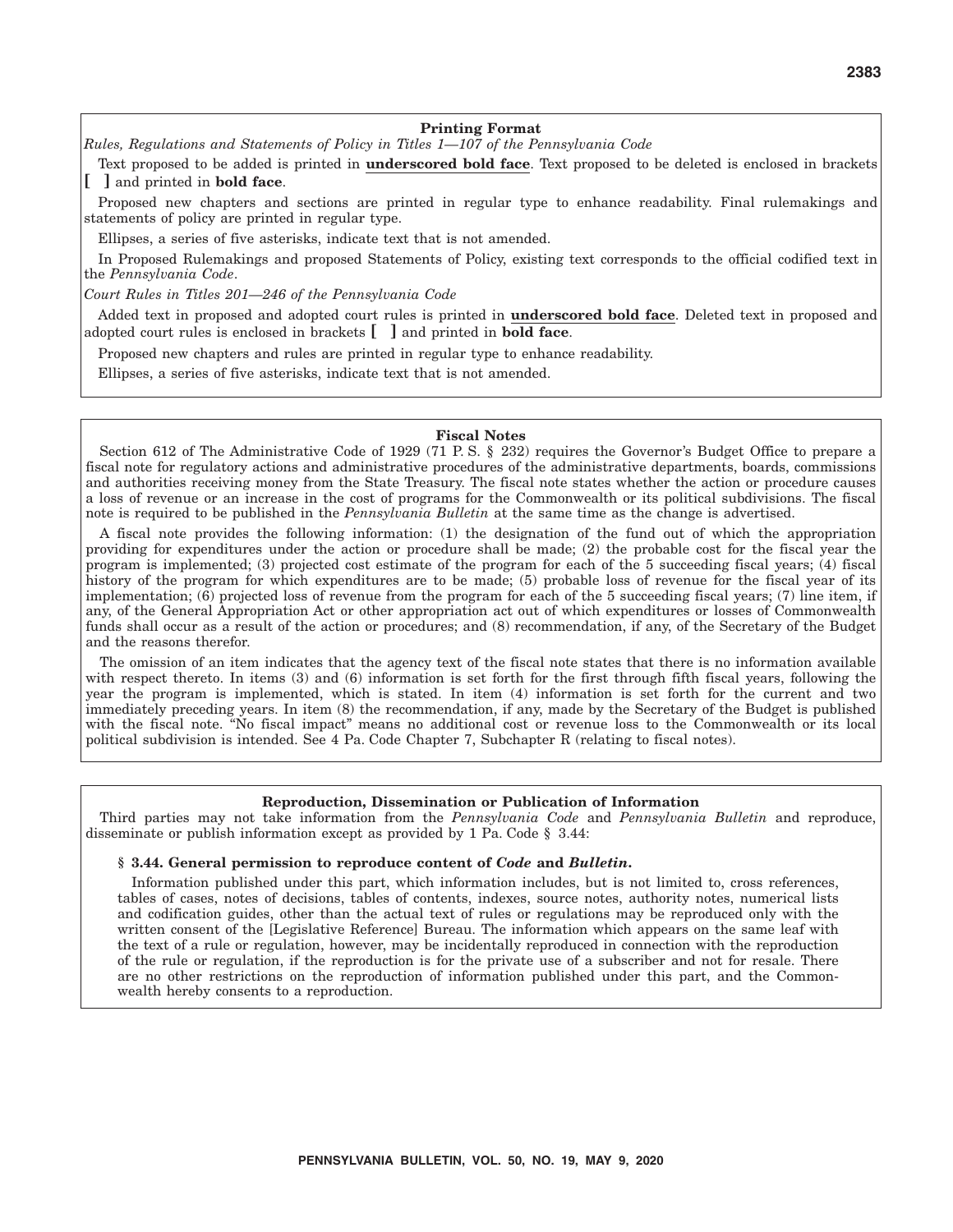# **List of Pa. Code Chapters Affected**

The following numerical guide is a list of the chapters of each title of the *Pennsylvania Code* affected by documents published in the *Pennsylvania Bulletin* during 2020.

| 4 Pa. Code (Administration)<br><b>Adopted Rules</b>                                                                                                          |
|--------------------------------------------------------------------------------------------------------------------------------------------------------------|
| <b>Statements of Policy</b><br>$9 \ldots \ldots \ldots \ldots \ldots \ldots \ldots \ldots \ldots \ldots \ldots 328, 546, 915, 1118, 1551$                    |
| 7 Pa. Code (Agriculture)<br><b>Adopted Rules</b>                                                                                                             |
| 25 Pa. Code (Environmental Protection)                                                                                                                       |
| <b>Adopted Rules</b>                                                                                                                                         |
| <b>Proposed Rules</b>                                                                                                                                        |
| 28 Pa. Code (Health and Safety)<br><b>Adopted Rules</b><br>$26\,\dots\dots\dots\dots\dots\dots\dots\dots\dots\dots\dots\dots\dots\dots\dots\dots\dots\ 1352$ |
| 31 Pa. Code (Insurance)<br><b>Proposed Rules</b>                                                                                                             |
| 34 Pa. Code (Labor and Industry)<br><b>Adopted Rules</b>                                                                                                     |
|                                                                                                                                                              |
| 40 Pa. Code (Liquor)<br><b>Proposed Rules</b>                                                                                                                |
| 49 Pa. Code (Professional and Vocational Standards)                                                                                                          |
| <b>Adopted Rules</b>                                                                                                                                         |
| <b>Proposed Rules</b><br>$25\,\dots\dots\dots\dots\dots\dots\dots\dots\dots\dots\dots\dots\dots\dots\dots\dots\,1364$                                        |
| 52 Pa. Code (Public Utilities)<br><b>Adopted Rules</b>                                                                                                       |
| <b>Statements of Policy</b>                                                                                                                                  |
| 55 Pa. Code (Human Services)<br><b>Statements of Policy</b>                                                                                                  |

| 58 Pa. Code (Recreation)                                                                                                                                                                                                                                               |  |
|------------------------------------------------------------------------------------------------------------------------------------------------------------------------------------------------------------------------------------------------------------------------|--|
| <b>Adopted Rules</b>                                                                                                                                                                                                                                                   |  |
|                                                                                                                                                                                                                                                                        |  |
|                                                                                                                                                                                                                                                                        |  |
|                                                                                                                                                                                                                                                                        |  |
|                                                                                                                                                                                                                                                                        |  |
|                                                                                                                                                                                                                                                                        |  |
|                                                                                                                                                                                                                                                                        |  |
| $141 \ldots \ldots \ldots \ldots \ldots \ldots \ldots \ldots 2264, 2265, 2268, 2269, 2272$                                                                                                                                                                             |  |
|                                                                                                                                                                                                                                                                        |  |
| <b>Proposed Rules</b>                                                                                                                                                                                                                                                  |  |
|                                                                                                                                                                                                                                                                        |  |
|                                                                                                                                                                                                                                                                        |  |
|                                                                                                                                                                                                                                                                        |  |
|                                                                                                                                                                                                                                                                        |  |
|                                                                                                                                                                                                                                                                        |  |
| $141 \ldots \ldots \ldots \ldots \ldots \ldots \ldots \ldots \ldots \ldots 1379, 1380, 1384, 1385$                                                                                                                                                                     |  |
|                                                                                                                                                                                                                                                                        |  |
|                                                                                                                                                                                                                                                                        |  |
| 61 Pa. Code (Revenue)                                                                                                                                                                                                                                                  |  |
| <b>Adopted Rules</b>                                                                                                                                                                                                                                                   |  |
|                                                                                                                                                                                                                                                                        |  |
|                                                                                                                                                                                                                                                                        |  |
| 67 Pa. Code (Transportation)                                                                                                                                                                                                                                           |  |
|                                                                                                                                                                                                                                                                        |  |
|                                                                                                                                                                                                                                                                        |  |
|                                                                                                                                                                                                                                                                        |  |
|                                                                                                                                                                                                                                                                        |  |
|                                                                                                                                                                                                                                                                        |  |
|                                                                                                                                                                                                                                                                        |  |
|                                                                                                                                                                                                                                                                        |  |
|                                                                                                                                                                                                                                                                        |  |
|                                                                                                                                                                                                                                                                        |  |
|                                                                                                                                                                                                                                                                        |  |
|                                                                                                                                                                                                                                                                        |  |
|                                                                                                                                                                                                                                                                        |  |
|                                                                                                                                                                                                                                                                        |  |
|                                                                                                                                                                                                                                                                        |  |
|                                                                                                                                                                                                                                                                        |  |
| <b>Adopted Rules</b><br>201 Pa. Code (Rules of Judicial Administration)<br><b>Adopted Rules</b><br>204 Pa. Code (Judicial System General Provisions)<br><b>Adopted Rules</b><br>$73\,\dots\dots\dots\dots\dots\dots\dots\dots\dots\dots\dots\dots\dots\dots\dots 2386$ |  |
|                                                                                                                                                                                                                                                                        |  |
|                                                                                                                                                                                                                                                                        |  |
|                                                                                                                                                                                                                                                                        |  |
|                                                                                                                                                                                                                                                                        |  |
|                                                                                                                                                                                                                                                                        |  |
|                                                                                                                                                                                                                                                                        |  |
|                                                                                                                                                                                                                                                                        |  |
|                                                                                                                                                                                                                                                                        |  |
|                                                                                                                                                                                                                                                                        |  |
|                                                                                                                                                                                                                                                                        |  |
|                                                                                                                                                                                                                                                                        |  |
|                                                                                                                                                                                                                                                                        |  |
|                                                                                                                                                                                                                                                                        |  |
| <b>Proposed Rules</b>                                                                                                                                                                                                                                                  |  |

#### **207 Pa. Code (Judicial Conduct) Adopted Rules**

33 . . . . . . . . . . . . . . . . . . . . . . . . . . . . . . . . . . . . . . . . 7, 197, 1239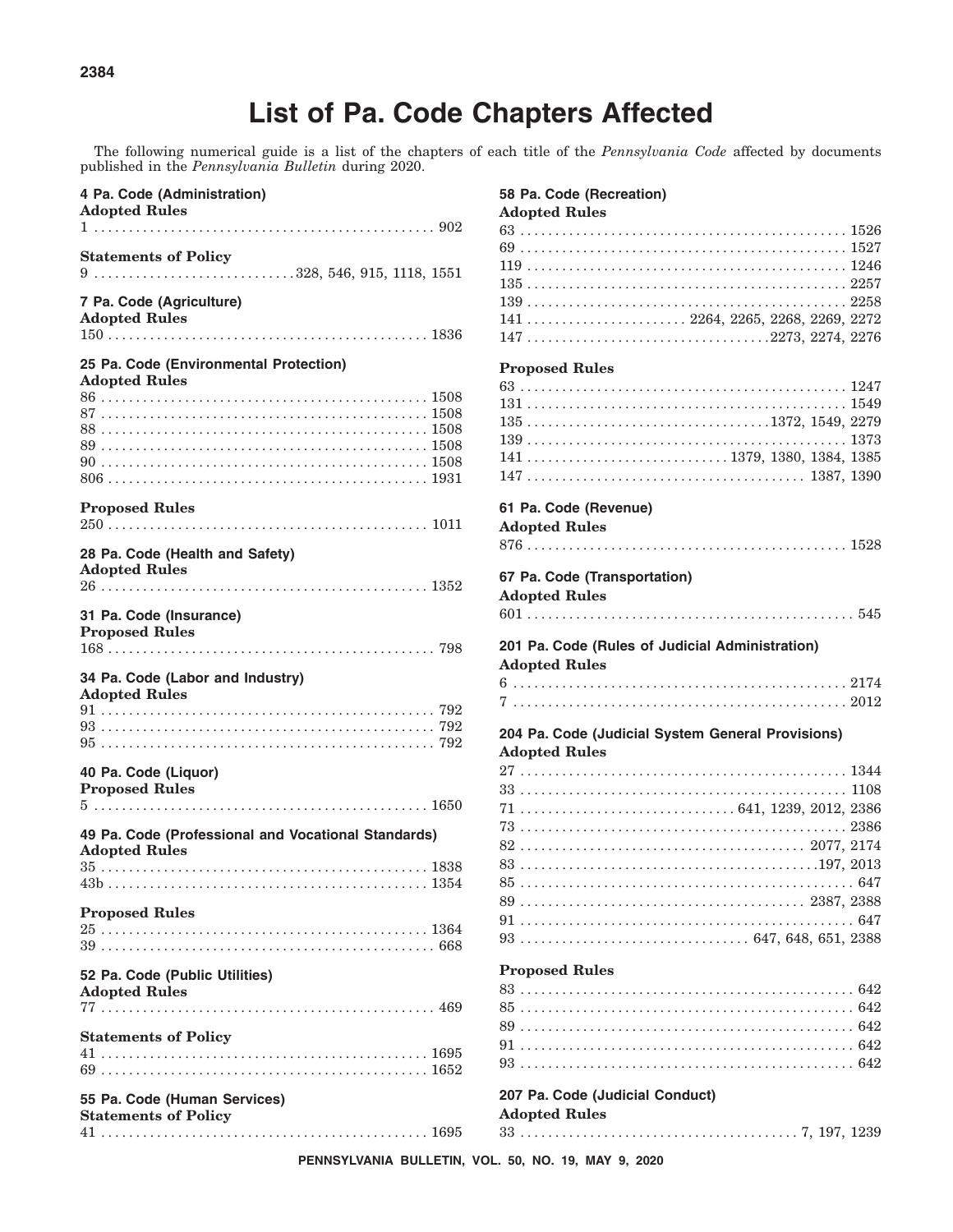#### 210 Pa. Code (Appellate Procedure) **Adopted Rules**

|  |  |  |  |  |  |  |  |  |  |  |  |  |  |  |  |  |  |  |  |  |  |  |  | $5505$ |
|--|--|--|--|--|--|--|--|--|--|--|--|--|--|--|--|--|--|--|--|--|--|--|--|--------|
|  |  |  |  |  |  |  |  |  |  |  |  |  |  |  |  |  |  |  |  |  |  |  |  |        |
|  |  |  |  |  |  |  |  |  |  |  |  |  |  |  |  |  |  |  |  |  |  |  |  |        |
|  |  |  |  |  |  |  |  |  |  |  |  |  |  |  |  |  |  |  |  |  |  |  |  |        |
|  |  |  |  |  |  |  |  |  |  |  |  |  |  |  |  |  |  |  |  |  |  |  |  |        |
|  |  |  |  |  |  |  |  |  |  |  |  |  |  |  |  |  |  |  |  |  |  |  |  |        |
|  |  |  |  |  |  |  |  |  |  |  |  |  |  |  |  |  |  |  |  |  |  |  |  |        |
|  |  |  |  |  |  |  |  |  |  |  |  |  |  |  |  |  |  |  |  |  |  |  |  |        |
|  |  |  |  |  |  |  |  |  |  |  |  |  |  |  |  |  |  |  |  |  |  |  |  |        |
|  |  |  |  |  |  |  |  |  |  |  |  |  |  |  |  |  |  |  |  |  |  |  |  |        |
|  |  |  |  |  |  |  |  |  |  |  |  |  |  |  |  |  |  |  |  |  |  |  |  |        |
|  |  |  |  |  |  |  |  |  |  |  |  |  |  |  |  |  |  |  |  |  |  |  |  |        |
|  |  |  |  |  |  |  |  |  |  |  |  |  |  |  |  |  |  |  |  |  |  |  |  |        |
|  |  |  |  |  |  |  |  |  |  |  |  |  |  |  |  |  |  |  |  |  |  |  |  |        |
|  |  |  |  |  |  |  |  |  |  |  |  |  |  |  |  |  |  |  |  |  |  |  |  |        |
|  |  |  |  |  |  |  |  |  |  |  |  |  |  |  |  |  |  |  |  |  |  |  |  |        |

#### **Proposed Rules**

| 231 Pa. Code (Rules of Civil Procedure)<br><b>Adopted Rules</b>                                  |
|--------------------------------------------------------------------------------------------------|
|                                                                                                  |
|                                                                                                  |
|                                                                                                  |
| 237 Pa. Code (Juvenile Rules)<br><b>Adopted Rules</b>                                            |
|                                                                                                  |
| 246 Pa. Code (Minor Court Civil Rules)<br><b>Adopted Rules</b>                                   |
|                                                                                                  |
|                                                                                                  |
|                                                                                                  |
| 249 Pa. Code (Philadelphia Rules)                                                                |
|                                                                                                  |
| 252 Pa. Code (Allegheny County Rules)                                                            |
|                                                                                                  |
| 255 Pa. Code (Local Court Rules)<br>Unclassified . 199, 200, 667, 790, 904, 912, 913, 914, 1114, |
| 1115, 1116, 1350, 1503, 1504, 1505, 1506, 1647, 1648,                                            |
| 1827, 1829, 2014, 2018, 2019                                                                     |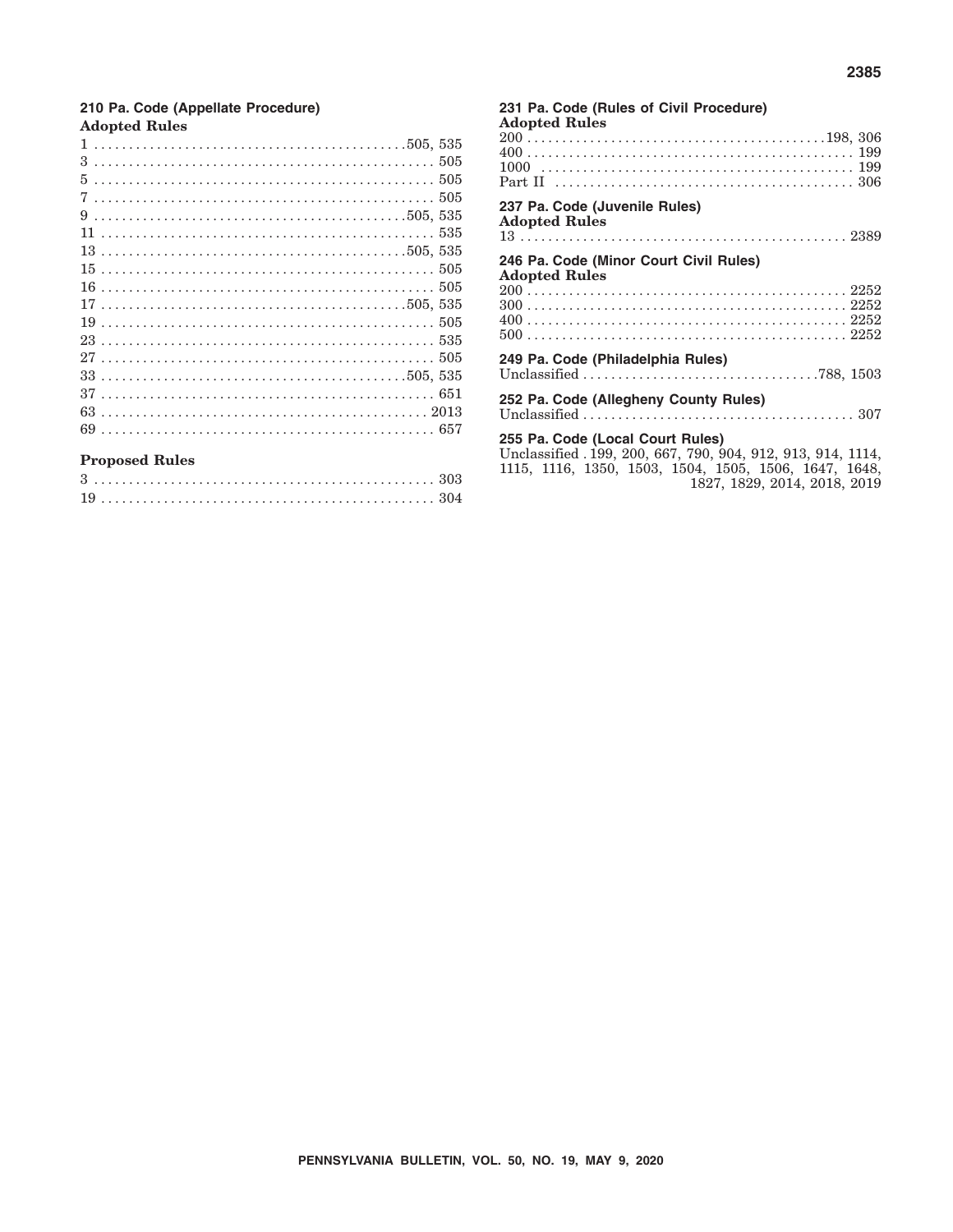# **THE COURTS**

# **Title 204—JUDICIAL SYSTEM GENERAL PROVISIONS**

#### **[ 204 PA. CODE CHS. 71 AND 73 ]**

#### **Order Permitting Limited Practice by Persons Unable to Sit for July 2020 Pennsylvania Bar Examination Because of COVID-19; No. 837 Supreme Court Doc.**

#### **Order1**

#### *Per Curiam*

*And Now*, this 28th day of April, 2020, upon the recommendation of the Pennsylvania Board of Law Examiners,

*It Is Ordered* pursuant to Article V, Section 10 of the Constitution of Pennsylvania, and Rule 1952(A) of the Rules of Judicial Administration, that persons unable to sit for the July 2020 Pennsylvania bar examination because of COVID-19 shall be permitted to temporarily engage in the limited practice of law as follows:

(a) *Limited practice permitted*. The requirements for the limited practice of law by a person who is unable to sit for the July 2020 Pennsylvania Bar Examination because the administration of the bar examination has been postponed or cancelled because of the COVID-19 pandemic  $(a$  "2020 limited licensee") include the following:

(1) The 2020 limited licensee is a graduate from a law school that was ABA accredited at the time the 2020 limited licensee matriculated or graduated who (i) received without exception a *juris doctor* degree and (ii) has never failed the Pennsylvania bar examination.

(2) The Pennsylvania Board of Law Examiners (the ''Board'') has not determined that the 2020 limited licensee lacks the current character and fitness required to be a member of the bar of this Court.

(3) The 2020 limited licensee has filed an application to sit for the July 2020 Pennsylvania bar examination.

(4) The 2020 limited licensee shall be supervised by a member of the bar of this Court as described in this order and as certified as prescribed in Subdivision (c) of this order.

(5) The 2020 limited licensee shall agree to adhere to the Pennsylvania Rules of Professional Conduct and to submit to any applicable disciplinary authorities to the same extent as a generally licensed attorney.

(6) The 2020 limited licensee shall have submitted to the Board a declaration executed subject to a charge of perjury for false statements confirming that all of the foregoing requirements have been met and asking for certification as a 2020 limited licensee. The Board shall offer a form on which such a declaration may be submitted.

(b) *Bar Examination Applicatio*n. In order to be eligible for the benefits of this order, an applicant must have filed an application to sit for the Pennsylvania bar examination, and the Board must have received an affirmative certification from the law school from which the applicant was graduated certifying that (1) the applicant has been awarded without exception a *juris doctor* degree from that law school and (2) to the best of the law school's knowledge, the applicant has the character and fitness required to be a member of the bar of this Court.

(c) *Supervising Attorney*. The attorney under whose supervision a 2020 limited licensee engages in the limited practice permitted by this order—

(1) Shall have been an actively practicing member of the bar of the Supreme Court of Pennsylvania for at least five years.

(2) Shall assume personal professional responsibility for ensuring that the 2020 limited licensee's legal work is competent and compliant with the Pennsylvania Rules of Professional Conduct.

(3) Shall submit a certification to the Board naming the 2020 limited licensee and confirming that the supervising attorney agrees to comply with his or her obligations pursuant to this order with respect to the designated 2020 limited licensee.

(4) Shall not supervise more than two 2020 limited licensees under the provisions of this order.

(d) *Limited Practice Permitted*. Subject to the restrictions of this subdivision, a 2020 limited licensee may engage in the following activities:

(1) Under the direct and ongoing supervision of the supervising attorney, a 2020 limited licensee may counsel a client with respect to legal issues.

(2) Under the direct and ongoing supervision of the supervising attorney, a 2020 limited licensee may prepare documents on behalf of a client, including documents that will be filed in a court, administrative tribunal or agency of the Commonwealth. The supervising attorney's signature must appear on any documents that will be filed in a court, administrative tribunal or agency of the Commonwealth.

(3) Under the direct and ongoing supervision of the supervising attorney, a 2020 limited licensee may appear for any activity subsumed within the practice of law. The supervising attorney or another attorney who meets the qualifications of Subdivisions (c)(1) and (2) of this order must be present for any such proceeding.

A 2020 limited licensee shall disclose in any legally related communications that he or she is a "2020 Limited Licensee," and the 2020 limited licensee may not hold himself or herself out as an attorney generally admitted to the bar of this Court.

(e) *Duration*. Permission to engage in the limited practice of law pursuant to this order shall commence upon receipt by the applicant of a written certification from the Board that the Board has received (1) the applicant's declaration described in (a)(6) confirming satisfaction of the requirements of this order; (2) the supervising attorney's certification described in  $(c)(3)$ ; and  $(3)$  the law school's confirmation described in (b) that it has conferred a law degree on the applicant and that, to the best of the law school's knowledge, the applicant has the character and fitness required to be a member of the bar of this Court.

<sup>1</sup> This Order, as certified on April 28, 2020, replaces a previous version that was sent to the Prothonotary on April 27, 2020 and docketed, but was withdrawn prior to publication.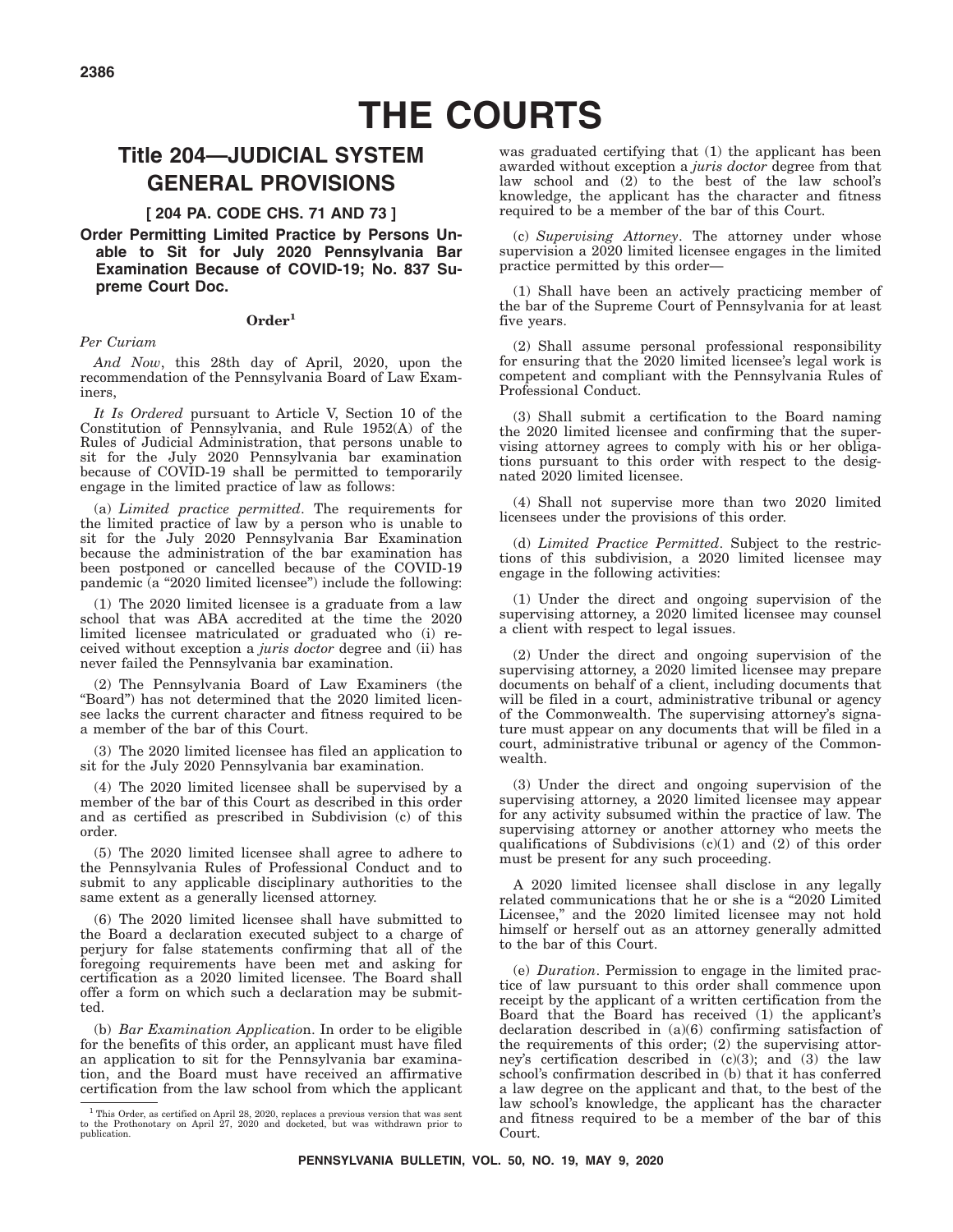Permission to engage in the limited practice of law pursuant to this order shall terminate no later than (1) the date of the next Pennsylvania bar examination to be administered after the effective date of this order if the 2020 limited licensee does not sit for that examination or (2) the date on which the Board announces the results of the next Pennsylvania bar examination to be administered after the effective date of this order if the limited licensee does sit for that examination.

However, a person permitted to engage in the limited practice of law under this order who passes that next administration of the bar examination may continue to practice under this order until that person is formally admitted to the general practice of law.

In no event may any person engage in the limited practice of law under this order after the date that is six months after release of the results of the next Pennsylvania bar examination to be administered after the effective date of this order.

(f) *Additional limitation*. Time spent in the limited practice of law permitted by this order may not be counted for purposes of any Bar Admission Rule that permits general admission to the bar of the Supreme Court of Pennsylvania without examination, including but not limited to Rule 204.

[Pa.B. Doc. No. 20-626. Filed for public inspection May 8, 2020, 9:00 a.m.]

# **Title 204—JUDICIAL SYSTEM GENERAL PROVISIONS**

#### **PART V. PROFESSIONAL ETHICS AND CONDUCT**

#### **[ 204 PA. CODE CH. 89 ]**

**Amendments to Rules of Organization and Procedure of The Disciplinary Board of The Supreme Court of Pennsylvania**

#### **Order No. 97**

By this Order, the Disciplinary Board of the Supreme Court of Pennsylvania amends its Board Rules and Procedures to modify Rules §§ 89.163 and 89.202 related to the content and form of briefs and briefs on exceptions.

The Disciplinary Board of the Supreme Court of Pennsylvania finds that:

(1) To the extent that 42 Pa.C.S. § 1702 (relating to rule making procedures) and Article II of the act of July 31, 1968 (P.L. 769, No. 240), known as the Commonwealth Documents Law, would otherwise require notice of proposed rulemaking with respect to the amendments adopted hereby, those proposed rulemaking procedures are inapplicable because the amendments adopted hereby relate to agency procedure and are perfunctory in nature.

(2) The amendments to the Rules of Organization and Procedure of the Board adopted hereby are not inconsistent with the Pennsylvania Rules of Disciplinary Enforcement and are necessary and appropriate for the administration of the affairs of the Board.

The Board, acting pursuant to Pa.R.D.E.  $205(c)(12)$ , orders:

(1) Title 204 of the *Pennsylvania Code* is hereby amended as set forth in Annex A hereto.

(2) The Executive Director shall duly certify this Order, and deposit the same with the Administrative Office of Pennsylvania Courts as required by Pa.R.J.A. 103(c).

(3) The amendments adopted hereby shall take effect 30 days after publication in the *Pennsylvania Bulletin*.

*By the Disciplinary Board of the Supreme Court of Pennsylvania*

> JESSE G. HEREDA, *Executive Director*

#### **Annex A**

**TITLE 204. JUDICIAL SYSTEM GENERAL PROVISIONS**

**PART V. PROFESSIONAL ETHICS AND CONDUCT Subpart C. DISCIPLINARY BOARD OF THE SUPREME COURT OF PENNSYLVANIA CHAPTER 89. FORMAL PROCEEDINGS Subchapter C. HEARING PROCEDURES**

#### **ORAL ARGUMENT AND BRIEFS**

**§ 89.163. Content and form of briefs.**

(a) *General rule*. Briefs shall contain:

(1) A concise statement of the case.

(2) An abstract of the evidence relied upon by the participants filing, preferably assembled by subjects, with references to the pages of the record or exhibits where the evidence appears.

(3) Proposed findings and conclusions together with the reasons and authorities therefor, separately stated.

(b) *Exhibits*. Exhibits should not be reproduced in the brief, but may, if desired, be reproduced in an appendix to the brief. Any analysis of exhibits relied on should be included in the part of the brief containing the abstract of evidence under the subjects to which they pertain.

(c) *Length*. Briefs (exclusive of any cover, table of contents, table of citations or appendix) shall be limited to **[ 30 pages ] 6,000 words** in length**[ , except that for ] and shall be in 14-point Arial typeface. For** good cause shown**,** the limitation on length may be altered or waived with respect to a particular brief upon application to and order of the Chair of the hearing committee or the special master at least ten days before the time fixed for the filing of the brief.

#### **Subchapter D. ACTION BY BOARD AND SUPREME COURT**

#### **§ 89.202. Content and form of briefs on exceptions.**

- (a) *Briefs on exceptions*.
- (1) Briefs on exceptions shall contain:
- (i) A short statement of the case.
- (ii) A summary of the basic position of the party filing.
- (iii) The grounds upon which the exceptions rest.

(iv) The argument in support of the exceptions with appropriate references to the record and legal authorities.

(2) There may also be included specific findings and conclusions proposed in lieu of those to which exception is taken and any proposed additional findings and conclusions.

(3) Exceptions to the form of recommended order shall specify the portions thereof to which exception is taken,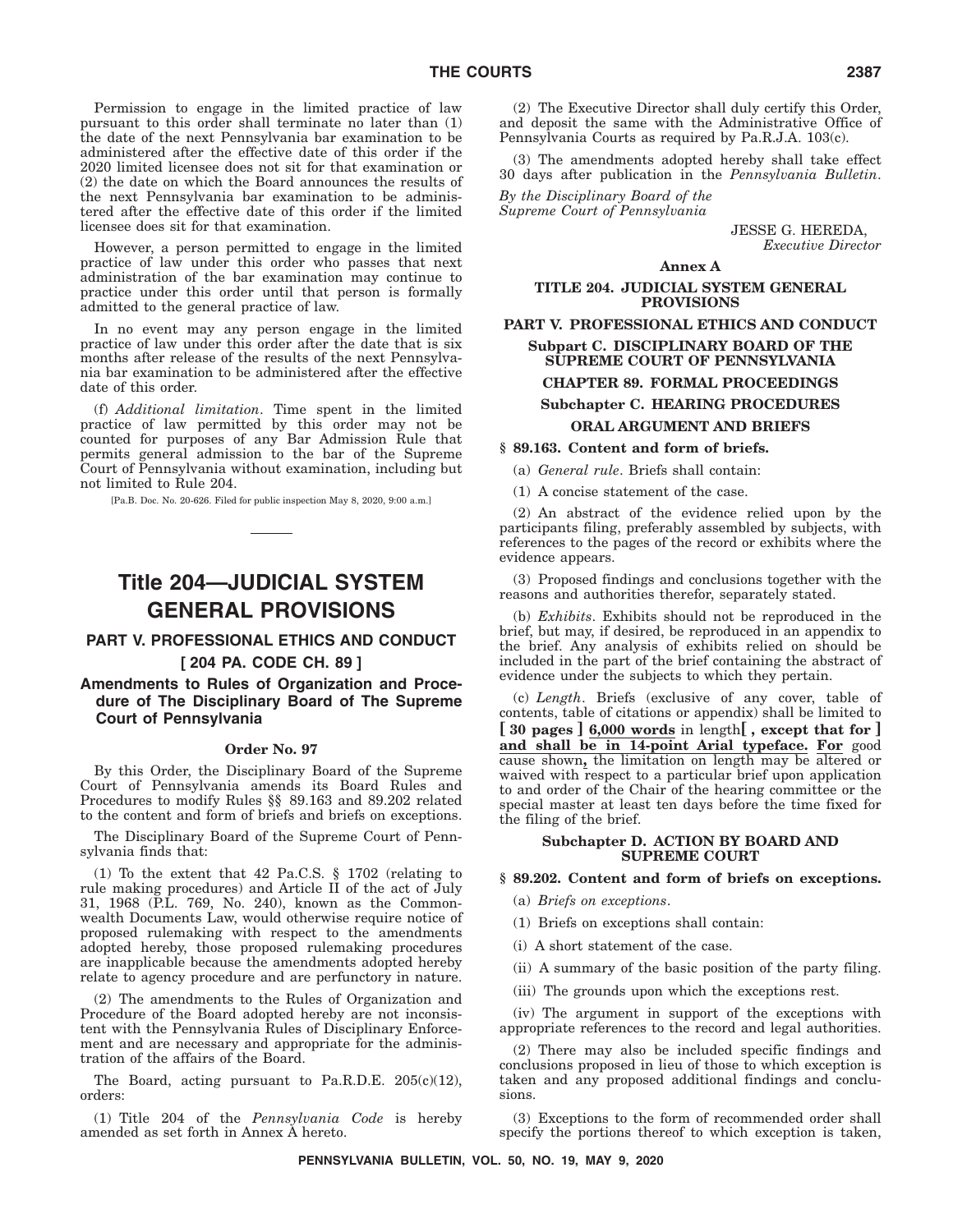and may set forth a form of order suggested in lieu of that recommended by the hearing committee or special master.

(b) *Briefs opposing exceptions*. Briefs opposing exceptions shall generally follow the same style prescribed for briefs on exceptions, but may omit a statement of the case if it was correctly stated in a brief on exceptions.

(c) *Length*. Briefs on exceptions and briefs opposing exceptions shall be self-contained and limited to **[ 30 pages ] 6,000 words** in length**[ , except that for ] in 14-point Arial typeface. For** good cause **shown,** the limitation on length may be altered or waived for either class of briefs upon application to and order of the Board Chair at least ten days before the time fixed for filing of the respective briefs.

(d) *Copies*. Three copies of each brief shall be filed with the Board Prothonotary in addition to the copies served on the participants in the proceedings.

[Pa.B. Doc. No. 20-627. Filed for public inspection May 8, 2020, 9:00 a.m.]

# **Title 204—JUDICIAL SYSTEM GENERAL PROVISIONS**

#### **PART V. PROFESSIONAL ETHICS AND CONDUCT [ 204 PA. CODE CHS. 89 and 93 ]**

#### **Amendments to Rules of Organization and Procedure of The Disciplinary Board of The Supreme Court of Pennsylvania**

#### **Order No. 96**

By Order dated March 31, 2020, effective April 30, 2020, the Supreme Court of Pennsylvania amended Rule 218 of the Pennsylvania Rules of Disciplinary Enforcement related to filing fees and penalties on unpaid taxed expenses in reinstatement matters. By this Order, the Board is making conforming changes to its Rules to reflect the adoption of those amendments.

The Disciplinary Board of the Supreme Court of Pennsylvania finds that:

(1) To the extent that 42 Pa.C.S. § 1702 (relating to rule making procedures) and Article II of the act of July 31, 1968 (P.L. 769, No. 240), known as the Commonwealth Documents Law, would otherwise require notice of proposed rulemaking with respect to the amendments adopted hereby, those proposed rulemaking procedures are inapplicable because the amendments adopted hereby relate to agency procedure and are perfunctory in nature.

(2) The amendments to the Rules of Organization and Procedure of the Board adopted hereby are not inconsistent with the Pennsylvania Rules of Disciplinary Enforcement and are necessary and appropriate for the administration of the affairs of the Board.

The Board, acting pursuant to Pa.R.D.E.  $205(c)(12)$ , orders:

(1) Title 204 of the *Pennsylvania Code* is hereby amended as set forth in Annex A hereto.

(2) The Executive Director shall duly certify this Order, and deposit the same with the Administrative Office of Pennsylvania Courts as required by Pa.R.J.A. 103(c).

(3) The amendments adopted hereby shall take effect 30 days after publication in the *Pennsylvania Bulletin*.

*By the Disciplinary Board of the Supreme Court of Pennsylvania*

> JESSE G. HEREDA, *Executive Director*

#### **Annex A**

#### **TITLE 204. JUDICIAL SYSTEM GENERAL PROVISIONS**

**PART V. PROFESSIONAL ETHICS AND CONDUCT**

**Subpart C. DISCIPLINARY BOARD OF THE SUPREME COURT OF PENNSYLVANIA**

#### **CHAPTER 89. FORMAL PROCEEDINGS**

#### **Subchapter F. REINSTATEMENT AND RESUMPTION OF PRACTICE**

#### **REINSTATEMENT OF FORMERLY ADMITTED ATTORNEYS**

#### **§ 89.273. Procedures for reinstatement.**

\*\*\*\*\* (d) *Attorneys suspended for less than one year*. Enforcement Rule 218(g) provides that:

(1) Upon the expiration of any term of suspension not exceeding one year and upon the filing thereafter by the formerly admitted attorney with the Board of a verified statement showing compliance with all the terms and conditions of the order of suspension and of Chapter 91 Subchapter E (relating to formerly admitted attorneys), **along with the payment of a non-refundable filing fee of \$250,** the Board shall certify such fact to the Supreme Court, which shall immediately enter an order reinstating the formerly admitted attorney to active status, unless such person is subject to another outstanding order of suspension or disbarment.

#### \*\*\*\*\* **CHAPTER 93. ORGANIZATION AND ADMINISTRATION**

#### **Subchapter G. FINANCIAL MATTERS**

#### **TAXATION OF COSTS**

**§ 93.111. Determination of reimbursable expenses.**

\*\*\*\*\*

(d) *Assessed Penalties on Unpaid Taxed Expenses and Administrative Fees*.

(1) Failure to pay taxed expenses within thirty days of the assessment becoming final in accordance with subdivisions (g)(1) and (g)(2) of Enforcement Rule 208 **and subdivision (f)(3) of Enforcement Rule 218,** and/or failure to pay administrative fees assessed in accordance with subdivision (g)(4) of Enforcement Rule 208 within thirty days of notice transmitted to the respondentattorney shall result in the assessment of a penalty, levied monthly at the rate of 0.8% of the unpaid principal balance, or such other rate as established by the Supreme Court of Pennsylvania, from time to time.

\*\*\*\*\*

[Pa.B. Doc. No. 20-628. Filed for public inspection May 8, 2020, 9:00 a.m.]

**PENNSYLVANIA BULLETIN, VOL. 50, NO. 19, MAY 9, 2020**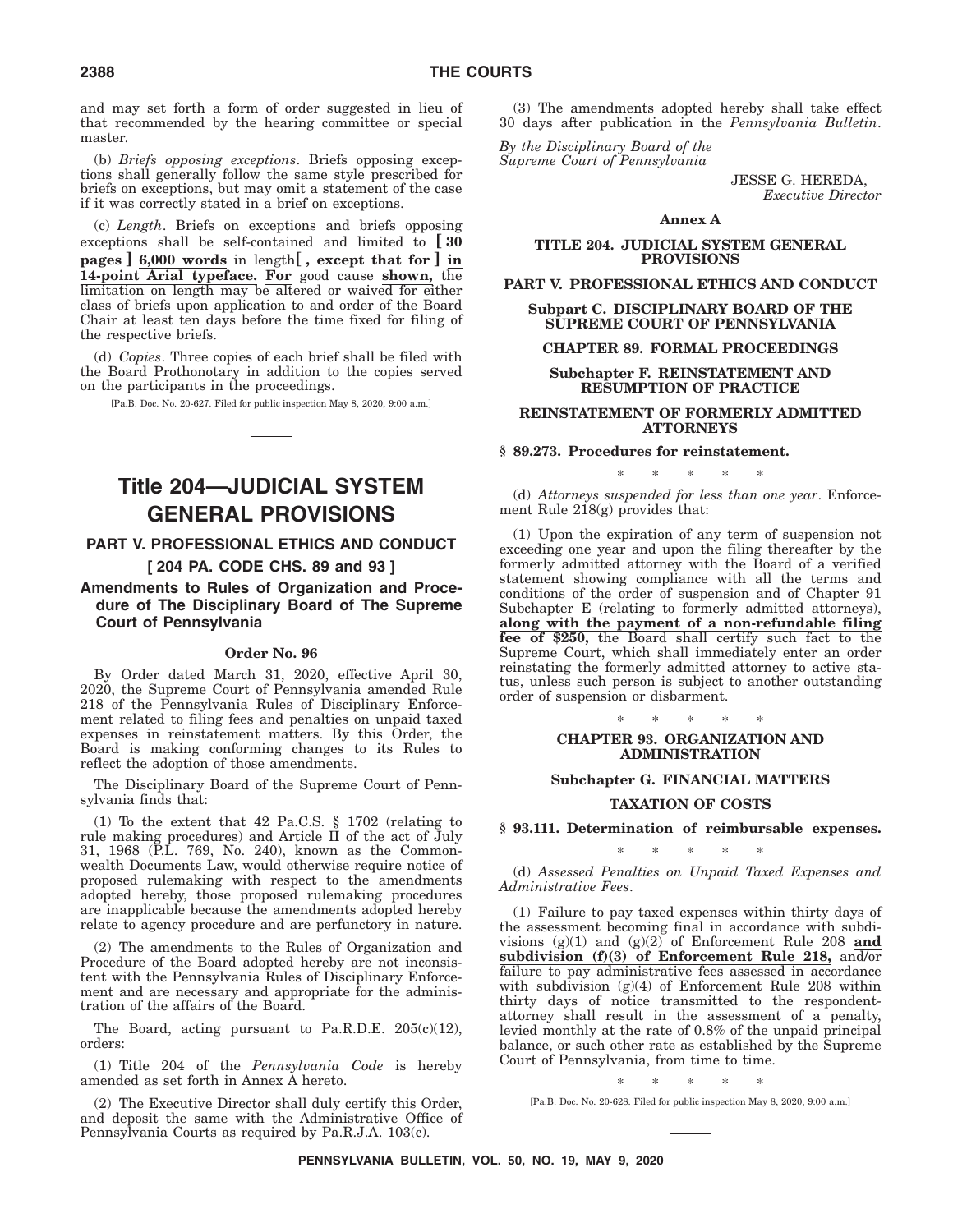## **Title 237—JUVENILE RULES**

#### **PART I. RULES**

#### **[ 237 PA. CODE CH. 13 ]**

**Order Amending Rule 1300, and Rescinding and Replacing Rule 1302 of the Pennsylvania Rules of Juvenile Court Procedure; No. 838 Supreme Court Rules Doc.**

#### **Order**

#### *Per Curiam*

*And Now*, this 28th day of April, 2020, upon the recommendation of the Juvenile Court Procedural Rules Committee, the proposal having been published for public comment at 49 Pa.B. 3887 (July 27, 2019):

It is Ordered pursuant to Article V, Section 10 of the Constitution of Pennsylvania that:

1) Pennsylvania Rule of Juvenile Court Procedure 1300 is amended; and

2) Pennsylvania Rule of Juvenile Court Procedure 1302 is rescinded and replaced in the following form.

This Order shall be processed in accordance with Pa.R.J.A. No. 103(b), and shall be effective on October 1, 2020.

#### **Annex A**

#### **TITLE 237. JUVENILE RULES**

#### **PART I. RULES**

#### **Subpart B. DEPENDENCY MATTERS**

#### **CHAPTER 13. PRE-ADJUDICATORY PROCEDURES PART A. VENUE**

#### **Rule 1300. Venue.**

A. *Generally*. A dependency proceeding shall be commenced in:

1) the county in which the child is present; or

2) the child's county of residence.

B. *Change of* **[** *venue***. For ]** *Venue.* **At any time prior to the adjudicatory hearing, for** the convenience of parties and witnesses, the court, upon its own motion or motion of any party, may transfer an action to the appropriate court of any county where the action could originally have been brought or could be brought at the time of filing the motion to change venue.

C. *Transmission of* **[** *all records* **]** *All Records*. If there is a change of venue **ordered** pursuant to paragraph (B)**, within five days**:

**[ 1) the transferring court shall transfer certified copies of all documents, reports, and summaries in the child's official court record to the receiving court; and**

**2) The county agency of the transferring court shall transfer all its records to the county agency where venue has been transferred. ]**

**1) the transferring county's clerk of courts shall inform the receiving county's clerk of courts of the manner in which certified copies of all documents, reports, and summaries in the child's official court record will be transferred;**

**2) the transferring county's clerk of courts shall transfer certified copies of all documents, reports, and summaries in the child's official court record to the receiving county's clerk of courts;**

**3) the transferring county agency shall transfer all its records to the receiving county agency;**

**4) the receiving county's clerk of courts shall notify its county agency and the transferring county's clerk of courts of its receipt of the official court records; and**

**5) the receiving county agency shall schedule the next court proceeding in accordance with the time requirements of these Rules.**

**D.** *Continuation of Services***. To ensure there is no interruption in services, the transferring county agency is to continue services until the case transfer has been completed, which occurs when the receiving county's clerk of court notifies of receipt of the official court record as provided in paragraph (C)(4).**

#### **Comment**

#### *See* 42 Pa.C.S. § **[ 6321 ] 6321(b)**.

For procedures regarding motions and answers, see Rule 1344. In addition to the procedures for service of orders under Rule 1167, an order changing venue is to be served upon the new county agency and the receiving court so they may begin proceedings in the receiving county.

**Pursuant to paragraph (C), all records are to be transferred within five days of the order for change in venue. Nothing in this rule prohibits the use of electronic means when transferring and receiving records, but the manner in which records are transmitted must be communicated. If there is an electronic transfer, the receiving county is to send an electronic confirmation of receipt of the records as the return receipt. The transferring county's clerk of courts is to docket the confirmation of receipt of records by the receiving county and may close the case once the confirmation has been received.**

**For transfer of agency records, see 55 Pa. Code § 3490.401.**

*Official Note***:** Rule 1300 adopted August 21, 2006, effective February 1, 2007. Amended December 24, 2009, effective immediately. **Amended April 28, 2020, effective October 1, 2020.**

#### *Committee Explanatory Reports*:

Final Report explaining the provisions of Rule 1300 published with the Court's Order at 36 Pa.B. 5571 (September 2, 2006).

Final Report explaining the amendments to Rule 1300 published with the Court's Order at 40 Pa.B. 222 (January 9, 2010).

**Final Report explaining the amendments to Rule 1300 published with the Court's Order at 50 Pa.B. 2389 (May 9, 2020).**

Rule 1302. **[ Inter-County ] Intercounty** Transfer.

**[ A.** *Transfer***. A court may transfer a case to another county at any time.**

**B.** *Transmission of official court record***. If the case is transferred pursuant to paragraph (A):**

**PENNSYLVANIA BULLETIN, VOL. 50, NO. 19, MAY 9, 2020**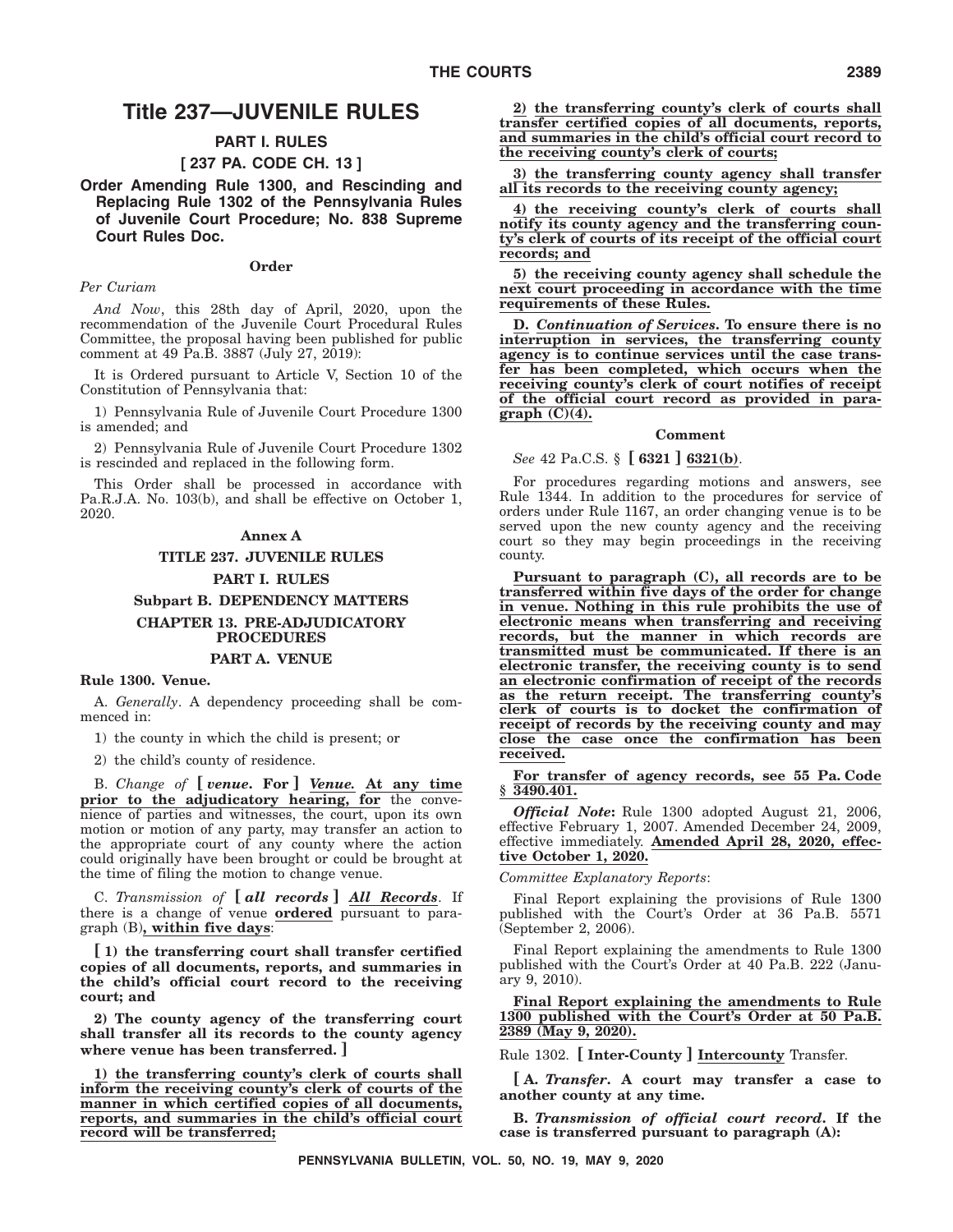**1) the transferring court shall transfer certified copies of all documents, reports, and summaries in the child's official court record to the receiving court; and**

**2) the county agency of the transferring court shall transfer all its records to the county agency where jurisdiction has been transferred.**

#### **Comment**

*See* **42 Pa.C.S. § 6321. ]**

(*Editor's Note*: The text of this rule is entirely new and printed in regular type to enhance readability.)

A. *Best Interest of the Child*. Any time after the adjudicatory hearing, upon motion of a party or court, a court may consider the transfer of a case to another county if the transfer is best suited to the safety, protection, and physical, mental, and moral welfare of the child.

B. *Notice*. The court shall serve notice of a hearing upon the parties. The county agency in the proposed receiving county shall receive notice of the hearing and be granted standing to participate in the hearing.

C. *Hearing*. The hearing should be conducted in the transferring county no more than 20 days from the date of the notice in paragraph (B). The county agency in the proposed receiving county shall be permitted to appear at the hearing utilizing advance communication technology.

D. *Acceptance of Jurisdiction*. If the court in the transferring county finds that a proposed transfer would be in the child's best interest and would result in a transfer between judicial districts:

1) the court shall communicate with the president judge or designee of the receiving judicial district to ascertain whether jurisdiction will be accepted;

2) a record of the communication shall be made and served promptly by the court on the parties; and

3) upon service of the record of the communication, the parties shall have five days to file written responses with the court regarding the decision to accept jurisdiction.

E. *Order*.

1) An order approving a transfer shall specify an effective date for the transfer no less than ten days from date of the order to allow for the coordination of services and preparation of the official court record for transmission.

2) The court shall direct the clerk of courts to serve the order upon the parties, the receiving county agency, and the president judge or designee of the receiving court, if applicable.

F. *Matters of Cooperation between Courts*. Communication between courts on schedules, calendars, court records, and similar matters may occur without informing the parties. A record need not be made of the communication.

G. *Receiving Court*. On or before the effective date of the order established in paragraph  $(E)(1)$ , the receiving court shall enter an order:

1) accepting jurisdiction of the case as of the effective date;

2) appointing a guardian *ad litem* and counsel, if necessary;

3) directing the clerk of courts to serve the order upon the transferring court, if necessary, the county agencies, the parties, and the transferring county's clerk of courts;

4) directing the receiving county agency to conduct a home visit and safety assessment consistent with the requirements of 55 Pa. Code § 3490.401; and

5) scheduling a review hearing to occur within 30 days.

H. *Transmission of Official Court Record*.

1) The transferring county's clerk of courts shall inform the clerk of the receiving court of the manner in which certified copies of all documents, reports, and summaries in the child's official court record will be transferred.

2) On the effective date of the transfer, the transferring county's clerk of courts shall transmit certified copies of all documents, reports, and summaries in the child's official court record to the clerk of the court of the receiving county.

3) The receiving county's clerk of courts shall notify its county agency and the transferring court of its receipt of the official court records.

I. *County Agencies*. The transferring county agency shall continue services until the effective date of the transfer.

#### **Comment**

If proceedings are commenced in a county other than the county of the child's residence, then a change of venue should be sought pursuant to Rule 1300 prior to adjudication.

The child's best interest concerning an intercounty transfer includes, but is not limited to, the child's current or anticipated county of residence, the resources of the receiving county, and needs of the child and family. A proposed transfer between judicial districts is not in the child's best interest unless the court of the receiving judicial district accepts jurisdiction.

Service of the acceptance order on the transferring court pursuant to paragraph (G)(3) is unnecessary if the transfer occurs within the same judicial district.

The period between the order approving the transfer and the effective date of the transfer is intended to prepare for the case transfer. The county agencies are expected to communicate prior to the actual transfer of a case to another county so that efforts can be coordinated and services transitioned without interruption. Coordination includes the inter-agency transfer of records maintained by the county agency that are not otherwise included in the official court record. *See* 55 Pa. Code § 3490.401. This period also allows the clerk to prepare the official court record for transmission to the receiving county on the effective date of the transfer.

Nothing in this rule prohibits the use of electronic means when transferring and receiving records. However, if there is an electronic transfer, the receiving county is to send an electronic confirmation of receipt of the records as the return receipt. The transferring county's clerk of courts is to docket the confirmation of receipt of records by the receiving county and may close the case once the confirmation has been received.

Upon receiving the order accepting the case, the transferring court may order the termination of court supervision pursuant to Rule 1631(A)(12).

*Official Note***:** Rule 1302 adopted August 21, 2006, effective February 1, 2007. Amended December 24, 2009,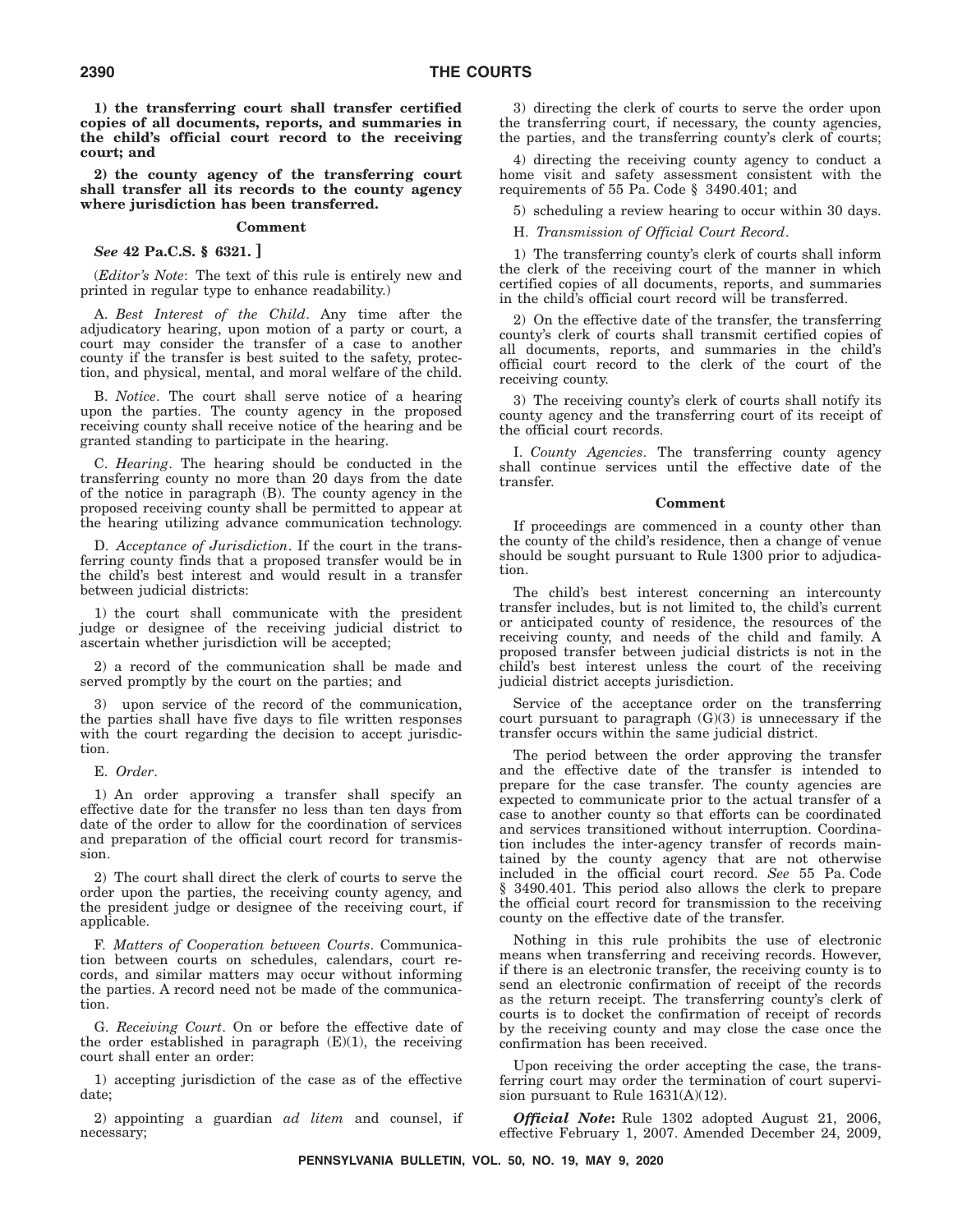effective immediately. Rescinded and replaced April 28, 2020, effective October 1, 2020.

#### *Committee Explanatory Reports*:

Final Report explaining the provisions of Rule 1302 published with the Court's Order at 36 Pa.B. 5571 (September 2, 2006).

Final Report explaining the amendments to Rule 1302 published with the Court's Order at 40 Pa.B. 222 (January 9, 2010).

Final Report explaining the rescission and replacement of Rule 1302 published with the Court's Order at 50 Pa.B. 2389 (May 9, 2020).

#### **JUVENILE COURT PROCEDURAL RULES COMMITTEE**

#### **FINAL REPORT1**

#### **Amendment of Pa.R.J.C.P. 1300 and Rescission and Replacement of Pa.R.J.C.P. 1302**

On April 28, 2020, the Supreme Court amended Pennsylvania Rule of Juvenile Court Procedure 1300 concerning changes in venue in dependency proceedings, together with the rescission and replacement of Pennsylvania Rule of Juvenile Court Procedure 1302 concerning intercounty transfers of dependency cases. The purpose of this rulemaking was to improve and formalize the areas of decision-making, communications, continuation of services, and records as they relate to these procedures.

#### *Amendment of Pa.R.J.C.P. 1300 (Venue)*

Paragraph (B) was amended to clarify that the window for seeking a change in venue is prior to the adjudicatory hearing. Paragraph (C) contains a specific five-day deadline for the transfer of records. Further, the paragraph includes a communication loop to indicate that records have been received, and a requirement for the receiving county agency to schedule the next court proceeding. These amendments are intended to facilitate the location of records and to ensure the case proceeds after the change of venue.

Post-publication, previously proposed Comment language addressing the continuation of services was elevated to the rule text and now appears as new paragraph (D). This language was added to address the continuation of services when services may have commenced prior to adjudication, such as those ordered in a shelter care hearing pursuant to Pa.R.J.C.P. 1242(E). Its placement in the rule text is similar to that of Pa.R.J.C.P. 1302(I).

#### *Rescission and Replacement of Pa.R.J.C.P. 1302 (Intercounty Transfer)*

Given the scope of the revisions, Pa.R.J.C.P. 1302 was rescinded and replaced in its entirety. The rule is intended to establish a procedural concept involving a two-step process for intercounty transfers. First, the transferring county is to conduct a hearing to determine whether an intercounty transfer is in the child's best interest. Second, assuming the transferring court determines in the affirmative, the transferring court then communicates with the receiving court to ascertain whether jurisdiction will be accepted.

The requirement of the child's best interest for an intercounty transfer is set forth in paragraph (A). Commentary has been added to suggest factors in determining whether a transfer is in a child's best interest.

The receiving county agency, as the provider of services and the party to receive legal custody of the child, has an interest in the transfer. Therefore, paragraph (B) requires that receiving county agency be given notice of the transfer hearing in the transferring county and granted standing to participate. Further, paragraph (C) permits the receiving county agency to appear via advance communication technology.

Paragraph (D) requires subsequent communication with the court in the receiving judicial district to determine whether the receiving court will accept jurisdiction. Thereafter, the parties may file written responses with the transferring court regarding the decision to accept jurisdiction. Paragraph (F) permits the courts to discuss administrative matters without informing the parties or making a record. Paragraphs  $(D)$  and  $(F)$  were based, in part, on the Uniform Child Custody Jurisdiction and Enforcement Act, 23 Pa.C.S. § 5410.

Paragraph (E) requires that an order approving a transfer contain a date certain and at least a ten-day window before the actual transfer. This window is to provide for the transmission of the record and coordination of services between the county agencies as set forth in paragraphs (H) and (I). Prior to the transfer order's effective date, the receiving court is required to enter an order accepting jurisdiction, as well as appointing a guardian *ad litem* and counsel, as needed, directing a home visit and safety assessment, and scheduling a review hearing.

The amended and replaced rules will become effective October 1, 2020.

[Pa.B. Doc. No. 20-629. Filed for public inspection May 8, 2020, 9:00 a.m.]

#### **SUPREME COURT**

#### **General Statewide Judicial Emergency—Investigation Grand Jury Operations; No. 535 Judicial Administration Doc.**

#### **Order**

#### *Per Curiam*

*And Now*, this 28th day of April, 2020, in consideration of this Court's declaration of a general, statewide judicial emergency, which has been extended through June 1, 2020, *see* 531 and 532 Judicial Administration Docket, the Court offers the following guidance and directives as to the operation of investigating grand juries. *See generally* 42 Pa.C.S. §§ 4541—4553 (commonly known as the Investigating Grand Jury Act).

Presently-impaneled investigating grand juries *Are Permitted* to operate during the general, statewide judicial emergency. However, all in-person access and proceedings *Shall Be Closely Regulated*. All supervising judges *Shall Implement And Maintain* procedures that restrict potential COVID-19 exposure that could result from interactions of supervising judges, court staff, the Commonwealth's attorneys, grand jurors, witnesses and their counsel, and others who may come before the investigating grand jury. To the extent practicable in light of the necessity for some in-person appearances and proceedings, safety measures should be employed that are as

 $1$  The Committee's Final Report should not be confused with the official Committee Comments to the rules. Also note that the Supreme Court does not adopt the Committee's Comments or the contents of the Committee's explan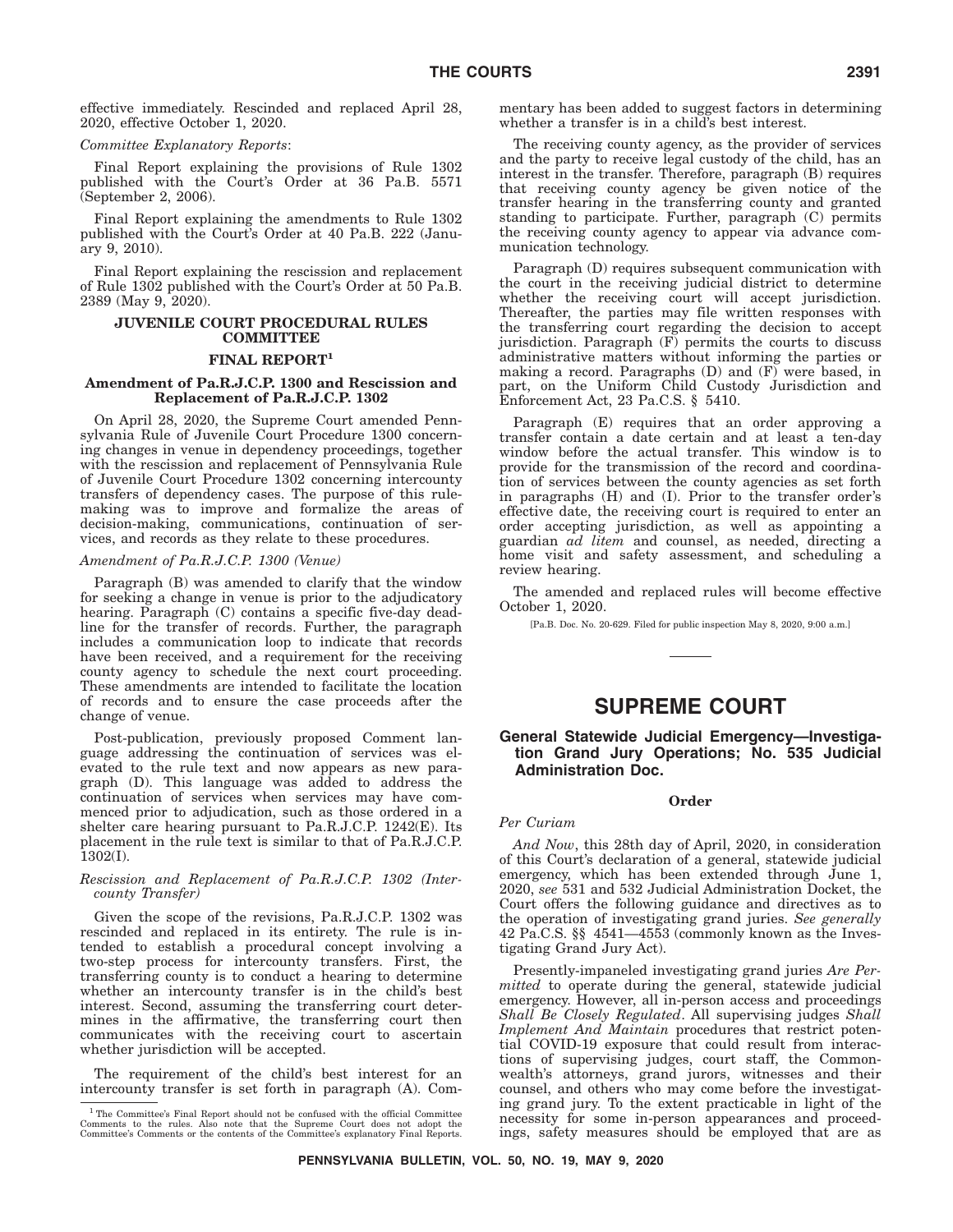consistent as possible with the federal and state executive guidelines for countering the spread of the COVID-19 virus.

In alignment with this Court's previous guidance as to other judicial functions, supervising judges are encouraged to establish protocols for conducting investigating grand jury proceedings through the use of advanced communication technology, to the extent that constitutional requirements can be satisfied.<sup>1</sup> It is noted that advanced communication technology could be used in conjunction with certain in-person participation at proceedings. By way of example, a witness could appear and be questioned by the attorney for the Commonwealth in person, while some or all of the investigating grand jurors participate in the proceedings via the use of advanced communication technology.

The Administrative Office of Pennsylvania Courts stands ready to provide guidance to the supervising judges concerning implementation of technological resources.

Should any witness or other person involved in the operation of the investigating grand jury believe that the enforcement of a time deadline or the participation in any portion of the proceedings poses a significant danger to the health of one or more persons, or that compliance or participation is unreasonable or impossible in light of restrictions arising out of the Governor's prevailing orders and directives, he or she may file a certification detailing the reasons with the supervising judge. Upon receipt of such a certification, the supervising judge *Shall Set* a deadline for any responses and *Shall Provide* a reasonable opportunity to be heard. Relief from deadlines, as well as temporary excusal from or modification of participation in any portion of the proceedings, *Shall Be Liberally Allowed* upon the filing of a certification, unless the certification is deemed to be unfounded after the affordance of appropriate process.

Supervising judges *Shall Facilitate* the submission of filings, documents, and other materials by means other than in-person delivery whenever possible. Any state or local rule that impedes such alternative means of filing is suspended through June 1, 2020.

Physicians, nurses, or other healthcare professionals who are substantially involved in responding to the COVID-19 public health emergency *Shall Not Be Required* to appear before or otherwise participate in investigating grand jury proceedings during the pendency of the general, statewide judicial emergency.

Applications to convene new investigating grand juries, *see* 42 Pa.C.S. §§ 4543 and 4544, may be submitted and adjudicated during the general, statewide judicial emergency. The summoning of prospective jurors and the selection of grand jurors, *see generally* Pa.R.Crim.P. 221, 222, 241, and 242, are *Suspended* during the pendency of the emergency.

[Pa.B. Doc. No. 20-630. Filed for public inspection May 8, 2020, 9:00 a.m.]

# **SUPREME COURT**

#### **WESTERN DISTRICT**

**General Statewide Judicial Emergency; Nos. 531 and 532 Judicial Administration Doc.**

#### **Emergency Order of Statewide Judicial Administration Applicable from May 1, 2020, through June 1, 2020**

#### *Per Curiam*

*And Now*, this 28th day of April, 2020, pursuant to Rule of Judicial Administration 1952(A) and the Pennsylvania Supreme Court's constitutionally-conferred general supervisory and administrative authority over all courts and magisterial district judges, *see* PA. CONST. art. V, § 10(a), this Court *Directs* that the general, statewide judicial emergency declared in this Court's Order of March 16, 2020, *Is Extended* through June 1, 2020.

From the time of the Court's Order of March 16, 2020, Pennsylvania's courts have remained operational, albeit with significant limitations due to the current pandemic, including restricted public access to court facilities. Beginning May 4, 2020, unless otherwise provided by a local emergency order, Pennsylvania courts generally *Shall Be Open* to conduct all court business. However, all *In-Person Access And Proceedings Shall Be Strictly Limited* according to the terms of this Order or a more restrictive order issued by a local court under its authorized emergency powers.

The courts' priorities *Shall Remain Centered* on their critical functions;1 however, courts *Shall Put Forward Their Best Efforts* to accomplish the timely administration of justice in all other matters, subject to the constraints and safety considerations set forth below.

This Order prospectively replaces the Second Supplemental Order of April 1, 2020, issued at the above dockets, which *Shall Remain In Effect* until that Order expires on its own terms. The explanatory background information set forth in that Order, as well as the Order of March 18, 2020, is incorporated here by reference.

The Court further explains and *Directs* as follows:

#### **I. Background**

Per the request of the Commonwealth's Secretary of Health, Pennsylvania courts have been generally closed to the public for over one month, subject to a series of general and specific directives and exceptions centered on the continuous performance of the courts' most critical functions. The Secretary's concern—shared by all Justices of this Court—is with safeguarding the health and safety of court personnel, court users, and members of the public in light of the risks posed by the COVID-19 virus. In view of the ongoing public health crisis, this Court finds that a further extension of the statewide judicial emergency is necessary.

Some local courts have utilized the procedures specified in Rule of Judicial Administration 1952 and/or this Court's prior orders to declare local emergencies. Such local emergencies REMAIN IN FULL FORCE AND EF-FECT, empowering President Judges in those districts to continue to exercise emergency powers under Rule

<sup>&</sup>lt;sup>1</sup> Advanced communication technology includes, but is not limited to, systems providing for two-way simultaneous communication of image and sound, as well as closed-circuit television. *See* Pa.R.J.A. No. 1952(A)(2)(e) and Note (citing Rule of Criminal Procedure 103 for the definition of advanced communication technology).

<sup>&</sup>lt;sup>1</sup> As reflected below, the present Order employs the term "critical functions" to include the tasks referred to in prior orders as "essential" ones. This approach recognizes that—since the prevailing circumstances have r of this Court's emergency declaration—it has now become incumbent upon the courts to undertake a broader range of functions to assure the proper administration of justice.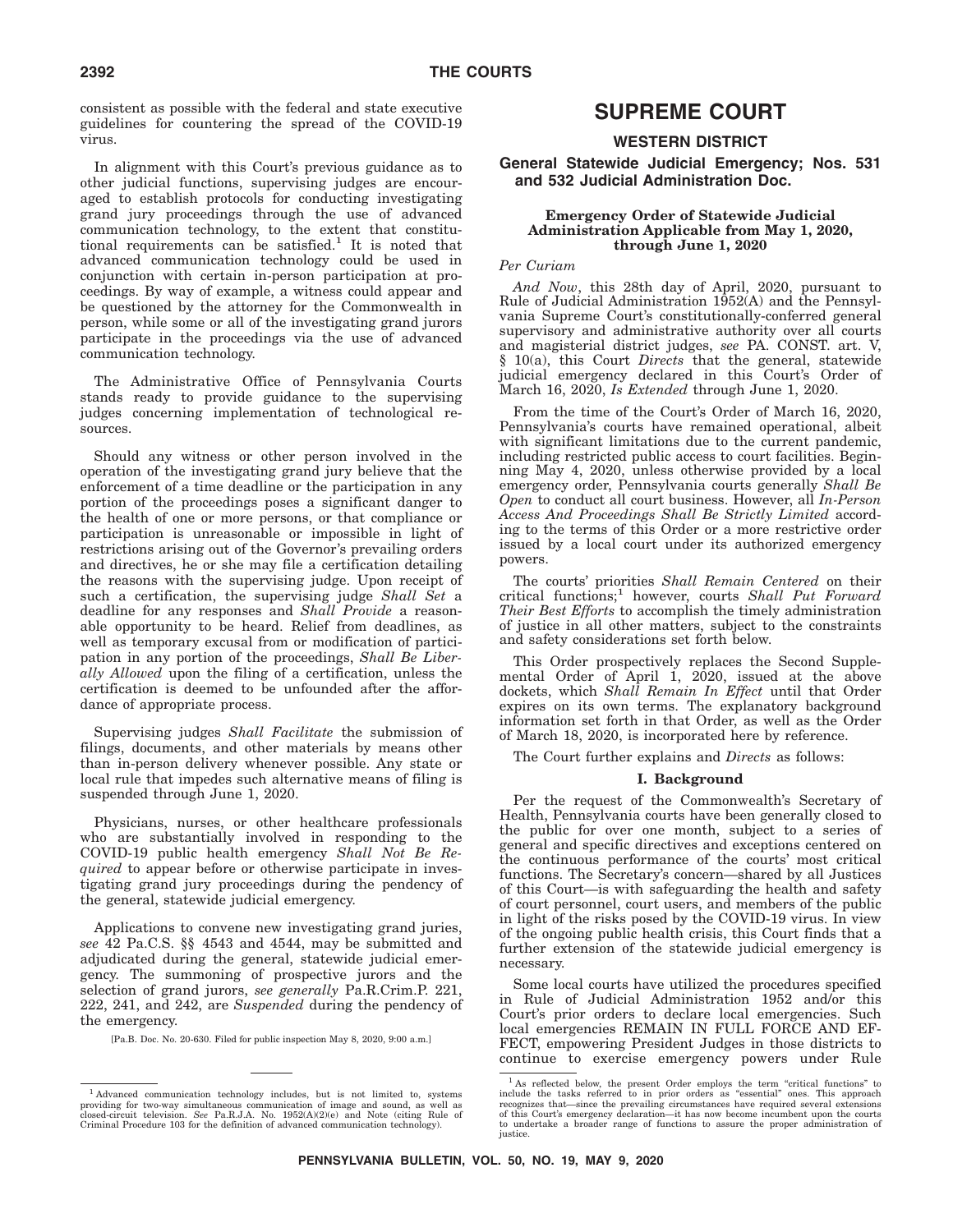1952(B)(2). Extant local emergency orders and directives, including any provisions of these affecting time calculations or deadlines, SHALL REMAIN IN FULL FORCE AND EFFECT until they expire or are rescinded locally.

Should other President Judges deem it prudent to exercise emergency powers above and beyond the authority and latitude provided in this Order, they may file a declaration of an emergency in their districts with the Supreme Court Prothonotary in the Eastern, Western, or Middle District Office, as appropriate for the particular local judicial district. Such a declaration generally SHALL BE SELF-EFFECTUATING subject to any subsequent order by this Court or the local court, with the understanding that the temporary suspension or modification of any statewide court rules other than those addressed in this Order shall first require an application to this Court pursuant to Rule of Judicial Administration 1952(B)(2)(m).

In the jurisdictions with prevailing local emergencies, self-effectuating extensions may be filed. However, any declaration extending a local emergency beyond June 1, 2020, should provide supporting reasoning.<sup>2</sup>

#### **II. The Safety of Judges, Court Staff, Court Users, and Others**

To the extent they are not already in place, all court leaders MUST IMPLEMENT AND MAINTAIN procedures that restrict potential COVID-19 exposure which could result from interactions of judges, court staff, and county agency staff among themselves and with or among members of the public present at court facilities. Among other measures, President Judges may restrict access to court facilities so that appropriate social distancing can be maintained. To the degree practicable in light of the necessity for some in-person appearances and proceedings, safety measures should be employed that are as consistent as possible with the federal and state executive guidance associated with countering the spread of the COVID-19 virus. To the extent that hearings and conferences can be held in the presence of counsel only, the courts SHALL PERMIT the parties' physical presence to be excused. In all events, any necessary in-person proceedings SHALL BE HELD in courtrooms designated by the individual courts of common pleas to minimize person-to-person contact.

Consistent with the previous guidance, and subject to the direction of President Judges, all courts—including magisterial district courts—are encouraged to consider deciding matters on the papers and/or to conduct court proceedings through the use of advanced communication technologies,<sup>3</sup> to the extent that constitutional requirements can be satisfied. Any state or local rule that impedes a judge's ability to utilize available technologies to limit in-person contact is suspended through June 1, 2020.

The Administrative Office of Pennsylvania Courts stands ready to provide guidance to courts concerning local implementation of technological resources. In the absence of a certification as provided in Part III of this Order, no proceeding should be delayed solely on account of the present public health crisis that could reasonably

be conducted using available advanced communication technologies in a manner that is consistent with constitutional requirements.

#### **III. Court Filings and Time Limitations and Deadlines**

The suspensions of time calculations and deadlines indicated in this Court's previous orders and in any order of an intermediate or local court SHALL REMAIN IN EFFECT for the time specified in those orders. In all events, legal papers or pleadings (other than commencement of actions where statutes of limitations may be in issue) which are required to be filed between March 19, 2020, and May 8, 2020, generally SHALL BE DEEMED to have been filed timely if they are filed by close of business on May 11, 2020. Upon adequate notice, however, President Judges or presiding judges may enforce deadlines prior to May 11, 2020, in the critical-functions arena.

President Judges are HEREBY INVESTED with substantial discretion in connection with the enforcement of time deadlines and are DIRECTED to ensure that the enforcement of any deadline does not create an unreasonable risk to the health or safety of court personnel, attorneys, court users, or the general public.

Should any attorney or *pro se* litigant believe that the enforcement of a time deadline or participation in any proceeding poses a significant danger to the health of one or more persons, or that compliance or participation is unreasonable or impossible in light of restrictions arising out of the Governor's prevailing orders and directives, he or she may file a certification detailing the reasons with the court having jurisdiction over the litigation. Upon receipt of such a certification, the presiding judge SHALL SET a deadline for responses and provide a reasonable opportunity to be heard to all parties.

All courts SHALL PROVIDE FOR COURT FILINGS BY MEANS OTHER THAN IN-PERSON DELIVERY WHENEVER POSSIBLE. Any state or local rule that impedes such alternative means of filing is suspended through June 1, 2020.

Attorneys are encouraged to conduct depositions remotely, via telephone, videoconference, or similar means. Absent articulable and specific concerns about reliability or other relevant considerations, court reporters need not be present in the same locations as witnesses and/or counsel.

Depositions of and required appearances for doctors, nurses, or other healthcare professionals who are substantially involved in responding to the COVID-19 public health emergency ARE SUSPENDED for the duration of this Order.

#### **IV. Priorities**

The performance of critical court functions, ensuring that parties' rights are protected, remains of the highest priority. Consistent with this Court's previous Orders, such functions include:

#### **A. Intermediate Courts**

- a. Election matters;
- b. Children's Fast-Track matters;
- c. Matters credibly labeled as emergency filings; and

d. Any other function deemed by a President Judge to be critical consistent with constitutional limitations.

<sup>2</sup> If a docket number has been assigned to the judicial district for emergency purposes, any further order concerning administrative directives or other matters associated with the local judicial emergency should be captioned so as to indicate that docket number. For convenience, declarations of emergency and associated local orders may be transmitted via electronic mail to: Irene.Bizzoso@pacourts.us.

may be transmitted via electronic mail to: Irene.Bizzoso@pacourts.us.<br><sup>3</sup> Advanced communication technology includes, but is not limited to: systems<br>providing for two-way simultaneous communication of image and so television; telephone and facsimile equipment; and electronic mail. *See* Pa.R.J.A. No.<br>1952(A)(2)(e) & comment (citing Rule of Criminal Procedure 103 for the definition of<br>advanced communication technology).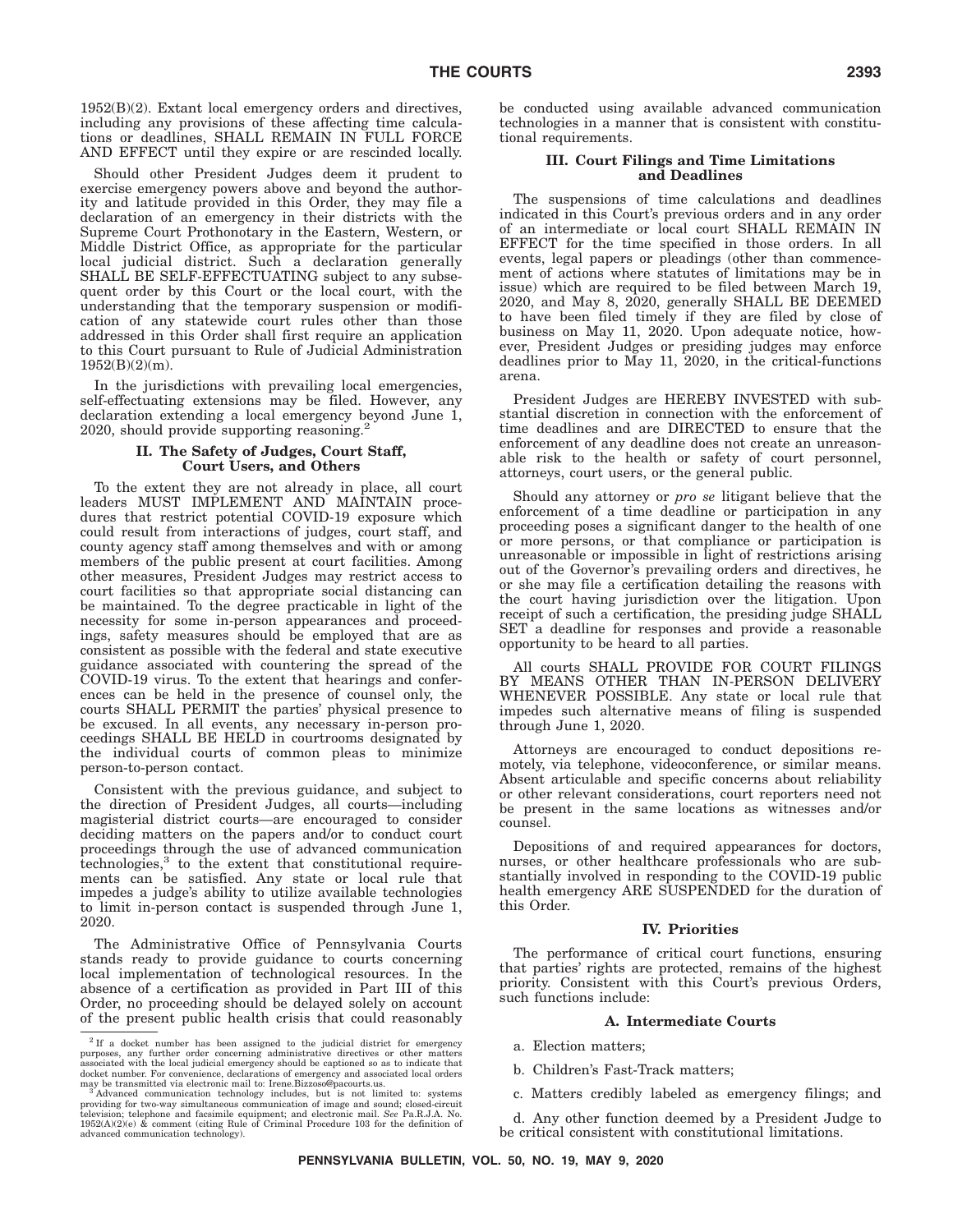#### **B. Courts of Common Pleas**

a. Election matters;

b. Emergency bail review and habeas corpus hearings;

c. Gagnon I hearings;

d. Bench warrant hearings pursuant to Rule of Criminal Procedure 150;

e. Juvenile delinquency detention;

f. Juvenile shelter, adjudication and disposition, and permanency hearings;

g. Temporary protection from abuse hearings;

h. Emergency petitions for child custody or pursuant to any provision of the Juvenile Act;

i. Emergency petitions for guardianship;

j. Civil mental health reviews, *see* 50 P.S. § 7302;

k. Emergency equity civil matters (injunctions and stays);

l. Any pleading or motion relating to public health concerns and *involving immediate and irreparable harm*;

m. Commencement of a civil action, *by praecipe* for a writ of summons, for purposes of tolling a statute of limitations;<sup>4</sup>

n. Any other function deemed by a President Judge to be critical consistent with constitutional requirements.

#### **C. Magisterial District Courts, Philadelphia Municipal Court, Philadelphia Arraignment Court Magistrates and Pittsburgh Municipal Court, Arraignment Division**

a. Preliminary arraignments (bail setting) for bailable cases;

b. Criminal case filings and subsequent processing;

c. Preliminary hearings for incarcerated persons only;

d. Issuance of search warrants;

e. Emergency protection from abuse petitions; and

f. Any other function deemed by a President Judge to be critical consistent with constitutional limitations.

#### **V. Open Courts**

In proceedings as to which a right to public and press access would otherwise exist, provision must be made to ensure some reasonable means of access. For example, with respect to a proceeding conducted using audio-visual means, such public access may be effectuated during the proceeding by providing live-stream access, or by making a recording available as soon as possible after the proceeding has been concluded.

#### **VI. Jury Trials**

Jury trials, both criminal and civil, remain SUS-PENDED and will be scheduled for a date in the future by the courts. Local court leaders SHALL ASSESS options for resumption of jury trials consistent with prevailing health-and-safety norms.

#### **VII. Payments**

Per the Orders of March 18 and April 1, 2020, in-person payments to Magisterial District Courts were suspended, but payments could be accepted by mail, electronically (online), or by telephone as permitted in the Magisterial District Court receiving the payment. The effect of that Order is extended until May 11, 2020. To the extent that a payor was or is entitled to a payment determination hearing under these Orders or the extension provided herein, a missed payment or default SHALL NOT RE-SULT in the issuance of an arrest warrant for failure to make payment, nor shall the non-payment result in driving privileges being suspended, prior to such hearing.

On and after May 11, 2020, payments should be accepted by mail, electronically (online), or by telephone as may be permissible in the court receiving the payment, and the use of such means is strongly encouraged. Payments may be made in person, however, if other means are not available to the payor, as may be permissible in the Magisterial District Court receiving the payment pursuant to authorization by the President Judge.

#### **VIII. Prompt Trial**

Rule of Criminal Procedure 600(C) remains SUS-PENDED in all judicial districts through at least June 1, 2020. The purport of this directive is that the time period of the statewide judicial emergency continuing through at least June 1, 2020, SHALL BE EXCLUDED from the time calculation under Rule 600(C). Nothing in this Order, however, or its local implementation, shall affect a criminal defendant's right to a speedy trial under the United States and Pennsylvania Constitutions—albeit that the circumstances giving rise to this Order and the suspension may be relevant to the constitutional analysis.

#### **IX. Children's Fast Track Appeals**

This Court's "Order Regarding Alternative Filing Procedure for Children's Fast Track Appeals,'' dated March 27, 2020, SHALL REMAIN IN FULL FORCE AND EFFECT through at least June 1, 2020. This Order approved the Superior Court's provision for filing children's fast track appeals upon a certification that filing in the court of original jurisdiction is impractical due to the closure of court facilities.

#### **X. Guidance to Legal Professionals**

To the degree necessary, attorneys should counsel their clients that the public health emergency can in no way be used to secure strategic advantage in litigation, including by means of dilatory conduct. In such instances, it may be useful to explain that the duties of a lawyer as advocate continue during the COVID-19 crisis, including the duty to expedite litigation (Rule 3.2 of the Rules of Professional Conduct), the duty of candor toward the tribunal (Rule 3.3 of the Rules of Professional Conduct), and the duty of fairness to opposing party and counsel (Rule 3.4 of the Rules of Professional Conduct).

As previously prescribed with respect to Courts of Common Pleas, the Court continues to AUTHORIZE AND ENCOURAGE use by legal professionals of advanced communication technology to the greatest extent possible. In addition, updated guidance has been provided by the executive branch explaining that:

[A]lthough law offices remain generally closed and lawyers and staff should continue to perform all work remotely to the extent possible, lawyers and staff may access physical offices on a limited basis as necessary to render legal services that cannot practically be completed through the use of advanced communication technology, and which are being rendered to comply with a court directive or deadline, or

<sup>4</sup> If a court of original jurisdiction is closed to filings, the alternative mechanism for filing of an emergency *praecipe* in the Superior Court shall remain in place, as set forth in the March 24, 2020 Order.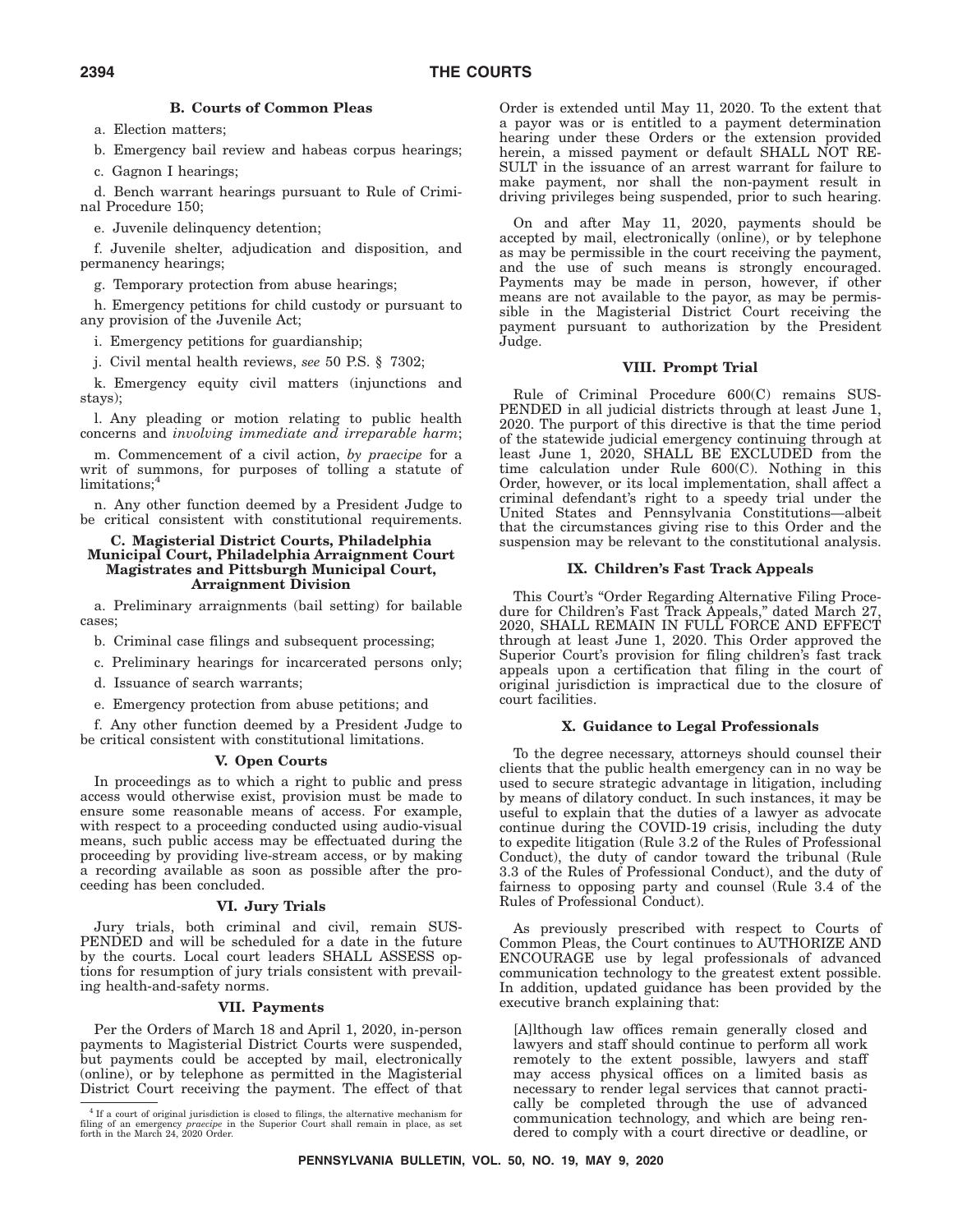to meet client needs that are critical to the client's health or safety, including, but not limited to, matters of healthcare, incompetence, incapacitation, end-oflife decision making, government benefits necessary to sustain life and access healthcare and income, or legal functions necessary for the operation of government at all levels. Any in-person activity shall be subject to the Orders of Secretary of Health providing for building safety measures (issued April 5, 2020) and business safety measures (issued April 15, 2020), including any amendments, and related Department of Health guidance.

INDUSTRY OPERATION GUIDANCE, *Uploaded by Governor Tom Wolf*, https://www.scribd.com/document/ 452553026/UPDATED-4-30pm-April-27-2020-Industry-Operation-Guidance (last visited April 28, 2020).5

Lawyers accessing their offices for the purposes set forth above are expected to comply with the Secretary's Orders concerning building and worker safety. *See supra* note 5.

#### **XI. Dispossession of Property**

Per this Court's Orders of March 18 and April 1, 2020—in view of the economic effects of the COVID-19 pandemic—no officer, official, or other person employed by the Pennsylvania Judiciary at any level is authorized to effectuate an eviction, ejectment, or other displacement from a residence based upon the failure to make a monetary payment through April 30, 2020. All terms of those Orders related to dispossession of residences ARE EXTENDED until May 11, 2020, at which time the statewide suspension of procedures related to dispossession of property SHALL CEASE. The Court takes judicial notice that certain filings, charges, and acts relating to dispossession will remain subject to temporary restraints

on account of other directives, including provisions of the federal Coronavirus Aid, Relief, and Economic Security Act. See 15 U.S.C. § 9058.

[Pa.B. Doc. No. 20-631. Filed for public inspection May 8, 2020, 9:00 a.m.]

# **SUPREME COURT**

#### **WESTERN DISTRICT**

#### **General Statewide Judicial Emergency—Supreme Court Operations; No. 533 Judicial Administration Doc.**

**Order**

#### *Per Curiam*

*And Now*, this 28th day of April 2020, on account of the ongoing COVID-19 pandemic, and to safeguard the health and safety of court personnel, court users, and members of the public, the Court *Directs* that the due dates for any filings due in the Supreme Court from March 16, 2020, and through May 8, 2020, are *Extended*, and those filings will be considered timely if filed on or before May 11, 2020.

This extension on filing deadlines does not apply to: A. Matters governed by Rule of Appellate Procedure  $903(c)(1)(ii)$  (relating to appeals in matters arising under the Pennsylvania Election Code);

B. Matters governed by Rule of Appellate Procedure 3331 (relating to the review of special prosecutions or investigations);

C. Matters classified as Children's Fast Track, *see* Pa.R.A.P. 102 (relating to definitions); and

D. Any matters where the Supreme Court Prothonotary directs otherwise.

Filings encompassed by exceptions A, B, or C above must be made within the time established by general rule using the PACFile electronic filing system. *See* Pa.R.A.P. 125 (relating to electronic filing).

[Pa.B. Doc. No. 20-632. Filed for public inspection May 8, 2020, 9:00 a.m.]

 $^5$  The referenced Orders of the Secretary of Health are as follows: ORDER OF THE SECRETARY OF THE PA. DEPT OF HEALTH DIRECTING BUILDING SAFETY MEASURES (April 5, 2020), https://www.governor.pa.gov/wp-content/uploads/2020/04/<br>20200405-SOH-Building-Safety-Measures.pdf (last visited April 28, 2020); and ORDER<br>OF THE SECRETARY OF THE PENNSYLVANIA DEPARTMENT OF HEALTH DIRECTING PUBLIC HEALTH SAFETY MEASURES FOR BUSINESSES PERMIT-TED TO MAINTAIN IN-PERSON OPERATIONS (April 15, 2020), https://www. governor.pa.gov/wp-content/uploads/2020/04/20200415-SOH-worker-safety-order.pdf (last visited April 28, 2020).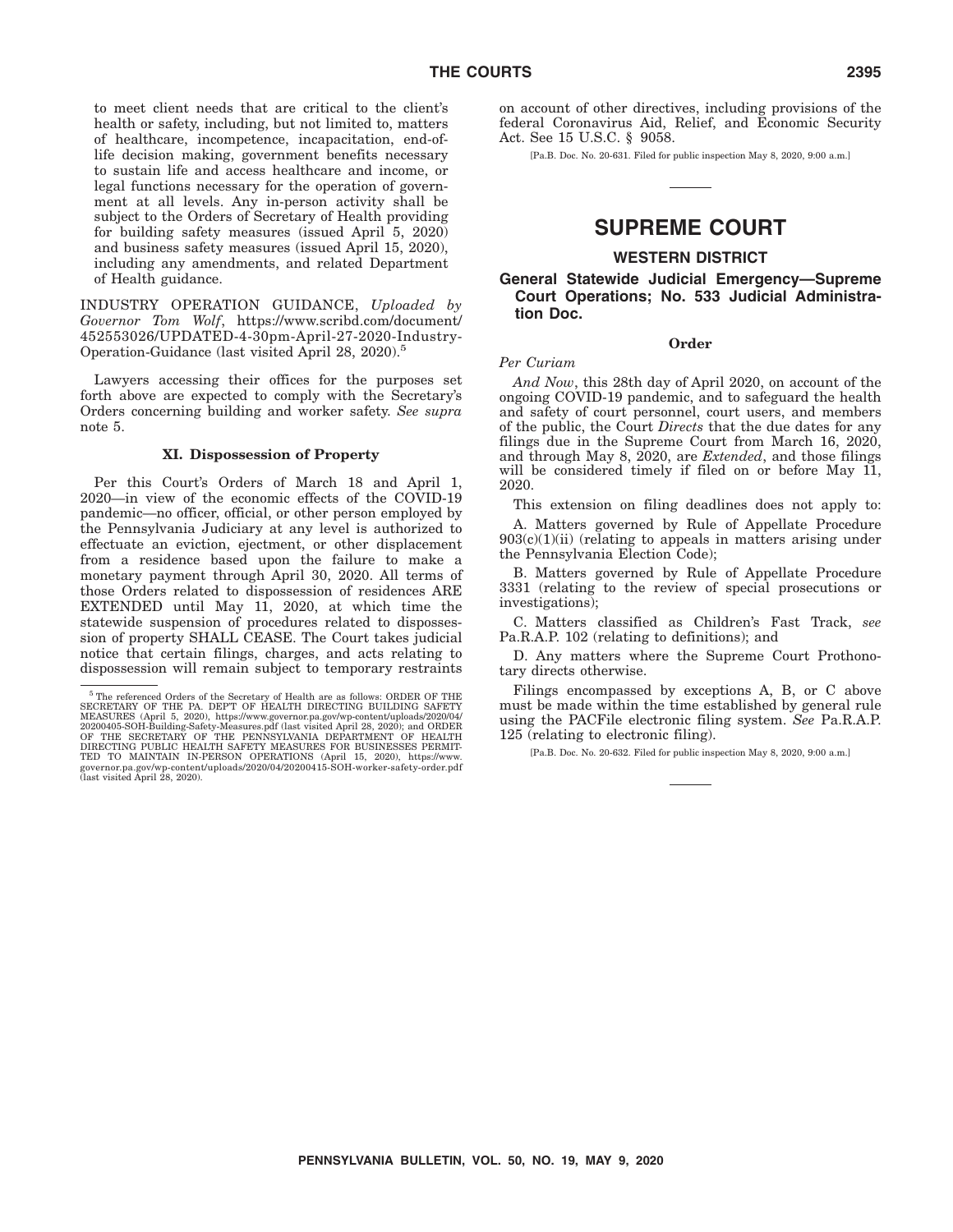# **DEPARTMENT OF AGRICULTURE**

#### **Agricultural Research Project Contractors**

The Department of Agriculture (Department) is soliciting applications to conduct agricultural research on one or more of the following research topic areas, with the research to be conducted from July 1, 2020, to June 30, 2021, with the possibility, but not the assurance, of extending that research into subsequent years. All funding is contingent upon 2020-2021 budget appropriations.

This notice establishes the procedures by which grant applications will be solicited and reviewed, and by which grants will be awarded.

1. *Grant Solicitation*. The Department will accept grant applications for the purposes, in the form and according to the schedule set forth as follows. Additional publication and dissemination of this notice shall be made to applicants who have previously submitted grant applications to or received grants from the Department, as well as any individuals or entities who have requested notification from the Department of grant availability.

2. *Research Topic Areas*. The research topics the Department is interested in funding are as follows:

a. *Ongoing multiyear research projects*. The Department has, in previous years, provided funding for various multiyear research projects that might be continued or extended to complete research the Department identifies as addressing continued priorities of the agricultural industry, such as:

• Mitigating the impact of pests like Phorid Flies and Spotted Lanternflies.

• Examining the economic impact of pest infestations like Phorid Flies and Spotted Lanternflies.

• Measuring pesticide impacts on organic and other sensitive crops.

• Implementing Chapter 5 of the Pennsylvania Pollinator Protection Plan (see https://ento.psu.edu/pollinators/ pollin-spotlight-items/the-pennsylvania-pollinator-protectionplan-p4).

The Department will consider proposals to continue supporting these and other types of previously-funded research.

b. *Resource conservation, climate and the quality of our soil, water and air*. The Department is seeking new proposals that address agriculture's role in stewarding natural resources and innovations in combatting and adapting to climate change. Specifically, the Department requests applications for projects that:

• Provide ongoing water quality monitoring in highpriority streams identified in version 3 of the Chesapeake Bay Watershed Implementation Plan.

• Provide ongoing air quality monitoring around highpriority production areas, particularly mushroom facilities in Chester and Berks Counties.

• Quantify the benefits to soil health and climate change resiliency from best management practices (BMP) in conservation.

• Quantify reductions in carbon emissions through on-farm energy efficiency measures.

• Identify opportunities in agricultural production practices that could be conducted concurrently with solar energy production.

• Integrate silvopasture and other agro-forestry revenue streams into dairy, livestock or poultry farms.

• Identify soil testing and remediation strategies for urban agriculture.

• Assess the adoption and implementation of BMPs by farmers that are part of conservation plans to ensure compliance and appropriate credit is received.

• Identify and determine the applicability and effectiveness of nutrient management technologies to assist the Commonwealth in assessing the utility of various approaches.

c. *Innovations in agricultural production and processing*. The Department seeks applications that address new opportunities in both agricultural production and valueadded processing of agricultural production in either or both food and nonfood arenas, such as:

• Crop varieties that may offer greater climate resilience.

• Feeding trials on crops that offer promise as new livestock feed sources.

• Sensor technologies that offer affordable measuring of soil health, including water retention.

• Pharmaceutical or industrial uses for milk proteins or other milk components.

• Beverages that blend milk with fruit juices.

• Beverage packaging that is easily recycled or biodegradable.

• Packaging that makes milk available in individual servings or multipacks of individual servings.

• Any other innovation that:

o Facilitates agriculture's continued economic vitality.

o Assures the health and safety of consumers, plants and animals.

o Assures agricultural stewardship of natural resources.

3. *Grant Agreement*. The terms and conditions of the grant will be governed by a grant agreement between the Department and the applicant which shall be tendered to the applicant for execution, returnable in no more than 30 days. The Department may require that the grant agreement be submitted and executed electronically.

4. *Application Delivery and Deadline*. Interested applicants must submit a complete electronic research project proposal and grant application using the Department of Community and Economic Development's Electronic Single Application web site at https://www.esa.dced.state. pa.us/Login.aspx on Tuesday, June 9, 2020, by 4 p.m. Questions regarding this online application process may be directed to Morgan Sheffield, Grants Coordinator for the Department of Agriculture, at (717) 787-3568.

5. *Scoring of Applications*. The Department will evaluate each complete and timely-filed project proposal and grant application it receives, using a 100-point scale assessing:

a. Up to 10 points for the research project needs statement.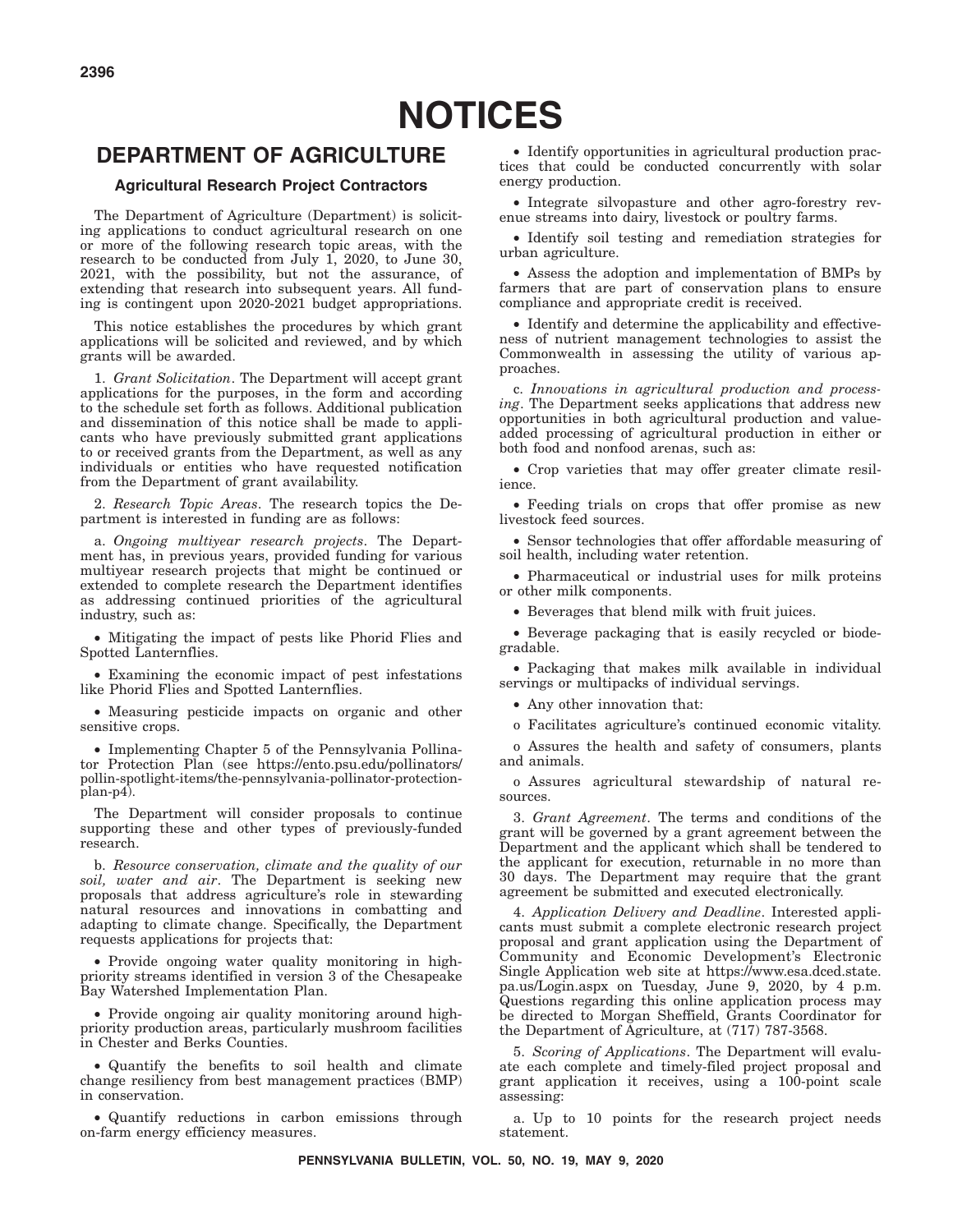b. Up to 15 points for the impact of research outcomes.

c. Up to 5 points for the presence of additional funding partners or matching funds.

d. Up to 30 points for the research methodology.

e. Up to 20 points for project evaluation and replicability.

f. Up to 20 points for support and participation from industry.

6. *Scores*. Upon completion of evaluations, the Department will prepare a record identifying each complete and timely-filed project proposal and grant application received and the numerical score assigned to each. The Department shall award grants based upon its evaluation and scoring.

7. *Multiyear Projects or Extensions*. The Department may award grant funding for multiyear projects or extensions of an ongoing project, if the Department identifies that a multiyear term or an extension advances the grant's objectives. Requests for extensions of ongoing projects shall be made, evaluated and processed in accordance with all the requirements of this notice.

8. *Notice of Award*. Applicants shall be notified by mail of the decision on their grant applications by the Department. Best efforts will be made to do so within 15 days of the application deadline.

9. *Grant Agreement*. With the mailed grant award notice, the Department will provide applicants with a grant agreement for execution and return within 30 days or instructions as to finalizing the grant agreement electronically. The Department will obtain the required Commonwealth signatures on the grant agreements and return a copy of the fully-executed grant agreement to the applicant. The grant agreement is not effective, and work should not begin until all required signatures have been applied to the grant agreement. Among the terms of the grant agreement shall be a requirement that the grant recipient provide the Department full and complete access to all records relating to the performance of the project and submit such information as the Department may require.

10. *Nonmatching Cost-Reimbursable Grant*. Grants made hereunder do not require the applicant secure or devote a matching sum to the project, but outside funding may be considered as an evaluation criterion under section 5(c) of this solicitation. Payment of grant funds will occur on a reimbursement basis, with the possibility upon the written submission of justification and subsequent approval of the Department of an advance payment option.

11. *Allowable Indirect Cost Reimbursement*. Grants made hereunder are subject to an indirect cost cap of 15% of total project costs. For the purpose of this research grant funding solicitation, indirect costs shall include administrative salaries and benefits, office supplies and equipment, facility related cost including maintenance and repairs, telephones, memberships/dues, freight/ postage cost and any consultant related costs associated with the administration of this research grant.

12. *Reporting Requirements*. Upon completion of research projects funded through this program, grant recipients will submit to the Department within 60 days a final report detailing the nature of the questions under study, an explanation of the research design and methods, findings of the research and recommendations for future study.

> RUSSELL C. REDDING, *Secretary*

[Pa.B. Doc. No. 20-633. Filed for public inspection May 8, 2020, 9:00 a.m.]

# **DEPARTMENT OF AGRICULTURE**

#### **General Permit Standards and Requirements for Hemp**

#### *Recitals.*

This Notice amends and replaces the previous Notice ''General Permit Standards and Requirements for Hemp'' published in the January 4, 2020 *Pennsylvania Bulletin* (50 Pa.B. 11, Saturday January 4, 2020).

A. The Act relating to Controlled Plants and Noxious Weeds ("Act") (3 Pa.C.S.A. § 1501 et seq.) authorizes the Department of Agriculture (Department) through the Controlled Plant and Noxious Weed Committee (Committee) to establish a controlled plant list and to add plants to or remove plants from the controlled plant list (3 Pa.C.S.A. §  $1511(b)(3)(ii)(iii)$ .

B. The Act provides for publication of the noxious weed and the controlled plant list and additions or removals or changes thereto to be published as a notice in the *Pennsylvania Bulletin* and for such additions or removals to become effective sixty (60) days from publication (3 Pa.C.S.A. § 1511(b)(3)(iv)).

C. Pursuant to that authority, the Committee acted to add hemp to the Controlled Plant List and published such Notice in the *Pennsylvania Bulletin* on April 6, 2019 (49 Pa.B. 1667, Saturday April 6, 2019).

D. Section 1513 of the Act authorizes the Department to issue General Permits, on a Statewide or Regional basis, for the research, marketing, retail, wholesale, transport, storage, warehousing, display, distribution, cultivation or propagation of controlled plants, where the controlled plants have similar characteristics and are capable of being cultivated, propagated, processed and controlled or eradicated in a similar fashion (3 Pa.C.S.A  $§$  1513(1)).

E. General Permits and applications for General Permits must address at least those requirements set forth at section 1514(5)(i)—(viii) (3 Pa.C.S.A. § 1514(5)(i)— (viii)), but may include and address additional requirements as established by the Department herein (3 Pa.C.S.A. § 1513(3)).

F. General permits shall be published in the *Pennsylvania Bulletin* and become effective upon publication (3 Pa.C.S.A. § 1513(2)).

G. Hemp is also regulated on the federal level by the United States Department of Agriculture (USDA) as authorized by the Agricultural Improvement Act of 2018 (115-334), (2018 Farm Bill).

H. The 2018 Farm Bill defined ''hemp'' as the plant species *Cannabis sativa L.* and any part of that plant, including the seeds thereof and all derivatives, extracts, cannabinoids, isomers, acids, salts, and salts of isomers,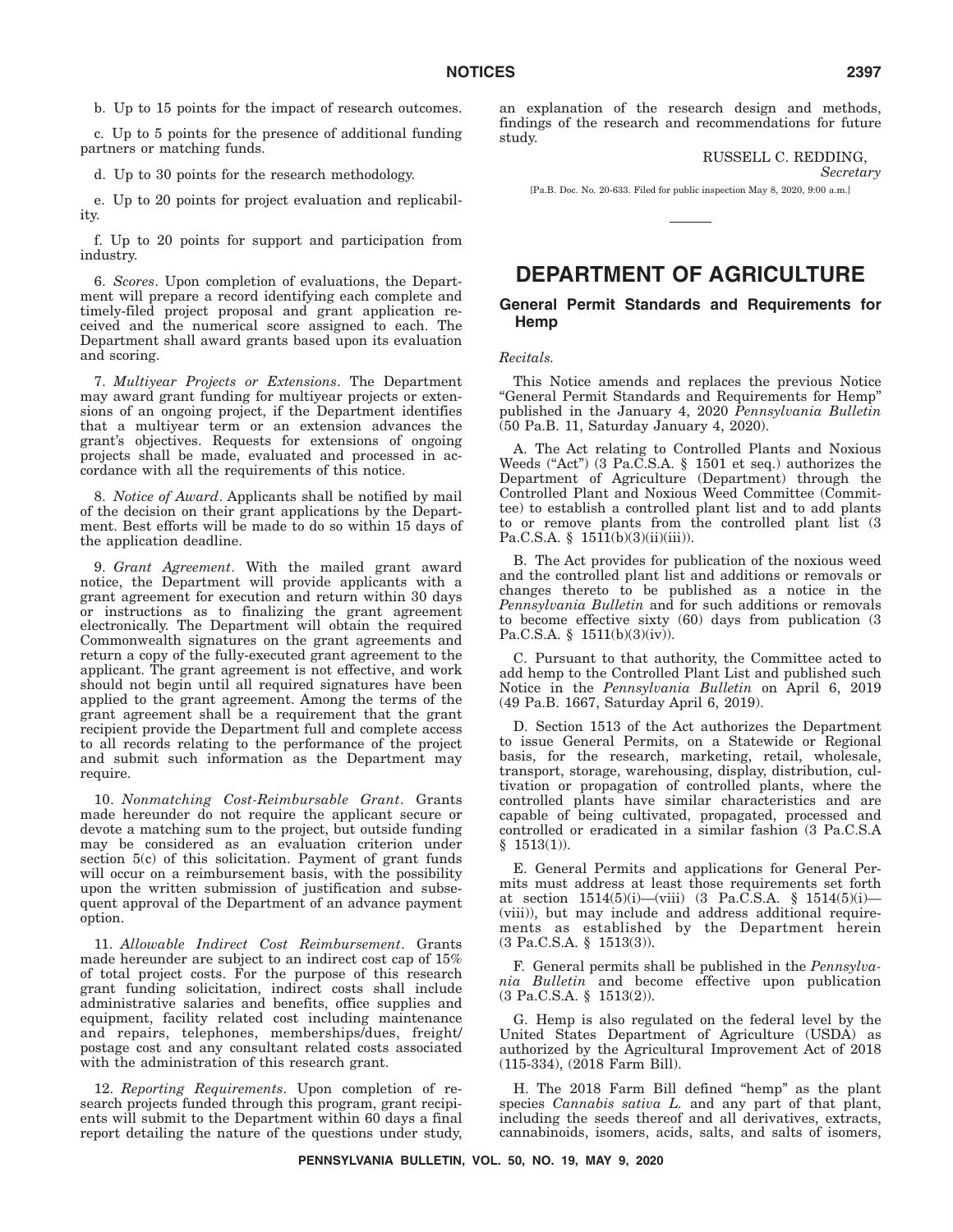whether growing or not, with a delta-9 tetrahydrocannabinol concentration of not more than 0.3 percent on a dry weight basis.

I. The 2018 Farm Bill directed USDA to establish guidelines for states to follow in establishing plans to allow for state primacy in the regulation of growing or cultivation of hemp plants.

J. With the designation of hemp as a Controlled Plant under the authority of the Act, persons are required to obtain a permit from the Department prior to cultivating, propagating, growing or processing hemp.

K. Hemp has been designated a controlled plant in Pennsylvania and its propagation, cultivation, testing, transportation, warehousing and storage, processing, distribution and sale is of a statewide concern.

L. This General Permit establishes rules and requirements for the distribution and sale of hemp planting materials, and for the propagation, cultivation, testing, transportation, warehousing, storage, and processing of hemp as authorized by the Act.

M. This General Permit does not and may not abrogate the provisions of the act related to industrial hemp research, at 3 Pa.C.S.A. §§ 701—710, including, permitted growers must still submit fingerprints to the Pennsylvania State Police for the purpose of obtaining criminal history record checks. The Pennsylvania State Police or its authorized agent shall submit the fingerprints to the Federal Bureau of Investigation for the purpose of verifying the identity of the applicant and obtaining a current record of any criminal arrests and convictions.

#### *General Permit.*

With the forgoing recitals incorporated into this General Permit by reference, the Department hereby establishes a General Permit, under the authority of the act related to controlled plants and noxious weeds (Act) (3 Pa.C.S.A. § 1501 et seq.), for the Controlled Plant, hemp. The terms of the General Permit are as follows:

#### *Article I. General Provisions and Definitions.*

(a) *Establishment of the Hemp General Permit.* A General permit is hereby established for the Controlled Plant, hemp, defined as the plant *Cannabis sativa L.* and any viable part of that plant, with a delta-9 tetrahydrocannabinol (THC) concentration of not more than 0.3 percent on a dry weight basis. This General Permit covers the entire Commonwealth.

(b) *Purpose of the General Permit.* The purpose of this general permit is as follows:

(1) To establish provisions to control the planting, growing, propagation and cultivation of hemp.

(2) To establish requirements under which persons may apply to plant, grow, propagate or cultivate hemp in the Commonwealth.

(3) To establish requirements establishing where hemp may be planted, grown, propagated and cultivated in the Commonwealth.

(4) To establish requirements for sale and distribution of hemp nursery stock.

(5) To establish requirements under which persons may apply to process hemp in the Commonwealth.

(6) To establish requirements for tetrahydrocannabinol (THC) testing of hemp planted, grown, propagated, cultivated or processed in the Commonwealth.

(7) To establish requirements for the transportation of hemp planted, grown, propagated and cultivated in the Commonwealth.

(8) To establish requirements for storage and warehousing of hemp planted, grown, propagated and cultivated in the Commonwealth.

(9) To establish requirements for the disposal of a permitted crop where the THC concentration exceeds 0.3 percent on a dry weight basis.

#### (c) *Definitions.*

*Act.* The act of October 30, 2017, P.L. 774, No. 46, at 3 Pa.C.S.A. §§ 1501—1562, related to controlled plants and noxious weeds.

*Agent* or *inspector.* A representative of the Department of Agriculture duly appointed by the Secretary of Agriculture to carry out the provision of the Act and this General Permit.

*Applicant.* A person(s) signing and submitting a hemp application and responsible for ensuring compliance with the terms of the application and permit.

*Committee.* The Controlled Plant and Noxious Weed Committee established in section 1511 (relating to designation of noxious weeds and controlled plants).

*Control order.* A written order issued by the department to a person detailing required treatment measures to control noxious weeds or controlled plants.

*Controlled plant.* A plant species or subspecies that has been designated by the Committee as a controlled plant and is regulated to prevent uncontained growth and to negate undesirable characteristics.

*Controlled Substances Act (CSA).* The Federal statute codified in 21 U.S.C. 801—971, establishing federal U.S. drug policy under which the manufacture, importation, exportation, possession, use and distribution of certain substances is regulated.

*Culpable mental state greater than negligence.* Meaning acts made intentionally, knowingly, or with recklessness. This definition is derived from the definition of negligence in Black's Law Dictionary. See Black's Law Dictionary (10th ed. 2014).

*Department.* The Department of Agriculture of the Commonwealth. Distribute or distribution. To barter, consign, exchange, give away, import, in any way transfer, offer for sale, sell or otherwise supply or transport a noxious weed or controlled plant in this Commonwealth.

*Distribute* or *distribution.* To barter, consign, exchange, give away, import, in any way transfer, offer for sale, sell or otherwise supply or transport a noxious weed or controlled plant in this Commonwealth.

*Drug Enforcement Administration (DEA).* A federal law enforcement agency under the United States Department of Justice, and the lead agency for domestic enforcement of the Controlled Substances Act.

*Eradication.* The elimination or removal of a noxious weed or controlled plant so that no further growth occurs for at least three consecutive years.

*Farm Service Agency (FSA).* An agency of the United States Department of Agriculture that provides services to farm operations.

*General permit.* A Statewide or regional permit that is issued by the department for a controlled plant and specifies terms and conditions for distribution, cultivation or propagation of the controlled plant.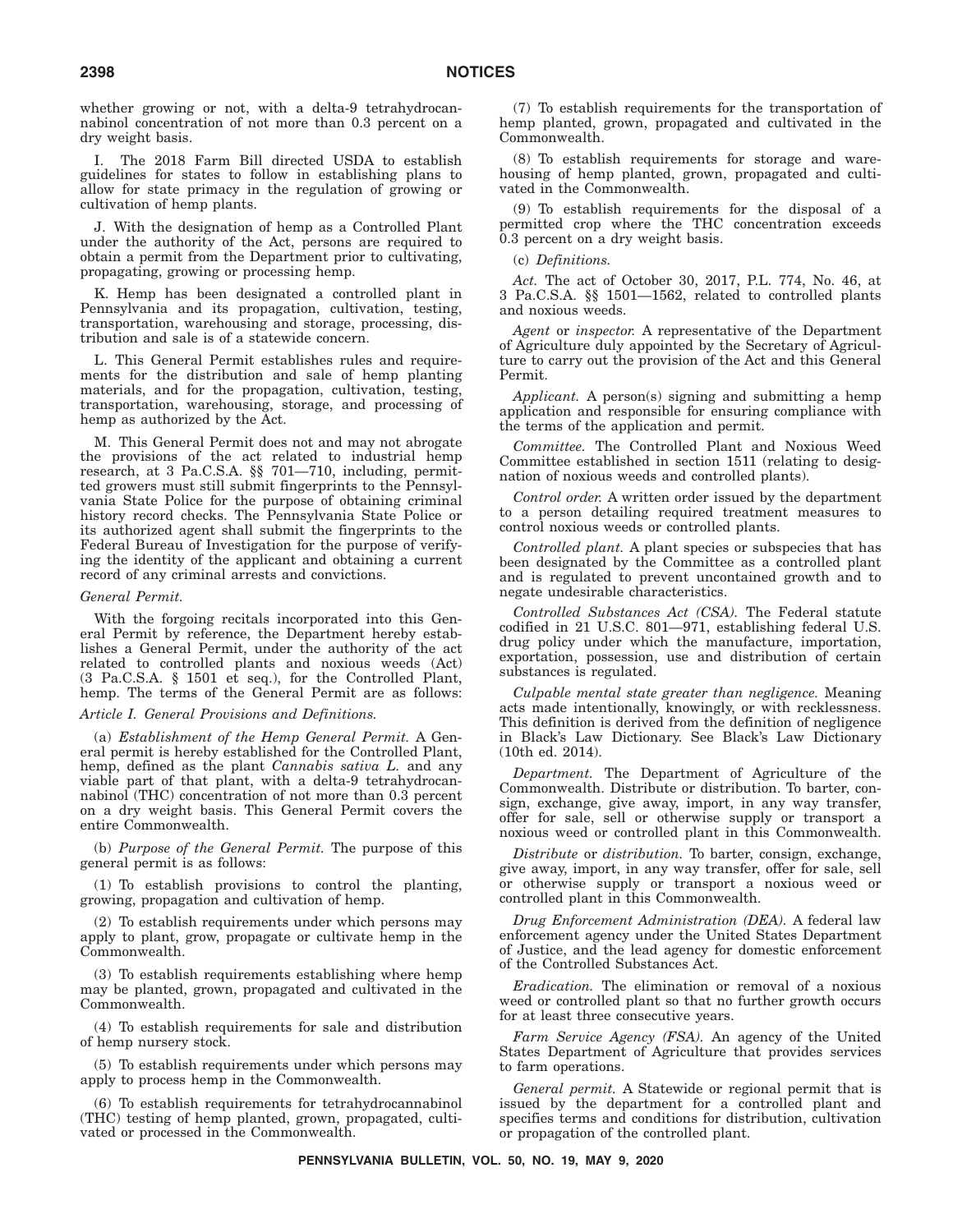*Hemp.* The plant *Cannabis sativa L.* and any viable part of that plant, with a delta-9 tetrahydrocannabinol (THC) concentration of not more than 0.3 percent on a dry weight basis.

*Landowner.* A person in whom is vested the title of property or with any rights in real property that permit possession or control of surface activities on the real property. The term includes a department, board, commission, agency and instrumentality of the Federal Government and the Commonwealth and any of its political subdivisions.

*Lessee.* A person who has entered into a contract granting the person occupation or use of property during a certain period of time in exchange for a specified rent.

Lot. The term "lot" refers to a contiguous area in a field, greenhouse or indoor growing structure containing the same variety or strain of cannabis throughout. To be defined by the producer in terms of farm location, field acreage and variety (i.e. cultivar) and to be reported as such to the Department and the FSA.

*Negligence.* Failure to exercise the level of care that a reasonably prudent person would exercise in complying with the regulations and standards established.

*Permit.* A document issued by the Department authorizing a person to perform functions and activities related to hemp which require adherence to the rules and requirements established by this General Permit.

*Person.* An individual, corporation, association, partnership, municipality or any other entity.

*Processor.* Any person who converts hemp material into a different form or product.

*Propagate.* To increase, multiply or spread a plant or crop through planting, cultivation or any means of reproduction.

*School Property.* Any property used by students that is under the jurisdiction of a public school district, intermediate unit, area vocational-technical school, charter school or non-public school.

*THC.* The chemical delta-9 tetrahydrocannabinol. For the purposes of this General Permit, THC shall include total potential tetrahydrocannabinol in a plant or product, derived from the corrected sum of the tetrahydrocannabinol and tetrahydrocannabinolic acid content.

*USDA.* The United States Department of Agriculture.

*Article II. Procedure for Application and Permitting.*

(a) *Permit Application Process.* The following rules and requirements apply to permitting and the application for a permit.

(1) To produce or process hemp under the Pennsylvania Hemp General Permit, a person must apply for and be issued a Permit from the Department.

(2) No permit shall be issued to grow, cultivate or propagate hemp for personal use.

(3) The Department will begin accepting applications effective with publication of the General Permit in the *Pennsylvania Bulletin*.

(4) Conditions and terms of this General Permit may change upon future conditions, including requirements imposed by USDA in acceptance of the Pennsylvania State Hemp Plan, legal standards imposed by another federal agency, statutory or regulatory changes or changes in other legal requirements.

(5) Application periods will be announced by the Department and published at https://www.agriculture.pa. gov/Plants\_Land\_Water/industrial\_hemp/Pages/default. aspx. Persons anticipating late season or indoor planting must submit their applications during published application periods.

(6) The permit application will be available online at the Department's Hemp Program website at https:// www.agriculture.pa.gov/Plants\_Land\_Water/industrial\_ hemp/Pages/default.aspx. Applications may also be requested by contacting The Bureau of Plant Industry at 717-787-4843 or by mail at:

Hemp Program Pennsylvania Department of Agriculture 2301 North Cameron Street Harrisburg, PA 17110.

(7) Applications shall be submitted with the application fee and supporting documents. The completed application along with all required reporting constitutes a written plan as required by the Act. Incomplete applications will not be processed.

(8) Any persons who materially falsify any information in their application shall be deemed ineligible to participate in the program.

(9) Upon successful review of completed applications, the Department will issue permit documents to approved applicants.

(b) *Application Contents.* All applications shall comply with the requirements established herein.

(1) *Contact Information.* Set forth contact information including at a minimum, legal name, address, day and evening telephone numbers, and email address (if available). If the applicant is a business entity, the applicant shall provide the full name of the business, address of the principal business location, full name and title of the key participants, an email address if available, and an EIN number of the business entity.

(2) *Location Information.* Provide the physical location, including a detailed plot map and description of the site to be planted or the site where the hemp will be propagated, cultivated, stored or processed. A separate application is required and shall be submitted for each physical address (individually titled property) of a growing, cultivating, propagating, storage, or processing location.

(i) The description of the location shall include the county and municipality.

(ii) Contain a legal description of the land, plot map and geospatial location of the overall site and each separate field, greenhouse, building or other site where hemp will be produced, warehoused or processed. The plot map should show the name of each road bordering the physical location.

(iii) If the address/facility is not owned by the applicant, a copy of the fully executed lease signed by the property and issued to the business or applicant must be attached to the application, and also a completed signed agreement granting the Department access to the property to enter the property for up to 3 years following the termination of the lease and allow for the destruction of any hemp plants found on the property by the lease holder during that time. A template of this access agreement will be provided on the Department's website.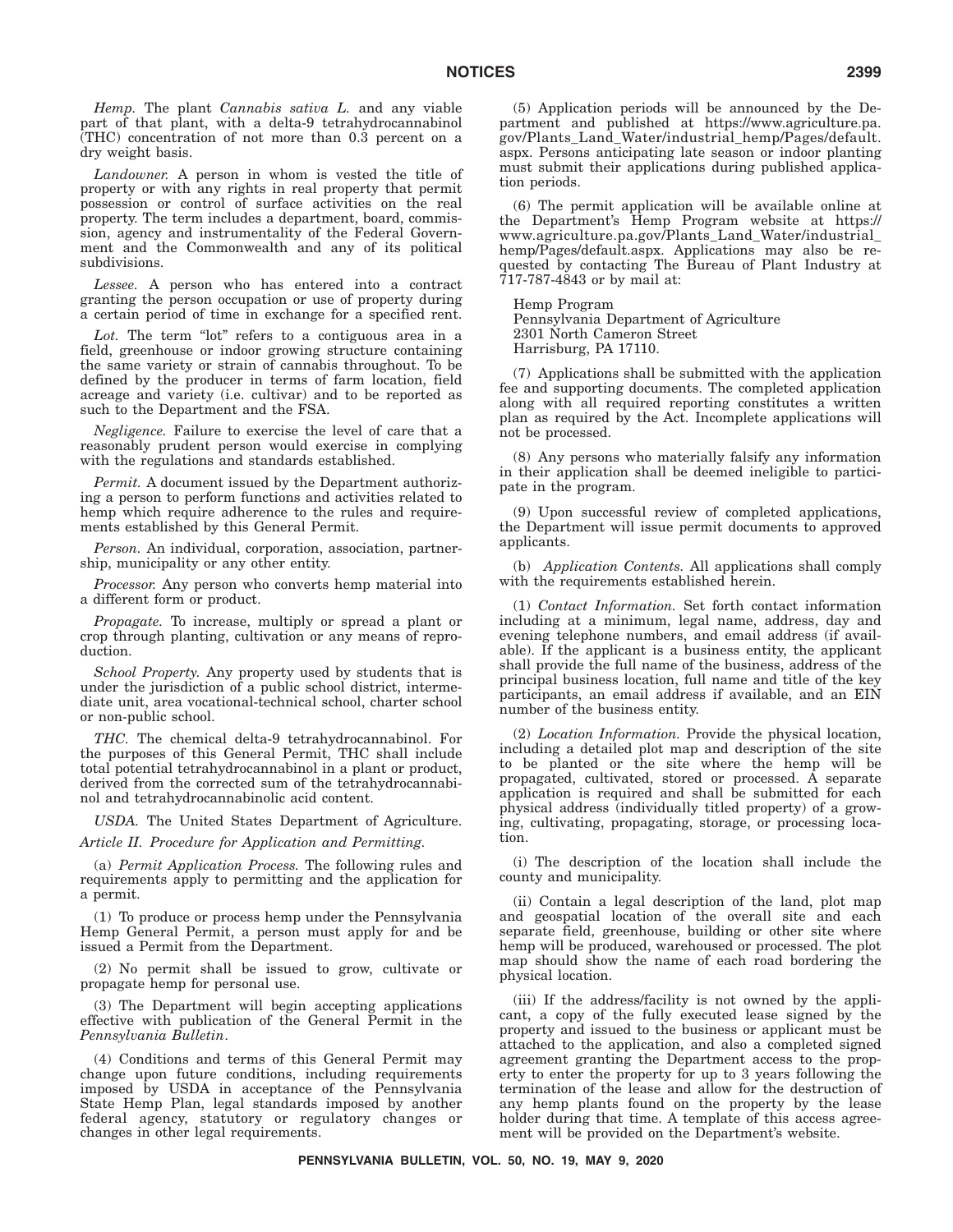#### (iv) *Location Restrictions*:

(A) Given the potential of hemp pollen to interfere with medical marijuana crops, hemp may not be planted within three miles of an approved medical marijuana growing facility.

(B) Hemp may not be grown, cultivated, propagated or planted in or within 200 feet of any structure that is used for residential purposes, without prior written approval from the Department. Any written approval may establish additional requirements set forth by the Department therein.

(C) A person shall not handle, process, warehouse or store leaf or floral material from hemp in a facility or field location that is within 200 feet of any structure that is used for residential purposes, without prior written approval from the Department. Any written approval may establish additional requirements set forth by the Department therein.

(D) May not grow, plant, cultivate or propagate less than one-quarter acre and 300 hemp plants in any outdoor location nor less than 2,000 square feet and 200 hemp plants in any indoor facility, unless prior written approval is provided by the Department. Any written approval may establish additional requirements set forth by the Department therein.

(E) Shall not grow, plant, cultivate or propagate hemp within 1,000 feet of a pre-kindergarten through 12th grade school property or a public recreational area, unless prior written approval is provided by the Department. Any written approval may establish additional requirements set forth by the Department therein.

(F) Shall not include on application or Site Modification Request any property for growing, planting, cultivating or propagating hemp that is not owned or completely controlled by the applicant or permitted grower.

(G) Hemp shall be physically segregated from other crops unless prior written approval is obtained in writing from the Department. Any written approval may establish additional requirements set forth by the Department therein.

(H) Hemp plant material from each lot shall be kept separate from and may not be commingled with hemp plant material from other lots.

(I) The use of land, properties and facilities shall comply with all laws, regulations and requirements of any governmental agency or other regulating authority, including building, commercial, environmental, zoning and other regulated categories.

(3) *Hemp Variety Information.* Applicants shall list the type and amount of seed, clones, propagules or cuttings they have acquired or intend to acquire and hemp varieties they intend to plant, propagate and cultivate.

(i) For all hemp seed, clones, propagules or cuttings which will be grown, cultivated, propagated or planted the source, including the legal name and address shall be listed.

(ii) The anticipated acreage for each type or variety of hemp shall be listed.

(iii) The type of product(s), (such as fiber, seed, dried flower, CBD or other) to be produced or processed.

(4) *Criminal History Information.* Applications shall be accompanied by proof of completed criminal history reports for the applicant and any other key participants in hemp program activities. This shall include a Federal Bureau of Investigation (FBI) background check These must be dated no more than sixty  $(60)$  days prior to the date the application is received by the Department.

(i) Key participants are a person or persons who have a direct or indirect financial interest in the entity producing hemp, such as an owner or partner in a partnership. A key participant also includes persons in a corporate entity at executive levels including chief executive officer, chief operating officer and chief financial officer.

(ii) Key participant does not include other management positions like farm, field or shift managers.

(iii) Any key participant having a disqualifying criminal history background, such as a disqualifying felony as provided for by section  $297B(e)(3)(B)(i)$  of the 2018 Farm Bill, will not meet the requirements of this General Permit and may not participate in the Hemp Program. A disqualified key participant will result in rejection of the Hemp Program application.

(iv) The criminal history reports must indicate that the applicant and key participants have not been convicted of a State or Federal felony related to a controlled substance for a period of 10 years prior to the date when the report was completed.

(v) FBI background checks are valid for 3 years. Directions for obtaining FBI background checks meeting the Hemp Program requirements are available on the Department's website at https://www.agriculture.pa.gov/ Plants\_Land\_Water/industrial\_hemp/Pages/default.aspx.

(5) *Attestations.* The applicant shall attest to all the following statements:

(i) That subject to the criminal penalties for unsworn falsification to authorities, at 18 Pa.C.S.A. § 4904, during the time period of the application and General Permit issued thereunder they will immediately report to the Department any key participant of the permit that is convicted of a state or federal controlled-substance-related felony.

(ii) That subject to the criminal penalties for unsworn falsification to authorities, at 18 Pa.C.S.A. § 4904, the plant materials have been selected from apparently disease-free and pest-free sources.

(iii) That in propagating, cultivating, harvesting, transporting and processing of hemp, all biosecurity safeguards will be utilized in order to assure isolation from the domestic environment outside of permitted locations.

(iv) That subject to the criminal penalties for unsworn falsification to authorities, at 18 Pa.C.S.A. § 4904, the approved applicant and permit holder will continue to comply with the permit requirements for the duration of time the hemp or hemp materials are in the permit holder's possession, including any regrowth of the hemp.

(c) *Hemp Permit Approval and Renewal.* Once a Permit application has been approved by the Department, the Department will issue a Permit to the applicant for the approved site. Permits are issued on a calendar year basis and all the following rules and requirements apply.

(1) Permits are not transferrable in any manner.

(2) An applicant whose application has been approved will not be considered a permitted grower under this General Permit and shall not commence any activities, including purchase or planting of any hemp seeds, hemp plants, hemp plant parts, hemp materials or hemp products until the applicant is issued a Permit by the Department for that year.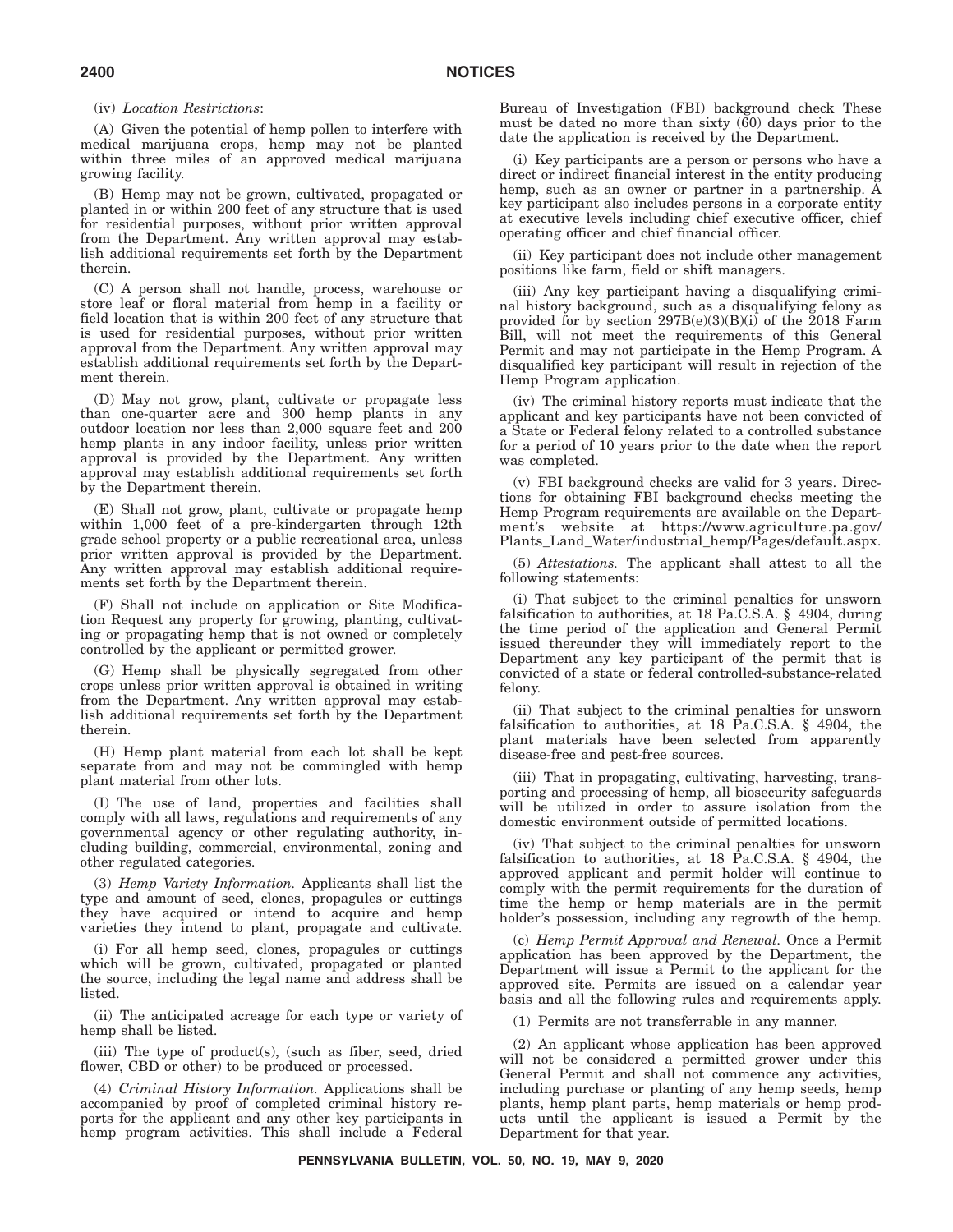(3) Permits are issued on a calendar year basis, do not renew automatically and must be renewed every calendar year.

(4) Applications for renewal will be subject to the same terms, conditions and approval process as set forth in the General Permit and application for initial or new permits.

(5) Permits will be valid until December 31 of each calendar year.

(d) *Permit Holder Responsibilities.*

(1) An approved applicant and permit holder, or any person propagating, cultivating, transporting, storing, warehousing, distributing, retailing, wholesaling, processing or researching hemp and required to have a permit, shall comply with all the provisions of this General Permit.

(2) *Compliance.* The approved applicant and permit holder shall continue to comply with the permit requirements established in this General Permit for the duration of time the hemp or hemp materials are in the permit holder's possession, including any regrowth of the hemp.

(3) Upon receipt of a Hemp Program permit, the permit holder shall provide their unique Department hemp permit number and associated hemp production locations and acreage information to FSA.

(4) For any variety or field plot of one (1) acre or less, permit holder shall post signage at the plot location. The signage shall be of weather resistant material, be a minimum of 18 by 30 inches in size, have a letter size of at least 1 inch and shall include the following information:

(i) The statement, ''Pennsylvania Department of Agriculture Permitted Hemp Growing Site'';

- (ii) Permit holder's name;
- (iii) Permit holder's permit number; and

(iv) the Department's telephone number.

(5) Signage shall not include the following:

(i) Any logo of the Department.

(ii) Any language setting forth health or medical claims.

(6) *Change in Information or Status.* The following rules and requirements apply to any change in Permit information.

(i) A Permit holder must notify the Department immediately should there be any change in the information provided on the Permit application, including acreage, varieties or type of hemp or hemp seed procured, planted, cultivated or harvested, closure, sale of land or any other information required in the application.

(ii) If at any time, there is a change to the information submitted in the permit application, a permit modification is required. FSA must also be notified of changes.

(iii) Any change to the growing, planting, cultivating or propagation location or ownership of the location shall require a new permit and must be submitted during the permit submission time period for that calendar year.

(7) *Abandonment or closure of permitted hemp site.* The permitted hemp grower shall, prior to abandonment or closure of the permitted site, notify the Department in writing of his intent to close or abandon the site. Failure to so will result in the permitted grower being charged and responsible for any destruction costs, including destruction of hemp that may have escaped the boundaries of the permit location and may result in the assessment of other penalties as allowed under the Act.

(8) Permit holders, including all key participants, are responsible for and shall immediately notify The Department of any drug related convictions they receive during the time period of a permit.

#### *Article III. Propagation and Cultivation.*

The following rules and requirements apply to the propagation and cultivation of hemp.

(a) *Hemp Source Materials.* The permit holder is responsible for sourcing, purchasing, and acquiring the hemp seed, clones, propagules or cuttings which they will be growing, planting, cultivating or propagating and shall ensure that this complies with all the requirements of this general permit.

(1) *Prohibited Hemp Varieties and Varieties of Concern.* A permit holder shall check the Department's website or request a list of Prohibited Hemp Varieties and Varieties of Concern.

(i) *Prohibited Hemp Varieties.* Prohibited Hemp Varieties have tested higher than 1.0% THC in previous years and resulted in required crop destruction.

(A) Prohibited Hemp Varieties and the seed thereof, listed by the Department, shall not be approved for planting, propagation, cultivation, sale, transfer, retail, wholesale, distribution, transportation, storage or warehousing in the Commonwealth.

(B) Prohibited Hemp Varieties and the seed thereof shall be illegal in the Commonwealth and shall be subject to a Control Order, ordering its destruction, a stop-sale order or a seizure and condemnation order or any combination of the above and the imposition of penalties as allowed under the Act.

(ii) *Hemp Varieties of Concern.* Hemp Varieties of Concern are varieties that have tested higher than 0.3% THC in some Pennsylvania planting locations in previous years, or have tested high in other states, resulting in crop destruction. Hemp Varieties of Concern including the seed thereof shall be pre-approved by the Department for planting, propagation, cultivation, sale, transfer, retail, wholesale, distribution, transportation, storage, warehousing, or processing in the Commonwealth.

(2) *Hemp seed source.* All the following requirements shall be met:

(i) The permit holder shall be responsible for sourcing and purchasing all hemp seed and shall assure the seed, whether internationally or domestically sourced, meets all phytosanitary requirements for movement of seed.

(ii) *Hemp seed labeling.* All seed shall meet the labeling requirements of the PA Seed Act (3 Pa.C.S.A. § 7101 et seq.). A summary of these requirements is available on the Department's Hemp Program webpage: https:// www.agriculture.pa.gov/Plants\_Land\_Water/industrial\_ hemp/Pages/default.aspx.

(iii) The permit holder shall obtain a statement from the licensed producer or guarantor supplying the seed that the variety has a THC content equal to or less than 0.3% on a dry weight basis, as determined by an independent third-party laboratory.

(iv) *Reuse of hemp seed.* Seed produced by a permit holder may only be saved or used for future planting under the following conditions: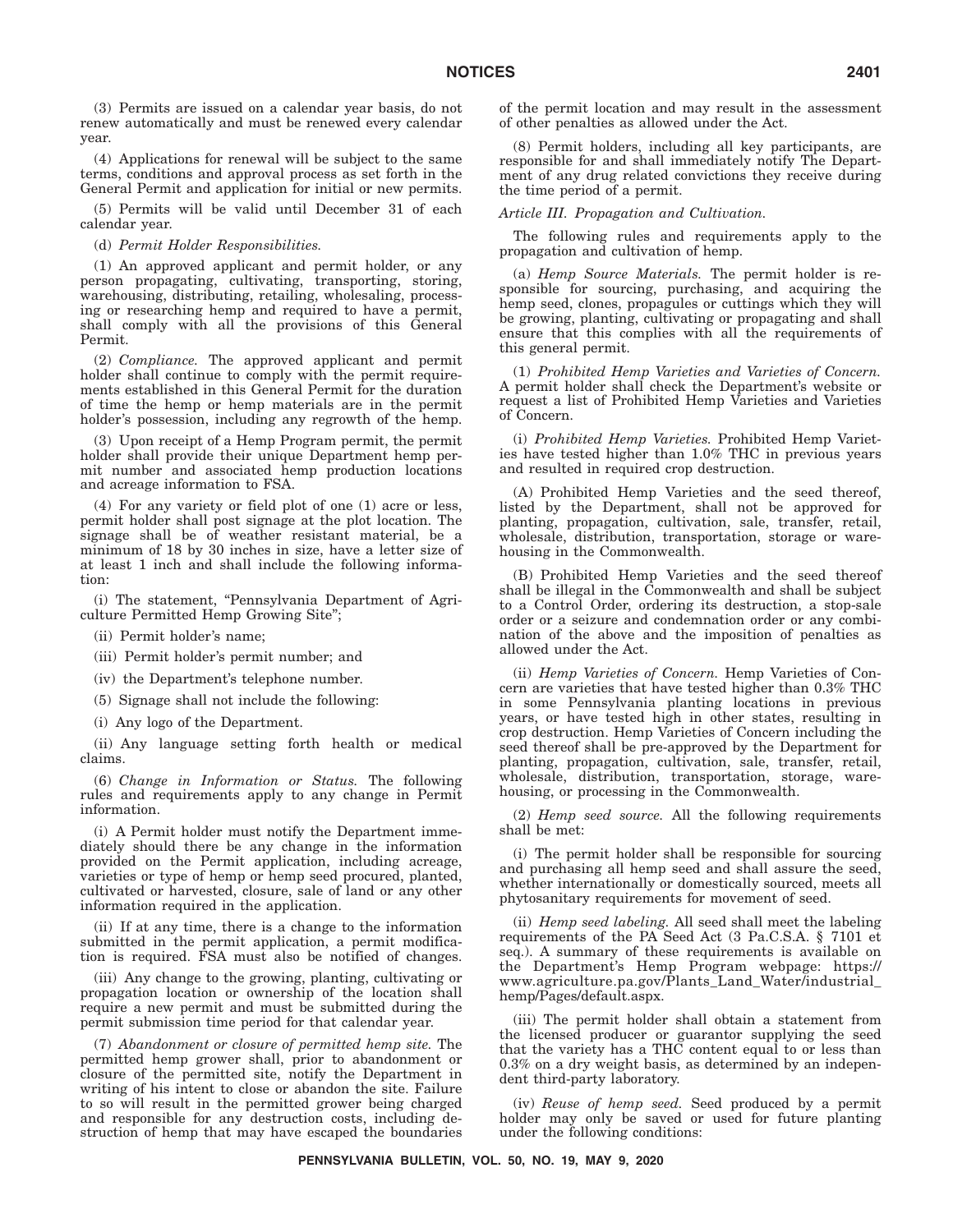(A) The original seed source holding rights to the seed grants such permission to the permit holder and provides written approval and documentation of their authority to grant that permission.

(B) The permit holder has registered with the Department's certified seed program and met the requirements of the Seed Act (3 Pa.C.S.A. § 7101 et seq.) and its attendant regulations.

(v) *Sale of hemp seed.* The provisions of the Seed Act (3 Pa.C.S.A. § 7101 et seq.), its attendant regulations and this General Permit shall apply to the sale of hemp seeds.

(3) *Hemp nursery stock*: Hemp clones, cuttings and seedlings for planting, propagation and cultivation are permitted under the following conditions:

(i) Hemp clones, cuttings and propagules being shipped into the Commonwealth for planting, propagation, cultivation or sale or transfer shall be accompanied by a Federal Phytosanitary certificate, a state of origin-issued health certificate or certification that the plants were grown at a state licensed and inspected nursery.

(ii) Any permit holder receiving hemp nursery stock, whether for propagation of additional nursery stock or for production planting, shall obtain a statement from the licensed producer or guarantor supplying the hemp clones, cuttings or propagules that mature plants from the variety have a THC content of less than 0.3% on a dry weight basis, determined by an independent thirdparty laboratory.

(iii) Production of hemp nursery stock is permitted under the following conditions:

(A) Any permit holder who is vegetatively propagating plant material must have documentation verifying that the person holding rights to the source material has granted permission to the permit holder for this activity.

(B) Permit holders who intend to sell or distribute hemp nursery stock

1. shall hold a Pennsylvania Nursery License under the Plant Pest Act (PPA) (act of December 16, 1992, P.L. 1228, No. 162) (3 P.S. § 258.1 et seq.), and make all transactions in accordance with provisions of the PPA and its attendant regulations.

2. Shall only sell hemp stock plants to permit holders within Pennsylvania or to out-of-state persons that meet the requirements of the hemp program rules in their state, which may be verified by requesting visible proof of state permit or referencing a state listing of permit or license holders.

3. *Records of planting material sales*: Records of the sale or distribution of hemp nursery stock shall be maintained for a minimum of three (3) years and shall contain the following information for each sale or distribution.

(aa) Date of the sale or distribution.

(bb) Date of shipment.

(cc) Name, Address, telephone number, license or permit number of the purchaser and final grower, cultivator or propagator if different.

(dd) Quantity of plants in shipment, by variety and stage of development (cutting, seedling, rooted cutting, etc.)

(ee) Source of mother plants for nursery stock.

(ff) Seed information including a seed tag for plants started from seed.

(gg) The Federal Phytosanitary certificate, state of origin-issued health certificate or certification that the plants were grown at a state licensed and inspected nursery for each sale, distribution or shipment.

(hh) A copy of all attestations required above for seeds, clones, cuttings and propagules.

(ii) A copy of all Reports required for seeds, clones, cuttings and propagules.

(jj) A copy of all written grants of permission required for seeds, clones, cutting and propagules.

(b) *Inspection.* The Department may conduct unannounced inspections during normal business hours. The permit holder shall grant Department inspectors unrestricted access, during normal business hours, to all permitted sites or sites required to be permitted under the provisions of the Act and this General Permit, including, all growing, planting, cultivation and propagation locations and adjacent areas, buildings, storage and processing areas and all other grounds, structures, and facilities involved in the hemp production.

(1) Where practicable the Department will notify the permit holder of an inspection.

(2) Where the permit holder is given notice of an inspection the permit holder or a designated representative thereof, shall be present to accompany the Department inspector.

(c) *Reporting and Recordkeeping.* Permit holders shall comply with the following.

(1) *Reports.* The following reports are required from Permit Holders:

(i) *Report of production acreage, filed with FSA; FSA Report detail.* Permitted growers are required to report their hemp crop acreage with FSA, and to provide FSA with specific information regarding field acreage, greenhouse, or indoor square footage of hemp planted. This information shall include all the following:

(A) Name, street address, geospatial location or other comparable identification method specifying where the hemp will be produced, and the legal description of the land.

(B) Geospatial location or other methods of identifying the production locations.

(C) The information shall be provided for each field, greenhouse, building, or site where hemp will be grown, planted, cultivated or propagated.

(D) Follow the specific procedures for reporting hemp acreage to FSA which will be posted on the USDA Domestic Hemp Production Program website.

(ii) *Planting Report, filed with the Department*—The permit holder shall submit to the Department on forms provided by the Department, within 10 days after planting. The Report shall set forth all the following:

(A) Date planted.

(B) Stage of development at the time of planting (seed, cutting, etc).

(C) Variety and quantity of each variety planted.

(D) The plot map and geospatial location where each lot was planted including each separate field, greenhouse, building or other site and the square footage, acreage or plot dimensions of each.

(iii) *Inactive Permit report, filed with the Department.* The permit holder shall submit this report to the Depart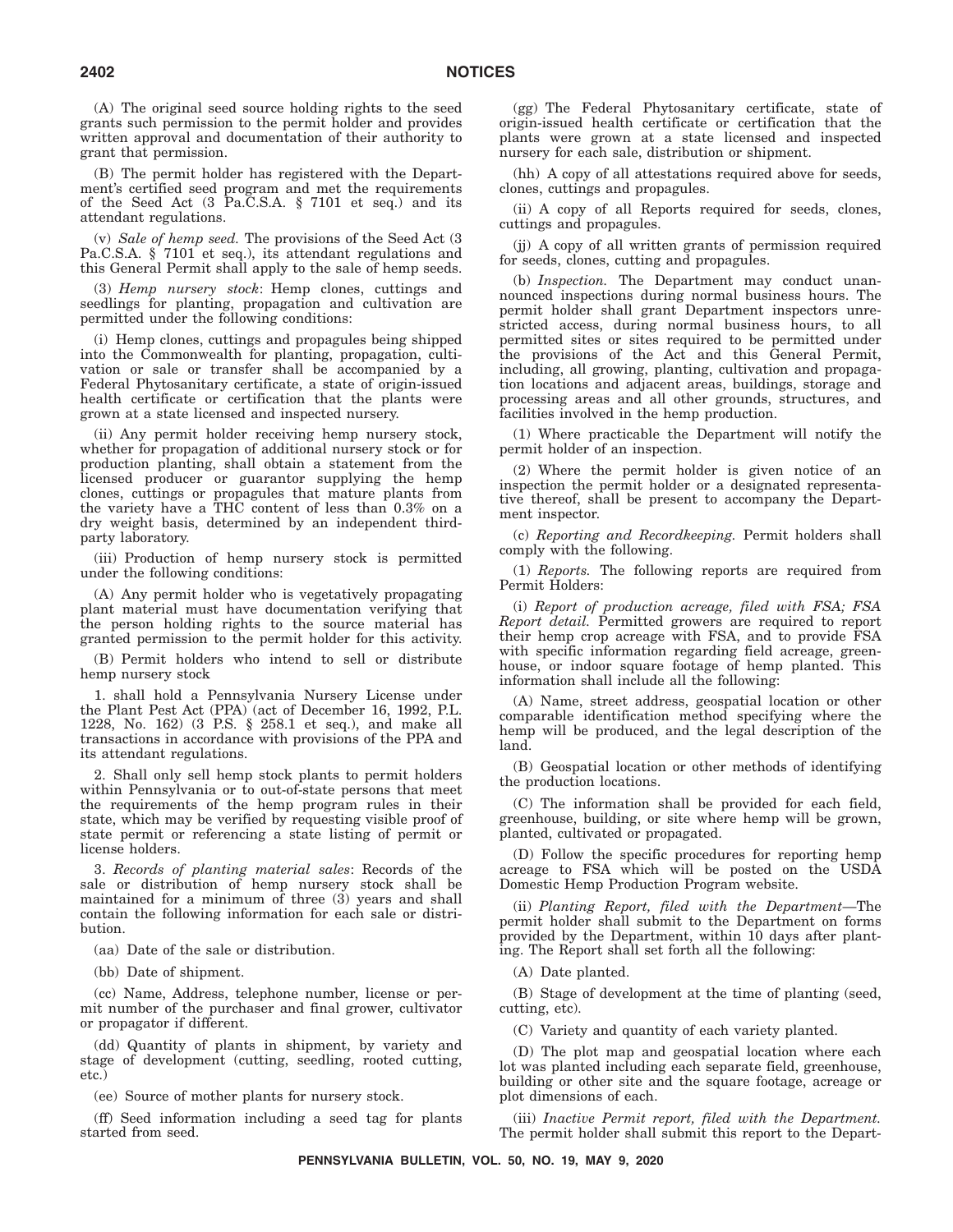ment on a form provided by the Department, when the permit holder determines that there will be no activity under the permit.

(iv) *Failed Crop Destruction Report, filed with the Department.* The permit holder shall submit this report to the Department on a form provided by the Department, if the crop is not suitable for harvest and rendered useless at the planting, cultivation, propagation or growing site. To be submitted within ten (10) business days of destruction of any surviving hemp plants.

(iv) *Harvest Report, filed with the Department.* The permit holder shall submit this report to the Department on a form provided by the Department. The report shall include harvested quantities and disposition of crop, by lot.

(2) *Recordkeeping Requirements.* Permitted growers shall maintain copies of all records and reports necessary to demonstrate compliance with the permit program. These records include those that support, document, or verify the information provided in the forms submitted to the Department, including:

(i) For each permitted location.

(A) The information provided on the application for a permit

(B) Permit document received from the Department

(C) A detailed map of the permitted site meeting all the requirements of subsection above [Article II(b)(2)].

(D) At least one label from every different lot of seed or nursery stock, along with any Material Transfer Agreements or THC testing documentation received from the source.

(E) Invoice(s) showing the amount of seed and hemp plants, hemp parts, hemp material and hemp products purchased and the name and address of the source of the material. This information shall cross reference the Permit number under which the materials were procured.

(F) The specific field and location where the seed, hemp plants, hemp parts, hemp material and hemp products were planted, cultivated and propagated (site map with planting sites indicated) and the corresponding permit for each.

(ii) For each individual lot

(A) Acreage (outdoor) or square footage (indoor)

(B) Variety name and amount planted, cultivated and propagated and the corresponding permit number.

(C) Type of Hemp—Fiber, Grain, Seed, CBD

(D) Planting Date

(E) Harvest Date

(F) THC test date and results (copy of analysis report(s))

(G) The yield of the site at harvest

(H) Any factors impacting harvest, including seed pressure, irrigation, storm damage, flooding, drought or any other issue arising

(3) All records, reports and documents shall be kept and maintained for a minimum of three years and made available to the Department for inspection upon request.

(d) *General Responsibilities.*

(1) Assure all hemp plants and products are within the boundaries of the legal description of the land, plot map and geospatial location submissions made to the Department as required by subsection (ii) above. Cannabis plants found planted, cultivated, propagated or growing outside of the boundaries will not be covered by the permit, will constitute a violation of this General Permit and will be subject to destruction.

(2) *Cessation of propagation.* If the permit holder intends to stop planting, growing, propagating or cultivating hemp, the permit holder shall notify the Department and implement all measures ordered by the Department to destroy the hemp, including all regrowth, seeds, plantings, cultivars and parts of the hemp plant.

(3) *Abandonment.* If the permit holder abandons, relinquishes possession or ownership of, control over or responsibility for the hemp in a manner inconsistent with the provisions of this General Permit, all plant material, regrowth, seeds, plantings, cultivars and parts of the hemp plant shall be destroyed in a manner ordered and approved by the department.

(4) *Continued responsibility.* The original permit holder shall continue to be responsible for the hemp and hemp materials, seeds, regrowth, plantings, cultivars and parts of the hemp plant and the cost of destruction and eradication thereof.

(5) *Penalties.* The original permit holder shall continue to be subject to the penalties imposed under the Act and this General Permit.

#### *Article IV. Sampling and Testing for THC.*

(a) *Sampling and testing for THC.* All hemp planted, cultivated, propagated or growing in Pennsylvania shall be sampled and tested to determine THC concentration levels.

#### (1) *Sampling*

(i) Official samples must be collected by a Departmentcertified sampling agent and in accordance with the sampling procedures and requirements established by the Department and set forth on the Department's Hemp Program webpage: https://www.agriculture.pa.gov/Plants\_ Land\_Water/industrial\_hemp/Pages/default.aspx.

(ii) The sampling procedures will assure a representative sample of each variety and lot is procured for testing and address the process and procedures to be followed from entering a growing area and collecting the minimum number of plant specimens necessary to accurately represent the THC content, through laboratory testing of the samples and reporting results.

(iii) Samples must be collected no more than fifteen (15) days prior to harvest. If harvest is delayed more than 15 days from the sampling date, the lot must be resampled.

(iv) A Chain of Custody Form developed by the Department shall be utilized by all persons authorized to take Official samples.

(v) A sample receipt shall be completed by the certified sampling agent or Department employee conducting the sampling and signed by the hemp permit holder or an authorized representative thereof, who must be present when sampling is taking place.

(vi) No sample(s) may be removed from the permitted site prior to the chain of custody form and sample receipt being completed and signed.

(2) It shall be the responsibility of the hemp permit holder to assure that each hemp lot described in their permit is sampled and tested according to the guidelines established by the Department.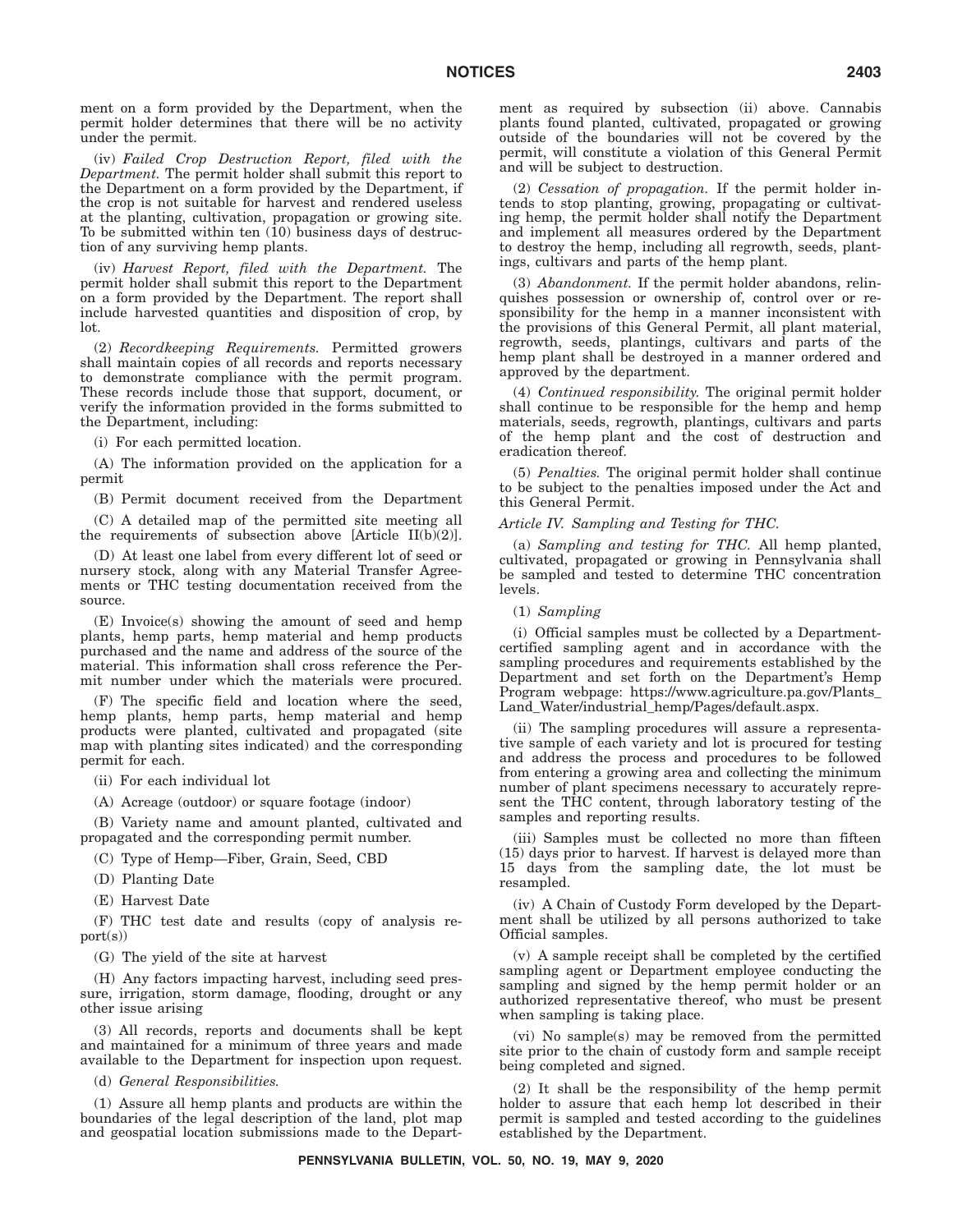(i) The hemp permit holder shall hire a Departmentcertified sampling agent to take a representative sample of each lot of hemp planted, cultivated, propagated or grown, to submit for testing.

(ii) It is the responsibility of the permit holder to schedule testing within 15 days prior to harvest and to be present or have an authorized representative present at the growing site at the time of sampling.

(iii) The permit holder shall designate the specific laboratory where samples will be sent for THC testing. The laboratory shall be an independent laboratory able to meet all requirements for testing and reporting outlined in Article IV sections (e) and (f) below.

(iv) The hemp permit holder shall pay any fees charged and costs associated with sampling and testing.

(v) A permit holder may request that the laboratory retest samples. The permitted grower shall pay the fees and costs of the resampling and testing.

(vi) The permitted grower shall agree to the release of all original test results from the laboratory directly to the Department and to USDA.

(3) The Department may conduct random audits of hemp permit holders and take its own samples for testing.

(i) A Department employee may take Official samples to audit samples taken by a certified sampling agent. Such audits will be done on a random basis and may be done at the Department's discretion.

(ii) The Department may also take Official samples pursuant to an investigation, as the result of a complaint or where an Official sample tests above the 0.3% THC concentration threshold.

#### (b) *Prohibition Against Harvest Prior to Testing.*

(1) Hemp may not be harvested prior to an official sample being taken by the Department or a Department certified sampling agent.

(2) Any sample taken after harvest shall not be accepted, the crop will no longer be compliant, a notice of violation may be issued, and the harvested material may be required to be destroyed.

(c) *Movement Prohibition.* The following rules and requirements shall apply to the movement of hemp plants, parts and products. No hemp plants, plant parts or products are permitted to be removed from the permitted growing site until all the following rules and requirements have been met:

(1) THC testing has been completed on all samples by the Department or an independent laboratory able to meet all requirements for testing and reporting outlined in Article IV sections (e) and (f) below.

(2) The testing confirms acceptable THC level(s) at or below 0.3% on a dry weight basis for all samples from each representative lot.

(3) Written approval, such as a Letter of Clearance, for removal and movement of the hemp plant, hemp parts or hemp product is received from the Department.

#### (d) *THC Testing.*

(1) THC levels in representative samples must test at or below a THC level of 0.3% on a dry weight basis.

(2) Hemp plant, plant parts or products testing above 0.3% may be subject to a control order and may be required to be destroyed.

(3) After sampling, harvested plants and plant parts must be identified by signage denoting the sample with which they are associated.

(4) Harvested plants and plant parts must be separated and stored separately from each other according to lot, field, and variety associated with each sample.

(e) *THC Testing Laboratory Standards and Methods.* All the following shall comprise the rules and requirements for THC testing.

(1) Testing shall be done at the Department laboratory or an independent laboratory able to meet all requirements for testing and reporting outlined in Article IV sections (e) and (f). The laboratory shall be a DEA registered laboratory meeting standards of performance described in USDA regulation or guidance. The Department shall delay enforcement of the requirement for DEA registration of laboratories, in parallel with the delay of enforcement announced by USDA in an enforcement discretion memo issued February 27, 2020 (https:// www.ams.usda.gov/rules-regulations/hemp/enforcement) or any subsequent related publication by USDA.

(2) Testing for THC will be conducted using postdecarboxylation or other similarly reliable method approved by the Department and by USDA where the THC concentration level measured includes the potential to convert delta-9-tetrahydrocannabinolic acid (THCA) into THC. Testing methodologies currently meeting these requirements include those using gas or liquid chromatography with detection.

(3) Testing shall be done and reported on a dry weight basis.

(4) The laboratory must report a Measurement of Uncertainty (MU) with each hemp test result. The laboratory must be able to provide documentation for derivation of the measurement of uncertainty if requested by the Department.

#### (f) *Test Results.*

(1) Laboratories performing THC testing for hemp produced under this program shall submit certified electronic copies of all test results to the Department and USDA.

(2) The Department will provide instructions, to all laboratories performing testing for Pennsylvania permitted growers, on the manner to electronically submit test results to the Department.

(3) Permitted growers shall receive and be able to provide a copy of all test results to the Department at the Department's request.

(4) Permitted growers shall be responsible for maintaining a copy of all test results for a period of 3 years and making them available to the Department upon request.

#### *Article V. Disposal of Non-compliant Products.*

(a) Where test results evidence THC levels exceeding the acceptable hemp THC level of 0.3%, the laboratory conducting the test shall promptly notify the permitted grower, Department and USDA and provide a copy of the test results.

(b) All hemp plants, plant parts and products shall be subject to a control order from the Department and shall be held for disposal in a manner that complies with the provisions of the control orders, the CSA and DEA regulations.

(c) The material must be collected for destruction by a person authorized under the CSA to handle marijuana,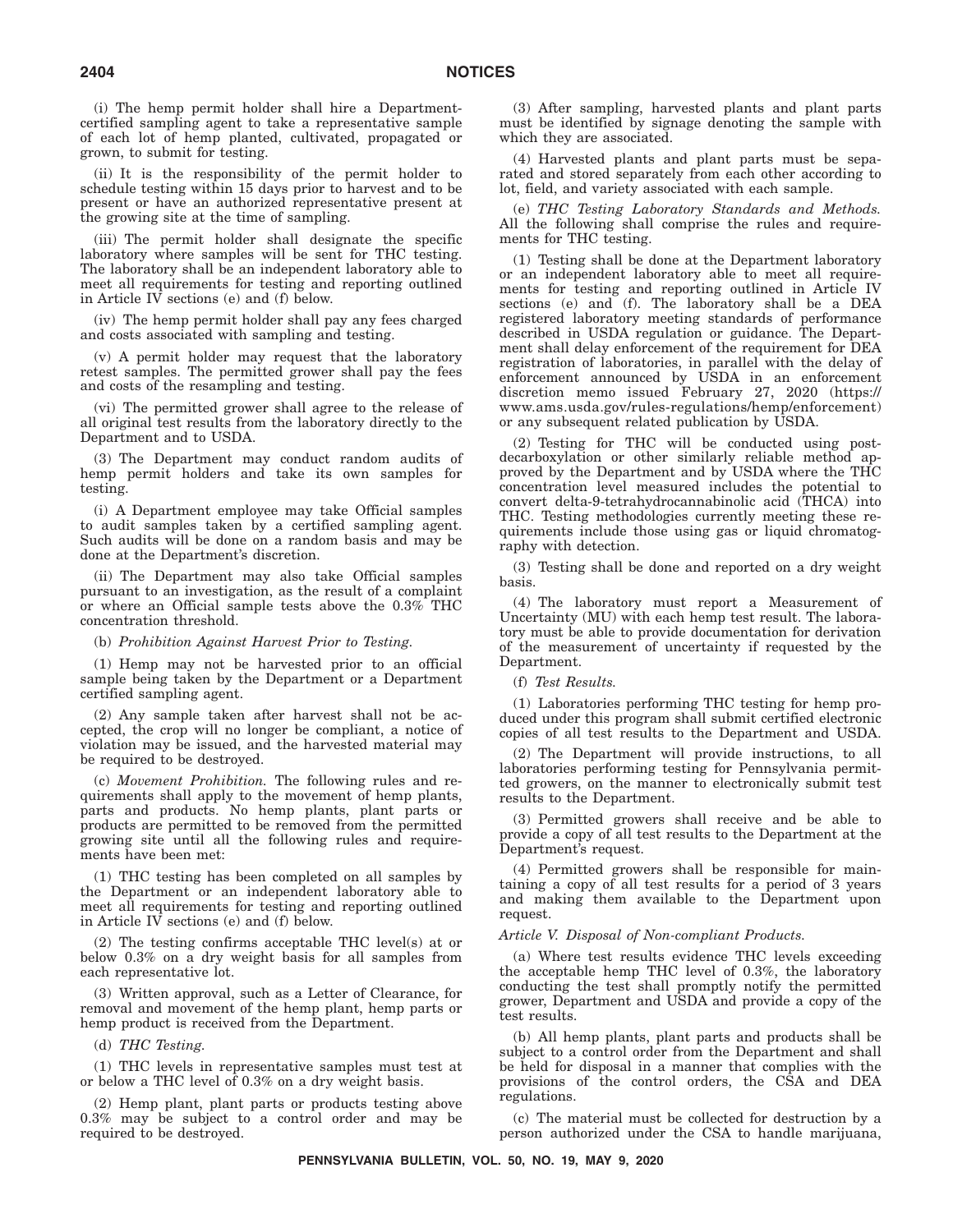such as a DEA-registered reverse distributor, or a duly authorized Federal, State, or local law enforcement officer, or official. The Department shall delay enforcement of the requirement for involvement of DEA-registered reverse distributors, in parallel with the delay of enforcement announced by USDA in an enforcement discretion memo issued February 27, 2020 (https:// www.ams.usda.gov/rules-regulations/hemp/enforcement) or any subsequent related publication by USDA, if the permittee disposes of the plants using one of the means described at https://www.ams.usda.gov/rules-regulations/ hemp/disposal-activities.

(d) Prior to the disposal of non-compliant hemp plants, plant parts or products, the permit holder must provide the following information and obtain approval from Department. Information shall include all the following.

(1) DEA or USDA issued order of destruction, if any.

(2) Date of removal.

(3) Date of destruction.

(4) Method of destruction.

(5) Name and contact information for the person responsible for the removal and destruction.

(e) Documentation of removal and destruction of the non-compliant hemp plants, hemp parts and hemp products. Documentation shall be submitted to the Department within five (5) business days of completion of the removal and destruction and shall include:

(1) Providing the Department and USDA with a copy of the documentation of disposal provided by the approved entity performing the removal and or

(2) Compliance with the reporting requirements established by the Department and USDA.

#### *Article VI. Transportation.*

(a) All hemp plants, hemp parts and hemp products being transported in the Commonwealth shall be packaged in a manner that complies with and allows for all the following:

(1) Conspicuous marking and individual identification of each package or bale.

(2) Provides permit information to the transporter that can be utilized by law enforcement to verify the material is hemp, sets forth the manner of packaging, variety(s) and quantity and variety of material in each package.

(3) Provides information setting forth each variety of hemp plant, hemp part and hemp product in the shipment.

(4) Provides test results for each package and variety of hemp, hemp parts and hemp product verifying they meet the THC standards established by law and regulation.

(b) All movement of hemp plants, plant parts and hemp products from a planting, cultivation, propagation or growing site or initial processing site shall be conducted in a manner to prevent any release of viable plant material to the environment and to maintain the identification of the producer, permit number and lot information.

(c) All shipments must be accompanied by shipping documents produced by the permit holder that shall include the following information (excluding samples being submitted for laboratory analysis):

- (1) Shipping date
- (2) Origin of the shipment
- (3) Permit holders name, address, phone number,
- (4) Growing location address (if different),
- (5) Permit number,
- (6) Variety information,

(7) Copy of the certificate(s) of THC analysis covering all material in the shipment, (not required for seedlings)

(8) Number of packages included in the shipment by variety,

(9) Description of the plant or plant parts in the packaging (Ex. Seedlings, mature whole plants, buds, leaf, retted stems)

(10) Destination of the shipment.

(11) Attached copy of the Department's Letter of Clearance (not required for seedlings)

(12) For seedlings and clones, each tray shall be marked with the variety information and producers permit number and accompanying documentation shall also include permit number of the person receiving the shipment.

(13) For harvested material in packaging of any weight, each container shall be individually identified by a label secured to the package with the following information.

(i) Permit holders name, address, phone number,

- (ii) Growing location address (if different),
- (iii) Permit number,
- (iv) Variety information.

(14) For harvested material shipped in bulk, including bales, in addition to the accompanying documentation listed above, the shipping documents shall include the approximate weight of the shipment and if baled the number of bales and a description of the plant material included in the shipment.

#### *Article VII. Warehousing and Storage.*

(a) *Movement Off the Permitted Site Prior to Results and Letter.* Hemp harvested prior to receiving THC test results, including hemp plants, hemp parts, hemp materials and hemp products, may not be moved from the permitted site until a test at or below the acceptable THC level of 0.3% and the Department's Letter of Clearance is received by the permit holder.

(b) *Movement Upon Release.* Once released, movement of hemp, including hemp plants, hemp parts, hemp materials and hemp products to an offsite storage location, buyer, processor or any other location shall be accompanied by all required transportation and shipping documents required under this General Permit.

(c) *Containment.* All transportation, warehousing and storage of hemp plants, hemp parts, hemp materials and hemp products shall be conducted in a manner to prevent any release of viable plant material to the environment and to maintain the identification of the producer, permit number and varietal information for the material in storage.

(d) *Off-site Storage or Warehousing Location.* The permitted grower shall provide the Department with the following information for storage or warehousing locations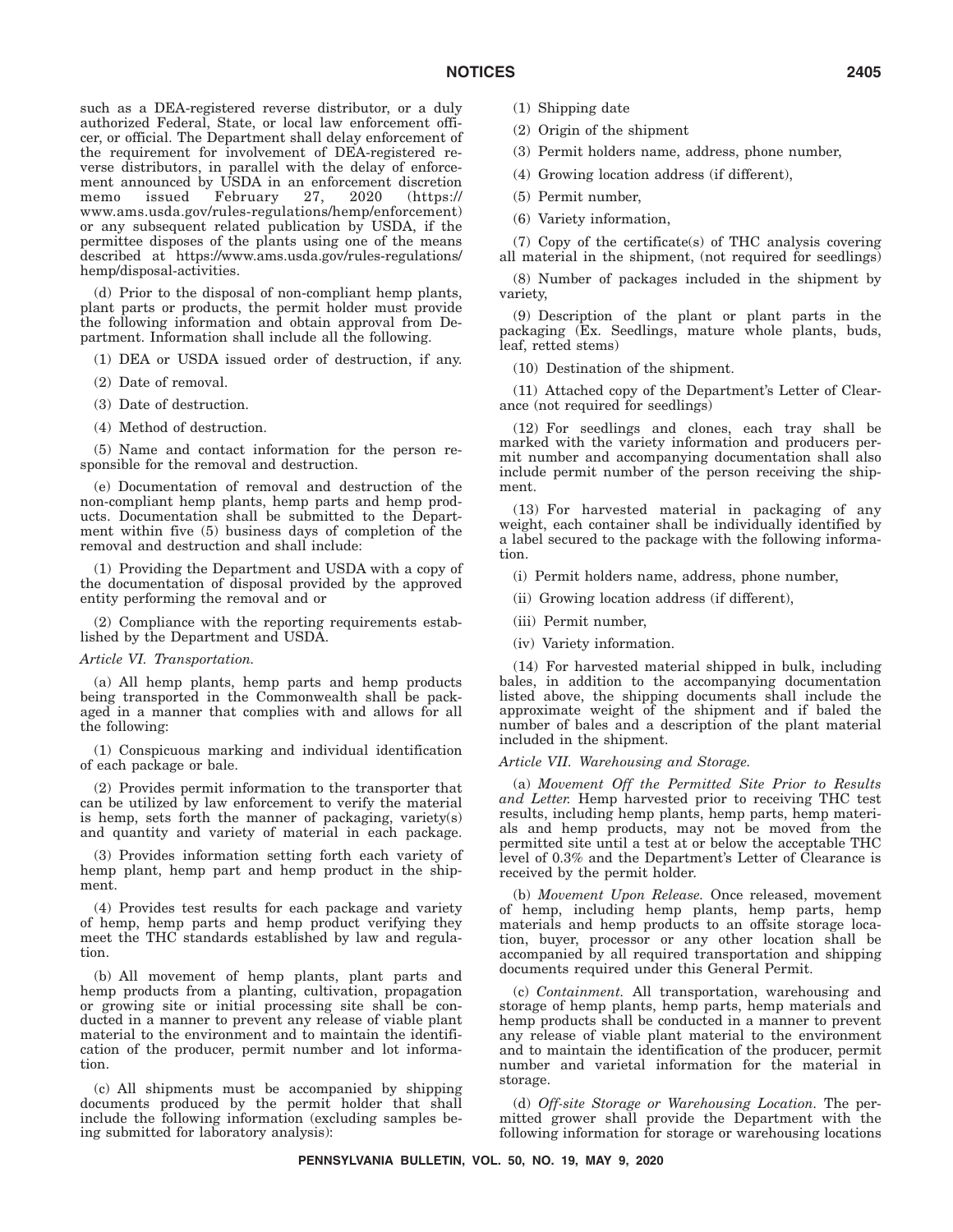that are not on the permitted growing site but where the hemp crop shall remain under the permit holder's control/ possession.

(1) The legal name of the entity owning the storage location or warehouse.

(2) The physical address and GPS location of the facility.

(3) Date of each delivery.

(4) Quantity, type, variety and amount of each, shipped to the facility.

(5) Total amount of hemp in storage at each off-site location.

(6) Permit number under which each separate load was shipped.

(e) Within five (5) business days of the last shipment of hemp plants, parts, and products from any off-site storage facility, the permit holder shall provide written notice to the Department that the off-site facility no longer contains any hemp associated with their permit.

#### *Article VIII. Processing.*

(a) Hemp processers located in the Commonwealth are required to obtain a permit before receiving hemp materials at their facility.

(1) No separate processing permit is required if all hemp being processed is from a growing permit under the same permittee and address.

(2) If hemp is received from another address, a processing permit must be obtained. A processing permit is required if receiving hemp material from other permittees or moving hemp from sites with separate permits, but all under the same permittee.

(3) No permit is required for secondary or tertiary processors that do not receive any potentially viable hemp material.

(b) A permitted processor may not accept hemp plants or plant parts unless they are

(1) From a permitted or licensed grower; and

(2) Accompanied by a certificate of analysis from a laboratory confirming the THC level of the material is not above the 0.3% limit.

(3) Hemp material received from out-of-state must meet the same sampling and testing requirements required for Pennsylvania hemp growers, as described in Article IV of this General Permit.

(c) A permit holder shall keep and make available to the Department upon request, at a minimum, the following records and documentation:

(1) Information on all shipments of hemp plants and plant parts received from all in-state and out-of-state hemp growers, including

(i) Permit or license number of the grower

(ii) Name address and phone number of the permitted or licensed grower

(iii) Certificate of analysis evidencing compliance with THC levels for each lot received

(iv) Date of delivery

(v) Amount and description of materials received.

(2) Processors shall document procedures used to render all plant material non-viable, and how that non-viable material leaves the facility (whether as usable product or waste).

(d) Processors are required to notify the Department of any attempt to sell or distribute hemp or cannabis material to them by a person who does not hold a valid permit or license from the state of origin of the shipment. The documentation shall include, if known, the name, address, phone number, amount of material offered, source of the material, and varieties.

(e) Processors are required to report to the Department any shipment of material that does not contain all the information required by section (b) of this Article VIII (related to processing).

#### *Article IX. Distribution and Sale.*

(a) *Legal Responsibility.* Growers, cultivators or propagators of hemp and processers of finished hemp products shall meet all laws, regulations, orders and requirements of all authorities that regulate any produced, marketed, labeled, distributed, or sold as part of the permitted hemp program.

(b) *Branding.* The name, symbols, and logos of the Commonwealth of Pennsylvania or any of its agencies, including the Pennsylvania Department of Agriculture, may not in any way be used in the labeling, promotion or marketing of any hemp products associated with the permit without explicit written permission from the Department.

#### *Article X. Hemp Permit Denial, Revocation and Suspension.*

(a) *Denial, Suspension or Revocation of Hemp Permit.* A hemp permit may be suspended or revoked if the Department or its representative receives credible information that a permittee has done any of the following:

(1) Violated a provision of the Act, the General permit or the Department-issued Permit,

(2) Failed to comply with a written order of the Department.

(3) Failed to comply with a statutory or regulatory requirement of the USDA or other federal agency with jurisdiction over the growing, planting, cultivation, propagation, distribution, sale, transportation, processing, warehousing, storage or marketing of hemp.

(b) *Action Upon Suspension, Revocation or Denial.* Upon suspension, revocation or denial of a permit the permit holder shall cease all activities, including planting, cultivation, propagation, selling, distribution, transportation, harvesting, and handling of any hemp plant, hemp plant part, hemp product or hemp material and shall not remove hemp or cannabis from the permitted site or location where hemp or other cannabis was located at the time when the Department issued the suspension, revocation or denial order.

#### *Article XI. Violations and Effective Date.*

(a) The Department shall carry out all enforcement provisions of the Act.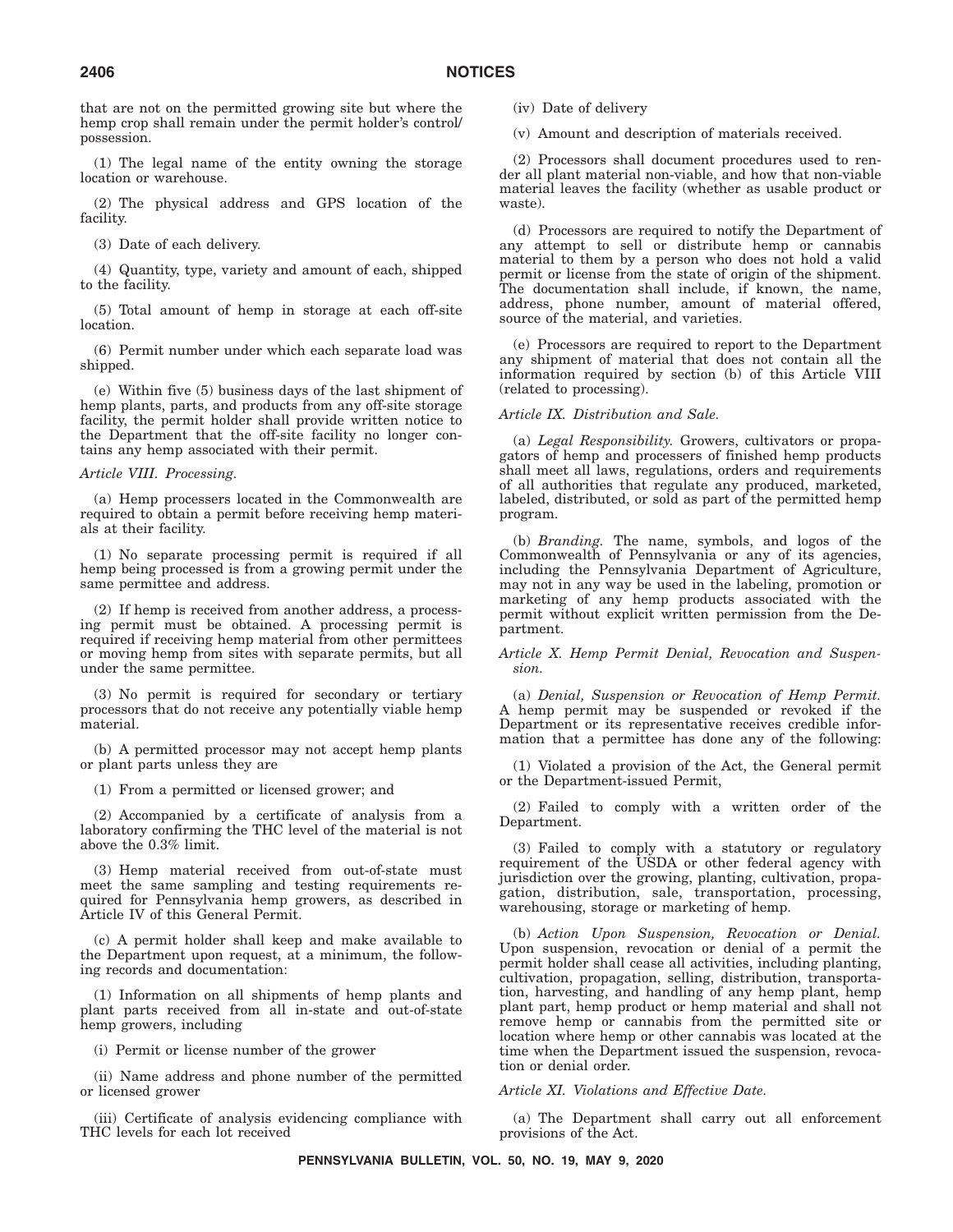(b) When the Department determines that a negligent violation has occurred, the Department shall issue a Notice of Violation and require a corrective action plan to be developed and implemented.

(c) Negligent violations include (but are not limited to):

(1) failure to provide a legal description of the land on which the hemp is produced;

(2) failure to obtain a permit before engaging in production or processing;

(3) production of plants exceeding the acceptable hemp THC level. The Department will not consider hemp producers as committing a negligent violation if they produce plants exceeding the acceptable hemp THC level if they use reasonable efforts to grow hemp and the plant does not have a THC concentration of more than 0.5 percent on a dry weight basis.

(4) Failing to file required reports with the Department in a timely manner.

(i) Planting Report or Inactive Permit Report must be submitted to the Department by September 1 of the permit year, unless a request for a waiver is received and approved by the Department.

(ii) Harvest Report or Failed Crop Report must be submitted to the Department by December 1 of the permit year, unless a request for a waiver is received and approved by the Department.

(d) For testing violations, the Department will consider multiple tests of a single lot as the basis for any violation. This means that if multiple tests from a single lot have a THC concentration exceeding the acceptable hemp THC

level (but less than 0.5 percent if the hemp producer has made reasonable efforts to grow hemp), the Department considers this as one violation.

(e) A corrective action plan shall include a reasonable date by which the permit holder will correct the violation and requirements for reporting back to the Department on its compliance with the plan, for a period of not less than the next two calendar years.

(f) The Department shall approve and review a corrective action plan with the permittee and its implementation may be verified during a future audit or site visit.

(g) A permit holder who has received three negligent violations in a five-year period is ineligible to produce hemp for a period of five years from the date of the third violation. Negligent violations are not subject to criminal enforcement.

(h) If the Department determines that a violation is made with a culpable mental state greater than negligence, the Department shall report the violation to the Attorney General and the chief law enforcement officer of the commonwealth, as applicable, in addition to its own enforcement action.

*Effective date.* This General Permit shall become effective upon signature and publication in the *Pennsylvania Bulletin* and shall remain in effect until rescinded by subsequent order.

RUSSELL C. REDDING,

*Secretary*

[Pa.B. Doc. No. 20-634. Filed for public inspection May 8, 2020, 9:00 a.m.]

# **DEPARTMENT OF BANKING AND SECURITIES**

#### **Actions on Applications**

The Department of Banking and Securities (Department), under the authority in the Banking Code of 1965 (7 P.S. §§ 101—2204), the Department of Banking and Securities Code (71 P.S. §§ 733-1—733-1203) and 17 Pa.C.S. (relating to Credit Union Code), has taken the following actions on applications received for the week ending April 28, 2020.

Under section 503.E of the Department of Banking and Securities Code (71 P.S. § 733-503.E), any person wishing to comment on the following applications, with the exception of branch applications, may file comments in writing with the Department of Banking and Securities, Bank Supervision or Credit Union and Trust Supervision (as applicable), 17 North Second Street, Suite 1300, Harrisburg, PA 17101-2290. Comments must be received no later than 30 days from the date notice regarding receipt of the application is published in the *Pennsylvania Bulletin*. The nonconfidential portions of the applications are on file at the Department and are available for public inspection, by appointment only, during regular business hours. To schedule an appointment, for banks (717) 783-8240 and for credit unions and trust companies (717) 783-2253. Photocopies of the nonconfidential portions of the applications may be requested consistent with the Department's Right-to-Know Law Records Request policy.

#### **BANKING INSTITUTIONS**

#### **Interim Incorporations**

| Date       | Name and Location of Applicant                                                             | Action |
|------------|--------------------------------------------------------------------------------------------|--------|
| 04-23-2020 | Interim Clarion County Community Bank                                                      | Filed  |
|            | Clarion<br>Clarion County                                                                  |        |
|            | The purpose of incorporation of Interim Clarion County Community Bank is to facilitate the |        |
|            | formation of a bank holding company structure for Clarion County Community Bank and it     |        |

ng company structure for Clarion County Con will merge with Clarion County Community Bank and become the wholly-owned subsidiary of CCCB Bancorp, Inc.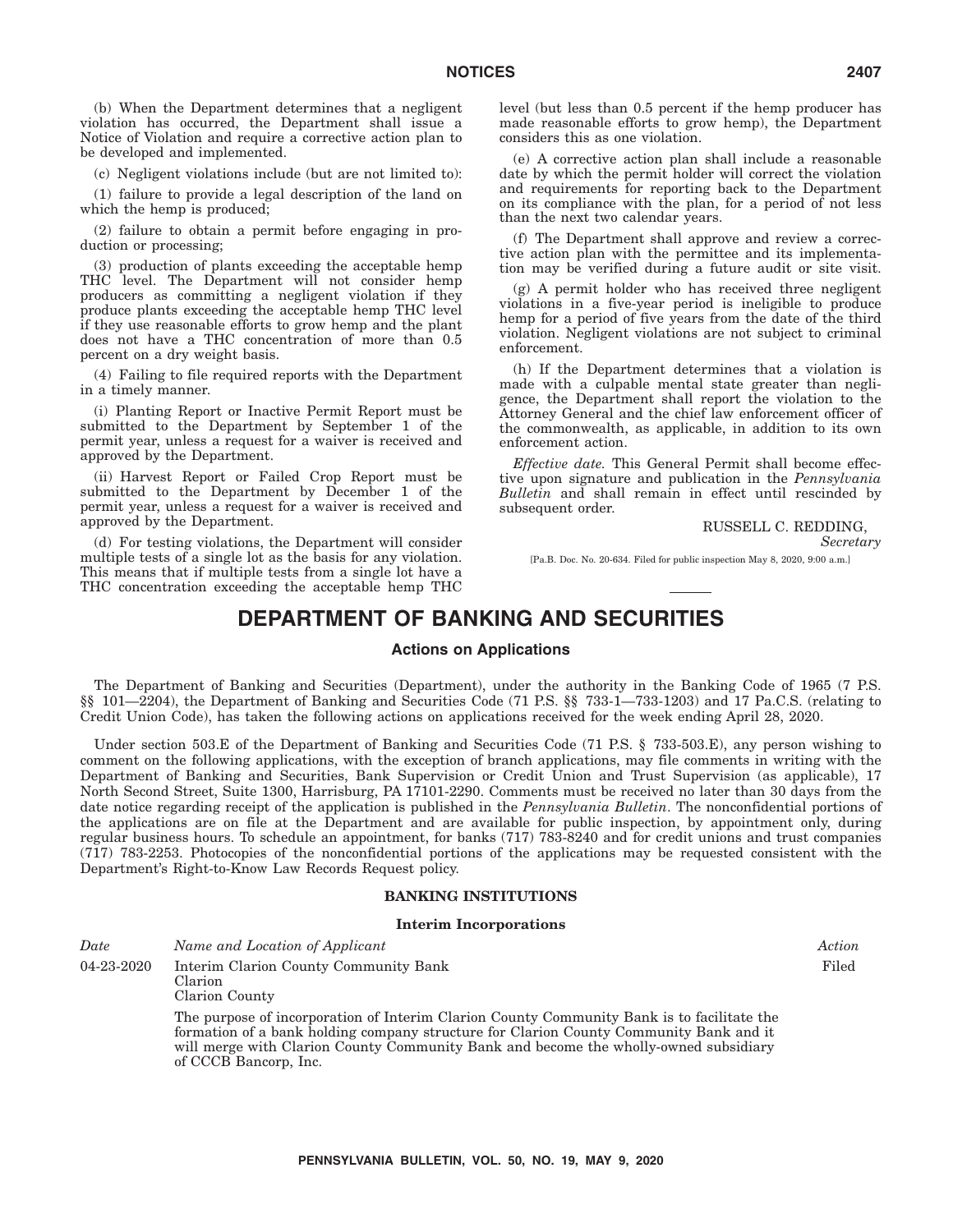|            |                                                                                                                                                          | <b>Holding Company Acquisitions</b> |                                                                                                            |                |
|------------|----------------------------------------------------------------------------------------------------------------------------------------------------------|-------------------------------------|------------------------------------------------------------------------------------------------------------|----------------|
| Date       | Name and Location of Applicant                                                                                                                           |                                     |                                                                                                            | Action         |
| 04-24-2020 | Norwood Financial Corp.<br>Honesdale<br>Wayne County                                                                                                     |                                     |                                                                                                            | Approved       |
|            | Application for approval to acquire 100% of UpState New York Bancorp, Inc., Geneva, NY,<br>and thereby indirectly acquire 100% of USNY Bank, Geneva, NY. |                                     |                                                                                                            |                |
|            |                                                                                                                                                          |                                     | <b>Consolidations, Mergers and Absorptions</b>                                                             |                |
| Date       | Name and Location of Applicant                                                                                                                           |                                     |                                                                                                            | Action         |
| 04-23-2020 | Clarion County Community Bank<br>Clarion<br>Clarion County                                                                                               |                                     |                                                                                                            | Filed          |
|            | Application for approval to merge Clarion County Community Bank with Interim Clarion<br>Clarion County Community Bank.                                   |                                     | County Community Bank to facilitate the formation of a bank holding company structure for                  |                |
| 04-24-2020 | Wayne Bank<br>Honesdale<br>Wayne County                                                                                                                  |                                     |                                                                                                            | Approved       |
|            | Application for approval to merge USNY Bank, Geneva, NY, with and into Wayne Bank,<br>Honesdale.                                                         |                                     |                                                                                                            |                |
|            |                                                                                                                                                          | <b>Articles of Amendment</b>        |                                                                                                            |                |
| Date       | Name and Location of Institution                                                                                                                         |                                     |                                                                                                            | Action         |
| 04-24-2020 | Coatesville Savings Bank<br>Coatesville<br><b>Chester County</b>                                                                                         |                                     |                                                                                                            | Filed          |
|            | the bank's corporate title to Prosper Bank.                                                                                                              |                                     | Amendment to Article 1 of the institution's Articles of Incorporation provides for a change in             |                |
|            | Articles of Amendment provide for the institution's Articles of Incorporation to be amended<br>and restated in their entirety.                           |                                     |                                                                                                            |                |
|            |                                                                                                                                                          | <b>CREDIT UNIONS</b>                |                                                                                                            |                |
|            |                                                                                                                                                          |                                     | <b>Consolidations, Mergers and Absorptions</b>                                                             |                |
| Date       | Name and Location of Applicant                                                                                                                           |                                     |                                                                                                            | Action         |
| 03-31-2020 | TruMark Financial Credit Union<br>Fort Washington<br>Montgomery County                                                                                   |                                     |                                                                                                            | Effective      |
|            | Merger of Bethany Baptist Christian Federal Credit Union, Chester, with and into TruMark<br>Financial Credit Union, Fort Washington.                     |                                     |                                                                                                            |                |
|            |                                                                                                                                                          | <b>Branch Applications</b>          |                                                                                                            |                |
|            |                                                                                                                                                          | <b>Branch Relocations</b>           |                                                                                                            |                |
| Date       | Name and Location of Applicant                                                                                                                           |                                     | Location of Branch                                                                                         | Action         |
| 04-23-2020 | Belco Community Credit Union<br>Harrisburg<br>Dauphin County                                                                                             |                                     | To: 5500 Allentown Boulevard<br>Harrisburg<br>Dauphin County                                               | Approved       |
|            |                                                                                                                                                          |                                     | From: 5785 Allentown Boulevard<br>Harrisburg<br>Dauphin County                                             |                |
| 04-23-2020 | Belco Community Credit Union<br>Harrisburg<br>Dauphin County                                                                                             |                                     | To: 2217 Cumberland Street<br>Lebanon<br>Lebanon County                                                    | Approved       |
|            |                                                                                                                                                          |                                     | From: 1232 South Fifth Avenue<br>Lebanon<br>Lebanon County                                                 |                |
|            |                                                                                                                                                          |                                     | The Department's web site at www.dobs.pa.gov includes public notices for more recently filed applications. | RICHARD VAGUE, |

*Acting Secretary*

[Pa.B. Doc. No. 20-635. Filed for public inspection May 8, 2020, 9:00 a.m.]

 $\overline{\phantom{a}}$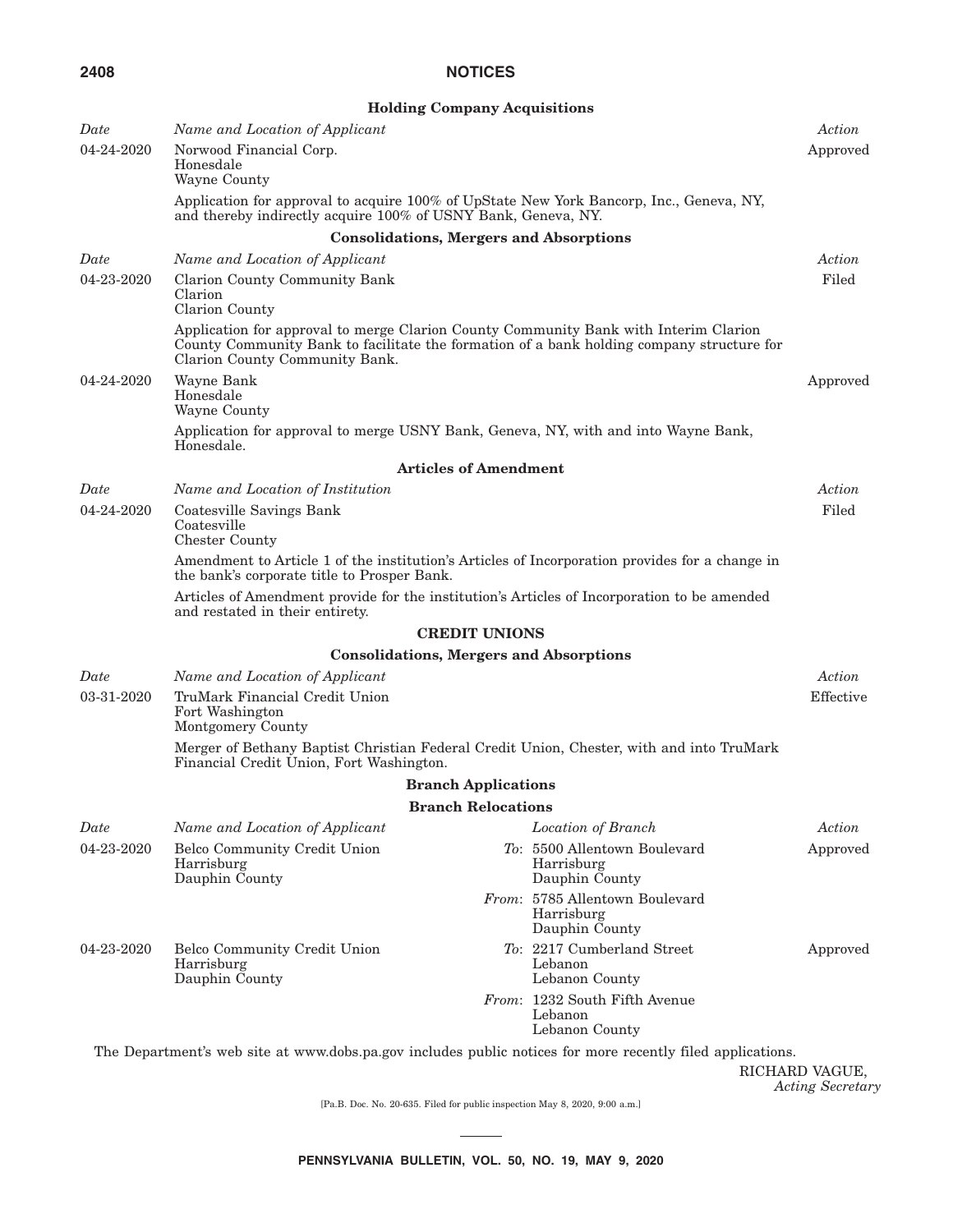## **DEPARTMENT OF ENVIRONMENTAL PROTECTION**

**Applications, Actions and Special Notices**

#### **APPLICATIONS**

## **THE CLEAN STREAMS LAW AND THE FEDERAL CLEAN WATER ACT APPLICATIONS FOR NATIONAL POLLUTANT DISCHARGE ELIMINATION SYSTEM (NPDES) PERMITS AND WATER QUALITY MANAGEMENT (WQM) PERMITS**

This notice provides information about persons who have applied for a new, amended or renewed NPDES or WQM permit, a permit waiver for certain stormwater discharges or submitted a Notice of Intent (NOI) for coverage under a General Permit. The applications concern, but are not limited to, discharges regarding industrial, animal or sewage waste, discharges to groundwater, discharges associated with municipal separate storm sewer systems (MS4), stormwater associated with construction activities or concentrated animal feeding operations (CAFO). This notice is provided in accordance with 25 Pa. Code Chapters 91 and 92a and 40 CFR Part 122, implementing The Clean Streams Law (35 P.S. §§ 691.1—691.1001) and the Federal Clean Water Act (33 U.S.C.A. §§ 1251—1376).

| Location    | Permit Authority | Application Type or Category                                   |
|-------------|------------------|----------------------------------------------------------------|
| Section I   | <b>NPDES</b>     | Renewals                                                       |
| Section II  | <b>NPDES</b>     | New or Amendment                                               |
| Section III | WQM              | Industrial, Sewage or Animal Waste; Discharge into Groundwater |
| Section IV  | <b>NPDES</b>     | MS4 Individual Permit                                          |
| Section V   | <b>NPDES</b>     | MS4 Permit Waiver                                              |
| Section VI  | <b>NPDES</b>     | Individual Permit Stormwater Construction                      |
| Section VII | <b>NPDES</b>     | NOI for Coverage under NPDES General Permits                   |

For NPDES renewal applications in Section I, the Department of Environmental Protection (Department) has made a tentative determination to reissue these permits for 5 years subject to effluent limitations and monitoring and reporting requirements in their current permits, with appropriate and necessary updated requirements to reflect new and changed regulations and other requirements.

For applications for new NPDES permits and renewal applications with major changes in Section II, as well as applications for MS4 Individual Permits and Individual Stormwater Construction Permits in Sections IV and VI, the Department, based upon preliminary reviews, has made tentative determinations of proposed effluent limitations and other terms and conditions for the permit applications. In accordance with 25 Pa. Code § 92a.32(d), the proposed discharge of stormwater associated with construction activities will be managed in accordance with the requirements of 25 Pa. Code Chapter 102. These determinations are published as proposed actions for comments prior to taking final actions.

Unless indicated otherwise, the United States Environmental Protection Agency (EPA) Region III Administrator has waived the right to review or object to proposed NPDES permit actions under the waiver provision in 40 CFR 123.24(d).

Persons wishing to comment on NPDES applications are invited to submit statements to the contact office noted before the application within 30-days from the date of this public notice. Persons wishing to comment on WQM permit applications are invited to submit statements to the office noted before the application within 15-days from the date of this public notice. Comments received within the respective comment periods will be considered in the final determinations regarding the applications. A comment submittal should include the name, address and telephone number of the writer and a concise statement to inform the Department of the exact basis of a comment and the relevant facts upon which it is based.

The Department will also accept requests for public hearings on applications. A public hearing may be held if the responsible office considers the public response significant. If a hearing is scheduled, a notice of the hearing will be published in the *Pennsylvania Bulletin* and a newspaper of general circulation within the relevant geographical area. The Department will postpone its final determination until after a public hearing is held.

Persons with a disability who require an auxiliary aid, service, including TDD users, or other accommodations to seek additional information should contact the Department through the Pennsylvania AT&T Relay Service at (800) 654-5984.

#### **I. NPDES Renewal Applications.**

*Northeast Region: Clean Water Program Manager, 2 Public Square, Wilkes-Barre, PA 18701-1915, Email: RA-EPNPDES\_NERO@pa.gov.*

| NPDES No.<br>(Tvpe)   | <b>Facility Name &amp; Address</b>                                                   | County &<br>Municipality         | Stream Name<br>(Watershed #)                             | <b>EPA</b> Waived<br>Y/N? |
|-----------------------|--------------------------------------------------------------------------------------|----------------------------------|----------------------------------------------------------|---------------------------|
|                       |                                                                                      |                                  |                                                          |                           |
| PA0035033<br>(Sewage) | Pinebrook Bible Conference<br>5339 Pinebrook Road<br>East Stroudsburg, PA 18301-7187 | Monroe County<br>Stroud Township | <b>Brodhead Creek</b><br>(CWF (existing use))<br>$(1-E)$ | Yes                       |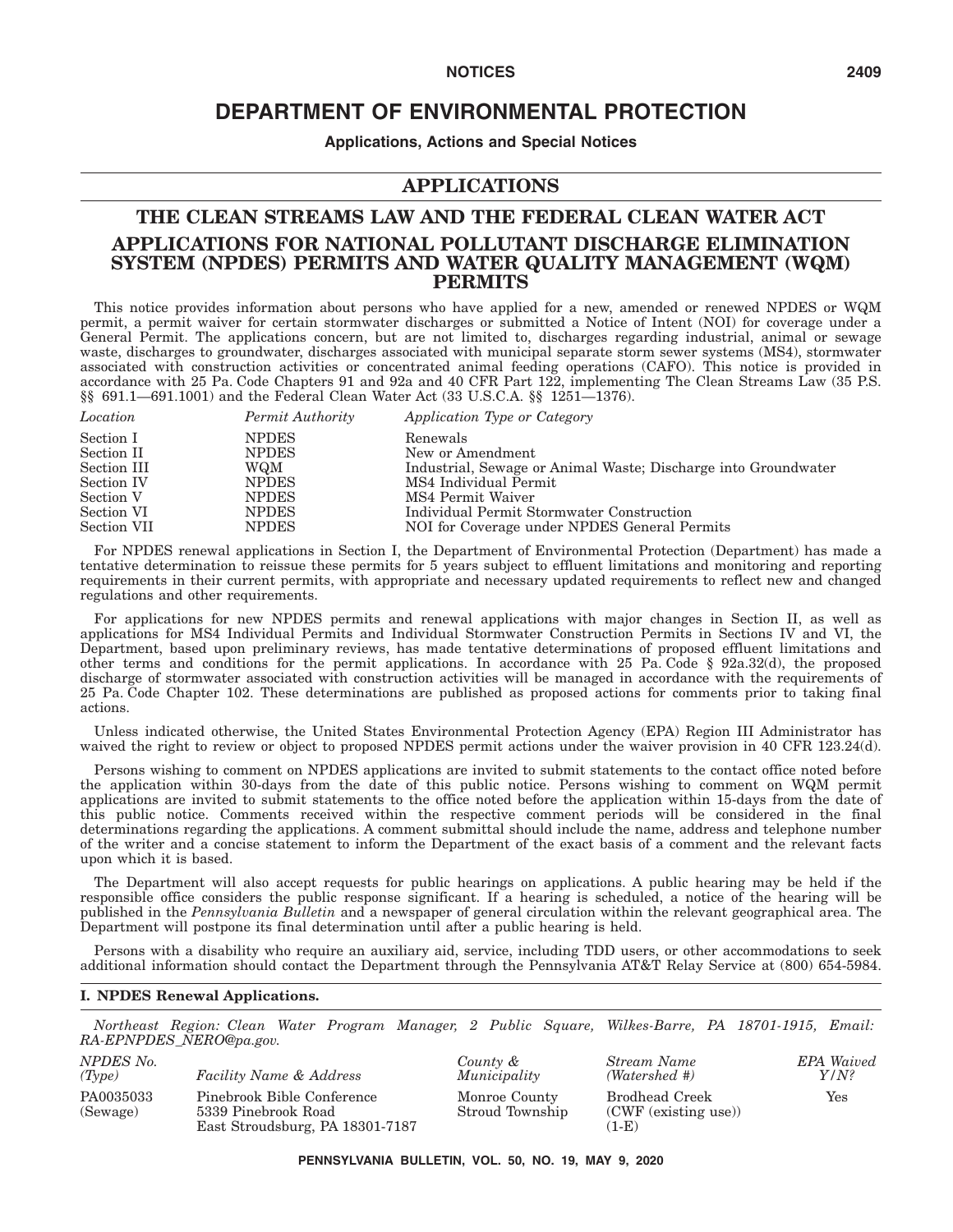| NPDES No.             | <b>Facility Name &amp; Address</b>                                                      | County &                                | Stream Name                                | <b>EPA</b> Waived |
|-----------------------|-----------------------------------------------------------------------------------------|-----------------------------------------|--------------------------------------------|-------------------|
| (Tvpe)                |                                                                                         | Municipality                            | (Watershed #)                              | $Y/N$ ?           |
| PA0060755<br>(Sewage) | Wyoming County<br><b>Housing Authority</b><br>133 SJ Bailey Road<br>Nicholson, PA 18446 | Wyoming County<br>Meshoppen<br>Township | Little Meshoppen Creek<br>(CWF)<br>$(4-G)$ | Yes               |

*Northcentral Regional Office: Clean Water Program Manager, 208 W Third Street, Suite 101, Williamsport, PA 17701-6448. Phone: 570.327.3636, Email: RA-EPNPDES\_NCRO@pa.gov.*

| NPDES No.<br>(Type)       | <b>Facility Name &amp; Address</b>                                                                            | County &<br>Municipality                   | Stream Name<br>(Watershed No.)                                  | <b>EPA</b> Waived<br>$Y/N$ ? |
|---------------------------|---------------------------------------------------------------------------------------------------------------|--------------------------------------------|-----------------------------------------------------------------|------------------------------|
| PA0020583<br>(Sewage)     | Middleburg Municipal Authority<br>Wastewater Treatment Plant<br>13 N Main Street<br>Middleburg, PA 17842-1082 | Snyder County<br>Middleburg Borough        | Middle Creek<br>(TSF)<br>$(6-A)$                                | $\rm No$                     |
| PA0007854<br>(Industrial) | Milton Water System<br>105 Sodom Road<br>Milton, PA 17847-9232                                                | Northumberland<br>County<br>Milton Borough | West Branch<br>Susquehanna River<br>(WWF, MF)<br>$(10-D)$       | Yes                          |
| PA0113484<br>(Sewage)     | Robinson Mobile<br>Home Park<br>16064 Route 6<br>Mansfield, PA 16933-9199                                     | Tioga County<br>Richmond Township          | Unnamed Tributary to<br>North Elk Run<br>(CWF)<br>$(4-A)$       | Yes                          |
| PA0112054<br>(Sewage)     | Mifflin Manor Development STP<br>P.O. Box 186<br>Montoursville, PA 17754-0186                                 | Lycoming County<br>Mifflin Township        | Larrys Creek<br>(EV (existing use))<br>$(10-A)$                 | Yes                          |
| PA0233587<br>(Industrial) | <b>Emporium Hardwoods Division</b><br>15970 Route 120<br>Emporium, PA 15834-3756                              | Cameron County<br>Shippen Township         | Driftwood Branch<br>Sinnemahoning Creek<br>(TSF, MF)<br>$(8-A)$ | Yes                          |

*Southwest Region: Clean Water Program Manager, 400 Waterfront Drive, Pittsburgh, PA 15222-4745, Email: RA-EPNPDES\_SWRO@pa.gov.*

| NPDES No.<br>(Type)       | <b>Facility Name &amp; Address</b>                                                                          | County &<br>Municipality                         | Stream Name<br>(Watershed #)                                    | <b>EPA</b> Waived<br>$Y/N$ ? |
|---------------------------|-------------------------------------------------------------------------------------------------------------|--------------------------------------------------|-----------------------------------------------------------------|------------------------------|
| PA0031330<br>(Sewage)     | Cox Donahey<br>Elementary School<br>112 Thornton Road<br>Brownsville, PA 15417                              | <b>Fayette County</b><br>Redstone Township       | Unnamed Tributary of<br>Dunlap Creek<br>(WWF)<br>$(19-C)$       | Yes                          |
| PA0093211<br>(Sewage)     | Buffington STP<br>Industrial Park Road<br>Uniontown, PA 15401                                               | <b>Fayette County</b><br>Menallen Township       | Dunlap Creek<br>(WWF)<br>$(19-C)$                               | Yes                          |
| PA0093874<br>(Sewage)     | Ruebel STP<br>102 Mill Street<br>Saltsburg, PA 15681-8993                                                   | Westmoreland<br>County<br>Loyalhanna<br>Township | Unnamed Tributary of<br>Kiskiminetas River<br>(WWF)<br>$(18-C)$ | Yes                          |
| PA0205796<br>(Sewage)     | Wilpen Fire Co. STP<br>379 Wilpen Road<br>Ligonier, PA 15658                                                | Westmoreland<br>County<br>Ligonier Township      | Unnamed Tributary of<br>Hannas Run<br>(CWF)<br>$(18-C)$         | Yes                          |
| PA0205800<br>(Industrial) | Southwestern PA<br>Water Authority WTP<br>1442 Jefferson Street<br>P.O. Box 187<br>Jefferson, PA 15344-4159 | Greene County<br>Cumberland<br>Township          | Monongahela River<br>(WWF)<br>$(19-B)$                          | Yes                          |
| PA0218464<br>(Industrial) | <b>Gans Generating Facility</b><br>581 Gans Road<br>Lake Lynn, PA 15451                                     | <b>Fayette County</b><br>Springhill Township     | Grassy Run<br>(WWF)<br>$(19-G)$                                 | Yes                          |
| PA0254525 A-1<br>(Sewage) | Hillcrest Crossing MHP STP<br>100 Lorraine Drive<br>Lower Burrell, PA15068-9785                             | Westmoreland<br>County<br>Lower Burrell City     | Chartiers Run<br>(TSF)<br>$(18-A)$                              | Yes                          |

**PENNSYLVANIA BULLETIN, VOL. 50, NO. 19, MAY 9, 2020**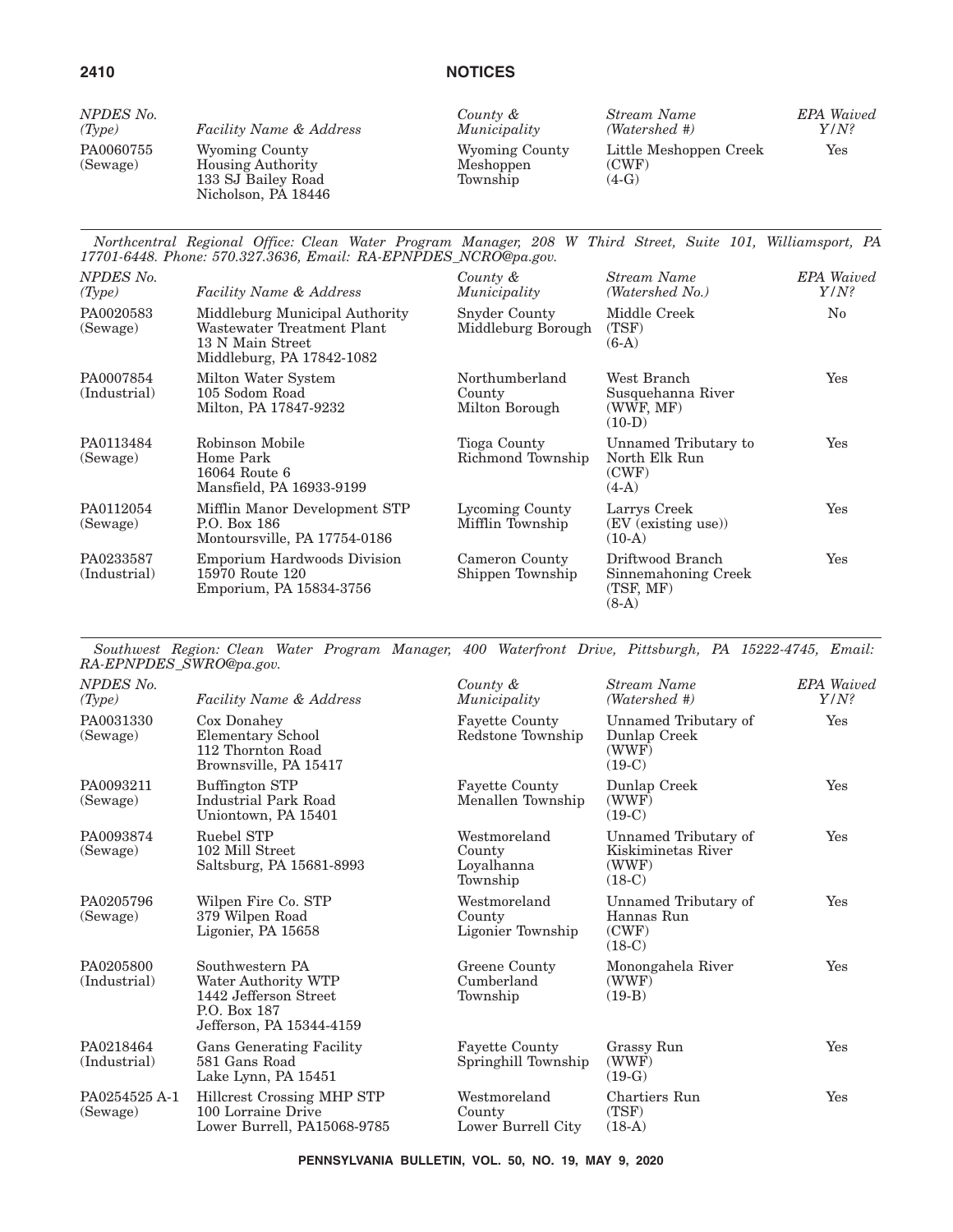| NPDES No.                 | <b>Facility Name &amp; Address</b>                                                                                      | County &                          | Stream Name                       | <b>EPA</b> Waived |
|---------------------------|-------------------------------------------------------------------------------------------------------------------------|-----------------------------------|-----------------------------------|-------------------|
| (Type)                    |                                                                                                                         | Municipality                      | (Watershed #)                     | $Y/N$ ?           |
| PA0217468<br>(Industrial) | Beaver Falls Municipal Authority<br>Eastvale Water Treatment Plant<br>1425 Eighth Avenue<br>Beaver Falls, PA 15010-0400 | Beaver County<br>Eastvale Borough | Beaver River<br>(WWF)<br>$(20-B)$ | Yes               |

|                       | Northwest Region: Clean Water Program Manager, 230 Chestnut Street, Meadville, PA 16335-3481. |                                           |                                                               |                               |
|-----------------------|-----------------------------------------------------------------------------------------------|-------------------------------------------|---------------------------------------------------------------|-------------------------------|
| NPDES No.<br>(Type)   | <b>Facility Name &amp; Address</b>                                                            | County &<br>Municipality                  | Stream Name<br>(Watershed #)                                  | <b>EPA</b> Waived<br>$Y/N$ ?c |
| PA0222313<br>(Sewage) | Gene Kidder SRSTP<br>10127 Route 36<br>Brookville, PA 15825                                   | Jefferson County<br>Barnett Township      | Unnamed Tributary to<br>Cathers Run<br>$(HQ-CWF)$<br>$(17-B)$ | $\operatorname{Yes}$          |
| PA0272990<br>(Sewage) | Jaclyn Rohrman SRSTP<br>107 McConnell Drive<br>Butler, PA 16001-8318                          | <b>Butler County</b><br>Franklin Township | Unnamed Tributary to<br>the Mulligan Run<br>(CWF)<br>$(20-C)$ | Yes                           |

#### **II. Applications for New or Expanded Facility Permits, Renewal of Major Permits and EPA Non-Waived Permit Applications.**

*Southeast Region: Clean Water Program Manager, 2 East Main Street, Norristown, PA 19401, Email: RA-EPNPDES\_SERO@pa.gov.*

**PA0053538**, Storm Water, SIC Code 2833, 2834, 2836, **Merck Sharp & Dohme Corp**, 770 Sumneytown Pike, West Point, PA 19486. Facility Name: Merck Sharp & Dohme Corp. This existing facility is located in Upper Gwynedd Township, **Montgomery County**.

Description of Existing Activity: The application is for a renewal of an NPDES permit for an existing discharge of treated industrial stormwater.

The receiving stream(s), Unnamed Tributary to Wissahickon Creek (TSF, MF) and Unnamed Tributary to Towamencin Creek (TSF), is located in State Water Plan watershed 3-F and 3-E and is classified for Migratory Fishes and Trout Stocking, aquatic life, water supply and recreation. The discharge is not expected to affect public water supplies.

The proposed effluent limits for Outfall 001 are based on a design flow of 0 MGD.—Limits.

|                              | Mass Units $(lbs/day)$ |                   |         | Concentrations $(mg/L)$    |                  |             |
|------------------------------|------------------------|-------------------|---------|----------------------------|------------------|-------------|
| Parameters                   | Average<br>Monthly     | Average<br>Weekly | Minimum | Semi-<br>Annual<br>Average | Daily<br>Maximum | <b>IMAX</b> |
| Chemical Oxygen Demand (COD) | $\rm XXX$              | XXX               | XXX     | Report                     | Report           | XXX         |
| Total Suspended Solids       | $\rm XXX$              | XXX               | XXX     | Report                     | Report           | <b>XXX</b>  |
| Aluminum, Total              | XXX                    | <b>XXX</b>        | XXX     | Report                     | Report           | <b>XXX</b>  |
| Lead, Total                  | $\rm XXX$              | XXX               | XXX     | Report                     | Report           | XXX         |

The proposed effluent limits for Outfall 001 are based on a design flow of 0 MGD.—Limits.

|                              | Mass Units $(lbs/day)$ |                     |            |                            | Concentrations $(mg/L)$ |                   |
|------------------------------|------------------------|---------------------|------------|----------------------------|-------------------------|-------------------|
| Parameters                   | Average<br>Monthly     | Average<br>Weekly   | Minimum    | Semi-<br>Annual<br>Average | Dailv<br>Maximum        | <b>IMAX</b>       |
| Flow (MGD)                   | Report                 | Report<br>Daily Max | <b>XXX</b> | XXX                        | XXX                     | <b>XXX</b>        |
| pH(S.U.)<br>Total Phosphorus | XXX<br>XXX             | XXX<br>XXX          | 6.0<br>XXX | XXX<br>Report<br>Avg Mo    | 9.0<br>Report           | XXX<br><b>XXX</b> |

The proposed effluent limits for Outfall 002 are based on a design flow of 0 MGD.—Limits.

|                              |                    | Mass Units $(lbs/day)$ |            |                            | Concentrations $(mg/L)$ |                          |  |
|------------------------------|--------------------|------------------------|------------|----------------------------|-------------------------|--------------------------|--|
| Parameters                   | Average<br>Monthly | Average<br>Weekly      | Minimum    | Semi-<br>Annual<br>Average | Daily<br>Maximum        | <b>IMAX</b>              |  |
| Flow (MGD)                   | Report             | Report<br>Daily Max    | XXX        | XXX                        | XXX                     | <b>XXX</b>               |  |
| pH(S.U.)<br>Total Phosphorus | XXX<br>XXX         | XXX<br>XXX             | 6.0<br>XXX | XXX<br>Report<br>Avg Mo    | 9.0<br>Report           | <b>XXX</b><br><b>XXX</b> |  |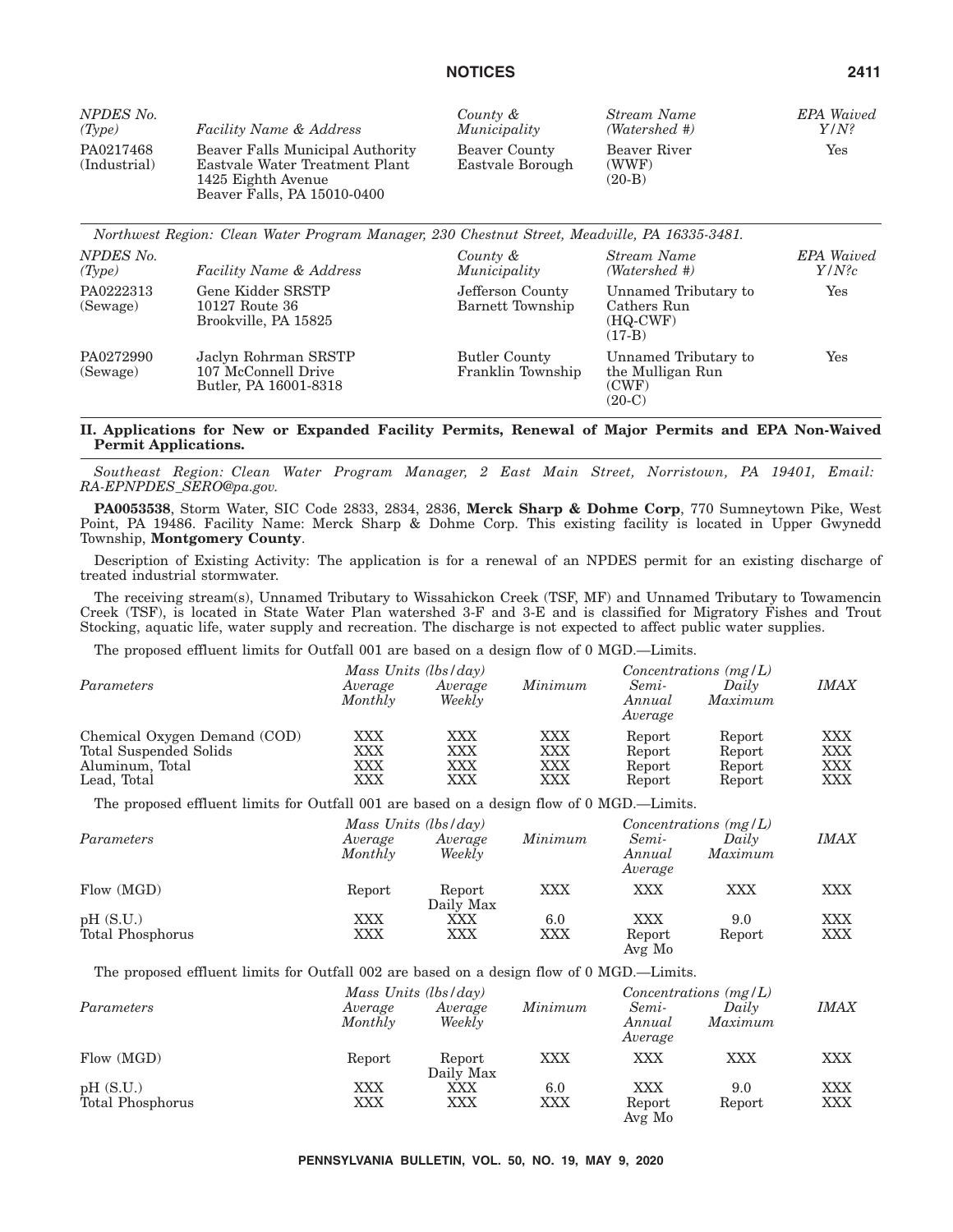The proposed effluent limits for Outfall 002 are based on a design flow of 0 MGD.—Limits.

|                                                                                           |                          | Mass Units $(lbs/day)$                      |                                               |                                      | Concentrations $(mg/L)$                     |                          |
|-------------------------------------------------------------------------------------------|--------------------------|---------------------------------------------|-----------------------------------------------|--------------------------------------|---------------------------------------------|--------------------------|
| Parameters                                                                                | Average<br>Monthly       | Average<br>Weekly                           | Minimum                                       | Semi-<br>Annual<br>Average           | Daily<br>Maximum                            | <i>IMAX</i>              |
| Chemical Oxygen Demand (COD)<br>Total Suspended Solids<br>Aluminum, Total<br>Lead, Total  | XXX<br>XXX<br>XXX<br>XXX | XXX<br>XXX<br>XXX<br><b>XXX</b>             | <b>XXX</b><br><b>XXX</b><br><b>XXX</b><br>XXX | Report<br>Report<br>Report<br>Report | Report<br>Report<br>Report<br>Report        | XXX<br>XXX<br>XXX<br>XXX |
| The proposed effluent limits for Outfall 003 are based on a design flow of 0 MGD.—Limits. |                          |                                             |                                               |                                      |                                             |                          |
| Parameters                                                                                | Average<br>Monthly       | Mass Units $(lbs/day)$<br>Average<br>Weekly | Minimum                                       | Semi-<br>Annual<br>Average           | Concentrations $(mg/L)$<br>Daily<br>Maximum | <i>IMAX</i>              |
| Chemical Oxygen Demand (COD)<br>Total Suspended Solids<br>Aluminum, Total<br>Lead, Total  | XXX<br>XXX<br>XXX<br>XXX | XXX<br>XXX<br>XXX<br>XXX                    | XXX<br><b>XXX</b><br>XXX<br><b>XXX</b>        | Report<br>Report<br>Report<br>Report | Report<br>Report<br>Report<br>Report        | XXX<br>XXX<br>XXX<br>XXX |
| The proposed effluent limits for Outfall 003 are based on a design flow of 0 MGD.—Limits. |                          |                                             |                                               |                                      |                                             |                          |
| Parameters                                                                                | Average<br>Monthly       | Mass Units $(lbs/day)$<br>Average<br>Weekly | Minimum                                       | Semi-<br>Annual<br>Average           | Concentrations $(mg/L)$<br>Daily<br>Maximum | <i>IMAX</i>              |
| Flow (MGD)                                                                                | Report                   | Report                                      | XXX                                           | XXX                                  | XXX                                         | XXX                      |

Daily Max

Avg Mo

9.0 XXX<br>Report XXX

pH (S.U.) XXX XXX 6.0 XXX 9.0 XXX Total Phosphorus XXX XXX XXX Report

In addition, the permit contains the following major special conditions:

- Stormwater monitoring requirements
- BMPs
- Routine inspection
- PPC Plan implementation
- TRC sampling from potable water line flushings and fire hydrant flushings

You may make an appointment to review the DEP files on this case by calling the File Review Coordinator at 484-250-5910.

The EPA Waiver is in effect.

**PA0050105**, Sewage, SIC Code 4952, **Lower Frederick Township** Montgomery County, 53 Spring Mount Road, Schwenksville, PA 19473-1738. Facility Name: Lower Frederick Township STP & Sewer System. This existing facility is located in Lower Frederick Township, **Montgomery County**.

Description of Existing Activity: The application is for a renewal of an NPDES permit for an existing discharge of treated sewage.

The receiving stream(s), Perkiomen Creek (WWF, MF), is located in State Water Plan watershed 3-E and is classified for Migratory Fishes and Warm Water Fishes, aquatic life, water supply and recreation. The discharge is not expected to affect public water supplies.

The proposed effluent limits for Outfall 001 are based on a design flow of .5 MGD.—Limits.

|                        |                    | Mass Units $(lbs/day)$ |                  | Concentrations $(mg/L)$ |                   |             |
|------------------------|--------------------|------------------------|------------------|-------------------------|-------------------|-------------|
| Parameters             | Average<br>Monthly | Weekly<br>Average      | Daily<br>Minimum | Average<br>Monthly      | Weekly<br>Average | <i>IMAX</i> |
| Total Dissolved Solids | XXX                | XXX                    | XXX              | $1.000\,$               | XXX               | XXX         |

The proposed effluent limits for Outfall 001 are based on a design flow of .5 MGD.—Limits.

|                  |                    | Mass Units $(lbs/day)$ |                  |                    | Concentrations $(mg/L)$ |             |  |
|------------------|--------------------|------------------------|------------------|--------------------|-------------------------|-------------|--|
| Parameters       | Average<br>Monthly | Weekly<br>Average      | Daily<br>Minimum | Average<br>Monthly | Weekly<br>Average       | <b>IMAX</b> |  |
| Flow (MGD)       | Report             | Report<br>Daily Max    | XXX              | XXX                | XXX                     | <b>XXX</b>  |  |
| pH(S.U.)         | XXX                | XXX                    | 6.0<br>Inst Min  | XXX                | XXX                     | 9.0         |  |
| Dissolved Oxygen | XXX                | XXX                    | 5.0<br>Inst Min  | <b>XXX</b>         | <b>XXX</b>              | XXX         |  |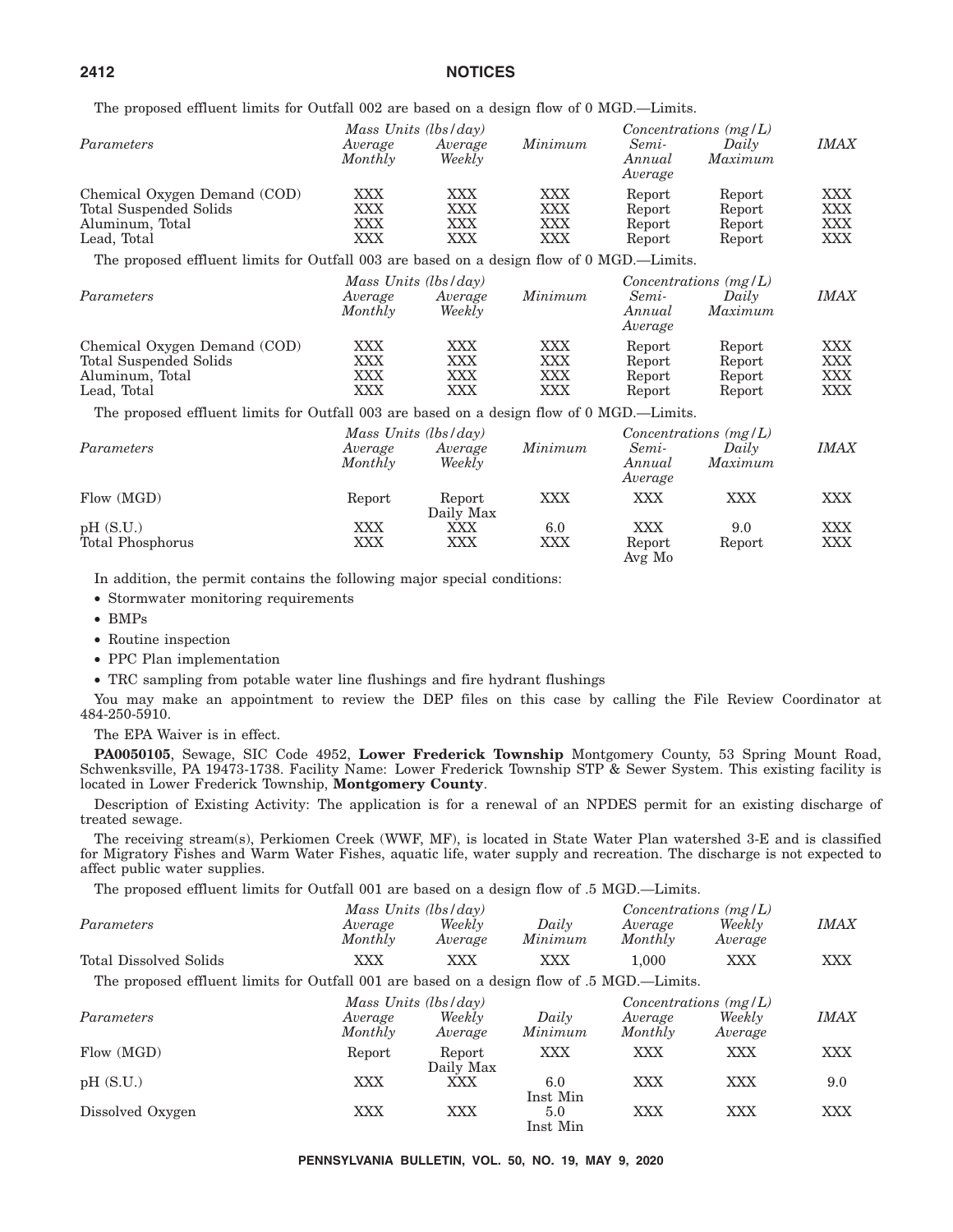|                                                     | Mass Units $(lbs/day)$ |                   |                  | Concentrations $(mg/L)$ |                   |             |
|-----------------------------------------------------|------------------------|-------------------|------------------|-------------------------|-------------------|-------------|
| Parameters                                          | Average<br>Monthly     | Weekly<br>Average | Daily<br>Minimum | Average<br>Monthly      | Weekly<br>Average | <b>IMAX</b> |
| Carbonaceous Biochemical<br>Oxygen Demand $(CBOD5)$ | 63                     | 94                | <b>XXX</b>       | 15                      | 22.5              | 30          |
| Raw Sewage Influent                                 | Report                 | XXX               | <b>XXX</b>       | Report                  | XXX               | XXX.        |
| Biochemical Oxygen                                  |                        |                   |                  |                         |                   |             |
| Demand $(BOD5)$                                     |                        |                   |                  |                         |                   |             |
| Raw Sewage Influent                                 | Report                 | XXX               | XXX              | Report                  | XXX               | XXX.        |
| Total Suspended Solids                              | 83                     | 125               | XXX              | 20                      | 30                | 40          |
| <b>Total Suspended Solids</b>                       |                        |                   |                  |                         |                   |             |
| Raw Sewage Influent                                 | Report                 | XXX               | <b>XXX</b>       | Report                  | XXX               | XXX.        |
| Fecal Coliform (No./100 ml)                         | XXX                    | XXX               | <b>XXX</b>       | 200                     | XXX               | 1,000       |
|                                                     |                        |                   |                  | Geo Mean                |                   |             |
| Ultraviolet light intensity $(\mu w/cm^2)$          | XXX                    | <b>XXX</b>        | Report           | <b>XXX</b>              | XXX               | <b>XXX</b>  |
| Total Nitrogen                                      | Report                 | <b>XXX</b>        | XXX              | Report                  | XXX               | XXX.        |
| Ammonia-Nitrogen                                    | 12.5                   | <b>XXX</b>        | <b>XXX</b>       | 3.0                     | XXX               | 6           |
| Total Phosphorus                                    | 2.1                    | XXX               | XXX              | 0.5                     | XXX               |             |
|                                                     |                        |                   |                  |                         |                   |             |

Sludge use and disposal description and location(s): Send to Pottstown STP or Delcora STP.

In addition, the permit contains the following major special conditions:

- Other Requirements
	- No Stormwater
	- Necessary Property Rights
	- Proper Sludge Disposal
	- Not Accept Wastewater Pollutants Associated with Unconventional Oil and Gas
	- Operations and Maintenance Plan

You may make an appointment to review the DEP files on this case by calling the File Review Coordinator at 484-250-5910.

The EPA Waiver is in effect.

**PA0011274**, Industrial, SIC Code 4941, **Aqua Pennsylvania, Inc.**, 762 W Lancaster Avenue, Bryn Mawr, PA 19010-3402. Facility Name: Neshaminy Falls Water Treatment Plant. This existing facility is located in Middletown Township, **Bucks County**.

Description of Existing Activity: The application is for a renewal of an NPDES permit for an existing discharge of treated industrial waste.

The receiving stream(s), Neshaminy Creek (WWF, MF), is located in State Water Plan watershed 2-F and is classified for Migratory Fishes and Warm Water Fishes, aquatic life, water supply and recreation. The discharge is not expected to affect public water supplies.

The proposed effluent limits for Outfall 001 are based on a design flow of 0.519 MGD.—Limits.

|                               |                    | Mass Units $(lbs/day)$ | Concentrations $(mg/L)$ |                    |                  |             |
|-------------------------------|--------------------|------------------------|-------------------------|--------------------|------------------|-------------|
| Parameters                    | Average<br>Monthly | Daily<br>Maximum       | Minimum                 | Average<br>Monthly | Daily<br>Maximum | <b>IMAX</b> |
| Flow (MGD)                    | Report             | Report                 | XXX                     | <b>XXX</b>         | XXX              | <b>XXX</b>  |
| pH(S.U.)                      | XXX                | XXX                    | 6.0                     | XXX                | XXX              | 9.0         |
|                               |                    |                        | Inst Min                |                    |                  |             |
| Total Residual Chlorine (TRC) | <b>XXX</b>         | XXX                    | XXX                     | 0.11               | <b>XXX</b>       | 0.34        |
| Total Suspended Solids        | 58                 | 117                    | XXX                     | 30                 | 60               | 75          |
| Total Phosphorus              | $1.9\,$            | 3.9                    | XXX                     | 1.0                | 2.0              | 2.5         |
| Aluminum, Total               | $1.6\,$            | $3.2\,$                | XXX                     | 0.82               | 1.64             | 2.05        |
| Iron, Total                   | Report             | Report                 | XXX                     | 2.0                | 4.0              | 5           |
| Manganese, Total              | $1.9\,$            | 3.9                    | XXX                     | $1.0\,$            | 2.0              | 2.5         |

The proposed effluent limits for Outfall 001 are based on a design flow of 0.519 MGD.—Limits.

|                        |         | Mass Units $(lbs/day)$ |         |                     | Concentrations $(mg/L)$ |             |  |
|------------------------|---------|------------------------|---------|---------------------|-------------------------|-------------|--|
| Parameters             | Average | Daily                  | Minimum | Average             | Daily                   | <i>IMAX</i> |  |
|                        | Monthly | Maximum                |         | Monthly             | Maximum                 |             |  |
| Total Dissolved Solids | XXX     | XXX                    | XXX     | Report<br>Daily Max | XXX                     | XXX         |  |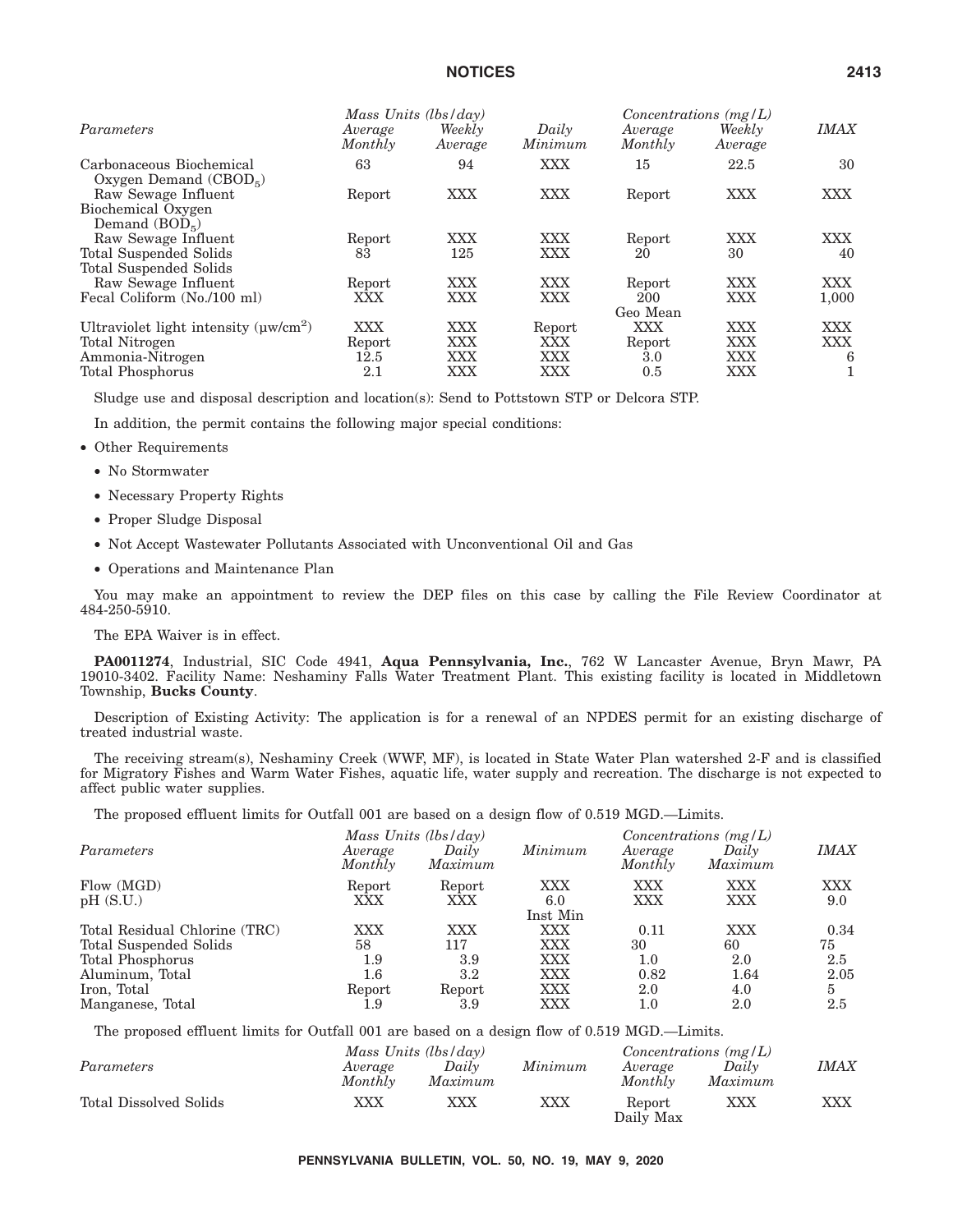The proposed effluent limits for Outfall 002 are based on a design flow of 0.425 MGD.—Limits.

|                               |                    | Mass Units $(lbs/day)$ |          | $Concentrations$ (mg/L) |                  |                  |  |
|-------------------------------|--------------------|------------------------|----------|-------------------------|------------------|------------------|--|
| Parameters                    | Average<br>Monthly | Daily<br>Maximum       | Minimum  | Average<br>Monthly      | Daily<br>Maximum | <i>IMAX</i>      |  |
| Flow (MGD)                    | Report             | Report                 | XXX      | XXX                     | XXX              | <b>XXX</b>       |  |
| pH(S.U.)                      | XXX                | XXX                    | 6.0      | XXX                     | XXX              | 9.0              |  |
|                               |                    |                        | Inst Min |                         |                  |                  |  |
| Total Residual Chlorine (TRC) | XXX                | XXX                    | XXX      | 0.11                    | XXX              | 0.34             |  |
| Total Suspended Solids        | 58                 | 117                    | XXX      | 30                      | 60               | 75               |  |
| Total Phosphorus              | 1.9                | 3.9                    | XXX      | 1.0                     | 2.0              | $2.5\phantom{0}$ |  |
| Aluminum, Total               | $1.6\,$            | $3.2\,$                | XXX      | 0.82                    | 1.64             | 2.05             |  |
| Iron, Total                   | Report             | Report                 | XXX      | $2.0\,$                 | 4.0              | 5                |  |
| Manganese, Total              | 1.9                | 3.9                    | XXX      | $1.0\,$                 | 2.0              | 2.5              |  |

The proposed effluent limits for Outfall 003 are based on a design flow of 0.216 MGD.—Limits.

|                               |                    | Mass Units $(lbs/day)$ |         |                    | Concentrations $(mg/L)$ |             |  |
|-------------------------------|--------------------|------------------------|---------|--------------------|-------------------------|-------------|--|
| Parameters                    | Average<br>Monthly | Average<br>Weekly      | Minimum | Average<br>Monthly | Maximum                 | <i>IMAX</i> |  |
| Total Residual Chlorine (TRC) | XXX                |                        | XXX     | 0.5                | XXX                     |             |  |

The proposed effluent limits for Outfall 004 are based on a design flow of 0 MGD.—Limits.

| Average<br>Monthly | Average<br>Weekly   | Minimum              | Average<br>Monthly | Daily<br>Maximum | <i><b>IMAX</b></i>      |
|--------------------|---------------------|----------------------|--------------------|------------------|-------------------------|
| Report             | Report<br>Daily Max | XXX                  | XXX                | XXX              | <b>XXX</b>              |
| XXX                | XXX                 | 6.0<br>Inst Min      | XXX                | XXX              | 9.0                     |
| XXX                | XXX                 | XXX                  | 0.5                | XXX              | $1.2\,$                 |
| XXX                | XXX                 | XXX                  | 30                 | 60               | 75                      |
| XXX                | XXX                 | XXX                  | Report             | Report           | <b>XXX</b>              |
| XXX                | XXX                 | XXX                  | 4.0                | 8.0              | 10                      |
| XXX                | XXX                 | XXX                  | 2.0                | 4.0              | 5                       |
| XXX                | XXX                 | XXX                  | $1.0\,$            | 2.0              | 2.5                     |
|                    |                     | Mass Units (lbs/day) |                    |                  | Concentrations $(mg/L)$ |

In addition, the permit contains the following major special conditions:

- Discharge of potable water to Neshaminy Creek
- Submission of an updated PPC Plan
- Chemical additives

You may make an appointment to review the DEP files on this case by calling the File Review Coordinator at 484-250-5910.

The EPA Waiver is in effect.

*Northeast Region: Clean Water Program Manager, 2 Public Square, Wilkes-Barre, PA 18701-1915, Email: RA-EPNPDES\_NERO@pa.gov.*

**PA0276294**, Sewage, SIC Code 4952, **LT Realty, Inc.**, 150 Noble Lane, Bethany, PA 18431. Facility Name: Bethany Village Senior Living STP. This proposed facility is located in Dyberry Township, **Wayne County**.

Description of Proposed Activity: The application is for a new NPDES permit for a new discharge of treated sewage.

The receiving stream, Tributary 5990 of Dyberry Creek (HQ-CWF/MF), is located in State Water Plan watershed 1-B and is classified for High Quality—Cold Water and Migratory Fish, aquatic life, water supply and recreation. The discharge is not expected to affect public water supplies.

The proposed effluent limits for Outfall 001 are based on a design flow of 0.0065 MGD.

| Parameters                                                 | Average<br>Monthly | Mass Units $(lbs/day)$<br>Daily<br>Maximum | <i>Instant.</i><br>Minimum | Average<br>Monthly | Concentrations $(mg/L)$<br>Maximum | <i>IMAX</i>        |
|------------------------------------------------------------|--------------------|--------------------------------------------|----------------------------|--------------------|------------------------------------|--------------------|
| Flow (MGD)                                                 | Report             | Report                                     | XXX                        | XXX                | XXX                                | XXX                |
| pH(S.U.)                                                   | XXX                | XXX                                        | 6.0                        | XXX                | XXX                                | 9.0                |
| Dissolved Oxygen                                           | $\rm XXX$          | XXX                                        | 6.0                        | <b>XXX</b>         | XXX                                | <b>XXX</b>         |
| Total Residual Chlorine (TRC)<br>Temperature Increase (°F) | XXX<br>XXX         | XXX<br>XXX                                 | XXX<br>XXX                 | XXX<br>Report      | XXX<br>XXX                         | 0.02<br><b>XXX</b> |

**PENNSYLVANIA BULLETIN, VOL. 50, NO. 19, MAY 9, 2020**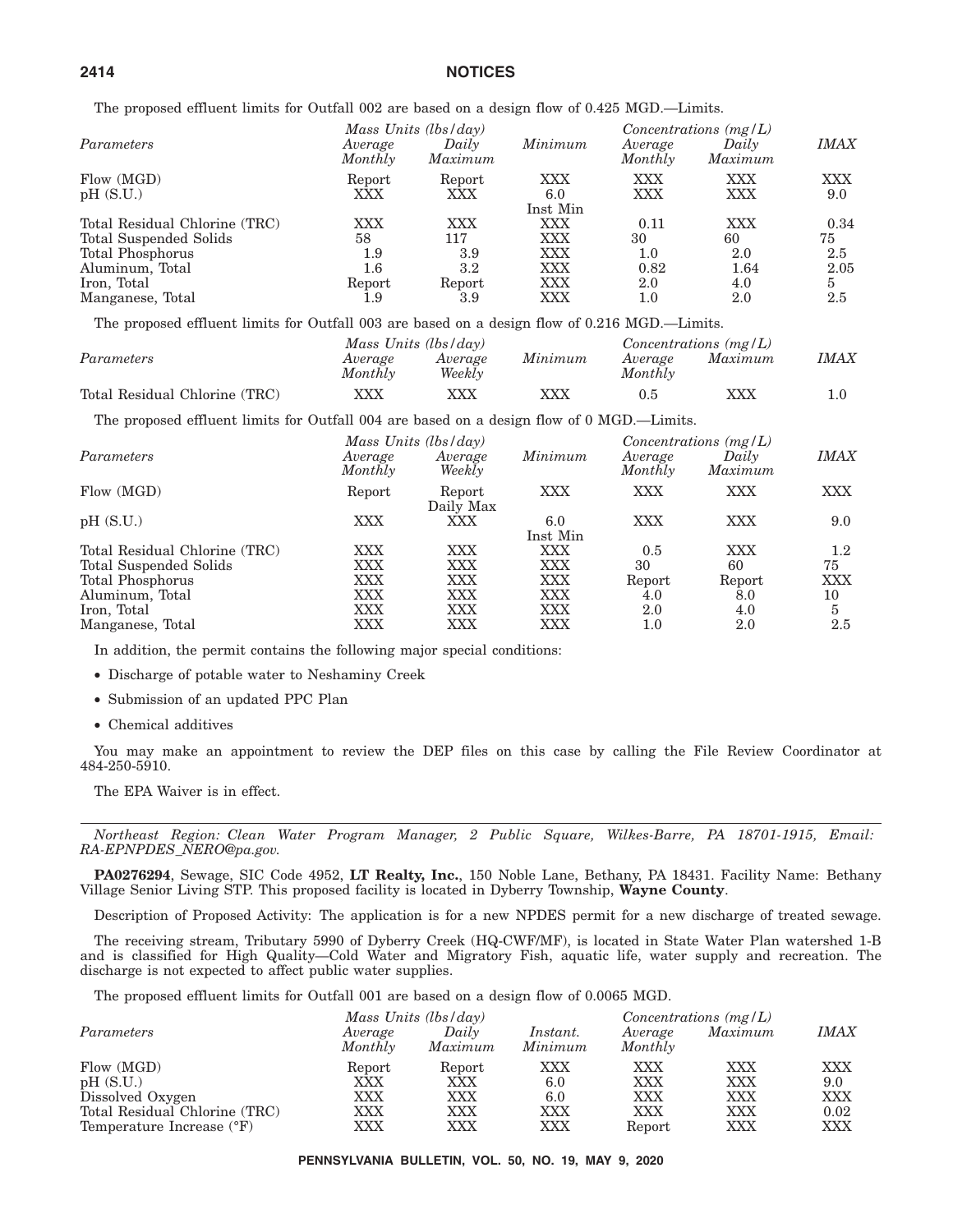|                                                     | Mass Units $(lbs/day)$ |                  |                            | Concentrations $(mg/L)$ |            |             |
|-----------------------------------------------------|------------------------|------------------|----------------------------|-------------------------|------------|-------------|
| Parameters                                          | Average<br>Monthly     | Daily<br>Maximum | <i>Instant.</i><br>Minimum | Average<br>Monthly      | Maximum    | <b>IMAX</b> |
| Carbonaceous Biochemical<br>Oxygen Demand $(CBOD5)$ |                        |                  |                            |                         |            |             |
| Nov $1 -$ Apr 30                                    | XXX                    | XXX              | XXX                        | 20.0                    | <b>XXX</b> | 40.0        |
| May 1 - Oct 31                                      | XXX                    | XXX              | XXX                        | 10.0                    | XXX        | 20.0        |
| Total Suspended Solids                              | XXX                    | XXX              | XXX                        | 10.0                    | XXX        | 20.0        |
| Total Dissolved Solids                              | XXX                    | <b>XXX</b>       | XXX                        | Report                  | XXX        | XXX         |
| Fecal Coliform (No./100 ml)                         |                        |                  |                            |                         |            |             |
| Oct 1 - Apr 30                                      | <b>XXX</b>             | <b>XXX</b>       | XXX                        | 2,000<br>Geo Mean       | <b>XXX</b> | 10,000      |
| May $1 - \text{Sep } 30$                            | XXX                    | <b>XXX</b>       | XXX                        | 200<br>Geo Mean         | <b>XXX</b> | 1,000       |
| Nitrate-Nitrite as N<br>Ammonia-Nitrogen            | XXX                    | <b>XXX</b>       | XXX                        | Report                  | XXX        | XXX         |
| Nov 1 - Apr 30                                      | XXX                    | XXX              | XXX                        | 9.0                     | <b>XXX</b> | 18.0        |
| May 1 - Oct 31                                      | XXX                    | XXX              | XXX                        | 3.0                     | XXX        | 6.0         |
| <b>Total Phosphorus</b>                             | XXX                    | XXX              | XXX                        | Report                  | <b>XXX</b> | XXX         |
| Copper, Total                                       | <b>XXX</b>             | <b>XXX</b>       | XXX                        | Report                  | XXX        | XXX         |
| Lead, Total                                         | XXX                    | XXX              | XXX                        | Report                  | <b>XXX</b> | XXX         |
| Zinc, Total                                         | XXX                    | XXX              | XXX                        | Report                  | XXX        | XXX         |
| Total Nitrogen                                      | XXX                    | <b>XXX</b>       | XXX                        | Report                  | XXX        | XXX         |
| Total Kjeldahl Nitrogen                             | XXX                    | XXX              | XXX                        | Report                  | XXX        | XXX         |

Sludge use and disposal description and location(s): N/A, WWTP has yet to be constructed.

In addition, the permit contains the following major special conditions:

• Solids Management

You may make an appointment to review the DEP files on this case by calling the File Review Coordinator at 570-826-5472.

The EPA Waiver is in effect.

*Southcentral Region: Clean Water Program Manager, 909 Elmerton Avenue, Harrisburg, PA 17110, Email: RA-EPNPDES\_SCRO@pa.gov.*

**PA0259934**, Sewage, SIC Code 4952, **Cynthia & Mark Perez**, 945 Swopes Valley Road, Pine Grove, PA 17963-8405. Facility Name: Perez Residence. This existing facility is located in Bethel Township, **Lebanon County**.

Description of Existing Activity: The application is for a renewal of an NPDES permit for an existing discharge of treated SRSTP sewage.

The receiving stream(s), Bear Hole Run (CWF, MF), is located in State Water Plan watershed 7-D and is classified for Cold Water Fishes and Migratory Fishes, aquatic life, water supply and recreation. The discharge is not expected to affect public water supplies.

The proposed effluent limits for Outfall 001 are based on a design flow of .0004 MGD.—Limits.

|                                       | Mass Units $(lbs/day)$ |                   |            | Concentrations $(mg/L)$ |            |             |
|---------------------------------------|------------------------|-------------------|------------|-------------------------|------------|-------------|
| Parameters                            | Average<br>Monthly     | Average<br>Weekly | Minimum    | Annual<br>Average       | Maximum    | <i>IMAX</i> |
| Flow (MGD)                            | Report<br>Annl Avg     | XXX               | XXX        | XXX                     | XXX        | <b>XXX</b>  |
| Biochemical Oxygen<br>Demand $(BOD5)$ | <b>XXX</b>             | XXX               | <b>XXX</b> | 10.0                    | <b>XXX</b> | 20.0        |
| Total Suspended Solids                | XXX                    | XXX               | <b>XXX</b> | 10.0                    | XXX        | 20.0        |
| Fecal Coliform (No./100 ml)           | <b>XXX</b>             | XXX               | XXX        | 200                     | XXX        | XXX         |
| Total Residual Chlorine (TRC)         | XXX                    | XXX               | XXX        | Report<br>Avg Mo        | <b>XXX</b> | <b>XXX</b>  |

You may make an appointment to review the DEP files on this case by calling the File Review Coordinator at 717-705-4732.

The EPA Waiver is in effect.

*Northwest Region: Clean Water Program Manager, 230 Chestnut Street, Meadville, PA 16335-3481.*

**PA0288021**, Sewage, SIC Code 4952, 8800, **Ryan Janoski**, 114 Cadogan Slate Lick Road, Kittanning, PA 16201-8606. Facility Name: Ryan Janoski SRSTP. This proposed facility is located in South Buffalo Township, **Armstrong County**.

Description of Proposed Activity: The application is for a new NPDES permit for a new discharge of treated sewage.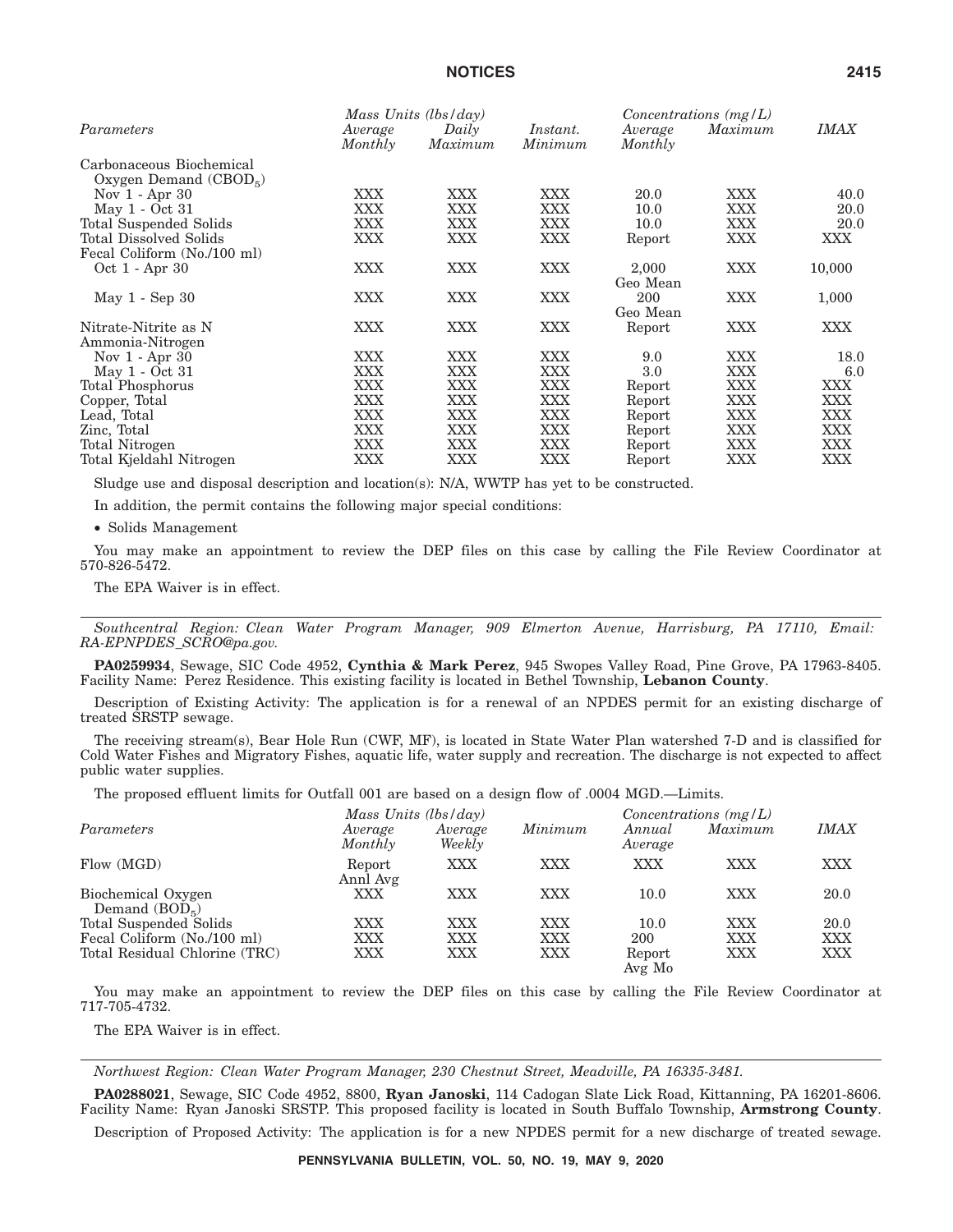The receiving stream is an Unnamed Tributary to Pine Run, located in State Water Plan watershed 18-F and classified for High Quality Waters—Trout Stocking, aquatic life, water supply and recreation. The discharge is not expected to affect public water supplies.

The proposed effluent limits for Outfall 001 are based on a design flow of 0.0004 MGD.

|                                                       | Mass Units (lbs/day) |                   |                   | Concentrations $(mg/L)$ |                   |               |
|-------------------------------------------------------|----------------------|-------------------|-------------------|-------------------------|-------------------|---------------|
| Parameters                                            | Average<br>Monthly   | Average<br>Weekly | Minimum           | Annual<br>Average       | Maximum           | <i>IMAX</i>   |
| Flow (MGD)                                            | Report<br>Annl Avg   | XXX               | XXX               | <b>XXX</b>              | XXX               | XXX           |
| pH(S.U.)                                              | XXX                  | XXX               | 6.0<br>Daily Min  | <b>XXX</b>              | 9.0<br>Daily Max  | XXX           |
| Carbonaceous Biochemical<br>Oxygen Demand $(CBOD5)$   | XXX                  | XXX               | XXX               | 10.0                    | <b>XXX</b>        | 20.0          |
| Total Suspended Solids<br>Fecal Coliform (No./100 ml) | <b>XXX</b><br>XXX    | <b>XXX</b><br>XXX | <b>XXX</b><br>XXX | 10.0<br>200             | <b>XXX</b><br>XXX | 20.0<br>1,000 |

Sludge is to be disposed off-site through a registered septage hauler.

You may make an appointment to review the DEP files on this case by calling the File Review Coordinator at 814-332-6078.

The EPA Waiver is in effect.

**III. WQM Industrial Waste and Sewerage Applications under The Clean Streams Law (35 P.S. §§ 691.1— 691.1001).**

*Southeast Region: Clean Water Program Manager, 2 East Main Street, Norristown, PA 19401, 484.250.5900.*

**WQM Permit No. 0920403**, Sewage, **Bristol Township**, 2501 Bath Road, Bristol, PA 19007.

This proposed facility is located in Bristol Township, **Bucks County**.

Description of Action/Activity: Plant expansion. Increase annual flow to 3.75 mgd and hydraulic flow to 5.0 mgd.

**WQM Permit No. 5120401**, Sewage, **Philadelphia Water Department**, 1101 Market Street, 2nd Floor, Philadelphia, PA 19107.

This proposed facility is located in the City of Philadelphia, **Philadelphia County**.

Description of Action/Activity Converting dry well/wet well pump station to wet well submersible pump station of same capacity.

*Northeast Region: Clean Water Program Manager, 2 Public Square, Wilkes-Barre, PA 18701-1915.*

**WQM Permit No. 4820402**, Sewage, **Bridge Moorestown Rd., LLC**, 1 Gatehouse Drive, Parsippany, NJ 07054-4523.

This proposed facility is located in Bushkill Township, **Northampton County**.

Description of Proposed Action/Activity: This application is for a wastewater treatment plant using Moving Bed Biofilm Reactors (MBBR), a sewage collection system and a drip irrigation system to serve a proposed commercial development to be known as Bridge Dev Partners LLC's Warehouse. The effluent from the proposed wastewater treatment plant will be discharged to a drip irrigation field for land application and disposal of the treated wastewater. The hydraulic design capacity of the treatment system is 4,970 gpd which comes from the proposed 427,875 SF warehouse facility's estimated 142 employees with no Industrial Waste contribution. The proposed project is located at 433 Moorestown Road.

*Southcentral Region: Clean Water Program Manager, 909 Elmerton Avenue, Harrisburg, PA 17110.*

**WQM Permit No. WQG022672002**, Sewage, **Hudson Ridge Ventures, LLC**, 1454-A Baltimore Street, Hanover, PA 17331.

This proposed facility is located in York Township, **York County**.

Description of Proposed Action/Activity: Seeking permit approval for the construction/operation of the sewers to serve Hudson Ridge.

#### **IV. NPDES Individual Permit Applications for Stormwater Discharges from Municipal Separate Storm Sewer Systems (MS4s).**

*Southeast Region: Clean Water Program Manager, 2 East Main Street, Norristown, PA 19401, Email: RA-EPNPDES\_SERO@pa.gov.*

**PAI130033**, MS4, **Warrington Township**, 852 Easton Road, Warrington, PA 18976. The application is for a renewal of an individual NPDES permit for the discharge of stormwater from a regulated municipal separate storm sewer system (MS4) to waters of the Commonwealth in Warrington Township, **Bucks County**. The receiving stream(s), Mill Creek (TSF, MF), Little Neshaminy Creek (WWF, MF), Tributary # 3 to Neshaminy Creek (TSF, MF), Unnamed Tributary to Neshaminy Creek (TSF, MF), is located in State Water Plan watershed 2-D, 2-F, and 3-J and is classified for Migratory Fishes, Warm Water Fishes, Trout Stock Fishes, aquatic life, water supply and recreation. The applicant is classified as a small MS4.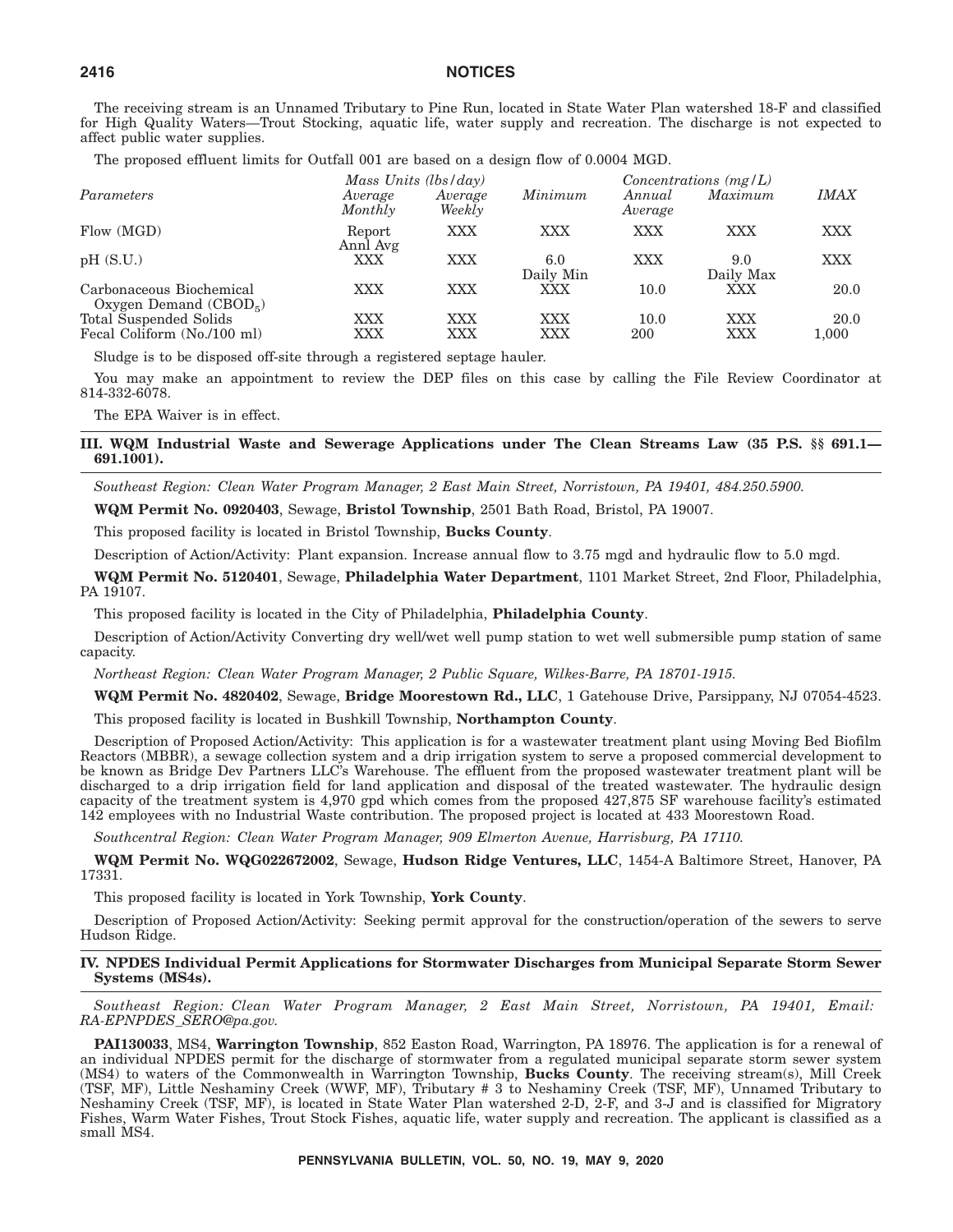The applicant has submitted the following plan(s) with the application to reduce pollutant loads to impaired waters:

- A Pollutant Reduction Plan (PRP)
- A Total Maximum Daily Load (TMDL) Plan

The Department has made a tentative determination to issue the NPDES permit. Written comments on the application and draft permit will be accepted for 30 days following publication of this notice. The period for comment may be extended at the discretion of DEP for one additional 15-day period. You may make an appointment to review the DEP files on this case by calling the File Review Coordinator at 484-250-5910.

The EPA waiver is in effect for small MS4s and is not in effect for large MS4s.

## **VI. NPDES Individual Permit Applications for Discharges of Stormwater Associated with Construction Activities.**

*Southeast Region: Waterways & Wetlands Program Manager, 2 East Main Street, Norristown, PA 19401. Telephone 484-250-5160.*

*Contact: Aaron Redmond, Management Technician, 484.250.5821.*

| NPDES<br>Permit No. | Applicant Name & Address                                                                                                      | County                 | Municipality                                                          | Receiving<br>Water/Use                                                                        |
|---------------------|-------------------------------------------------------------------------------------------------------------------------------|------------------------|-----------------------------------------------------------------------|-----------------------------------------------------------------------------------------------|
| PAD090050           | PPL Electric Utilities Corporation<br>Two North Ninth Street<br>GENN4<br>Allentown, PA 18101-1139                             | <b>Bucks</b><br>Lehigh | Lower Milford Township<br>Trumbauersville Borough<br>Milford Township | Hosensack Creek<br><b>CWF-MF</b><br>Macoby Creek<br><b>TSF-MF</b><br>Unami Creek<br>HQ-TSF-MF |
| PAD090046           | Court & State, LLC<br>1125 Mill Creek Road<br>Southampton, PA 18966-4355                                                      | <b>Bucks</b>           | Newtown Borough                                                       | Unnamed Tributary<br>to Newtown Creek<br>WWF-MF                                               |
| PAD090052           | Gateway to New Hope, LLC<br>328 South Main Street<br>New Hope, PA 18938-2256                                                  | <b>Bucks</b>           | New Hope Borough                                                      | <b>Aquetong Creek</b><br>HQ-CWF                                                               |
| PAD090054           | Sellersville Senior<br>Apartments, LLC<br>12 Lutheran Home Drive<br>Telford, PA 18969-1728                                    | <b>Bucks</b>           | Sellersville Borough                                                  | East Branch<br>Perkiomen Creek<br><b>TSF-MF</b>                                               |
| PAD090055           | MM Metals USA, LLC<br>1100 Four Falls Corporate Center<br>Suite 407<br>West Conshohocken, PA 19428                            | <b>Bucks</b>           | Falls Township                                                        | Delaware River<br>WWF-MF                                                                      |
| PAD150163           | West Chester Gun Club<br>200 East Boot Road<br>West Chester, PA 19380                                                         | Chester                | West Whiteland Township                                               | Broad Run<br><b>HQ-CWF/MF</b>                                                                 |
| PAD460053           | High Street Conshohocken I, LLC<br>300 Conshohocken State Road<br>West Conshohocken, PA 19428                                 | Montgomery             | Conshohocken Borough                                                  | Lower Schuylkill<br>River<br>WWF-MF                                                           |
| PAD460055           | 900 River Road, LLC<br>c/o Novaya Foxfield<br>Industrial. LLC<br>265 Franklin Street<br>Suite 1001<br>Boston, MA 02110        | Montgomery             | <b>Upper Merion Township</b>                                          | Matsunk Creek<br>WWF-MF<br>Schuylkill River<br><b>WWF-MF</b>                                  |
| PAD510058           | Relteva, LLC<br>1515 Des Peres Road<br>Suite 300<br>St. Louis, MO 63131-1846                                                  | Philadelphia           | City of Philadelphia                                                  | Unnamed Tributary<br>to Pennypack Creek<br>TSF-MF                                             |
| PAD510061           | 3600 Haverford Avenue<br>Associates, LP<br>c/o TLC Property GP, LLC<br>200 Highpoint Drive<br>Suite 215<br>Chalfont, PA 18914 | Philadelphia           | City of Philadelphia                                                  | Schuylkill River<br>WWF-MF                                                                    |
| PAD510063           | 14515 McNulty Associates, LLC<br>2900 Black Lake Place<br>Philadelphia, PA 19154                                              | Philadelphia           | City of Philadelphia                                                  | <b>Black Lake Run</b><br>WWF-MF                                                               |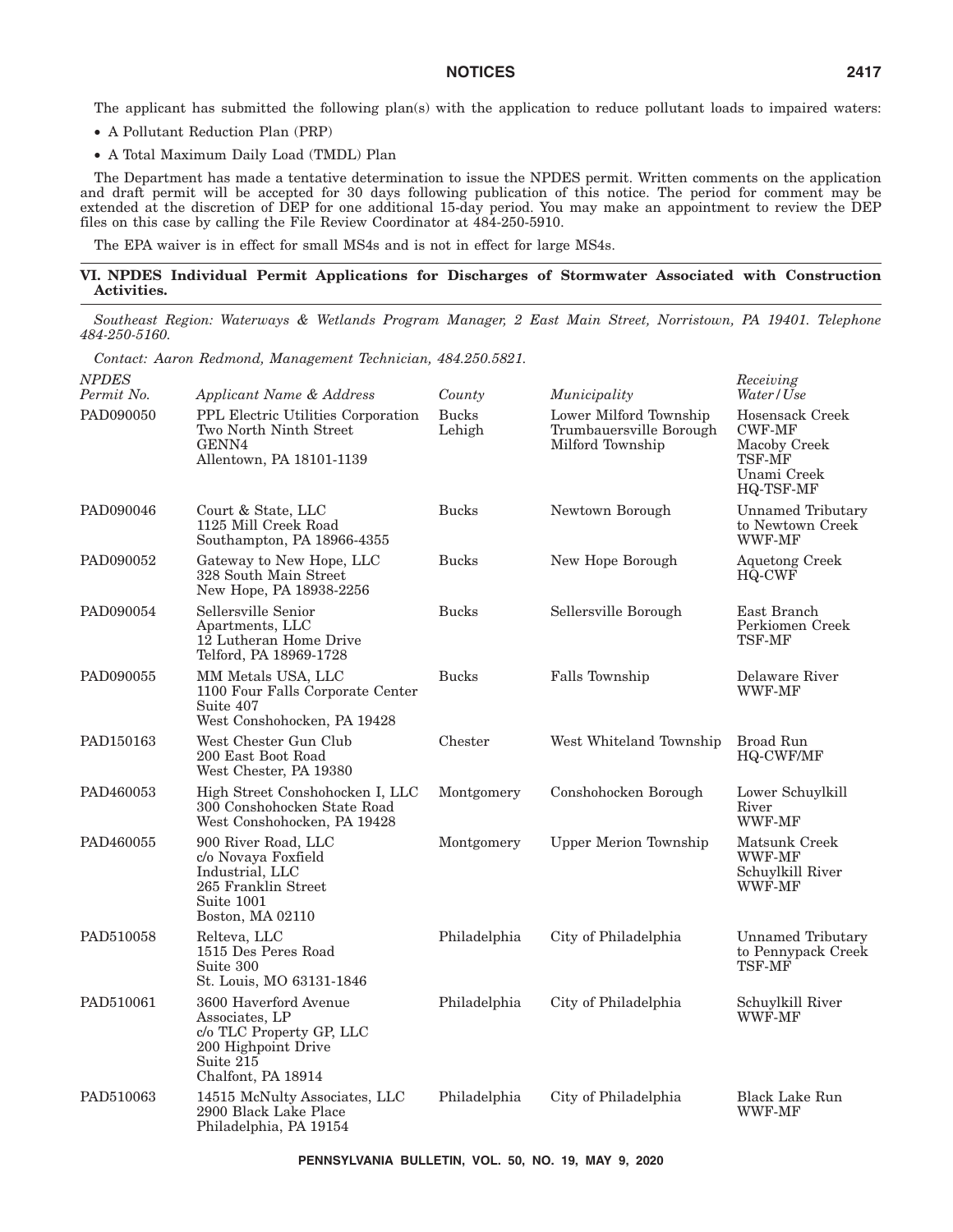| <b>NPDES</b><br>Permit No. | Applicant Name & Address                                                                                  | County          | Municipality                                        | Receiving<br>Water / Use                                                                                                                                                                                                                                                                      |
|----------------------------|-----------------------------------------------------------------------------------------------------------|-----------------|-----------------------------------------------------|-----------------------------------------------------------------------------------------------------------------------------------------------------------------------------------------------------------------------------------------------------------------------------------------------|
| PAD510064                  | Jason Miller<br>One Lincoln Financial Field Way<br>Philadelphia, PA 19148                                 | Philadelphia    | City of Philadelphia                                | Schuylkill-River<br>WWF-MF                                                                                                                                                                                                                                                                    |
|                            | Northeast Region: Clean Water Program Manager, 2 Public Square, Wilkes-Barre, PA 18701-1915.              |                 |                                                     |                                                                                                                                                                                                                                                                                               |
|                            | Contact: Gillian Ostrum, Clerk Typist 2, 570-830-3077.                                                    |                 |                                                     |                                                                                                                                                                                                                                                                                               |
|                            | Lehigh County Conservation District, 4184 Dorney Park Road, Suite 105, Allentown, PA 18401, 610-391-9583. |                 |                                                     |                                                                                                                                                                                                                                                                                               |
| <b>NPDES</b><br>Permit No. | Applicant Name & Address                                                                                  | County          | Municipality                                        | Receiving<br>Water / Use                                                                                                                                                                                                                                                                      |
| PAD390147                  | U-Haul Company of<br>Northeastern PA<br>231 Mundy St.<br>Wilkes-Barre, PA 18702                           | Lehigh          | Lower Macungie<br>Township                          | Spring Creek<br>$(HQ-CWF, MF)$                                                                                                                                                                                                                                                                |
|                            | Southcentral Region: Clean Water Program Manager, 909 Elmerton Avenue, Harrisburg, PA 17110.              |                 |                                                     |                                                                                                                                                                                                                                                                                               |
| <b>NPDES</b><br>Permit No. | Applicant Name & Address                                                                                  | County          | Municipality                                        | Receiving<br>Water / Use                                                                                                                                                                                                                                                                      |
| PAD360050                  | James Zimmerman<br>84 Hickory Lane<br>Ephrata, PA 17522                                                   | Lancaster       | Brecknock Township                                  | <b>UNT Black Creek</b><br>(HQ-WWF, MF)                                                                                                                                                                                                                                                        |
| PAD070009                  | Sandy Ridge Wind II, LLC<br>354 Davis Road<br>Suite 100<br>Oakville, ON L6J2X1 Canada                     | Blair<br>Center | Snyder Township<br>Rush Township<br>Taylor Township | UNTs Three<br>Springs Run<br>$(HQ-CWF, MF)$<br>Three Springs Run<br>(HQ-CWF, MF)<br><b>UNT Sink Run</b><br>(TSF, MF)<br>Sink Run<br>(TSF, MF)<br>UNTs Vanscoyok Run<br>(CWF, MF)<br>Vanscoyok Run<br>(CWF, MF)<br>UNTs Big Fill Run<br>(EV, MF)<br>Decker Run<br>(TSF, MF)<br>UNTs Decker Run |

(EV, MF) *Northcentral Region: Watershed Management Program Manager, 208 West Third Street, Williamsport, PA 17701.*

*Centre County Conservation District: 414 Holmes Avenue, Suite 4, Bellefonte, PA 16823, (814) 355-6817. NPDES Receiving*

| <i>INPLES</i><br>Permit No.                        | Applicant Name & Address                                                                        | County | Municipality       | Receiving<br>Water/Use                                     |
|----------------------------------------------------|-------------------------------------------------------------------------------------------------|--------|--------------------|------------------------------------------------------------|
| PAD140060                                          | Wildlife for Everyone<br>Endowment Foundation<br>341 Science Park Rd<br>State College, PA 16801 | Centre | Ferguson Twp       | Bald Eagle Creek,<br><b>TSF</b><br>Unnamed Wetlands,<br>ΕV |
| PAD140061<br>Renewal<br>Previously<br>PAI041415002 | State College Area School District<br>131 West Nittany Avenue<br>State College, PA 16801        | Centre | State College Boro | Trib to Slab<br>Cabin Run                                  |

(TSF, MF) Sand Spring (HQ-CWF, MF) Big Fill Run

*Potter County Conservation District: 107 Market Street, Coudersport, PA 16915, 814-274-8411, X 4. NPDES*

| <b>NPDES</b><br>Permit No. | Applicant Name & Address                                                                | County | Municipality    | Receiving<br>Water/Use             |
|----------------------------|-----------------------------------------------------------------------------------------|--------|-----------------|------------------------------------|
| PAD530005                  | Potter Solar, LLC<br>c/o Mr. Jack Kenworthy<br>155 Fleet Street<br>Portsmouth, NH 03801 | Potter | Hebron Township | Whitney Creek, EV<br>Steer Run, HQ |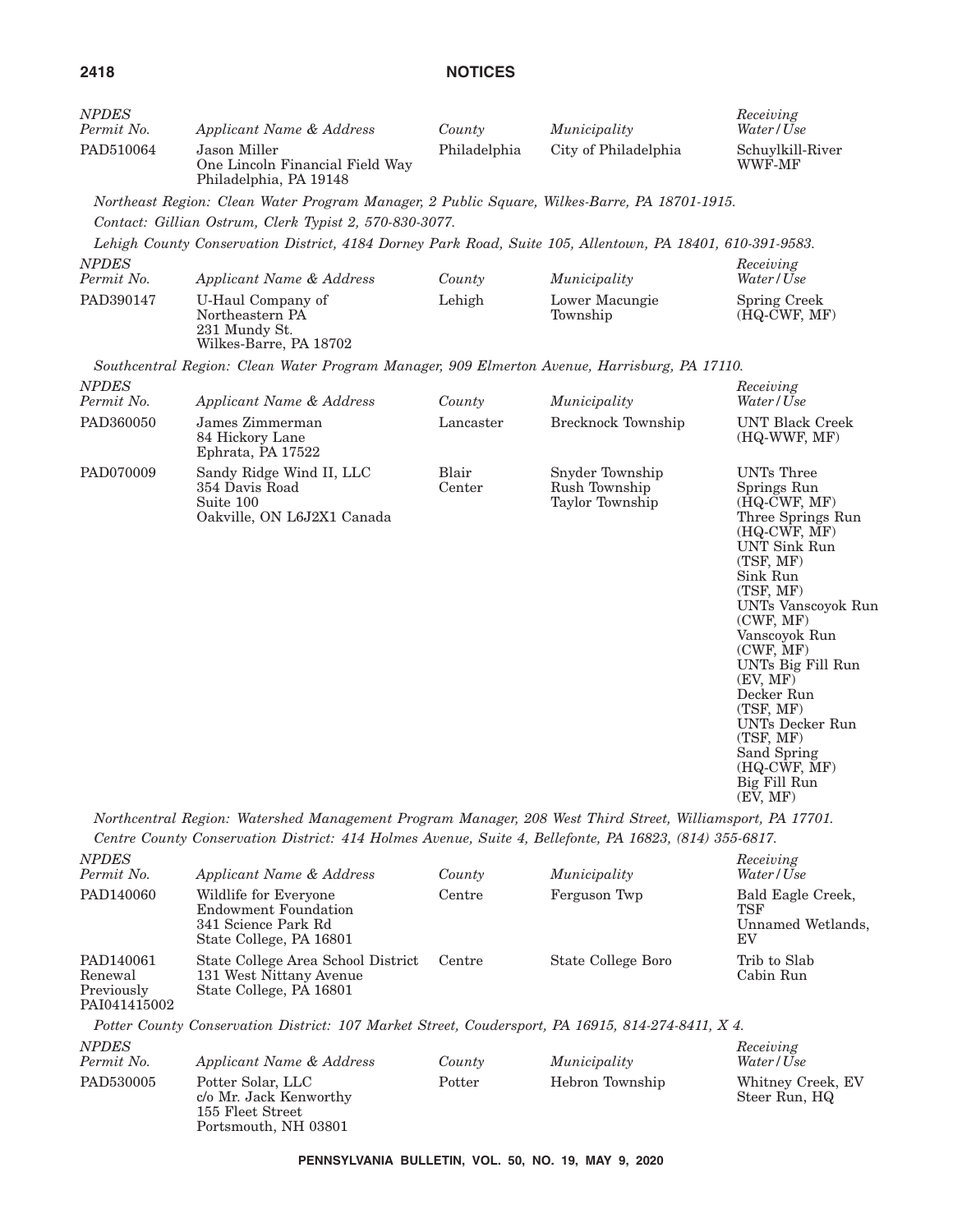*Southwest Region: Dana Drake, Waterways and Wetlands Program Manager, 400 Waterfront Drive, Pittsburgh, PA 15222-4745.*

| <i>NPDES</i><br>Permit No. | Applicant Name & Address                                                                                                                   | County                 | Municipality               | Receiving<br>Water/Use  |
|----------------------------|--------------------------------------------------------------------------------------------------------------------------------------------|------------------------|----------------------------|-------------------------|
| PAD650023                  | Pennsylvania Department of<br>Transportation Engineering<br>District 12-0<br>825 North Gallatin Avenue<br>Extension<br>Uniontown, PA 15401 | Westmoreland<br>County | Mount Pleasant<br>Township | Welty Run<br>$(HQ-CWF)$ |

*Regional Permit Coordination Office: Program Manager, Rachel Carson State Office Building, 400 Market Street, 10th Floor, P.O. Box 69206, Harrisburg, PA 17106-9206, 717-772-5987.*

*Bucks County Conservation District: 1456 Ferry Road, Suite 704, Doylestown, PA 18901-5550, 215-345-7577.*

| <b>NPDES</b><br>Permit No. | Applicant Name & Address                                                                      | County       | Municipality     | Receiving<br>Water/Use       |
|----------------------------|-----------------------------------------------------------------------------------------------|--------------|------------------|------------------------------|
| PAD090042                  | <b>PA Turnpike Commission</b><br>Gary Graham<br>700 S Eisenhower Blvd<br>Middletown, PA 17057 | Bucks County | Bristol Township | Neshaminy Creek<br>(WWF, MF) |

**VII. List of NOIs for NPDES and/or Other General Permit Types.**

PAG-13 Stormwater Discharges from Municipal Separate Storm Sewer Systems (MS4)

## **MS4 PAG-13 Notices of Intent Received.**

*Southwest Region: Clean Water Program Manager, 400 Waterfront Drive, Pittsburgh, PA 15222-4745, Email: RA-EPNPDES\_SWRO@pa.gov.*

| <b>NPDES</b><br>Permit No. | Applicant Name & Address                            | Municipality, County              | Waiver<br>Application<br>Submitted<br>(Y/N) | Pollutant<br>Reduction<br>Plan<br>Submitted<br>(Y/N) |
|----------------------------|-----------------------------------------------------|-----------------------------------|---------------------------------------------|------------------------------------------------------|
| PAG136319                  | Elco Borough<br>P.O. Box 194<br>Elco. PA 15434-0194 | Elco Borough<br>Washington County |                                             | N                                                    |

# **STATE CONSERVATION COMMISSION**

# **PROPOSED NUTRIENT MANAGEMENT PLANS RELATED TO APPLICATIONS FOR NPDES PERMITS FOR CAFOs**

This notice provides information about agricultural operations that have submitted nutrient management plans (NMPs) for approval under 3 Pa.C.S. Chapter 5 and that have or anticipate submitting applications for new, amended or renewed (National Pollutant Discharge Elimination System) NPDES permits, or Notices of Intent (NOIs) for coverage under a general permit, for CAFOs, under 25 Pa. Code Chapter 92a. This notice is provided in accordance with 25 Pa. Code Chapter 92a and 40 CFR Part 122, implementing The Clean Streams Law and the Federal Clean Water Act.

Based upon preliminary reviews, the State Conservation Commission (SCC) or County Conservation Districts (CCD) working under a delegation agreement with the SCC have completed an administrative review of NMPs described. These NMPs are published as proposed plans for comment prior to taking final actions. The NMPs are available for review at the CCD office for the county where the agricultural operation is located. A list of CCD office locations is available at http://www.nacdnet.org/about/districts/directory/pa.phtml or can be obtained from the SCC at the office address listed or by calling (717) 787-8821.

Persons wishing to comment on an NMP are invited to submit a statement outlining their comments on the plan to the CCD, with a copy to the SCC for each NMP, within 30-days from the date of this public notice. Comments received within the respective comment periods will be considered in the final determinations regarding the NMPs. Comments should include the name, address and telephone number of the writer and a concise statement to inform the SCC of the exact basis of the comments and the relevant facts upon which they are based. Comments should be sent to the SCC, Agriculture Building, Room 310, 2301 North Cameron Street, Harrisburg, PA 17110.

Persons with a disability who require an auxiliary aid, service, including TDD users or other accommodations to seek additional information should contact the SCC through the Pennsylvania AT&T Relay Service at (800) 654-5984.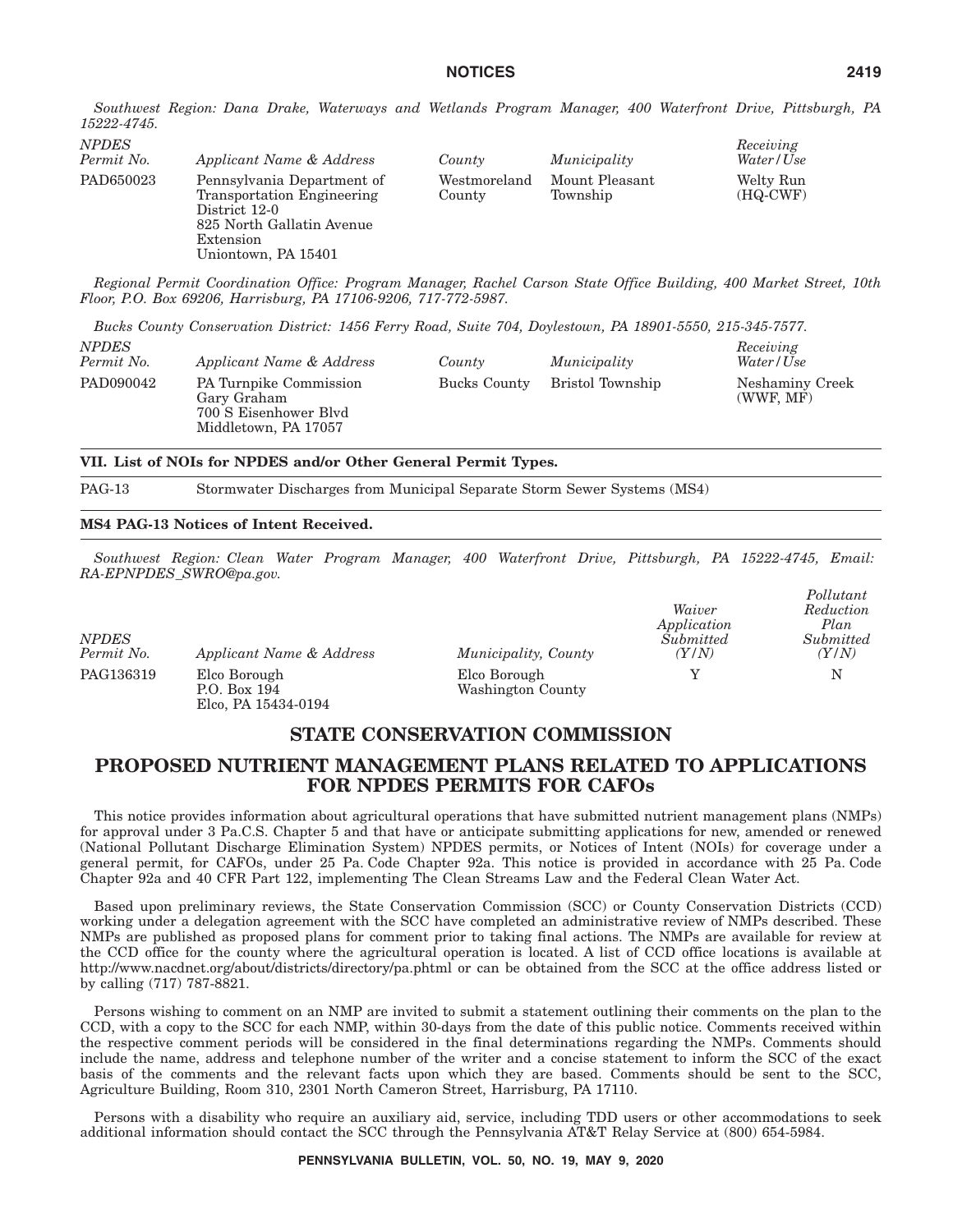## **ACT 38 NUTRIENT MANAGEMENT PLANS CAFO PUBLIC NOTICE SPREADSHEET—APPLICATIONS**

| Agricultural Operation<br>Name and Address                                            | County   | Total<br>Acres | Animal<br>Equivalent<br>Units | Animal<br>Type                          | Special<br>Protection<br>Waters (HQ<br>or EV or NA | Renewal<br>New |
|---------------------------------------------------------------------------------------|----------|----------------|-------------------------------|-----------------------------------------|----------------------------------------------------|----------------|
| Gerald Musser<br>Providence Egg Producers<br>118 Killinger Road<br>Annville, PA 17003 | Lebanon  | 56             | 793.36                        | Poultry                                 | NA                                                 | Renewal        |
| Hickory Hollow Farm, LLC<br>Lamar Harnish<br>491 Barnsley Road<br>Oxford, PA 19363    | Chester  | 1,300          | 660.27                        | Swine                                   | EV, HQ                                             | Renewal        |
| Dwayne Brubacker<br>595 Brown Road<br>Myerstown, PA 17067                             | Berks    | 88.2           | 266.9                         | Layer, White<br>Egg,<br>$18 - 90$ weeks | N/A                                                | Renewal        |
| <b>Smiling Porker Farm</b><br>530 Granger Lane<br>Morris, PA 16938                    | Lycoming | 226            | 3,271.50                      | Swine                                   | EV                                                 | Renewal        |

#### **WATER ALLOCATIONS**

**Applications received under the Act of June 24, 1939 (P.L. 842, No. 365) (35 P.S. § 631—641) relating to the Acquisition of Rights to Divert Waters of the Commonwealth.**

*Southwest Region: Safe Drinking Water Program Manager, 400 Waterfront Drive, Pittsburgh, PA 15222-4745.*

**WA2-118E**, Water Allocations, **Municipal Authority of the Borough of Oakmont**, P.O. Box 73, 721 Allegheny Avenue, Oakmont, PA 15139, Oakmont Borough, **Allegheny County**. The applicant requests the right to withdraw 10,900,000 gallons of water per day from the Allegheny River.

## **LAND RECYCLING AND ENVIRONMENTAL REMEDIATION**

#### **UNDER ACT 2, 1995 PREAMBLE 1**

#### **Acknowledgment of Notices of Intent to Remediate Submitted Under the Land Recycling and Environmental Remediation Standards Act (35 P.S. §§ 6026.101—6026.908).**

Sections 302—305 of the Land Recycling and Environmental Remediation Standards Act (Act) require the Department of Environmental Protection (Department) to publish in the *Pennsylvania Bulletin* an acknowledgment noting receipt of any Notices of Intent to Remediate. An acknowledgment of the receipt of a Notice of Intent (NOI) to Remediate is used to identify a site where a person proposes to, or has been required to, respond to a release of a regulated substance at a site. Persons intending to use the background standard, Statewide health standard, the site-specific standard, or who intend to remediate a site as a special industrial area, must file a (NOI) to Remediate with the Department. A NOI to Remediate filed with the Department provides a brief description of the location of the site, a list of known or suspected contaminants at the site, the proposed remediation measures for the site, and a description of the intended future use of the site. A person who demonstrates attainment of one, or a combination of the cleanup standards, or who receives approval of a special industrial area remediation identified under the Act, will be relieved of further liability for the remediation of the site for any contamination identified in reports submitted to and approved by the Department. Furthermore, the person shall not be subject to citizen suits or other contribution actions brought by responsible persons not participating in the remediation.

Under Sections  $304(n)(1)(ii)$  and  $305(c)(2)$  of the Act, there is a 30-day public and municipal comment period for sites proposed for remediation using a site-specific standard, in whole or in part, and for sites remediated as a special industrial area. This period begins when a summary of the NOI to Remediate is published in a newspaper of general circulation in the area of the site. For the following identified site(s), proposed for remediation to a site-specific standard or as a special industrial area, the municipality, within which the site is located, may request to be involved in the development of the remediation and reuse plans for the site if the request is made within 30-days of the following specified date. During this comment period the municipality may request that the following identified person, as the remediator of the site, develop and implement a public involvement plan. Requests to be involved, and comments, should be directed to the remediator of the site.

For further information concerning the content of a NOI to Remediate, please contact the Environmental Cleanup Program Manager in the Department of Environmental Protection Regional Office under which the notice appears. If information concerning this acknowledgment is required in an alternative form, contact the Community Relations Coordinator at the appropriate Regional Office listed. TDD users may telephone the Department through the Pennsylvania AT&T Relay Service at (800) 654-5984.

The Department of Environmental Protection has received the following Notice(s) of Intent to Remediate: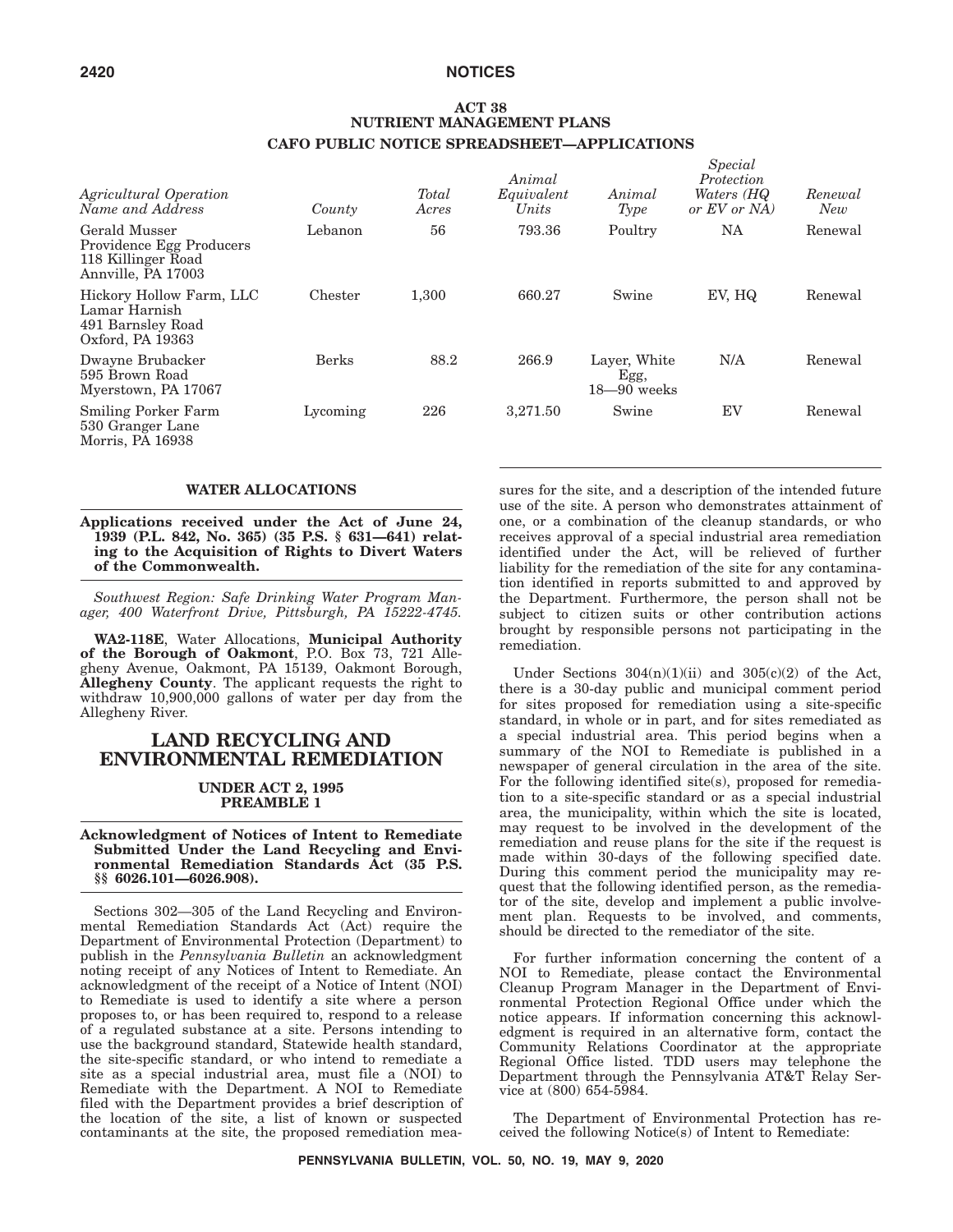*Southeast Region: Environmental Cleanup & Brownfields Program Manager, 2 East Main Street, Norristown, PA 19401.*

**Jay Gress**, 111 Industrial Way, Plymouth Township, **Montgomery County**. John W. Storb, Jr., Storb Environmental Inc., 410 Easton Road, Willow Grove, PA 19090 on behalf of Jay Gress, Jay Gress Inc., 111 Industrial Way, Conshohocken, PA 19428 submitted a Notice of Intent to Remediate. Soil at the site has been contaminated with the release of VOCs. The proposed future use of the site will be non-residential. The proposed cleanup standard for the site is the Statewide Health Standard. The Notice of Intent to Remediate was published in the *Times Herald* on April 9, 2020.

**2045 West Hunting Park Avenue**, 2023-2061 West Hunting Park Avenue, City of Philadelphia, Philadel**phia County**. Thomas Geiger, Geosyntec Consultants, 1750 American Boulevard, Suite 200, Pennington, NJ 08534 on behalf of Duane Wanty, GPI Interim, Inc., 70 Mechanic Street, C41-32, Foxboro, MA 02035 submitted a Notice of Intent to Remediate. Soil at the site has been contaminated with the release of PAHs, metals and VOCs. The proposed future use of the property will be restricted to non-residential. The proposed cleanup standard for the site is the Statewide Health Standard. The Notice of Intent to Remediate was published in the *Philadelphia Daily News* on April 8, 2020.

**80 East Oregon Avenue**, 80 East Oregon Avenue, City of Philadelphia, **Philadelphia County**. Jennifer Poole, Pennoni Associates, 1900 Market Street, Suite # 300, Philadelphia, PA 19103 on behalf of Sukesh Reddy Anam, Anam Properties, LLC, 2500 West Cheltenham Avenue, Philadelphia, PA 19148 submitted a Notice of Intent to Remediate. VOCs and metals were detected in the soil and groundwater beneath the property. The proposed cleanup standards for the site are the Statewide Health Standard/Site-Specific Standard. The Notice of Intent to Remediate was published in the *Philadelphia Metro* on February 28, 2020.

**Wawa Dairy Truck Release**, West Baltimore Pike & Granite Run Mall Road, Middletown Township, **Delaware County**. Geoffrey Kristof, PG, Aquaterra Technologies, Inc., P.O. Box 744, West Chester, PA 19381 on behalf of Joseph W. Standen, Jr., PG, Wawa, Inc., 260 West Baltimore Pike, Wawa, PA 19063 submitted a Notice of Intent to Remediate. Diesel spilled during a dairy truck accident and impacted soils on the south side of Baltimore Pike and surface water in Chrome Run through the storm water inlets on the south side of Baltimore Pike. The proposed cleanup standard for the site is the Statewide Health Standard. The Notice of Intent to Remediate was published in the *Daily Times* and *Sunday Times* on April 11, 2020.

*Northeast Region: Environmental Cleanup & Brownfields Program Manager, 2 Public Square, Wilkes-Barre, PA 18701-1915, 570-826-2511.*

**Former RSM Properties**, 248-256 Wyoming Avenue, Scranton, PA 18503, Scranton City, **Lackawanna County**. AMO Environmental Decisions, 875 North Easton Road, Suite 10, Doylestown, PA 18902, on behalf of the City of Scranton, 340 North Washington Avenue, Scranton, PA 18503, submitted a Notice of Intent to Remediate. Historic operations at the site have released PCE and TCE to groundwater and PCE, TCE, arsenic, vanadium, and several PAHs to the soil. Following remediation, the site will be used as a public park. The Notice of Intent to Remediate was published in the *Scranton Times-Tribune* on April 14, 2020.

*Northcentral Region: Environmental Cleanup Program Manager, 208 West Third Street, Williamsport, PA 17701, Telephone number: 570-327-3636.*

*Contact: Lisa Hensel, Clerk Typist II, 570-327-3653.*

**DAS Carrier, Inc. Project, Interstate 80 at MM 221 E**, Liberty Township, **Montour County**. Northridge Group, Inc., P.O. Box 231, Northumberland, PA 17857 on behalf of DAS Carrier, Inc., 1210 Hillsmith Dr., Cincinnati, OH 45215, has submitted a Notice of Intent to Remediate concerning site soil contaminated with diesel fuel, motor oil and antifreeze. The applicant proposes to remediate the site to meet the Non-residential Statewide Health Standard. A summary of the Notice of Intent to Remediate was published in *The Daily Item* on April 16, 2020.

**A Sterling Freight Carrier Project, Interstate 80 at MM 202.5 W, New Columbia**, White Deer Township, **Union County**. Northridge Group, Inc., P.O. Box 231, Northumberland, PA 17857 on behalf of A Sterling Freight Carrier, Inc., 13113 Quarter Horse Dr., East Vale, CA 92880, has submitted a Notice of Intent to Remediate concerning site soil contaminated with diesel fuel, motor oil and antifreeze. The applicant proposes to remediate the site to meet the Non-residential Statewide Health Standard. A summary of the Notice of Intent to Remediate was published in *The Daily Item* on April 13, 2020.

#### **OPERATE WASTE PROCESSING OR DISPOSAL AREA OR SITE**

**Application(s) Received Under the Solid Waste Management Act (35 P.S. §§ 6018.101—6018.1003), the Municipal Waste Planning, Recycling and Waste Reduction Act (53 P.S. §§ 4000.101— 4000.1904) and Regulations to Operate Solid Waste Processing or Disposal Area or Site.**

*Northeast Region: Regional Solid Waste Manager, 2 Public Square, Wilkes-Barre, PA 18701-1915.*

**Permit Application No. 101634-A201. Marsico's Septic & Environmental Services LLC**, 628 Hunlock Harveyville Road, Shickshinny, PA 18655-4007. An application for permit reissuance to transfer the permit for the Chapin Sewage Disposal Transfer Facility located in New Columbus Borough, **Luzerne County** to Marsico's Septic & Environmental Services LLC. The application was received by the Regional Office on March 16, 2020 and deemed administratively complete on April 22, 2020.

Comments concerning the application should be directed to Roger Bellas, Environmental Program Manager, Northeast Regional Office, 2 Public Square, Wilkes-Barre, PA 18701-1915 at 570-826-2511. TDD users may contact the Department through the Pennsylvania AT&T Relay Service, (800) 654-5984. Public comments must be submitted within 60 days of this notice and may recommend revisions to, and approval or denial of the application.

*Northwest Region: Christina S. Wilhelm, Regional Solid Waste Manager, 230 Chestnut Street, Meadville, PA 16335- 3481.*

**Permit Application No. 100361. Casella Waste Management of Pennsylvania, Inc.**, 19 Ness Lane, Kane, PA 16735, Sergeant Township, **McKean County**. A permit renewal application was received for the McKean County Landfill on February 21, 2020. McKean County Landfill is an existing municipal waste landfill seeking to renew their permit for another ten years of operation. The existing permit would expire on February 23, 2021.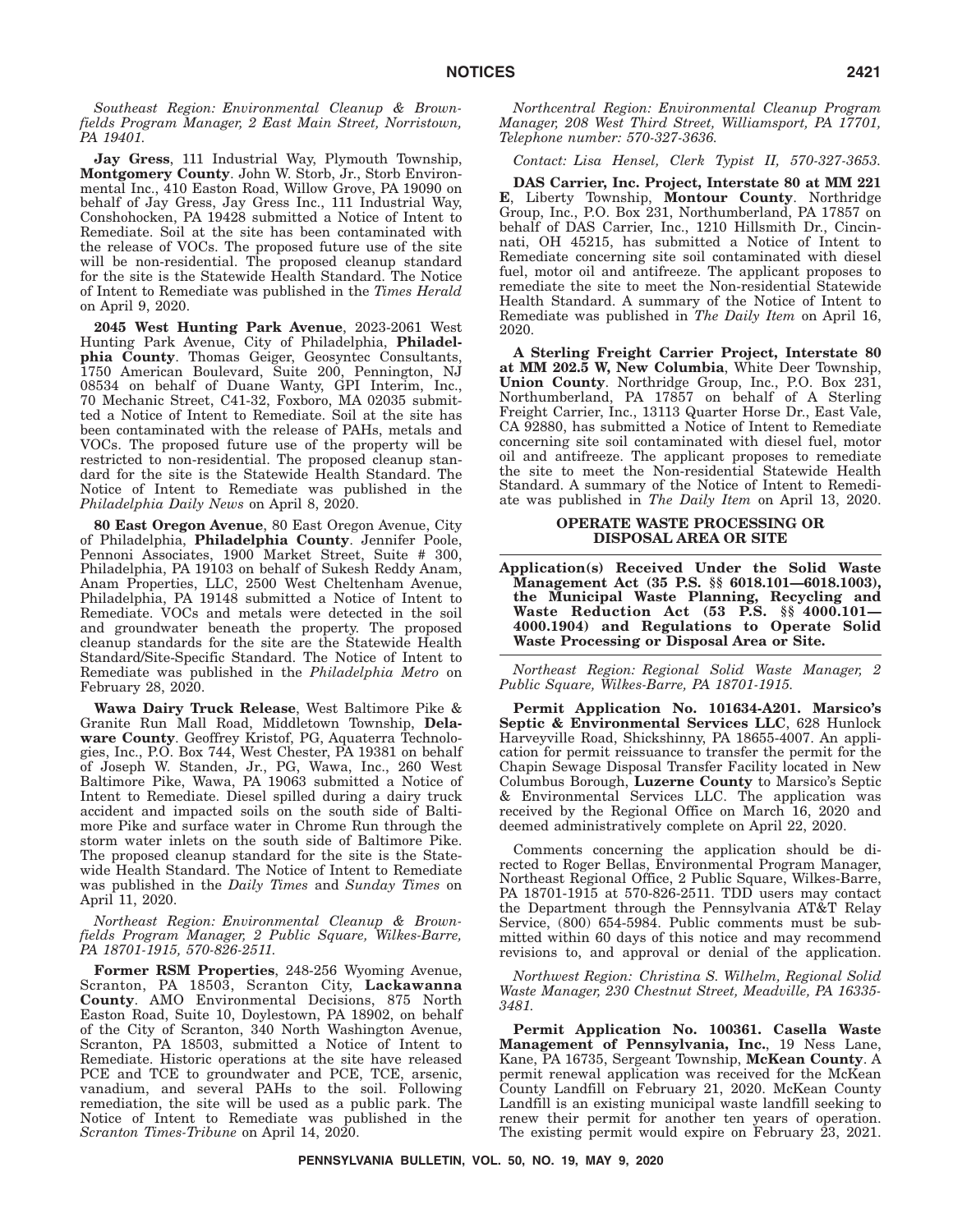The terms and conditions of the permit renewal would remain the same as the previous permit.

Comments concerning the application should be directed to Ms. Christina Wilhelm, Regional Solid Waste Manager, Northwest Regional Office, 230 Chestnut Street, Meadville, PA 16335. Persons interested in obtaining more information about the general permit application may contact the Northwest Regional Office, (814) 332-6648. TDD users may contact the Department through the Pennsylvania AT&T Relay Service, (800) 654-5984. Public comments must be submitted within 60 days of this notice and may recommend revisions to, and approval or denial, of the application.

# **AIR QUALITY PLAN APPROVAL AND OPERATING PERMIT APPLICATIONS**

The Department has developed an ''integrated'' plan approval, State Operating Permit and Title V Operating Permit program. This integrated approach is designed to make the permitting process more efficient for the Department, the regulated community and the general public. This approach allows the owner or operator of a facility to submit permitting documents relevant to its application for all sources related to a facility or a proposed project, affords an opportunity for public input, and provides for a decision on the issuance of the necessary permits.

The Department received applications for Plan Approvals or Operating Permits from the following facilities. Copies of the application, the Department's analysis, all pertinent documents used in the evaluation of the application and subsequently prepared proposed plan approvals/ operating permits are available for public review during normal business hours at the appropriate Department Regional Office. Appointments for scheduling a review must be made by calling the appropriate Department Regional Office. The address and phone number of the Regional Office is listed before the application notices.

Persons wishing to file a written protest or provide comments or additional information, which they believe should be considered prior to the issuance of a permit, may submit the information to the Department's Regional Office. A 30-day comment period from the date of this publication will exist for the submission of comments, protests and information. Each submission must contain the name, address and telephone number of the person submitting the comments, identification of the proposed Plan Approval/Operating Permit including the permit number and a concise statement regarding the relevancy of the information or objections to issuance of the permit.

A person wishing to request a hearing may do so during the 30-day comment period. A public hearing may be held, if the Department, in its discretion, decides that a hearing is warranted based on the information received. Persons submitting comments or requesting a hearing will be notified of the decision to hold a hearing by publication in the newspaper, the *Pennsylvania Bulletin* or by telephone, when the Department determines this type of notification is sufficient. Requests for a public hearing and any relevant information should be directed to the appropriate Department Regional Office.

Permits issued to the owners or operators of sources subject to 25 Pa. Code Chapter 127, Subchapter D or E, or located within a Title V facility or subject to 25 Pa. Code § 129.51(a) or permits issued for sources with limitations on their potential to emit used to avoid otherwise applicable Federal requirements may be submitted to the United States Environmental Protection Agency for review and approval as a revision to the State Implementation Plan. Final Plan Approvals and Operating Permits will contain terms and conditions to ensure that the sources are constructed and operating in compliance with applicable requirements in the Air Pollution Control Act (35 P.S. §§ 4001—4015), 25 Pa. Code Chapters 121—145, the Federal Clean Air Act (42 U.S.C.A. §§ 7401—7671q) and regulations adopted under the Federal Clean Air Act.

Persons with a disability who wish to comment and require an auxiliary aid, service or other accommodation to participate should contact the Regional Office listed before the application. TDD users may contact the Department through the Pennsylvania AT&T Relay Service at (800) 654-5984.

#### **Intent to Issue Plan Approvals and Intent to Issue or Amend Operating Permits under the Air Pollution Control Act (35 P.S. §§ 4001—4015) and 25 Pa. Code Chapter 127, Subchapter B. These actions may include the administrative amendments of an associated operating permit.**

*Northeast Region: Air Quality Program, 2 Public Square, Wilkes-Barre, PA 18701-1915 Contact: Raymond Kempa, New Source Review Chief, 570-826-2507.*

Notice is hereby given in accordance with 25 Pa. Code §§ 127.44(b) and 127.424(b), that the Department of Environmental Protection (DEP) intends to issue a Plan Approval to **Chrin Brothers, Inc.—Chrin Brothers Sanitary Landfill** (1225 Industrial Drive, Easton, PA 18042) for their facility located in Williams Township, **Northampton County**. The facility currently has a Title V Permit  $\hat{\mathcal{H}}$  48-00037. This Plan Approval No. 48-00037A will, in accordance with 25 Pa. Code § 127.450, be incorporated into the Title V Operating Permit through an administrative amendment at a later date.

**Plan Approval No 48-00037A** is for the construction of an expansion (32 acres) at the site. The existing flare system will provide sufficient combustion capacity and backup flare capacity to destroy all of the landfill gas generated over the life of the landfill including the proposed expansion. This expansion does not increase additional waste being introduced into the landfill (1,500 tons per day average, 2,000 tons per day maximum). Chrin Landfill is a major facility subject to Title V permitting requirements and is located in Williams Township, Northampton County. The flare has destruction efficiency in excess of 98% for non-methane volatile organic compounds. The landfill operation is also subject to NSPS Part 60, Subpart WWW and Subpart XXX, and MACT Part 63, Subpart AAAA. The Operating Permit will include testing, monitoring, recordkeeping, and reporting requirements designed to keep the sources operating within all applicable air quality requirements.

Copies of the application, DEP's analysis and other documents used in the evaluation of the application are available for public review during normal business hours at Air Quality Program, 2 Public Square, Wilkes-Barre, PA 18711.

Any person(s) wishing to provide DEP with additional information, which they believe should be considered prior to the issuance of this permit, may submit the information to the address shown in the preceding paragraph. Each written comment must contain the name, address and telephone number of the person submitting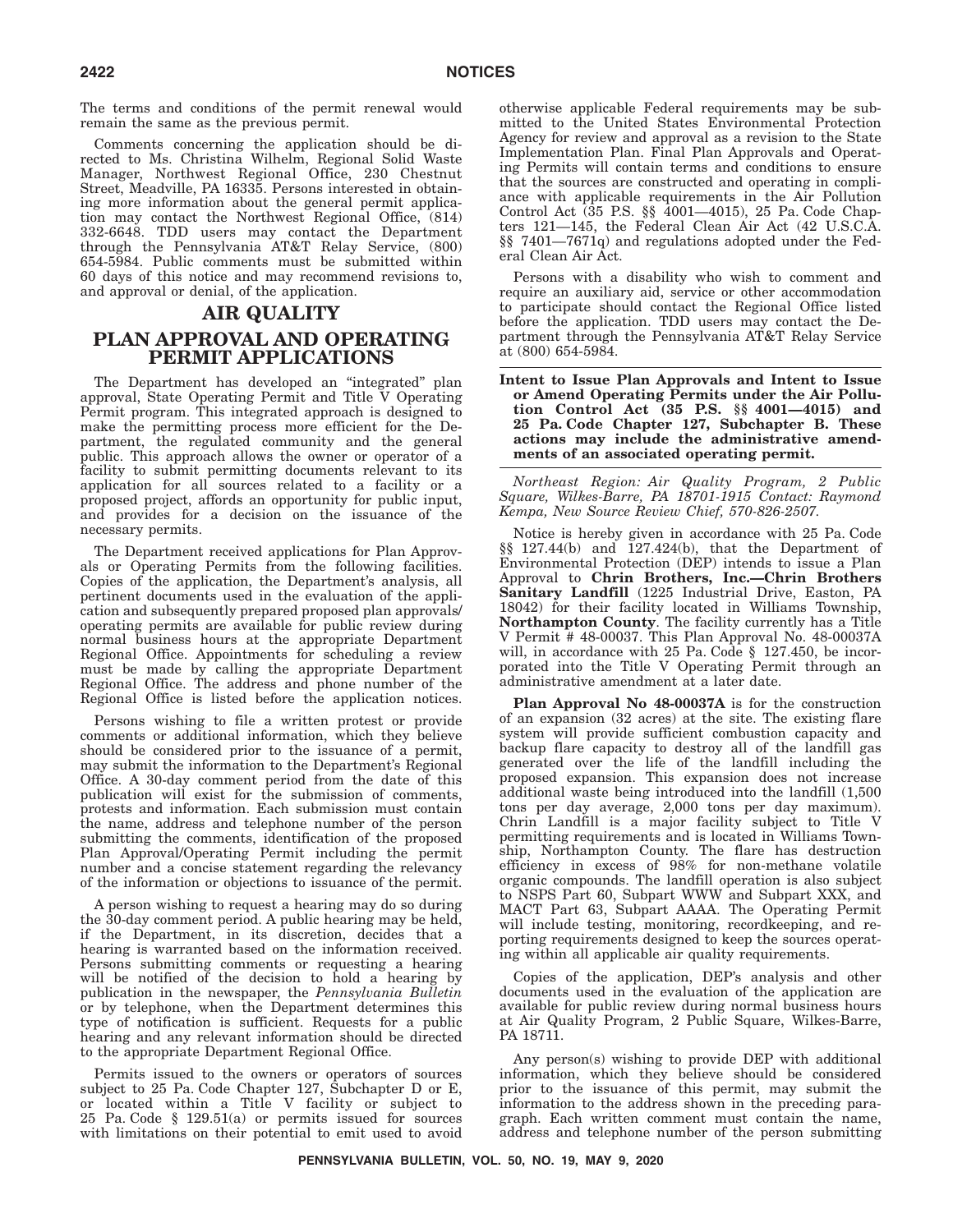the comments, identification of the proposed permit No. 48-00037A and a concise statement regarding the relevancy of the information or objections to the issuance of the permit.

A public hearing may be held, if the Department of Environmental Protection, in its discretion, decides that such a hearing is warranted based on the comments received. All persons submitting comments or requesting a hearing will be notified of the decision to hold a hearing by publication in the newspaper or the *Pennsylvania Bulletin* or by telephone, where DEP determines such notification is sufficient.

Written comments or requests for a public hearing should be directed to Ray Kempa, Environmental Group Manager, New Source Review Section, Air Quality Program, 2 Public Square, Wilkes-Barre, PA 18701, Phone 570-826-2511 within 30 days after publication date.

*Southcentral Region: Air Quality Program, 909 Elmerton Avenue, Harrisburg, PA 17110.*

*Contact: Thomas Hanlon, Facilities Permitting Chief, (717) 705-4862, Thomas Bianca, New Source Review Chief, (717) 705-4863, or William Weaver, Regional Air Quality Manager, (717) 705-4702.*

**36-03213A: Scantron Corporation** (3975 Continental Drive, Columbia, PA 17512-9779) for the operation of a digital inkjet printing press, ten non-heatset offset lithographic printing presses and a cold degreaser in West Hempfield Township, **Lancaster County**. Potential emissions from the facility are estimated to be 20.7 tpy VOC, 0.2 tpy of a single HAP (diethanolamine) and 0.5 tpy of combined HAPs. DEP's review of the information submitted by the applicant indicates that the air contamination sources as constructed or modified will comply with all regulatory requirements pertaining to air contamination sources and the emission of air contaminants including the best available technology requirement (BAT) of 25 Pa. Code §§ 127.1 and 127.12. Based on these findings, the Department proposes to issue a plan approval for the proposed operation. If the Department determines that the sources are operated in compliance with the plan approval conditions and the specification of the application for plan approval, the requirements established in the plan approval may be incorporated into an operating permit pursuant to the provisions of 25 Pa. Code Chapter 127.

*Northcentral Region: Air Quality Program, 208 West Third Street, Williamsport, PA 17701.*

*Contact: Muhammad Q. Zaman, Program Manager, (570) 327-3648.*

**55-00014B: Bingaman & Son Lumber, Inc.** (1195 Creek Mountain Road, Kreamer, PA 17833) for the installation of a R&R Beth model 300/1-F-4x3,5-9 electrostatic precipitator (ESP) to replace the current pulse-jet type fabric collector on an existing biomass-fired boiler at their Kreamer Yard located in Middlecreek Township, **Snyder County**.

The Department of Environmental Protection's (Department) review of the information submitted by Bingaman & Son Lumber, Inc. indicates that the air cleaning device to be installed will comply with all regulatory requirements pertaining to air contamination sources and the emission of air contaminants including the best available technology requirement of 25 Pa. Code §§ 127.1 and 127.12, the NSPS requirements of 40 CFR Part 60 Subpart Dc, and the NESHAPs requirements of 40 CFR Part 63 Subpart JJJJJJ. Based on this finding, the Department proposes to issue a plan approval for the proposed installation.

The emissions of filterable particulate matter (FPM) from the existing AFS 29.15 MMBtu/hr biomass-fired boiler will not exceed 0.07 lb/MMBtu of heat input after the installation of the proposed ESP, in accordance with the applicable regulatory requirements.

In addition to the FPM emission limitation, the plan approval contains monitoring, recordkeeping, and reporting requirements pertaining to a continuous FPM monitoring system which is equivalent to the continuous bag leak detection system utilized for the pulse jet fabric collector which is being removed. Additionally, the proposed plan approval contains requirements to conduct EPA reference method performance testing to verify the efficacy of the ESP, as well as work practice standards for the existing biomass-fired boiler, including periodic tuneups.

The facility is a State Only facility. If the Department determines that the sources are constructed and operated in compliance with the plan approval conditions and the specification of the application for Plan Approval 55-00014B, the requirements established in the plan approval will be incorporated into State Only Operating Permit 55-00014 pursuant to the administrative amendment provisions of 25 Pa. Code § 127.450.

All pertinent documents used in the evaluation of the application are available for public review during normal business hours at the Department's Northcentral Regional Office, 208 West Third Street, Suite 101, Williamsport, PA 17701. Appointments for scheduling a review must be made by calling 570-327-0550.

*Southwest Regional Office, 400 Waterfront Drive, Pittsburgh, PA 15222-4745.*

*Contact: Edward Orris, New Source Review Chief, 412.442.4168.*

**65-00767C: Westmoreland Sanitary Landfill, LLC** (111 Conner Lane, Bell Vernon, PA 15012). Notice is hereby given in accordance with 25 Pa. Code §§ 127.44— 127.46 that the Department of Environmental Protection (Department) intends to issue Air Quality Plan Approval 65-00767C to allow the construction and initial temporary operation of a Leachate Evaporation System consisting of one (1) Pentair Hydrocarbon Recovery Unit; one (1) Cleaver Brooks, ProFire MYHG 25.2, 25.2 MMBtu/hr natural gas-fired burner; and one (1) 45,000 gallons per day (gpd) Heartland Water Technology, LM-HT Concentrator, Evaporator and Entrainment Separator at the Westmoreland Sanitary Landfill located in Rostraver Township, **Westmoreland County**.

Potential to emit from the project is estimated to be 2.0 tons of nitrogen oxides  $\widetilde{N}O_x$ , 2.0 tons of carbon monoxide (CO), 8.0 tons of particulate matter less than 10 microns in diameter  $(PM_{10})$ , 8.0 tons of particulate matter less than 2.5 microns in diameter  $(PM_{2.5})$ , 0.2 ton of sulfur dioxide  $(SO_2)$ , 1.0 ton of volatile organic compounds (VOC), and 0.5 ton of total hazardous air pollutants (HAPs). Best available technology (BAT) for the proposed Leachate Evaporation System is a hydrocarbon recovery unit, Low- $NO_x$  burner, good combustion practices and proper maintenance and operation.

The authorization is subject to State regulations including 25 Pa. Code §§ 123.1, 123.2, 123.13, 123.21, 123.31, and 123.41. This plan Approval has been conditioned to ensure compliance with all applicable rules. This includes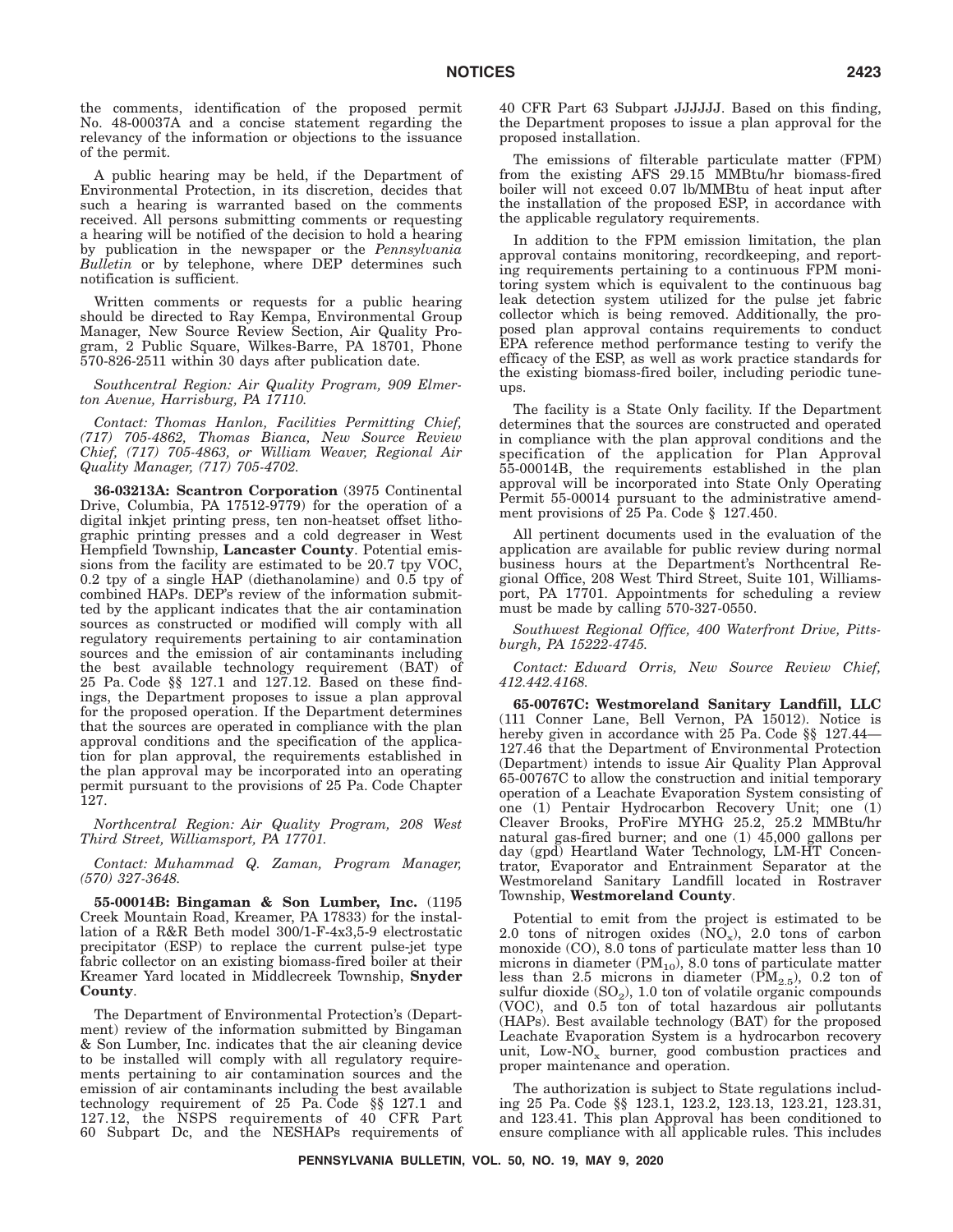emissions restrictions, operational restrictions, testing, monitoring, recordkeeping, reporting, and work practice requirements. Once compliance with the Plan Approval is demonstrated, the applicant will be required to revise or submit a Title V Operating Permit in accordance with 25 Pa. Code Subchapter G.

The Plan Approval Application, the Department's Air Quality Review Memorandum, and the proposed Air Quality Plan Approval for this project are available for review by any interested party at the Department's Southwest Regional Office, 400 Waterfront Drive, Pittsburgh, PA 15222. To request a review of the Plan Approval Application, to receive an electronic copy of the Department's Air Quality Review Memorandum, or to receive an electronic copy of the Department's proposed Air Quality Plan Approval for this project, a person may contact the Department at 412.442.4000.

A person may oppose the proposed plan approval by filing a written protest with the Department through Melissa Jativa, Pennsylvania Department of Environmental Protection, 400 Waterfront Drive, Pittsburgh, PA, 15222; mjativa@pa.gov; or fax 412.442.4194. Each protest or set of written comments must contain the name, address and telephone number of the person submitting the comments, identification of the proposed Plan Approval (PA-65-00125A), and a concise statement of the objections to the plan approval issuance and the relevant facts upon which the objections are based. All comments must be received prior to the close of business 30 days after the date of this publication.

**04-00707: Colona Transfer, LP** (P.O. Box 311, Portersville, PA 16051). In accordance with 25 Pa. Code §§ 127.424, 127.425 and 127.521, the Department is providing notice that they intend to issue a significant modification of natural minor State Only Operating Permit for the operation of a bulk materials transfer and shipping terminal located in the borough of Monaca, **Beaver County**. The facility contains air contamination sources consisting of material storage piles, barge, railcar, and truck loading/unloading operations, coal conveyor belts, and plant roads. Air pollution prevention equipment includes water sprays for loading/unloading operations and a water truck for plant roads.

Potential emissions from the facility are as follows: 32.40 tons per year of total suspended particulate matter and 14.69 tons per year of  $PM_{10}$ . This facility is subject to the applicable requirements of 25 Pa. Code Chapters 121—145. The proposed SOOP includes conditions relating to applicable emissions restrictions, testing, monitoring, recordkeeping, reporting, and work practice standards requirements.

The application, DEP's Review Memorandum, and the proposed permit are available for public review during normal business hours at DEP's Southwest Regional Office, 400 Waterfront Drive, Pittsburgh, PA 15222. A file review can be scheduled through the DEP's website at https://www.dep.pa.gov/Citizens/PublicRecords/Pages/ Informal-File-Review.aspx.

Any person may submit comments, a request for the Department to hold a public hearing, or a protest to the proposed operating permit or a condition thereof by submitting the information to Nick Waryanka, P.E., Air Quality Engineer, at the Southwest Regional Office. A 30-day comment period from the date of publication of this notice will exist for the submission of comments. Each written comment must contain the name, address and telephone number of the person submitting the

comments, identification of the proposed permit (specify Operating Permit 04-00707) and concise statements regarding the relevancy of the information in the proposed permit or objections to issuance of the permit.

A public hearing may be held in accordance with 25 Pa. Code § 127.429, if the Department, in its discretion, decides that such a hearing is warranted based on the information received. If a public hearing is held, all persons who have properly filed a protest under 25 Pa. Code § 127.426 may appear and give testimony. The applicant, the protestant, and other participants will be notified of the decision to hold a hearing (and the time, place and purpose of such hearing) by publication in the newspaper or by the *Pennsylvania Bulletin*, or by telephone, where the Department determines such notification by telephone is sufficient.

*Northwest Region: Air Quality Program, 230 Chestnut Street, Meadville, PA 16335-3481.*

*Contact: David Balog, New Source Review Chief, (814) 332-6940.*

**42-174H: Casella Waste Management of PA— McKean County Landfill** (19 Ness Lane, Kane, PA 16735), for the proposed modification of 40 CFR 60 Subpart WWW and 40 CFR 63 Subpart AAAA requirements and the inclusion of fugitive dust control requirements. The facility is located in Sergeant Township, **McKean County**. This is a Title V facility. The public notice is required for sources required to obtain a Plan Approval in accordance with 25 Pa. Code § 127.44. This plan approval will, in accordance with 25 Pa. Code § 127.450 or § 127.505, be incorporated into the facility operating permit at a later date.

Plan approval No 42-174H is for the proposed modification of 40 CFR 60 Subpart WWW and 40 CFR 63 Subpart AAAA requirements and the inclusion of fugitive dust control requirements. This Plan Approval will contain emission restriction, testing, recordkeeping, work practice standard and additional requirement conditions, which will satisfy the requirements of 25 Pa. Code § 127.12b (pertaining to plan approval terms and conditions) and will demonstrate Best Available Technology (BAT) for the source including, but are not limited to, the following:

• Site Level Requirements:

• 40 CFR 63 Subpart AAAA—Not applicable until uncontrolled NMOC emissions are equal to or greater than 50 Mg per year as calculated according to 40 CFR 60.754(a) of the MSW Landfills New Source Performance Standards in 40 CFR Part 60, WWW, per 40 CFR 63.1935(a).

• Source 101 (Landfill):

• The source shall comply with 25 Pa. Code §§ 123.1, 123.21, 123.31, and 123.41 for Fugitive Matter, Sulfur Compound, Odor, and Visible Emissions.

• Under the best available technology provisions of 25 Pa. Code §§ 127.1 and 127.12 of Chapter 127 of the Rules and Regulations of the Department of Environmental Protection, the following requirements are hereby established for the flare:

• The flare shall be designed for and operated with no visible emissions except for periods not to exceed a total of 5 minutes during any two consecutive hours and the emissions during these periods shall not exceed 10% opacity. The opacity of the emissions shall not be equal to or greater than 60% at any time.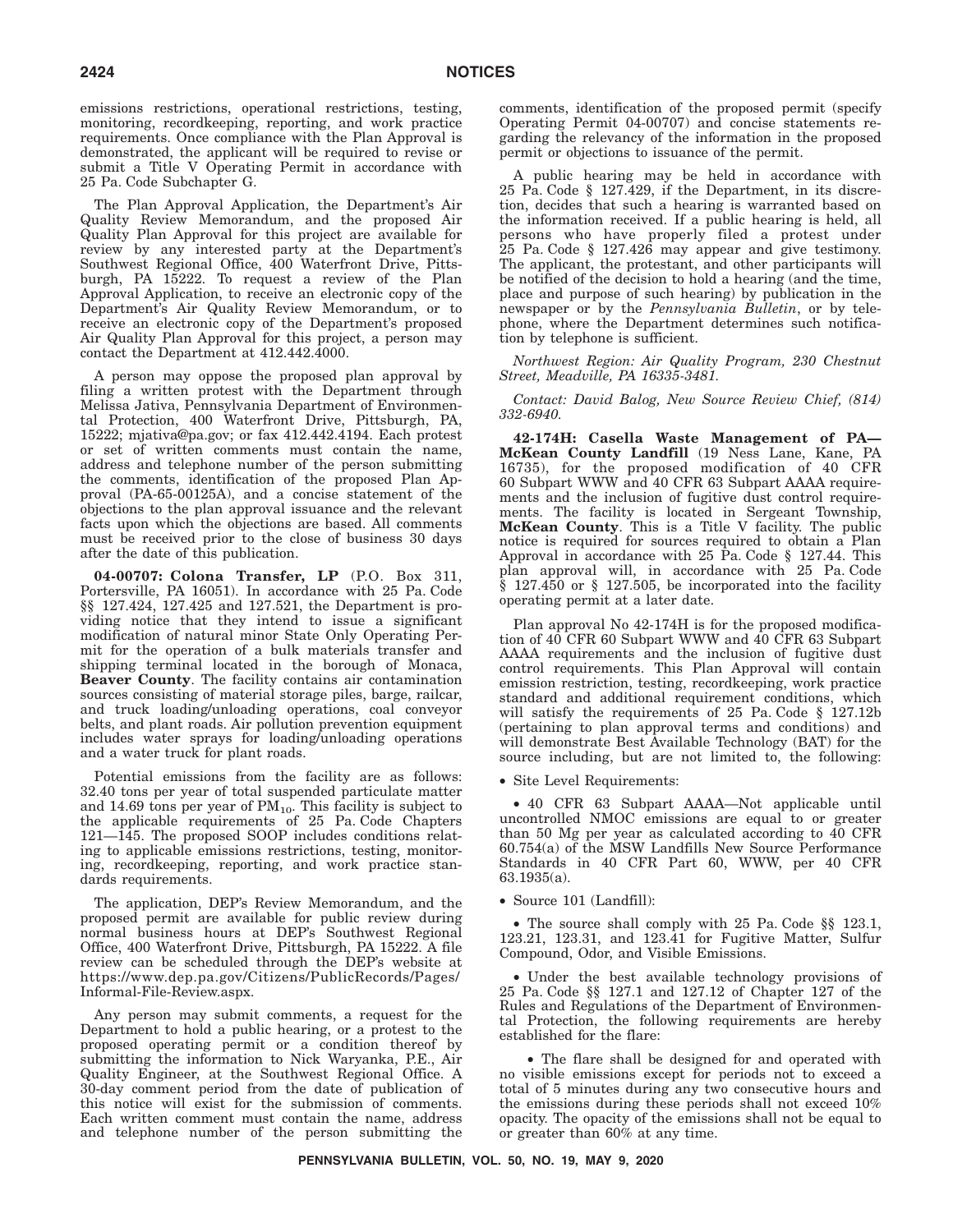• The flare shall be designed and operated to either reduce nonmethane organic compounds (NMOC) by 98 weight percent or reduce the outlet NMOC concentration to less than 20 ppmv, dry basis as hexane at 3% oxygen.

• Particulate Matter emissions from the flare shall not exceed 0.02 grain/dscf.

• 40 CFR  $60.752(b)(1)$  is applicable

• 40 CFR 60.752(b)(2)—Not applicable until uncontrolled NMOC emissions are equal to or greater than 50 Mg per year as calculated according to 40 CFR 60.754(a) of the MSW Landfills New Source Performance Standards in 40 CFR Part 60, WWW.

• 40 CFR 60.752 $(c)$  &  $(d)$  are applicable

• 40 CFR 60.754 is applicable

• 40 CFR 60.756—Not applicable until uncontrolled NMOC emissions are equal to or greater than 50 Mg per year as calculated according to 40 CFR 60.754(a) of the MSW Landfills New Source Performance Standards in 40 CFR Part 60, WWW.

• Under the best available technology provisions of 25 Pa. Code §§ 127.1 and 127.12 of Chapter 127 of the Rules and Regulations of the Department of Environmental Protection, the following requirements are hereby established for the flare:

• The operating temperature of the flare shall be continuously measured and recorded. The recording charts shall be made available to the Department personnel upon request. These charts shall remain on file for a period of 5 years.

• The owner or operator shall keep on file records of all periods of operation in which the flame or flare pilot flame is absent. The records shall be made readily available upon Department request.

• 40 CFR 60.758(a)  $\&$  (f) are applicable

• 40 CFR 60.758(b), (c), (d), (e)—Not applicable until uncontrolled NMOC emissions are equal to or greater than 50 Mg per year as calculated according to 40 CFR 60.754(a) of the MSW Landfills New Source Performance Standards in 40 CFR Part 60, WWW.

• The facility shall comply with New Source Performance Standards (NSPS) 40 CFR Part 60 Subpart WWW and shall comply with all applicable requirements of this subpart. This includes, but is not limited to, the following:

• Submit reports in accordance with 40 CFR 60.757

• 40 CFR 60.4 requires submission of copies of all requests, reports, applications, submittals and other communications to both EPA and the Department. The EPA copies shall be forwarded to:

• Director; Air, Toxics and Radiation Division; US

• EPA, Region III; 1650 Arch Street, Philadelphia, PA 19103

• 40 CFR 60.757(a), (b),  $\&$  (c) are applicable

• 40 CFR 60.757(d), (e), (f),  $\&$  (g)—Not applicable until uncontrolled NMOC emissions are equal to or greater than 50 Mg per year as calculated according to 40 CFR 60.754(a) of the MSW Landfills New Source Performance Standards in 40 CFR Part 60, WWW.

• Under the best available technology provisions of 25 Pa. Code §§ 127.1 and 127.12 of Chapter 127 of the

Rules and Regulations of the Department of Environmental Protection, the following requirements are hereby established for the flare:

• The flare shall be designed and operated in accordance with 40 CFR 60.18.

• The flare must be an enclosed ground type, which is shrouded with no visible flame shooting from the flare.

• The flare shall be equipped with a continuous pilot ignition source using an auxiliary fuel.

• The flare shall be operated with a flame present at all times. The flare shall be equipped with an automatic shut-off mechanism designed to immediately stop the flow of gases when a flameout occurs. During restart or start-up, there shall be sufficient flow of auxiliary fuel to the burners such that unburnt landfill gases are not emitted to the atmosphere.

• The flare minimum operating combustion temperature of 1,500°F shall be maintained at a residence time of at least 0.3 second. The minimum 3-hour average combustion temperature of the flare shall be 1,500°F or the 3-hour average combustion temperature maintained during the most recent performance test in which compliance with the 98% destruction efficiency or 20 ppmy requirement was demonstrated. If the flare is equipped with multiple thermocouples, the minimum operating combustion temperature shall be developed for each thermocouple during compliance stack testing.

• Under the best available technology provisions of §§ 127.1 and 127.12 of Chapter 127 of the Rules and Regulations of the Department of Environmental Protection, the following requirements are hereby established:

• The collection system shall be designed to minimize offsite migration of the subsurface gas. The gas collection system shall be designed:

• to collect gas from the maximum possible area of the landfill; and,

• to accommodate the maximum gas generation rate for the landfill.

• Should the landfill gas flow rate from the disposal area exceed the maximum design capacity of the control devices, the company shall submit a plan approval application for the installation of an additional control device deemed acceptable by the Department.

• The landfill gas (LFG) shall be controlled and monitored in accordance with 25 Pa. Code § 273.292.

• 25 Pa. Code § 273.217 requires landfill operators to implement fugitive air contaminant control measures and otherwise prevent and control air pollution in accordance with the Air Pollution Control Act (35 P.S. §§ 4001— 4014), Article III (relating to air resources) and 25 Pa. Code § 273.218 (relating to nuisance minimization and control). Minimization and control measures shall include the following:

• Ensuring that operation of the facility will not cause or contribute to exceeding ambient air quality standards under 25 Pa. Code § 131.3 (relating to ambient air quality standards).

• Ensuring that no open burning occurs at the facility.

• Minimizing the generation of fugitive dust emissions from the facility.

• Annually, the permittee shall calculate the yearend gas generation rate in accordance with 40 CFR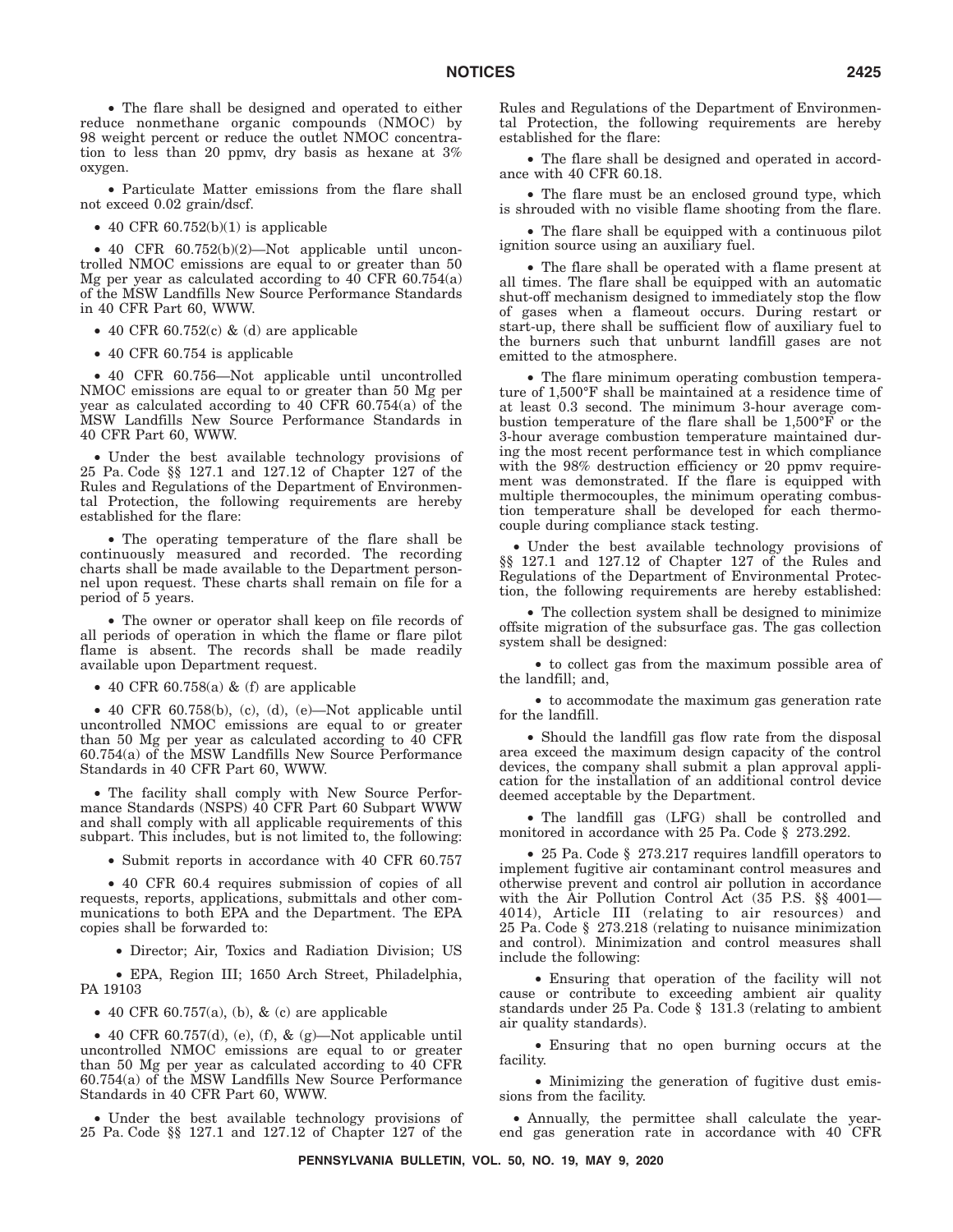$60.755(a)(1)(ii)$  using known year-to-year solid waste acceptance rates. Also, the permittee shall estimate the next year-end gas generation rate using projected solid waste acceptance rates. The permittee shall compare both rates to the installed control devices maximum gas capacity. The permittee shall submit a report containing the calculated year-end and the estimated next year end gas generation rates by June 30 until such time as the plan approval for the next control device has been submitted. This report may be submitted as part of the Solid Waste Annual Operating Report; however, a copy needs to go to Air Quality. Once the calculated year-end or the estimated next year-end gas generation rate exceeds 80% of the existing control devices maximum gas capacity (>1,200 cfm) from the report due June 30, the permittee shall submit a new plan approval application, within 60-days of the report above, for installation of an additional control device that will control LFG above the permitted capacity (1,500 cfm) as stipulated under this plan approval.

• The facility shall have in place approved additional control device(s) prior to the landfill exceeding its currently permitted flare capacity of 1,500 cfm.

• The landfill gas (LFG) shall be collected in accordance with 25 Pa. Code § 273.292 so as to prevent offsite migration. When solid waste in an area, cell, or group of cells in the MSW landfill has been in place for 5 years or more if active or 2 years or more if closed or at final grade, then the landfill gas collection system shall be expanded into the area, cell, or group of cells according to the following schedule. If the landfill is not subject to the control requirements of 40 CFR 60 Subpart WWW [40 CFR 60.752(b)(2)], then the landfill gas collection system shall be expanded within one year of solid waste reaching the specified age (based on initial waste placement) or within one year of plan approval issuance, whichever is later. If the landfill is subject to the control requirements of 40 CFR 60 Subpart WWW, then the collection system shall be expanded in accordance with the requirements of 40 CFR 60 Subpart WWW.

• The landfill shall operate each interior well with a negative pressure, except in the case of a fire or increased well temperature, the use of a geomembrane or synthetic cover, or at a decommissioned well. The pressure at each well shall be measured monthly. If a positive pressure is measured at a well, actions shall be taken to restore negative pressure at that well. If negative pressure cannot be restored within 15 days of the initial positive pressure measurement, the gas collection system shall be expanded within 120 days of the initial positive pressure measurement, unless an alternative timeline is established and approved by the Department. Provided this corrective action timeline is followed for an exceedance, that exceedance is not a deviation of the permit condition. Records shall be kept on file for a period of 5 years and made available to Department personnel upon request.

• The landfill shall operate each interior well at a temperature less than 55C and an oxygen level less than 5 percent (or a nitrogen level less than 20 percent) except in the case of a decommissioned well. An alternate value may be established and approved by the Department for a parameter at a well if appropriate. On a monthly basis, the landfill shall monitor each well for temperature and oxygen (or nitrogen) except in the case of a decommissioned well. If a well exceeds one of these parameters, actions shall be taken to correct the exceedance. If the exceedance cannot be corrected within 15 days of the initial exceedance, the gas collection system shall be expanded within 120 days of the initial exceedance,

unless an alternative timeline is established and approved by the Department. Provided this corrective action timeline is followed for an exceedance, that exceedance is not a deviation of the permit condition. Records shall be kept on file for a period of 5 years and made available to Department personnel upon request.

• On a quarterly basis, the landfill shall conduct surface monitoring around the perimeter of the collection area and along a pattern that traverses the landfill at 30-meter intervals. An alternative traversing pattern may be established and approved by the Department. Areas with steep slopes or other dangerous areas may be excluded from monitoring. Records shall be kept on file for a period of 5 years and made available to Department personnel upon request. If a concentration above 500 parts per million (above background) is measured, action shall be taken at that location to correct the exceedance. If the exceedance cannot be corrected within 30 days, the gas collection system shall be expanded within 120 days of the initial exceedance. An alternative timeline for correcting the exceedance may be established and approved by the Department. Provided this corrective action timeline is followed for an exceedance, that exceedance is not a deviation of the permit condition. Any closed landfill with methane concentrations below 500 ppm (above background) in three consecutive quarterly monitoring periods may skip to annual monitoring. Any methane reading of 500 ppm or more (above background) during the annual monitoring returns the frequency for that landfill to quarterly monitoring.

• Operate the control or treatment system at all times when the collected gas is routed to the system.

• The permittee shall perform quarterly monitoring to determine there are no landfill gas leaks which result in concentrations of 500 ppmv or more measured as propane (or 1,375 ppmv or more measured as methane) at a distance of 0.5 inch from any exposed equipment. The landfill equipment subject to this requirement shall include the exposed portions of the gas wells, piping or any other connections or fittings along the landfill gas transfer paths of a landfill gas collection and disposal system. A log shall be kept at the facility indicating any leak that exceeds the above concentration and the corrective action taken for a period of five years and made readily available to Department personnel upon request.

• The facility shall either:

• Install, calibrate and maintain a gas flow rate measuring device that shall record the flow to the control devices at least every 15 minutes; or

• Secure the bypass line valve in the closed position with a car-seal or a lock-and-key type configuration. A visual inspection of the seal or closure mechanism shall be performed at least once every month to ensure that the valve is maintained in the closed position and that the gas flow is not diverted through the bypass line.

• Petroleum contaminated soils may be used as daily landfill cover provided the VOC emissions from the contaminated soils does not exceed 2.7 tpy based on a consecutive 12-month period. The facility shall keep records of the petroleum contaminated soil received at the landfill. The following information shall be recorded:

• Tons of contaminated soil received.

- Contaminate type (PHC or BTEX)
- PHC is total petroleum hydrocarbons

• BTEX is benzene, toluene, ethyl benzene, and xylenes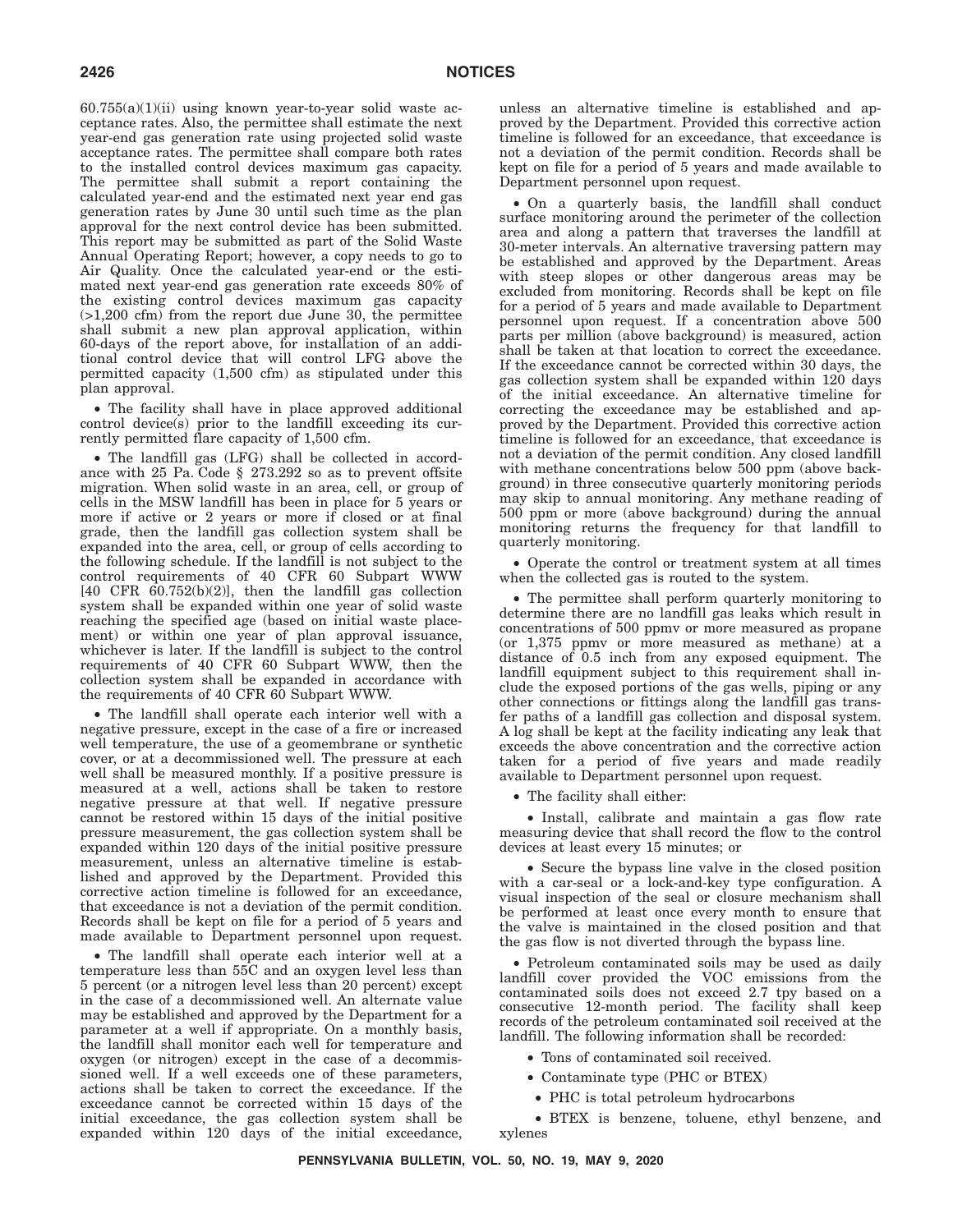• The maximum and average PHC and/or BTEX concentration (from Waste Management Form FC-1) expressed in mg/kg.

• Potential VOC emissions shall be calculated as follows:

• PHC (expressed as mg/kg)  $\times$  10-6  $\times$  tons of soil = tons of VOC

• BTEX (expressed as mg/kg)  $\times$  10-6  $\times$  tons of soil = tons of VOC

• Quarterly reports shall be submitted to the Department of the VOC emissions within 30-days of the end of each calendar quarter.

• This condition will be deleted after the Department approves the facility BMP for preventing particulate matter from becoming airborne [See Condition # 010(a)]. 25 Pa. Code § 273.217 requires landfill operators to implement fugitive dust control measures. This criterion specifies the reasonable actions that are necessary for the prevention of fugitive dust emissions from the operation of landfills in accordance with these requirements. The Fugitive Emission Control Criteria are as follows:

• Parking lots/areas and the landfill access roadways from the public highway to the landfill and other haul roads inside the landfill shall be paved, maintained, and cleaned by vacuum, sweeping or any other approved means. All parking lots/areas shall be cleaned at least weekly and the access roadways cleaned at least daily unless an alternative approval is granted.

• The access roadways if unpaved at the unloading areas (active cells) shall have a crown so that water runs off and does not pool. Water or other dust suppressants shall be applied to the unpaved road surface to reduce fugitive dusts. Water, if used, shall be applied at least twice a day, weather permitting. Dust suppressants, if used, shall be applied as needed, but at least once a month.

• Water or other dust suppressants shall be applied on the shoulder of access roadways and the shoulder of the public highway for a distance of 500 feet in both directions. Water, if used shall be applied at least twice a day, weather permitting. Dust suppressants, if used, shall be applied at least once a month. Application of dust suppressants on the public highway shall be done in accordance with the appropriate Pennsylvania Department of Transportation (Penn DOT) Bulletins.

• No waste oil shall be used as dust suppressant for the unpaved surface.

• Earth or other material deposited by trucking or other means on the paved roadways, including public highway, shall be promptly removed from the paved roadways.

• Upon leaving the landfill, the undercarriage, wheels and chassis of the vehicles which were used to transport wastes and earth shall be washed, as necessary, to prevent earthen carryout onto roadways.

• All trucks entering the landfill shall be covered.

• A speed limit of 15 miles per hour shall be observed on all paved access roadways and 10 miles per hour on all unpaved areas. Speed limit signs shall be posted consistent with the requirements of PennDOT (overall dimension 30" x 24", "SPEED LIMIT" in 4-inch letters and 10-inch numerals).

• This condition will be deleted after the Department approves the facility BMP for preventing particulate

matter from becoming airborne [See Condition  $# 010(a)$ ]. A detailed record describing the time, location, type and amount of roadway surface treatment shall be maintained at the landfill site for at least five years. As a minimum, the record shall include the following:

• For paved roads and parking lot areas:

• Daily log of engine run time and odometer reading for the vacuum sweeper.

• Daily log of time and location of any maintenance.

• Identification, time and location of any maintenance, repairs, patching or repaving of roads.

• A log explaining the reasons any required vacuum sweeping was not performed.

• For unpaved roads and shoulders of paved roads:

• Log of time and location of treated areas.

• Daily log of meter reading of spray-bar and/or pump and odometer reading of trucks used to apply dust suppressants and the identification of such dust suppressants.

• Daily log of the dilution ratios of the dust suppressants and dilutants used if chemical suppressants are used.

• Purchase records of the chemical suppressants, if used.

• Quarterly reports of the above records shall be submitted to the Department. The reports shall be submitted within 30 days after the end of each calendar quarter.

• The facility shall submit a BMP to prevent particulate matter from becoming airborne to the Department for approval within 90 days after plan approval issuance. The BMP should incorporate the provisions in Condition # 010(a) and (b). BAT for MSW landfills is to take all reasonable actions to prevent particulate matter from becoming airborne. MSW landfill owners and operators should determine their site-specific BMPs, which generally will include one or more of the following:

• Paved and unpaved internal roadways should not be allowed to generate excessive dust emissions or the tracking of dirt/soils onto public roads (carryout). BMPs to prevent excessive emissions and carryout include, but are not limited to, sweeping and/or use of a tire washing system. Relevant factors to determine whether such activities are a BMP include the length of the paved road between unpaved portions of truck traffic and the public road, the type of soils at the landfill, weather, etc. Generally, whether sweeping or tire washing is necessary should be a function of actual, daily site conditions.

• Water or other chemical dust suppressants could be applied to the unpaved road surface to reduce fugitive dusts, if necessary, based on daily site conditions. Water, if used, shall not be applied if the result would be a potentially unsafe condition, such as ice formation. In no event shall waste oil be used as a dust suppressant.

• An appropriate speed limit will be established within 120 days of the issuance of the Plan Approval and posted on all unpaved roadways within the MSW landfill. The MSW landfill owner or operator will submit the proposed speed limit to DEP, in writing, for approval. If the proposed speed limit is approved, it will be incorporated into the MSW landfill's air quality's operating permit. The owner or operator of the landfill should post speed limit signs consistent with the requirements of Pennsylvania Department of Transportation (PennDOT)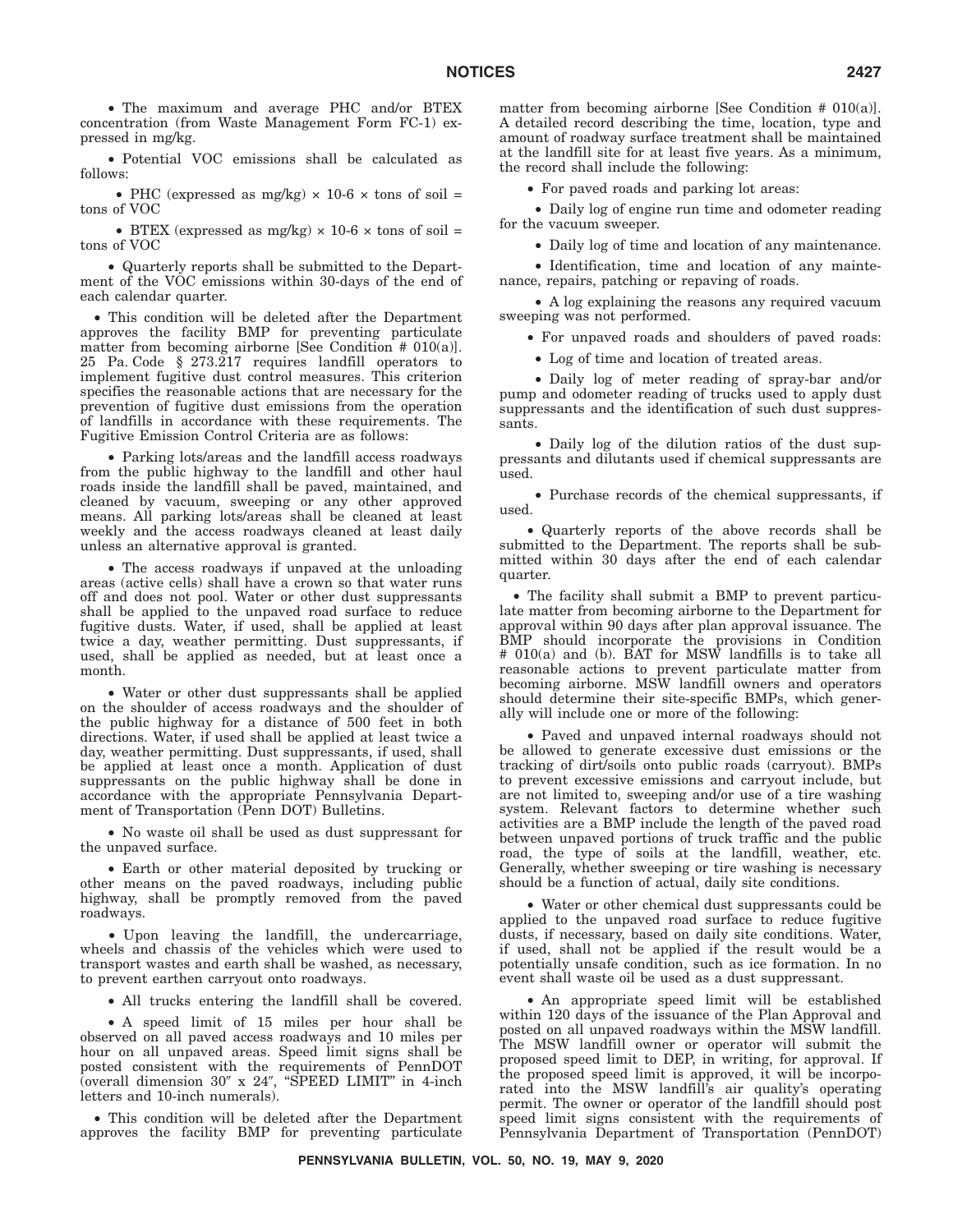(overall dimension 20 inches x 24 inches, ''SPEED LIMIT'' in 4-inch letters and 10-inch numerals).

• Parking lots/areas and the landfill access roadways from the public highway to the landfill and other haul roads inside the landfill shall be paved, maintained, and cleaned by vacuum sweeping or any other approved means. The vacuum sweeping should be performed when necessary.

• Upon leaving the landfill, the undercarriage, wheels and chassis of the vehicles which were used to transport wastes and earth should be washed to prevent earthen carryout onto roadways.

• The access roadways if unpaved at the unloading areas (active cells) should have a crown and/or pitch so that water runs off and does not pool. Water or other chemical dust suppressants should be applied to the unpaved road surface to reduce fugitive dusts. Water or chemical dust suppressants should also be applied as needed.

• Water or other chemical dust suppressants should be applied on the shoulder of access roadways and the shoulder of the public highway for a distance of 500 feet in both directions. Water, if used, should be applied at least twice per day. Chemical dust suppressants, if used, should be applied at least once per month. Application of dust suppressants on the public highway should be done in accordance with the appropriate PennDOT Bulletins.

• Earth or other materials should not be deposited by trucking or other means on the public roadways. MSW landfills shall take all reasonable steps necessary to meet this performance standard.

• If any earth or other material is deposited by trucking or other means on public roadways, it shall be removed promptly.

• Records describing those fugitive dust control activities that were undertaken should be maintained for on-site review by DEP personnel.

• A written manual documenting the BMPs utilized at the MSW landfill to control fugitive particulate matter emissions should be maintained on-site.

• The company shall keep sufficient records to demonstrate that the BMPs are being implemented.

• The BMP manual and records documenting implementation of the BMPs should be maintained at the office of the MSW landfill for 5 years and shall be made available to DEP upon request.

• 40 CFR 60.753—Not applicable until uncontrolled NMOC emissions are equal to or greater than 50 Mg per year as calculated according to 40 CFR 60.754(a) of the MSW Landfills New Source Performance Standards in 40 CFR Part 60, WWW.

• 40 CFR 60.755—Not applicable until uncontrolled NMOC emissions are equal to or greater than 50 Mg per year as calculated according to 40 CFR 60.754(a) of the MSW Landfills New Source Performance Standards in 40 CFR Part 60, WWW.

• 40 CFR 60.759—Not applicable until uncontrolled NMOC emissions are equal to or greater than 50 Mg per year as calculated according to 40 CFR 60.754(a) of the MSW Landfills New Source Performance Standards in 40 CFR Part 60, WWW.

• All conditions from the latest facility operating permit, currently with an issue date of December 1, 2017, remain in effect unless otherwise modified in this plan approval.

• All conditions contained in Section E: Group Name: 60 Subpart CF from the latest facility operating permit, currently with an issue date of December 1, 2017, remain in effect.

In accordance with 25 Pa. Code  $\S$  127.44(f)(1), all the pertinent documents regarding this application (applications, review memos, and draft approvals) are also available for review from 8:00 a.m. to 4:00 p.m. at the Meadville Regional DEP Office (Air Quality). Appointments for scheduling a review must be made by calling the DEP at (814) 332-6340.

In accordance with 25 Pa. Code  $\S$  127.44(f)(2), a 30-day comment period, from the date of publication, will exist for the submission of comments. Any person(s) wishing to provide DEP with additional information, which they believe should be considered prior to the issuance of this permit, may submit the information to Regional Air Quality Program Manager, Pennsylvania Department of Environmental Protection, 230 Chestnut Street, Meadville, PA 16335-3494 and must contain the name, address and telephone number of the person submitting the comments, identification of the proposed plan approval [42-174H] and a concise statement regarding the relevancy of the information or objections to the issuance of the permit.

A public hearing may be held, if the Department of Environmental Protection, in its discretion, decides that such a hearing is warranted based on the comments received. All persons submitting comments or requesting a hearing will be notified of the decision to hold a hearing by publication in the newspaper or the *Pennsylvania Bulletin* or by telephone, where DEP determines such notification is sufficient. Written comments or requests for a public hearing should be directed to Regional Air Quality Program Manager, Pennsylvania Department of Environmental Protection, 230 Chestnut St., Meadville, PA 16335; Phone (814) 332-6940.

In accordance with 25 Pa. Code § 127.45, a person may oppose the proposed plan approval by filing a written protest with the Department's Northwest Region Air Quality Program Manager.

If a plan approval has not undergone the previously listed public notice process, the change to an operating permit must be treated as a significant modification. In these situations, the Department should follow the procedures described in §§ 127.421 to 127.431 for State Only Operating Permits or §§ 127.521 to 127.524 for Title V operating permits.

*Philadelphia: Air Management Services, 321 University Avenue, Philadelphia, PA 19104-4543, Contact: Edward Wiener, Chief, Source Registration at 215-685-9426.*

The City of Philadelphia, Air Management Services (AMS) intends to issue a Plan Approval for installation of air pollution sources at the following facility:

**IP20-000084: United States Mint**, 151 N. Independence Mall East, Philadelphia, PA 19106 for the installation of air emission control devices at a coinage production facility, in the City of Philadelphia, **Philadelphia County**. The air emission control devices that are part of the Plan Approval are two (2) catalytic oxidizers that are electrically heated with rated capacity of 21,000 SCF/hr and are designed to control emissions of CO that is contained in excess annealing gas from the annealing gas generators at the facility. The potential emission from the installation are as follows: (1) 3.94 tons per year (tpy) of Carbon Monoxide (CO), (2) 3.07 tpy of Nitrogen Oxides  $(NO<sub>x</sub>)$ , (3) 0.23 tpy of Particulate Matter (PM), (4) 0.17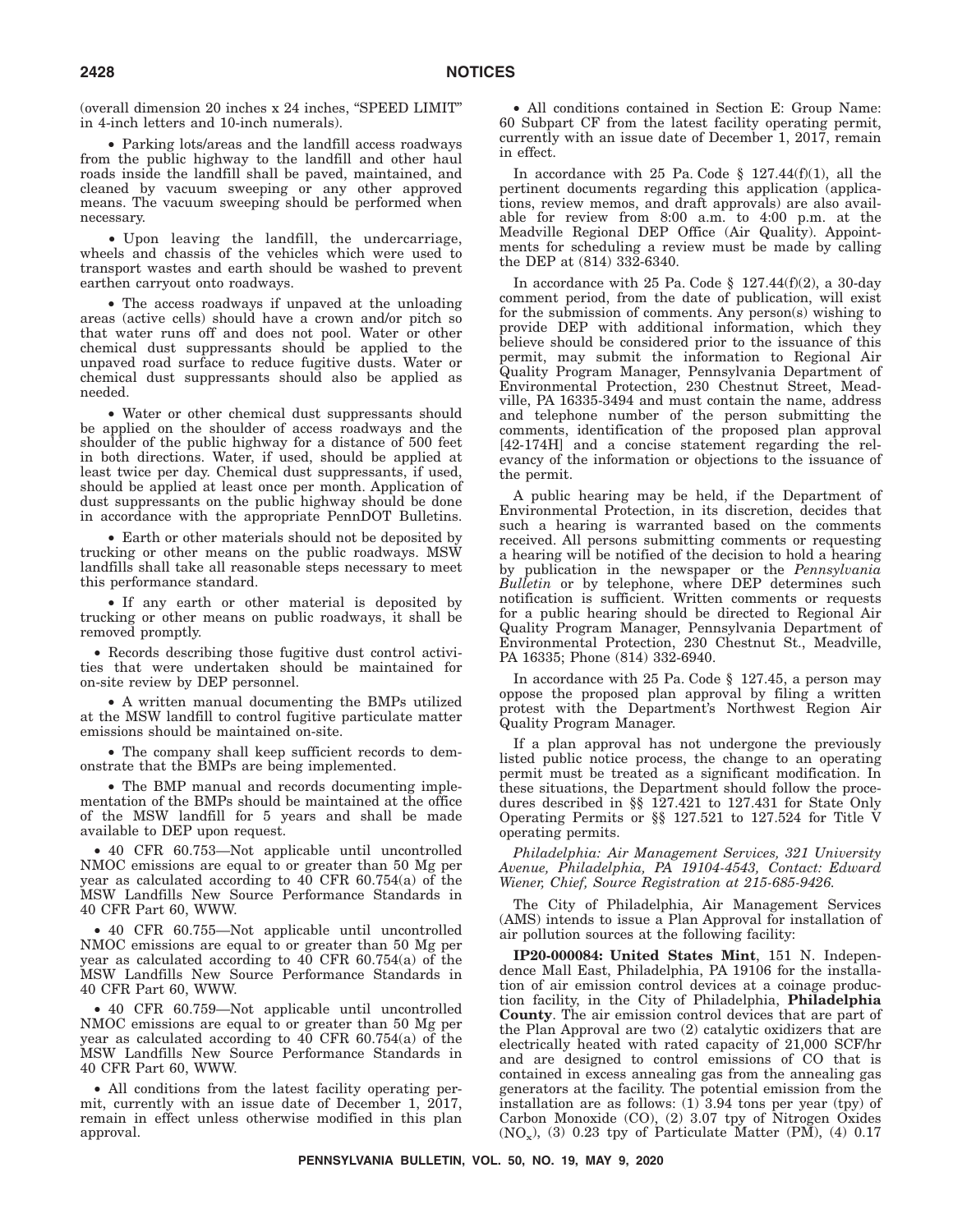tpy of Volatile Organic Compound (VOC), and (5) 0.02 tpy of Sulfur Oxides  $(SO_x)$ . The plan approval will contain operating, monitoring, and recordkeeping requirements to ensure operation within all applicable requirements.

The plan approval will be issued under 25 Pa. Code, Philadelphia Code Title 3 and Air Management Regulation XIII. Permit copies and other supporting information are available for public inspection at AMS, 321 University Avenue, Philadelphia, PA 19104. For further information, contact Edward Wiener at (215) 685-9426.

Persons wishing to file protest, comments, or request a public hearing on the previously listed plan approval must submit the protest, comments or request for a public hearing within 30 days from the date of this notice. Any protests or comments filed with AMS must include a concise statement of the objections to the permit issuance and the relevant facts upon which the objections are based. Based upon the information received during the public comment period, AMS may modify the plan approval or schedule a public hearing. The hearing notice will be published in the *Pennsylvania Bulletin* and a local newspaper at least thirty days before the hearing.

#### **OPERATING PERMITS**

**Intent to Issue Title V Operating Permits under the Air Pollution Control Act (35 P.S. §§ 4001—4015) and 25 Pa. Code Chapter 127, Subchapter G.**

*Southcentral Region: Air Quality Program, 909 Elmerton Avenue, Harrisburg, PA 17110.*

*Contact: Thomas Hanlon, Facilities Permitting Chief, (717) 705-4862, Thomas Bianca, New Source Review Chief, (717) 705-4863, or William Weaver, Regional Air Quality Manager, (717) 705-4702.*

**06-05063: Boyertown Foundry Company** (P.O. Box 443, 9th St. & Rothermel Dr., New Berlinville, PA 19545) to issue a Title V Operating Permit renewal for the New Berlinville Plant located in Boyertown Borough, **Berks County**. The actual emissions from the facility in 2019 year were 73 tons of CO, 2 tons of  $NO_x$ , 28 tons of  $PM_{-10}$ , 21 tons of  $PM_{2.5}$ , 11 tons of  $SO_x$  and 20 tons of VOC. The Operating Permit will include emission limits and work practice standards along with monitoring, recordkeeping and reporting requirements to ensure the facility complies with the applicable air quality regulations. Among other items, the conditions include provisions derived from 25 Pa. Code §§ 129.52, 129.63, 129.91, 129.96, 40 CFR 63 Subpart ZZZZZ and 40 CFR 64.

#### **Intent to Issue Operating Permits under the Air Pollution Control Act (35 P.S. §§ 4001—4015) and 25 Pa. Code Chapter 127, Subchapter F.**

*Southeast Region: Air Quality Program, 2 East Main Street, Norristown, PA 19401.*

*Contact: Janine Tulloch-Reid, Facilities Permitting Chief, (484) 250-5920.*

**46-00180: Transicoil LLC** (9 Iron Bridge Dr., Collegeville, PA 19426) for renewal of a State-Only Operating Permit for a plant that manufactures capacitor, resistor, coil, transformer, and other inductors in Perkiomen Township, **Montgomery County**. This Operating Permit contains all applicable State and Federal regulations applicable to the facility including emission limitations, operating restrictions, work practice, monitoring, and recordkeeping requirements designed to keep the facility operating within all applicable air quality requirements.

**46-00137: Oehlert Brothers, Inc.** (P.O. Box 699, Royersford, PA 19468) for renewal of a State Only, Natural Minor Operating Permit in Limerick Township, **Montgomery County**. The facility operates a bulk gasoline plant with two underground gasoline storage tanks. The facility is subject to the requirements found in 40 CFR Part 63, Subparts BBBBBB and CCCCCC. All applicable requirements have been included in the operating permit for renewal. The permit includes monitoring, recordkeeping and reporting requirements designed to address all applicable air quality requirements.

*Northeast Region: Air Quality Program, 2 Public Square, Wilkes-Barre, PA 18701-1915.*

*Contact: Norman Frederick, Facility Permitting Chief, (570) 826-2409.*

**54-00061: Kaytee Products, Inc.** (55 North Sillyman St., Cressona, PA 17929-1196). The Department intends to issue a State-Only Operating Permit for operation of sources at an animal food manufacturing facility in Cressona Borough, **Schuylkill County**. The sources include two cleaners and one storage bin. Control devices include two cyclones and three bag filters. The proposed permit contains all applicable requirements for emission limitations, work practice standards, testing, monitoring, recordkeeping, and reporting standards used to verify facility compliance with Federal and State air pollution regulations.

*Southcentral Region: Air Quality Program, 909 Elmerton Avenue, Harrisburg, PA 17110.*

*Contact: Thomas Hanlon, Facilities Permitting Chief, (717) 705-4862, Thomas Bianca, New Source Review Chief, (717) 705-4863, or William Weaver, Regional Air Quality Manager, (717) 705-4702.*

**21-03006: Nestle Purina Petcare Co.—Mechanicsburg Feed Plant** (6509 Brandy Lane, Mechanicsburg, PA 17050-2817) to issue a State Only Operating Permit for the pet food manufacturing facility located in Hampden Township, **Cumberland County**. The potential emissions from the facility are estimated at 53.23 tpy PM<sub>-10</sub>, 15.63 tpy PM<sub>-2.5</sub>, 0.40 tpy SO<sub>x</sub>, 20.59 tpy NO<sub>x</sub>, 25.35 tpy CO, 4.64 tpy VOC, and 6.16 tpy total HAPs. The Operating Permit will include emission limits and work practice standards along with monitoring, recordkeeping and reporting requirements to ensure the facility complies with the applicable air quality regulations. Among other items, the conditions include provisions derived from 25 Pa. Code §§ 123.11—123.22 as well as requirements of 40 CFR 60 Subparts Dc-NSPS for Small Industrial-Commercial-Institutional Steam Generating Units and 40 CFR 60 Subpart IIII-NSPS for Stationary Compression Ignition Internal Combustion Engines.

**36-05165: J.L. Clark, LLC** (303 N. Plum Street, Lancaster, PA 17602) to issue a State Only Operating Permit for the metal can manufacturing facility located in Lancaster City, **Lancaster County**. The potential emissions from the facility are estimated at 19.6 tpy of  $NO<sub>xy</sub>$ , 16.5 tpy of CO, 1.5 tpy of PM, 20.2 tpy of VOC and  $1.\overline{1}$ tpy of HAPs. The Operating Permit will include emission limits and work practice standards along with monitoring, recordkeeping and reporting requirements to ensure the facility complies with the applicable air quality regulations. Among other items, the conditions include provisions derived from 25 Pa. Code § 129.52 Surface coating processes and 25 Pa. Code § 129.67b, Control of VOC emissions from offset lithographic printing presses and letterpress printing presses.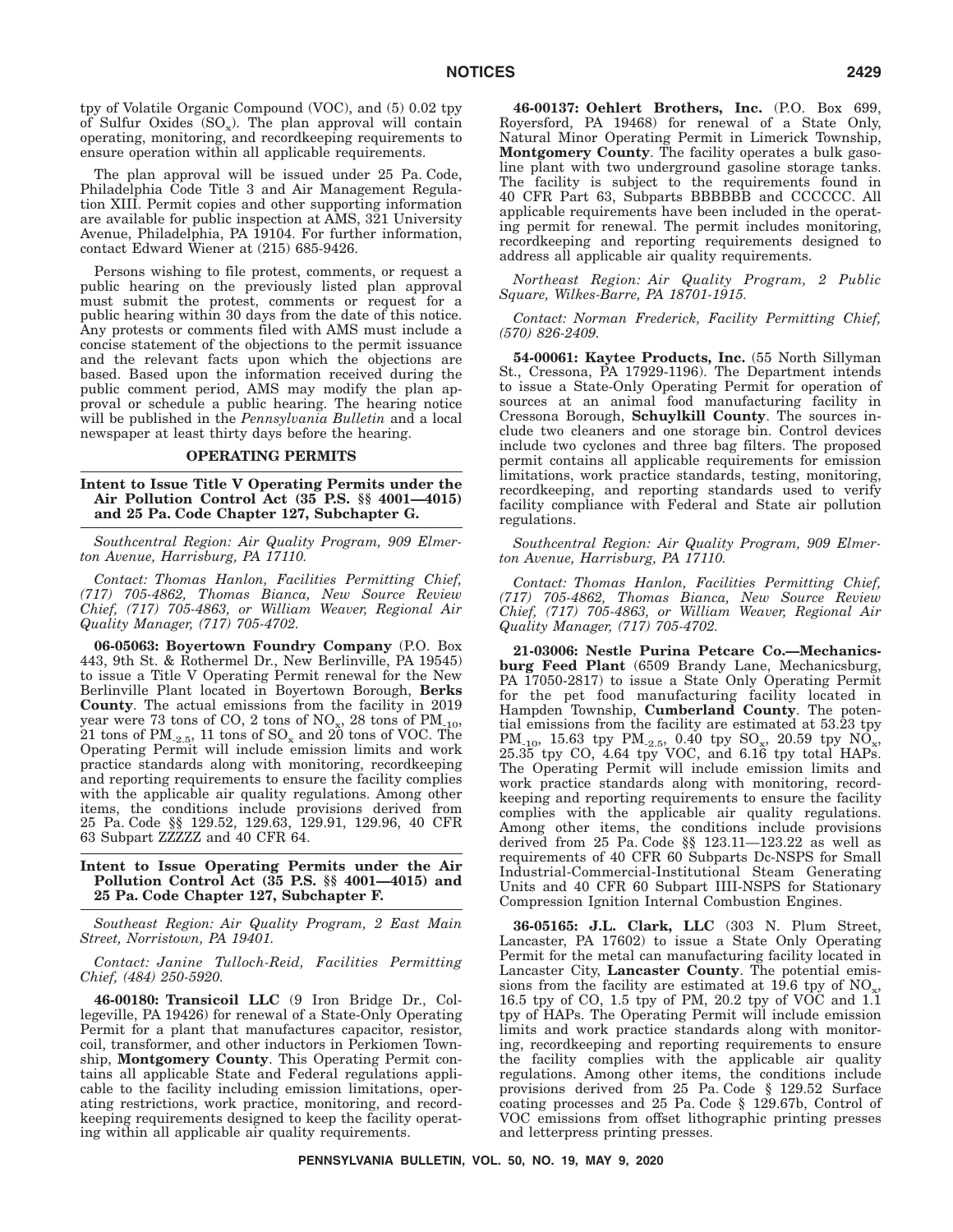**06-05016: Grafika Commercial Printing, Inc.** (710 Johnston Street, Sinking Spring, PA 19608) to issue a State Only Operating Permit for the printing facility located in the Borough of Sinking Spring, **Berks County**. Actual emissions from the facility in 2018 were 12 tons of VOC. The Operating Permit will include emission limits and work practice standards along with monitoring, recordkeeping and reporting requirements to ensure the facility complies with the applicable air quality regulations. Among other items, the conditions include provisions derived from 25 Pa. Code §§ 129.63 and 129.67b.

**67-03083: Utz Quality Foods, LLC** (900 High Street, Hanover, PA 17331) to issue a State Only Operating Permit for the snack food manufacturing facility located in Hanover Borough, **York County**. The actual emissions from the facility in 2019 are estimated at 20.0 tons  $NO_x$ ; 16.4 tons CO; 1.5 ton  $PM_{10}$ ; 1.5 ton  $PM_{2.5}$ ; 1.1 ton VOC;  $0.1$ -ton  $SO_x$ ; 0.4-ton hexane; and 0.4 ton total HAPs. The Operating Permit will include emission limits and work practice standards along with testing, monitoring, recordkeeping and reporting requirements to ensure the facility complies with the applicable air quality regulations. Among other items, the conditions include provisions derived from 40 CFR Part 63, Subpart ZZZZ— National Emission Standards for Hazardous Air Pollutants for Stationary Reciprocating Internal Combustion Engines (Source IDs 902, 903 and 904) and 40 CFR Part 60, Subpart JJJJ—Standards of Performance for Stationary Spark Ignition Internal Combustion Engines (Source ID 901).

*Northcentral Region: Air Quality Program, 208 West Third Street, Williamsport, PA 17701.*

#### *Contact: Muhammad Q. Zaman, Program Manager, 570-327-3648.*

**53-00009: Morgan Advanced Materials and Technology, Inc.** (1118 East 2nd Street, Coudersport, PA 16915) to issue a renewal State Only (Synthetic Minor) Operating Permit for their Coudersport facility located in Eulalia Township, **Potter County**. The facility is currently operating under State Only Operating Permit 53-00009. The facility's main sources include natural gas-fired space heaters rated 0.8 MMBtu/hr and less; four natural gas-fired space heaters rated at 5.0 MMBtu/hr; one natural gas-fired space heater rated at 3.0 MMBtu/ hr; resin batch mixer; nine bake ovens controlled by afterburners; three graphitizers; resin impregnation/ curing operation; carbon batch mixers controlled by impinge units, thermal oxidizer, and filter panels; four baking ovens controlled by thermal oxidizers; three diesel-fired emergency generators; three natural gas-fired generators; one parts washer; three spray booths venting internally; two oxidation kilns; three exo gas generators; a batch oven controlled by a thermal oxidizer; purbide E reactors, and a graphite coating operation. The facility has potential emissions of 20.71 tons in any 12 consecutive month period (tpy) of carbon monoxide, 29.72 tpy of nitrogen oxides, 91.91 tpy of sulfur oxides, 29.88 tpy of volatile organic compounds, 4.52 tpy of particulate matter less than 10 microns in size, 4.52 tpy of particulate matter less than 2.5 microns in size, and 24,598 tpy of greenhouse gases (i.e. carbon dioxide equivalent). Revisions include adding sources determined to be of minor significance through the Request for Determination process. The emission limits, throughput limitations and work practice standards along with testing, monitoring, recordkeeping, and reporting requirements have been included in the operating permit to ensure the facility complies with all applicable Federal and State air quality

regulations. These operating permit conditions have been derived from the applicable requirements of 25 Pa. Code Chapters 121—145, 40 CFR Part 60 Subparts IIII and JJJJ, and 40 CFR Part 63 Subpart ZZZZ. All pertinent documents used in the evaluation of the application are available for public review during normal business hours at the Department's Northcentral Regional Office, 208 West Third Street, Suite 101, Williamsport, PA 17701. Appointments for scheduling a review must be made by calling 570-327-3636.

*Northwest Region: Air Quality Program, 230 Chestnut Street, Meadville, PA 16335-3481.*

#### *Contact: Matthew Williams, Facilities Permitting Chief, (814) 332-6940.*

**20-00040: Advanced Cast Products, Inc.** (18771 Mill St., Meadville, PA 16335-3644). The Department is providing notice that they intend to issue a new State Only Synthetic Minor Operating Permit for the iron foundry located in Vernon Township, **Crawford County**. The facility's primary emission sources include the casting processes, natural gas-fired process heaters, miscellaneous natural gas usage, degreasing units, and nonemergency generators. The potential emissions, after permit limitations, of the major pollutants from the facility are as follows: 28.56 TPY (tons per year)  $NO_x$ , 82.88 TPY CO, 4.41 TPY VOC, 1.19 TPY total HAPs (hazardous air pollutants),  $62.78$  TPY PM<sub>-10</sub>,  $45.86$  TPY PM<sub>-2.5</sub>, and  $5.03$  TPY  $SO_{x}$ . The facility is a synthetic minor and has taken a voluntary throughput limit of 30,000 TPY of metal processed in Sources 103 and 103A at the facility so as to not exceed 100 tons per year of CO emissions. The facility is subject to 40 CFR 63 Subpart ZZZZZ, NESHAP for Iron and Steel Foundries Area Sources. The engines are subject to 40 CFR 63 Subpart ZZZZ, NESHAP for Stationary Reciprocating Internal Combustion Engines. The renewal permit will contain emission restrictions, recordkeeping, work practices, and additional requirements to ensure compliance with the Clean Air Act and the Air Pollution Control Act.

**25-00954: National Fuel Gas Supply Corp., Summit Compressor Station** (520 Robison Road West, Erie, PA 16509). The Department intends to issue the renewal of the State-Only Operating Permit of a natural gas compressor station located in Summit Township, **Erie County**. Permitted air contamination sources are two natural gas-fired compressor engines, a natural gas-fired emergency generator engine, a natural gas dehydration unit, a parts washer, various combustion sources, and miscellaneous sources of fugitive emissions. To be Synthetic Minor, the facility has a  $NO<sub>x</sub>$  elective restriction of 99.9 tons in any 12-month rolling period. In this renewal, tanks and vessels, pneumatic devices, venting and blowdowns, fugitive emission components, and pigging operations are added as permitted sources for emissions inventory purposes. A detailed source test submittal procedure based on Source Testing Section's latest instructions is added. A reporting requirement intended for compliance demonstration with the  $NO<sub>x</sub>$  elective restriction is revised to agree with a current recordkeeping requirement.

**37-00271: Allegheny Mineral Corporation Princeton Plant** (P.O. Box 1022, One Glade Park East, Kittanning, PA 16201). The Department intends to issue a renewal of the State Only Operating Permit for the facility located in Slippery Rock Township, **Lawrence County**. The facility is a Natural Minor. The facility processes limestone. The primary sources at the facility include a dry crushing and screening process and a wet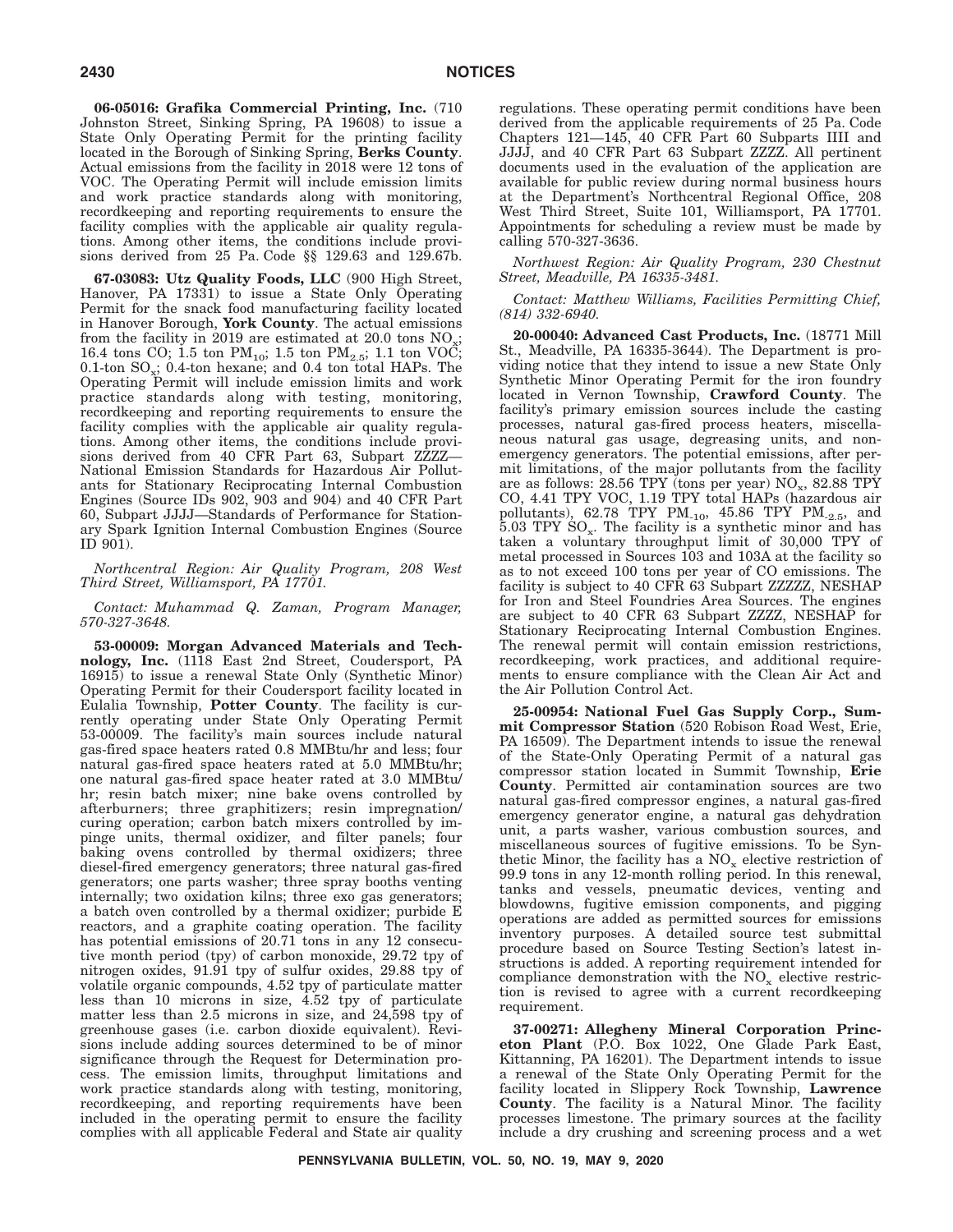crushing and screening process. The facility is subject to 40 CFR 60 Subpart OOO—Standards of Performance for Nonmetallic Mineral Processing Plants and the applicable requirements have been included in the renewal permit. Potential Total Suspended Particulate emissions from the facility are estimated at approximately 48.4 TPY based on 1,000,000 tons of production. The potential  $PM_{10}$  emissions are approximately 15.0 TPY. The potential  $PM_{2.5}$ emissions are 1.3 TPY. The renewal permit also contains emission restrictions, recordkeeping, work practice, and additional requirements to ensure compliance with the Clean Air Act and the Air Pollution Control Act.

**42-00196: KC Midstream Solutions, LLC** (424 S. 27th St., Suite 304, Pittsburgh, PA 15203). The Department intends to renew a State Only Operating Permit for the Swamp Angel Compressor Station located in Lafayette Township, **McKean County**. The facility is a Natural Minor. Actual Reported Emissions for the calendar year 2019 are as follows: 11.73 tons CO; 7.86 tons  $NO_x$ ; 0.0485 ton Particulate Matter; 0.0116 ton  $SO_x$ ; 2.753 tons VOC; and 0.7679 ton all combined HAPs. The primary sources at the facility include natural gas fueled heaters and reboilers with a combined rating of 1.5 million Btu/hr., a natural gas fueled 1,265 hp compressor engine, a natural gas fueled 840 hp compressor engine, and a TEG dehydration unit. The facility is subject to the following Federal standards: 40 CFR Part 60 Subpart KKK, Standards of Performance for Equipment Leaks of VOC From Onshore Natural Gas Processing Plants; 40 CFR Part 63 Subpart HH, National Emission Standards for Hazardous Air Pollutants from Oil and Natural Gas Production Facilities; and 40 CFR Part 63 Subpart ZZZZ, National Emissions Standards for Hazardous Air Pollutants for Stationary Reciprocating Internal Combustion Engines. The renewal permit contains emission restrictions, recordkeeping, work practice, and additional requirements to ensure compliance with the Clean Air Act and the Air Pollution Control Act.

## **PLAN APPROVALS**

**Receipt of Plan Approval Applications and Intent to Issue Plan Approvals, and Intent to Issue Amended Operating Permits under the Air Pollution Control Act (35 P.S. §§ 4001—4015) and 25 Pa. Code Chapter 127, Subchapter B and Subchapter F. These actions may include the administrative amendments of an associated operating permit.**

*Northeast Region: Air Quality Program, 2 Public Square, Wilkes-Barre, PA 18701-1915.*

*Contact: Raymond Kempa, New Source Review Chief— Telephone: 570-826-2531.*

Notice is hereby given in accordance with 25 Pa. Code §§ 127.44(a) and 127.45(a), that the Department of Environmental Protection (DEP) has received and intends to issue a Plan Approval to **Downs Racing LP** (1280 Highway 315, Wilkes-Barre, PA 18702-7002) for their facility located in Plains Twp., **Luzerne County**. This Plan Approval No. 40-00131B will be incorporated into a State Only Permit through an administrative amendment at a later date.

**Plan Approval No. 40-00131B** is for the installation of three boilers, seven emergency generators and one fire pump at their facility. The company shall be subject to and comply with 25 Pa. Code § 123.41 for visible emissions. The company shall be subject to and comply with 25 Pa. Code § 123.22 for Sulfur Compound Emissions. The company is subject to NSPS Subpart Dc requirements for the boilers. The generators are subject to 40 CFR 60 Subpart IIII requirements. These limits will meet BAT requirements for this source. The Plan Approval and Operating permit will contain additional recordkeeping and operating restrictions designed to keep the facility operating within all applicable air quality requirements. The Plan approval and Operating Permit will include testing, monitoring, recordkeeping, and reporting requirements designed to keep the sources operating within all applicable air quality requirements. For further details, contact Ray Kempa at (570) 826-2511 within 30 days after publication date.

Copies of the application, DEP's analysis and other documents used in the evaluation of the application are available for public review during normal business hours at Air Quality Program, 2 Public Square, Wilkes-Barre, PA 18711.

Any person(s) wishing to provide DEP with additional information, which they believe should be considered prior to the issuance of this permit, may submit the information to the address shown in the preceding paragraph. Each written comment must contain the name, address and telephone number of the person submitting the comments, identification of the proposed permit No. 40-00131B and a concise statement regarding the relevancy of the information or objections to the issuance of the permit.

A public hearing may be held, if the Department of Environmental Protection, in its discretion, decides that such a hearing is warranted based on the comments received. All persons submitting comments or requesting a hearing will be notified of the decision to hold a hearing by publication in the newspaper or the *Pennsylvania Bulletin* or by telephone, where DEP determines such notification is sufficient. Written comments or requests for a public hearing should be directed to Ray Kempa, Chief, New Source Review Section, Air Quality Program, 2 Public Square, Wilkes-Barre, PA 18711, Phone 570-826- 2511 within 30 days after publication date.

## **COAL & NONCOAL MINING ACTIVITY APPLICATIONS**

Applications under the Surface Mining Conservation and Reclamation Act (52 P.S. §§ 1396.1—1396.31); the Noncoal Surface Mining Conservation and Reclamation Act (52 P.S. §§ 3301—3326); the Clean Streams Law (35 P.S. §§ 691.1—691.1001); the Coal Refuse Disposal Control Act (52 P.S. §§ 30.51—30.66); the Bituminous Mine Subsidence and Land Conservation Act (52 P.S. §§ 1406.1—1406.21). Mining activity permits issued in response to such applications will also address the applicable permitting requirements of the following statutes: the Air Pollution Control Act (35 P.S. §§ 4001—4015); the Dam Safety and Encroachments Act (32 P.S. §§ 693.1— 693.27); and the Solid Waste Management Act (35 P.S. §§ 6018.101—6018.1003).

The following permit applications to conduct mining activities have been received by the Department of Environmental Protection. A copy of the application is available for inspection at the District Mining Office indicated above each application. Notices of requests for 401 Water Quality Certifications are included in individual application notices, as noted.

Written comments or objections, or requests for an informal conference, or a public hearing, as applicable, on a mining permit application may be submitted by any person or any officer or head of any Federal, State or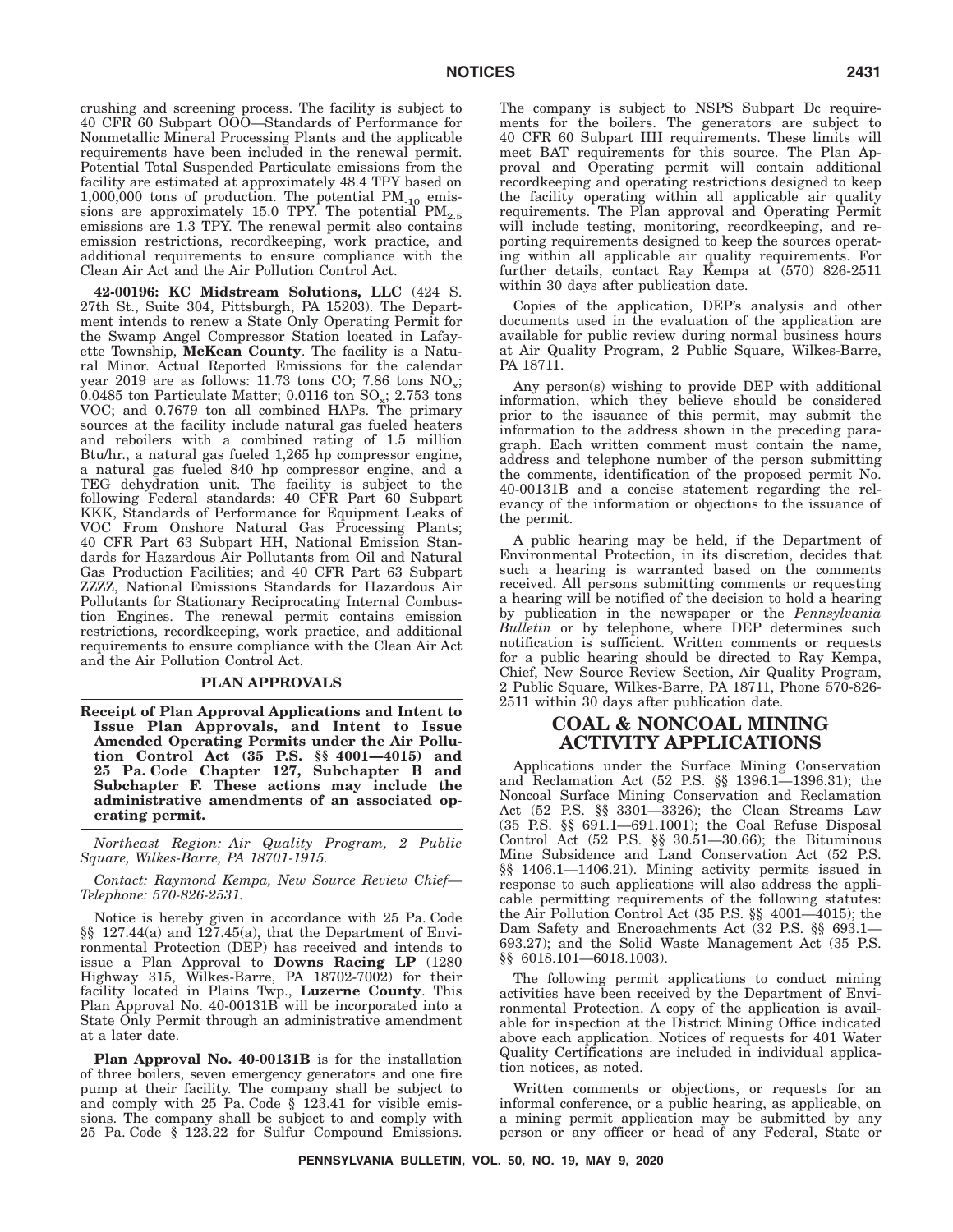local government agency or authority to the Department at the address of the District Mining Office indicated above each application within 30-days of this publication, or within 30-days after the last publication of the applicant's newspaper advertisement, as provided by 25 Pa. Code §§ 77.121—77.123 and 86.31—86.34 (relating to public notices of filing of permit applications, opportunity for comment, and informal conferences).

Written comments or objections related to a mining permit application should contain the name, address and telephone number of persons submitting comments or objections; application number; and a statement of sufficient detail to inform the Department on the basis of comment or objection and relevant facts upon which it is based.

Requests for an informal conference, or a public hearing, as applicable, on a mining permit application, as provided by 25 Pa. Code § 77.123 (relating to public hearing-informal conferences) or § 86.34 (relating to informal conferences), must contain the name, address and telephone number of the requestor; the application number; a brief summary of the issues to be raised by the requestor at the conference; and a statement whether the requestor desires to have the conference conducted in the locality of the proposed mining activities.

Where a National Pollutant Discharge Elimination System (NPDES) number is listed, the mining activity permit application was accompanied by an application for an individual NPDES permit. A separate notice will be provided after the draft NPDES permit is prepared.

#### *Coal Applications Received*

*Effluent Limits*—The following range of effluent limits will apply to NPDES permits issued in conjunction with the associated coal mining activity permit and, in some cases, noncoal mining permits:

|                        | ravie r                 |                                    |                                      |
|------------------------|-------------------------|------------------------------------|--------------------------------------|
| Parameter              | $30$ -Day               | Daily                              | Instantaneous                        |
|                        | Average                 | Maximum                            | Maximum                              |
| Iron (total)           | 1.5 to 3.0 mg/l         | $3.0 \text{ to } 6.0 \text{ mg/l}$ | $3.5$ to $7.0$ mg/l                  |
| Manganese (total)      | 1.0 to 2.0 mg/l         | 2.0 to 4.0 mg/l                    | $2.5$ to $5.0$ mg/l                  |
| Suspended solids       | 10 to $35 \text{ mg/l}$ | $20 \text{ to } 70 \text{ mg/l}$   | $25 \text{ to } 90 \text{ mg/l}$     |
| Aluminum (Total)       | $0.75$ to $2.0$ mg/l    | 1.5 to 4.0 mg/l                    | 2.0 to 5.0 mg/l                      |
| pH <sup>1</sup><br>. 1 |                         |                                    | greater than $6.0$ ; less than $9.0$ |

 $T_a L l_a$  1

Alkalinity greater than acidity<sup>1</sup>

<sup>1</sup> The parameter is applicable at all times.

A settleable solids instantaneous maximum limit of 0.5 ml/l applied to: surface runoff (resulting from a precipitation event of less than or equal to a 10-year 24-hour event) from active mining areas; active areas disturbed by coal refuse disposal activities; and mined areas backfilled and revegetated; and drainage (resulting from a precipitation event of less than or equal to a 1-year 24-hour event) from coal refuse disposal piles.

#### *Coal Applications Received*

#### *Moshannon District Mining Office, 186 Enterprise Drive, Philipsburg, PA 16866, 814-342-8200, (Contact: Janet Turner).*

**17990112 and NPDES PA0238350. Forcey Coal, Inc.**, 475 Banion Road, Madera, PA 16661, permit renewal for continued passive treatment system on a bituminous surface mine located in Bigler Township, **Clearfield County** affecting 128.0 acres. Receiving stream(s): Banian Run and Unnamed Tributary to Banian Run to Clearfield Creek classified for the following use(s): CWF. There are no potable water supply intakes within 10 miles downstream. Application received: April 15, 2020.

*Pottsville District Mining Office: 5 West Laurel Boulevard, Pottsville, PA 17901, (570) 621-3118, (Contact: Theresa Reilly-Flannery).*

Permit No. 54773017R7. KK Coal, LLC (P.O. Box 8, Cumbola, PA 17930), renewal of an existing anthracite surface mine operation in East Norwegian and Blythe Townships, **Schuylkill County** affecting 259.0 acres. Receiving stream: East Branch Schuylkill River, classified for the following uses: cold water and migratory fishes. Application received: April 23, 2020.

#### **MINING ACTIVITY NPDES DRAFT PERMITS**

This notice provides information about applications for a new, amended or renewed NPDES permits associated with mining activity (coal or noncoal) permits. The applications concern industrial waste (mining) discharges to surface water and discharges of stormwater associated with mining activities. This notice is provided in accordance with 25 Pa. Code Chapters 91 and 92a and 40 CFR Part 122, implementing provisions of The Clean Streams Law (35 P.S. §§ 691.1—691.1001) and the Federal Clean Water Act (33 U.S.C.A. §§ 1251—1376).

The Department of Environmental Protection (Department) has prepared a draft NPDES permit and made a tentative determination to issue the NPDES permit in conjunction with the associated mining activity permit.

#### *Effluent Limits for Coal Mining Activities*

For coal mining activities, NPDES permits, when issued, will contain effluent limits that are the more stringent of technology-based (BAT) effluent limitations or Water Quality Based Effluent Limits (WQBEL).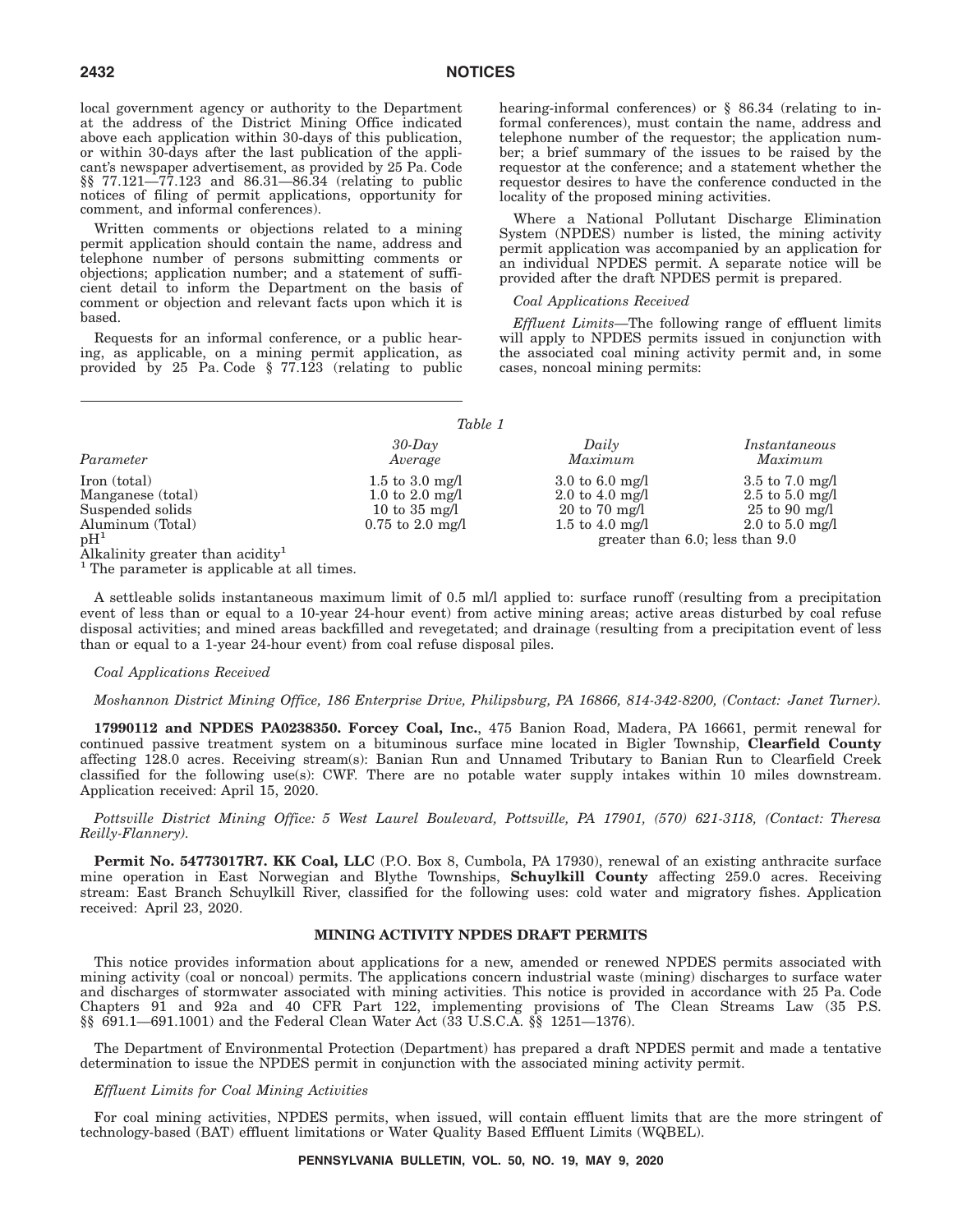The BAT limits for coal mining activities, as provided in 40 CFR Part 434 and 25 Pa. Code Chapters 87—90 are as follows:

| Parameter         | $30$ -Dav<br>Average | Daily<br>Maximum   | Instantaneous<br>Maximum             |
|-------------------|----------------------|--------------------|--------------------------------------|
|                   |                      |                    |                                      |
| Iron (Total)      | $3.0 \text{ mg}/1$   | $6.0 \text{ mg}/1$ | $7.0 \text{ mg}/1$                   |
| Manganese (Total) | $2.0 \text{ mg}/1$   | $4.0 \text{ mg}/1$ | $5.0 \text{ mg}/l$                   |
| Suspended solids  | $35 \text{ mg}/1$    | $70 \text{ mg}/1$  | $90 \text{ mg}/1$                    |
| $pH^*$            |                      |                    | greater than $6.0$ ; less than $9.0$ |

Alkalinity greater than acidity\*

\*The parameter is applicable at all times.

A settleable solids instantaneous maximum limit of 0.5 ml/l applies to: surface runoff (resulting from a precipitation event of less than or equal to a 10-year 24-hour event) from active mining areas; active areas disturbed by coal refuse disposal activities; mined areas backfilled and revegetated; and all other discharges and drainage (resulting from a precipitation event of greater than 1-year 24-hour to less than or equal to a 10-year 24-hour event) from coal refuse disposal piles. Similarly, modified BAT limits apply to iron, manganese and suspended solids in surface runoff, discharges and drainage resulting from these precipitation events and those of greater magnitude in accordance with 25 Pa. Code §§ 87.102, 88.92, 88.187, 88.292, 89.52 and 90.102.

Exceptions to BAT effluent limits may be applicable in accordance with 25 Pa. Code §§ 87.102, 88.92, 88.187, 88.292, 89.52 and 90.102.

#### *Effluent Limits for Noncoal Mining Activities*

The limits for noncoal mining activities as provided in 25 Pa. Code Chapter 77 are pH 6 to 9 and other parameters the Department may require.

Discharges from noncoal mines located in some geologic settings (for example, in the coal fields) may require additional water quality based effluent limits. If additional effluent limits are needed for an NPDES permit associated with a noncoal mining permit, then the permit description specifies the parameters.

In addition to BAT or WQBEL limits, coal and noncoal NPDES permits establish effluent limitations in the form of implemented Best Management Practices (BMPs) identified in the associated Erosion and Sedimentation Plan, the Reclamation Plan and the NPDES permit application. These BMPs restrict the rates and quantities of associated pollutants from being discharged into surface waters in this Commonwealth.

More restrictive effluent limitations, restrictions on discharge volume or restrictions on the extent of mining that may occur are incorporated into an NPDES permit when necessary for compliance with water quality standards and antidegradation requirements (in accordance with 25 Pa. Code Chapters 91—96).

The procedures for determining the final effluent limits, using a mass-balance equation or model, are found in Technical Guidance Document 563-2112-115, Developing National Pollutant Discharge Elimination System (NPDES) Permits for Mining Activities. Other specific factors to be considered include public comments and Total Maximum Daily Load(s). Additional discharge limitations may apply in the event that unexpected discharges occur.

Discharge rates for surface mining activities are precipitation driven. Discharge rates for proposed discharges associated with underground mining are noted in the permit description.

Persons wishing to comment on an NPDES draft permit should submit a written statement to the Department at the address of the district mining office indicated before each draft permit within 30-days of this public notice. Comments received within the comment period will be considered in the final determinations regarding the NPDES permit applications. Comments must include the name, address and telephone number of the writer and a concise statement to inform the Department of the exact basis of a comment and the relevant facts upon which it is based.

The Department will also accept requests or petitions for a public hearing on NPDES permit applications, as provided in 25 Pa. Code § 92a.82(d). The request or petition for a public hearing shall be filed within 30-days of this public notice and contain the name, address, telephone number and the interest of the party filing the request and state the reasons why a hearing is warranted. A public hearing may be held if the Department considers the public interest significant. If a hearing is scheduled, a notice of the hearing on the NPDES permit application will be published in the *Pennsylvania Bulletin* and a newspaper of general circulation within the relevant geographical area. When a public hearing is held, the Department will consider comments from the public hearing in the final determination on the NPDES permit application.

#### *Coal NPDES Draft Permits*

*California District Mining Office: 25 Technology Drive, California Technology Park, Coal Center, PA 15423, 724.769.1100, (Contact: Bonnie Herbert).*

**NPDES No. PA0214612 (Mining Permit No. 17921603), Greenwood Processing & Loading Complex, LLC**, 1340 Hoyt Road, Curwensville, PA 16833, a renewal to the NPDES and mining activity permit for coal preparation activities and a revision to the NPDES and mining activity permit to add a seep to the treatment system for Bells Landing Tipple in Greenwood Township, **Clearfield County**, affecting 18.4 surface acres. Receiving stream(s): West Branch Susquehanna River classified for the following use: CWF. West Branch Susquehanna River Watershed TMDL. The application was considered administratively complete: July 19, 2019. The application was received: June 18, 2019.

Unless otherwise noted for a specific outfall, the proposed effluent limits for all outfalls in this permit are the BAT limits described previously for coal mining activities.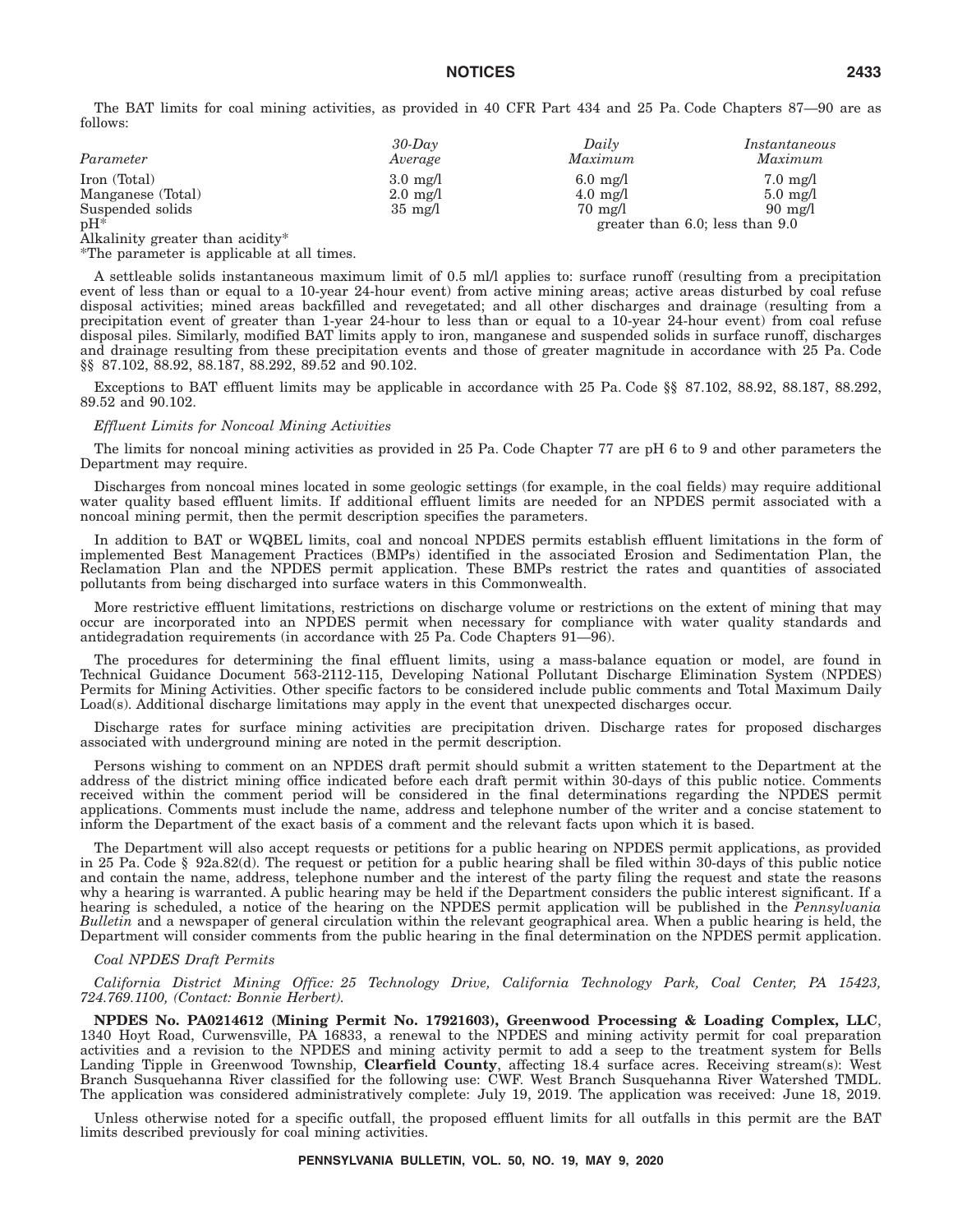*Outfall 001* discharges to: West Branch Susquehanna River

The proposed effluent limits for *Outfall 001* (Lat:  $40^{\circ}$   $54'$   $51''$  Long:  $78^{\circ}$   $37'$   $49''$ ) are:

| Parameter                              |          | Minimum | $30$ -Day<br>Average | Daily<br>Maximum | <i>Instant.</i><br>Maximum |
|----------------------------------------|----------|---------|----------------------|------------------|----------------------------|
| Flow                                   | (mgd)    |         |                      |                  | Report                     |
| Iron                                   | (mg/l)   |         | 3.0                  | 6.0              | 7.0                        |
| Suspended Solids                       | (mg/l)   |         | 35                   | 70               | 90                         |
| Manganese                              | (mg/l)   |         | 2.0                  | 4.0              | 5.0                        |
| Aluminum                               | (mg/l)   |         | 2.0                  | 4.0              | 5.0                        |
| Sulfate                                | (mg/l)   |         |                      | -                | Report                     |
| Total Dissolved Solids                 | (mg/l)   |         |                      |                  | Report                     |
| pH                                     | (S.U.)   | 6.0     |                      |                  | 9.0                        |
| Alkalinity, Total as CaCO <sub>3</sub> | (mg/l)   |         |                      |                  | Report                     |
| Acidity, Total as CaCO <sub>3</sub>    | (mg/l)   |         |                      |                  | Report                     |
| Alkalinity, Net                        | (mg/l)   | 0.0     |                      |                  |                            |
| Osmotic Pressure                       | (mOs/kg) |         |                      |                  | Report                     |

*Outfall 002 d*ischarges to: West Branch Susquehanna River

The proposed effluent limits for *Outfall 002* (Lat:  $40^{\circ}$  54'  $49^{\circ}$  Long: 78° 37'  $44^{\circ}$ ) are:

| Parameter                              |          | Minimum | $30$ -Day<br>Average | Daily<br>Maximum | Instant.<br>Maximum |
|----------------------------------------|----------|---------|----------------------|------------------|---------------------|
| Flow                                   | (mgd)    |         |                      |                  | Report              |
| Iron                                   | (mg/l)   |         | 3.0                  | 6.0              | 7.0                 |
| Suspended Solids                       | (mg/l)   |         | 35                   | 70               | 90                  |
| Manganese                              | (mg/l)   |         | 2.0                  | 4.0              | 5.0                 |
| Aluminum                               | (mg/l)   |         | 2.0                  | 4.0              | 5.0                 |
| Sulfate                                | (mg/l)   |         |                      |                  | Report              |
| Total Dissolved Solids                 | (mg/l)   |         |                      |                  | Report              |
| pH                                     | (S.U.)   | 6.0     |                      |                  | 9.0                 |
| Oil & Grease                           | (mg/l)   |         | 15                   | 30               | 30                  |
| Alkalinity, Total as CaCO <sub>3</sub> | (mg/l)   |         |                      |                  | Report              |
| Acidity, Total as $CaCO3$              | (mg/l)   |         |                      |                  | Report              |
| Alkalinity, Net                        | (mg/l)   | 0.0     |                      |                  |                     |
| Osmotic Pressure                       | (mOs/kg) |         |                      |                  | Report              |

*Outfall 003* discharges to: West Branch Susquehanna River

The proposed effluent limits for *Outfall 003* (Lat:  $40^{\circ}$  54' 56" Long: 78° 37' 43") are:

| Parameter                    |          | Minimum | $30$ -Day<br>Average | Daily<br>Maximum | <i>Instant.</i><br>Maximum |
|------------------------------|----------|---------|----------------------|------------------|----------------------------|
| Flow                         | (mgd)    |         |                      |                  | Report                     |
| Iron                         | (mg/l)   |         | 3.0                  | 6.0              | 7.0                        |
| Suspended Solids             | (mg/l)   |         | 35                   | 70               | 90                         |
| Manganese                    | (mg/l)   |         | 2.0                  | 4.0              | 5.0                        |
| Aluminum                     | (mg/l)   |         | 2.0                  | 4.0              | 5.0                        |
| Sulfate                      | (mg/l)   |         |                      | ۰                | Report                     |
| Total Dissolved Solids       | (mg/l)   |         |                      |                  | Report                     |
| pH                           | (S.U.)   | 6.0     |                      |                  | 9.0                        |
| Alkalinity, Total as $CaCO3$ | (mg/l)   |         |                      |                  | Report                     |
| Acidity, Total as $CaCO3$    | (mg/l)   |         |                      |                  | Report                     |
| Alkalinity, Net              | (mg/l)   | 0.0     |                      |                  |                            |
| Osmotic Pressure             | (mOs/kg) |         |                      |                  | Report                     |

EPA waiver is not in effect.

The following The Stone

*Moshannon District Mining Office: 186 Enterprise Drive, Philipsburg, PA 16866, 814-342-8200, (Contact: Janet Turner).*

**NPDES No. PA0115622 (Mining Permit No. 17860135), Strishock LLC**, P.O. Box 1006, DuBois, PA 15801 renewal of an NPDES permit for a surface coal mine in Brady, Sandy, and Union Townships, **Clearfield County**, affecting 367.6 acres. Receiving stream(s): Laborde Branch and Stony Run classified for the following use(s): CWF. The receiving streams are included in the Luthersburg Branch and Laborde Branch TMDL. Application received: December 2, 2019.

The following outfalls discharge to Laborde Branch:

| Outfall Nos.                              | New Outfall $(Y/N)$ | Type                                    |
|-------------------------------------------|---------------------|-----------------------------------------|
| 002<br>017                                | N<br>N              | Sedimentation (Sed Pond B)<br>Treatment |
| llowing outfall discharges to Stoney Run: |                     |                                         |
| Outfall Nos.                              | New Outfall (Y/N)   | Type                                    |
| 005                                       | N                   | Sedimentation (Sed Pond E)              |

**PENNSYLVANIA BULLETIN, VOL. 50, NO. 19, MAY 9, 2020**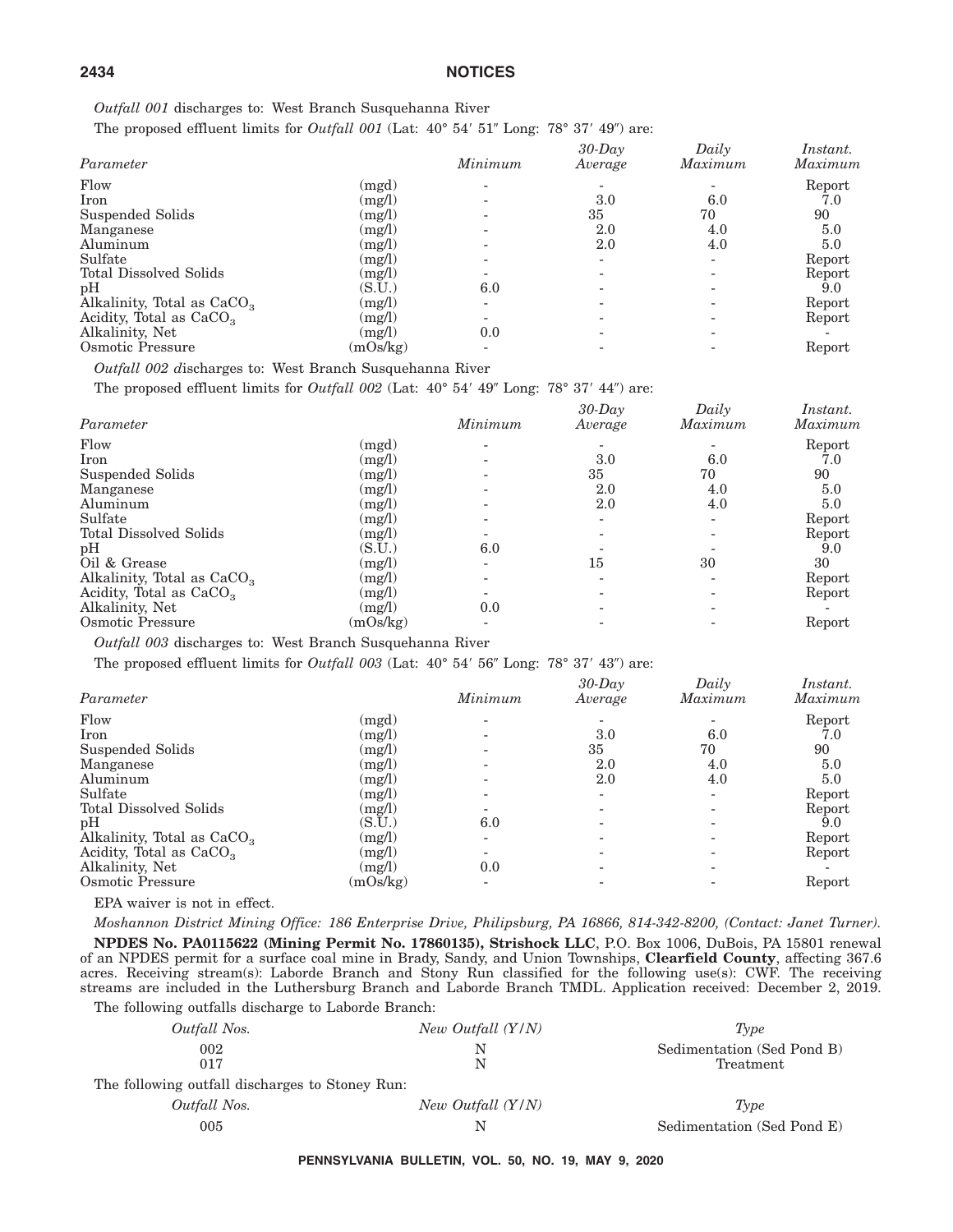The proposed effluent limits for the previously listed outfall are as follows:

| <i>Outfall(s): 017 (All Weather Conditions)</i>                                                                                                                                                                                                                                                                     | $30$ -Day                 | Daily                                                                                                     | Instant.                                                                                                  |
|---------------------------------------------------------------------------------------------------------------------------------------------------------------------------------------------------------------------------------------------------------------------------------------------------------------------|---------------------------|-----------------------------------------------------------------------------------------------------------|-----------------------------------------------------------------------------------------------------------|
| Parameter                                                                                                                                                                                                                                                                                                           | Average                   | Maximum                                                                                                   | Maximum                                                                                                   |
| Iron $(mg/l)$<br>Manganese $(mg/l)$<br>Aluminum $(mg/l)$<br>Total Suspended Solids (mg/l)<br>Sulfate (mg/L)<br>Flow $(gpm)$<br>Temperature $(^{\circ}C)$<br>Specific Conductivity (umhos/cm)<br>pH (S.U.): Must be between 6.0 and 9.0 standard units at all times.<br>Alkalinity must exceed acidity at all times. | 3.0<br>2.0<br>2.0<br>35.0 | 6.0<br>4.0<br>4.0<br>70.0<br>Monitor & Report<br>Monitor & Report<br>Monitor & Report<br>Monitor & Report | 7.0<br>5.0<br>5.0<br>90.0                                                                                 |
| Outfalls: 002 and 005 (Dry Weather Conditions)                                                                                                                                                                                                                                                                      | $30$ -Day                 | Daily                                                                                                     | Instant.                                                                                                  |
| Parameter                                                                                                                                                                                                                                                                                                           | Average                   | Maximum                                                                                                   | Maximum                                                                                                   |
| Iron $(mg/l)$<br>Manganese $(mg/l)$<br>Aluminum $(mg/l)$<br>Total Suspended Solids (mg/l)<br>Sulfate $(mg/L)$<br>Flow $(gpm)$<br>Temperature (°C)<br>Specific Conductivity (umhos/cm)<br>pH (S.U.): Must be between 6.0 and 9.0 standard units at all times.<br>Alkalinity must exceed acidity at all times.        | 3.0<br>2.0<br>2.0<br>35.0 | 6.0<br>4.0<br>4.0<br>70.0                                                                                 | 7.0<br>5.0<br>5.0<br>90.0<br>Monitor & Report<br>Monitor & Report<br>Monitor & Report<br>Monitor & Report |
| Outfalls: 002 and 005 $(\leq 10 \text{-yr}/24 \text{-}hr$ Precip. Event)                                                                                                                                                                                                                                            | $30$ -Day                 | Daily                                                                                                     | Instant.                                                                                                  |
| Parameter                                                                                                                                                                                                                                                                                                           | Average                   | Maximum                                                                                                   | Maximum                                                                                                   |
| $\text{Iron} \ (\text{mg/l})$<br>Total Settleable Solids (ml/l)<br>Sulfate $(mg/L)$<br>Flow $(gpm)$<br>Temperature $(^{\circ}C)$<br>Specific Conductivity (umhos/cm)<br>pH (S.U.): Must be between 6.0 and 9.0 standard units at all times.                                                                         | N/A<br>N/A                | N/A<br>N/A                                                                                                | 7.0<br>0.5<br>Monitor & Report<br>Monitor & Report<br>Monitor & Report<br>Monitor & Report                |

Alkalinity must exceed acidity at all times.

*Outfalls: 002 and 005 (>10-yr/24-hr Precip. Event)*

pH (S.U.): Must be between 6.0 and 9.0 standard units at all times. Alkalinity must exceed acidity at all times.

This mine site also contains or is hydrologically connected to substandard discharges for which there is no responsible party. Pursuant to 25 Pa. Code Chapter 87 Subchapter F, effluent limits for those discharges are based upon the existing baseline pollution load, or the standards found at 25 Pa. Code Chapter 87.102(a) Group A, whichever is least stringent.

*New Stanton District Office: P.O. Box 133, New Stanton, PA 15672, 724-925-5500, (Contact: Tracy Norbert).*

**NPDES No. PA0278459 (GFCC No. 65-20-01), David L. Patterson, Jr.**, 12 Short Cut Road, Smithfield, PA 15478, new NPDES permit for a Government Financed Construction Contract (GFCC) reclamation project located in Salem Township, **Fayette County**, affecting 32.9 acres. Receiving stream(s): Unnamed tributary to Beaver Run, classified for the following use(s): HQ-CWF. The first downstream potable water supply intake from the point of discharge is the Beaver Run Reservoir. Application received: April 13, 2020.

The following outfalls drain to the UNT to Beaver Run.

| Outfall Nos. | New Outfall (Y/N) | Type       |
|--------------|-------------------|------------|
| 001          | N                 | <b>SWO</b> |
| 002          | N                 | MDT        |

The proposed effluent limits for the previously listed outfalls at all times are as follows:

| Parameter                                             | $30$ -Day<br>Average | Daily<br>Maximum   | Instant.<br>Maximum |
|-------------------------------------------------------|----------------------|--------------------|---------------------|
|                                                       |                      |                    | 3.7                 |
| Total Iron $(mg/L)$                                   | $1.5\,$              | 3.0                |                     |
| Total Manganese (mg/L)                                | $1.0\,$              | 2.0                | 2.5                 |
| Total Aluminum $(mg/L)$                               | 0.75                 | 0.75               | 0.75                |
| Total Suspended Solids (mg/L)                         | 35                   | 70                 | 90                  |
| Sulfates $(mg/L)$                                     |                      | Monitor and Report |                     |
| Total Dissolved Solids (mg/L)                         |                      | Monitor and Report |                     |
| Specific Conductivity (umhos/cm)                      |                      | Monitor and Report |                     |
| Alkalinity must be greater than acidity at all times. |                      |                    |                     |
| $nH$ must be between $6.0$ and $0.0$ et all times     |                      |                    |                     |

pH must be between 6.0 and 9.0 at all times.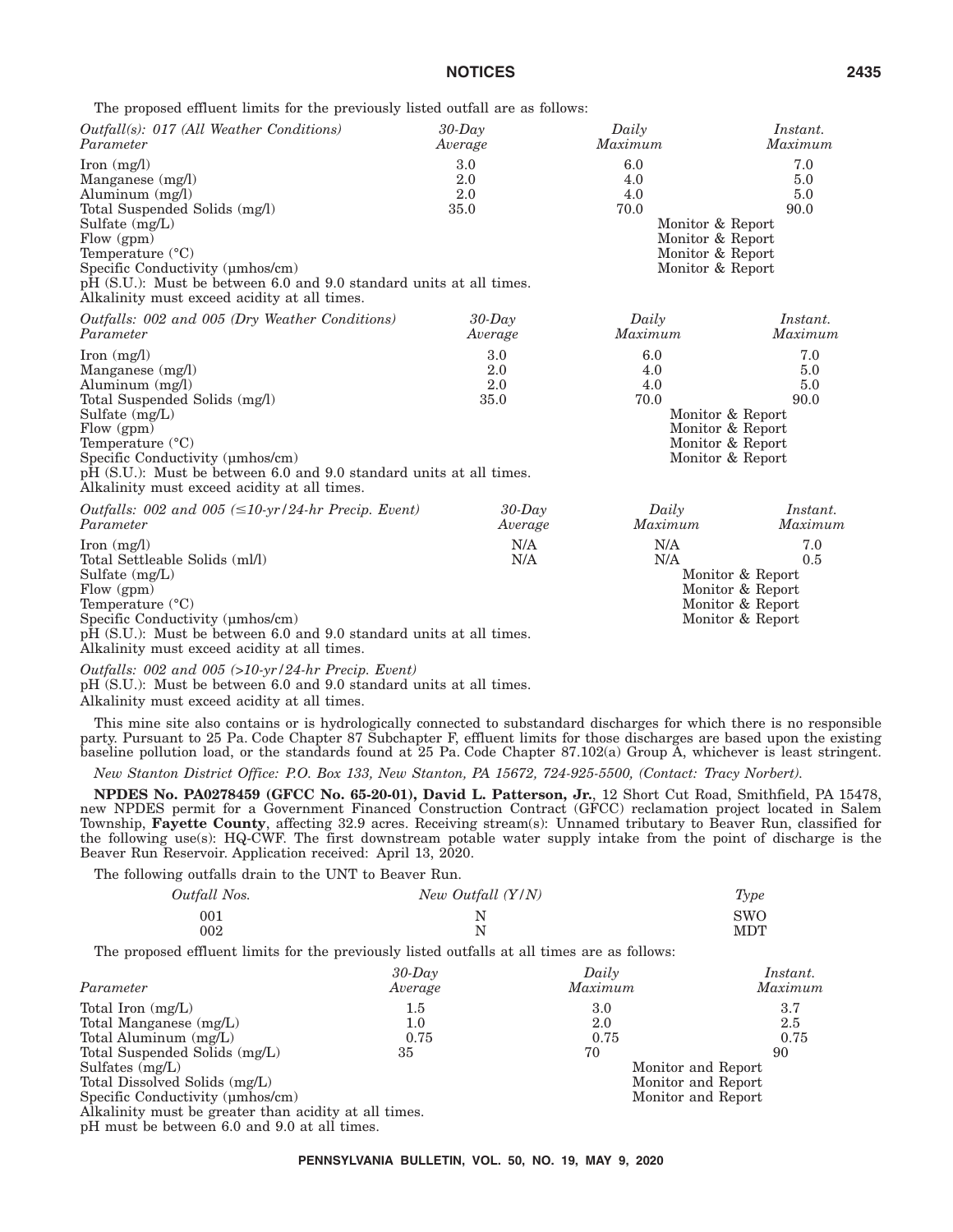# **FEDERAL WATER POLLUTION CONTROL ACT, SECTION 401**

The following permit applications, requests for Environmental Assessment approval and requests for 401 Water Quality Certification have been received by the Department of Environmental Protection. Section 401 of the Federal Water Pollution Control Act (FWPCA) (33 U.S.C.A. § 1341), requires the State to certify that the involved projects will not violate the applicable provisions of sections 301—303, 306 and 307 of the FWPCA (33 U.S.C.A. §§ 1311—1313, 1316 and 1317), as well as relevant State requirements. Persons objecting to approval of a request for certification under Section 401 or to the issuance of a Dam Permit or Water Obstruction and Encroachment Permit, or the approval of an Environmental Assessment must submit any comments, suggestions or objections within 30-days of the date of this notice, as well as any questions to the office noted above the application. Comments should contain the name, address and telephone number of the person commenting, identification of the certification request to which the comments or objections are addressed, and a concise statement of comments, objections or suggestions including the relevant facts upon which they are based.

The Department may conduct a fact-finding hearing or an informal conference in response to comments if deemed necessary. Each individual will be notified, in writing, of the time and place of a scheduled hearing or conference concerning the certification request to which the comment, objection or suggestion relates. Maps, drawings and other data pertinent to the certification request are available for inspection between the hours of 8:00 AM and 4:00 PM on each working day at the office noted above the application.

If you are a person with a disability and wish to attend the hearing and you require an auxiliary aid, service or other accommodation to participate in the proceedings, please contact the specified program. TDD users may contact the Department through the Pennsylvania AT&T Relay Service at (800) 654-5984.

#### **WATER OBSTRUCTIONS AND ENCROACHMENTS**

**Applications Received Under the Dam Safety and Encroachments Act (32 P.S. §§ 693.1—693.27) and Section 302 of the Flood Plain Management Act (32 P.S. § 679.302) and Requests for Certification Under Section 401 of the Federal Water Pollution Control Act (33 U.S.C.A. § 1341(a)).**

*Southeast Region: Waterways & Wetlands Program, 2 East Main Street, Norristown, PA 19401.*

**Permit No. E4601220-028, Southeastern Pennsylvania Transportation Authority (SEPTA)**, 1234 Market Street, Philadelphia, PA 19107, Whitmarsh Township, **Montgomery County**, ACOE Philadelphia District.

To stabilize the embankment along the SEPTA (Southeastern Pennsylvania Transportation Authority) Norristown Regional Line between the Spring Mill and Miquon Stations (two different locations, Site 1 and Site 2) along the Schuylkill River (WWF, MF) and culvert rehabilitation (Site 1). The project proposes to stabilize the shoreline by installing an Earth Stabilization System and to rehabilitate the existing stormwater culvert located the southern end of Site  $\overline{1}$ , to include a corrugated metal arch extension approximately 15.67 feet in length. At Site 1, temporary floodplain impacts of 0.169-acre, temporary floodway impacts of 0.736 acre, and temporary

waterway impacts of 0.629 acre. At Site 2, temporary floodplain impacts of 0.262 acre and temporary floodway impacts of 0.414 acre.

Site 1 is located between SEPTA Catenary Structures 11-0 and 11-4 and Site 2 is located between Catenary Structures 11-10 and 11-14. (Norristown, PA USGS map; Lat: 40.064580; Long; -75.272803, in Whitemarsh Township, Montgomery County.

*Southcentral Region: Waterways & Wetlands Program, 909 Elmerton Avenue, Harrisburg, PA 17110.*

**E0603219-005. Stephen J. Stoltzfus Jr.**, 2025 Valley Road, Morgantown, PA 19543, in Caernarvon Township, **Berks County**, U.S. Army Corps of Engineers Baltimore District.

To install and maintain an extension to an existing stream enclosure permanently impacting 57 linear feet of UNT to Conestoga River (WWF, MF) and 1,280 square feet of PEM wetlands, all for the purpose of expanding the existing businesses parking and storage area. The project is located at 2025 Valley Road, Morgantown, PA (Latitude: 40° 9' 12" N; Longitude: 75° 52' 23") in Caernarvon Township, Berks County. No wetland Mitigation is proposed.

**E0603220-023. NorthPoint Development**, 4825 NW 41st Street, Suite 500, Riverside, MO 64150 in Bethel Township, **Berks County**, U.S. Army Corps of Engineers Baltimore District.

To place and maintain fill and excavate, permanently impacting 0.41 acre of emergent wetlands (40.4755840, -76.3000150) with a loss of 0.26 acre of emergent wetland for the purpose of constructing a 1,011,719 square-foot warehouse. The applicant is proposing compensation for these impacts by creating 0.26 acre of wetland on-site. The project is located at 22 Martha Drive, Bethel Township, Berks County.

*Northwest Region: District Oil and Gas Office, 230 Chestnut Street, Meadville, PA 16335, 814-332-6860.*

**E33-08-220-011, Open Flow Gas Supply Corporation**, 90 Beaver Drive, Suite 110 B, P.O. Drawer J, Dubois, PA 15801. Falls Creek Eagles/Game School Gas Pipeline, in Polk and Warsaw Townships, **Jefferson County**, ACOE Pittsburgh District, Hazen, PA Quadrangle N: 41°, 14′, 59.14″; W: 78°, 55′, 19.74″.

The project consists of installation of a 2,760 ft. long, 2-inch gathering gas pipeline that will be installed via open trench for the entire length. The proposed project impacts in Jefferson County include a total of 14 linear feet of permanent impacts, and 14 linear feet of temporary impacts to a UNT of Beaver Meadow Run (EV). One floodway will be impacted having 0.04 acre of permanent impacts and 0.04 acre of temporary impacts.

*Eastern Region: Oil and Gas Management Program Manager, 208 West Third Street, Suite 101, Williamsport, PA 17701-6448.*

**E4129220-023: Pennsylvania General Energy Co., LLC**, 120 Market Street, Warren, PA 16365. Shawnee Phase 2 Pipeline in Fairfield and Upper Fairfield Township, **Lycoming County**, ACOE Baltimore District.

To construct, operate and maintain approximately 3.5 miles (18,231 ft) of one (1) 24-inch diameter flex steel natural gas pipeline in Fairfield and Upper Fairfield Township, Lycoming County. The pipeline will be placed via open cut trenching within the proposed and existing ROW. The pipeline will be bored under State Route 864, channel 8 and wetland 36. The purpose of this project is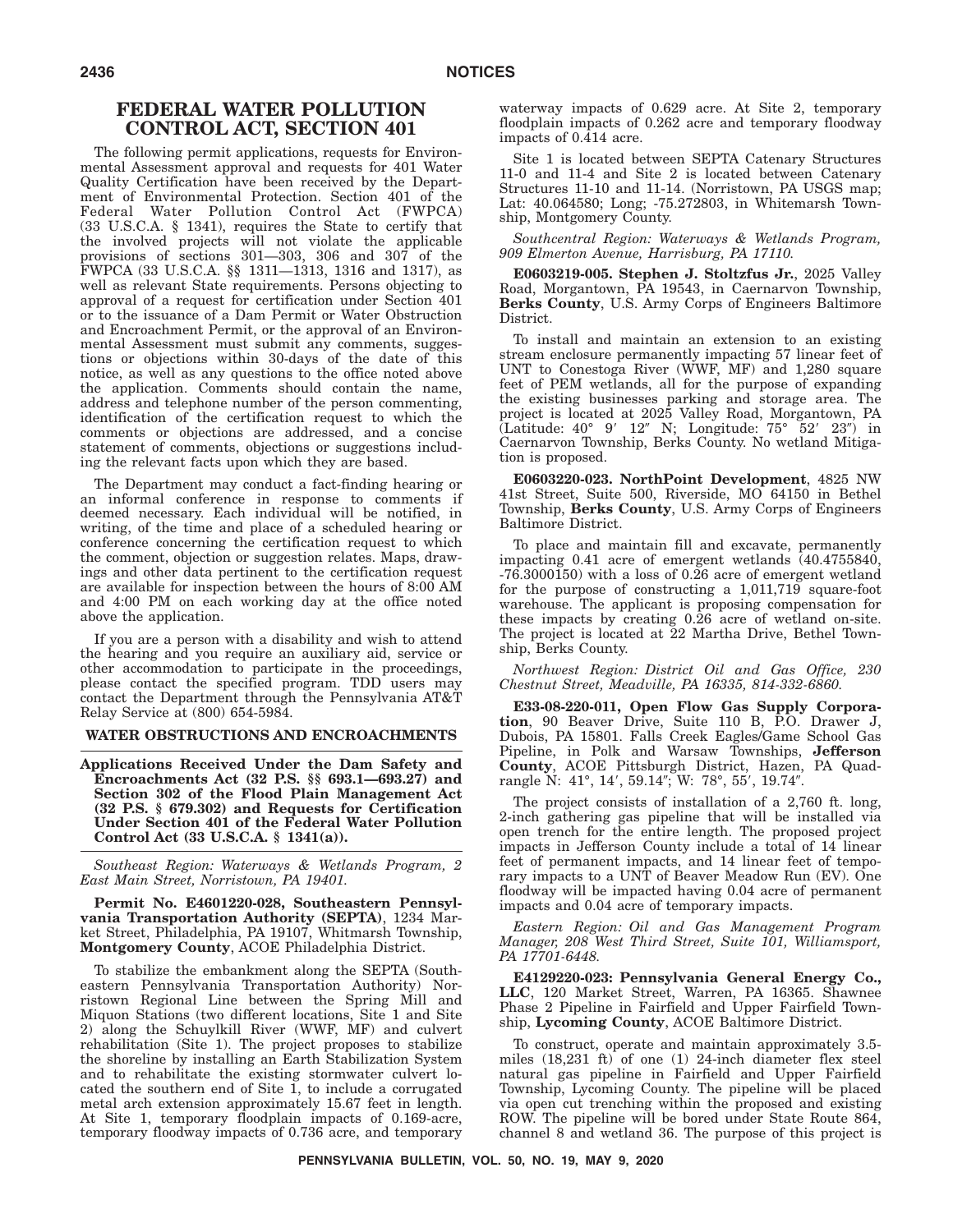to provide a conveyance of low-pressure natural gas between the Shawnee ETP to Transco Pipeline.

The project will result in a total of 90 LF (895 SF) of permanent and 240 LF (4,476 SF) of temporary stream impacts, 7,656 SF (0.1758 acre) of permanent and 34,397 SF (0.7896 acre) of temporary floodway impacts and 275 SF (00063 acre) of permanent and 3,441 SF (0.0790 acre) of temporary wetland impacts all for the purpose of constructing a natural gas pipeline for Marcellus well development.

| Resource<br>Name                            | Municipality<br>Quadrangle         | Activity              | Chapter<br>93         | Listed<br>Trout | Impact<br>Area<br>Temp.<br>(SF) | <i>Impact</i><br>Length<br>Temp.<br>$(L\bar{F})$ | <b>Impact</b><br>Area<br>Perm.<br>(SF) | Impact<br>Length<br>Perm.<br>(LF) | Lat.<br>Long.            |
|---------------------------------------------|------------------------------------|-----------------------|-----------------------|-----------------|---------------------------------|--------------------------------------------------|----------------------------------------|-----------------------------------|--------------------------|
| Channel 18<br><b>UNT Little</b><br>Mill Crk | Upper<br>Fairfield<br>Huntersville | Pipeline<br>Trench    | TSF;<br><b>HQ-CWF</b> | None            |                                 |                                                  | 19                                     | 185                               | 41.313143°<br>76.872062° |
| Channel 18<br><b>UNT Little</b><br>Mill Crk | Upper<br>Fairfield<br>Huntersville | Workspace             | TSF:<br>HQ-CWF        | None            | 40                              | 660                                              |                                        |                                   | 41.313143°<br>76.872062° |
| Channel 18<br><b>UNT Little</b><br>Mill Crk | Upper<br>Fairfield<br>Huntersville | Equipment<br>Crossing | TSF;<br><b>HQ-CWF</b> | None            | 19                              | 228                                              |                                        |                                   | 41.313143°<br>76.872062° |
| Channel 26<br><b>UNT Little</b><br>Mill Crk | Upper<br>Fairfield<br>Huntersville | Pipeline<br>Trench    | TSF;<br>HQ-CWF        | None            |                                 |                                                  | 16                                     | 160                               | 41.304231°<br>76.865268° |
| Channel 26<br><b>UNT Little</b><br>Mill Crk | Upper<br>Fairfield<br>Huntersville | Workspace             | TSF:<br>HQ-CWF        | None            | 40                              | 640                                              |                                        |                                   | 41.304231°<br>76.865268° |
| Channel 26<br><b>UNT Little</b><br>Mill Crk | Upper<br>Fairfield<br>Huntersville | Equipment<br>Crossing | TSF:<br><b>HQ-CWF</b> | None            | 16                              | 192                                              |                                        |                                   | 41.304231°<br>76.865268° |
| Channel 8<br>Mill Creek                     | Upper<br>Fairfield<br>Huntersville | Pipeline<br>Trench    | TSF:<br>HQ-CWF        | Wild            |                                 |                                                  | 41                                     | 410                               | 41.294712°<br>76.869127° |
| Channel 8<br>Mill Creek                     | Upper<br>Fairfield<br>Huntersville | Workspace             | TSF;<br><b>HQ-CWF</b> | Wild            | 42                              | 1,680                                            |                                        |                                   | 41.294712°<br>76.869127° |
| Channel 8<br>Mill Creek                     | Upper<br>Fairfield<br>Huntersville | Equipment<br>Crossing | TSF:<br><b>HQ-CWF</b> | Wild            | 43                              | 516                                              |                                        |                                   | 41.294712°<br>76.869127° |
| Channel 8<br>Mill Creek                     | Upper<br>Fairfield<br>Huntersville | Pipeline<br>Trench    | TSF:<br><b>HQ-CWF</b> | Wild            |                                 |                                                  | 14                                     | 140                               | 41.294109°<br>76.868541° |
| Channel 8<br>Mill Creek                     | Upper<br>Fairfield<br>Huntersville | Workspace             | TSF:<br>HQ-CWF        | Wild            | 40                              | 560                                              |                                        |                                   | 41.294109°<br>76.868541° |
|                                             |                                    |                       |                       | TOTAL IMPACTS   | 240                             | 4,476                                            | 90                                     | 895                               |                          |
|                                             |                                    |                       | TOTAL STREAM IMPACTS  |                 | 181                             | 3,588                                            | 71                                     | 710                               |                          |
| TOTAL WAIVER 2 IMPACTS                      |                                    |                       |                       |                 | 59                              | 888                                              | 19                                     | 185                               |                          |

# **Wetland Impact Table:**

| Resource<br> Name | Municipality<br>Quadrangle         | Activity           | Cowardin<br>Class | Listed<br>Trout | Total<br>Impact<br>Area<br>Temp.<br>(SF) | Impact<br>Length<br>Temp.<br>(LF) | Total<br>Impact<br>Area<br>Perm.<br>(SF) | Impact<br>Length<br>Perm.<br>(LF) | Lat.<br>Long.            |
|-------------------|------------------------------------|--------------------|-------------------|-----------------|------------------------------------------|-----------------------------------|------------------------------------------|-----------------------------------|--------------------------|
| Wetland 1         | Upper<br>Fairfield<br>Huntersville | Workspace          | PEM; EV           | None            | 94                                       | 940                               |                                          |                                   | 41.318292°<br>76.872361° |
| Wetland 2         | Upper<br>Fairfield<br>Huntersville | Pipeline<br>Trench | PEM: EV           | None            |                                          |                                   | 5                                        | 45                                | 41.318240°<br>76.872571° |

# **Stream Impact Table:**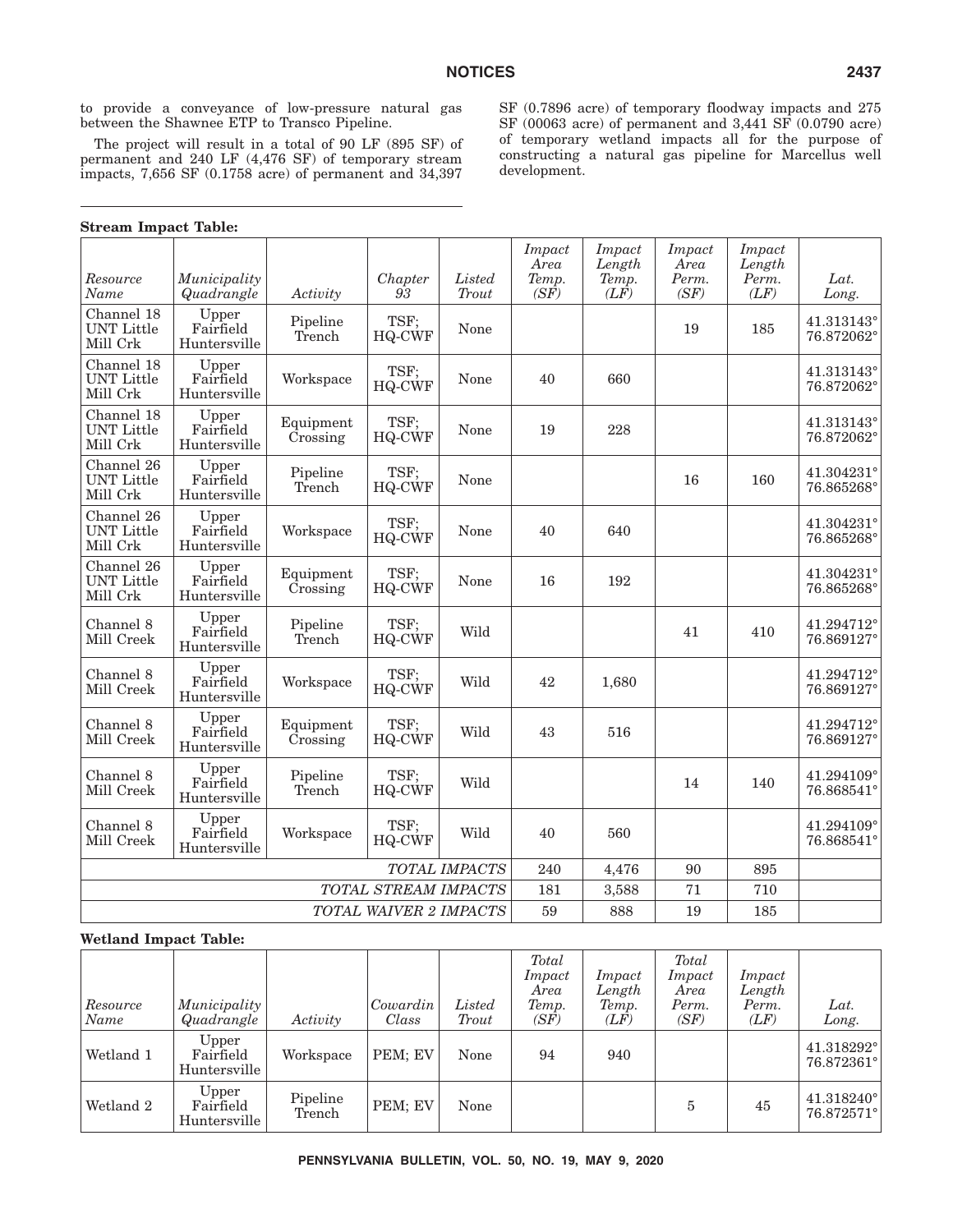| Resource<br>Name | Municipality<br>Quadrangle         | Activity              | Cowardin<br>Class | Listed<br>Trout | <b>Total</b><br>Impact<br>Area<br>Temp.<br>$(S\vec{F})$ | <i>Impact</i><br>Length<br>Temp.<br>$(L\tilde{F})$ | Total<br>Impact<br>Area<br>Perm.<br>(SF) | Impact<br>Length<br>Perm.<br>(LF) | Lat.<br>Long.                     |
|------------------|------------------------------------|-----------------------|-------------------|-----------------|---------------------------------------------------------|----------------------------------------------------|------------------------------------------|-----------------------------------|-----------------------------------|
| Wetland 2        | Upper<br>Fairfield<br>Huntersville | Workspace             | PEM; EV           | None            | 120                                                     | 960                                                |                                          |                                   | 41.318204°<br>76.872559°          |
| Wetland 2        | Upper<br>Fairfield<br>Huntersville | Equipment<br>Crossing | PEM; EV           | None            | 12                                                      | 48                                                 |                                          |                                   | 41.318259°<br>76.872600°          |
| Wetland 30       | Upper<br>Fairfield<br>Huntersville | Pipeline<br>Trench    | PEM; EV           | Wild            |                                                         |                                                    | 11                                       | 110                               | $41.294456^{\circ}$<br>76.868878° |
| Wetland 30       | Upper<br>Fairfield<br>Huntersville | Equipment<br>Crossing | PEM; EV           | Wild            | 50                                                      | 400                                                |                                          |                                   | 41.294456°<br>76.868878°          |
| Wetland 36       | Upper<br>Fairfield<br>Huntersville | Pipeline<br>Trench    | PEM; EV           | Wild            |                                                         |                                                    | 10                                       | 80                                | 41.294021°<br>76.868455°          |
| Wetland 36       | Upper<br>Fairfield<br>Huntersville | Equipment<br>Crossing | PEM; EV           | Wild            | 25                                                      | 175                                                |                                          |                                   | 41.294021°<br>76.868455°          |
| Wetland 61       | Upper<br>Fairfield<br>Huntersville | Pipeline<br>Trench    | PFO; EV           | Wild            |                                                         |                                                    | 10                                       | 40                                | 41.293778°<br>76.868222°          |
| Wetland 61       | Upper<br>Fairfield<br>Huntersville | Pipeline<br>Trench    | PFO; EV           | Wild            | 36                                                      | 162                                                |                                          |                                   | 41.293778°<br>76.868222°          |
| Wetland 27       | Upper<br>Fairfield<br>Huntersville | Access Road           | PEM; EV           | Wild            | 34                                                      | 68                                                 |                                          |                                   | 41.295045°<br>76.867915°          |
| Wetland 27       | Upper<br>Fairfield<br>Huntersville | Workspace             | PEM; EV           | Wild            | 104                                                     | 208                                                |                                          |                                   | $41.295045^{\circ}$<br>76.867915° |
| Wetland 28       | Upper<br>Fairfield<br>Huntersville | Access Road           | PEM; EV           | Wild            | 68                                                      | 340                                                |                                          |                                   | 41.294982°<br>76.868086°          |
| Wetland 28       | Upper<br>Fairfield<br>Huntersville | Workspace             | PEM; EV           | Wild            | 70                                                      | 140                                                |                                          |                                   | 41.294982°<br>76.868086°          |
|                  |                                    |                       |                   | TOTAL IMPACTS   | 613                                                     | 3,441                                              | 36                                       | 275                               |                                   |
|                  |                                    |                       |                   | <b>PEM</b>      | 577                                                     | 3,279                                              | 26                                       | 235                               |                                   |
|                  |                                    |                       |                   | <b>PSS</b>      |                                                         |                                                    |                                          |                                   |                                   |
|                  |                                    |                       |                   | <b>PFO</b>      | 36                                                      | 162                                                | 10                                       | 40                                |                                   |

# **Floodway Impact Table:**

| Resource<br>Name                            | <i>Municipality</i><br>Quadrangle  | Activity              | Impact<br>Area<br>Temp.<br>(SF) | Impact<br>Length<br>Temp.<br>(LF) | Impact<br>Area<br>Perm.<br>(SF) | Impact<br>Length<br>Perm.<br>(LF) | Lat.<br>Long.            |
|---------------------------------------------|------------------------------------|-----------------------|---------------------------------|-----------------------------------|---------------------------------|-----------------------------------|--------------------------|
| Channel 18<br>UNT Little<br>  Mill Crk      | Upper<br>Fairfield<br>Huntersville | Pipeline<br>Trench    |                                 |                                   | 102                             | 1,020                             | 41.313143°<br>76.872062° |
| Channel 18<br>UNT Little<br>Mill Crk        | Upper<br>Fairfield<br>Huntersville | Workspace             | 115                             | 4,600                             |                                 |                                   | 41.313143°<br>76.872062° |
| Channel 18<br><b>UNT Little</b><br>Mill Crk | Upper<br>Fairfield<br>Huntersville | Equipment<br>Crossing | 48                              | 576                               |                                 |                                   | 41.313143°<br>76.872062° |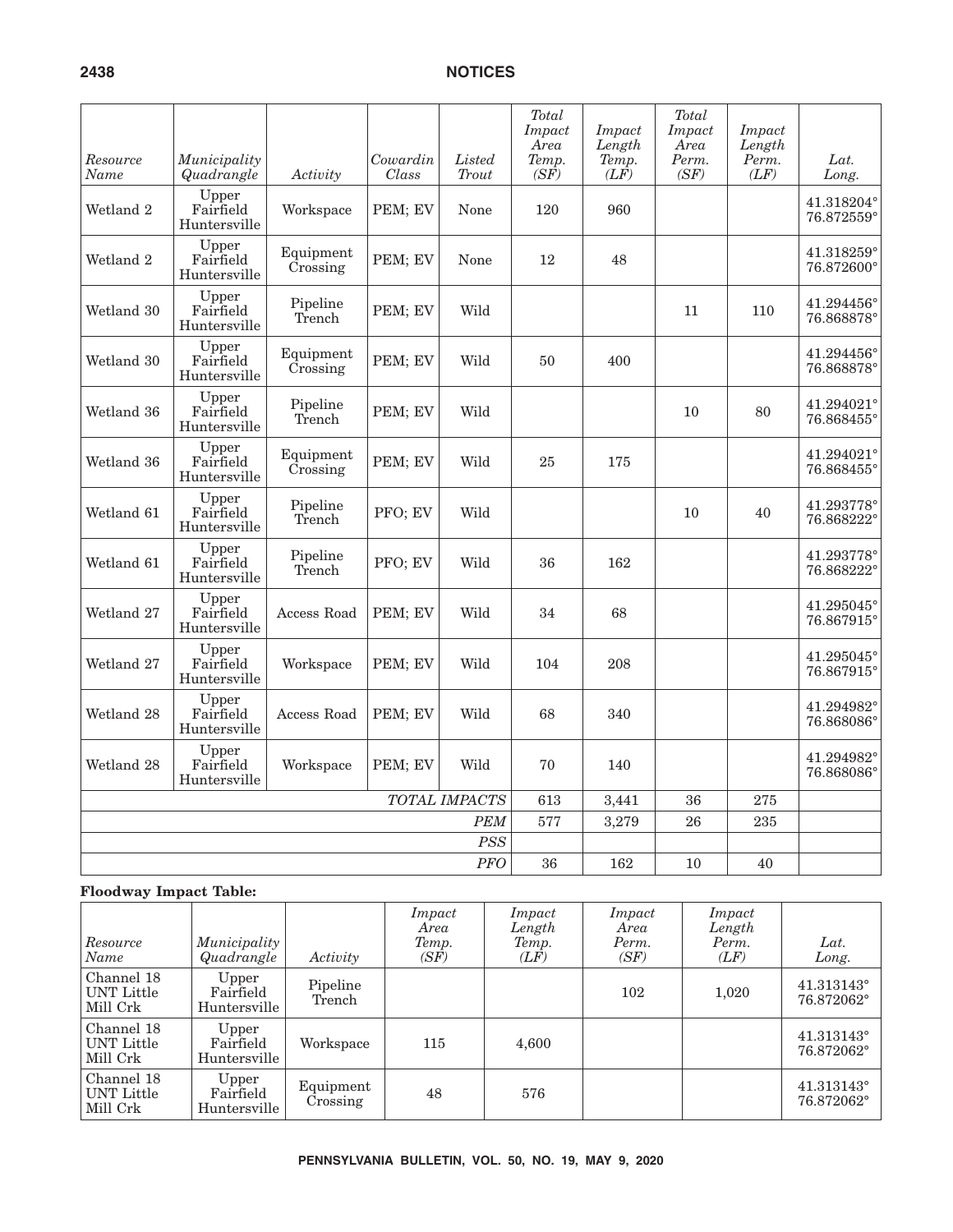| Resource<br>Name                            | Municipality<br>Quadrangle         | Activity              | <i>Impact</i><br>Area<br>Temp.<br>(SF) | Impact<br>Length<br>Temp.<br>(LF) | Impact<br>Area<br>Perm.<br>(SF) | Impact<br>Length<br>Perm.<br>(LF) | Lat.<br>Long.            |
|---------------------------------------------|------------------------------------|-----------------------|----------------------------------------|-----------------------------------|---------------------------------|-----------------------------------|--------------------------|
| Channel 25<br><b>UNT Little</b><br>Mill Crk | Upper<br>Fairfield<br>Huntersville | Pipeline<br>Trench    |                                        |                                   | 12                              | 36                                | 41.308045°<br>76.867129° |
| Channel 25<br><b>UNT</b> Little<br>Mill Crk | Upper<br>Fairfield<br>Huntersville | Workspace             | 35                                     | 700                               |                                 |                                   | 41.308045°<br>76.867129° |
| Channel 26<br><b>UNT</b> Little<br>Mill Crk | Upper<br>Fairfield<br>Huntersville | Pipeline<br>Trench    |                                        |                                   | 101                             | 1,010                             | 41.304231°<br>76.865268° |
| Channel 26<br><b>UNT</b> Little<br>Mill Crk | Upper<br>Fairfield<br>Huntersville | Workspace             | 40                                     | 640                               |                                 |                                   | 41.304231°<br>76.865268° |
| Channel 26<br><b>UNT</b> Little<br>Mill Crk | Upper<br>Fairfield<br>Huntersville | Equipment<br>Crossing | 16                                     | 192                               |                                 |                                   | 41.304231°<br>76.865268° |
| Channel 8<br>Mill Creek                     | Upper<br>Fairfield<br>Huntersville | Pipeline<br>Trench    |                                        |                                   | 158                             | 1,580                             | 41.294712°<br>76.869127° |
| Channel 8<br>Mill Creek                     | Upper<br>Fairfield<br>Huntersville | Workspace             | 42                                     | 1,806                             |                                 |                                   | 41.294712°<br>76.869127° |
| Channel 8<br>Mill Creek                     | Upper<br>Fairfield<br>Huntersville | Equipment<br>Crossing | 43                                     | 516                               |                                 |                                   | 41.294712°<br>76.869127° |
| Channel 8<br>Mill Creek                     | Upper<br>Fairfield<br>Huntersville | Pipeline<br>Trench    |                                        |                                   | 182                             | 1,820                             | 41.294109°<br>76.868541° |
| Channel 8<br>Mill Creek                     | Upper<br>Fairfield<br>Huntersville | Workspace             | 241                                    | 10,845                            |                                 |                                   | 41.294109°<br>76.868541° |
| Channel 8<br>Mill Creek                     | Upper<br>Fairfield<br>Huntersville | Access Road           | 307                                    | 6,140                             |                                 |                                   | 41.294948°<br>76.868456° |
| Channel 8<br>Mill Creek                     | Upper<br>Fairfield<br>Huntersville | Workspace             | 135                                    | 270                               |                                 |                                   | 41.294948°<br>76.868456° |
| Channel 36<br><b>UNT Mill</b><br>Creek      | Upper<br>Fairfield<br>Huntersville | Pipeline<br>'I'rench  |                                        |                                   | 41                              | 410                               | 41.292720°<br>76.867199° |
| Channel 36<br><b>UNT Mill</b><br>Creek      | Upper<br>Fairfield<br>Huntersville | Workspace             | 53                                     | 1,378                             |                                 |                                   | 41.292720°<br>76.867199° |
| Channel 37<br><b>UNT Mill</b><br>Creek      | Upper<br>Fairfield<br>Huntersville | Pipeline<br>Trench    |                                        |                                   | 139                             | 1,390                             | 41.293157°<br>76.867639° |
| Channel 37<br><b>UNT Mill</b><br>Creek      | Upper<br>Fairfield<br>Huntersville | Workspace             | 210                                    | 5,460                             |                                 |                                   | 41.293157°<br>76.867639° |
| Channel 53<br><b>UNT Mill</b><br>Creek      | Upper<br>Fairfield<br>Huntersville | Pipeline<br>Trench    |                                        |                                   | 39                              | 390                               | 41.293717°<br>76.868165° |
| Channel 53<br><b>UNT Mill</b><br>Creek      | Upper<br>Fairfield<br>Huntersville | Workspace             | 49                                     | 1,274                             |                                 |                                   | 41.293717°<br>76.868165° |
|                                             |                                    | TOTAL IMPACTS         | 1,334                                  | 34,397                            | 774                             | 7,656                             |                          |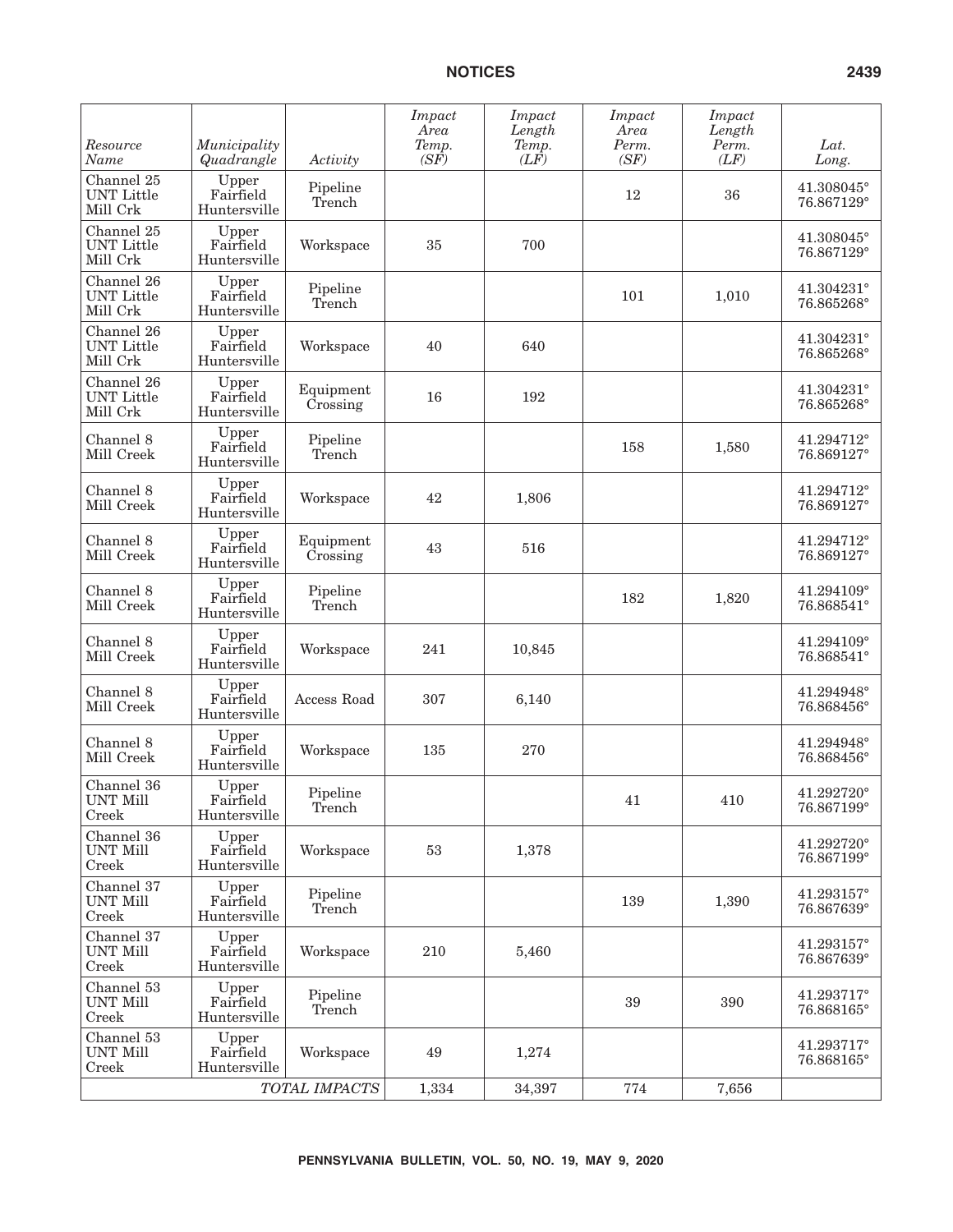**E5929220-022: SWEPI LP**, 150 North Dairy Ashford Road, Bldg E 12th Floor, Houston, TX 77079-1115, Sullivan Township, **Tioga County**, ACOE Baltimore District.

To construct, operate, and maintain:

1) a temporary road crossing using a timber mats and an 8 inch diameter natural gas pipeline impacting 5,100 square feet of a palustrine emergent (PEM) wetland (Roseville, PA Quadrangle 41° 46′ 30″ N, 76° 59′ 24″ W);

2) a temporary road crossing using 20 foot long, 48 inch diameter corrugated metal pipes, and an 8 inch diameter natural gas pipeline impacting 58 linear feet of an unnamed tributary to Corey Creek (CWF) (Roseville, PA Quadrangle 41° 46′ 30″ N, 76° 59′ 19″ W);

3) a temporary road crossing using 20 foot long, 48 inch diameter corrugated metal pipes, and an 8 inch diameter natural gas gathering line impacting 71 linear feet of Corey Creek (CWF) (Roseville, PA Quadrangle 41° 46′ 25″ N, 76° 58′ 47″ W);

4) a temporary road crossing using 20 foot long, 60 inch diameter corrugated metal pipes, timber mats, and an 8 inch diameter natural gas pipeline impacting 77 linear feet of Corey Creek (CWF) and 1,369 square feet of a palustrine emergent (PEM) wetland (Roseville, PA Quadrangle 41° 46' 1" N, 76° 58' 40" W);

5) a temporary road crossing using 20 foot long, 48 inch diameter corrugated metal pipes, and an 8 inch diameter natural gas pipeline impacting 65 linear feet of Corey Creek (CWF) and 4,268 square feet of a palustrine emergent/palustrine forested (PEM/PFO) wetland (Roseville, PA Quadrangle 41° 46′ 14″ N, 76° 58′ 30″ W);

6) a temporary road crossing using 20 foot long, 36 inch diameter corrugated metal pipes, timber mats, and an 8 inch diameter natural gas pipeline impacting 57 linear feet of an unnamed tributary to Corey Creek (CWF), 270 square feet of a palustrine emergent (PEM) wetland, and 933 square feet of a palustrine scrub-shrub (PSS) wetland (Roseville, PA Quadrangle 41° 46' 07" N,  $76^{\circ}$  58'  $15''$  W);

7) a temporary road crossing using a 20 foot long, 12 inch diameter corrugated metal pipe, and an 8 inch diameter natural gas gathering line impacting 45 linear feet of an unnamed tributary to Corey Creek (CWF) (Roseville, PA Quadrangle 41° 46' 03" N, 76° 58' 01" W);

8) a temporary road crossing using a timber mat bridge and an 8 inch diameter natural gas pipeline impacting 1,327 square feet of a palustrine emergent (PEM) wetland (Roseville, PA Quadrangle 41° 45' 57" N, 76° 57' 50" W);

9) a temporary road crossing using a 20 foot long, 36 inch diameter corrugated metal pipe, and an 8 inch diameter natural gas gathering line impacting 44 linear feet of an unnamed tributary to Corey Creek (CWF) (Roseville, PA Quadrangle 41° 45' 55" N, 76° 57' 42" W);

10) a temporary road crossing using a timber mat bridge and an  $\dot{8}$  inch diameter natural gas pipeline impacting 355 square feet of a palustrine emergent (PEM) (Roseville, PA Quadrangle 41° 45' 55" N, 76° 57'  $27^{\prime\prime}$  W);

11) a temporary road crossing using a 20 foot long, 12 inch diameter corrugated metal pipe, and an 8 inch diameter natural gas pipeline impacting 133 linear feet of an unnamed tributary to Corey Creek (CWF) (Roseville, PA Quadrangle 41° 45' 55" N, 76° 57' 26" W);

The project will result in 550 linear feet of temporary stream impacts, 12,999 square feet (0.30 acre) of temporary wetland impacts, and 623 square feet (0.014 acre) of permanent wetland impacts all for the purpose of installing a natural gas pipeline in Sullivan Township, Tioga County.

# **ACTIONS**

# **THE PENNSYLVANIA CLEAN STREAMS LAW AND THE FEDERAL CLEAN WATER ACT**

# **FINAL ACTIONS TAKEN FOR NPDES PERMITS AND WQM PERMITS**

The Department has taken the following actions on previously received applications for new, amended and renewed NPDES and WQM permits, applications for permit waivers and NOIs for coverage under General Permits. This notice of final action is provided in accordance with 25 Pa. Code Chapters 91 and 92a and 40 CFR Part 122, implementing provisions of The Clean Streams Law (35 P.S. §§ 691.1-691.1001) and the Federal Clean Water Act (33 U.S.C.A. §§ 1251—1376).

| Location    | Permit Authority | Application Type or Category                                   |
|-------------|------------------|----------------------------------------------------------------|
| Section I   | <b>NPDES</b>     | Renewals                                                       |
| Section II  | <b>NPDES</b>     | New or Amendment                                               |
| Section III | WQM              | Industrial, Sewage or Animal Wastes; Discharges to Groundwater |
| Section IV  | <b>NPDES</b>     | MS4 Individual Permit                                          |
| Section V   | <b>NPDES</b>     | MS4 Permit Waiver                                              |
| Section VI  | <b>NPDES</b>     | Individual Permit Stormwater Construction                      |
| Section VII | <b>NPDES</b>     | NOI for Coverage under NPDES General Permits                   |

Sections I—VI contain actions regarding industrial, animal or sewage wastes discharges, discharges to groundwater, and discharges associated with MS4, stormwater associated with construction activities and CAFOs. Section VII contains notices for parties who have submitted NOIs for Coverage under General NPDES Permits. The approval for coverage under these General NPDES Permits is subject to applicable effluent limitations, monitoring, reporting requirements and other conditions in each General Permit. The approval of coverage for land application of sewage sludge or residential septage under applicable general permit is subject to pollutant limitations, pathogen and vector attraction reduction requirements, operational standards, general requirements, management practices and other conditions in the respective permit. The permits and related documents, effluent limitations, permitting requirements and other information are on file and may be inspected and arrangements made for copying at the contact office noted before the action.

Persons aggrieved by an action may appeal that action to the Environmental Hearing Board (Board) under section 4 of the Environmental Hearing Board Act (35 P.S. § 7514) and 2 Pa.C.S. §§ 501—508 and 701—704 (relating to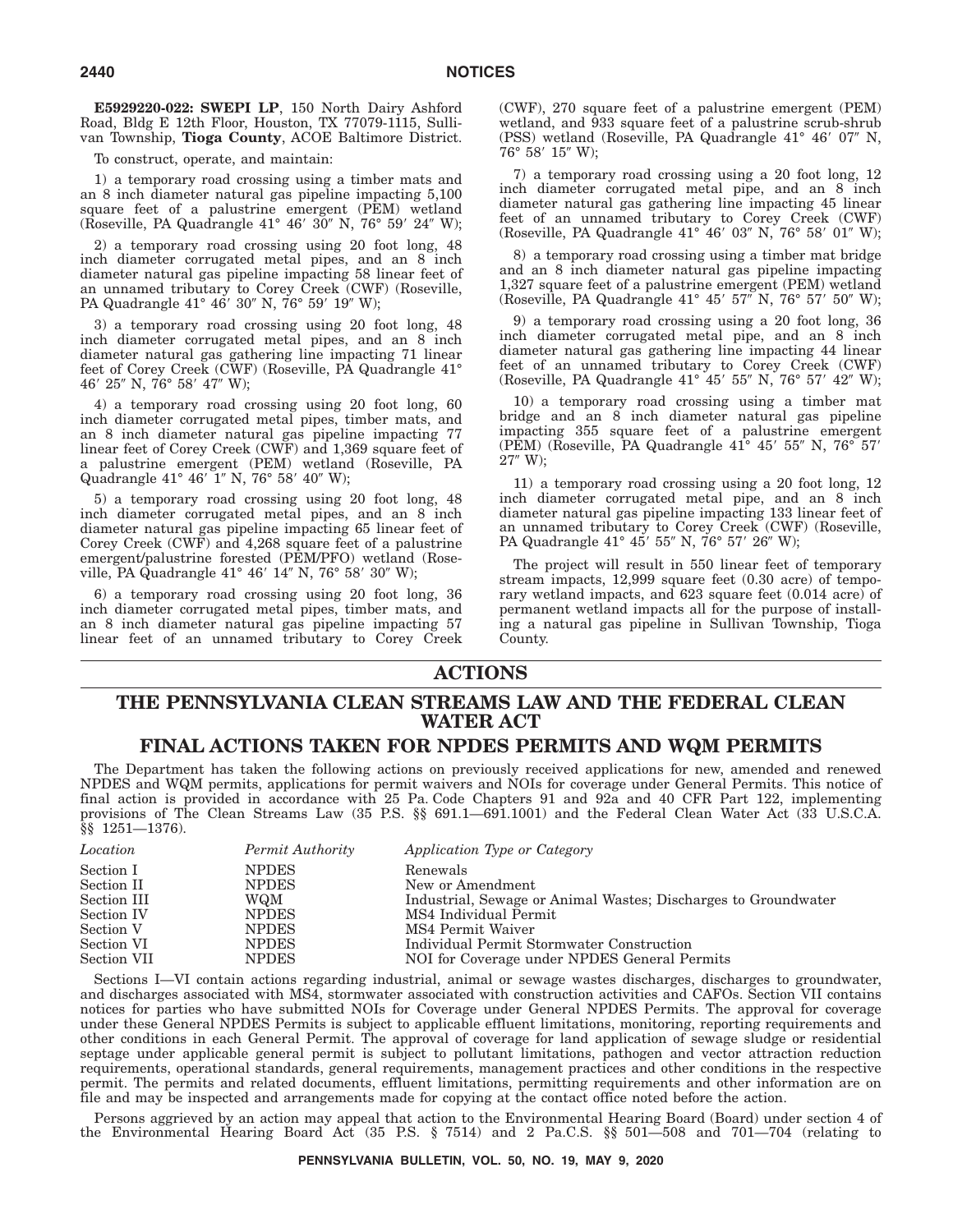Administrative Agency Law). The appeal should be sent to the Environmental Hearing Board, Second Floor, Rachel Carson State Office Building, 400 Market Street, P.O. Box 8457, Harrisburg, PA 17105-8457, (717) 787-3483. TDD users may contact the Board through the Pennsylvania AT&T Relay Service, (800) 654-5984. Appeals must be filed with the Board within 30-days of publication of this notice in the *Pennsylvania Bulletin* unless the appropriate statute provides a different time period. Copies of the appeal form and the Board's rules of practice and procedure may be obtained from the Board. The appeal form and the Board's rules of practice and procedure are also available in Braille or on audiotape from the Secretary to the Board at (717) 787-3483. This paragraph does not, in and of itself, create a right of appeal beyond that permitted by applicable statutes and decisional law.

For individuals who wish to challenge an action, the appeal must reach the Board within 30-days. A lawyer is not needed to file an appeal with the Board.

Important legal rights are at stake, however, so individuals should contact a lawyer at once. Persons who cannot afford a lawyer may qualify for free pro bono representation. Call the Secretary to the Board at (717) 787-3483 for more information.

#### **I. NPDES Renewal Permit Actions.**

*Southcentral Region: Clean Water Program Manager, 909 Elmerton Avenue, Harrisburg, PA 17110, Email: RA-EPNPDES\_SCRO@pa.gov.*

| <b>NPDES No.</b><br>(Type)              | <b>Facility Name &amp; Address</b>                                                                       | County &<br>Municipality                               | <b>Stream Name</b><br>(Watershed #)                                          | <b>EPA</b> Waived<br>Y/N |
|-----------------------------------------|----------------------------------------------------------------------------------------------------------|--------------------------------------------------------|------------------------------------------------------------------------------|--------------------------|
| PA0081841<br>(Sew)<br>Issued            | <b>Hershey Preserve</b><br>493 S. Mount Pleasant Road<br>Lebanon, PA 17042-4870                          | Lebanon County<br>South Annville<br>Township           | UNT to Gingrich Run<br>$(TSF)$ in Watershed(s)<br>$7-D$                      | Y                        |
| PA0246620<br>(IW)<br>Issued             | Rutherford Intermodal<br>5050 Paxton Street<br>Harrisburg, PA 17111                                      | Dauphin County<br>Swatara Township                     | UNT to Spring Creek<br>$(CWF)$ in Watershed(s)<br>7-C and 7-D                | Y                        |
| PA0266680<br>$A-2$<br>(SWI)<br>Transfer | Amazon.com Services LLC-Phl 4<br>21 Roadway Drive<br>Carlisle, PA 17015                                  | Cumberland County<br>Middlesex Township                | UNT to Letort Sprig Run<br>in Watershed(s)<br>7-B                            | Y                        |
| PA0051900<br>(Sew)<br>Issued            | Robeson Township STP<br>2689 Main Street<br>Birdsboro, PA 19508-8317                                     | Berks County<br>Robeson Township                       | Schuylkill River (WWF,<br>$MF)$ in Watershed(s)<br>$3-C$                     | Y                        |
| PA0083305<br>(IW)<br>Issued             | TE Connectivity Corp.<br>Route 516 and Shaffers Church Road<br>Brodbecks Bldg. 06<br>Brodbecks, PA 17329 | York County<br>Codorus Township                        | UNT to South Branch<br>Codorus Creek (WWF, MF)<br>in Watershed(s)<br>$7-H$   | Y                        |
| PA0081817<br>(Sew)<br>Issued            | East Juniata High School<br>32944 Route 35 N<br>McAlisterville, PA 17049-8109                            | Juniata County<br>Fayette Township                     | Cocolamus Creek<br>$(TSF)$ in Watershed(s)<br>$12-B$                         | $\mathbf Y$              |
| PA0083721<br>(Sew)<br>Issued            | Paradise Homes Comm.<br>Lake Road<br>York, PA 17403-4492                                                 | York County<br>Paradise Township                       | <b>UNT</b> of Paradise Run<br>$(WWF)$ in Watershed(s)<br>7-F                 | $\mathbf Y$              |
| PA0070149<br>(Sew)<br>Issued            | Leesport Borough STP<br>10 E. Wall Street<br>Leesport, PA 19533-9604                                     | <b>Berks County</b><br>Leesport Borough                | Schuylkill River<br>(WWF, MF) in<br>Watershed(s)<br>$3-B$                    | Y                        |
| PA0080560<br>(SW)<br><b>Issued</b>      | Harrisburg Travel Center<br>24601 Center Ridge Road<br>Westlake, OH 44145                                | Dauphin County<br>West Hanover<br>Township             | UNT to Manada Creek<br>(WWF, MF) Watershed(s)<br>7-D                         | Y                        |
| PA0246689<br>(Sew)<br>Issued            | Morris Residence<br>153 Hidden Valley Lane<br>Bedford, PA 15522-5365                                     | <b>Bedford County</b><br>Cumberland Valley<br>Township | UNT to Oster Run<br>(HQ-CWF, MF) in<br>Watershed(s)<br>$13-A$                | Y                        |
| PA0070050<br>(IW)<br><b>Issued</b>      | Reading Alloys Inc.<br>220 Old W. Penn Ave<br>Reading, PA 19551                                          | Berks County<br>South Heidelberg<br>Township           | Spring Creek (CWF) and<br>Spring Creek (CWF, MF)<br>in Watershed(s)<br>$3-C$ | Y                        |
| PA0022250<br>(Sew)<br>Issued            | <b>Biglerville Borough Authority</b><br>3251 Biglerville Road<br>Biglerville, PA 17307                   | Adams County<br><b>Biglerville Borough</b>             | UNT to Conewago Creek<br>$(WWF)$ in Watershed(s)<br>$7-F$                    | Y                        |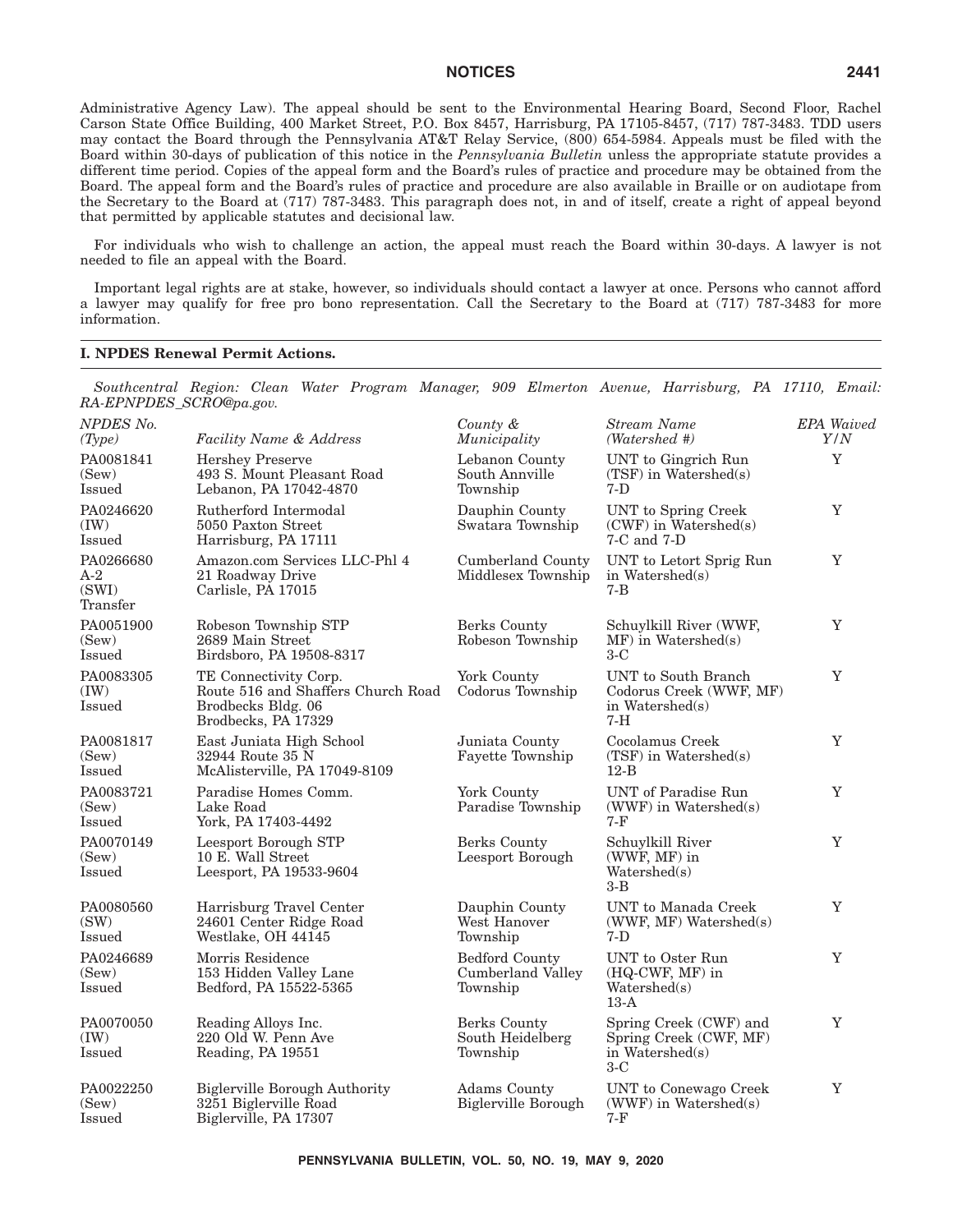| NPDES No.                    | <b>Facility Name &amp; Address</b>                                  | County &                         | Stream Name                                                | <b>EPA</b> Waived |
|------------------------------|---------------------------------------------------------------------|----------------------------------|------------------------------------------------------------|-------------------|
| (Type)                       |                                                                     | Municipality                     | (Watershed #)                                              | Y/N               |
| PA0085235<br>(Sew)<br>Issued | Emilys Restaurant<br>3790 Morgantown Road<br>Mohnton, PA 19540-7920 | Berks County<br>Robeson Township | UNT to Allegheny Creek<br>$(CWF)$ in Watershed(s)<br>$3-C$ |                   |

*Southwest Region: Clean Water Program Manager, 400 Waterfront Drive, Pittsburgh, PA 15222-4745, Email: RA-EPNPDES\_SWRO@pa.gov.*

| NPDES No.<br>(Type)   | <b>Facility Name &amp; Address</b>                                                                      | County &<br>Municipality                    | Stream Name<br>(Watershed #)                                       | <b>EPA</b> Waived<br>Y/N |
|-----------------------|---------------------------------------------------------------------------------------------------------|---------------------------------------------|--------------------------------------------------------------------|--------------------------|
| PA0093891<br>(Sewage) | Hampshire Estates STP<br>945 Little Deer Creek Valley Road<br>P.O. Box 148<br>Russellton, PA 15076-1331 | Allegheny County<br>West Deer Township      | Unnamed Tributary to<br>Dawson Run (CWF)<br>$(18-A)$               | Yes                      |
| PA0095478<br>(Sewage) | Jefferson Estates Inc.<br>P.O. Box 65<br>Perryopolis, PA 15473-0065                                     | <b>Fayette County</b><br>Jefferson Township | Unnamed Tributary of<br>Little Redstone Creek<br>(WWF)<br>$(19-C)$ | Yes                      |
| PA0252590<br>(Sewage) | Rogersville STP<br>P.O. Box $435$<br>Rogersville, PA 153595                                             | Greene County<br>Center Township            | South Fork Tenmile Creek<br>$(HQ-WWF)$<br>$(19-B)$                 | Yes                      |

**II. New or Expanded Facility Permits, Renewal of Major Permits and EPA Nonwaived Permit Actions.**

*Northeast Region: Clean Water Program Manager, 2 Public Square, Wilkes-Barre, PA 18701-1915, Email: RA-EPNPDES\_NERO@pa.gov.*

**NPDES Permit No. PA0028568**, Sewage, SIC Code 4952, **Bangor Borough Authority Northampton County**, 197 Pennsylvania Avenue, Bangor, PA 18013.

This existing facility is located in Washington Township, **Northampton County**.

Description of Existing Action/Activity: Issuance of an NPDES Permit for an existing discharge of treated sewage.

**NPDES Permit No. PA0276308**, Stormwater, SIC Code 4225, **Amazon.com Services, LLC**, P.O. Box 80842, Attn: NA Environmental Department, Seattle, WA 98108-0842.

This existing facility is located in Bethlehem Township, **Northampton County**.

Description of Proposed Action/Activity: Issuance of a new NPDES Permit for an existing discharge of industrial stormwater.

**NPDES Permit No. PA0060046**, Sewage, SIC Code 4952, **Can Do Inc.**, One South Church Street, Hazleton, PA 18201.

This existing facility is located in Hazle Township, **Luzerne County**.

Description of Existing Action/Activity: Issuance of an NPDES Permit for an existing discharge of treated sewage.

*Southwest Region: Clean Water Program Manager, 400 Waterfront Drive, Pittsburgh, PA 15222-4745, Email: RA-EPNPDES\_SWRO@pa.gov.*

**NPDES Permit No. PA0205753 A-1**, Sewage, **East Bethlehem Township Municipal Authority Washington County**, P.O. Box 136, Fredericktown, PA 15333-0136, East Bethlehem Township, **Washington County**.

The following notice reflects changes to the notice published in the January 12, 2019 edition of the *Pennsylvania Bulletin*:

Elimination of Total Residual Chlorine limits

Addition of UV transmittance monitoring

*Northwest Region: Clean Water Program Manager, 230 Chestnut Street, Meadville, PA 16335-3481.*

**NPDES Permit No. PA0287989**, Sewage, SIC Code 8800, **Gorden Smith**, 637 Fredonia Road, Greenville, PA 16125-8407.

This proposed facility is located in Delaware Township, **Mercer County**.

Description of Proposed Action/Activity: Issuance of an NPDES Permit for a new discharge of treated sewage.

**NPDES Permit No. PA0288179**, Sewage, SIC Code 8800, **James & Wilma Spaulding**, 9180 Fry Road, McKean, PA 16426-1539.

This proposed facility is located in McKean Township, **Erie County**.

Description of Proposed Action/Activity: Issuance of an NPDES Permit for a new discharge of treated sewage.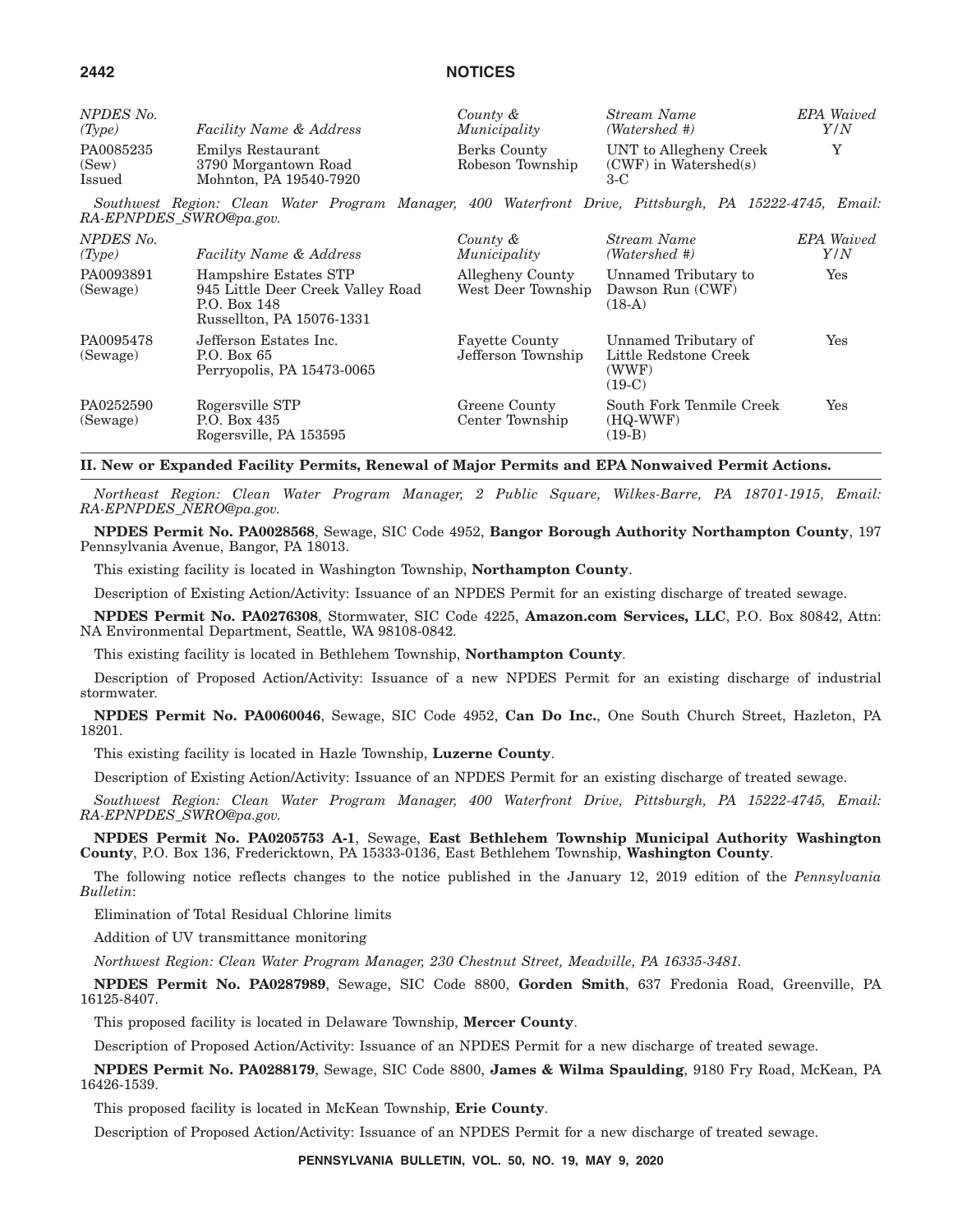**NPDES Permit No. PA0288047**, Sewage, SIC Code 6513, **Mary Waggoner**, P.O. Box 332, Lyndora, PA 16045-0332.

This proposed facility is located in Clay Township, **Butler County**.

Description of Proposed Action/Activity: Issuance of an NPDES Permit for a new discharge of treated sewage.

**III. WQM Industrial Waste and Sewerage Actions under The Clean Streams Law.**

*Southcentral Region: Clean Water Program Manager, 909 Elmerton Avenue, Harrisburg, PA 17110, Email: RA-EPNPDES\_SCRO@pa.gov.*

**WQM Permit No. WQG02362001**, Sewerage, SIC Code 4952, **Paradise Township Sewer Authority**, 2 Township Drive, P.O. Box 40, Paradise, PA 17562.

This proposed facility is located in Paradise Township, **Lancaster County**.

Description of Proposed Action/Activity:

This General Permit approves the construction and operation of 1 pump station.

**WQM Permit No. 0585404 T3**, Sewerage, SIC Code 6514, **Morris Residence**, 153 Hidden Valley Lane, Bedford, PA 15522-5365.

This proposed facility is located in Cumberland Valley Township, **Bedford County**.

Description of Proposed Action/Activity:

This transfer approves the transfer of sewage facilities consisting of:

- Norweco ATU

 $-600$  ft<sup>2</sup> sand filter

- 200-gallon chlorine contact tank

**WQM Permit No. 3820401**, Sewerage, SIC Code 4952, **North Londonderry Township Authority**, 655 E Ridge Road, Palmyra, PA 17078-9308.

This proposed facility is located in North Londonderry Township, **Lebanon County**.

Description of Proposed Action/Activity:

This permit approves the construction and operation of sewage facilities consisting of:

-A pump station with sewage grinder and 2 submersible pumps each rated at 475 gpm at 91 TDH and 5,400-linear feet of 8-inch PVC force main.

-Pump Station building, pump controls, wet well and standby generator.

-A 15-inch PVC interceptor, 8-inch gravity sewer and 10-inch gravity sewer with several manholes and stream crossings.

**WQM Permit No. 0185405 A4**, Sewerage, SIC Code 4952, **Biglerville Borough Authority**, 33 Musselman Avenue, Biglerville, PA 17307-9233.

This proposed facility is located in Biglerville Borough, **Adams County**.

Description of Proposed Action/Activity:

This amendment approves the modification of sewage facilities consisting of:

-Re-rate the design hydraulic capacity to 0.925 MGD and the design organic capacity to 750 lb/da-BODs for consistency with the permit issued on June  $27, 2006$ .

**WQM Permit No. 0619407**, Sewerage, SIC Code 5499, **Heres Hereford LLC**, 5601 Mariner Street, Suite 100, Tampa, FL 33609.

This proposed facility is located in Hereford Township, **Berks County**.

Description of Proposed Action/Activity:

This permit approves the construction and operation of sewage facilities consisting of:

Two settling tanks (2,000 gallons each) including a grease trap; gravity conveyance lines to a lift station with 2 submersible pumps; an aerated 4,900 gallon EQ tank with 2 submersible pumps; chemical feeds with peristaltic pumps; 3 blowers; 2 aeration tanks of 4,900 gallons each with fine air diffusers and PVC media; dissolved Oxygen sensors, analyzer, and automated controls; and a clarifier with RAS to aeration tank and effluent overflow to a dosing tank; an effluent flow meter; 2 dosing pumps, automated valve and pressurized piping to a 3,000 sq. ft. absorption area composed of 10 trenches with PVC laterals and globe valves. The absorption area is divided into two zones of 5 trenches each, with dosing alternating between the two zones.

**PENNSYLVANIA BULLETIN, VOL. 50, NO. 19, MAY 9, 2020**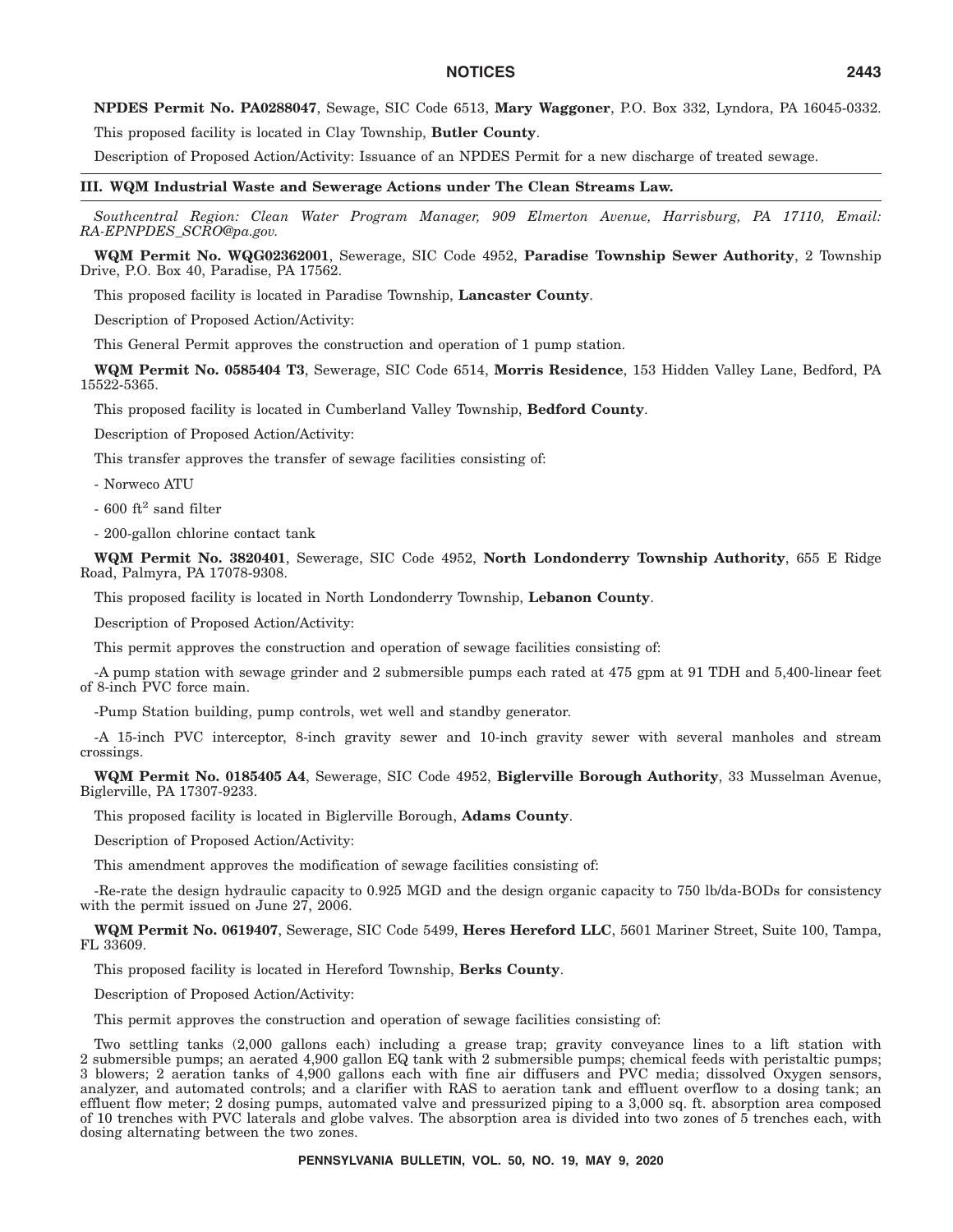*Southwest Region: Clean Water Program Manager, 400 Waterfront Drive, Pittsburgh, PA 15222-4745, Email: RA-EPNPDES\_SWRO@pa.gov.*

**WQM Permit No. 6573413 A-1**, Sewage, **North Huntingdon Township Municipal Authority Westmoreland County**, 11265 Center Highway, N Huntingdon, PA 15642.

This existing facility is in North Huntingdon Township, **Westmoreland County**.

Description of Proposed Action/Activity: Upgrade of Highland Terrace Pump Station.

*Northwest Region: Clean Water Program Manager, 230 Chestnut Street, Meadville, PA 16335-3481.*

**WQM Permit No. 4319413**, Sewage, **Gorden Smith**, 637 Fredonia Road, Greenville, PA 16125.

This proposed facility is located in Delaware Township, **Mercer County**.

Description of Proposed Action/Activity: Single Residence Sewage Treatment Plant.

**WQM Permit No. 2520404**, Sewage, **James & Wilma Spaulding**, 9180 Fry Road, McKean, PA 16426-1539.

This proposed facility is located in McKean Township, **Erie County**.

Description of Proposed Action/Activity: Single Residence Sewage Treatment Plant.

**WQM Permit No. 1020401**, Sewage, **Mary Waggoner**, P.O. Box 332, Lyndora, PA 16045-0332.

This proposed facility is located in Clay Township, **Butler County**.

Description of Proposed Action/Activity: Small flow treatment facility to service existing apartment building.

**WQM Permit No. 1620402**, Sewage, **Philip C Kiser**, 202 South Street, Clarion, PA 16214.

This proposed facility is located in Clarion Township, **Clarion County**.

Description of Proposed Action/Activity: Single Residence Sewage Treatment Plant.

**WQM Permit No. 1000404 A-1**, Sewage, **Western Butler County Authority**, 607 Market Street, Zelienople, PA 16063-1830.

This existing facility is located in Zelienople Borough, **Butler County**.

Description of Proposed Action/Activity: Replacement of the Herman Pump Station.

## **IV. NPDES Stormwater Discharges from Municipal Separate Storm Sewer Systems (MS4) Individual Permits Issued.**

*Northeast Region: Clean Water Program Manager, 2 Public Square, Wilkes-Barre, PA 18701-1915, Email: RA-EPNPDES\_NERO@pa.gov.*

*TMDL*

*Pollutant*

| <i>NPDES</i><br>Permit No. | Applicant Name & Address                                             | Municipality,<br>County                  | Receiving<br>Water(s)/Use(s)                                                                                                                                                                                                                                                                                                                        | Plan<br>Submitted<br>(Y/N) | Reduction Plan<br>Submitted<br>(Y/N) |
|----------------------------|----------------------------------------------------------------------|------------------------------------------|-----------------------------------------------------------------------------------------------------------------------------------------------------------------------------------------------------------------------------------------------------------------------------------------------------------------------------------------------------|----------------------------|--------------------------------------|
| PAI132222                  | Lower Macungie Township<br>3400 Brookside Road<br>Macungie, PA 18062 | Lower<br>Macungie<br>Township,<br>Lehigh | Spring Creek<br>(HQ-CWF/MF).<br>Tributary 3578 to<br>Little Lehigh Creek<br>(HQ-CWF/MF).<br>Tributary 3572 to<br>Cedar Creek<br>(HQ-CWF/MF).<br>Swabia Creek<br>(HQ-CWF/MF).<br>Tributaries 3580 &<br>3585 to Swabia Creek<br>(HQ-CWF/MF),<br>Little Lehigh Creek<br>(HQ-CWF/MF).<br>Leibert Creek<br>(HQ-CWF/MF), and<br>Toad Creek<br>(HQ-CWF/MF) | N                          | Y                                    |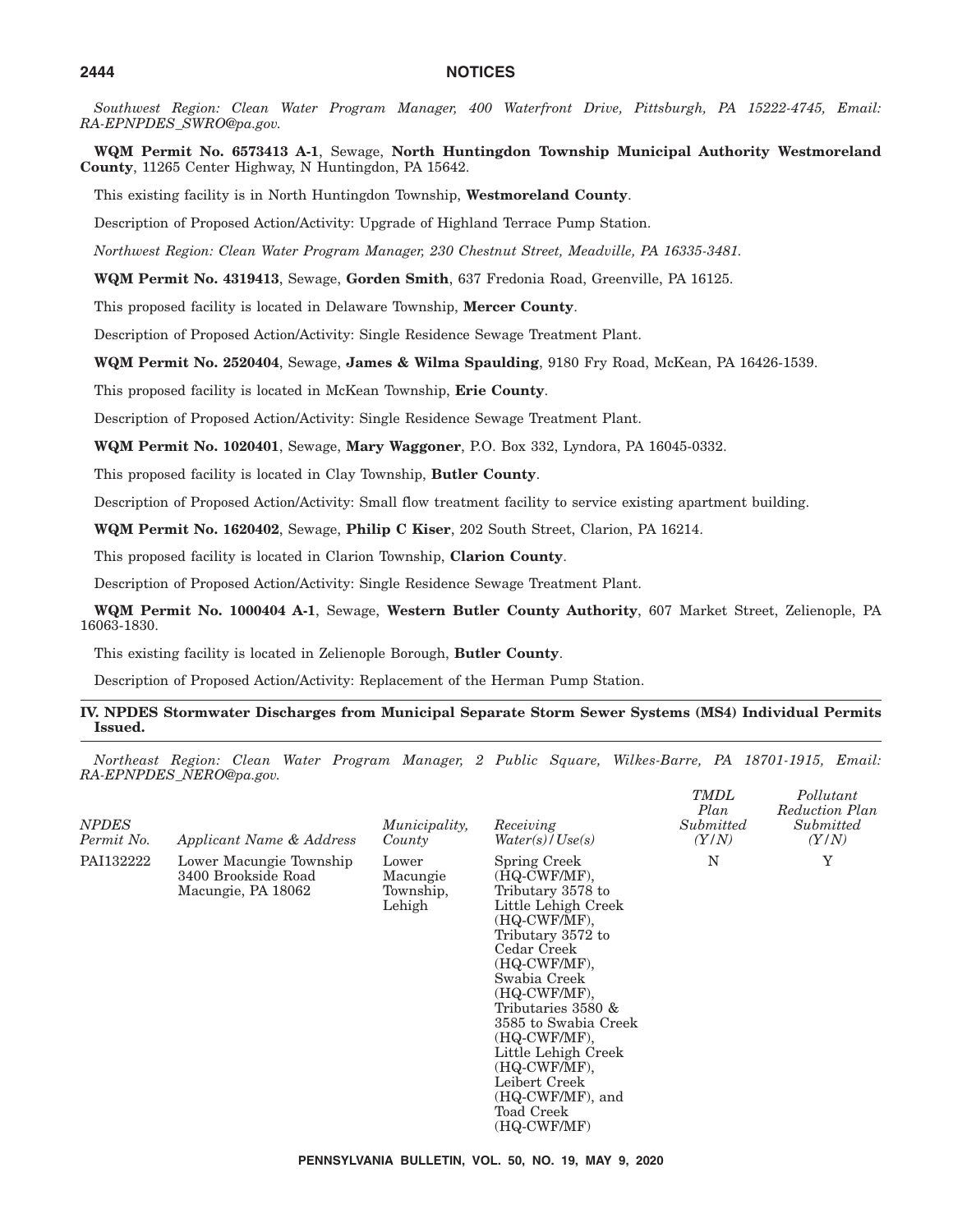| <b>NPDES</b><br>Permit No. | Applicant Name & Address                                                        | Municipality,<br>County                  | Receiving<br>Water(s) / Use(s)                                                                                                                                                                                                                                                                                                                                                                                                                           | <b>TMDL</b><br>Plan<br>Submitted<br>(Y/N) | Pollutant<br>Reduction Plan<br>Submitted<br>(Y/N) |
|----------------------------|---------------------------------------------------------------------------------|------------------------------------------|----------------------------------------------------------------------------------------------------------------------------------------------------------------------------------------------------------------------------------------------------------------------------------------------------------------------------------------------------------------------------------------------------------------------------------------------------------|-------------------------------------------|---------------------------------------------------|
| PAI132227                  | Lower Saucon Township<br>3700 Old Philadelphia Pike<br>Bethlehem, PA 18015-5426 | Lower Saucon<br>Township,<br>Northampton | Lehigh River<br>(WWF/MF),<br>Saucon Creek<br>(CWF/MF),<br>Tributaries 3360 &<br>3361 to Saucon Creek<br>$(CWF/MF)$ ,<br>Unnamed Tributary to<br>Saucon Creek<br>(CWF/MF),<br>Unnamed Tributary to<br>East Branch<br>Saucon Creek<br>(CWF/MF),<br><b>Black River</b><br>(CWF/MF), Tributary<br>3355 to Black River<br>$(CWF/MF)$ ,<br>Unnamed Tributary to<br><b>Black River</b><br>(CWF/MF),<br>Polk Valley Run<br>(CWF/MF),<br>Silver Creek<br>(CWF/MF) | N                                         | Y                                                 |

## **V. NPDES Waiver Stormwater Discharges from Municipal Separate Storm Sewer Systems (MS4) Actions.**

The following waiver applications have been approved for a 5-year period. The Department is issuing waivers for the following MS4s instead of NPDES permit coverage.

*Southwest Region: Clean Water Program Manager, 400 Waterfront Drive, Pittsburgh, PA 15222-4745, Email: RA-EPNPDES\_SWRO@pa.gov.*

| <b>NPDES</b> |                          |   |
|--------------|--------------------------|---|
| Waiver No.   | Applicant Name & Address | M |
| PAG136350    | Ellsworth Borough        | E |
|              | Washington County        | w |
|              | $P.O.$ Box 545           |   |
|              | Ellsworth, PA 15331-0545 |   |

*Waiver No. Applicant Name & Address Municipality, County* Ellsworth Borough Washington

*Receiving Water(s)/Use(s)* Pigeon Creek (WWF)

# **VI. NPDES Discharges of Stormwater Associated with Construction Activities Individual Permit Actions.**

*Northeast Region: Waterways and Wetlands Program Manager, 2 Public Square, Wilkes-Barre, PA 18701-1915, 570-826-2511.*

*Contact: Gillian Ostrum, Clerk Typist 2, 570-830-3077.*

| <b>NPDES</b><br>Permit No.                     | Applicant Name & Address                                                                                        | County      | Municipality            | Receiving<br>Water/Use                                                      |
|------------------------------------------------|-----------------------------------------------------------------------------------------------------------------|-------------|-------------------------|-----------------------------------------------------------------------------|
| PAD390152<br>Authorization/<br><i>s</i> suance | Jaindl Land Company<br>3150 Coffeetown Road<br>Orefield, PA 18069                                               | Lehigh      | Lower Macungie Township | Little Lehigh Creek<br>$(HQ-CWF, MF)$                                       |
| PAD390139<br>Authorization/<br>Issuance        | New Tripoli Bank<br>6748 Madison St.<br>New Tripoli, PA 18066                                                   | Lehigh      | North Whitehall Twp     | UNT to the Mill<br>Creek<br>(CWF, MF)<br>EV Wetlands                        |
| PAD450087<br>Authorization/<br>Issuance        | Elmer F. Possinger and Sons, Inc.<br>P.O. Box 520<br>Bartonsville, PA 18321                                     | Monroe      | Hamilton Township       | UNT to McMichael<br>Creek (HQ-CWF, MF)<br>McMichael Creek<br>$(HQ-CWF, MF)$ |
| PAD480120<br>Authorization/<br>Issuance        | Nic Zawarski and Sons<br>Developers, Inc.<br>c/o Taras W. Zawarski<br>1441 Linden Street<br>Bethlehem, PA 18018 | Northampton | Forks Township          | Bushkill Creek<br>$(HQ-CWF, MF)$                                            |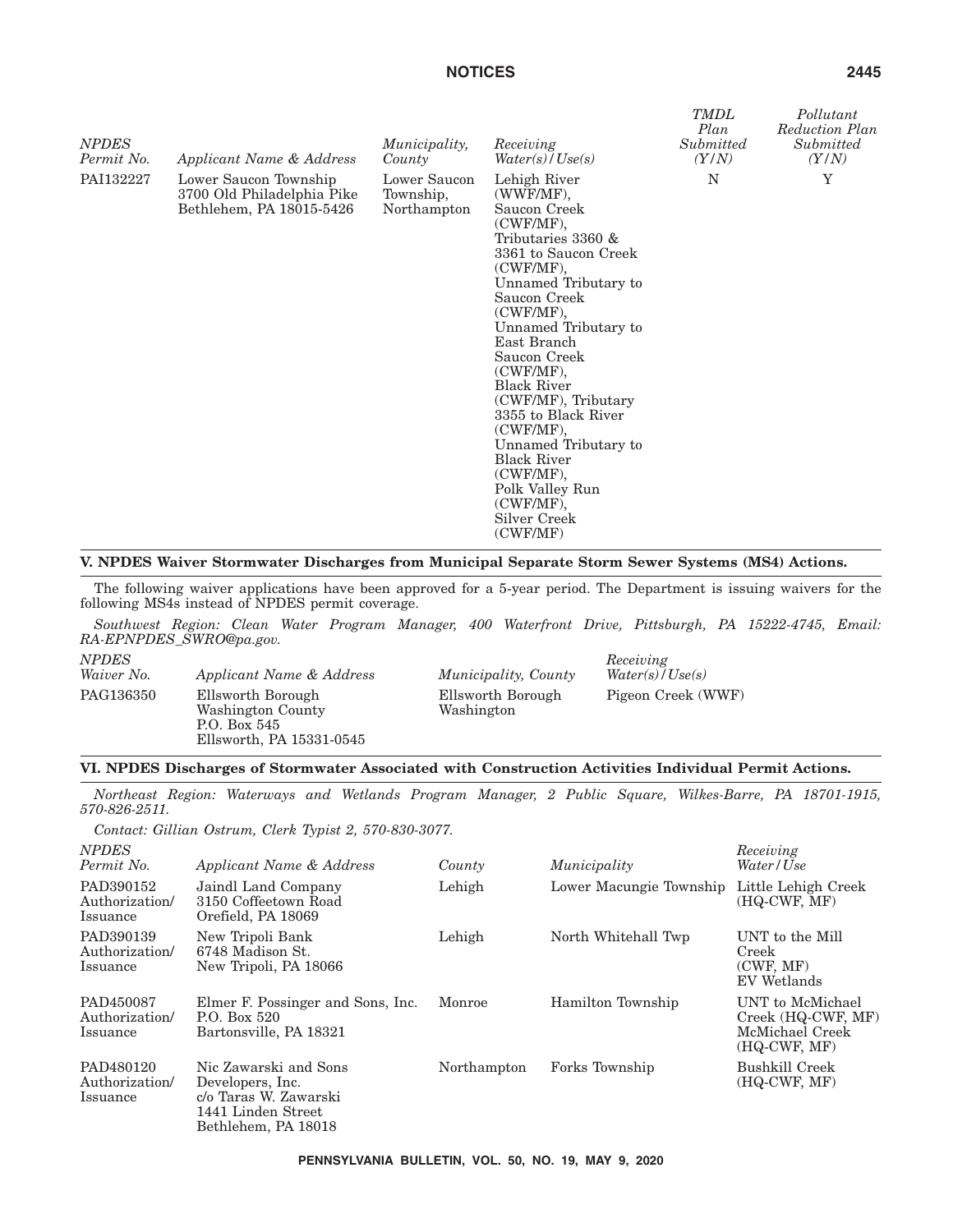*Northcentral Region: Watershed Management Program Manager, 208 West Third Street, Williamsport, PA 17701. Centre County Conservation District: 414 Holmes Avenue, Suite 4, Bellefonte, PA 16823, (814) 355-6817.*

| <b>NPDES</b><br>Permit No.          | Applicant Name & Address                                                                                       | County               | Municipality                          | Receiving<br>Water/Use           |
|-------------------------------------|----------------------------------------------------------------------------------------------------------------|----------------------|---------------------------------------|----------------------------------|
| PAD140054                           | Nittany Valley Partners, LP<br>1304 Megan Dr<br>State College, PA 16803                                        | Centre               | Patton Township                       | UNT Buffalo Run<br>HQ-CWF        |
| PAD140054 A-3<br>Minor<br>Amendment | Nittany Valley Partners, LP<br>1304 Megan Dr<br>State College, PA 16803                                        | Centre               | Patton Township                       | UNT Buffalo Run<br>HQ-CWF        |
|                                     | Southwest Region: Dana Drake, Waterways and Wetlands Program, 400 Waterfront Drive, Pittsburgh, PA 15222-4745. |                      |                                       |                                  |
| <b>NPDES</b><br>Permit No.          | Applicant Name & Address                                                                                       | County               | Municipality                          | Receiving<br>Water/Use           |
| PAD260011                           | First Energy Corporation<br>311 South Seventh Street<br>Connellsville, PA 15425                                |                      | Fayette County City of Connells ville | Youghiogheny River<br>$(HQ-CWF)$ |
| PAD630040                           | Washington County Commissioners<br>Suite 701<br>100 West Beau Street<br>Washington, PA 15301                   | Washington<br>County | Cross Creek Township                  | Cross Creek<br>(HQ-WWF)          |

# **VII. Approvals to Use NPDES and/or Other General Permits.**

The EPA Region III Administrator has waived the right to review or object to this permit action under the waiver provision 40 CFR 123.23(d).

|               | List of NPDES and/or Other General Permit Types.                                                                                                                                 |
|---------------|----------------------------------------------------------------------------------------------------------------------------------------------------------------------------------|
| <b>PAG-01</b> | General Permit for Discharges for Stormwater Discharges Associated with Small Construction<br>Activities.                                                                        |
| <b>PAG-02</b> | General Permit for Discharges of Stormwater Associated with Construction Activities                                                                                              |
| $PAG-03$      | General Permit for Discharges of Stormwater from Industrial Activities                                                                                                           |
| <b>PAG-04</b> | General Permit for Discharges from Small Flow Treatment Facilities                                                                                                               |
| <b>PAG-05</b> | General Permit for Discharges from Petroleum Product Contaminated Groundwater Remediation<br>Systems                                                                             |
| <b>PAG-06</b> | General Permit for Wet Weather Overflow Discharges from Combined Sewer Systems (CSO)                                                                                             |
| <b>PAG-07</b> | General Permit for Beneficial Use of Exceptional Quality Sewage Sludge by Land Application                                                                                       |
| <b>PAG-08</b> | General Permit for Beneficial Use of Non-Exceptional Quality Sewage Sludge by Land Application to<br>Agricultural Land, Forest, a Public Contact Site or a Land Reclamation Site |
| PAG-08 (SSN)  | Site Suitability Notice for Land Application Under Approved PAG-08 General Permit Coverage                                                                                       |
| <b>PAG-09</b> | General Permit for Beneficial Use of Residential Septage by Land Application to Agricultural Land,<br>Forest, or a Land Reclamation Site                                         |
| PAG-09 (SSN)  | Site Suitability Notice for Land Application Under Approved PAG-09 General Permit Coverage                                                                                       |
| <b>PAG-10</b> | General Permit for Discharges from Hydrostatic Testing of Tanks and Pipelines                                                                                                    |
| <b>PAG-11</b> | General Permit for Discharges from Aquatic Animal Production Facilities                                                                                                          |
| <b>PAG-12</b> | Concentrated Animal Feeding Operations (CAFOs)                                                                                                                                   |
| <b>PAG-13</b> | Stormwater Discharges from Municipal Separate Storm Sewer Systems (MS4)                                                                                                          |
| <b>PAG-14</b> | (To Be Announced)                                                                                                                                                                |
| <b>PAG-15</b> | General Permit for Discharges from the Application of Pesticides                                                                                                                 |
|               | General Permit Type-PAG-02                                                                                                                                                       |
|               | Contact: Aaron Redmond, Management Technician, 484.250.5821.                                                                                                                     |
|               | <b>Facility Location:</b>                                                                                                                                                        |

| Permit No. | Applicant Name & Address                                                               | <i>Fuculty Location:</i><br>Municipality &<br>County | Receiving<br>Water/Use     | Contact Office &<br>Phone No.                                                              |
|------------|----------------------------------------------------------------------------------------|------------------------------------------------------|----------------------------|--------------------------------------------------------------------------------------------|
| PAC510162  | uCity Academic Owner, LLC<br>3675 Market Street<br>Suite 200<br>Philadelphia, PA 19104 | City of Philadelphia<br>Philadelphia County          | Schuylkill River<br>WWF-MF | Southeast Regional<br>Office<br>2 East Main Street<br>Norristown, PA 19401<br>484-250-5900 |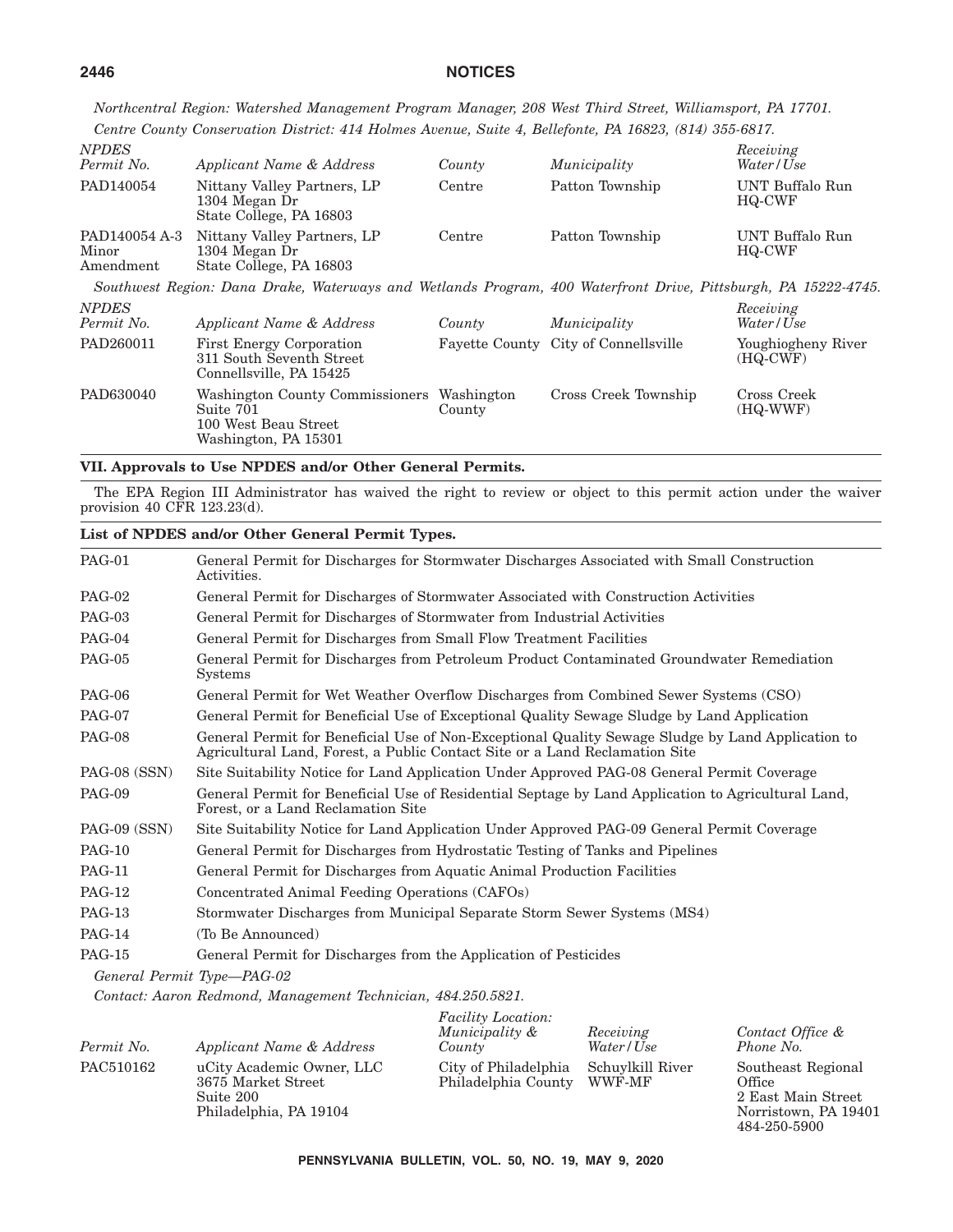| Permit No. | Applicant Name & Address                                                                                  | Facility Location:<br>Municipality &<br>County         | Receiving<br>Water/Use                                                                         | Contact Office &<br>Phone No.                                                              |
|------------|-----------------------------------------------------------------------------------------------------------|--------------------------------------------------------|------------------------------------------------------------------------------------------------|--------------------------------------------------------------------------------------------|
| PAC510163  | PECO Energy Company (PECO)<br>2301 Market Street<br>$N3-3$<br>Philadelphia, PA 19103                      | City of Philadelphia<br>Philadelphia County            | Schuylkill River<br>WWF-MF                                                                     | Southeast Regional<br>Office<br>2 East Main Street<br>Norristown, PA 19401<br>484-250-5900 |
| PAC510169  | 1121 Pier Village, LLC<br>93-16 71st Drive<br>Forest Hills, NY 11375-6709                                 | City of Philadelphia<br>Philadelphia County            | Delaware River<br><b>MF-WWF</b>                                                                | Southeast Regional<br>Office<br>2 East Main Street<br>Norristown, PA 19401<br>484-250-5900 |
| PAC510170  | W/W 2400 Weccacoe Owner VIII,<br>$_{\rm LLC}$<br>505 Park Avenue<br>18th Floor<br>New York, NY 10022      | City of Philadelphia<br>Philadelphia County            | Delaware River<br>WWF-MF                                                                       | Southeast Regional<br>Office<br>2 East Main Street<br>Norristown, PA 19401<br>484-250-5900 |
| PAC460429  | Montgomery Realty Associates<br>6055 Sheaff Lane<br>Fort Washington, PA 19034                             | Montgomery<br>Township<br>Montgomery County            | Wissahickon Creek<br><b>TSF-MF</b>                                                             | Southeast Regional<br>Office<br>2 East Main Street<br>Norristown, PA 19401<br>484-250-5900 |
| PAC460403  | Premier Trailer Leasing<br>5201 Tennyson Parkway<br>Suite 250<br>Plano, TX 75024                          | <b>Upper Hanover</b><br>Township<br>Montgomery County  | Stony Run<br><b>TSF</b>                                                                        | Southeast Regional<br>Office<br>2 East Main Street<br>Norristown, PA 19401<br>484-250-5900 |
| PAC460424  | AMEJ Partners LP T/A Acme<br>Corrugated Box Company Inc.<br>2700 Turnpike Drive<br>Hatboro, PA 19040-4219 | <b>Upper Moreland</b><br>Township<br>Montgomery County | Pennypack Creek<br>TSF-MF                                                                      | Southeast Regional<br>Office<br>2 East Main Street<br>Norristown, PA 19401<br>484-250-5900 |
| PAC460475  | Toll Brothers, Inc.<br>250 Gibraltar Road<br>Horsham, PA 19044                                            | Skippack Township<br>Montgomery County                 | <b>Unnamed Tributary</b><br>to Perkiomen Creek<br><b>TSF</b>                                   | Southeast Regional<br>Office<br>2 East Main Street<br>Norristown, PA 19401<br>484-250-5900 |
| PAC460391  | ELU Beachcomber LLC<br>201 S Maple Avenue<br>Suite 100<br>Ambler, PA 19002                                | Whitpain Township<br>Montgomery County                 | <b>Stony Creek</b><br>TSF-MF                                                                   | Southeast Regional<br>Office<br>2 East Main Street<br>Norristown, PA 19401<br>484-250-5900 |
| PAC460451  | Nehoc Holdings LLL c/o Myoderm<br>328 DeKalb Street<br>Norristown, PA 19401                               | Horsham Township<br>Montgomery County                  | Unnamed to<br>Park Creek<br>WWF-MF                                                             | Southeast Regional<br>Office<br>2 East Main Street<br>Norristown, PA 19401<br>484-250-5900 |
| PAC230143  | Riddle Memorial Hospital<br>c/o Main Line Health<br>1068 West Baltimore Pike<br>Media, PA 19063           | Middletown<br>Township<br>Delaware County              | Chrome Run<br>TSF-MF<br>Tributary 00540 to<br>Chrome Run<br><b>TSF-MF</b>                      | Southeast Regional<br>Office<br>2 East Main Street<br>Norristown, PA 19401<br>484-250-5900 |
| PAC230131  | Artis Senior Living<br>129 Middletown Road<br>Media, PA 19063                                             | Middletown<br>Township<br>Delaware County              | Chrome Run<br>TSF-MF                                                                           | Southeast Regional<br>Office<br>2 East Main Street<br>Norristown, PA 19401<br>484-250-5900 |
| PAC230128  | The Estates of David D. Adams<br>40 Oakland Road<br>West Chester, PA 19382                                | Chadds Ford<br>Township<br>Delaware County             | Brinton Run<br>WWF-MF<br><b>Unnamed Tributary</b><br>to West Branch<br>Chester Creek<br>TSF-MF | Southeast Regional<br>Office<br>2 East Main Street<br>Norristown, PA 19401<br>484-250-5900 |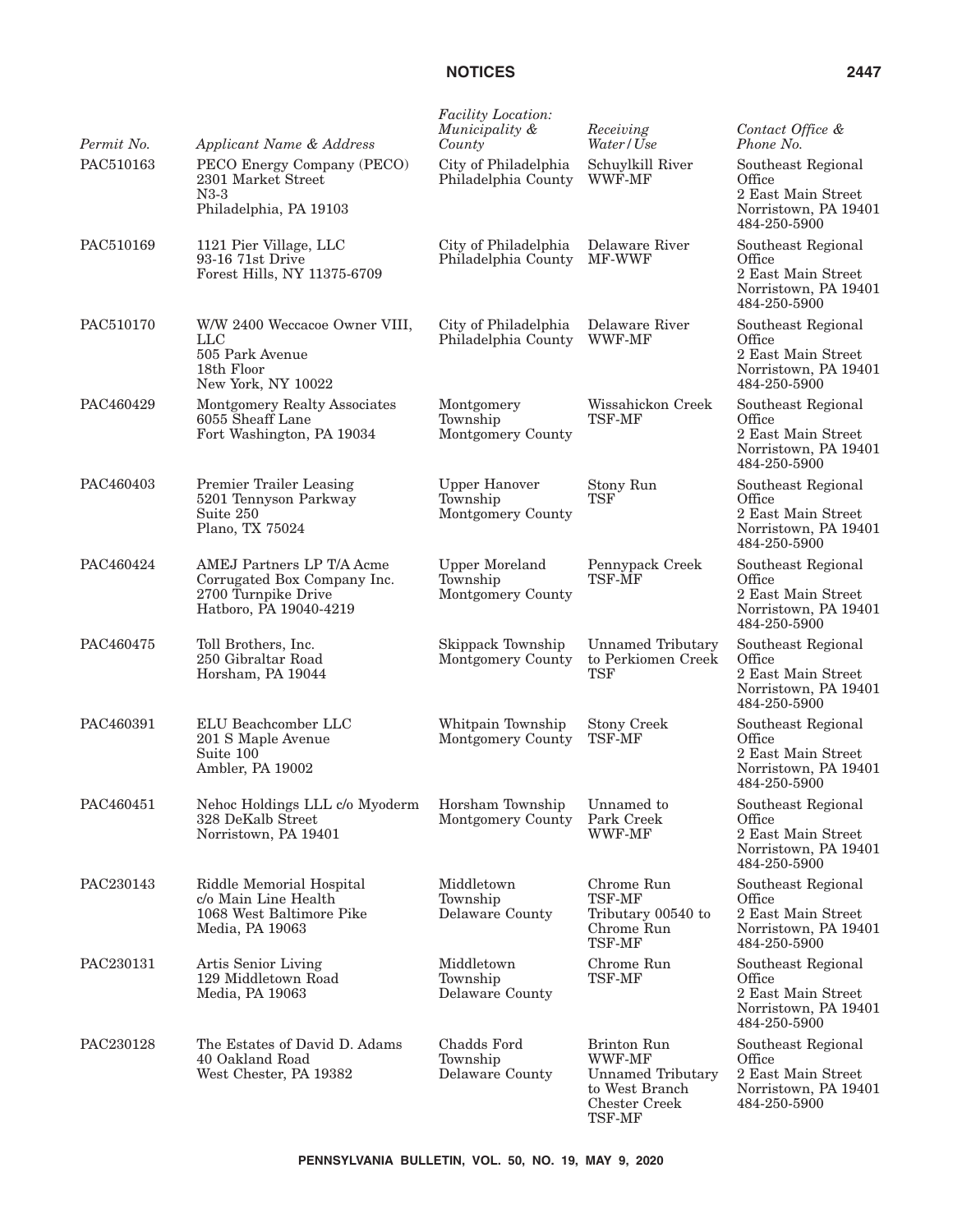| Permit No. | Applicant Name & Address                                                    | <b>Facility Location:</b><br>Municipality &<br>County | Receiving<br>Water/Use                            | Contact Office &<br>Phone No.                                                                   |
|------------|-----------------------------------------------------------------------------|-------------------------------------------------------|---------------------------------------------------|-------------------------------------------------------------------------------------------------|
| PAC230141  | Nicholas Bonaventure Builders,<br>lnc.<br>312 Lenni Road<br>Media, PA 19063 | Middletown<br>Township<br>Delaware County             | Chester Creek<br>TSF-MF                           | Southeast Regional<br>Office<br>2 East Main Street<br>Norristown, PA 19401<br>484-250-5900      |
| PAC230129  | Andrea Halko-Roberts<br>Heybum Road<br>Chadds Ford, PA 19317                | Chadds Ford<br>Township<br>Delaware County            | Unnamed Tributary<br>to Harvey Run<br>WWF-MF      | Southeast Regional<br>Office<br>2 East Main Street<br>Norristown, PA 19401<br>484-250-5900      |
| PAC090348  | Michael Minkovich<br>116 Orthodox Drive<br>Richboro, PA 18954               | Northampton<br>Township<br><b>Bucks County</b>        | Unnamed Tributary<br>to Neshaminy Creek<br>TSF-MF | Bucks County<br><b>Conservation District</b><br>1456 Ferry Road<br>Doylestown, PA<br>18901-5550 |

*Northeast Region: Waterways and Wetlands Program Manager, 2 Public Square, Wilkes-Barre, PA 18701-1915, 570-826-2511.*

*Contact: Gillian Ostrum, Clerk Typist 2, 570-830-3077.*

| NPDES<br>Permit No.                     | Applicant Name &<br>Address                                                  | County      | Municipality               | Receiving<br>Water / Use            | Contact Office &<br><b>Phone Number</b>                                                                                                    |
|-----------------------------------------|------------------------------------------------------------------------------|-------------|----------------------------|-------------------------------------|--------------------------------------------------------------------------------------------------------------------------------------------|
| PAC350082<br>Authorization/<br>Issuance | David Atcherley<br>100 Greenfield Drive<br>Clarks Summit, PA<br>18411-9151   | Lackawanna  | South Abington<br>Township | Summit Lake<br>Creek<br>(TSF, MF)   | Lackawanna County<br><b>Conservation District</b><br>1038 Montdale Road<br>Scott Township, PA<br>18447<br>570-382-3086                     |
| PAC350087<br>Authorization/<br>Issuance | Forge Estates LTD<br>10 Tanya Drive<br>Old Forge, PA<br>18518-1028           | Lackawanna  | Old Forge Borough          | Saint John's<br>Creek<br>$(CWF-MF)$ | Lackawanna County<br><b>Conservation District</b><br>1038 Montdale Road<br>Scott Township, PA<br>18447<br>570-382-3086                     |
| PAC480085<br>Authorization/<br>Issuance | Bruce R. &<br>Ginger L. Petrie<br>2626 Redington Rd.<br>Hellertown, PA 18055 | Northampton | Lower Saucon<br>Township   | Bull Run<br>(CWF, MF)               | Northampton County<br><b>Conservation District</b><br>14 Gracedale Ave<br>Greystone Building<br>Nazareth, PA<br>18064-9211<br>610-829-6276 |

*Southcentral Region: Waterways and Wetlands Program Manager, 909 Elmerton Avenue, Harrisburg, PA 17110, 717-705-4802.*

| <b>NPDES</b><br>Permit No. | Applicant Name &<br>Address                                                      | County  | Municipality             | Receiving<br>Water/Use         | Contact Office &<br><b>Phone Number</b>                                                                                             |
|----------------------------|----------------------------------------------------------------------------------|---------|--------------------------|--------------------------------|-------------------------------------------------------------------------------------------------------------------------------------|
| PAC010142<br>Issued        | Kinneman Holdings, LLC<br>130 Carlisle Street<br>Hanover, PA 17331               | Adams   | Berwick Township         | UNT Pine Run<br>Creek<br>(WWF) | Adams County<br>Conservation<br>District<br>670 Old<br>Harrisburg Road<br>Suite 201<br>Gettysburg, PA<br>17325-3404<br>717.334.0636 |
| PAC220214<br>Issued        | Jeffrey Backenstoes<br>7816 Fishing Creek<br>Valley Road<br>Harrisburg, PA 17112 | Dauphin | West Hanover<br>Township | UNT Manada<br>Creek<br>(CWF)   | Dauphin County<br>Conservation<br>District<br>1451 Peters<br>Mountain Road<br>Dauphin, PA<br>17018<br>717.921.8100                  |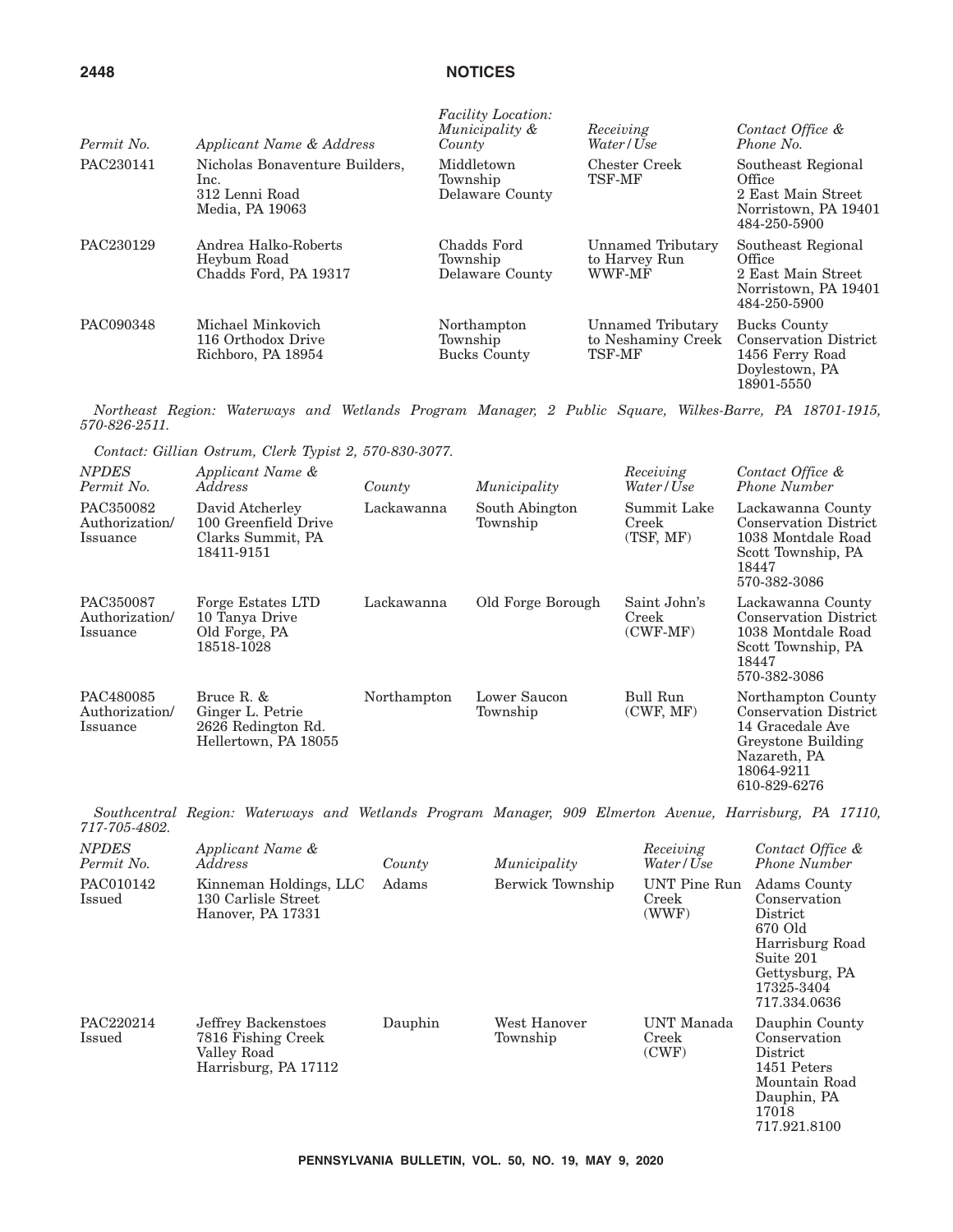| <b>NPDES</b><br>Permit No. | Applicant Name &<br>Address                                                                               | County                                      | Municipality           | Receiving<br>Water / Use                                       | Contact Office &<br><b>Phone Number</b>                                                                 |
|----------------------------|-----------------------------------------------------------------------------------------------------------|---------------------------------------------|------------------------|----------------------------------------------------------------|---------------------------------------------------------------------------------------------------------|
| PAC670323<br>Issued        | RAK Church Road, LLC<br>6259 Reynolds Mill Road<br>Seven Valleys, PA 17360                                | York                                        | Manchester<br>Township | Codorus Creek<br>(WWF)<br>Little<br>Conewago<br>Creek<br>(TSF) | York County<br>Conservation<br>District<br>118 Pleasant Acres<br>Road<br>York, PA 17402<br>717.840.7430 |
| PAC670169<br>Issued        | Dover Area School District York<br>101 Edgeway Road<br>Dover, PA 17315                                    |                                             | Dover Township         | <b>UNT Fox Run</b><br>(TSF)                                    | York County<br>Conservation<br>District<br>118 Pleasant Acres<br>Road<br>York, PA 17402<br>717.840.7430 |
| PAC670394<br>Issued        | Springfield Contractors,<br>Inc.<br>290 Seaks Run Road<br>Glen Rock, PA 17327                             | York                                        | Paradise Township      | <b>UNT</b> Beaver<br>Creek<br>(CWF)                            | York County<br>Conservation<br>District<br>118 Pleasant Acres<br>Road<br>York, PA 17402<br>717.840.7430 |
| PAC670175<br>Issued        | Columbia Gas of<br>Pennsylvania<br>1600 Colony Road<br>York, PA 17408                                     | York                                        | Manchester<br>Township | <b>UNT</b> Codorus<br>Creek<br>(WWF)                           | York County<br>Conservation<br>District<br>118 Pleasant Acres<br>Road<br>York, PA 17402<br>717.840.7430 |
| PAC670362<br>Issued        | Andrew S & Jane D<br>Samuel<br>205 Alpat Drive<br>Dillsburg, PA 17019                                     | York                                        | Carroll Township       | Yellow<br>Breeches Creek Conservation<br>(CWF, MF)             | York County<br>District<br>118 Pleasant Acres<br>Road<br>York, PA 17402<br>717.840.7430                 |
|                            | Northcentral Region: Watershed Management Program Manager, 208 West Third Street, Williamsport, PA 17701. |                                             |                        |                                                                |                                                                                                         |
|                            | Applicant Name &                                                                                          | <b>Facility Location:</b><br>Municipality & | Receiving              |                                                                | Contact Office &                                                                                        |

| Permit No.                                                                                             | Applicant Name &<br>Address                                                                   | Municipality &<br>County            | Receiving<br>Water / Use           | Contact Office &<br>Phone No.                                                                                                                                          |
|--------------------------------------------------------------------------------------------------------|-----------------------------------------------------------------------------------------------|-------------------------------------|------------------------------------|------------------------------------------------------------------------------------------------------------------------------------------------------------------------|
| PAC080049                                                                                              | Athens Borough<br>2 South River St<br>Athens, PA 18810                                        | Athens Boro<br><b>Bradford Cnty</b> | Susquehanna River<br>WWF           | <b>Bradford County</b><br><b>Conservation District</b><br>Stoll Natural Resource<br>$_{\rm Ctr}$<br>200 Lake Rd<br>Ste E<br>Towanda, PA 18848<br>$(570)$ 265-5539, X 6 |
| PAC140096<br>Request for<br>Correction—<br>Published in<br>Pa.B. Vol. 50,<br>No. 11, March<br>14, 2020 | Rallis Pond & Tent Pad<br>P.O. Box 150<br>Boalsburg, PA 16827                                 | Harris Twp<br>Centre Cnty           | Trib 23044 to<br>Roaring Run       | Centre County<br><b>Conservation District</b><br>414 Holmes Ave<br>Ste 4<br>Bellefonte, PA 16823<br>$(814)$ 355-6817                                                   |
| PAC140101                                                                                              | The Pennsylvania<br>State University<br>139J Physical Plant Bldg<br>University Park, PA 16802 | Ferguson Twp<br>Centre Cnty         | Trib $23030$ to Big<br>Hollow, CWF | Centre County<br><b>Conservation District</b><br>414 Holmes Ave<br>Ste 4<br>Bellefonte, PA 16823<br>$(814) 355 - 6817$                                                 |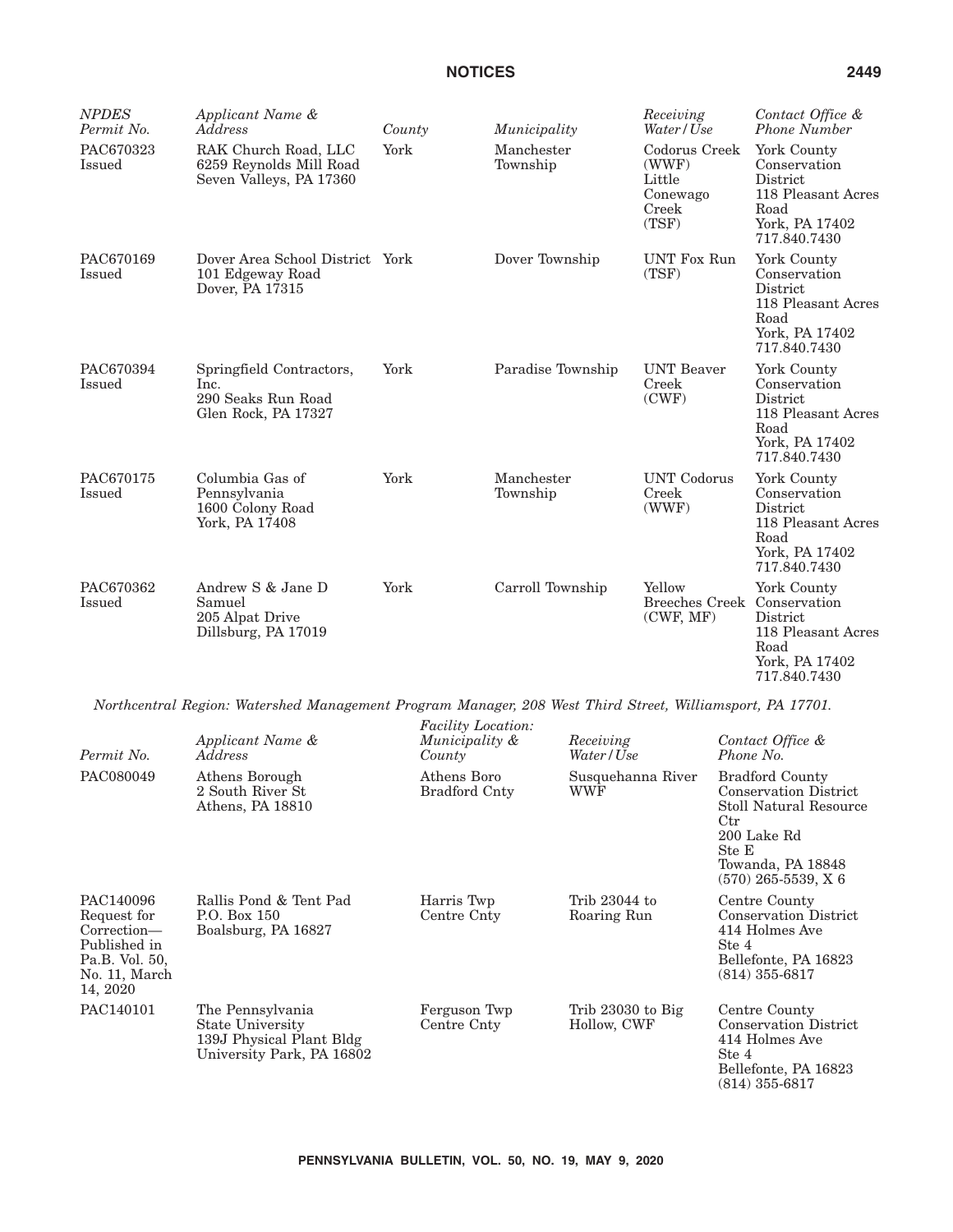| Permit No. | Applicant Name &<br><i>Address</i>                                      | <b>Facility Location:</b><br>Municipality &<br>County | Receiving<br>Water / Use            | Contact Office &<br>Phone No.                                                                                                |
|------------|-------------------------------------------------------------------------|-------------------------------------------------------|-------------------------------------|------------------------------------------------------------------------------------------------------------------------------|
| PAC190046  | Innovative Building & Design<br>406 Shickshinny Hwy<br>Benton, PA 17814 | Mifflin Twp<br>Columbia Cnty                          | Susquehanna River                   | Columbia County<br><b>Conservation District</b><br>702 Sawmill Rd<br>Ste 204<br>Bloomsburg, PA 17815<br>(570) 784-1310 X 102 |
| PAC190047  | Clay Denoia<br>Ressie Kennedy<br>319 10th Street<br>Berwick, PA 18603   | Briar Creek Twp<br>Columbia Cnty                      | Glenn Brook                         | Columbia County<br><b>Conservation District</b><br>702 Sawmill Rd<br>Ste 204<br>Bloomsburg, PA 17815<br>(570) 784-1310 X 102 |
| PAC550042  | Kevin Fry<br>4256 Smalsh Barrack Rd<br>Winfield, PA 17889-8631          | Jackson Twp<br>Snyder Cnty                            | UNT to Penns Creek<br><b>CWF-MF</b> | Snyder County<br><b>Conservation District</b><br>403 W Market St<br>Middleburg, PA 17842<br>(570) 837-3000 X110              |

*Cambria District: Bureau of Abandoned Mine Reclamation Environmental Program Manager, 286 Industrial Park Road, Ebensburg, PA 15931, 814-472-1800.*

*Patrick M. Webb, P.E, Mining Engineer Manager, 814-472-1830.*

| Applicant Name &<br><i>Address</i>                                                                                              | County  | Municipality                     | Receiving<br>Water/Use                                          | Contact Office &<br><b>Phone Number</b>    |
|---------------------------------------------------------------------------------------------------------------------------------|---------|----------------------------------|-----------------------------------------------------------------|--------------------------------------------|
| Bureau of Abandoned<br>Mine Reclamation<br>Cambria Office<br>286 Industrial Park<br>Road<br>Ebensburg, PA 15931<br>814-472-1800 | Blair   | Logan Township                   | Kittaning Run<br>(CWF)                                          | Cambria District<br>Office<br>814-472-1800 |
| Bureau of Abandoned<br>Mine Reclamation<br>Cambria Office<br>286 Industrial Park<br>Road<br>Ebensburg, PA 15931<br>814-472-1800 | Clinton | Noves Township<br>Leidy Township | Huling Branch<br>(TSF)<br>Middle Branch<br>Twomile Run<br>(TSF) | Cambria District<br>Office<br>814-472-1800 |
|                                                                                                                                 |         |                                  |                                                                 |                                            |

*General Permit Type—PAG-03*

*Southwest Region: Clean Water Program Manager, 400 Waterfront Drive, Pittsburgh, PA 15222-4745, Email: RA-EPNPDES\_SWRO@pa.gov.*

| Permit No. | Applicant Name &                                          | <i>Facility Location:</i>           | Receiving                          | Contact Office &                                                                                         |
|------------|-----------------------------------------------------------|-------------------------------------|------------------------------------|----------------------------------------------------------------------------------------------------------|
|            | <i>Address</i>                                            | Municipality & County               | Water/Use                          | Phone No.                                                                                                |
| PAG036227  | Dyno Nobel Inc.<br>1320 Galiffa Drive<br>Donora, PA 15033 | Donora Borough<br>Washington County | Monongahela River<br>$(WWF)$ —19-C | <b>DEP</b> Southwest<br>Regional Office<br>Clean Water Program<br>400 Waterfront Drive<br>Pittsburgh, PA |

## **PUBLIC WATER SUPPLY PERMITS**

The Department has taken the following actions on applications received under the Pennsylvania Safe Drinking Water Act (35 P.S. §§ 721.1—721.17) for the construction, substantial modification or operation of a public water system.

Persons aggrieved by an action may appeal that action to the Environmental Hearing Board (Board) under section 4 of the Environmental Hearing Board Act and 2 Pa.C.S. §§ 501—508 and 701—704. The appeal should be sent to the Environmental Hearing Board, Second Floor, Rachel Carson State Office Building, 400 Market Street, P.O. Box 8457, Harrisburg, PA 17105-8457, (717) 787-3483. TDD users may contact the Board through the Pennsylvania AT&T Relay Service, (800) 654-5984. Appeals must be filed with the Board within 30 days of publication of this notice in the *Pennsylvania Bulletin* unless the appropriate statute provides a different time period. Copies of the appeal form and the Board's rules of practice and procedure may be obtained from the Board. The appeal form and the Board's rules of practice and procedure are also available in Braille or on audiotape

15222-4745 412.442.4000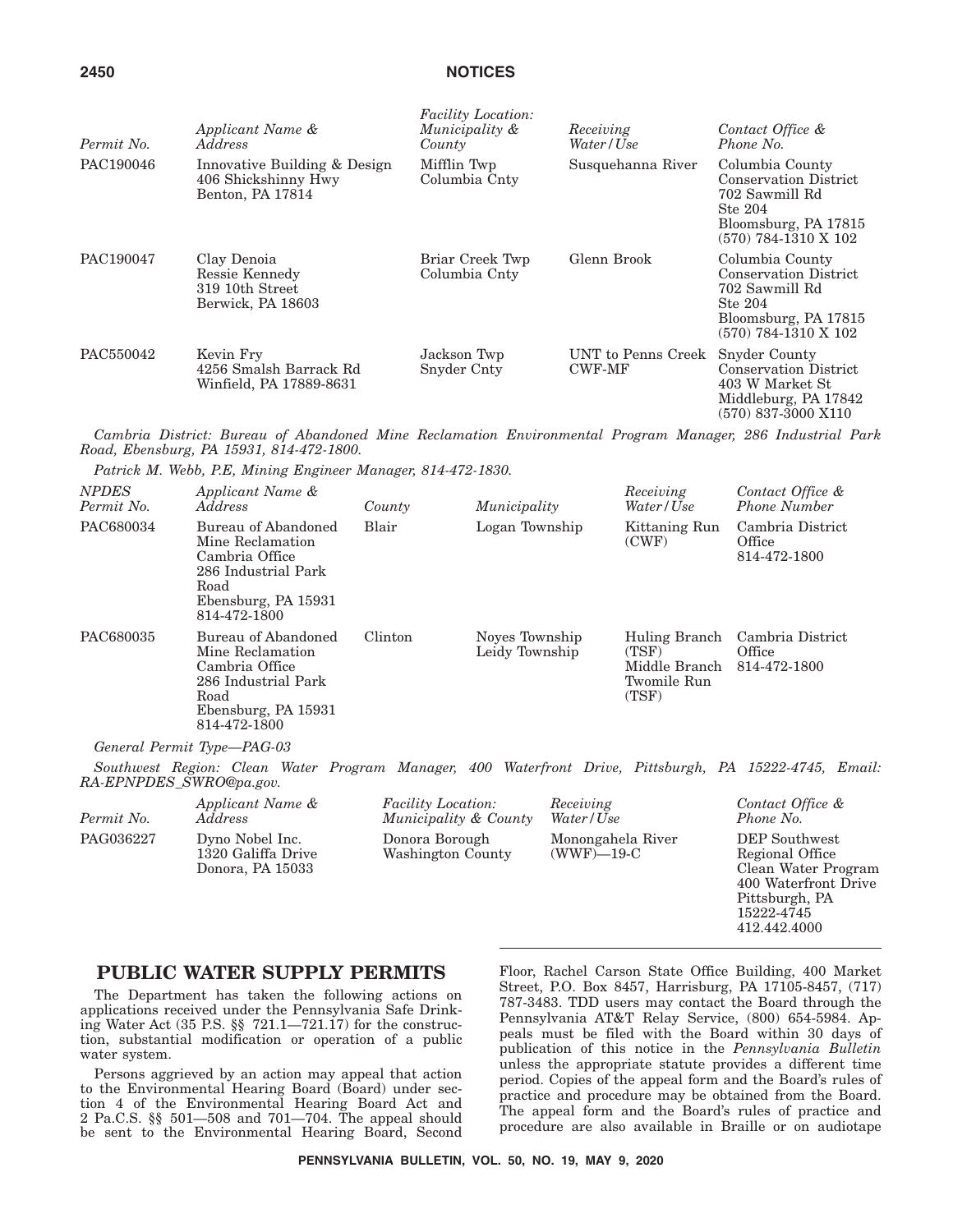from the Secretary to the Board at (717) 787-3483. This paragraph does not, in and of itself, create a right of appeal beyond that permitted by applicable statutes and decisional law.

For individuals who wish to challenge an action, the appeal must reach the Board within 30-days. A lawyer is not needed to file an appeal with the Board.

Important legal rights are at stake, however, so individuals should show this document to a lawyer at once. Persons who cannot afford a lawyer may qualify for free pro bono representation. Call the Secretary to the Board at (717) 787-3483 for more information.

### **SAFE DRINKING WATER**

**Actions taken under the Pennsylvania Safe Drinking Water Act (35 P.S. §§ 721.1—721.17).**

*Northeast Region: Watershed Management Program Manager, 2 Public Square, Wilkes-Barre, PA 18711-0790, 570-826-2511.*

*Contact: Gillian Ostrum, Clerk Typist 2, 570-830-3077.*

| Contact. Guttan Ostram, Clerk Typist 2, 310-890-9011.                                                                                 |                                                                                                     | Applicant                                       | <b>Teen Challenge Training</b>                                                                                                                  |  |
|---------------------------------------------------------------------------------------------------------------------------------------|-----------------------------------------------------------------------------------------------------|-------------------------------------------------|-------------------------------------------------------------------------------------------------------------------------------------------------|--|
|                                                                                                                                       | <b>Permit No. 4019516MA, Public Water Supply.</b>                                                   |                                                 | Center                                                                                                                                          |  |
| Applicant                                                                                                                             | <b>PA American Water Company</b><br>(Huntsville Hillside Tank 2)<br>Rehabilitation)                 | Municipality                                    | Tulpehocken Township                                                                                                                            |  |
|                                                                                                                                       |                                                                                                     | County                                          | <b>Berks</b>                                                                                                                                    |  |
| 852 Wesley Park Drive<br>Mechanicsburg, PA 17055                                                                                      |                                                                                                     | Responsible Official                            | Jim West, Director of Operations<br>P.O. Box 98<br>Rehrersburg, PA 19550                                                                        |  |
| Township and County                                                                                                                   | Kingston Township<br><b>Luzerne County</b>                                                          | Type of Facility                                |                                                                                                                                                 |  |
| Responsible Official<br>Mr. Bruce Aiton<br>Pennsylvania American Water<br>Company<br>852 Wesley Park Drive<br>Mechanicsburg, PA 17055 |                                                                                                     |                                                 | Center (Teen Challenge) has<br>submitted a PWS permit<br>application for the approval to<br>modify the existing water<br>treatment system. Teen |  |
| Type of Facility                                                                                                                      | <b>Public Water Supply</b>                                                                          |                                                 | Challenge has proposed to install<br>a new greens and filtration                                                                                |  |
| <b>Consulting Engineer</b>                                                                                                            | Mr. Scott Thomas, PE<br>PA American Water Company<br>2699 Stafford Avenue<br>Scranton, PA 18505     |                                                 | system for manganese removal,<br>chlorine contact piping for 4-log<br>treatment of viruses at Entry<br>Point 101, a centralized                 |  |
| Permit to Construct<br>Issued                                                                                                         | March 23, 2020                                                                                      |                                                 | softening system, new VFD<br>controlled constant pressure<br>pumps, and blow off hydrants.                                                      |  |
| <b>Permit No. 4019515MA, Public Water Supply.</b>                                                                                     |                                                                                                     | <b>Consulting Engineer</b>                      | Paul Lutzkanin, P.E.                                                                                                                            |  |
| Applicant                                                                                                                             | <b>PA American Water Company</b><br>(Crystal Lake Tank)<br>Rehabilitation)<br>852 Wesley Park Drive |                                                 | Steckbeck Engineering &<br>Surveying Inc.<br>279 North Zinns Mill Road<br>Lebanon, PA 17042                                                     |  |
|                                                                                                                                       | Mechanicsburg, PA 17055                                                                             | Permit to Construct                             | April 10, 2020                                                                                                                                  |  |
| Township and County                                                                                                                   | Mountain Top Township<br><b>Luzerne County</b>                                                      | <b>Issued</b>                                   |                                                                                                                                                 |  |
| Responsible Official                                                                                                                  | Mr. Bruce Aiton                                                                                     | <b>Permit No. 2818512, Public Water Supply.</b> |                                                                                                                                                 |  |
|                                                                                                                                       | Pennsylvania American Water                                                                         | Applicant                                       | <b>Antrim Township</b>                                                                                                                          |  |
|                                                                                                                                       | Company<br>852 Wesley Park Drive                                                                    | Municipality                                    | Antrim Township                                                                                                                                 |  |
|                                                                                                                                       | Mechanicsburg, PA 17055                                                                             | County                                          | Franklin                                                                                                                                        |  |
| Type of Facility                                                                                                                      | <b>Public Water Supply</b>                                                                          | Responsible Official                            | Rodney Eberly, Chairman<br>P.O. Box 130                                                                                                         |  |
| <b>Consulting Engineer</b>                                                                                                            | Mr. Scott Thomas, PE                                                                                |                                                 | Greencastle, PA 17225                                                                                                                           |  |
|                                                                                                                                       | PA American Water Company<br>2699 Stafford Avenue<br>Scranton, PA 18505                             | Type of Facility                                | Upgrades to existing treatment<br>facilities including chlorination,<br>iron and manganese treatment,                                           |  |
| Permit to Construct<br>Issued                                                                                                         | March 3, 2020                                                                                       |                                                 | and activated carbon filtration.                                                                                                                |  |

410 Mill Creek Road East Stroudsburg, PA 18301

Glace Associates, Inc. 3705 Trindle Road Camp Hill, PA 17011

April 27, 2020

*Southcentral Region: Safe Drinking Water Program Manager, 909 Elmerton Avenue, Harrisburg, PA 17110.*

Applicant **Brodhead Creek Regional Authority**

Municipality Pocono Township

Type of Facility PWS—Interconnection Consulting Engineer Max E. Stoner, P.E.

**Permit No. 0618521,** Public Water Supply.

County **Monroe**

Permit to Operate

Issued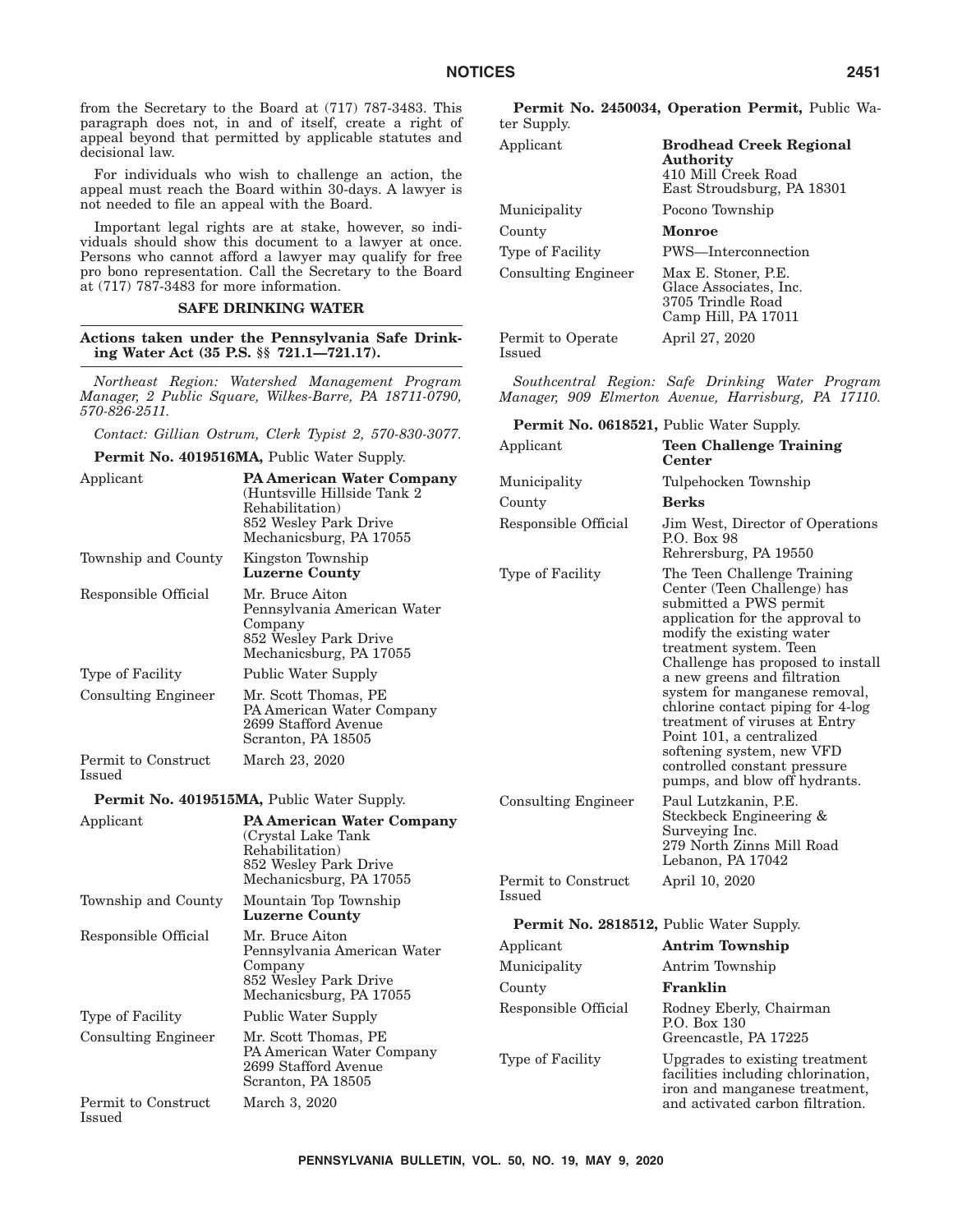# **2452 NOTICES**

| <b>Consulting Engineer</b>                         | Joseph M. McDowell, P.E.                                                                                                               | County                               | Cumberland                                                                                                                                                                                |  |
|----------------------------------------------------|----------------------------------------------------------------------------------------------------------------------------------------|--------------------------------------|-------------------------------------------------------------------------------------------------------------------------------------------------------------------------------------------|--|
|                                                    | Martin & Martin, Inc.<br>37 South Main Street, Suite A<br>Chambersburg, PA 17201                                                       | Responsible Official                 | Shawn Leslie<br>Senior Maintenance Manager<br>P.O. Box 8                                                                                                                                  |  |
| Permit to Construct<br>Issued                      | March 13, 2020                                                                                                                         |                                      | Middletown, PA 17057                                                                                                                                                                      |  |
| Permit No. 3619502, Public Water Supply.           |                                                                                                                                        | Type of Facility                     | The addition of two new wells<br>and permitting of the existing                                                                                                                           |  |
| Applicant                                          | <b>Sunny Crest Homes Inc.</b>                                                                                                          |                                      | three wells, softening, mixed                                                                                                                                                             |  |
| Municipality                                       | Caernarvon Township                                                                                                                    |                                      | media filtration, reverse osmosis,<br>disinfection, and storage                                                                                                                           |  |
| County                                             | Lancaster                                                                                                                              |                                      | facilities.                                                                                                                                                                               |  |
| Responsible Official                               | Mary Farber<br>2587 Valley View Road<br>Morgantown, PA 19543                                                                           | <b>Consulting Engineer</b>           | Wendy Gray, P.E.<br>Environmental Guidance &<br>Solutions<br>P.O. Box 261                                                                                                                 |  |
| Type of Facility                                   | New well (Well No. 2) and<br>modification of the 4-log<br>treatment of viruses<br>demonstration.                                       | Permit to Construct<br>Issued        | Lafayette Hill, PA 19444<br>April 17, 2020                                                                                                                                                |  |
| <b>Consulting Engineer</b>                         | Charles A. Kehew II, P.E.<br>James R. Holley & Associates,                                                                             | Water Supply.                        | Permit No. 6720501 MA, Minor Amendment, Public                                                                                                                                            |  |
|                                                    | Inc.<br>18 South George Street                                                                                                         | Applicant                            | Suez Water Pennsylvania Inc.                                                                                                                                                              |  |
|                                                    | York, PA 17401                                                                                                                         | Municipality                         | Newberry Township                                                                                                                                                                         |  |
| Permit to Construct                                | March 5, 2020                                                                                                                          | County                               | York                                                                                                                                                                                      |  |
| Issued<br>Permit No. 3619503, Public Water Supply. |                                                                                                                                        | Responsible Official                 | John D. Hollenbach, General                                                                                                                                                               |  |
| Applicant                                          | <b>Brookfield Development</b><br>Corporation                                                                                           |                                      | Manager<br>4211 East Park Circle<br>Harrisburg, PA 17111-0151                                                                                                                             |  |
| Municipality                                       | East Lampeter Township                                                                                                                 | Type of Facility                     | This permit approves                                                                                                                                                                      |  |
| County                                             | Lancaster                                                                                                                              |                                      | modifications to the existing<br>River Road booster pumping                                                                                                                               |  |
| Responsible Official                               | William C. Briegel<br>Assistant Vice President<br>227 Granite Run Drive<br>Suite 100                                                   |                                      | station and the previously<br>unpermitted Goldsboro Manor<br>booster pumping station.                                                                                                     |  |
| Type of Facility                                   | Lancaster, PA 17601<br>New community water system                                                                                      | <b>Consulting Engineer</b>           | Brendan West, P.E.<br>Suez Water Pennsylvania Inc.<br>6310 Allentown Blvd<br>Harrisburg, PA 17112                                                                                         |  |
|                                                    | including one groundwater well<br>proposed for 65 gpm, an<br>emergency interconnection wth<br>the City of Lancaster, sodium            | Permit to Construct<br><b>Issued</b> | March 25, 2020                                                                                                                                                                            |  |
|                                                    | hypochlorite disinfection with<br>4-log treatment of viruses,                                                                          | Water Supply.                        | Permit No. 0520501 MA, Minor Amendment, Public                                                                                                                                            |  |
|                                                    | reverse osmosis filtration for<br>TDS removal, cation exchange                                                                         | Applicant                            | <b>Everett Area School District</b>                                                                                                                                                       |  |
|                                                    | for hardness removal, activated                                                                                                        | Municipality                         | West Providence Township                                                                                                                                                                  |  |
|                                                    | carbon filtration for dechlorin-<br>ation prior to the reverse                                                                         | County                               | <b>Bedford</b>                                                                                                                                                                            |  |
|                                                    | osmosis system, 300,000-gallon<br>clearwell, booster pump station,<br>and distribution system to serve<br>370 residential units and 10 | Responsible Official                 | Danny R. Webb<br>Superintendent of Schools<br>427 East South Street<br>Everett, PA 15537                                                                                                  |  |
| <b>Consulting Engineer</b>                         | retail shops.<br>Scott M. Rights, P.E.<br><b>Steckbeck Engineering</b><br>Associates<br>279 North Zinns Mill Road<br>Lebanon, PA 17042 | Type of Facility                     | This permit is to modify the<br>piping so that iron/manganese<br>and hardness removal occurs<br>prior to the storage tanks. The<br>existing disinfection, iron/<br>manganese and hardness |  |
| Permit to Construct<br>Issued                      | February 24, 2020                                                                                                                      |                                      | removal facilities will be<br>replaced. Additionally, the<br>storage tanks will be replumbed                                                                                              |  |
| <b>Permit No. 2119515, Public Water Supply.</b>    |                                                                                                                                        |                                      | in parallel which will allow the                                                                                                                                                          |  |
| Applicant                                          | <b>HMS Host</b>                                                                                                                        |                                      | tanks to be used for storage. A<br>redundant booster pump will                                                                                                                            |  |
| Municipality                                       | West Pennsboro Township                                                                                                                |                                      | also be provided.                                                                                                                                                                         |  |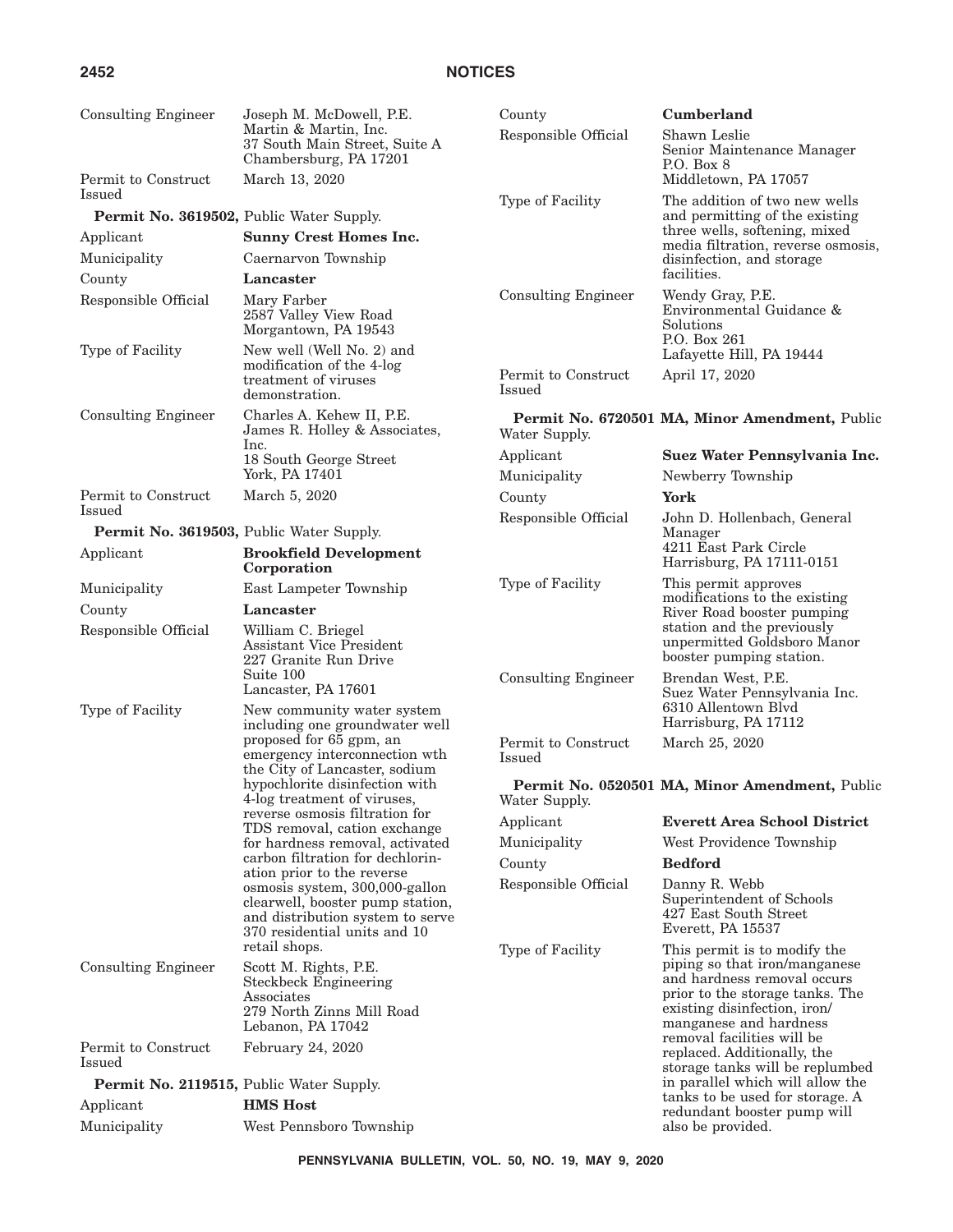| <b>Consulting Engineer</b> | James F. Potopa, P.E.<br>Gwin, Dobson & Foreman, Inc.<br>3121 Fairway Drive                              | Permit to Construct<br>Issued                  | February 27, 2020                                                                                            |
|----------------------------|----------------------------------------------------------------------------------------------------------|------------------------------------------------|--------------------------------------------------------------------------------------------------------------|
| Permit to Construct        | Altoona, PA 16602-4496<br>March 23, 2020                                                                 | Water Supply.                                  | Permit No. 6719521 MA, Minor Amendment, Public                                                               |
| Issued                     |                                                                                                          | Applicant                                      | The York Water Company                                                                                       |
|                            |                                                                                                          | Municipality                                   | Jackson Township                                                                                             |
| Water Supply.              | Permit No. 0120502 MA, Minor Amendment, Public                                                           | County                                         | York                                                                                                         |
| Applicant                  | <b>Bonneauville Municipal</b><br><b>Water Authority</b>                                                  | Responsible Official                           | Mark S. Snyder<br><b>Engineering Manager</b>                                                                 |
| Municipality               | Bonneauville Borough                                                                                     |                                                | 130 East Market Street<br>P.O. Box 15089                                                                     |
| County                     | <b>Adams</b>                                                                                             |                                                | York, PA 17405-7089                                                                                          |
| Responsible Official       | Wesley Chrismer<br>Assistant Borough Manager<br>86 West Hanover Street                                   | Type of Facility<br><b>Consulting Engineer</b> | Repainting of the Spring Grove<br>standpipe.<br>Mark S. Snyder, P.E.                                         |
|                            | Gettysburg, PA 17325                                                                                     |                                                | The York Water Company                                                                                       |
| Type of Facility           | Recoating of the interior surface<br>of the existing 100,000-gallon<br>Elm Avenue Storage Tank.          |                                                | 130 East Market Street<br>P.O. Box 15089<br>York, PA 17405-7089                                              |
| <b>Consulting Engineer</b> | Jason G. Saylor, P.E.<br>Utility Service Company Inc.<br>1230 Peachtree Street NE                        | Permit to Construct<br>Issued                  | March 5, 2020                                                                                                |
| Permit to Construct        | Atlanta, GA 30309<br>March 25, 2020                                                                      | Water Supply.                                  | Permit No. 2119518 MA, Minor Amendment, Public                                                               |
| Issued                     |                                                                                                          | Applicant                                      | Pennsylvania-American<br><b>Water Company</b>                                                                |
| Water Supply.              | Permit No. 3620501 MA, Minor Amendment, Public                                                           | Municipality                                   | Silver Spring Township                                                                                       |
| Applicant                  | <b>Little Britain MHP</b>                                                                                | County                                         | Cumberland                                                                                                   |
| Municipality               | Little Britain Township                                                                                  | Responsible Official                           | <b>Bruce Aiton</b>                                                                                           |
| County                     | Lancaster                                                                                                |                                                | Vice President-Engineering<br>852 Wesley Park Drive<br>Mechanicsburg, PA 17055                               |
| Responsible Official       | Samuel McMichael<br>208 East Locust Road<br>P.O. Box 298                                                 | Type of Facility                               | Rehabilitation of the Silver<br>Springs Washwater Tank 1.                                                    |
| Type of Facility           | Oxford, PA 19363<br>Installation of chlorine contact<br>piping to provide 4-log treatment<br>of viruses. | <b>Consulting Engineer</b>                     | Scott M. Thomas, P.E.<br>Pennsylvania American Water<br>852 Industrial Park Drive<br>Mechanicsburg, PA 17065 |
| <b>Consulting Engineer</b> | Brent W. Cowan, P.E.<br>CSC Technology Inc.<br>170 Netherwood Drive                                      | Permit to Construct<br>Issued                  | March 18, 2020                                                                                               |
| Permit to Construct        | Coatesville, PA 19320<br>February 24, 2020                                                               | Water Supply.                                  | Permit No. 0619521 MA, Minor Amendment, Public                                                               |
| Issued                     |                                                                                                          | Applicant                                      | Pennsylvania-American<br><b>Water Company</b>                                                                |
| Water Supply.              | Permit No. 3619531 MA, Minor Amendment, Public                                                           | Municipality                                   | Spring Township                                                                                              |
| Applicant                  | <b>Borough of Lititz</b>                                                                                 | County                                         | <b>Berks</b>                                                                                                 |
| Municipality               | Lititz Borough                                                                                           | Responsible Official                           | <b>Bruce Aiton</b>                                                                                           |
| County                     | Lancaster                                                                                                |                                                | Vice President-Engineering<br>852 Wesley Park Drive                                                          |
| Responsible Official       | Todd Kauffman                                                                                            |                                                | Mechanicsburg, PA 17055                                                                                      |
|                            | Facilities Manager<br>7 South Street<br>Lititz, PA 17543                                                 | Type of Facility                               | Rehabilitation of the Grings Hill<br>storage tank.                                                           |
| Type of Facility           | Replacement of the Arrowhead<br>Drive meter pit.                                                         | <b>Consulting Engineer</b>                     | Scott M. Thomas, P.E.<br>Pennsylvania American Water<br>852 Industrial Park Drive                            |
| <b>Consulting Engineer</b> | John D. Brady, P.E.<br>Entech Engineering Inc.<br>201 Penn Street<br>Reading, PA 19601                   | Permit to Construct<br><b>Issued</b>           | Mechanicsburg, PA 17065<br>March 18, 2020                                                                    |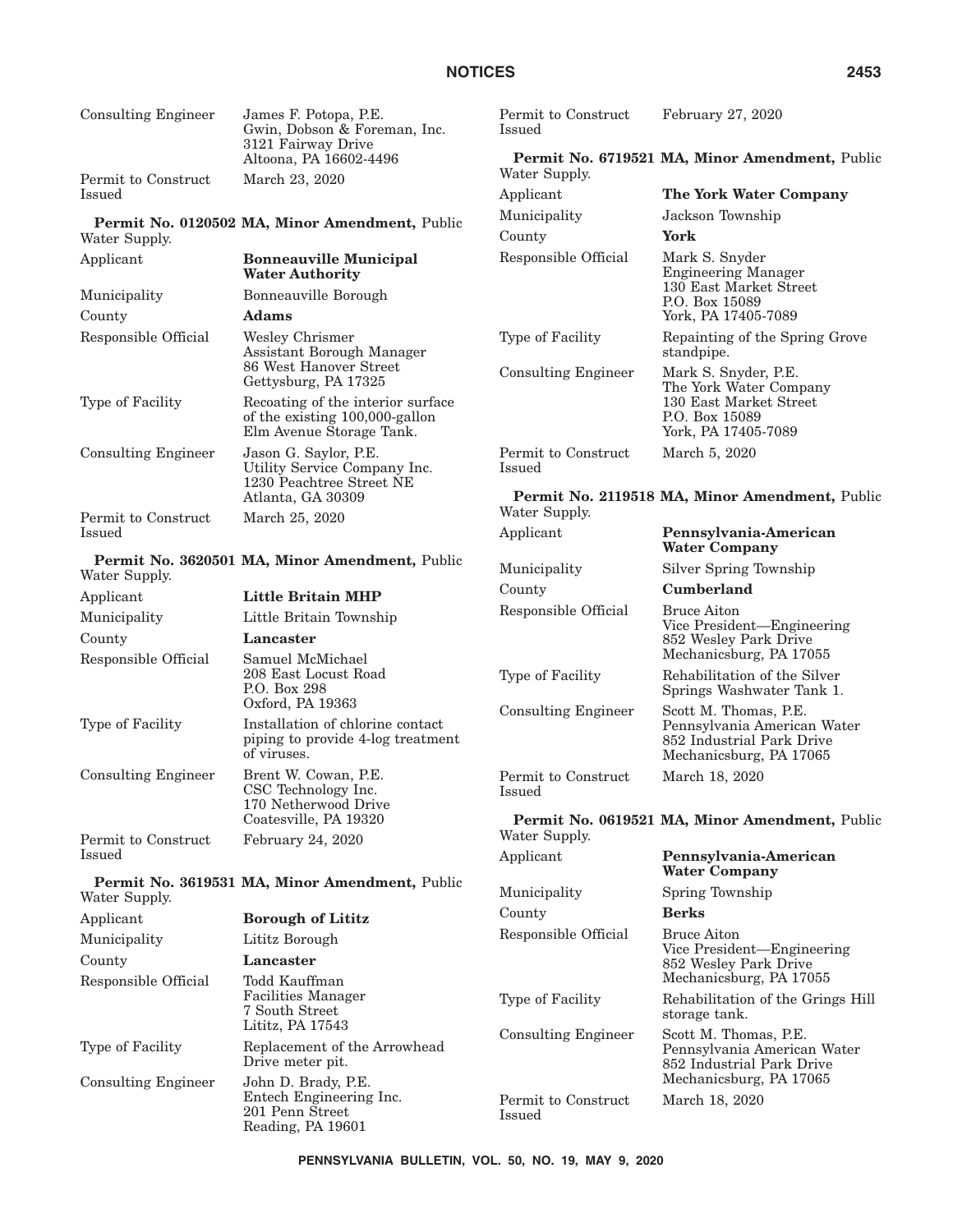# **2454 NOTICES**

| Permit No. 0119506, Public Water Supply.        |                                                                                                              | Responsible Official          | Paul Levan, Manager of                                                                                                           |  |
|-------------------------------------------------|--------------------------------------------------------------------------------------------------------------|-------------------------------|----------------------------------------------------------------------------------------------------------------------------------|--|
| Applicant                                       | <b>Woodlands Camp J B Peters</b><br>lnc.                                                                     |                               | Maintenance and Sustainability<br>P.O. Box 257                                                                                   |  |
| Municipality                                    | Huntingdon Township                                                                                          |                               | 189 Cheese Lane<br>Shartlesville, PA 19554                                                                                       |  |
| County<br>Responsible Official                  | <b>Adams</b><br>Ethan D. Peters, Secretary                                                                   | Type of Facility              | Relocation of sodium<br>hypochlorite injection location.                                                                         |  |
|                                                 | 10540 Carlisle Pike<br>Gardners, PA 17324                                                                    | <b>Consulting Engineer</b>    | Andrew C. Hood, P.E.<br>Keystone Engineering Group,                                                                              |  |
| Type of Facility                                | GWR 4-log with the installatin of<br>sodium hypochlorite disinfection<br>and contact tanks.                  |                               | Inc.<br>590 East Lancaster Avenue<br>189 Cheese Lane                                                                             |  |
| <b>Consulting Engineer</b>                      | Michael Gennone, P.E.<br>Glace Associates Inc<br>3705 Trindle Road<br>Camp Hill, PA 17011                    | Permit to Construct<br>Issued | Frazer, PA 19355<br>March 9, 2020                                                                                                |  |
| Permit to Construct<br>Issued                   | April 1, 2020                                                                                                | Water Supply.                 | Permit No. 0720501 MA, Minor Amendment, Public                                                                                   |  |
| <b>Permit No. 2819512, Public Water Supply.</b> |                                                                                                              | Applicant                     | Williamsburg Municipal<br>Authority                                                                                              |  |
| Applicant                                       | <b>Mercersburg Sportsman</b><br>Association                                                                  | Municipality                  | Woodbury Township                                                                                                                |  |
| Municipality                                    | Peters Township                                                                                              | County                        | <b>Blair</b>                                                                                                                     |  |
| County                                          | Franklin                                                                                                     | Responsible Official          | Edgar C. Patterson, Chairman<br>305 East Second Street                                                                           |  |
| Responsible Official                            | Randy E. Rose, President                                                                                     |                               | Williamsburg, PA 16693                                                                                                           |  |
|                                                 | 12143 Dickeys Road<br>P.O. Box 33                                                                            | Type of Facility              | Installation of pitless adapters in<br>Well Nos. $1 & 2$ .                                                                       |  |
| Type of Facility                                | Mercersburg, PA 17236<br>Installation of 4-log treatment of<br>viruses.                                      | <b>Consulting Engineer</b>    | John C. Clabaugh, P.E.<br>Stiffler, McGraw and Associates,<br>Inc.                                                               |  |
| <b>Consulting Engineer</b>                      | Robert H. Schemmerling, P.E.<br>RHS Engineering, Inc.                                                        |                               | 1731 North Juniata Street<br>Hollidaysburg, PA 16648                                                                             |  |
|                                                 | 41 South Antrim Way<br>Greencastle, PA 17225                                                                 | Permit to Construct<br>Issued | March 18, 2020                                                                                                                   |  |
| Permit to Construct<br>Issued                   | April 7, 2020                                                                                                |                               | <b>Permit No. 3620504, Public Water Supply.</b>                                                                                  |  |
|                                                 |                                                                                                              | Applicant                     | Pepe's Pizza                                                                                                                     |  |
| Water Supply.                                   | Permit No. 0119505 MA, Minor Amendment, Public                                                               | Municipality                  | Clay Township                                                                                                                    |  |
| Applicant                                       | <b>PA American Water Co</b>                                                                                  | County                        | Lancaster                                                                                                                        |  |
| Municipality                                    | Straban Township                                                                                             | Responsible Official          | Paolo Quaranta, Owner<br>1790 Clay Road                                                                                          |  |
| County                                          | <b>Adams</b>                                                                                                 |                               | Ephrata, PA 17522                                                                                                                |  |
| Responsible Official                            | <b>Bruce Aiton</b><br>Vice President-Engineering<br>852 Wesley Park Drive<br>Mechanicsburg, PA 17055         | Type of Facility              | The existing system consists of,<br>in order, one (1) groundwater<br>source, a pressure tank, a<br>softener, nitrate removal, a  |  |
| Type of Facility                                | Rehabilitation of the Lake<br>Heritage storage tank.                                                         |                               | cartridge filter, and ultraviolet<br>disinfection. It is proposed to                                                             |  |
| <b>Consulting Engineer</b>                      | Scott M. Thomas, P.E.<br>Pennsylvania American Water<br>852 Industrial Park Drive<br>Mechanicsburg, PA 17065 |                               | replace the ultraviolet unit with<br>sodium hypochlorite addition and<br>contact tanks to provide 4-log<br>treatment of viruses. |  |
| Permit to Construct<br>Issued                   | March 18, 2020                                                                                               | <b>Consulting Engineer</b>    | Charles A. Kehew II, P.E.<br>James R. Holley & Associates,<br>Inc.                                                               |  |
| Water Supply.                                   | Permit No. 0619522 MA, Minor Amendment, Public                                                               |                               | 18 South George Street<br>York, PA 17401                                                                                         |  |
| Applicant                                       | Joe Jurgielewicz & Son Ltd.                                                                                  | Permit to Construct<br>Issued | April 14, 2020                                                                                                                   |  |
| Municipality                                    | Tilden Township                                                                                              |                               |                                                                                                                                  |  |
| County                                          | <b>Berks</b>                                                                                                 |                               |                                                                                                                                  |  |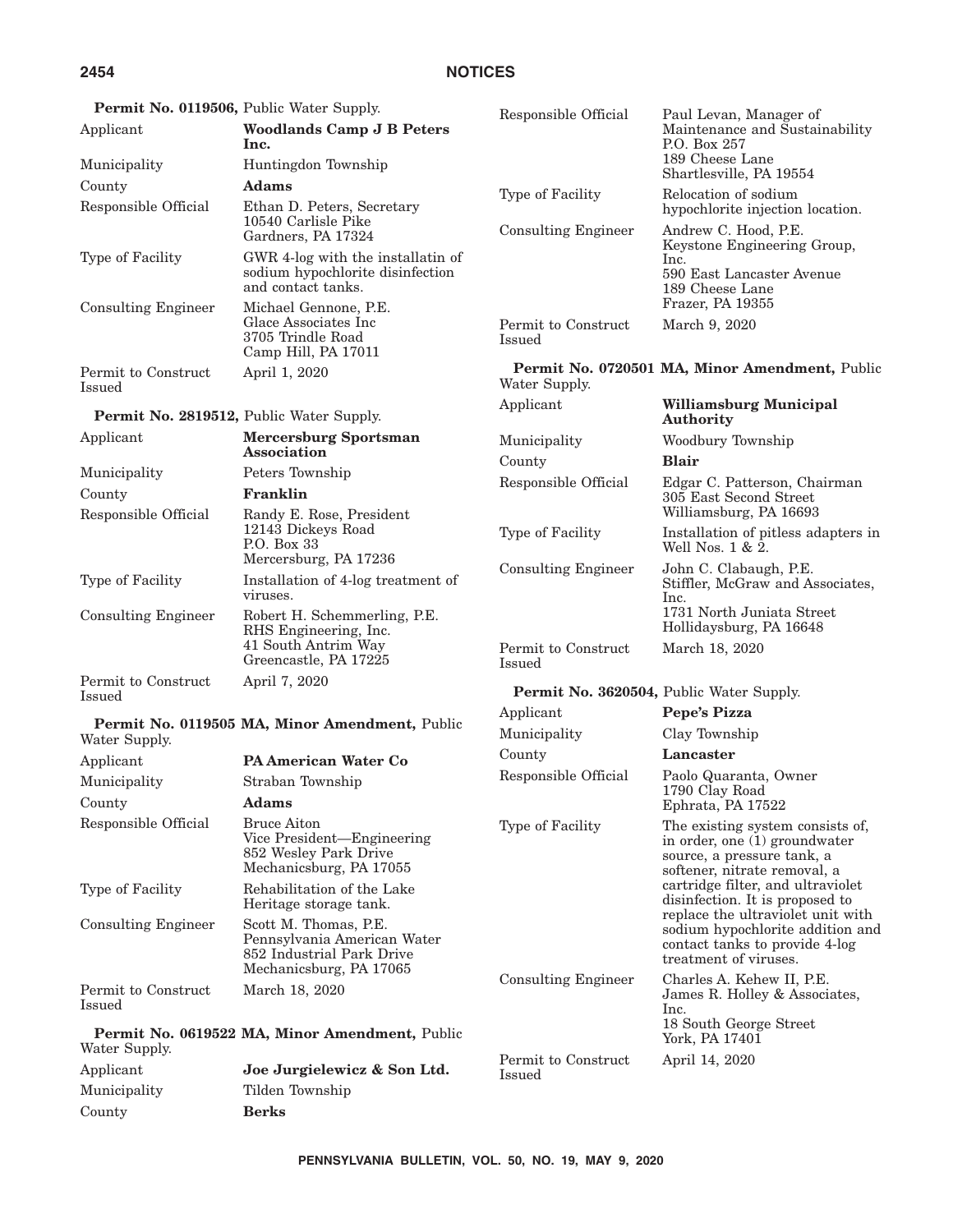|                               | Permit No. 2220502 MA, Minor Amendment, Public                                                                                                                                                                                                        | <b>Permit No. 0519508, Public Water Supply.</b> |                                                                                                                                                                                                                                                                                                   |
|-------------------------------|-------------------------------------------------------------------------------------------------------------------------------------------------------------------------------------------------------------------------------------------------------|-------------------------------------------------|---------------------------------------------------------------------------------------------------------------------------------------------------------------------------------------------------------------------------------------------------------------------------------------------------|
| Water Supply.                 |                                                                                                                                                                                                                                                       | Applicant                                       | <b>Evitts Creek Water Company</b>                                                                                                                                                                                                                                                                 |
| Applicant                     | <b>Borough of Gratz</b>                                                                                                                                                                                                                               | Municipality                                    | Cumberland Valley Township                                                                                                                                                                                                                                                                        |
| Municipality                  | Gratz Borough                                                                                                                                                                                                                                         | County                                          | <b>Bedford</b>                                                                                                                                                                                                                                                                                    |
| County                        | Dauphin                                                                                                                                                                                                                                               | Responsible Official                            | John J. DiFonzo, City Engineer                                                                                                                                                                                                                                                                    |
| Responsible Official          | Larry R. Shade<br>Water System Superintendent<br>P.O. Box 444<br>Gratz, PA 17030                                                                                                                                                                      |                                                 | 20 Bedford Street<br>Suite 343<br>Cumberland, MD 21502                                                                                                                                                                                                                                            |
| Type of Facility              | The application was for a change<br>in corrosion control chemical<br>from SeaQuest to Aqua Mag                                                                                                                                                        | Type of Facility                                | Removal of chlorine gas feed<br>equipment. System previously<br>switched to sodium hypochlorite.                                                                                                                                                                                                  |
| <b>Consulting Engineer</b>    | Blended Phosphate.<br>N. Peter Fleszar, P.E.                                                                                                                                                                                                          | <b>Consulting Engineer</b>                      | Jashua Kalp, P.E.<br>The EADS Group, Inc.<br>450 Aberdeen Drive                                                                                                                                                                                                                                   |
|                               | Glace Associates, Inc.<br>3705 Trindle Road<br>Camp Hill, PA 17011                                                                                                                                                                                    | Permit to Construct<br>Issued                   | Somerset, PA 15501<br>March 17, 2020                                                                                                                                                                                                                                                              |
| Permit to Construct<br>Issued | April 3, 2020                                                                                                                                                                                                                                         | Permit No. 3619520, Public Water Supply.        |                                                                                                                                                                                                                                                                                                   |
| Water Supply.                 | Permit No. 6720503 MA, Minor Amendment, Public                                                                                                                                                                                                        | Applicant                                       | <b>Pilgrim's Oak Golf Course</b><br><b>LLP</b>                                                                                                                                                                                                                                                    |
| Applicant                     | <b>Borough of Hanover</b>                                                                                                                                                                                                                             | Municipality                                    | Drumore Township                                                                                                                                                                                                                                                                                  |
| Municipality                  | Hanover Borough                                                                                                                                                                                                                                       | County                                          | Lancaster                                                                                                                                                                                                                                                                                         |
| County                        | York                                                                                                                                                                                                                                                  | Responsible Official                            | Peter P. Trimble                                                                                                                                                                                                                                                                                  |
| Responsible Official          | Nan Dunford, Borough Manager<br>44 Frederick Street                                                                                                                                                                                                   |                                                 | 1107 Pilgrim's Pathway<br>Peach Bottom, PA 17563                                                                                                                                                                                                                                                  |
|                               | Hanover, PA 17331                                                                                                                                                                                                                                     | Type of Facility                                | Replacemenet of existing nitrate<br>treatment system and two                                                                                                                                                                                                                                      |
| Type of Facility              | Water main cleaning and lining.                                                                                                                                                                                                                       |                                                 | existing UV disinfection units.                                                                                                                                                                                                                                                                   |
| <b>Consulting Engineer</b>    | Michael J. Mehaffey, P.E.<br>Gannett Fleming, Inc.<br>P.O. Box 67100<br>Harrisburg, PA 17106-7100                                                                                                                                                     | <b>Consulting Engineer</b>                      | Charles A. Kehew II, P.E.<br>James R. Holley & Associates,<br>Inc.<br>18 South George Street                                                                                                                                                                                                      |
| Permit to Construct           | April 1, 2020                                                                                                                                                                                                                                         |                                                 | York, PA 17401                                                                                                                                                                                                                                                                                    |
| Issued                        |                                                                                                                                                                                                                                                       | Permit to Construct<br><b>Issued</b>            | February 25, 2020                                                                                                                                                                                                                                                                                 |
| Water Supply.                 | Permit No. 6720504 MA, Minor Amendment, Public                                                                                                                                                                                                        | Permit No. 3619521, Public Water Supply.        |                                                                                                                                                                                                                                                                                                   |
| Applicant                     | The York Water Company                                                                                                                                                                                                                                | Applicant                                       | <b>New Holland Borough</b>                                                                                                                                                                                                                                                                        |
| Municipality                  | East Manchester Township                                                                                                                                                                                                                              |                                                 | Authority                                                                                                                                                                                                                                                                                         |
| County                        | York                                                                                                                                                                                                                                                  | Municipality                                    | New Holland Borough                                                                                                                                                                                                                                                                               |
| Responsible Official          | Mark S. Snyder, Engineering                                                                                                                                                                                                                           | County                                          | Lancaster                                                                                                                                                                                                                                                                                         |
|                               | Manager<br>130 East Market Street<br>P.O. Box 15089<br>York, PA 17405-7089                                                                                                                                                                            | Responsible Official                            | J Richard. Fulcher, Manager<br>436 East Main Street<br>New Holland, PA 17557                                                                                                                                                                                                                      |
| Type of Facility              | This permit approves<br>rehabilitation of the existing 2.0<br>million-gallon East Manchester<br>standpipe welded steel finished<br>water storage tank, and<br>modifications to the existing<br>chloramine booster system<br>located at the standpipe. | Type of Facility                                | The addition of a new source<br>(Well No. 5) and treatment<br>including: cation exchange for<br>hardness removal, packed tower<br>aeration for PCE and TCE<br>removal, gaseous chlorine<br>disinfection, zinc orthophosphate<br>for general corrosion control, and<br>4-log treatment of viruses. |
| <b>Consulting Engineer</b>    | Mark S. Snyder, P.E.<br>The York Water Company<br>130 East Market Street<br>P.O. Box 15089<br>York, PA 17405-7089                                                                                                                                     | <b>Consulting Engineer</b>                      | Peter Lusardi, P.E.<br>GHD, Inc.<br>1240 North Mountain Road<br>Harrisburg, PA 17112                                                                                                                                                                                                              |
| Permit to Construct<br>Issued | April 20, 2020                                                                                                                                                                                                                                        | Permit to Construct<br>Issued                   | March 9, 2020                                                                                                                                                                                                                                                                                     |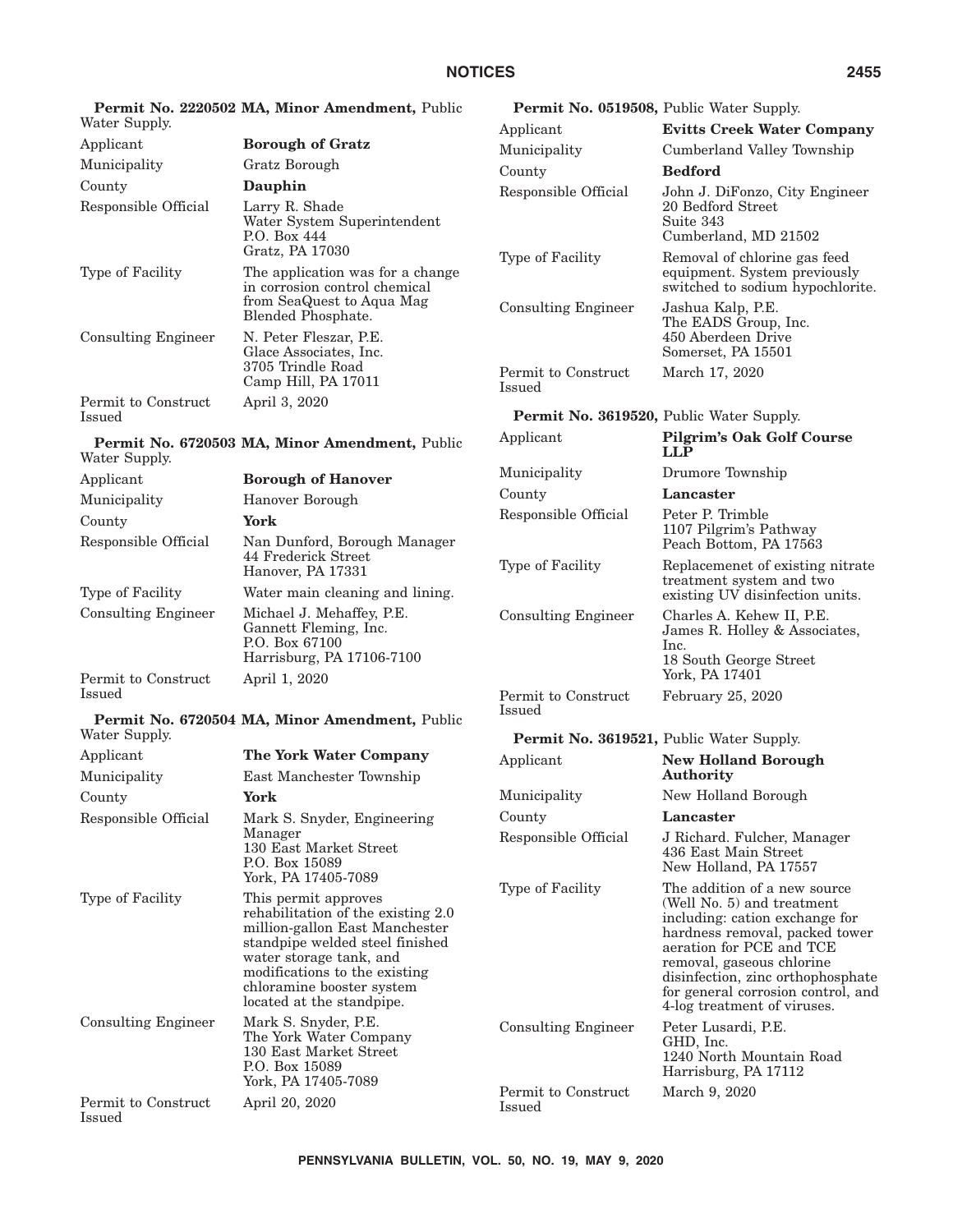**Operation Permit No. 6718510** issued to: **Dillsburg Water Authority (PWS ID No. 7670071)**, Carroll Township, **York County** on March 5, 2020 for facilities approved under Construction Permit No. 6718510.

**Operation Permit No. 0618520 MA** issued to: **Western Berks Water Authority (PWS ID No. 3060066)**, Cumru Township, **Berks County** on March 9, 2020 for facilities approved under Construction Permit No. 0618520 MA.

**Operation Permit No. 3618523** issued to: **Elizabethtown Area Water Authority (PWS ID No. 7360124)**, Mount Joy Township, **Lancaster County** on March 10, 2020 for facilities approved under Construction Permit No. 3618523.

**Operation Permit No. 3619505 MA** issued to: **Borough of Lititz (PWS ID No. 7360126)**, Lititz Borough, **Lancaster County** on November 25, 2019 for facilities approved under Construction Permit No. 3619505 MA.

**Operation Permit No. 2119516** issued to: **Jaymee Lee's Quick Stop LLC (PWS ID No. 7210315)**, Lower Mifflin Township, **Cumberland County** on March 19, 2020 for facilities approved under Construction Permit No. 2119516.

**Comprehensive Operation Permit No. 7360315** issued to: **Mihalis Agadis (PWS ID No. 7360315)**, Elizabeth Township, **Lancaster County** on March 3, 2020 for the operation of facilities at The Brickerville House Property approved under Construction Permit No. 3619527.

**Transferred Comprehensive Operation Permit No. 7010046** issued to: **Round Top MHP/Campground (PWS ID No. 7010046)**, Cumberland Township, **Adams County** on March 12, 2020. Action is for a Change in Ownership for the operation of facilities previously issued to Round top RV, LLC.

**Operation Permit No. 3820502 MA** issued to: **Fredericksburg Sewer and Water Authority (PWS ID No. 7380035)**, Bethel Township, **Lebanon County** on April 17, 2020 for facilities approved under Construction Permit No. 3820502 MA.

**Operation Permit No. 7280886** issued to: **Krishna Ventures LLC (PWS ID No. 7280886)**, Antrim Township, **Franklin County** on April 10, 2020 for facilities at Comfort Inn Greencastle approved under Construction Permit No. 2819511 MA.

**Operation Permit No. 2820502 MA** issued to: **PA DCNR—Bureau of State Parks (PWS ID No. 7280810)**, Greene Township, **Franklin County** on February 26, 2020 for facilities at Caledonia Water Treatment Plant submitted under Application No. 2820502 MA.

**Operation Permit No. 3620506** issued to: **Kreider Horst LLC (PWS ID No. 7360781)**, Penn Township, **Lancaster County** on March 25, 2020 for facilities at Lancaster Inn & Suites approved under Construction Permit No. 3620506.

**Transferred Comprehensive Operation Permit No. 7360979** issued to: **Elizabethtown Lodge # 596 Loyal Order of Moose (PWS ID No. 7360979)**, West Donegal Township, **Lancaster County** on March 5, 2020. Action is for a Change in Ownership for the operation of facilities previously issued to VFW Fred Barley Post # 5667.

**Operation Permit No. 6720505 E** issued to: **Walmar MHC, LLC (PWS ID No. 7670005)**, Franklin Township, York County on March 6, 2020 for facilities at Walmar Manor Mobile Home Park approved under Construction Permit No. 6720505 E.

**Transferred Comprehensive Operation Permit No. 7360103** issued to: **Southland Hills Manor LLC (PWS ID No. 7360103)**, Providence Township, **Lancaster County** on March 3, 2020. Action is for a Change in Ownership for Southland Hills Mobile Home Park, Lancaster County for the operation of facilities previously issued to John Hoffer.

**Transferred Comprehensive Operation Permit No. 7280064** issued to: **Suez Water Pennsylvania (PWS ID No. 7280064)**, Letterkenny Township, **Franklin County** on March 19, 2020. Action is for a Change in Ownership for the operation of facilities previously issued to Kensington Water Company.

**Comprehensive Operation Permit No. 7220020** issued to: **Camp Hebron (PWS ID No. 7220020)**, Halifax Borough, **Dauphin County** on March 27, 2020 for the operation of facilities submitted under Application No. 7220020.

**Transferred Comprehensive Operation Permit No. 7010066** issued to: **CCD Rock Creek, LLC (PWS ID No. 7010066)**, Straban Township, **Adams County** on March 27, 2020. Action is for a Change in Ownership for Amblebrook Water System, Adams County for the operation of facilities previously issued to Greater Gettysburg Development Company, LLC.

**Operation Permit No. 3120502 MA** issued to: **Broad Top City Water Authority (PWS ID No. 4310023)**, Wood Township, **Huntingdon County** on April 8, 2020 for facilities submitted under Application No. 3120502 MA.

**Operation Permit No. 2120503 E** issued to: **View Mountain Park, LLC (PWS ID No. 7210060)**, Silver Spring Township, **Cumberland County** on April 17, 2020 for facilities approved under Construction Permit No. 2120503 E.

**Operation Permit No. 0619514 MA** issued to: **Kutztown Borough (PWS ID No. 3060041)**, Kutztown Borough, **Berks County** on April 10, 2020 for facilities approved under Construction Permit No. 0619514 MA.

**Operation Permit No. 0619513** issued to: **Speedway, LLC (PWS ID No. 3060962)**, Richmond Township, **Berks County** on April 10, 2020 for facilities at Speedway # 6753 approved under Construction Permit No. 0619513.

**Comprehensive Operation Permit No. 7010019** issued to: **Gettysburg Municipal Authority (PWS ID No. 7010019)**, Cumberland Township, **Adams County** on February 26, 2020 for the operation of facilities approved under Construction Permit No. 0119501 MA.

**Operation Permit No. 0619511 MA** issued to: **Birdsboro Municipal Authority (PWS ID No. 3060010)**, Birdsboro Borough, **Berks County** on March 9, 2020 for facilities approved under Construction Permit No. 0619511 MA.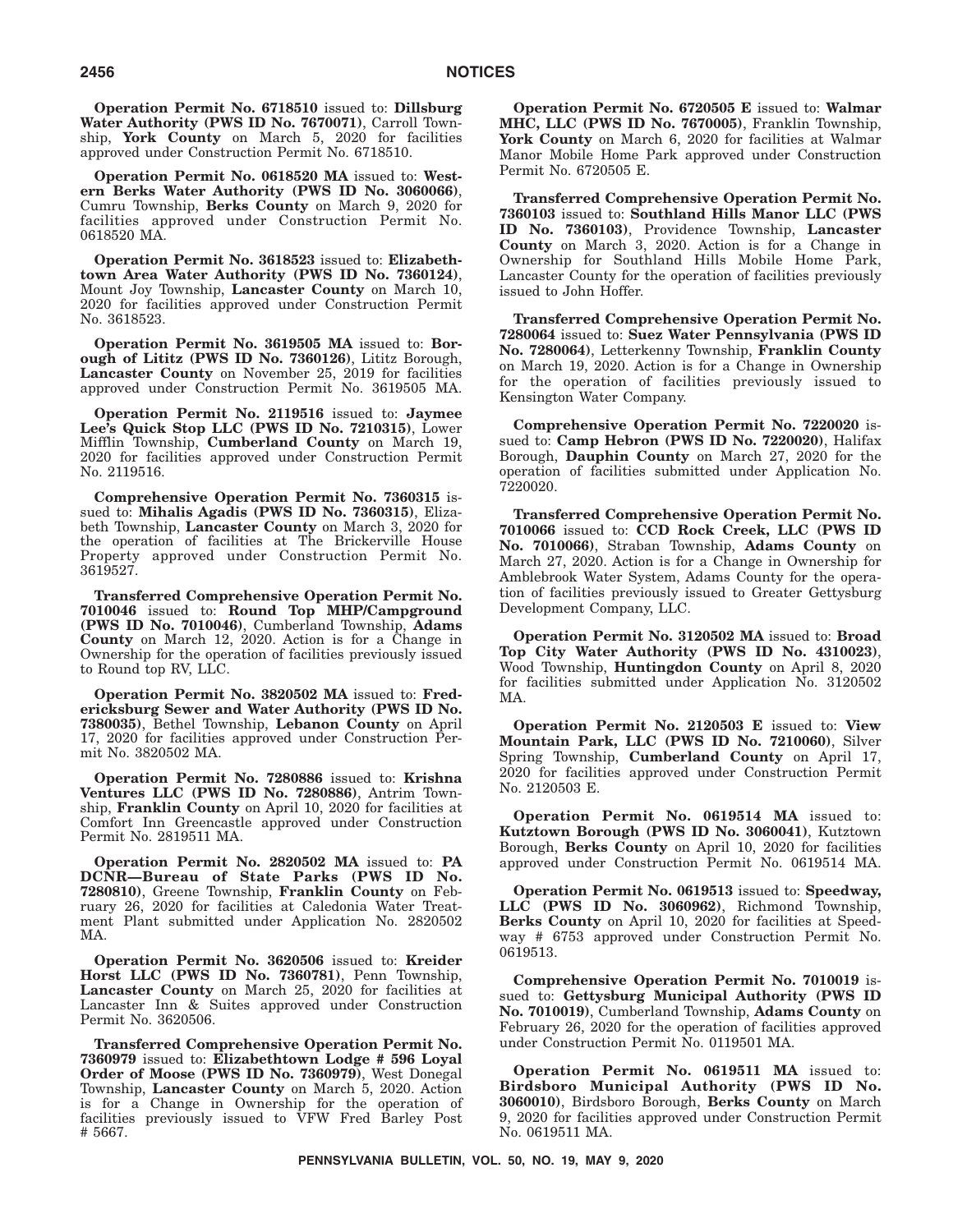*Northcentral Region: Safe Drinking Water Program Manager, 208 West Third Street, Williamsport, PA 17701.*

**Permit No. 1420504MA, Construction,** Public Water Supply. Applicant **Howard Borough**

| Applicatio                 | 110 wai u Dolough<br>146 Black Street<br>Howard, PA 16841                                           |
|----------------------------|-----------------------------------------------------------------------------------------------------|
| Borough or Township        | Howard Borough                                                                                      |
| County                     | <b>Centre County</b>                                                                                |
| Type of Facility           | Public Water<br>Supply—Construction                                                                 |
| <b>Consulting Engineer</b> | Eric Lundy, P.E.<br>Nittany Engineering<br>2836 Earlystown Road<br>Suite 1<br>Centre Hall, PA 16828 |
| Permit Issued              | April 22, 2020                                                                                      |
|                            |                                                                                                     |

### **WATER ALLOCATIONS**

**Actions taken on applications received under the Act of June 24, 1939 (P.L. 842, No. 365) (35 P.S. §§ 631—641) relating to the Acquisition of Rights to Divert Waters of the Commonwealth.**

*Northeast Region: Watershed Management Program Manager, 2 Public Square, Wilkes-Barre, PA 18711-0790, 570-826-2511.*

*Contact: Gillian Ostrum, Clerk Typist 2, 570-830-3077.*

**WA13-69C**, Water Allocation, **Borough of Jim Thorpe**, 101 East 10th Street, Jim Thorpe, PA 18229, **Carbon County**. This permit grants the right to withdraw up to a maximum of 425,000 gallons per day (gpd) from Mauch Chunk Creek at the existing intake for the West Side System, in the Borough of Jim Thorpe, **Carbon County**.

### **SEWAGE FACILITIES ACT PLAN DISAPPROVAL**

**Plan Disapprovals Granted Under the Pennsylvania Sewage Facilities Act, Act of January 24, 1966, P.L. 1535, as amended, 35 P.S. § 750.5.**

*Southcentral Region: Clean Water Program Manager, 909 Elmerton Avenue, Harrisburg, PA 17110.*

*Plan Location*:

| Borough or<br>Township       | Borough or Township<br>Address                   | County            |
|------------------------------|--------------------------------------------------|-------------------|
| Lower<br>Swatara<br>Township | 1499 Spring Garden Drive<br>Middletown, PA 17057 | Dauphin<br>County |

*Plan Description*: The request for planning exemption for the Wilsbach Distribution Facility Development (DEP Code No. A3-22922-203-3E; APS ID No. 1014340) has been disapproved. The proposed development—to be located at the corner of Oberlin Road (SR 0441) and Longview Drive in Lower Swatara Township—consists of an office building to be connected to public sewers and a separate warehouse with no sewage facilities. A force main is to be constructed along Oberlin Road to connect to public sewers at the intersection with Longview Drive. This request for planning exemption has been disapproved because it does not qualify as an exemption from sewage facilities planning for new land development.

### **LAND RECYCLING AND ENVIRONMENTAL REMEDIATION UNDER ACT 2, 1995 PREAMBLE 2**

### **The following plans and reports were submitted under the Land Recycling and Environmental Remediation Standards Act (35 P.S. §§ 6026.101— 6026.908).**

Provisions of Sections 301—308 of the Land Recycling and Environmental Remediation Standards Act (act) (35 P.S. §§ 6026.301—6026.308) require the Department to publish in the *Pennsylvania Bulletin* a notice of submission of plans and reports. A final report is submitted to document cleanup of a release of a regulated substance at a site to one of the act's remediation standards. A final report provides a description of the site investigation to characterize the nature and extent of contaminants in environmental media, the basis for selecting the environmental media of concern, documentation supporting the selection of residential or nonresidential exposure factors, a description of the remediation performed and summaries of sampling analytical results which demonstrate that remediation has attained the cleanup standard selected. Submission of plans and reports, other than the final report, will also be published in the *Pennsylvania Bulletin*. These include the remedial investigation report, risk assessment report and cleanup plan for a site-specific standard remediation. A remedial investigation report includes conclusions from the site investigation; concentration of regulated substances in environmental media; benefits of reuse of the property; and, in some circumstances, a fate and transport analysis. If required, a risk assessment report describes potential adverse effects caused by the presence of regulated substances. If required, a cleanup plan evaluates the abilities of potential remedies to achieve remedy requirements.

For further information concerning plans or reports, contact the environmental cleanup program manager in the Department Regional Office under which the notice of receipt of plans or reports appears. If information concerning plans or reports is required in an alternative form, contact the community relations coordinator at the appropriate Regional Office. TDD users may telephone the Department through the Pennsylvania AT&T Relay Service at (800) 654-5984.

The Department has received the following plans and reports:

*Southeast Region: Environmental Cleanup & Brownfields Program Manager, 2 East Main Street, Norristown, PA 19401.*

**Bristol Croydon Properties**, 3111 State Road, Bristol Township, **Bucks County**. Christopher Zieger, Dynamic Earth, LLC, 826 Newtown Yardley Road, Suite 201, Newtown, PA 18940 on behalf of Ian Katz, Croydon State, LLC, 226 East 56th Street, New York, NY 10022 submitted a Final Report concerning remediation of site soil and groundwater contaminated with No. 2 fuel oil. The report is intended to document remediation of the site to meet the Statewide Health Standard.

**Ardmore MGP Site**, 44 Greenfield Avenue, Lower Merion Township, **Montgomery County**. Bruce Middleman, Stantec Consulting Services, Inc., 400 Davis Drive, Suite 400, Plymouth Meeting, PA 19462 on behalf of Peter Farrand, PECO Energy, 2301 Market Street, S3, Philadelphia, PA 19103 submitted a Remedial Investigation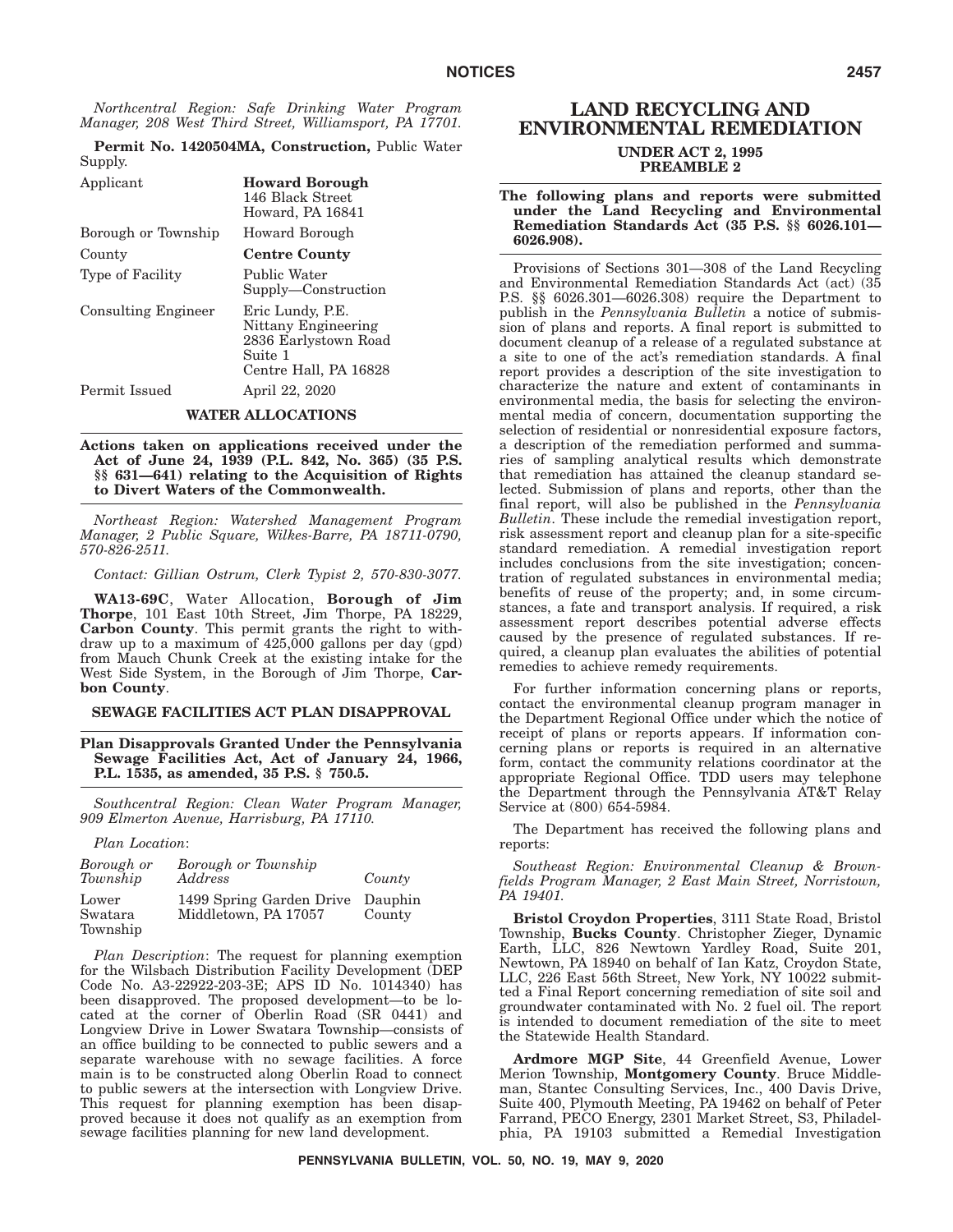Report/Cleanup Plan/Final Report concerning remediation of site groundwater contaminated with volatile and semivolatile organic compounds. The report is intended to document remediation of the site to meet the Site-Specific Standard.

**R&S Auto Service**, 1201-1209 West Chester Pike, Haverford Township, **Delaware County**. Andrew Basehoar, TTI Environmental, 1253 North Church Street, Moorestown, NJ 08057 on behalf of Steven Dever, R&S Auto Service, 1201 West Chester Pike, Havertown, PA 19803 submitted a Remedial Investigation Report/ Cleanup Plan/Final Report concerning remediation of site soil and groundwater contaminated with chlorinated solvents. The report is intended to document remediation of the site to meet the Site-Specific Standard.

**Proposed Apartment Development**, Greenwood Avenue & Washington Lane, Abington Township, **Montgomery County**. Jeffery Bauer, Whitestone Associates, Inc., 1600 Manor Drive, Suite 220, Chalfont, PA 18914 on behalf of Jerry Slipakoff, Galman Group, LTD, 60 East Court State, Doylestown, PA 18901 submitted a Final Report concerning remediation of site soil contaminated with inorganics. The report is intended to document remediation of the site to meet the Statewide Health Standard.

**Logan Pointe Redevelopment Area**, Southeast Corner of North 11th Street and West Loudon Street, City of Philadelphia, **Philadelphia County**. Jeffery A. Smith, Langan Engineering and Environmental Services, Inc., 1818 Market Street, Suite 3300, Philadelphia, PA 19104 on behalf of Liz Gabor, Logan West Associates, L.P., c/o The Goldenberg Group, 630 Sentry Parkway, Suite 300, Blue Bell, PA 19422 submitted a Baseline Investigation Work Plan concerning remediation of site soil contaminated with lead and arsenic. The report is intended to document remediation of the site under the Special Industrial Area provision.

**Miller/Hoyle Residence**, 8121 and 8123 Eastern Road, Springfield Township, **Montgomery County**. Jason Charles, Environmental Maintenance, 1420 East Mermaid Lane, Glenside, PA 19038 submitted a 90-day Final Report concerning remediation of site soil contaminated with No. 2 fuel oil. The report is intended to document remediation of the site to meet the Statewide Health Standard.

*Northcentral Region: Environmental Cleanup Program Manager, 208 West Third Street, Williamsport, PA 17701, Telephone number: 570-327-3636.*

*Contact: Lisa Hensel, Clerk Typist II, 570-327-3653.*

**Chief SGL-36 Unit Well Pad**, 1825 Cahill Road, New Albany, Overton Township, **Bradford County**. Woodard & Curran, 300 Penn Center Blvd., Suite 800, Pittsburgh, PA 15235, on behalf of Chief Oil & Gas LLC, 1720 Sycamore Rd., Montoursville, PA 17754, has submitted a Final Report concerning remediation of site soil contaminated with brine. The report is intended to document remediation of the site to meet the Statewide Health Standard.

**DAS Carrier, Inc. Project**, Interstate 80 at MM 221 E, Liberty Township, **Montour County**. Northridge Group, Inc., P.O. Box 231, Northumberland, PA 17857 on behalf of DAS Carrier, Inc., 1210 Hillsmith Dr., Cincinnati, OH 45215, has submitted a Final Report concerning remediation of site soil contaminated with diesel fuel, motor oil and antifreeze. The report is intended to document remediation of the site to meet the Statewide Health Standard for soil.

**A Sterling Freight Carrier Project**, Interstate 80 at MM 202.5 W, New Columbia, White Deer Township, **Union County**. Northridge Group, Inc., P.O. Box 231, Northumberland, PA 17857 on behalf of A Sterling Freight Carrier, Inc., 13113 Quarter Horse Dr., East Vale, CA 92880, has submitted a Final Report concerning remediation of site soil contaminated with diesel fuel, motor oil and antifreeze. The report is intended to document remediation of the site to meet the Statewide Health Standard for soil.

*Northwest Region: Environmental Cleanup & Brownfields Program Manager, 230 Chestnut Street, Meadville, PA 16335-3481.*

**Sundie Property Fuel Oil Spill**, 2366 River Hill Road, Washington Township, **Armstrong County**. EnviroTrac, Ltd., 176 Thorn Hill Road, Warrendale, PA 15806, on behalf of Daniel and Kimberly Sundie, 151 Mountain Laurel Drive, Butler, PA 16002, submitted a Final Report concerning the remediation of site soil contaminated with Benzene, Toluene, Ethylbenzene, Cumene, Methyl tert-butyl ether, Naphthalene, 1,2,4- Trimethylbenzene, and 1,3,5-Trimethylbenzene. The report is intended to document remediation of the site to meet the Statewide Health Standard.

# **LAND RECYCLING AND ENVIRONMENTAL REMEDIATION**

### **UNDER ACT 2, 1995 PREAMBLE 3**

**The Department has taken action on the following plans and reports under the Land Recycling and Environmental Remediation Standards Act (35 P.S. §§ 6026.101—6026.907).**

Section 250.8 of 25 Pa. Code and administration of the Land Recycling and Environmental Remediation Standards Act (act) require the Department to publish in the *Pennsylvania Bulletin* a notice of its final actions on plans and reports. A final report is submitted to document cleanup of a release of a regulated substance at a site to one of the remediation standards of the act. A final report provides a description of the site investigation to characterize the nature and extent of contaminants in environmental media, the basis of selecting the environmental media of concern, documentation supporting the selection of residential or nonresidential exposure factors, a description of the remediation performed and summaries of sampling methodology and analytical results which demonstrate that the remediation has attained the cleanup standard selected. Plans and reports required by the act for compliance with selection of remediation to a sitespecific standard, in addition to a final report, include a remedial investigation report, risk assessment report and cleanup plan. A remedial investigation report includes conclusions from the site investigation; concentration of regulated substances in environmental media; benefits of reuse of the property; and, in some circumstances, a fate and transport analysis. If required, a risk assessment report describes potential adverse effects caused by the presence of regulated substances. If required, a cleanup plan evaluates the abilities of potential remedies to achieve remedy requirements. A work plan for conducting a baseline remedial investigation is required by the act for compliance with selection of a special industrial area remediation. The baseline remedial investigation, based on the work plan, is compiled into the baseline environmental report to establish a reference point to show existing contamination, describe proposed remediation to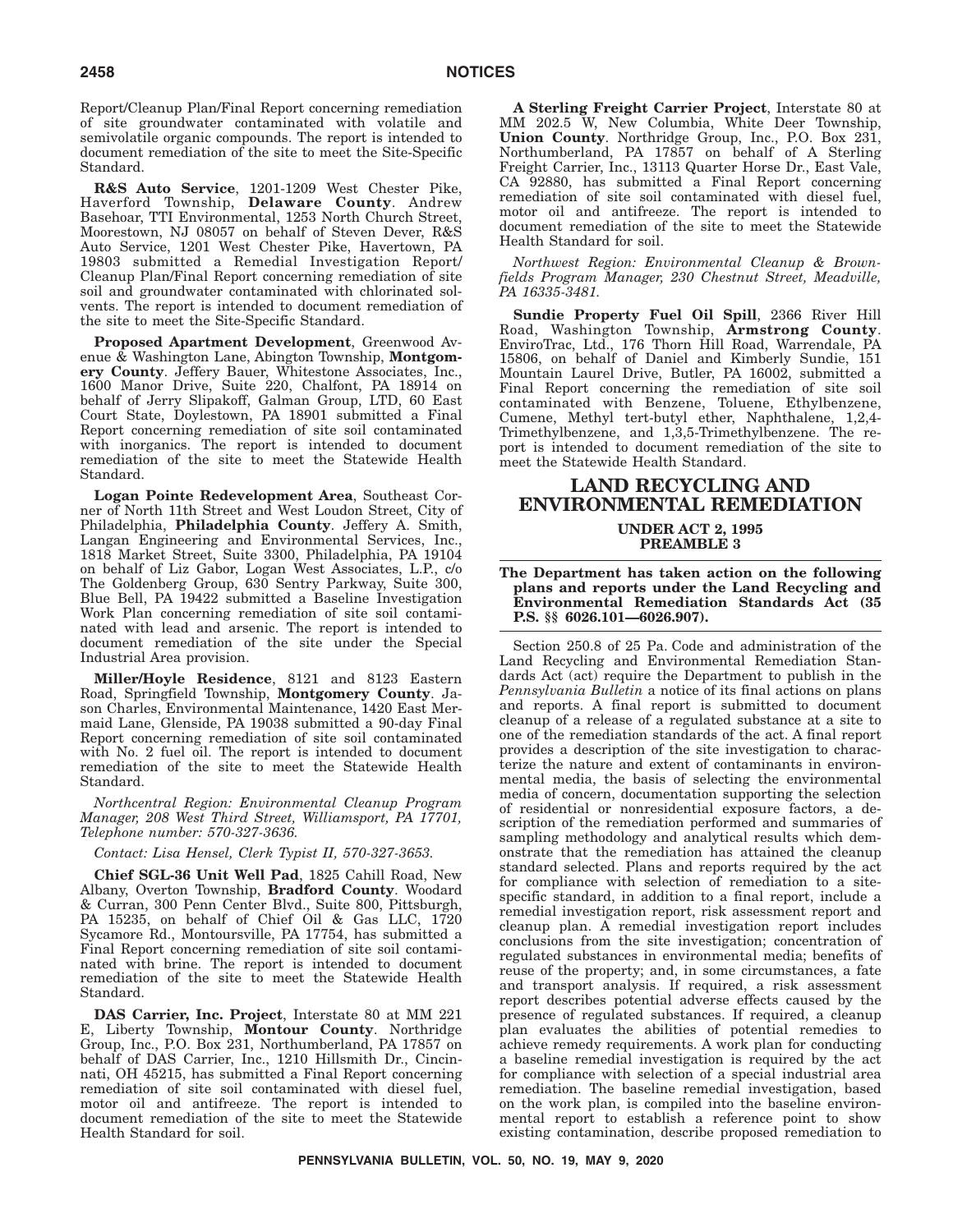be done and include a description of existing or potential public benefits of the use or reuse of the property. The Department may approve or disapprove plans and reports submitted. This notice provides the Department's decision and, if relevant, the basis for disapproval.

For further information concerning the plans and reports, contact the environmental cleanup program manager in the Department Regional Office under which the notice of the plan or report appears. If information concerning a final report is required in an alternative form, contact the community relations coordinator at the appropriate Regional Office. TDD users may telephone the Department through the Pennsylvania AT&T Relay Service at (800) 654-5984.

The Department has received the following plans and reports:

*Northeast Region: Environmental Cleanup & Brownfields Program Manager, 2 Public Square, Wilkes-Barre, PA 18701-1915, 570-826-2511.*

**Former Scot Truck Stop # 01975**, Interstate 84 and PA Route 191, Sterling Township, **Wayne County**. Parsons, 3606 Park 42 Drive, Box 13, Sharonville, OH 4524, submitted a final report concerning remediation of soil and groundwater contaminated by petroleum from underground storage tanks. The report documented remediation of the site to meet a combination of Site-Specific and Statewide Health Standards and was approved by DEP on April 23, 2020.

**M&D Realty Group Property (former Northern Electric Railway/Philadelphia Transformer)**, 1100 Lackawanna Trail, Dalton Borough, **Lackawanna County**. LaBella Associates, 1000 Dunham Drive, Suite B, Dunmore, PA 18512, on behalf of M&D Realty Group LLC, 1006 Sunset Avenue, Clarks Summit, PA 18411, submitted a combined Remedial Investigation Report and Cleanup Plan concerning remediation of soil and groundwater contaminated with PCBs, VOCs, and SVOCs from leaking transformers that were stored at the site. The report was intended to document remediation of the site to meet Site-Specific Standards but was disapproved by DEP on April 28, 2020.

*Southcentral Region: Environmental Cleanup and Brownfields Program Manager, 909 Elmerton Avenue, Harrisburg, PA 17110.*

**BAE Systems Land and Armaments, L.P.**, 1100 Bairs Road, York, PA 17408, West Manchester Township, **York County**. Hydro-Terra Group, 7420 Derry Street, Harrisburg, PA 17111, on behalf of BAE Systems Land and Armaments, L.P., 1100 Bairs Road, York, PA 17408, submitted a Remedial Investigation Report concerning remediation of site soil and groundwater contaminated with chlorinated solvents. The Report was disapproved by the Department on April 21, 2020.

**Weaver Precast, Inc.**, 14 Pleasant Valley Road, Ephrata, PA 17522, Ephrata Township, **Lancaster County**. Reliance Environmental. Inc., 235 North Duke Street, Lancaster, PA 17602, on behalf of The Weaver Family Business, 824 East Main Street, Ephrata, PA 17522, submitted Final Report concerning remediation of site soil contaminated with No. 2 fuel oil. The Final Report was administratively incomplete and was disapproved by the Department on April 22, 2020.

**Bulk Chemicals, Inc.**, 809 and 831 Mohrsville Road, Mohrsville, PA 19541, Perry Township, **Berks County**. Aquaterra Technologies, 122 South Church Street, West Chester, PA 19382, on behalf of Bulk Chemicals, Inc., 1074 Stinson Drive, Reading, PA 19605, submitted a Final Report concerning remediation of site soil contaminated with nitric acid, trivalent chromium, and hexavalent chromium. The Final Report demonstrated attainment of the Residential Statewide Health Standard and was approved by the Department on April 27, 2020.

*Northcentral Region: Environmental Cleanup Program Manager, 208 West Third Street, Williamsport, PA 17701, Telephone number: 570-327-3636.*

*Contact: Lisa Hensel, Clerk Typist II, 570-327-3653.*

**Cochran 705 Well Pad**, 2344 S. Union Road, Ogdensburg, Union Township, **Tioga County**. Civil & Environmental Consultants, Inc., 333 Baldwin Road, Pittsburgh, PA 15205, on behalf of Rockdale Marcellus, LLC, 3600 J Barry Court, Suite 120, Canonsburg, PA 15317, has submitted a Site Characterization and Final Report concerning remediation of site soil contaminated with calcium chloride. The report demonstrated attainment of the Residential Background and Statewide Health Standard for soils and was approved by the Department on April 20, 2020.

### **OPERATE WASTE PROCESSING OR DISPOSAL AREA OR SITE**

**Permit(s) Approved Under the Solid Waste Management Act (35 P.S. §§ 6018.101—6018.1003), the Municipal Waste Planning, Recycling and Waste Reduction Act (53 P.S. §§ 4000.101—4000.1904) and Regulations to Operate Solid Waste Processing or Disposal Area or Site.**

*Southeast Region: Regional Solid Waste Manager, 2 East Main Street, Norristown, PA 19401, 484-250-5960.*

**Permit No. 101494. Waste Management of Pa Inc.**, 1000 New Ford Mill Road, Morrisville PA 19067-3704. This major permit modification is issued under Solid Waste Permit No. 101494 for the approval to install two (2) Ultra Low Emission (''ULE'') flares, as a primary control for landfill gas generated by and collected from the Tullytown Resource Recovery Facility (TRRF) Landfill. The new ULE flares that are to be located in the existing flare compound within the permit boundary of the TRRF Landfill. The TRRF Landfill is a closed municipal waste landfill operated and owned by Waste Management of Pennsylvania (WMP) Inc., and located in Tullytown Borough and Falls Township, **Bucks County**. The permit was issued by the Southeast Regional Office on March 18, 2020.

Persons interested in reviewing the permit may contact the Pennsylvania Department of Environmental Protection (''DEP'') Waste Management Program Manager, Southeast Regional Office, 2 East Main Street, Norristown, PA 19401-4915, or by telephone at 484.250.5960. TDD users may contact the DEP through the Pennsylvania AT&T Relay Service, (800) 654.5984.

**Permit No. 100148. Waste Management Disposal Services of Pennsylvania, Inc.,—GROWS Landfill**, 1000 New Ford Mill Road, Morrisville, PA 19067-3704. This major permit modification is issued under Solid Waste Permit No. 100148 for the approval to install three (3) Ultra Low Emission (''ULE'') flares and two (2) emergency generator engines, that will be located in a landfill gas management compound immediately north of the GROWS Landfill, as a primary control for landfill gas generated by the GROWS Landfill, GROWS North Landfill, and Fairless Landfill (''Flare System''). The new ULE flares will provide a landfill gas control solution for the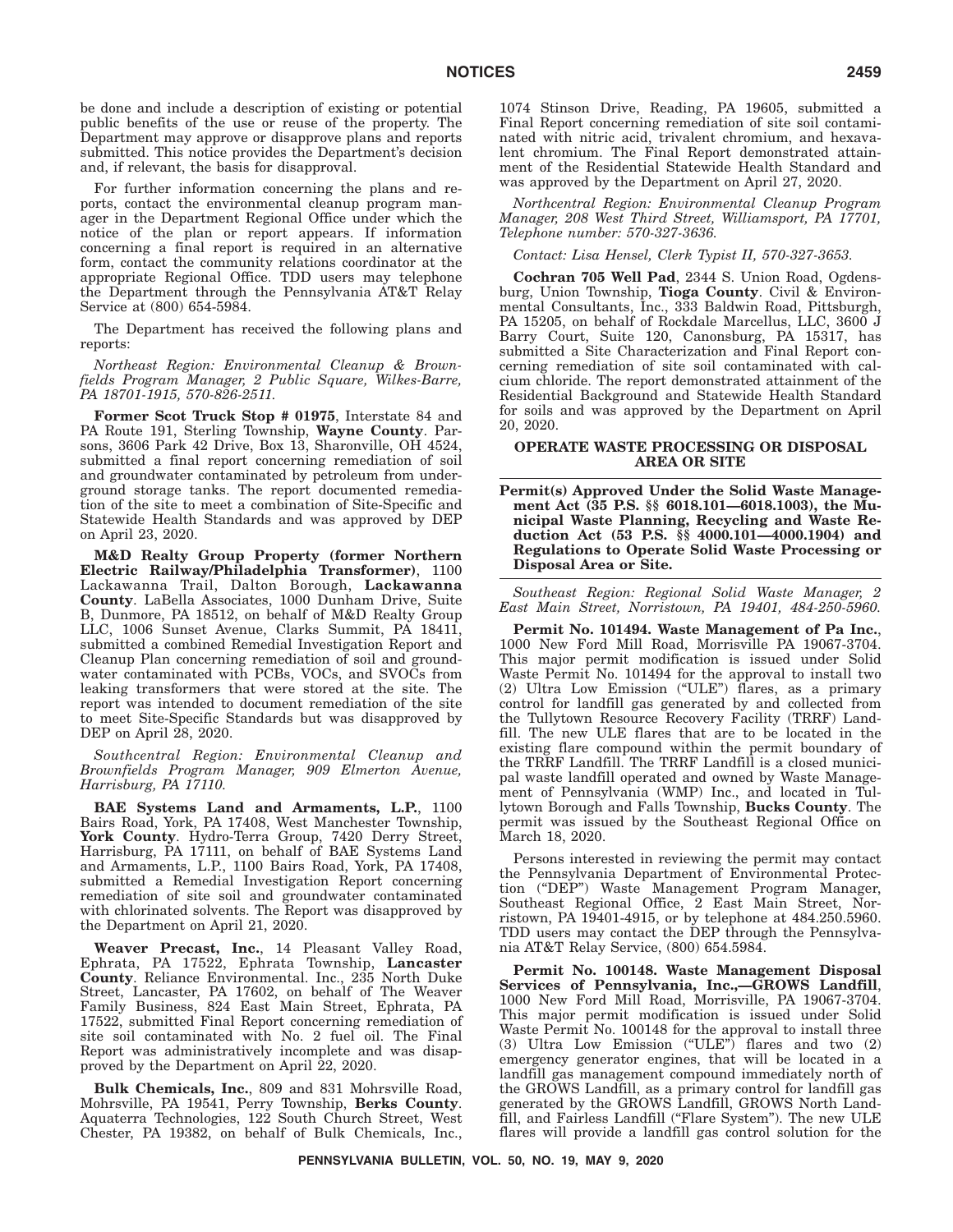GROWS Landfill. The GROWS Landfill is a closed municipal waste landfill located in Falls Township, **Bucks County**. The permit was issued by the Southeast Regional Office on April 7, 2020.

Persons interested in reviewing the permit may contact the Pennsylvania Department of Environmental Protection (DEP) Waste Management Program Manager, Southeast Regional Office, 2 East Main Street, Norristown, PA 19401-4915, or by telephone at 484.250.5960. TDD users may contact the DEP through the Pennsylvania AT&T Relay Service, (800) 654.5984.

**Permit No. 101680. Waste Management Disposal Services of Pennsylvania, Inc.,—GROWS North Landfill**, 1000 New Ford Mill Road, Morrisville PA 19067-3704. This major permit modification is issued under Solid Waste Permit No. 101680 for the approval to install three (3) Ultra Low Emission (''ULE'') flares and two (2) emergency generator engines, that will be located in a landfill gas management compound south of the GROWS North Landfill, as a primary control for landfill gas generated by the GROWS Landfill, GROWS North Landfill, and Fairless Landfill ("Flare System"). The new ULE flares will provide a landfill gas control solution for the GROWS North Landfill. The GROWS North Landfill is a closed municipal waste landfill located in Falls Township, **Bucks County**. The permit was issued by the Southeast Regional Office on April 7, 2020.

Persons interested in reviewing the permit may contact the Pennsylvania Department of Environmental Protection (''DEP'') Waste Management Program Manager, Southeast Regional Office, 2 East Main Street, Norristown, PA 19401-4915, or by telephone at 484.250.5960. TDD users may contact the DEP through the Pennsylvania AT&T Relay Service, (800) 654.5984.

### **AIR QUALITY**

**General Plan Approval and Operating Permit Usage Authorized under the Air Pollution Control Act (35 P.S. §§ 4001—4015) and 25 Pa. Code Chapter 127 to construct, modify, reactivate or operate air contamination sources and associated air cleaning devices.**

*Southcentral Region: Air Quality Program, 909 Elmerton Avenue, Harrisburg, PA 17110.*

*Contact: Thomas Hanlon, Facilities Permitting Chief, 717-705-4862, Thomas Bianca, New Source Review Chief, 717-705-4863, or William Weaver, Regional Air Quality Manager, 717-705-4702.*

**GP3-67-03171F: Kinsley Construction, Inc.** (P.O. Box 2886, York, PA 17405-2886) on April 22, 2020, for portable nonmetallic mineral processing equipment, including 2 crushers, 3 vibratory screens and 4 stackers, under GP3 at the Sandbank Quarry in Springettsbury Township, **York County**.

**GP11-67-03171F: Kinsley Construction, Inc.** (P.O. Box 2886, York, PA 17405-2886) on April 22, 2020, for ten non-road engines under GP11, to operate mineral processing equipment at the Sandbank Quarry in Springettsbury Township, **York County**.

*Northcentral Region: Air Quality Program, 208 West Third Street, Williamsport, PA 17701.*

*Contact: Muhammad Q. Zaman, Program Manager, 570-327-3648.*

**AG5A-41-00001A: Range Resources-Appalachia** (3000 Town Center Blvd., Canonsburg, PA 15317) on April

22, 2020, for the operation of one 670 bhp Caterpillar G3508LE, 4SLB, natural gas-fired compressor engine, equipped with a Quick-Lid DC63-8 catalytic oxidizer; three GPU's, each 2 MMBtu/hr, natural gas-fired; one 5.5 MMscfd TEG dehydration unit, equipped with a 0.5 MMBtu/hr natural gas-fired reboiler; three 400 bbl production water storage tanks; natural gas-driven pneumatic devices; venting/blowdowns; site fugitives, pursuant to the General Plan Approval and/or General Operating Permit for Unconventional Natural Gas Well Site Operations and Remote Pigging Stations (BAQ-GPA/GP-5A) at the Laurel Hill Pad G located in Cogan House Township, **Lycoming County**.

*Southwest Regional Office, 400 Waterfront Drive, Pittsburgh, PA 15222-4745.*

*Contact: Edward Orris, New Source Review Chief, 412.442.4168.*

**GP5A-63-01036A (AG5A-63-00019A): EQT Production Company** (625 Liberty Avenue, Suite 1700, Pittsburgh, PA 15222) on April 7, 2020, received authorization under GP-5A for construction and/or operation of sources and controls associated with a natural gas well pad at its Ealy CLV5 facility located in East Finley Township, **Washington County**.

**Plan Approvals Issued under the Air Pollution Control Act (35 P.S. §§ 4001—4015) and regulations in 25 Pa. Code Chapter 127, Subchapter B relating to construction, modification and reactivation of air contamination sources and associated air cleaning devices.**

*Southeast Region: Air Quality Program, 2 East Main Street, Norristown, PA 19401.*

*Contact: James Beach, New Source Review Chief— Telephone: 484-250-5920.*

**15-0009E: AGC Chemicals Americas, Inc.** (255 South Bailey Road, Downingtown, PA 19355) on April 23, 2020 to allow for an increase in emissions of di-propylene glycol n-butyl ether (DPnB) from 0.42 lb/hr to 0.63 lb/hr and to modify a test condition for a multi-stage fluid bed dryer at a Non-Title V Facility, State-Only, Synthetic Minor Permit in Caln Township, **Chester County**.

*Northeast Region: Air Quality Program, 2 Public Square, Wilkes-Barre, PA 18701-1915.*

*Contact: Raymond Kempa, New Source Review Chief— Telephone: 570-826-2531.*

**35-00076A: Jennings-Calvey Funeral and Cremation Services, Inc.** (111 Colburn Avenue, Clarks Summit, PA 18411) for the installation and operation of a cremator unit at the facility located in Clarks Summit Borough, **Lackawanna County**.

*Department of Public Health, Air Management Services: 321 University Avenue, Philadelphia, PA 19104.*

Issued RACT II **Plan Approval No. IP16-000269**. On April 24, 2020 AMS issued a Reasonably Available Control Technology (RACT II) Plan Approval for **Philadelphia Energy Solutions Refining and Marketing LLC—Refinery and Tank Farm**, located in Philadelphia, **Philadelphia County**. While the refinery processes have been out of operation since June 2019 and are not expected to re-start, AMS was required to proceed with the PES RACT II evaluation.

Also, in accordance with 25 Pa. Code §§ 129.91— 129.100, AMS has made a preliminary determination to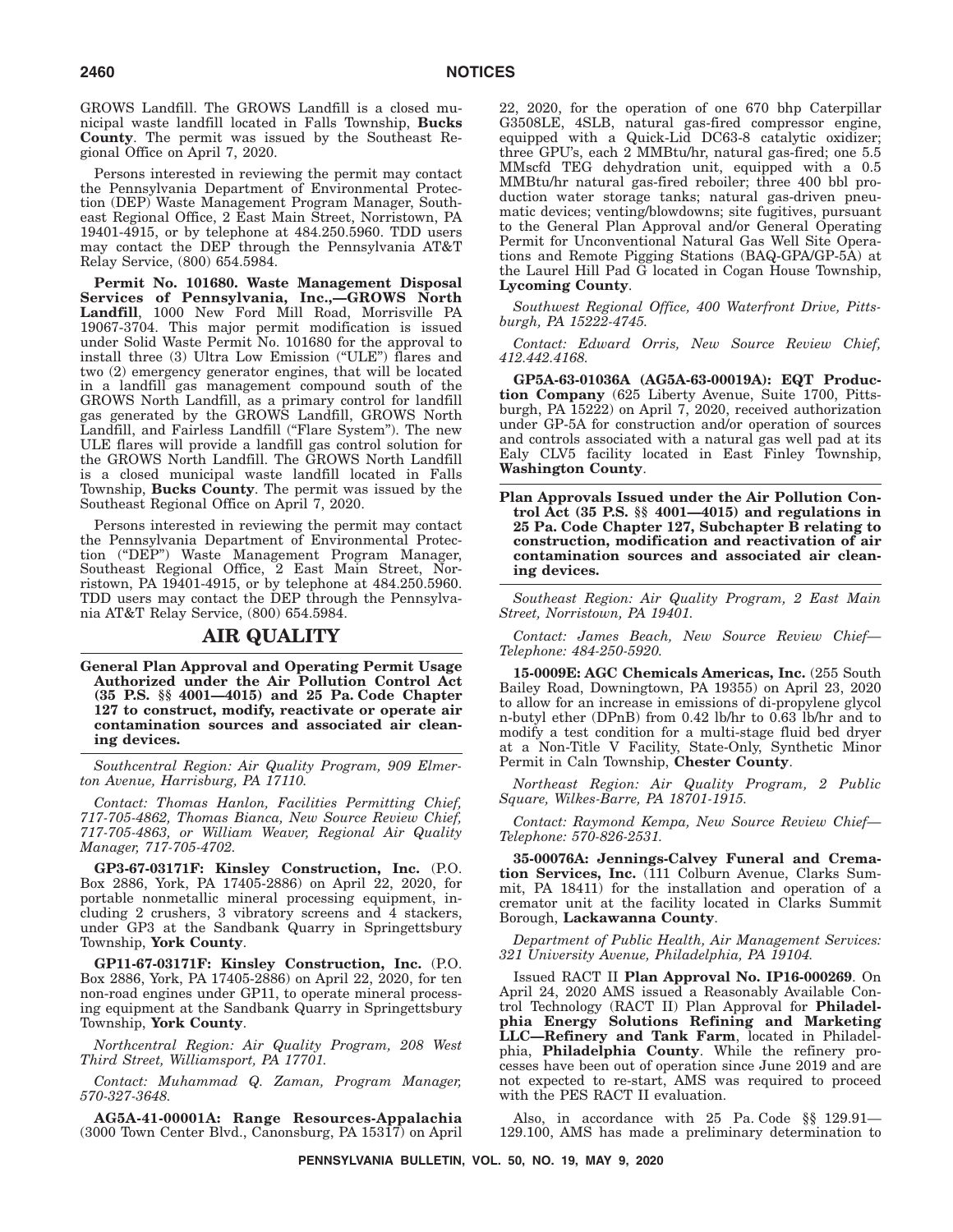approve a RACT II plan to be submitted as part of the PA State Implementation Plan (SIP) for PES's chemical plant.

The proposed SIP revision does not adopt any new regulations. It incorporates the provisions and requirements contained in the amended RACT approval for the facility, which are intended to satisfy the requirements for the 2008 and 2015 National Ambient Air Quality Standards (NAAQS) for ozone. The proposed RACT plan, if approved by DEP, will be issued as a RACT Pan Approval and incorporated into the facility's Title V operating permit (V06-016) through modification or renewal. The relevant RACT II requirements will also be submitted to the U.S. Environmental Protection Agency (EPA) for approval and incorporation into Pennsylvania's State Implementation Plan. Requirements that are not part of the RACT II approval will be excluded from the SIP submittal.

The proposed RACT II requirements for this facility that are proposed to be submitted to the EPA as part of the SIP, are that the # 3 Boilerhouse, certain Process Heaters, Fluid Catalytic Cracking Units, Cooling Towers, and Marine Loading shall comply with the following:

I. Requirements for all sources under this group

### **NOx RACT II**

### *Boilers and Heaters rated between 90 MMBtu/hr and 660 MMBtu/hr, each burns refinery fuel gas*

•  $NO<sub>x</sub>$  emissions from each of the following units shall not exceed 0.25 lb/MMBtu heat input on a rolling 30 operating day average. Compliance shall be determined based on CEMS in accordance with 25 Pa. Code  $§$  129.100(a)(1): # 3 Boilerhouse Boilers # 37, # 39, and # 40; Unit 137 F-2 Heater; Unit 210 H201 Heater; Unit 433 H-1 Heater; and Unit 1332 H-400 and H-401 Heaters.

•  $NO_x$  emissions from Unit 137 F-1 Heater shall not exceed 0.23 lb/MMBtu heat input on a rolling 30 operating day average. Compliance shall be determined based on CEMS in accordance with 25 Pa. Code  $\S$  129.100(a)(1).

• The following units shall comply with the  $NO_x$  emission limits by complying with a  $N\overline{O}_x$  Emissions Averaging Plan in accordance with 25 Pa. Code § 129.98: Unit 137 F-1 and F-2 Heaters; Unit 1332 H-400 and H-401 Heaters; and # 3 Boilerhouse Boilers # 37, # 39, and # 40.

*Process Heaters rated <50 MMBtu/hr that burn refinery fuel gas*

• Unit 860-2H8 Heater and Unit 1332 H-1, H-3, H-601, and H-602 Heaters shall each comply with a  $NO<sub>x</sub>$  emissin limit of 0.098 lb/MMBtu.

• Unit 864-PH7 Heater shall comply with a  $NO_x$ emissin limit of 0.06 lb/MMBtu.

• AMS proposes the following modification for boilers and heaters with  $NO_x$  emission limits that do not have Continuous Emission Monitors:

Compliance with emission limits for combustion sources listed as follows shall be determined based on source testing in accordance with 25 Pa. Code  $\S$  129.100(a)(4).

Note: The previous RACT Plan Approval issued to the facility determined compliance based on a quarterly  $NO_x$ portable analyzer test.

#### *Fluid Catalytic Cracking Units (FCCUs)*

• The 868 FCCU  $NO_x$  emissions shall be limited to 100 ppmdv at  $0\%$  O<sub>2</sub> on a 7-day rolling average 130.2 tons per rolling 365-day period. PES shall follow good combustion practices controlling the level of excess oxygen and CO promoter in the regenerator to minimize  $NO<sub>x</sub>$  and  $VOC$ emissions from the regenerator. Operators shall be trained according to industry standards.

• A NO<sub>x</sub> Continuous Emission Monitoring System (CEMS) shall be operated on the unit. The 1232 FCCU shall have Selective Catalytic Reduction (SCR).  $NO_x$ emissions shall not exceed 30 ppmdv at  $0\%$  O<sub>2</sub> on a 7-day rolling average and 208.28 tons per rolling 365-day period. The 1232 FCCU shall be operated with good  $combustion\,\, practices.\,\,A\,\,NO_x$  Continuous Emission Monitoring System (CEMS) shall be operated on the unit.

• AMS proposes to add ''Operators shall be trained according to industry standards'' to two conditions that reference good combustion practices.

# **VOC RACT II**

### *Cooling Towers*

• PES shall utilize an equipment monitoring program in accordance with 40 CFR 63 subpart CC for VOC fugitive emissions from cooling towers.

#### *FCCUs*

• The 868 FCCU condition listed under  $NO_x$  RACT II also serves as VOC RACT II.

• The 1232 FCCU shall vent to the CO Boiler when operating in partial-burn mode and shall follow good combustion practices. Operators shall be trained according to industry standards.

### *Marine Loading*

• Girard Point Barge Loading of VOC materials with a Reid Vapor Pressure of 4 psi or greater shall vent to a Thermal Oxidizer with a VOC destruction efficiency of at least 98% or control to an outlet of 20 ppmv VOC or less. The Thermal Oxidizer shall have a continuous temperature monitor and recorder. VOC emissions from Girard Point Barge Loading of VOC materials with a Reid Vapor Pressure of less than 4 psi shall not exceed 13.9 tons per rolling 12-month period.

• Point Breeze Marine Barge Loading shall not load any VOC materials with a Reid Vapor Pressure of 4 psi or greater. VOC emissions from Point Breeze Marine Barge Loading shall not exceed 25.99 tons per rolling 12-month period.

**Plan Approval Revisions Issued including Extensions, Minor Modifications and Transfers of Ownership under the Air Pollution Control Act (35 P.S. §§ 4001—4015) and 25 Pa. Code §§ 127.13, 127.13a and 127.32.**

*Southeast Region: Air Quality Program, 2 East Main Street, Norristown, PA 19401.*

*Contact: James Beach, New Source Review Chief— Telephone: 484-250-5920.*

**46-0027E: Janssen Research & Development LLC**, on April 20, 2020 for the installation and temporary operation of two natural gas- (primary fuel) and No. 2 fuel oil- (auxiliary fuel) fired boilers, each rated at 21 MMBtu/hr heat input. In Lower Gwynedd Township, **Montgomery County**.

**46-0008: Coopers Creek Chem Corp** (884 River Road, W Conshohocken, PA 19428-2699) is for the installation of an additional still (rated for 12,000 gallons) for the distillation of crude petroleum tar. The facility cur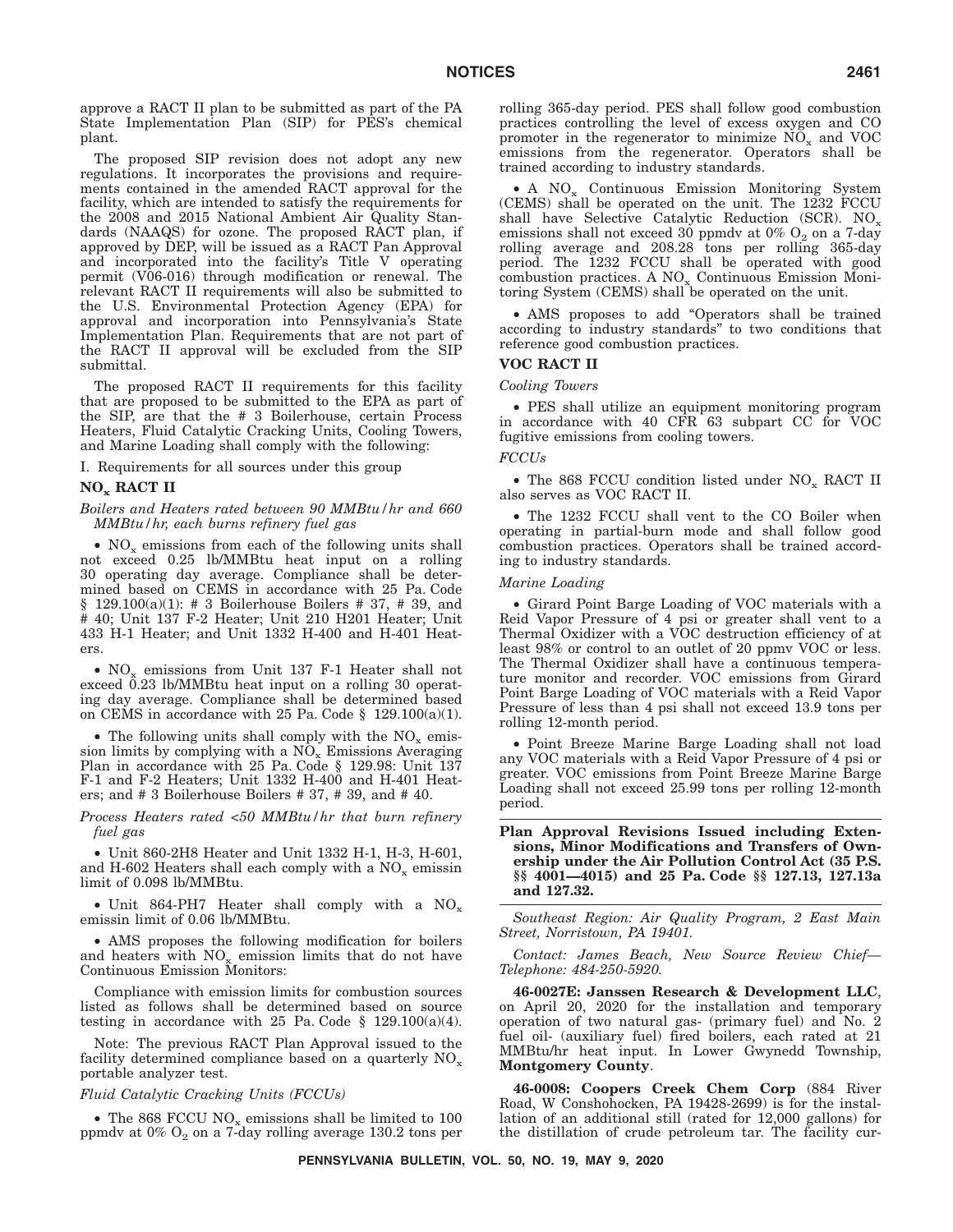rently operates four (4) other stills, identified by the facility as S12, S15, S16, and S17 in Upper Merion Township, **Montgomery County**.

**23-0003AD: Monroe Energy LLC** (4101 Post Road, Trainer, PA 19061-5052) on April 13, 2020 for the installation a new, 2-bay, LPG Truck Loading Rack and associated piping components in Trainer Borough, **Delaware County**.

**46-0035I: GlaxoSmithKline LLC** (709 Swedeland Road, King of Prussia, PA 19406-2711) on April 28, 2020 for the installation of: Four natural gas/No. 2 oil fired boilers, One No. 2 oil fired emergency generator engine, and One No. 2 fuel oil 29,800-gallon AST in Upper Merion Township, **Montgomery County**.

*Northcentral Region: Air Quality Program, 208 West Third Street, Williamsport, PA 17701.*

*Contact: Muhammad Q. Zaman, Program Manager, 570-327-3648.*

**17-00071A: Continental Carbonic Products, Inc.** (40 Technology Drive, Clearfield, PA 17802) was issued an extension of the temporary authorization to operate under plan approval pending completion of the evaluation for compliance with all applicable regulations and plan approval requirement for an additional 180 days from April 28, 2020 to October 25, 2020. The sources are within their plant site located in Clearfield Borough, **Clearfield County**. The plan approval has been extended.

*Southwest Regional Office, 400 Waterfront Drive, Pittsburgh, PA 15222-4745.*

*Contact: Edward Orris, New Source Review Chief, 412.442.4168.*

**30-00170A: Laurel Mountain Midstream Operating, LLC** (Park Place Corporate Center 2, 2000 Commerce Drive, Pittsburgh, PA 15275) on April 23, 2020, to extend the period of temporary operation of one Caterpillar G3612 lean burn natural gas-fired compressor engine rated at 3,550 bhp at the existing Brown Compressor Station located in Greene Township, **Greene County**. The new expiration date is October 28, 2020.

**26-00610A: Slag Processing Facility, Iron Mountain US, LLC** (1 Pilarsky Way, Aliquippa, PA 15001- 5421) plan approval issuance date effective April 24, 2020, to engage those activities necessary to procure and facilitate delivery and installation of process and ancillary equipment as proposed within this plan approval at their 600 Leisenring Vanderbilt Road, Dunbar Township and Vanderbilt Borough, **Fayette County**.

**11-00536A: CPV Fairview, LLC** (2862 William Penn Ave, Johnstown, PA 15909-3628) plan approval extension effective on April 28, 2020, with expiration on October 28, 2020, for continued temporary operation of air contamination sources and controls associated with the CPV Fairview Energy Center located at 2862 William Penn Avenue, Johnstown, PA 15909, in Jackson Township, **Cambria County**.

**11-00536B: CPV Fairview, LLC** (2862 William Penn Ave, Johnstown, PA 15909-3628) plan approval extension effective on April 28, 2020, with expiration on October 28, 2020, for continued temporary operation of air contamination sources and controls associated with the CPV Fairview Energy Center located at 2862 William Penn Avenue, Johnstown, PA 15909, in Jackson Township, **Cambria County**.

**30-00234A: Equitrans, LP** (2200 Energy Drive, Canonsburg, PA 15317) plan approval extension effective on January 31, 2020, with expiration on July 28, 2020, for continued temporary operation of sources and controls at its Redhook Compressor Station, a natural gas transmission station located in Franklin Township, **Greene County**.

**Title V Operating Permits Issued under the Air Pollution Control Act (35 P.S. §§ 4001—4015) and 25 Pa. Code Chapter 127, Subchapter G.**

*Southwest Regional Office, 400 Waterfront Drive, Pittsburgh, PA 15222-4745.*

*Contact: Thomas Joseph, Facilities Permitting Chief, 412.442.4336.*

**TVOP-65-00853: ArcelorMittal Monessen, LLC** (345 Donner Avenue, Monessen, PA 15062). In accordance with 25 Pa. Code § 127.431, the Department of Environmental Protection (DEP) is providing notice that on April 22, 2020, DEP issued a renewed Title V Operating Permit to ArcelorMittal Monessen, LLC for the continued operation of a furnace coke plant, known as the Monessen Plant, located in the City of Monessen, **Westmoreland County**. The renewed TVOP also incorporates the applicable requirements of RACT II into the permit.

The Monessen Plant is a by-product recovery, coal coking plant that produces furnace coke. Coke produced is used by ArcelorMittal in blast furnaces at other facilities. The main emission sources at Monessen Plant are two coke batteries (37 and 19 slot type ovens, respectively), each exhausting to an individual combustion stack, two excess coke oven gas (COG) flares, and two Boilers (143 MMBtu/hr each, COG and NG). The facility also generates charging, pushing, quenching, underfiring, door leak, top side, and soaking emissions from the coke batteries, as well as emissions from a coke by-product plant, COG desulfurization unit, 900-bp emergency diesel engine, and plant roads. Emissions are controlled by desulfurization of the coke oven gas prior to its combustion, as well as LDAR and EPA MACT mandated monitoring and repair procedures.

Sources at the facility are subject to 40 CFR Part 60, Subpart A—General Provisions, 40 CFR Part 60, Subpart Db—Standards of Performance for Industrial-Commercial-Institutional Steam Generating Units, 40 CFR Part 61, Subpart A—General Provisions, 40 CFR Part 61, Subpart L—National Emission Standard for Benzene Emissions from Coke By-Product Recovery Plants, 40 CFR Part 61, Subpart V—National Emission Standard for Equipment Leaks (Fugitive Emission Sources), 40 CFR Part 61, Subpart FF—National Emission Standard for Benzene Waste Operations, 40 CFR Part 63, Subpart A—General Provisions, 40 CFR Part 63, Subpart L—National Emission Standards for Coke Oven Batteries, 40 CFR Part 63, Subpart ZZZZ—National Emissions Standards for Hazardous Air Pollutants for Stationary Reciprocating Internal Combustion Engines, and 25 Pa. Code Chapters 121—145 (Air Resources), including 25 Pa. Code §§ 129.96—129.100 RACT II. The emission restriction, testing, monitoring, recordkeeping, reporting and work practice conditions of the TVOP have been derived from the applicable requirements of 40 CFR Parts 52, 60, 61, 63, 70, and 98 and 25 Pa. Code Article III, Chapters 121—145.

Furthermore, in accordance with 25 Pa. Code §§ 129.96— 129.100, the Pennsylvania Department of Environmental Protection has approved a RACT II Plan and an amendment to the State Implementation Plan (SIP) for the aforementioned facility.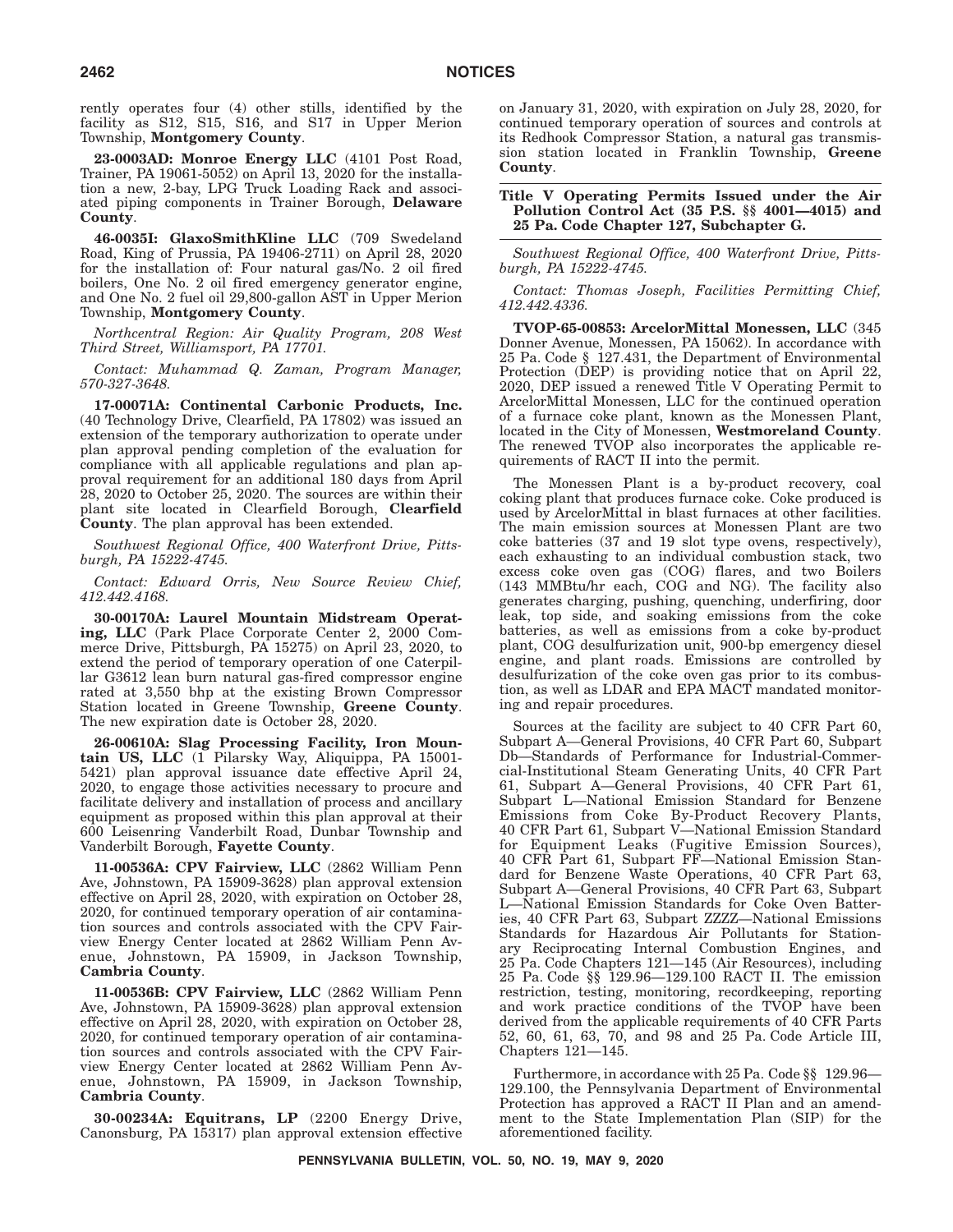The proposed SIP revision does not adopt any new regulations. It incorporates the provisions and requirements contained in the amended RACT II approval for the facility, which are intended to satisfy the requirements for the 1997, 2008, and 2015 National Ambient Air Quality Standard (NAAQS) for ozone.

The proposed amendments to the RACT II determination, have been incorporated into the renewed and revised Operating Permit (TVOP-65-00853) for the facility. The relevant RACT II requirements have been submitted to the U.S. Environmental Protection Agency (EPA) as a revision to Pennsylvania's State Implementation Plan and will remain in effect until replaced pursuant to 40 CFR 51 and approval by the EPA. Requirements that are not part of the RACT II determination will be excluded from the SIP submittal.

**Operating Permits for Non-Title V Facilities Issued under the Air Pollution Control Act (35 P.S. §§ 4001—4015) and 25 Pa. Code Chapter 127, Subchapter F.**

*Southeast Region: Air Quality Program, 2 East Main Street, Norristown, PA 19401.*

*Contact: Janine Tulloch-Reid, Facilities Permitting Chief—Telephone: 484-250-5920.*

**46-00026: Global Packaging, Inc.** (249 Brower Ave, Oaks, PA 19456). On March 12, 2020, in accordance with 25 Pa. Code § 127.450, the State-only Operating Permit was administratively amended to incorporate Plan Approval Number 46-0026J. This facility is located in Upper Providence Township, **Montgomery County**.

*Northeast Region: Air Quality Program, 2 Public Square, Wilkes-Barre, PA 18701-1915.*

*Contact: Norman Frederick, Facility Permitting Chief— Telephone: 570-826-2409.*

**40-00107: Hunlock Energy, LLC** (390 State Route 11, Hunlock Creek, PA 18621). The Department issued, on April 22, 2020, a State-Only (Synthetic Minor) Operating Permit for operation of sources at an electric generation station Hunlock Township, **Luzerne County**. The sources include one 470 MMBtu/hr simple-cycle combustion turbine. Control devices include water injection. The operating permit contains all applicable requirements for emission limitations, work practice standards, testing, monitoring, recordkeeping, and reporting standards used to verify facility compliance with Federal and State air pollution regulations.

*Southcentral Region: Air Quality Program, 909 Elmerton Avenue, Harrisburg, PA 17110.*

*Contact: Thomas Hanlon, Facilities Permitting Chief, 717-705-4862, Thomas Bianca, New Source Review Chief, 717-705-4863, or William Weaver, Regional Air Quality Manager, 717-705-4702.*

**67-03080: Aberdeen Road Company** (P.O. Box 435, Emigsville, PA 17318) on April 21, 2020, for the specialty fabrics manufacturing facility in Manchester Township, **York County**. The State-Only Operating Permit was renewed.

*Northcentral Region: Air Quality Program, 208 West Third Street, Williamsport, PA 17701.*

*Contact: Muhammad Q. Zaman, Program Manager, 570-327-3648.*

**59-00027: UGI Storage Company** (1 Meridian Blvd, Suite 2C01, Wyomissing, PA 19610) on April 23, 2020, was issued a renewal State Only Operating Permit for their Palmer Compressor Station located in Farmington Township, **Tioga County**. The facility's main sources include three natural gas-fired compressor engines and one diesel fired emergency generator. The renewal State Only Operating Permit contains all applicable regulatory requirements including monitoring, recordkeeping and reporting conditions.

*Southwest Regional Office, 400 Waterfront Drive, Pittsburgh, PA 15222-4745.*

*Contact: Thomas Joseph, Facilities Permitting Chief, 412.442.4336.*

**65-00595: Excela Health** (532 W. Pittsburgh St., Greensburg, PA 15601-2282). On April 21, 2020, the Department issued a renewal natural minor State Only Operating Permit for operation of the Westmoreland Regional Hospital located in the City of Greensburg, **Westmoreland County**. Equipment at this facility includes one (1) 20.9 MMBtu/hr natural gas-fired boiler with diesel fuel backup, one (1) 23.932 MMBtu/hr natural gas-fired boiler with diesel fuel backup, three (3) dieselfired emergency generator internal combustion engines with 150-gallon day tanks each, one (1) natural gas-fired emergency generator internal combustion engine, one (1) 0.7 MMBtu/hr natural gas-fired boiler, three (3) 0.2 MMBtu/hr natural gas-fired boilers, one (1) 6,000-gallon underground diesel storage tank, and one (1) 1,750-gallon above-ground diesel storage tank. This facility is subject to the applicable requirements of 25 Pa. Code Chapters 121—145. The renewal operating permit contains conditions incorporating applicable emissions restrictions, testing, monitoring, recordkeeping, reporting, and work practice standards requirements.

**04-00727: Lambeth, LLC dba Five Points Veterinary Clinic** (2061 Brodhead Road, Aliquippa, PA 15001- 4962). Natural Minor Operating Permit on April 21, 2020, the Department of Environmental Protection authorized a renewed natural minor State-Only Operating Permit for the continued operation of the facility's two natural gas-fired air contamination sources consisting of one 75 lbs/hr Matthews IE43-PP Jr. Animal Crematory Incinerator rated at 0.70 MMBtu/hr primary chamber and 1.2 MMBtu/hr secondary chamber and one 150 lbs/hr Matthews IEB-20 Animal Crematory Incinerator rated at 0.60 MMBtu/hr primary chamber and 1.2 MMBtu/hr secondary chamber. The facility is located in Hopewell Township, **Beaver County**. The permit includes emission restrictions, operating requirements, monitoring requirements, work practice standards, and recordkeeping requirements for the site.

*Northwest Region: Air Quality Program, 230 Chestnut Street, Meadville, PA 16335-3481.*

#### *Contact: Matthew Williams, Facilities Permitting Chief—Telephone: 814-332-6940.*

**20-00304: Ernst Biomass LLC** (8884 Mercer Pike, Meadville, PA 16335-9275). On April 21, 2020, the Department issued the renewal State Only Natural Minor Operating Permit for the pelletizing facility located in Union Township, **Crawford County**. The facility's primary emission sources include the rotary dryer with a 16 MMBtu/hr biomass-fueled burner, the pellet cooler, and packaging operations. The potential emissions of the primary pollutants from the facility are as follows: 15.40 TPY NOx, 42.05 TPY CO, 7.50 TPY VOC, 15.87 TPY PM<sub>-10</sub> and PM<sub>-2.5</sub>, 1.75 TPY SO<sub>x</sub>, and 1.40 TPY formaldehyde; thus, the facility is a natural minor. The sources were originally authorized under plan approval 20-304A.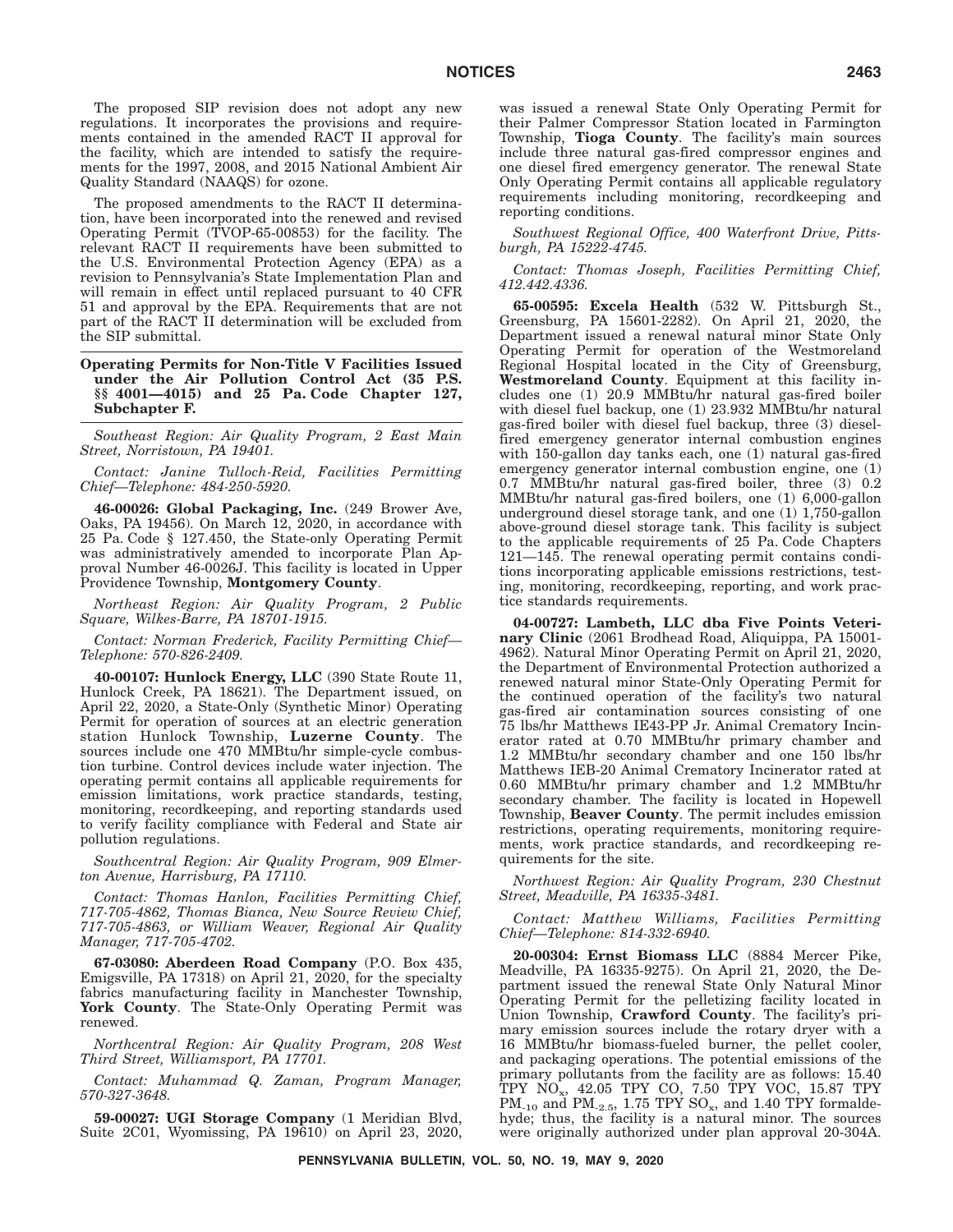The renewal permit contains emission restrictions, recordkeeping, work practices, and additional requirements to ensure compliance with the Clean Air Act and the Air Pollution Control Act.

*Philadelphia: Air Management Services, 321 University Avenue, Philadelphia, PA 19104-4543, Contact: Edward Wiener, Chief, Source Registration at 215-685-9426.*

The City of Philadelphia, Air Management Services (AMS) issued on 04/22/2020 an initial Natural Minor Operating Permit for the following facility:

**OP19-000038: Philadelphia Water Department, Queen Lane Water Treatment Plant** (3110 Queen Lane, Philadelphia, PA 19129) for the operation of water treatment facility in the City of Philadelphia, **Philadelphia County**. The facility's air emission sources include two (2) boilers firing natural gas each rated 1.7 MMBtu/hr or less and one (1) 1,490 HP emergency generator firing diesel fuel.

**Operating Permit Revisions Issued including Administrative Amendments, Minor Modifications or Transfers of Ownership under the Air Pollution Control Act (35 P.S. §§ 4001—4015) and 25 Pa. Code §§ 127.412, 127.450, 127.462 and 127.464.**

*Southeast Region: Air Quality Program, 2 East Main Street, Norristown, PA 19401.*

*Contact: Janine Tulloch-Reid, Facilities Permitting Chie—Telephone: 484-250-5920.*

**46-00026: Global Packaging, Inc.** (249 Brower Ave, Oaks, PA 19456). On March 12, 2020, in accordance with 25 Pa. Code § 127.450, the State-Only Operating Permit was administratively amended to incorporate Plan Approval Number 46-0026J. This facility is located in Upper Providence Township, **Montgomery County**.

*Southcentral Region: Air Quality Program, 909 Elmerton Avenue, Harrisburg, PA 17110.*

*Contact: Thomas Hanlon, Facilities Permitting Chief, 717-705-4862, Thomas Bianca, New Source Review Chief, 717-705-4863, or William Weaver, Regional Air Quality Manager, 717-705-4702.*

**36-05136: Energy Developments Honeybrook LLC** (608 S. Washington Ave., Lansing, MI 48933-2304) on April 22, 2020, for the landfill gas treatment plant at the Lanchester Landfill in Caernarvon Township, **Lancaster County**. The Title V permit was administratively amended in order to incorporate the provisions of Plan Approval No. 36-05136E.

**Operating Permits Denied, Terminated, Suspended or Revoked under the Air Pollution Control Act (35 P.S. §§ 4001—4015) and 25 Pa. Code §§ 127.431 and 127.461.**

*Southeast Region: Air Quality Program, 2 East Main Street, Norristown, PA 19401.*

*Contact: Janine Tulloch-Reid, New Source Review Chief—Telephone: 484-250-5920.*

**46-00288: Anderson Prints, LLC** (601 General Washington Avenue, Norristown, PA 19401) on March 24, 2020 for a rotary printing facility located in West Norriton Township, **Montgomery County**. The operating permit was revoked because of the permanent shutdown of significant sources at the facility.

**23-00084: Marcus Hook 50, LP** (100 Green Street, Marcus Hook, PA 19061-0426) on April 17, 2020 for operation of a 50 MW Cogeneration unit located in Marcus Hook Borough, **Delaware County**. The operating permit was revoked because operation of the Cogeneration unit has ceased at this facility.

### **ACTIONS ON COAL AND NONCOAL MINING ACTIVITY APPLICATIONS**

**Actions on applications under the Surface Mining Conservation and Reclamation Act (52 P.S. §§ 1396.1—1396.31); the Noncoal Surface Mining Conservation and Reclamation Act (52 P.S. §§ 3301—3326); the Clean Streams Law (35 P.S. §§ 691.1—691.1001); the Coal Refuse Disposal Control Act (52 P.S. §§ 30.51—30.66); the Bituminous Mine Subsidence and Land Conservation Act (52 P.S. §§ 1406.1—1406.21). The final action on each application also constitutes action on the NPDES permit application and, if noted, the request for a Section 401 Water Quality Certification. Mining activity permits issued in response to such applications will also address the application permitting requirements of the following statutes; the Air Quality Control Act (35 P.S. §§ 4001—4015); the Dam Safety and Encroachments Act (32 P.S. §§ 693.1—693.27); and the Solid Waste Management Act (35 P.S. §§ 6018.101—6018.1003).**

*Coal Permits Issued*

*California District Office: 25 Technology Drive, Coal Center, PA 15423, 724-769-1100, (Contact: Bonnie Herbert).*

**03871303 and NPDES Permit No. PA0213667. Rosebud Mining Company**, 301 Market Street, Kittanning, PA 16201, to renew the permit and related NPDES Permit for Darmac No. 2 Deep Mine located in Washington Township, **Indiana County** and Plumcreek and Shelocta Boroughs, **Armstrong County**. No additional discharges. The application was considered administratively complete on September 28, 2017. Application received: April 19, 2017. Permit issued: March 13, 2020.

*Cambria District Mining Office: 286 Industrial Park Road, Ebensburg, PA 15931, 814-472-1900, (Contact: Melanie Wigfield).*

**Permit 56120102 and NPDES No. PA0263419. Rosebud Mining Company**, 301 Market Street, Kittanning, PA 16201, commencement, operation and restoration of a bituminous surface & auger mine to change the land use from forestland to pastureland/land occasionally cut for hay & residential in Jenner Township, **Somerset County**, affecting 114.7 acres. Receiving streams: unnamed tributaries to Coal Run and unnamed tributaries to Pickings Run, classified for the following uses: cold water fishes and high-quality cold-water fishes. The first downstream potable water supply intake from the point of discharge is Lincoln Municipal Authority—intake on North Branch of Quemahoning Creek. Application received: October 16, 2019. Permit issued: April 22, 2020.

**Permit 56823123 and NPDES No. PA0608548. Croner, Inc.**, 1576 Stoystown Road, P.O. Box 260, Friedens, PA 15541, permit renewal for reclamation only of a bituminous surface mine in Brothersvalley Township, **Somerset County**, affecting 203 acres. Receiving stream(s): unnamed tributary to Buffalo Creek and unnamed tributary to Swamp Creek classified for the following use(s): cold water fishes. There are no potable water supply intakes within 10 miles downstream. Application received: December 30, 2019. Permit issued: April 22, 2020.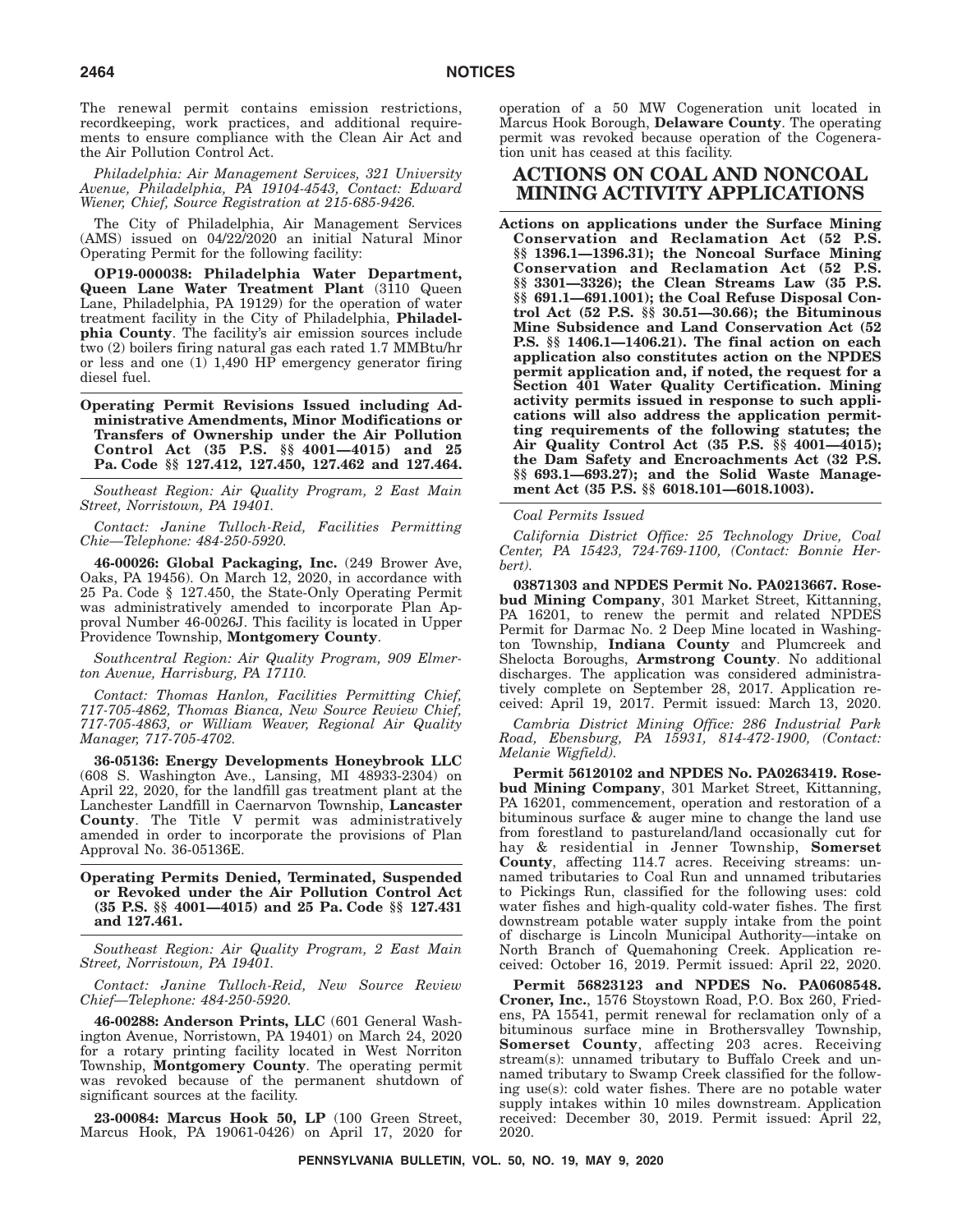**Permit 56110108 and NPDES No. PA0263354. Robindale Energy Services, Inc.**, 224 Grange Hall Road, P.O. Box 228, Armagh, PA 15920, permit renewal for the continued operation and restoration of a bituminous surface & auger mine in Shade Township, **Somerset County**, affecting 176.9 acres. Receiving stream(s): unnamed tributaries to/and Oven Run and unnamed tributaries to Stonycreek River classified for the following use(s): cold water fishes. The first downstream potable water supply intake from the point of discharge is Hooversville Municipal Authority intake on Stonycreek River approximately 1 mile downstream. Application received: January 17, 2020. Permit issued: April 22, 2020.

**Permit 56110108 and NPDES No. PA0263354. Robindale Energy Services, Inc.**, 224 Grange Hall Road, P.O. Box 228, Armagh, PA 15920, transfer of an existing bituminous surface and auger mine in Shade Township, **Somerset County**, affecting 176.9 acres. Receiving stream(s): unnamed tributaries to/and Oven Run and unnamed tributaries to Stonycreek River classified for the following use(s): cold water fishes. The first downstream potable water supply intake from the point of discharge is Hooversville Municipal Authority intake on Stonycreek River approximately 1 mile downstream. Application received: January 17, 2020. Permit issued: April 22, 2020.

*Pottsville District Mining Office: 5 West Laurel Boulevard, Pottsville, PA 17901, 570-621-3118, (Contact: Theresa Reilly-Flannery).*

**Permit No. 35090101R2 and NPDES Permit No. PA0225258. Maco Associates, Inc.** (400 Mill Street, Dunmore, PA 18612), renewal of an existing anthracite surface mine and coal refuse reprocessing operation and NPDES Permit for discharge of treated mine drainage in Fell Township and Carbondale Borough, **Lackawanna County** affecting 1,693.0 acres, receiving stream: Wilson Creek. Application received: October 15, 2019. Renewal issued: April 21, 2020.

**Permit No. 35090101C2. Maco Associates, Inc.** (400 Mill Street, Dunmore, PA 18612), correction to update the post mining land use from forestland to unmanaged natural habitat of an existing anthracite surface mine and coal refuse reprocessing operation and NPDES Permit for discharge of treated mine drainage in Fell Township and Carbondale Borough, **Lackawanna County** affecting 1,693.0 acres, receiving stream: Wilson Creek. Application received: October 15, 2019. Renewal issued: April 21, 2020.

**Permit No. 54070201R2. Whitey Wash Enterprises** (P.O. Box 47, Ashland, PA 17921), renewal of an existing anthracite surface mine and coal refuse reprocessing operation in Reilly Township, **Schuylkill County** affecting 56.2 acres. Receiving stream: Muddy Branch. Application received: March 12, 2018. Renewal issued: April 21, 2020.

**Permit No. PAM111101R2. Whitey Wash Enterprises** (P.O. Box 47, Ashland, PA 17921), renew coverage under the General NPDES Permit for Stormwater Discharges Associated with Mining Activities (BMP GP-104) on Surface Mining Permit No. 54070201 in Reilly Township, **Schuylkill County**, receiving stream: Muddy Branch. Application received: March 12, 2018. Renewal issued: April 21, 2020.

#### *Noncoal Permits Issued*

*Cambria District Mining Office: 286 Industrial Park Road, Ebensburg, PA 15931, 814-472-1900, (Contact: Melanie Wigfield).*

**Permit 56920301 and NPDES No. PA0599417, New Enterprise Stone & Lime Co., Inc.**, P.O. Box 77, New Enterprise, PA 16664, permit renewal for commencement, operation and restoration of a large noncoal (industrial minerals) mine to delete 99 acres from the existing permit that will be repermitted by Windber Stone, LLC in Ogle Township, **Somerset County**, affecting 222.5 acres. Receiving streams: unnamed tributaries to Clear Shade Creek, classified for the following use: exceptional value. The first downstream potable water supply intake from the point of discharge is Cambria Somerset Authority Stonycreek SWW. Application received: July 16, 2019. Permit issued: April 22, 2020.

**Permit 34190802. Zimmerman's Excavation, LLC**, 7270 Licking Creek Road, Mifflintown, PA 17059, commencement, operation, and restoration of a small noncoal (industrial minerals) operation in Milford Township, **Juniata County**, affecting 5.0 acres, receiving stream: unnamed tributary to East Licking Creek. Application received: September 20, 2019. Permit issued: April 22, 2020.

**PAM419006-GP104. Zimmerman's Excavation, LLC**, 7270 Licking Creek Road, Mifflintown, PA 17059. Coverage under the General NPDES Permit for Stormwater Discharges Associated with Mining Activities (BMP GP-104) on Noncoal Permit No. 34190802 located in Milford Township, **Juniata County**. Receiving stream(s): unnamed tributary to East Licking Creek classified for the following use(s): cold water fishes and migratory fishes. There are no potable water supply intakes within 10 miles downstream. Notice of Intent for Coverage received: September 20, 2019. Approved: April 22, 2020.

### **ACTIONS ON BLASTING ACTIVITY APPLICATIONS**

**Actions on applications under the Explosives Acts of 1937 and 1957 and 25 Pa. Code § 211.124. Blasting activity performed as part of a coal or noncoal mining activity will be regulated by the mining permit for that coal or noncoal mining activity.**

### *Blasting Permits Issued*

*Moshannon District Mining Office, 186 Enterprise Drive, Philipsburg, PA 16866, 814-342-8200, (Contact: Janet Turner).*

**Permit No. 08204103. Maurer & Scott Sales Inc.**, 122 Thomas Street, Coopersburg, PA 18036. Blasting for well pad located in Overton Township, **Bradford County** with an expiration date of April 6, 2021. Permit issued: April 7, 2020.

*Pottsville District Mining Office: 5 West Laurel Boulevard, Pottsville, PA 17901-2522, 570.621.3118.*

**Permit No. 45204101. Silver Valley Consulting** (102 Lamp Post Lane, Stroudsburg, PA 18360), construction blasting for Moyer Shop in Hamilton Township, **Monroe County** with an expiration date of March 31, 2021. Permit issued: April 21, 2020.

### **FEDERAL WATER POLLUTION CONTROL ACT SECTION 401**

The Department has taken the following actions on previously received permit applications, requests for Envi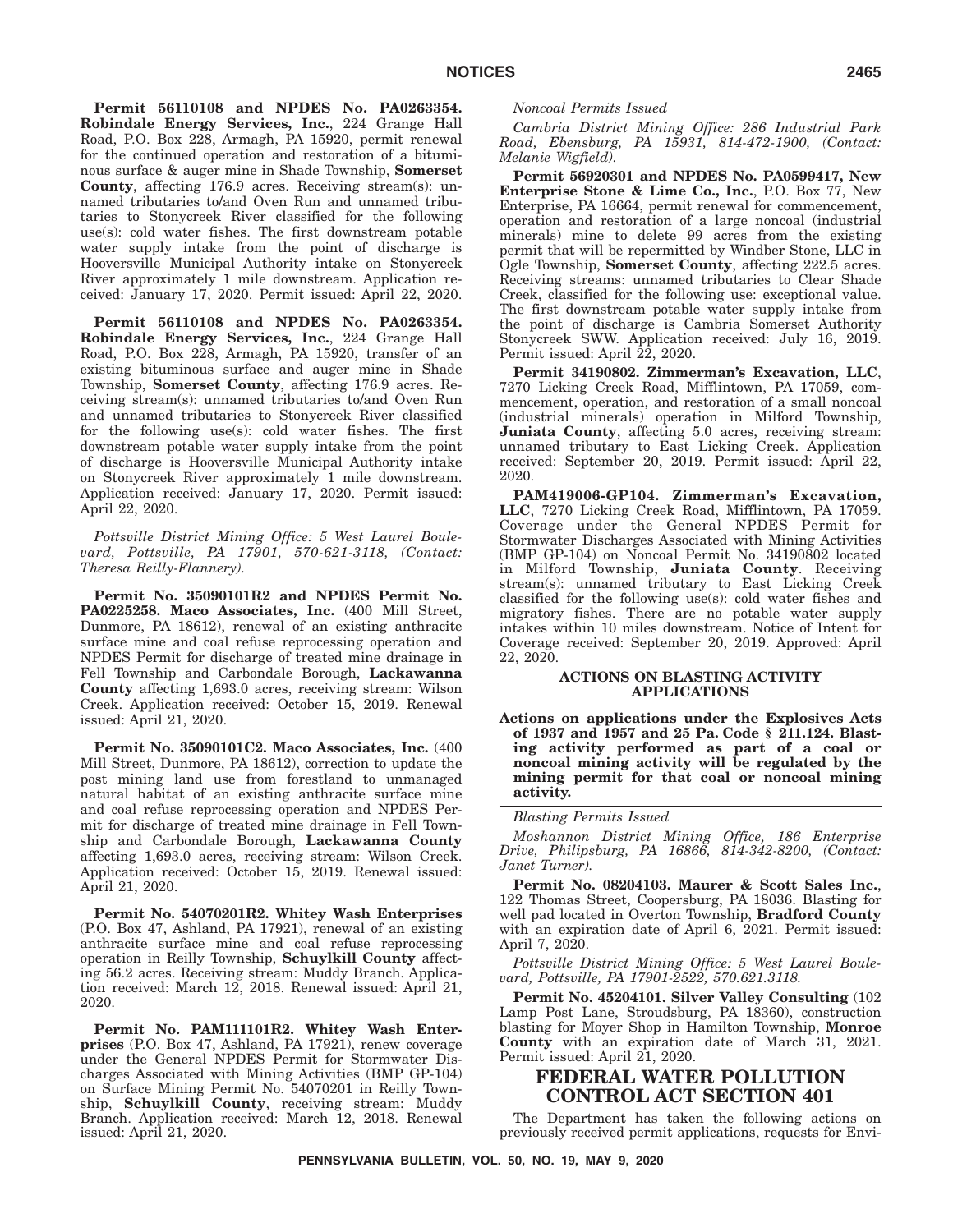ronmental Assessment approval, and requests for Water Quality Certification under section 401 of the Federal Water Pollution Control Act (FWPCA) (33 U.S.C.A. § 1341).

Except as otherwise noted, the Department has granted 401 Water Quality Certification certifying that the construction and operation described will comply with the applicable provisions of sections 301—303, 306 and 307 of the FWPCA (33 U.S.C.A. §§ 1311—1313, 1316 and 1317), and that the construction will not violate applicable Federal and State Water Quality Standards.

Any person aggrieved by these actions may appeal, pursuant to Section 4 of the Environmental Hearing Board Act, 35 P.S. § 7514, and the Administrative Agency Law, 2 Pa.C.S. Chapter 5A, to the Environmental Hearing Board, Second Floor, Rachel Carson State Office Building, 400 Market Street, P.O. Box 8457, Harrisburg, PA 17105-8457, (717) 787-3483. TDD users may contact the Board through the Pennsylvania AT&T Relay Service, (800) 654-5984. Appeals must be filed with the Environmental Hearing Board within 30-days of publication of this notice in the *Pennsylvania Bulletin*, unless the appropriate statute provides a different time period. Copies of the appeal form and the Board's rules of practice and procedure may be obtained from the Board. The appeal form and the Board's rules of practice and procedure are also available in braille or on audiotape from the Secretary to the Board at (717) 787-3483. This paragraph does not, in and of itself, create any right of appeal beyond that permitted by applicable statutes and decisional law.

If you want to challenge this action, your appeal must reach the Board within 30-days. You do not need a lawyer to file an appeal with the Board.

Important legal rights are at stake, however, so you should show this notice to a lawyer at once. If you cannot afford a lawyer, you may qualify for free pro bono representation. Call the Secretary to the Board (717) 787-3483 for more information.

### **WATER OBSTRUCTIONS AND ENCROACHMENTS**

**Actions on applications for the following activities filed under the Dam Safety and Encroachments Act (32 P.S. §§ 693.1—693.27), section 302 of the Flood Plain Management Act (32 P.S. § 679.302) and The Clean Streams Law and Notice of Final Action for Certification under section 401 of the FWPCA.**

*Southeast Region: Waterways and Wetlands Program Manager, 2 East Main Street, Norristown, PA 19401.*

**Permit No. E23-553, Lansdowne Borough**, 12 East Baltimore Avenue, Lansdowne, PA 19050, Lansdowne Borough, **Delaware County**, ACOE Philadelphia District.

To perform the following listed water obstruction and encroachment activities associated with Reservoir Park. The proposed project consists of stream and riparian buffer restoration including stream realignment, streambank stabilization, and sanitary sewer pipe replacement. The construction of the streambank/riparian buffer restoration and sanitary sewer pipe replacement will result in 0.06 acre of permanent stream impact, 0.02 acre of temporary stream impact, 0.16 acre of permanent floodway impact, 0.08 acre of temporary floodway impact, and 0.01 acre of temporary wetland impact (Falls Creek, TSF).

The site is approximately at 120 West Greenwood Avenue (Lansdowne Lat. 39° 56′ 27.2974″; Long. 75° 16′ 45.8157") in Lansdowne Borough, Delaware County. Permit issued April 20, 2020.

**Permit No. EA09-014, Carversville Farm Foundation**, P.O. Box 204, Carversville, PA 18913-0204, Solebury Township, **Bucks County**, ACOE Philadelphia District.

To restore and maintain approximately 0.74 acre of stream channel and floodplain along an Unnamed Tributary to Paunnacussing Creek (Perennial, HQ-CWF-MF) associated with the Carversville Farm Foundation Stream and Floodplain Restoration Project.

The site is located approximately 700 feet northwest of the intersection of Mechanicsville Road and Sheffield Drive (Buckingham, PA USGS Quadrangle, Latitude 40.369762N"; Longitude -75.051394W"). Permit issued April 21, 2020.

**Permit No. E5101220-021, Beach Street Developer, LLC**, 2337 Philmont Avenue, 2nd Floor, Huntington Valley, PA 19006, City of Philadelphia, **Philadelphia County**, ACOE Philadelphia District.

To redevelop a previously filled vacant waterfront site and is proposing to construct and maintain 1,096 residential units, 17,279 square feet of retail space, and a 50-foot-wide area designated for the Delaware River Waterfront Corporation walking trail with a portion of the project located within the floodway and floodplain of the Delaware River (WWF-MF) and also waterward of the 1894 Bulkhead Line. This activity will result in 0.50 acre of permanent floodway impact and 8.46 acres of regulated activity waterward of the 1894 Bulkhead Line associated with grading and construction activities.

This project is located at Piers 79 through 86 North, formerly home of Cramp Shipyard, at 2001 Beach Street in the Olde Richmond section of Philadelphia (USGS Camden, NJ, Quadrangle—Latitude: 39.971237 N, Longitude: 75.117208 W). Permit issued April 23, 2020.

*Northeast Region: Waterways and Wetlands Program Manager, 2 Public Square, Wilkes-Barre, PA 18701-1915.*

*Contact: Gillian Ostrum, Clerk Typist 2, 570-830-3077.*

**E4502219-004. Sanofi Pasteur**, 1 Discovery Drive, Swiftwater, PA 18307. Pocono Township, **Monroe County**, Army Corps of Engineers Philadelphia District.

To construct and maintain the following water obstructions and encroachments associated with the Sanofi Pasteur: Perimeter Protection Project Phase 2:

1. A 12-inch sanitary force main crossing of a UNT to Swiftwater Creek (HQ-CWF, MF) and adjacent EV wetlands.

2. A 16-inch potable waterline crossing of a UNT to Swiftwater Creek (HQ-CWF, MF) and adjacent EV wetlands.

3. A 12-inch diameter natural gas pipeline crossing of a UNT to Swiftwater Creek (HQ-CWF, MF) and adjacent EV wetlands.

4. A 12-inch fire suppression waterline crossing of a UNT to Swiftwater Creek (HQ-CWF, MF) and adjacent EV wetlands.

5. A 3-foot by 3.5-foot electrical and telecommunication utility duct bank crossing of a UNT to Swiftwater Creek (HQ-CWF, MF) and adjacent EV wetlands.

6. A 7-foot high decorative fence crossing a UNT to Swiftwater Creek (HQ-CWF, MF).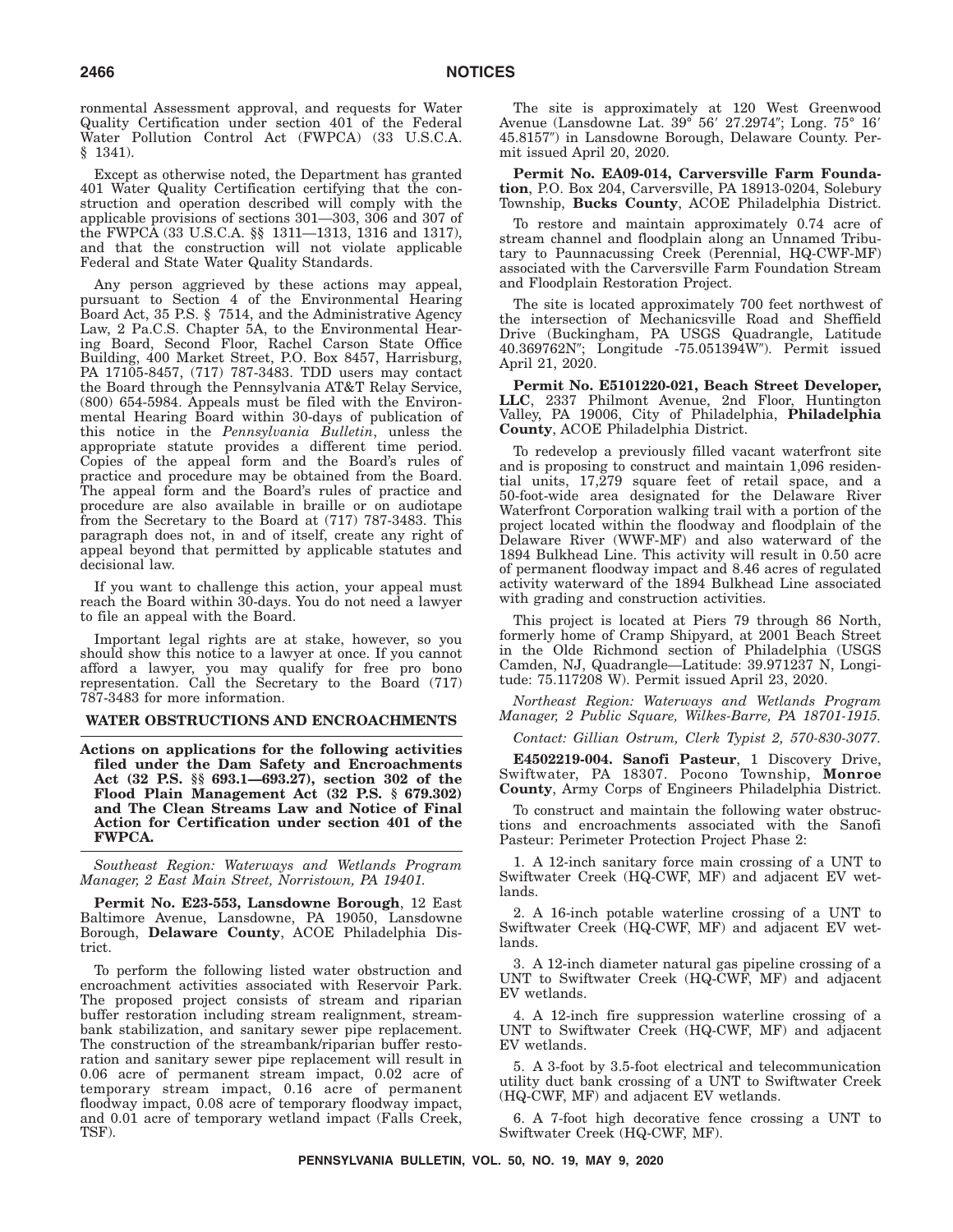The project is located 0.3 mile east of the intersection of State Route 611 and Discovery Drive, Mount Pocono, PA.

*Northcentral Region: Waterways & Wetlands Program Manager, 208 West Third Street, Williamsport, PA 17701, 570-327-3636.*

**E5304219-003**—The Department through Joint Permit E5304219-003 Authorization 1291712 to **National Fuel Gas Supply Corporation** is giving its consent to access through two streams and a wetland and excavation to recoat a gas transmission line along Castle Hollow Road in Hebron Township, **Potter County** (Oswayo, PA Quadrangle N: 41° 52′ 53.25″; W: -78° 4′ 0.20″). This project involves the excavation and recoating of approx. 50 feet of a 24-inch natural gas pipeline. The project will require the crossing of the West Branch Whitney Creek (EV) with a clear-span timber bridge and the temporary disturbance of an unnamed tributary to the West Branch of Whitney Creek and the placement of timber matting across a PEM wetland for a temporary access road. The proposed temporary limit of disturbance width is approx. 50 feet throughout the project corridor. All disturbance will be within the existing pipeline right-of-way and is to be restored to its original contours. There are no permanent impacts associated with the project. The total temporary disturbance for this project will be 0.47 acre. Total temporary impact area of streams is 0.20 acre or 8,678 SF. The total temporary impact area of the wetland is 0.02 acre or 936 SF.

**E1804220-001: Brooke R. Williams & Jeffrey M. Williams**, 10 Deer Path Lane, Lock Haven, PA 17745. Williams Picnic Pavilion, Woodward Township, **Clinton County**, U.S. Army Corps of Engineers Baltimore District (Lock Haven Quadrangle; Latitude 41.147062°N; 77.459593°W).

The applicant will construct and maintain an  $30' \times 20'$ pavilion over an existing at grade concrete pad along the left-bank 100-year floodway of the W. Br. Susquehanna<br>River. The project will disturb 600 ft<sup>2</sup> of floodway. No work will occur below the OHWM. This permit was issued under Section 105.13(e) "Small Projects.

**E1804220-002: Dean Conrad & Carolyn Conrad**, 48 South Parson's Drive, Mill Hall, PA 17751. Conrad Riverlot Pavilion, Woodward Township, **Clinton County**, U.S. Army Corps of Engineers Baltimore District (Lock Haven Quadrangle; Latitude 41.147422°N; 77.460174°W).

The applicant is authorized to construct and maintain a  $20'$  x  $30'$  pavilion and 240 sq. ft. of at-grade landscape pavers along the left-bank 100-year floodway of the W. Br. Susquehanna River. The project will disturb .020 ac. of floodway. No work will occur below the OHWM.

*Southwest Region: Dana Drake, Waterways and Wetlands Program Manager, 400 Waterfront Drive, Pittsburgh, PA 15222-4745.*

**E02052-1821, River Materials, Inc.**, 103 Yost Boulevard, Suite 200, Pittsburgh, PA 15221, City of McKeesport, **Allegheny County**; Pittsburgh ACOE District.

Has been given consent to:

1. Operate and maintain an existing docking facility along the right downstream bank of the Monongahela River (WWF-N) at River Mile 14.1, consisting of a  $195'$  x  $35'$  working barge and a  $500'$  piling wall.

2. Operate and maintain a stormwater settling pond for industrial discharges in association with the maintenance of the docking facility.

3. Construct, operate and maintain a 94 x 87 construction conveyor located within the floodway.

4. Perform maintenance dredging in the Monongahela River to an area of  $500'$  x  $87'$  (1 acre) and depth of  $10.5'$ at the docking facility.

For the purpose of returning full functionality of the existing docking facility. In order to mitigate for potential impacts to shallow water habitat  $(*5*)$  for fish populations, a  $160'$  x  $26'$  area of rock piles will be constructed on-site. The project site is located 275 Center Street, McKeesport, PA 15132, McKeesport, PA USGS topographic quadrangle; N: 40°, 21', 26"; W: 79°, 50', 29"; Sub-basin 19A; USACE Pittsburgh District), in the City of McKeesport, Allegheny County.

### **EROSION AND SEDIMENT CONTROL**

The following Erosion and Sediment Control permits have been issued.

Persons aggrieved by an action may appeal that action to the Environmental Hearing Board (Board) under section 4 of the Environmental Hearing Board Act and 2 Pa.C.S. §§ 501—508 and 701—704. The appeal should be sent to the Environmental Hearing Board, Second Floor, Rachel Carson State Office Building, 400 Market Street, P.O. Box 8457, Harrisburg, PA 17105-8457, (717) 787-3483. TDD users may contact the Board through the Pennsylvania AT&T Relay Service, (800) 654-5984. Appeals must be filed with the Board within 30-days of publication of this notice in the *Pennsylvania Bulletin* unless the appropriate statute provides a different time period. Copies of the appeal form and the Board's rules of practice and procedure may be obtained from the Board. The appeal form and the Board's rules of practice and procedure are also available in Braille or on audiotape from the Secretary to the Board at (717) 787-3483. This paragraph does not, in and of itself, create a right of appeal beyond that permitted by applicable statutes and decisional law.

For individuals who wish to challenge an action, the appeal must reach the Board within 30-days. A lawyer is not needed to file an appeal with the Board.

Important legal rights are at stake, however, so individuals should show this notice to a lawyer at once. Persons who cannot afford a lawyer may qualify for free pro bono representation. Call the Secretary to the Board at (717) 787-3483 for more information.

*Eastern Region: Oil and Gas Management Program Manager, 208 West Third Street, Suite 101, Williamsport, PA 17701-6448.*

ESCGP-3 # ESG291820001-00 Applicant Name XTO Energy, Inc. Contact Person Melissa Breitenbach Address 190 Thornhill Road City, State, Zip Warrendale, PA 15086 County Clinton Township(s) Chapman Receiving Stream(s) and Classification(s) UNTs to Dry Run (HQ-CWF); Secondary: Dry Run (HQ-CWF) ESCGP-3 # ESG290820007-00 Applicant Name Chesapeake Appalachia, LLC Contact Person Eric Haskins Address 14 Chesapeake Lane City, State, Zip Sayre, PA 18840 County Bradford

Township(s) Wilmot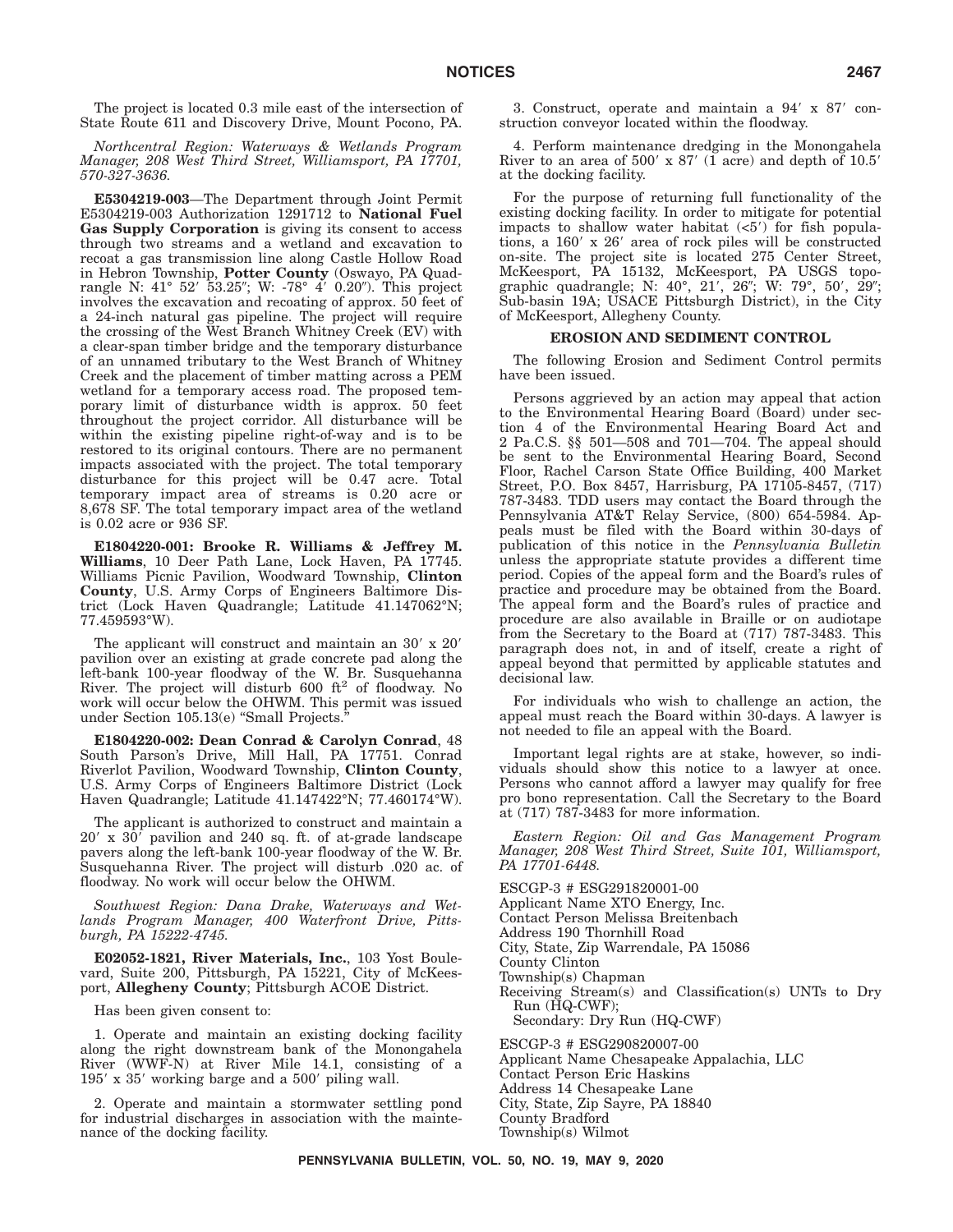- Receiving Stream(s) and Classification(s) Sugar Run (CWF, MF);
	- Secondary: Sugar Run Creek (CWF, MF)
- ESCGP-3 # ESG29081170059(1)
- Applicant Name Pennsylvania General Energy Co, LLC
- Contact Person Robert Kuntz
- Address 120 Market Street
- City, State, Zip Warren, PA 16365
- County Lycoming
- Township(s) Plunketts Creek & Upper Fairfield Receiving Stream(s) and Classification(s) Kaiser Hollow (EV), UNT to Kaiser Hollow (EV), UNT to Little Mill Creek (HQ-CWF), UNT to Little Painters Run (EV); Secondary: Loyalsock Creek (EV), Little Mill Creek (HQ-CWF), Little Painters Run (EV)
- ESCGP-3 # ESG290819017-00
- Applicant Name Appalachia Midstream Services, LLC Contact Person Adam Weightman
- Address 30351 Route 6
- City, State, Zip Wysox, PA 18854
- County Bradford
- Township(s) Herrick, Standing Stone, Wyalusing, and Wysox
- Receiving Stream(s) and Classification(s) UNT to Rummerfield Creek (WWF, MF), Rummerfield Creek (WWF, MF), UNT to Brewer Creek (WWF, MF), Brewer Creek (WWF, MF), UNT to Billings Creek (WWF, MF), Billings Creek (WWF, MF), King Creek (WWF, MF), Vought Creek (WWF, MF), UNT to Camp Creek (WWF, MF), UNT to Wyalusing Creek (WWF, MF), UNT to Susquehanna River WWF, MF);

Secondary: Susquehanna River (WWF, MF)

- ESCGP-3 # ESG295819048-00
- Applicant Name SWN Production Company, LLC
- Contact Person Nicki Atkinson
- Address 917 State Route 92 North
- City, State, Zip Tunkhannock, PA 18657
- County Susquehanna
- Township(s) New Milford
- Receiving Stream(s) and Classification(s) Smith Creek (HQ, CWF-MF) and unnamed tributaries thereto

*Southwest District: Oil & Gas Management Program Manager, 400 Waterfront Drive, Pittsburgh, PA 15222, 412-442-4281.*

- ESCGP-3 # ESG073020001-00
- Applicant Name CNX Midstream Operating CO, LLC
- Contact Person Erika Whetstone

Address 1000 Consol Energy Drive

- City, State, Zip Canonsburg, PA 15317
- County Greene
- Township(s) Richhill Township
- Receiving Stream(s) and Classification(s) Barney's Run (TSF), South Fork Dunkard Creek (TSF), UNTs to Barney's Run (TSF), UNTs to South Fork Dunkard Creek (TSF)
	- Secondary Receiving Water—Dunkard Fork (WWF)

*Northwest Region: Oil and Gas Management, 230 Chestnut Street, Meadville, PA 16335-3481, 814-332-6860. Contact Mary Slye, Clerical Supervisor, 814-332-6325.*

- ESCGP-3 # ESG160470004-01—Phase 3 South Pipeline Major Modification
- Applicant Name NFG Midstream Clermont LLC
- Address 6363 Main Street
- City, State, Zip Williamsville, NY 14221-5855
- County Elk and McKean Counties
- Township(s) City of St. Marys; Jones, Ridgeway and Sergeant Townships

Receiving Stream(s) and Classification(s) South Fork Straight Creek and UNT (HQ-CWF), UNT Maple Run (HQ-CWF), Crooked Creek and UNT Long Branch Crooked Creek (HQ-CWF), Powers Run and UNT (CWF), Middle Fork East Branch Clarion River and UNT (HQ-CWF), UNT Straight Creek (HQ-CWF) and UNT Elk Creek and UNT Clarion River (CWF) Secondary East Branch Clarion River (HQ-CWF), Elk Creek (CWF) and Clarion River (CWF).

# **CORRECTIVE ACTION UNDER ACT 32, 1989**

### **PREAMBLE 2**

### **The following plans and reports were submitted under the Storage Tank and Spill Prevention Act (35 P.S. §§ 6021.101—6021.2104).**

Provisions of 25 Pa. Code Chapter 245 Subchapter D, Administration of the Storage Tank and Spill Prevention Program, require the Department of Environmental Protection (DEP) to publish in the *Pennsylvania Bulletin* a notice of submission of plans and reports. A remedial action plan is submitted to summarize the site characterization, document the design and construction details for the remedial action, and describe how the remedial action will attain the selected remediation standard. The remedial action plan also provides results of studies performed and data collected to support the remedial action and a description of postremediation care requirements. A remedial action completion report is submitted to document cleanup of a release of a regulated substance at a site to the selected remediation standard. A remedial action completion report provides a description of the site investigation to characterize the nature and extent of contaminants in environmental media, the basis of selecting the environmental media of concern, documentation supporting the selection of residential or non-residential exposure factors, a description of the remediation performed and summaries of sampling methodology and analytical results which demonstrate that the remediation has attained the cleanup standard selected.

For further information concerning plans or reports, please contact the Environmental Cleanup Program Manager in the DEP Regional Office under which the notice of receipt of plans or reports appears. If information concerning plans or reports is required in an alternative form, contact the Community Relations Coordinator at the appropriate Regional Office listed. TDD users may telephone the DEP through the Pennsylvania AT&T Relay Service at (800) 654-5984.

The Department has received the following plans and reports:

*Southwest Region: Environmental Cleanup Program Manager, 400 Waterfront Drive, Pittsburgh, PA 15222- 4745.*

**Tower Vue Service**, Primary Facility ID # 02-07068, 2890 Custer Ave., Pittsburgh, PA 15227, Baldwin Borough, **Allegheny County**. Flynn Environmental Inc., 5640 Whipple Ave. NW, N. Canton, OH 44750, on behalf of Tower Vue Service, 2890 Custer Ave., Pittsburgh, PA 15227, submitted a Remedial Action Completion Report concerning the remediation of soil and groundwater contaminated with petroleum products. The report is intended to document remediation of the site to meet the Statewide health standard.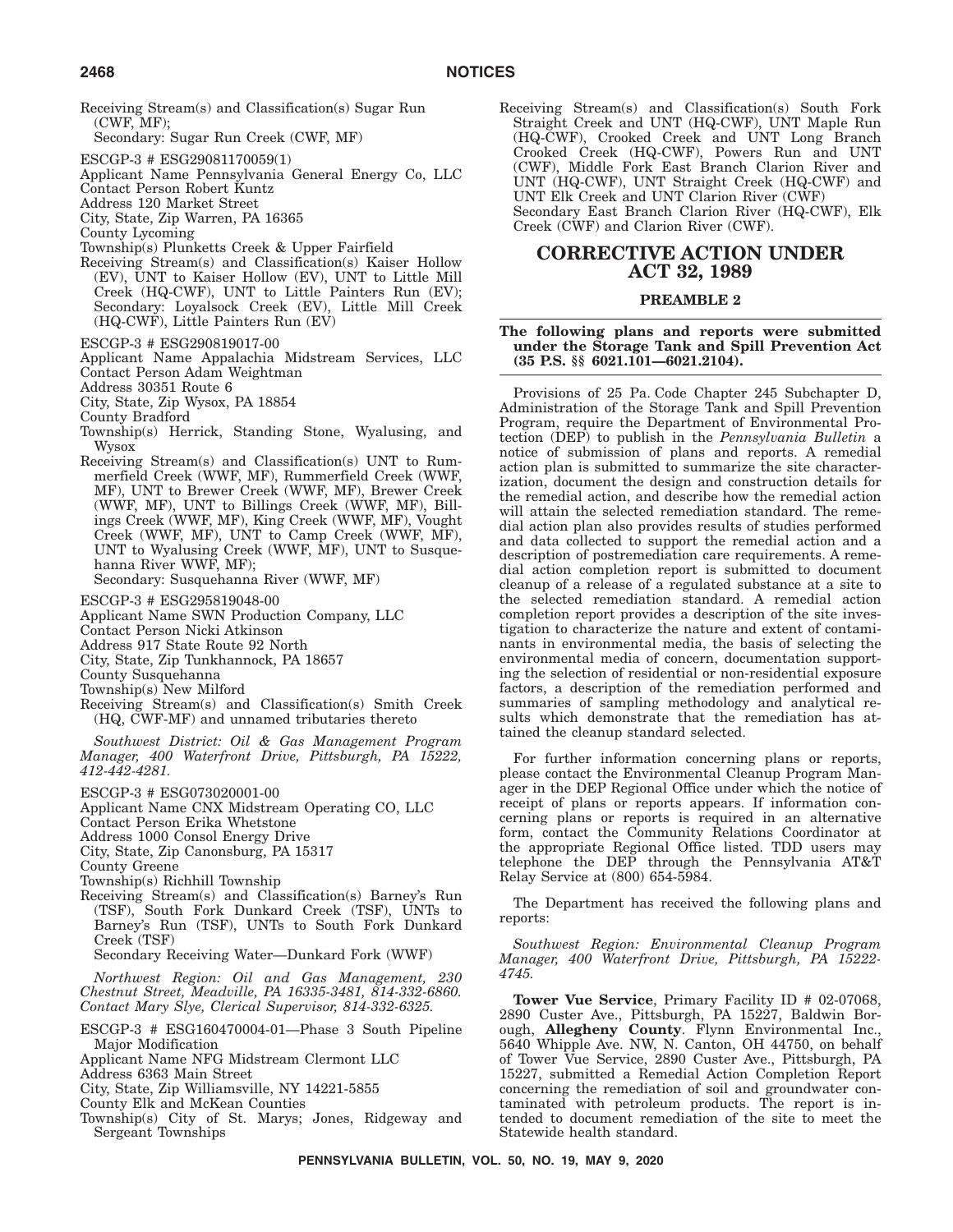*Northwest Region: Environmental Cleanup Program Manager, 230 Chestnut Street, Meadville, PA 16335-3481.*

**Cratty Sunoco**, Storage Tank Facility ID # 25-12453, 1508 West 26th Street, City of Erie, **Erie County**. Environmental Remediation and Recovery, Inc., 4250 Route 6N, Edinboro, PA 16412, on behalf of Tops Markets, LLC, P.O. Box 1027, Buffalo, NY 14240-1027, submitted a Remedial Action Plan concerning remediation of soil and groundwater contaminated with benzene, toluene, ethylbenzene, xylenes, MTBE, naphthalene, cumene, 1,2,4 trimethylbenzene, 1,3,5-trimethylbenzene, lead, 1,2 dibromoethane, 1,2-dichloroethane and semi-volatile organic compounds. The plan is intended to document the remedial actions for meeting the Site-Specific Standard.

**Kwik Fill M376**, Storage Tank Facility ID # 25-37588, City of Corry, **Erie County**. Letterle Associates, 191 Howard Street, Franklin, PA 16323, on behalf of United Refining Company of PA, P.O. Box 688, Warren, PA 16365, submitted a Remedial Action Plan concerning remediation of soil and groundwater contaminated with benzene, toluene, ethylbenzene, xylenes, MTBE, naphthalene and cumene. The plan is intended to document the remedial actions for meeting the Statewide Health Standard.

# **CORRECTIVE ACTION UNDER ACT 32, 1989 PREAMBLE 3**

#### **The DEP has taken action on the following plans and reports under the Storage Tank and Spill Prevention Act (35 P.S. §§ 6021.101—6021.2104).**

Provisions of 25 Pa. Code Chapter 245 Subchapter D, Administration of the Storage Tank and Spill Prevention Program, require the Department of Environmental Protection (DEP) to publish in the *Pennsylvania Bulletin* a notice of its final actions on plans and reports.

A remedial action plan is submitted to summarize the site characterization, document the design and construction details for the remedial action, and describe how the remedial action will attain the selected remediation standard. The remedial action plan also provides results of studies performed and data collected to support the remedial action and a description of postremediation care requirements. A remedial action completion report is submitted to document cleanup of a release of a regulated substance at a site to the selected remediation standard. A remedial action completion report provides a description of the site investigation to characterize the nature and extent of contaminants in environmental media, the basis of selecting the environmental media of concern, documentation supporting the selection of residential or non-residential exposure factors, a description of the remediation performed and summaries of sampling methodology and analytical results which demonstrate that the remediation has attained the cleanup standard selected.

The DEP may approve or disapprove plans and reports submitted. This notice provides the DEP's decision and, if relevant, the basis for disapproval.

For further information concerning the plans and reports, please contact the Environmental Cleanup Program Manager in the DEP Regional Office under which the notice of the plan or report appears. If information concerning a report is required in an alternative form, contact the Community Relations Coordinator at the appropriate Regional Office listed. TDD users may telephone the DEP through the Pennsylvania AT&T Relay Service at (800) 654-5984.

The DEP has received the following plans and reports:

*Northeast Region: Environmental Cleanup & Brown fields Program Manager, 2 Public Square, Wilkes-Barre, PA 18701-1915, 570-826-2511.*

**Allentown Termina**l, Storage Tank ID # 39-11088, 1134 North Quebec Street, Allentown City, **Lehigh County**, Groundwater Services International, 443 McCormick Road, Mechanicsburg, PA 17055, on behalf of Lucknow Highspire Terminals LLC, P.O. Box 2621, Harrisburg, PA 17105, submitted a Remedial Action Completion Report concerning remediation of soil and groundwater contaminated with petroleum. The Remedial Action Completion Report demonstrated attainment of a combination of Site-Specific and Background Standards and was approved by DEP on April 27, 2020.

*Southwest Region: Environmental Cleanup Program Manager, 400 Waterfront Drive, Pittsburgh, PA 15222- 4745.*

**Gulf Terminal—Neville Island**, Primary Facility ID # 02-80588, 400 Grand Ave., Pittsburgh, PA 15225, Neville Township, **Allegheny County**. Arcadis U.S. Inc., 10 Friends Lane, Ste. 100, Newtown, PA 18940, on behalf Christine Lametrie, Chevron EMC, 1500 Louisiana St., No. 38154, Houston, TX 77002, submitted a Remedial Action Plan concerning the remediation of soil and groundwater contaminated with petroleum products. The report was acceptable to meet the Statewide health and site-specific standards with modifications and was approved on April 20, 2020.

### *Northwest Region: Environmental Cleanup Program Manager, 230 Chestnut Street, Meadville, PA 16335-3481.*

**Country Fair 59**, Storage Tank Facility ID # 25-90128, 4526 Pine Avenue, City of Erie, **Erie County**. Groundwater & Environmental Services, Inc., 301 Commerce Park Drive, Cranberry Township, PA 16066, on behalf of Country Fair, Inc., 2251 E. 30th Street, Erie, PA 16510, submitted a Remedial Action Plan concerning remediation of soil and groundwater contaminated with benzene, toluene, ethylbenzene, naphthalene, cumene, methyl tertiary butyl ether (MTBE), xylenes, 1,2,4-trimethylbenzene (TMB) and 1,3,5-TMB. The Remedial Action Plan was acceptable to meet the Statewide Health Standard and was approved by DEP on April 21, 2020.

**Victory Heights Station**, Storage Tank Facility ID # 61-18853, 5821 State Route 322, Cranberry Township, **Venango County**. Cribbs & Associates, Inc., P.O. Box 44, Delmont, PA 15626, on behalf of Heath Oil, Inc., P.O. Box 1128, Oil City, PA 16301-0628 submitted a Remedial Action Plan concerning remediation of soil and groundwater contaminated with benzene, toluene, ethylbenzene, xylenes, cumene, naphthalene, MTBE, 1,2,4 trimethylbenzene and 1,3,5 trimethylbenzene. The Remedial Action Plan was acceptable to meet the Statewide Health Standard and was approved by DEP on April 24, 2020.

### **SPECIAL NOTICES**

### **WASTE MANAGEMENT**

### **Hazardous Sites Cleanup Under the Act of October 18, 1988, Notice of Reopening the Administrative Record.**

**Kwiatkowski Landfill**, Hickory Township, **Lawrence County**. The Pennsylvania Department of Environmental Protection (Department), under the authority of the Hazardous Sites Cleanup Act (HSCA), 35 P.S. §§ 6020.101— 6020.1305, has decided to reopen the Administrative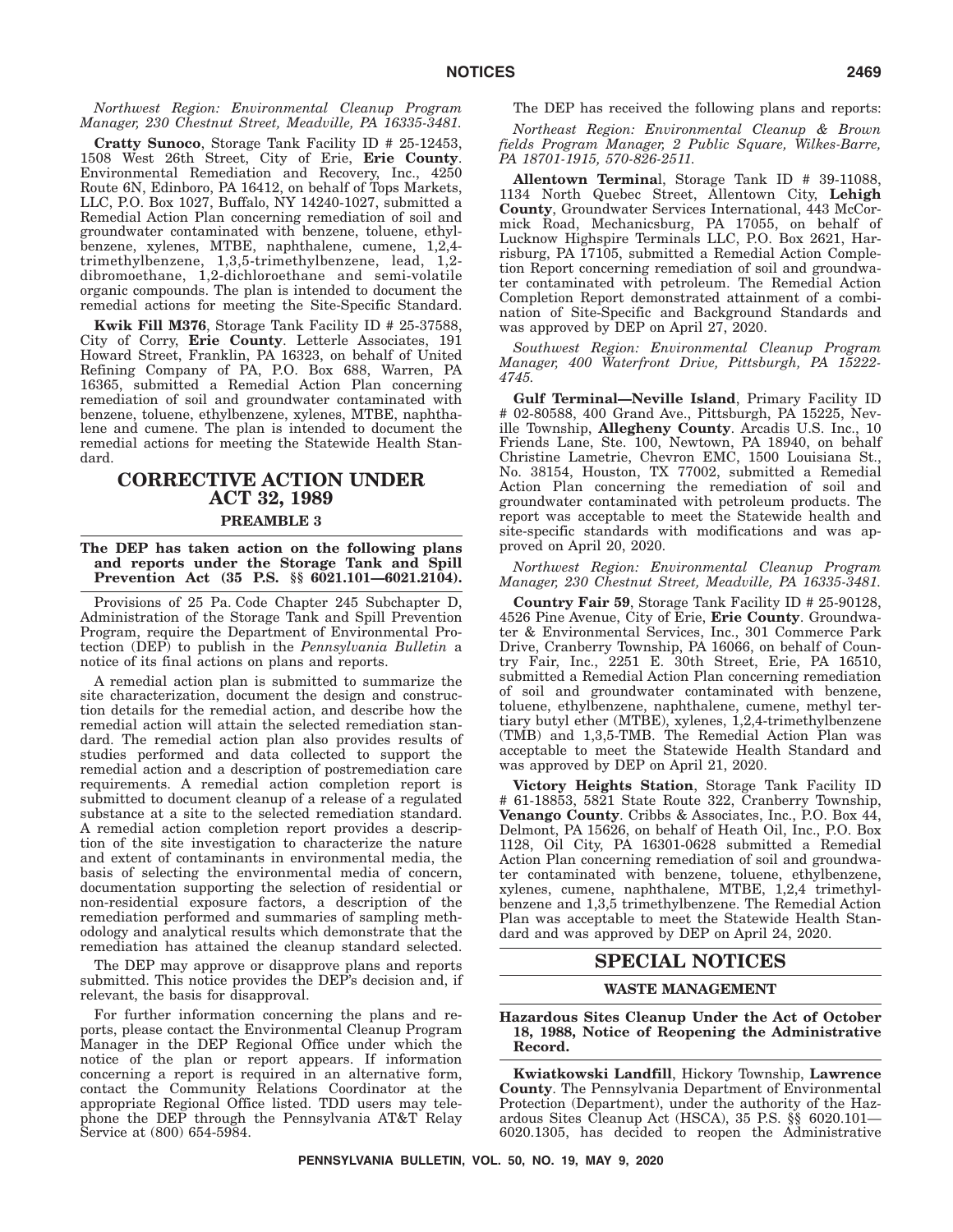Record for the Kwiatkowski Landfill (Site) to document response costs. The Site is located approximately one mile east of the City of New Castle in Hickory Township, Lawrence County, Pennsylvania, on the north side of County Line Road.

The site consists of an approximately 84-acre abandoned mixed waste landfill, currently owned by the estates of brothers, Rudolph and Chester Kwiatkowski. An industrial area is located at the main entrance to the site. The main disposal area is located 100 feet west of the industrial area and included three waste disposal impoundments which are known as Operable Unit 1.

In 1985, 1987 and 1993 the United States Environmental Protection Agency (USEPA) conducted environmental investigations at the Site that included sampling the wastes and sediments in Operable Unit 1. In 1995, 1996, and 2004, the Department also investigated and sampled surface wastes and surface water in Operable Unit 1 at the Site.

These investigations revealed elevated levels of chlorinated solvents, and aromatic compounds. Specifically, soils and sediments in Operable Unit 1 contained high concentrations trichloroethylene, xylene, 1,1,2,2-tetrachloroethane, 1,1,2-trichloroethane, 1,2-dichloroethene, 1,2-dichloropropane, benzene, bromodichloromethane, carbon tetrachloride, chloroform, methyl chloride, tetrachloroethene, toluene, vinyl chloride, 2,4-dinitrophenol, bis(2-chloroethyl)ether, hexachlorobenzene, m-nitro-aniline, N-nitroso-N-propylamine, and pentachloro-phenol. Several heavy metals, including lead and arsenic were also detected over the Statewide Health Standards for Residential Direct Contact pursuant to the Pennsylvania Land Recycling and Environmental Remediation Standards Act (Act 2).

These elements and chemical compounds are ''hazardous substances'' pursuant to Section 103 of the HSCA, 35 P.S. § 6020.103. The presence of these hazardous substances in Site surface water, sediment, and waste and soil constituted a ''release'' and ''threatened release'' of hazardous substances at the Site pursuant to Section 103 of the HSCA, 35 P.S. § 6020.103.

In 2013 and 2014, the Department performed an Interim Response within Operable Unit 1 pursuant to Section 501 of the HSCA 35 P.S. § 6020.501 to protect the public and environmental receptors from direct contact with site-related hazardous substances and eliminate the ongoing release and threat of release of hazardous substances into the environment. The Interim Response included the stabilization and excavation of waste, off-site disposal of waste material, clean soil backfill, site grading, and re-vegetation of the disturbed areas.

Pursuant to Section 506(g) of HSCA, 35 P.S. § 6020.506(g), the Department proposes to reopen the Administrative Record for Kwiatkowski Landfill to document response costs incurred during the 2013—2014 Interim Response Action. Documents proposed to be added to the Administrative Record include: Interim Response Public Hearing Transcript, Statement of Decision for the Interim Response, Interim Response Completion Report, Notices to Potentially Responsible Parties, Response Cost Documentation and file documentation of potentially responsible parties.

This notice is being provided pursuant to Section 506(h) of HSCA. The administrative record, which contains the information that forms the basis and documents the response actions and costs for the Site, is available for public review and comment. The administrative record is located at the Department's Northwest Regional Office, 230 Chestnut Street, Meadville, PA 16335, and is available for review Monday through Friday from 8:00 a.m. to 4:00 p.m. Telephone or email a request to review the administrative record at 814-332-6648 or ckosinski@pa. gov.

The administrative record will be open for comment from May 9, 2020 until July 7, 2020. Persons may submit written comments into the record during this time only. Comments should be sent to Mr. Colin Kosinski, Project Manager, at the Department's Northwest Regional Office via email at ckosinski@pa.gov.

### **WATER MANAGEMENT**

### **Final State Water Quality Certification Required by Section 401 of the Clean Water Act for the TP-4555 2019 Bare Pipeline.**

*Southwest Region: Waterways & Wetlands Program, 400 Waterfront Drive, Pittsburgh, PA 15222, Dana Drake, P.E., Program Manager 412.442.4149.*

**WQ65052-001, Equitrans, L.P.**, 2200 Energy Drive, Canonsburg, PA 15317. TP-4555 2019 Bare Pipe Replacement Project (Project), in Unity and Derry Townships, **Westmoreland County**, in the Army Corps of Engineers (ACOE) Pittsburgh District. Section 1 of the proposed Project starts at Applicant's existing TP-4555 pipeline in Unity Township (Pittsburgh East, PA Quadrangle N: 40°, 17', 58.40"; W: 79°, 25', 1.60") and ends at Applicant's existing TP-4555 pipeline in Unity Township (Pittsburgh East, PA Quadrangle N: 40°, 17', 56.56"; W: 79°, 24', 8.72"). Section 2 of the proposed Project starts at Applicant's existing TP-4555 pipeline in Derry Township (Pittsburgh East, PA Quadrangle N: 40°, 18′, 28.25″; W: 79°, 20', 55.50") and ends at Applicant's existing TP-4555 pipeline in Derry Township (Pittsburgh East, PA Quadrangle N: 40°, 19′, 25.54″; W: 79°, 17′, 45.47″). The Applicant will report the project to Federal Energy Regulatory Commission (FERC) in its annual blanket activities report as authorized under blanket construction certificate FERC Docket No. CP19-218-000 dated July 1, 2019.

On April 26, 2019, Applicant requested a State Water Quality Certification from the Pennsylvania Department of Environmental Protection (PADEP), as required by Section 401 of the Clean Water Act (33 U.S.C.A. § 1341), to ensure that the construction, operation and maintenance of the Project will protect water quality in Pennsylvania through compliance with State water quality standards and associated State law requirements, which are consistent with the requirements of the Clean Water Act. The Project, as proposed, includes approximately 3.92 miles long, 20-inch-diameter pipeline for the purpose of replacing two sections of existing 1950s vintage bare steel natural gas transmission pipeline. The Project proposes to abandon the replacement sections of pipeline in-place, totaling approximately 3.85 miles. The Project, as proposed, will require approximately 43.4 acres of earth disturbance, and impacts to 1,664 linear feet of UNTs to Fourmile Run (WWF), UNTs to McGee Run (CWF), UNTs to Miller Run (HQ-CWF), UNTs to Saxman Run (WWF), 3.66 acres of floodway, and temporary impacts to 0.29 acre of palustrine emergent wetland. Mitigation will include restoring the disturbed area back to its original condition and elevation, stabilizing the disturbed area and restoring the forested riparian area of two UNTs to Saxman Run.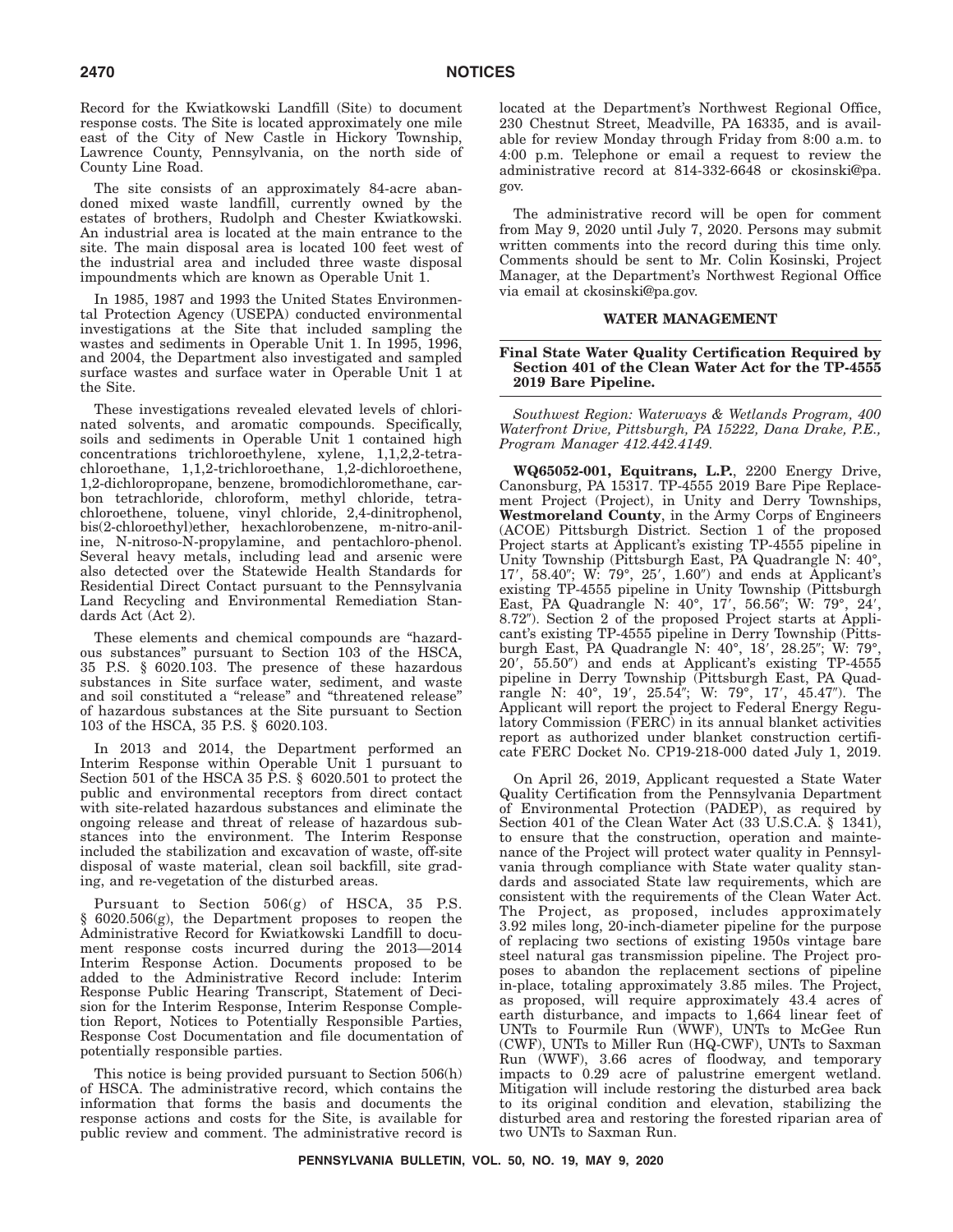PADEP published notice of its proposed State Water Quality Certification in the *Pennsylvania Bulletin* on July 27, 2019 (Pa.B. Vol. 49, No. 30) and received no comments from the public.

PADEP certifies that the construction, operation and maintenance of the Project complies with the applicable provisions of sections 301—303, 306 and 307 of the Federal Clean Water Act (33 U.S.C.A. §§ 1311—1313, 1316 and 1317). The PADEP further certifies that the construction, operation and maintenance of the project complies with Pennsylvania water quality standards and that the construction, operation and maintenance of the project does not violate applicable Pennsylvania water quality standards provided that the construction, operation and maintenance of the Project complies with the following PADEP water quality permitting programs, criteria and conditions established pursuant to Pennsylvania law:

1. *Discharge Permit*—The Applicant intends to dispose of waste water generated by hydrostatic testing at an approved waste water treatment facility. If this changes, the Applicant shall obtain and comply with a National Pollutant Discharge Elimination System (NPDES) permit(s) for the discharge of water from the hydrostatic testing of the pipeline associated with the Project pursuant to Pennsylvania's Clean Streams Law (35 P.S. §§ 691.1—691.1001), 25 Pa. Code Chapter 92a (relating to NPDES permitting, monitoring and compliance) and all other applicable regulations.

2. *Erosion and Sediment Control Permit*—Applicant shall obtain and comply with an Erosion and Sediment Control Permit(s) for earth disturbance associated with the Project issued pursuant to Pennsylvania's Clean Streams Law and Storm Water Management Act (32 P.S. §§ 680.1—680.17), 25 Pa. Code Chapter 102, and all other applicable implementing regulations.

3. *Water Obstruction and Encroachment Permits*— Applicant shall obtain and comply with a Water Obstruction and Encroachment Permit(s) for the construction, operation and maintenance of all stream and wetland crossings associated with the Project pursuant to Pennsylvania's Clean Streams Law, Dam Safety and Encroachments Act (32 P.S. §§ 693.1—693.27), and Flood Plain Management Act (32 P.S. §§ 679.101—679.601), 25 Pa. Code Chapter 105, 25 Pa. Code Chapter 106, and all other applicable regulations.

4. *Water Quality Monitoring*—PADEP retains the right to specify additional studies or monitoring to ensure that the receiving water quality is not adversely impacted by any operational and construction process that may be employed by Applicant.

5. *Operation*—Applicant shall properly operate and maintain at all times all Project facilities and systems of treatment and control (and related appurtenances) which are installed to achieve compliance with the terms and conditions of this State Water Quality Certification and all required permits, authorizations and approvals. Proper operation and maintenance includes adequate laboratory controls, appropriate quality assurance procedures, and the operation of backup or auxiliary facilities or similar systems installed by Applicant.

6. *Inspection*—The Project, including all relevant records, are subject to inspection at reasonable hours and intervals by an authorized representative of PADEP or delegated County Conservation District to determine compliance with this SWQC, including all required permits, authorizations and approvals required by this State Water Quality Certification. The Applicant shall provide a copy of this SWQC to an authorized representative conducting an inspection of the Project.

7. *Transfer of Projects*—If Applicant intends to transfer any legal or equitable interest in the Project or any portion(s) thereof, the Applicant shall provide a copy of this SWQC and copies of any permits, authorizations or approvals obtained to comply with the SWQC upon the prospective transferee of the legal and equitable interest at least thirty (30) days prior to the contemplated transfer and shall simultaneously inform the appropriate PADEP Office of such intent. Notice to PADEP shall include a transfer agreement signed by the existing and new owners containing a specific date for transfer of responsibility, coverage, and liability under the SWQC and any permits, authorizations and approvals obtained to comply with the SWQC. The new owner shall submit to DEP a new application form for the SWQC and any permits, authorizations and approvals required to comply with the SWQC signed by the new owner.

8. *Correspondence*—All correspondence with and submittals to PADEP concerning this State Water Quality Certification shall be addressed to the Department of Environmental Protection, Dana Drake, P.E., Program Manager, Waterways and Wetlands Program, 400 Waterfront Drive, Pittsburgh, PA 15222.

9. *Reservation of Rights*—PADEP may modify, suspend or revoke this SWQC if (i) PADEP becomes aware of new facts about the Project that warrant such action; or (ii) PADEP determines that the Applicant has not complied with the terms and conditions of this SWQC. PADEP may require additional measures to achieve compliance with any applicable law or regulation.

10. *Other Laws*—Nothing in this SWQC shall be construed to preclude the institution of any legal action or to relieve Applicant from any responsibilities, liabilities, or penalties established pursuant to any applicable law or regulation.

11. *Severability*—The provisions of this SWQC are severable and should any provision of this SWQC be declared invalid or unenforceable, the remainder of the SWQC shall not be affected thereby.

12. Permittee shall effectively monitor the riparian restoration area for at least five years. Reports shall be submitted to the Department every six months for the first two years after construction and annually for three years thereafter. The monitoring reports shall contain information describing the success of the site at the time of inspection and a written plan and schedule to correct any deficiencies identified during the monitoring phase. Permittee shall implement such plans and schedule. All reports should be sent to the Department of Environmental Protection. Waterways and Wetlands Program, Water quality Supervisor, 500 Waterfront Drive, Pittsburgh, PA 15222-4745.

Any person aggrieved by this action may file a petition for review pursuant to Section 19(d) of the Federal Natural Gas Act, 15 U.S.C.A. § 717r(d), with the Office of the Clerk, United States Court of Appeals for the Third Circuit, 21400 U.S. Courthouse, 601 Market Street, Philadelphia, PA 19106-1790 as provided by law. This paragraph does not, in and of itself, create a right of appeal beyond that permitted by applicable statutes and decisional law. Important legal rights are at stake, so you should show this document to a lawyer promptly.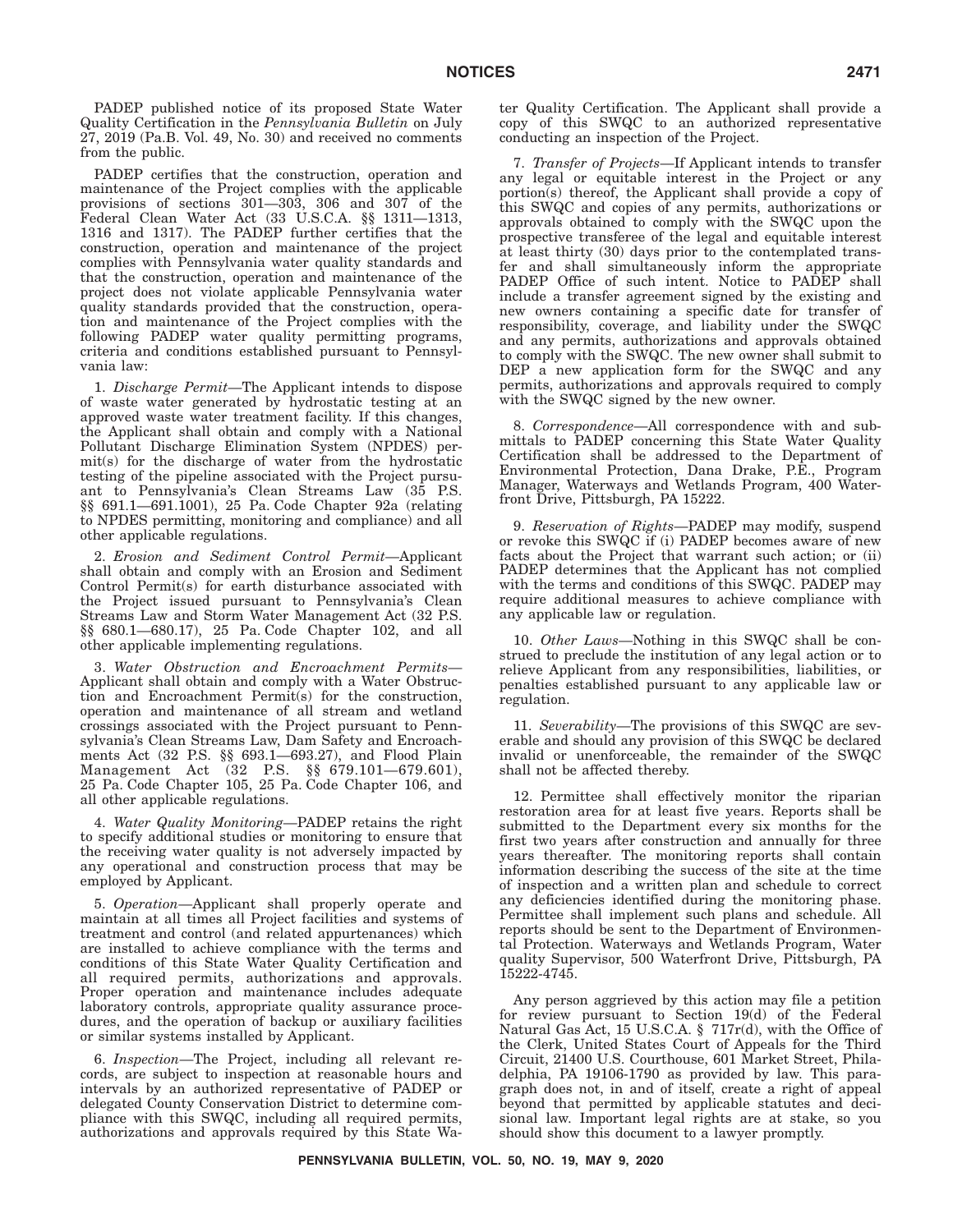# **FEDERAL WATER POLLUTION CONTROL ACT SECTION 401**

The Department has taken the following actions on previously received permit applications, requests for Environmental Assessment approval and requests for Water Quality Certification under section 401 of the Federal Water Pollution Control Act (FWPCA) (33 U.S.C.A. § 1341).

Any person aggrieved by this action may file a petition for review pursuant to Section 19(d) of the Federal Natural Gas Act, 15 U.S.C.A. § 717r(d), with the Office of the Clerk, United States Court of Appeals for the Third Circuit, 21400 U.S. Courthouse, 601 Market Street, Philadelphia, PA 19106-1790 as provided by law. This paragraph does not, in and of itself, create a right of appeal beyond that permitted by applicable statutes and decisional law. Important legal rights are at stake, so you should show this document to a lawyer promptly.

**Actions on applications for the following activities filed under the Dam Safety and Encroachments Act (32 P.S. §§ 693.1—693.27), section 302 of the Flood Plain Management Act (32 P.S. § 679.302) and The Clean Streams Law and Notice of Final Action for Certification under section 401 of the FWPCA.**

### **WATER OBSTRUCTIONS AND ENCROACHMENTS**

*Southwest Region: Waterways & Wetlands Program, 400 Waterfront Drive, Pittsburgh, PA 15222, Dana Drake, P.E., Program Manager 412.442.4149.*

**GP056500219-034, GP086500219-007, and GP116505219-006.** The proposed pipeline project starts at Applicant's existing TP-4555 pipeline in Unity Township (Pittsburgh East, PA Quadrangle N: 40°, 17', 58.40"; W: 79°, 25′, 1.60″) and ends at Applicant's existing TP-4555 pipeline in Unity Township (Pittsburgh East, PA Quadrangle N: 40°, 17', 56.56"; W: 79°, 24', 8.72"). Section 2 of the proposed Project starts at Applicant's existing TP-4555 pipeline in Derry Township (Pittsburgh East, PA Quadrangle N: 40°, 18′, 28.25″; W: 79°, 20′, 55.50″) and ends at Applicant's existing TP-4555 pipeline in Derry Township (Pittsburgh East, PA Quadrangle N: 40°, 19, 25.54"; W: 79°, 17′, 45.47").

The proposed impacts to 1,664 linear feet of UNTs to Fourmile Run (WWF), UNTs to McGee Run (CWF), UNTs to Miller Fun (HQ-CWF), UNTs to Saxman Run (WWF), 3.66 acres of floodway, and temporary impacts to 0.29 acre of palustrine emergent wetland.

### **EROSION AND SEDIMENT CONTROL**

*Southwest Region: Waterways & Wetlands Program, 400 Waterfront Drive, Pittsburgh, PA 15222, Dana Drake, P.E., Program Manager 412.442.4149.*

The following Erosion and Sediment Control permits have been issued:

| Permit No.    | Applicant Name & Address                                     | County       | DEP Office                |
|---------------|--------------------------------------------------------------|--------------|---------------------------|
| ESG0012919001 | Equitrans, L.P.<br>2200 Energy Drive<br>Canonsburg, PA 15317 | Westmoreland | Southwest Regional Office |

Any person aggrieved by this action may file a petition for review pursuant to Section 19(d) of the Federal Natural Gas Act, 15 U.S.C.A. § 717r(d), with the Office of the Clerk, United States Court of Appeals for the Third Circuit, 21400 U.S. Courthouse, 601 Market Street, Philadelphia, PA 19106-1790 as provided by law. This paragraph does not, in and of itself, create a right of appeal beyond that permitted by applicable statutes and decisional law. Important legal rights are at stake, so you should show this document to a lawyer promptly.

[Pa.B. Doc. No. 20-636. Filed for public inspection May 8, 2020, 9:00 a.m.]

# **DEPARTMENT OF ENVIRONMENTAL PROTECTION**

### **Agricultural Advisory Board Virtual Meeting**

In accordance with Governor Tom Wolf's emergency disaster declaration and based on advice from the Department of Health regarding the mitigation of the spread of the novel coronavirus (COVID-19), the Agricultural Advisory Board (Board) meeting scheduled for Thursday, May 21, 2020, will be held as a virtual meeting and will begin at 9 a.m. Individuals who wish to join the meeting may do so remotely. Information will be provided on the Board's webpage. Individuals interested in providing public comments during the meeting must sign up prior to the start of the meeting by contacting Jay Braund at jbraund@pa.gov or (717) 772-5636.

Information on how to join the meeting, as well as agenda and meeting materials, will be available on the Board's webpage, found through the Public Participation tab on the Department of Environmental Protection's (Department) web site at www.dep.pa.gov (select ''Public Participation," then "Advisory Committees," then "Water Advisory Committees,'' then ''Agricultural Advisory Board'').

Individuals are encouraged to visit the Board's webpage to confirm meeting date, time and location prior to each meeting. Questions concerning the May 21, 2020, meeting can be directed to Jay Braund at jbraund@pa.gov or (717) 772-5636.

Persons in need of accommodations as provided for in the Americans with Disabilities Act of 1990 should contact the Department at (717) 772-5636 or through the Pennsylvania AT&T Relay Service at (800) 654-5984 (TDD users) or (800) 654-5988 (voice users) to discuss how the Department may accommodate their needs.

#### PATRICK McDONNELL,

*Secretary*

[Pa.B. Doc. No. 20-637. Filed for public inspection May 8, 2020, 9:00 a.m.]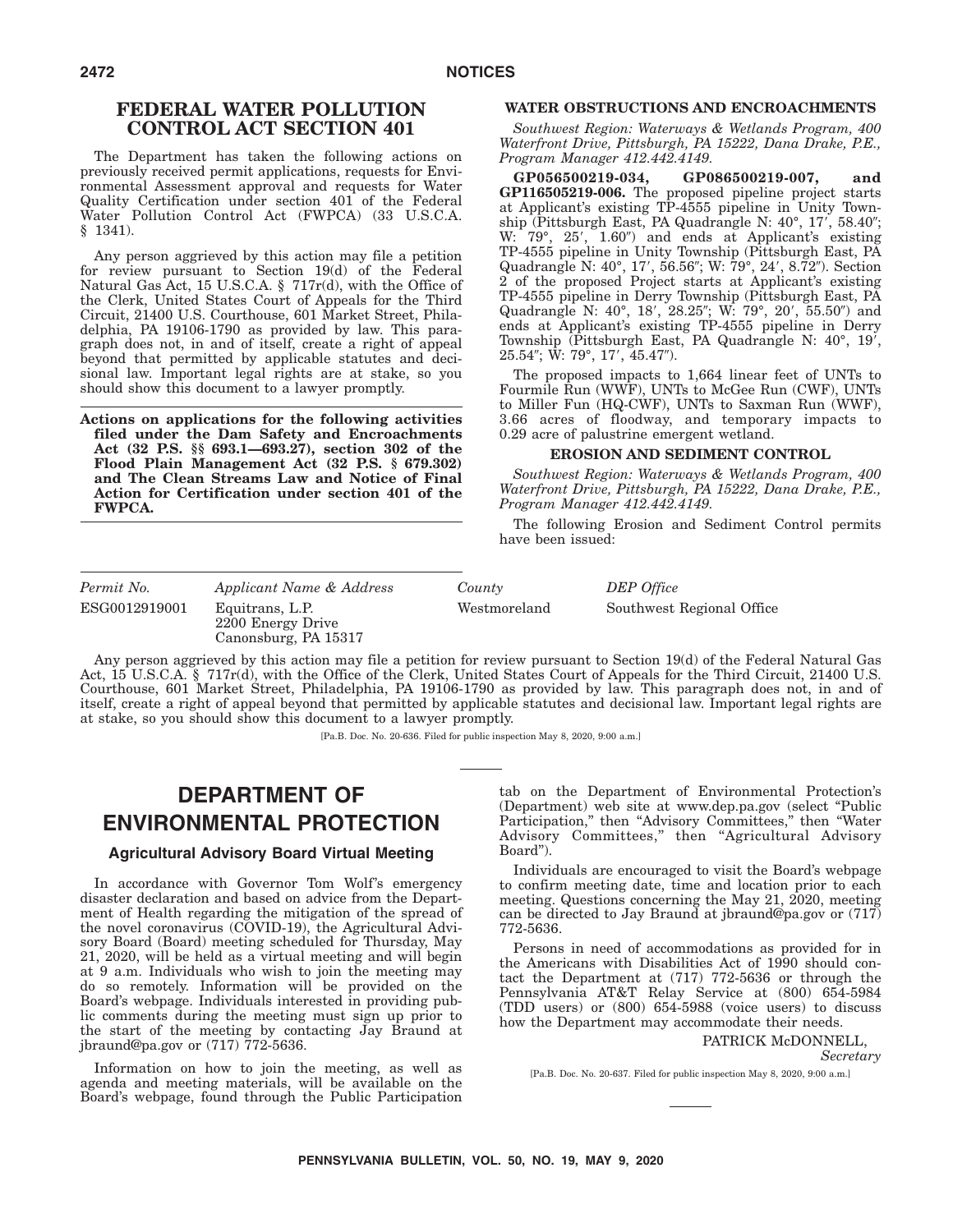# **DEPARTMENT OF ENVIRONMENTAL PROTECTION**

### **Availability of Technical Guidance**

Technical guidance documents (TGD) are available on the Department of Environmental Protection's (Department) web site at www.depgreenport.state.pa.us/elibrary/. The "Technical Guidance Final Documents" heading is the link to a menu of the various Department bureaus where each bureau's final TGDs are posted. The ''Technical Guidance Draft Documents'' heading is the link to the Department's draft TGDs.

### *Ordering Paper Copies of Department Technical Guidance*

The Department encourages the use of the Internet to view and download TGDs. When this option is not available, persons can order a paper copy of any of the Department's draft or final TGDs by contacting the Department at (717) 783-8727.

In addition, bound copies of some of the Department's documents are available as Department publications. Check with the appropriate bureau for more information about the availability of a particular document as a publication.

### *Changes to TGDs*

Following is the current list of recent changes. Persons who have questions or comments about a particular document should contact the person whose name and phone number are listed with each document.

### *Final Technical Guidance: Substantive Revision*

*DEP ID*: 385-2208-003. *Title*: Alternate Onlot Sewage Pretreatment Technology Verification Policy (TVP). *Description*: The act of July 20, 2017 (P.L. 321, No. 26) (Act 26) amended the Pennsylvania Sewage Facilities Act (35 P.S. §§ 750.1—750.20a) to allow alternate onlot systems to satisfy sewage planning requirements in the establishment of new lots. Act 26 also requires the Department to evaluate the latest scientific, technical and field-testing information concerning alternate systems and to evaluate the existing alternate systems based on that information. Act 26 became effective on September 18, 2017. This TGD establishes the scientific, technical and field-testing standards for alternate onlot systems. Compared with the draft TGD, substantive revisions have been made to the final TGD; many of these changes were made in response to consultation with the Department's Sewage Advisory Committee and public comments received on the draft TGD.

*Contact*: Questions regarding this TGD should be directed to Brian K. Schlauderaff at bschlauder@pa.gov or (717) 772-5620.

*Effective Date*: May 9, 2020

PATRICK McDONNELL, *Secretary*

[Pa.B. Doc. No. 20-638. Filed for public inspection May 8, 2020, 9:00 a.m.]

# **DEPARTMENT OF ENVIRONMENTAL PROTECTION**

### **Food Recovery Infrastructure Grant; Update to Application Deadline**

The Department of Environmental Protection (Department) announces an update to the application deadline for the Food Recovery Infrastructure Grant Program (Program). Current circumstances within the charitable food system, related to the novel coronavirus (COVID-19) response, demonstrate the need for additional flexibility and changes to this grant program. The current grant application period closes Friday, May 8, 2020.

This grant is an opportunity to apply for up to \$200,000 in grant funding offered through the new Program. Funding is available for nonprofit organizations in this Commonwealth for grant assistance for the proper management and operation of food waste reduction under the Municipal Waste Planning, Recycling and Waste Reduction Act (Act 101) (53 P.S. §§ 4000.101—4000.1904).

Food recovery infrastructure grants will be awarded to nonprofit organizations for the procurement of equipment (refrigerators, freezers, refrigerant vehicles, hand fork lifts, and the like) to reduce food waste disposal from food retailers, wholesalers, farms, processors and cooperatives by repurposing and redistributing apparently safe and wholesome foods to nonprofits in this Commonwealth that provide food to segments of the public. The nonprofit must describe their current food recovery operation and explain how the food infrastructure equipment will enhance their current program. The organization must also provide a description of their proposed program and provide what food retailers, wholesalers, farms, processors and cooperatives will be partners for the project. Additionally, the organization must provide a description of how the program will be operated by staff or volunteers, or both.

Grant awards are predicated on the receipt of recycling fees required by sections 701 and 702 of Act 101 (53 P.S. §§ 4000.701 and 4000.702) and the availability of moneys in the Recycling Fund. The maximum grant to a nonprofit organization cannot exceed \$200,000 per calendar year for the procurement of food infrastructure equipment attributable exclusively to the grant project.

Grant applications must be submitted through the Department of Community and Economic Development's Electronic Single Application web site, eGrants, at www.esa.dced.state.pa.us. Potential applicants must e-mail ra-eprecyclepa@pa.gov in order to gain access to the eGrants web site. Applications must be received by Friday, May 8, 2020, to be eligible for funding.

Questions concerning this notice should be directed to Mark Vottero, Recycling Grants Coordinator, Department of Environmental Protection, Rachel Carson State Office Building, Bureau of Waste Management, Division of Waste Minimization and Planning, P.O. Box 8472, Harrisburg, PA 17105-8472, at mvottero@pa.gov or (717) 772- 5719.

> PATRICK McDONNELL, *Secretary*

[Pa.B. Doc. No. 20-639. Filed for public inspection May 8, 2020, 9:00 a.m.]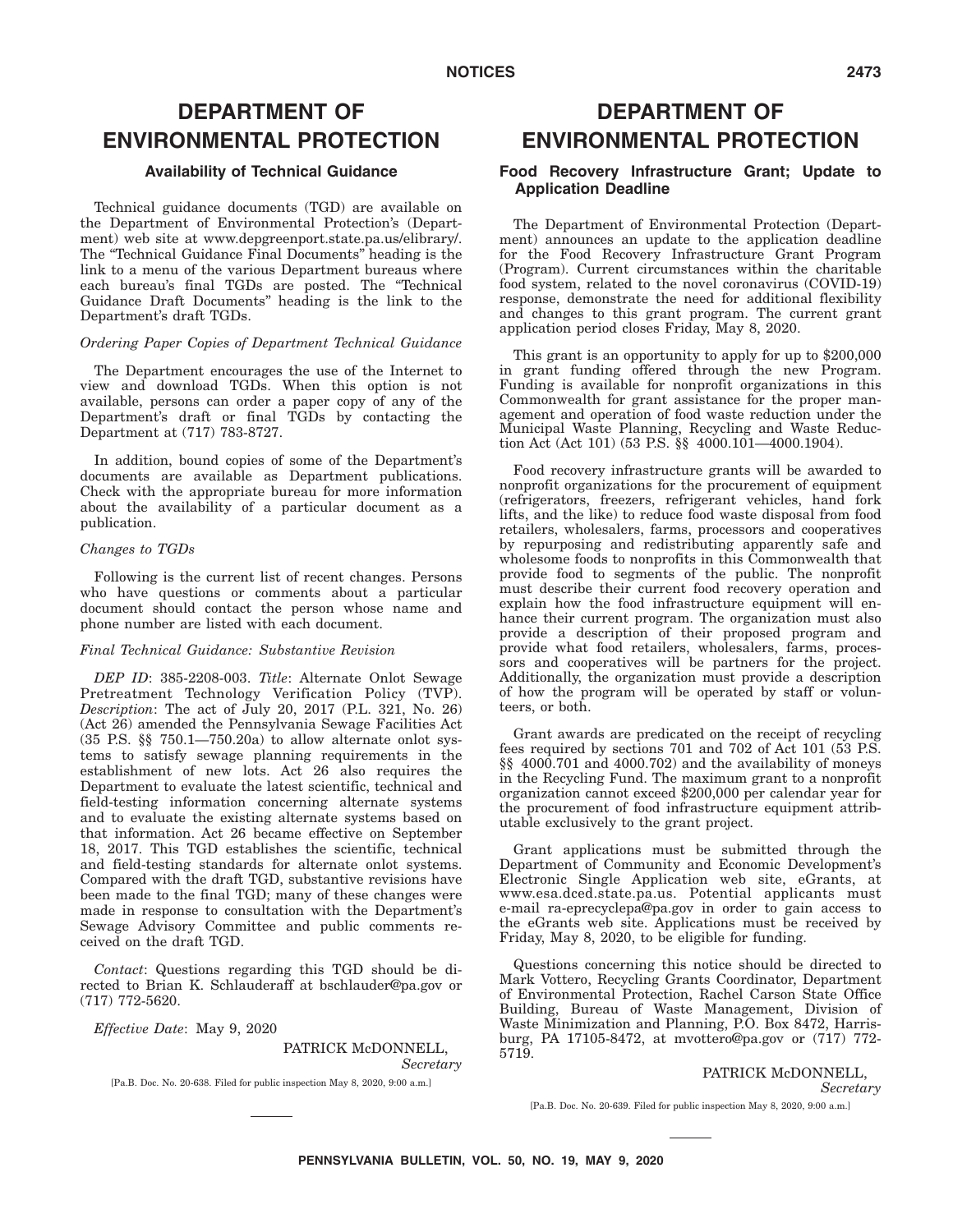# **DEPARTMENT OF ENVIRONMENTAL PROTECTION**

### **Solid Waste Advisory Committee Virtual Meeting**

In accordance with Governor Tom Wolf's emergency disaster declaration and based on advice from the Department of Health regarding the mitigation of the spread of the novel coronavirus (COVID-19), the Solid Waste Advisory Committee (Committee) meeting scheduled for Wednesday, June 3, 2020, will be held as a virtual meeting and will begin at 10 a.m. Individuals who wish to join the meeting may do so remotely. Information will be provided on the Committee's webpage. Individuals interested in providing public comments during the meeting must sign up prior to the start of the meeting by contacting Laura Henry at lahenry@pa.gov or (717) 772- 5713.

Information on how to join the meeting, as well as agenda and meeting materials, will be available on the Committee's webpage, found through the Public Participation tab on the Department of Environmental Protection's (Department) web site at www.dep.pa.gov (select ''Public Participation,'' then ''Advisory Committees,'' then ''Waste Advisory Committees,'' then ''Solid Waste Advisory Committee (SWAC)'').

Individuals are encouraged to visit the Committee's webpage to confirm meeting date, time and location prior to each meeting. Questions concerning the June 3, 2020, meeting can be directed to Laura Henry at lahenry@pa. gov or  $(717)$  772-5713.

Persons in need of accommodations as provided for in the Americans with Disabilities Act of 1990 should contact Linda Bailey at (717) 787-7381 or through the Pennsylvania AT&T Relay Service at (800) 654-5984 (TDD users) or (800) 654-5988 (voice users) to discuss how the Department may accommodate their needs.

> PATRICK McDONNELL, *Secretary*

[Pa.B. Doc. No. 20-640. Filed for public inspection May 8, 2020, 9:00 a.m.]

# **DEPARTMENT OF ENVIRONMENTAL PROTECTION**

### **State Board for Certification of Sewage Enforcement Officers Rescheduled Meeting**

The State Board for Certification of Sewage Enforcement Officers (Board) meeting scheduled for Wednesday, May 27, 2020, has been rescheduled to Wednesday, July 15, 2020. In accordance with Governor Tom Wolf's emergency disaster declaration and based on advice from the Department of Health regarding the mitigation of the spread of the novel coronavirus (COVID-19), the July 15, 2020, meeting will be held as a virtual meeting and will begin at 10 a.m. Individuals who wish to join the meeting may do so remotely.

Information on how to join the meeting, as well as agenda and meeting materials, will be available on the Board's webpage, found through the Public Participation tab on the Department of Environmental Protection's (Department) web site at www.dep.pa.gov (select ''Public Participation," then "Advisory Committees," then "Water

Advisory Committees,'' then ''State Board for Certification of Sewage Enforcement Officers'').

Individuals are encouraged to visit the Board's webpage to confirm meeting date, time and location prior to each meeting. Persons with questions concerning the July 15, 2020, meeting can e-mail RA-seotrng@pa.gov or call (717) 772-2186.

Persons in need of accommodations as provided for in the Americans with Disabilities Act of 1990 should contact the Department at (717) 772-2186 or through the Pennsylvania AT&T Relay Service at (800) 654-5984 (TDD users) or (800) 654-5988 (voice users) to discuss how the Department may accommodate their needs.

> PATRICK McDONNELL, *Secretary*

[Pa.B. Doc. No. 20-641. Filed for public inspection May 8, 2020, 9:00 a.m.]

# **DEPARTMENT OF ENVIRONMENTAL PROTECTION**

### **State Board for Certification of Sewage Enforcement Officers; Update to Certification Examination Schedule**

The State Board for Certification of Sewage Enforcement Officers (Board) has updated the Certification Examination Schedule for the remainder of 2020. The May 15, 2020, examination has been rescheduled to Friday, June 26, 2020.

To qualify to sit for the certification examination, all Sewage Enforcement Officer (SEO) candidates must complete the Pre-Certification Academy. Examination applications must be received (not postmarked) by the Board, complete and correct, by close of business on the dates indicated. Applications received after these dates will not be considered for examination. Applications that do not contain all the necessary required information will be returned and will not be considered eligible for the examination. The examination schedule for the remainder of 2020 is as follows:

| <b>Examination Date:</b>                    | Friday, June 26, 2020<br>$(12:30)$ p.m. registration, exam<br>1 p.m. to $4:30$ p.m.)                                                                        |
|---------------------------------------------|-------------------------------------------------------------------------------------------------------------------------------------------------------------|
| Examination<br><b>Application Deadline:</b> | Friday, June 5, 2020                                                                                                                                        |
| Location:                                   | Pennsylvania State Association<br>of Township Supervisors<br><b>PSATS Education Center</b><br>4855 Woodland Drive<br>Enola, PA 17025                        |
| <b>Examination Date:</b>                    | Monday, August 10, 2020<br>$(8:30$ a.m. registration, exam<br>9 a.m. to 12:30 p.m.)                                                                         |
| Examination<br><b>Application Deadline:</b> | Friday, July 24, 2020                                                                                                                                       |
| Location:                                   | Department of Environmental<br>Protection<br>Rachel Carson State Office<br>Building<br>4th Floor Training Room<br>400 Market Street<br>Harrisburg, PA 17105 |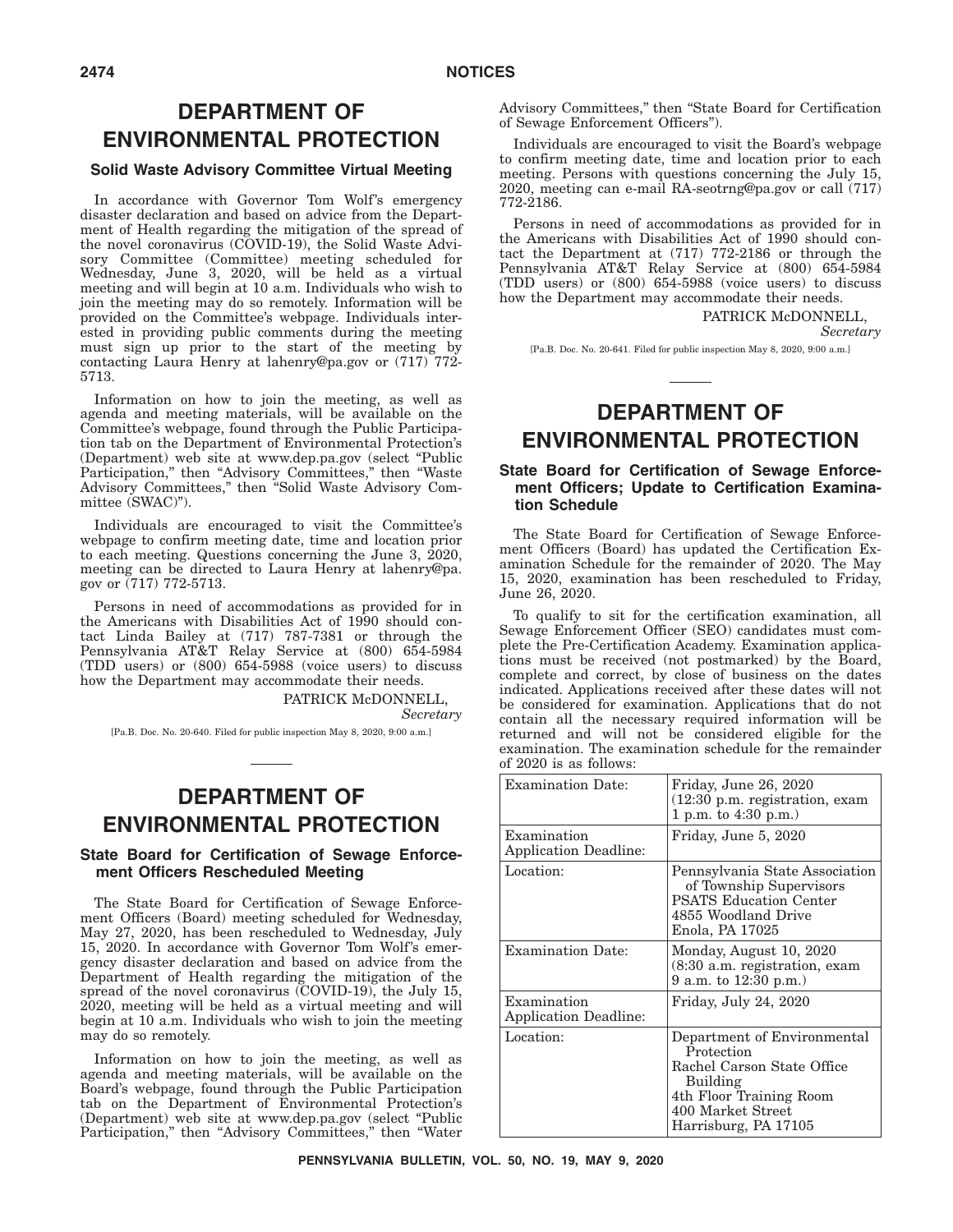| <b>Examination Date:</b>                    | Friday, October 30, 2020<br>(12:30 p.m. registration, exam<br>1 p.m. to $4:30$ p.m.)                                                 |
|---------------------------------------------|--------------------------------------------------------------------------------------------------------------------------------------|
| Examination<br><b>Application Deadline:</b> | Friday, October 9, 2020                                                                                                              |
| Location:                                   | Pennsylvania State Association<br>of Township Supervisors<br><b>PSATS Education Center</b><br>4855 Woodland Drive<br>Enola, PA 17025 |

Additional examination dates will be posted as scheduled. Individuals are encouraged to visit the Board's webpage to confirm date, time and location prior to each examination.

The SEO written examination contains 100 multiplechoice questions covering planning requirements, administration and enforcement of the permit program and technical criteria for soils and disposal systems with a 3 1/2-hour time limit. The passing grade is 50% correct responses in each subject area and an overall minimum of 70 correct answers on the entire examination. This is an open book examination. Applicants are not permitted to bring their own materials. Necessary reference materials will be provided at the test site.

Examination applications may be obtained by contacting the Department of Environmental Protection, Rachel Carson State Office Building, 400 Market Street, P.O. Box 8774, Harrisburg, PA 17105-8774, (717) 772-2186.

Applicants will receive an admittance notification e-mail from the Board prior to the date of the examination.

Persons who anticipate the need for a testing accommodation due to a disability should contact the Board at (717) 772-2186 or through the Pennsylvania AT&T Relay Service at (800) 654-5984 (TDD users) or (800) 654-5988 (voice users) to discuss their request. This request must be submitted with the application form.

> PATRICK McDONNELL, *Secretary*

[Pa.B. Doc. No. 20-642. Filed for public inspection May 8, 2020, 9:00 a.m.]

# **DEPARTMENT OF HEALTH**

### **Long-Term Care Nursing Facilities; Requests for Exception**

The following long-term care nursing facility is seeking an exception to 28 Pa. Code  $\S$  201.22(d), (e) and (j) (relating to prevention, control and surveillance of tuberculosis (TB)):

Saint Mary's Villa Nursing Home, Inc. 516 Saint Mary's Villa Road Elmhurst Township, PA 18444 FAC ID # 711502

The following long-term care nursing facilities are seeking exceptions to 28 Pa. Code § 201.22(e):

The Manor at Penn Village 51 Route 204 Selinsgrove, PA 17870 FAC ID # 040302

Mifflin Center 500 East Philadelphia Avenue Shillington, PA 19607 FAC ID # 081002

Parkhouse Rehabilitation and Nursing Center 1600 Black Rock Road Royersford, PA 19468 FAC ID # 133402

Peter Becker Community 800 Maple Avenue Harleysville, PA 19438 FAC ID # 160602

Pleasant Acres Rehabilitation and Nursing Center 118 Pleasant Acres Road York, PA 17402 FAC ID # 250102

The following long-term care nursing facility is seeking an exception to 28 Pa. Code § 201.22 $(e)$  and  $(j)$ :

Allied Services Skilled Nursing Center 303 Smallacombe Drive P.O. Box 2033 Scranton, PA 18501 FAC ID # 011902

The following long-term care nursing facilities are seeking exceptions to 28 Pa. Code § 201.22(j):

The Grove at New Castle 715 Harbor Street New Castle, PA 16101 FAC ID # 100502

Hamilton Arms Center 336 South West End Avenue Lancaster, PA 17603 FAC ID # 080202

Lakeside at Willow Valley 300 Willow Valley Drive Lancaster, PA 17583 FAC ID # 233602

ManorCare Health Services—Kingston Court 2400 Kingston Court York, PA 17402 FAC ID # 026302

The following long-term care nursing facilities are seeking exceptions to 28 Pa. Code § 201.3 (relating to definitions):

Beaver Healthcare and Rehabilitation Center 616 Golf Course Road Aliquippa, PA 15001 FAC ID # 070702

Beaver Valley Healthcare and Rehabilitation Center 257 Georgetown Road Beaver Falls, PA 15010 FAC ID # 050402 Belair Healthcare and Rehabilitation Center 100 Little Road

Lower Burrell, PA 15068 FAC ID # 021002

Eldercrest Healthcare and Rehabilitation Center 2600 West Run Road Munhall, PA 15120 FAC ID # 050302 Epworth Healthcare and Rehabilitation Center 951 Washington Avenue

Tyrone, PA 16686 FAC ID # 050802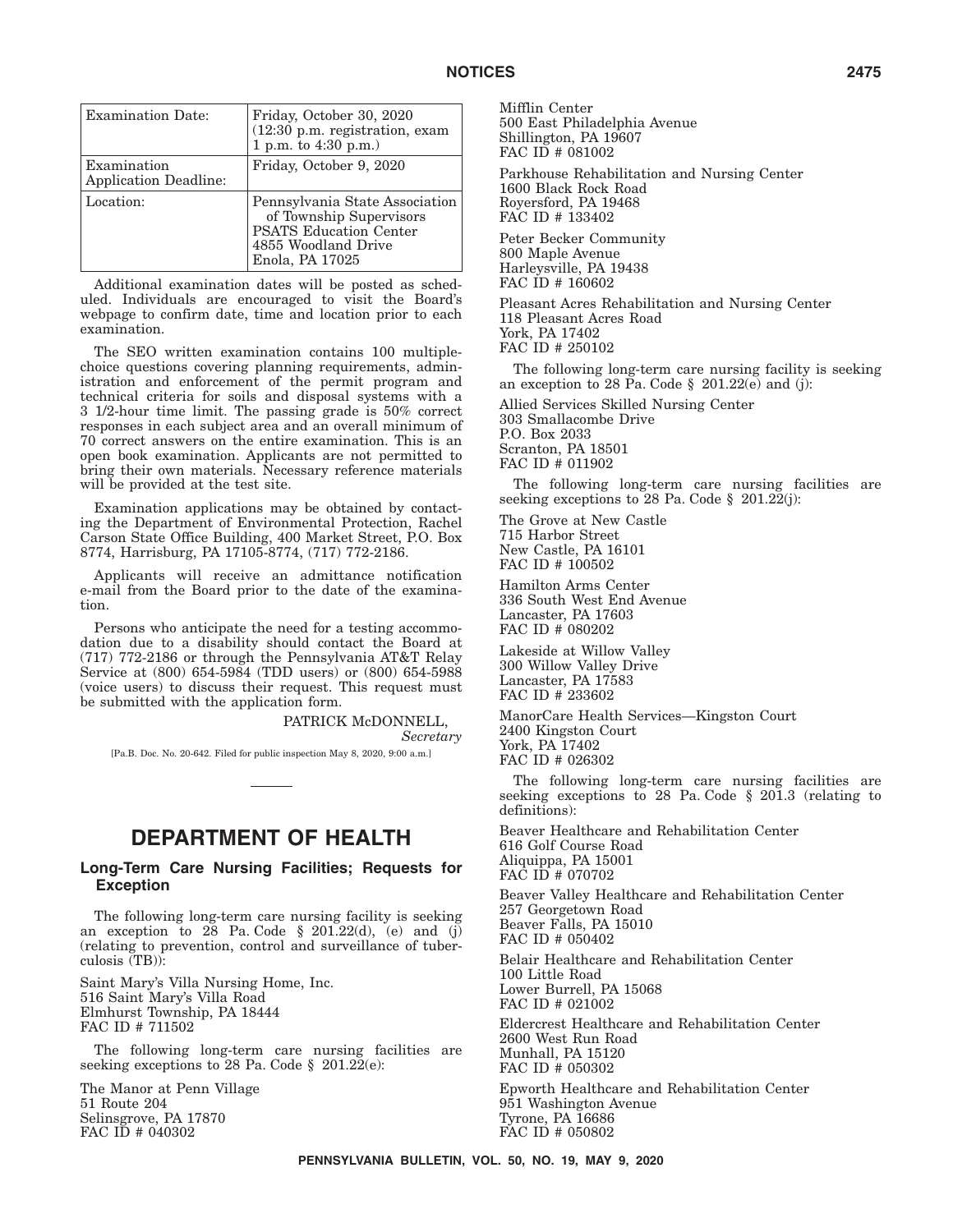### **2476 NOTICES**

Forest Park Healthcare and Rehabilitation Center 700 Walnut Bottom Road Carlisle, PA 17013 FAC ID # 060802

Haida Healthcare and Rehabilitation Center 397 Third Avenue Extension Hastings, PA 16646 FAC ID #340102

Havencrest Healthcare and Rehabilitation Center 1277 Country Club Monongahela, PA 15063 FAC ID # 341202

Hillview Healthcare and Rehabilitation Center 700 South Cayuga Avenue Altoona, PA 16602 FAC ID # 341902

Meyersdale Healthcare and Rehabilitation Center 201 Hospital Drive Meyersdale, PA 15552 FAC ID # 136802

Mountain Laurel Health and Rehabilitation Center 700 Leonard Street Clearfield, PA 16830 FAC ID # 032702

Mulberry Healthcare and Rehabilitation Center 411 1/2 West Mahoning Street Punxsutawney, PA 15767 FAC ID # 021802

Providence Care Center 900 Third Avenue Beaver Falls, PA 15001 FAC ID # 425002

Richland Healthcare and Rehabilitation Center 349 Vo Tech Drive Johnstown, PA 15904 FAC ID # 440702

Scenery Hill Healthcare and Rehabilitation Center 680 Lions Health Camp Road Indiana, PA 15701 FAC ID # 192202

Scottdale Healthcare and Rehabilitation Center 900 Porter Avenue Scottdale, PA 15683 FAC ID # 232802

Uniontown Healthcare and Rehabilitation Center 129 Franklin Avenue Uniontown, PA 15401 FAC ID # 062802

Waynesburg Healthcare and Rehabilitation Center 300 Center Drive Waynesburg, PA 15370 FAC ID # 074602

Woodhaven Care Center 2400 McGinley Road Monroeville, PA 15146 FAC ID # 233102

These requests are on file with the Department of Health (Department). Persons may receive a copy of a request for exception by requesting a copy from the Department of Health, Division of Nursing Care Facilities, Room 526, Health and Welfare Building, Harrisburg, PA 17120, (717) 787-1816, fax (717) 772-2163, ra-paexcept@pa.gov.

Persons who wish to comment on an exception request may do so by sending a letter by mail, e-mail or facsimile to the Division at the previously listed address.

Comments received by the Department within 10 days after the date of publication of this notice will be reviewed by the Department before it decides whether to approve or disapprove the request for exception.

Persons with a disability who wish to obtain a copy of the request and/or provide comments to the Department and require an auxiliary aid, service or other accommodation to do so should contact the Division at the previously listed address or phone number, or for speech and/or hearing-impaired persons, call the Pennsylvania AT&T Relay Service at (800) 654-5984 (TDD users) or (800) 654-5988 (voice users).

RACHEL L. LEVINE, MD,

*Secretary*

[Pa.B. Doc. No. 20-643. Filed for public inspection May 8, 2020, 9:00 a.m.]

# **DEPARTMENT OF HEALTH**

### **Pennsylvania Acquired Brain Injury Program**

The Pennsylvania Acquired Brain Injury Program (Program), administered within the Bureau of Family Health, through the Title V Maternal and Child Health Block Grant, is a new program created to fund short term intensive brain injury rehabilitation for residents of this Commonwealth 18 to 21 years of age who have sustained an acquired brain injury (ABI) which does not include traumatic brain injury.

To provide these services, the Program will contract with specialized brain injury rehabilitation providers who offer physical, occupational, speech and cognitive therapies along with assistive community integration and psychological services in an outpatient setting. The provider must obtain an accreditation from the Commission on Accreditation of Rehabilitation Facilities.

Effective immediately, the Department of Health will be soliciting specialized brain injury rehabilitation providers interested in providing rehabilitation services through the Program. Interested parties should contact the Program at  $(717)$  772-2763 or the Brain Injury Helpline at  $(866)$ 412-4755.

For additional information or for persons with a disability who require an alternative format of this notice (for example, large print, audiotape, Braille) should contact Nicole L. Adams, Program Manager, Community Systems Development and Outreach, Department of Health, 7th Floor East, Health and Welfare Building, 625 Forster Street, Harrisburg, PA 17120 at (717) 772-2763, or for speech and/or hearing impaired persons, call the Pennsylvania AT&T Relay Service at (800) 654-5984 (TDD users) or (800) 654-5988 (voice users).

> RACHEL L. LEVINE, MD, *Secretary*

[Pa.B. Doc. No. 20-644. Filed for public inspection May 8, 2020, 9:00 a.m.]

**PENNSYLVANIA BULLETIN, VOL. 50, NO. 19, MAY 9, 2020**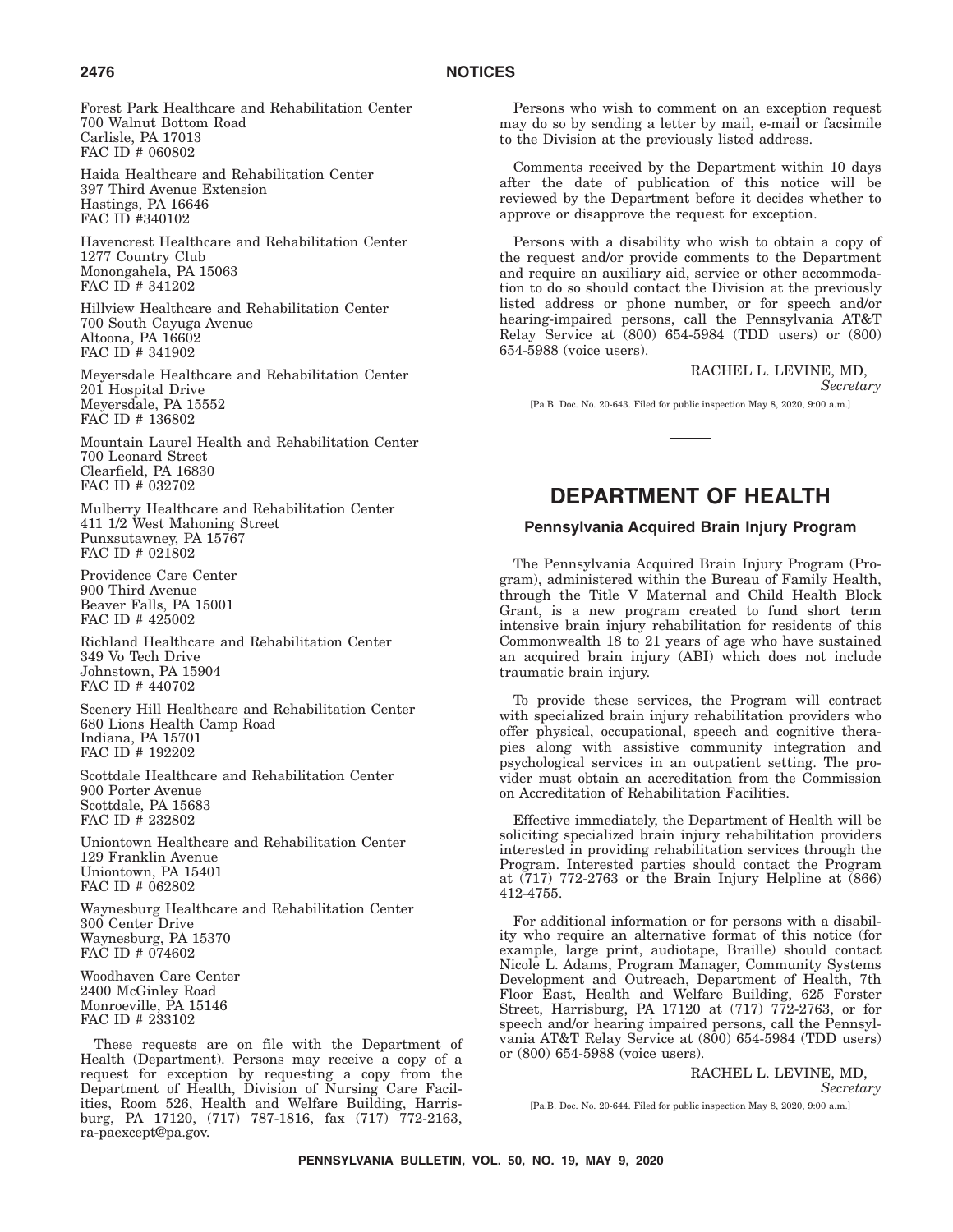# **DEPARTMENT OF TRANSPORTATION**

### **Finding**

Under section 2002(b) of The Administrative Code of 1929 (71 P.S. § 512(b)) establishing the Department of Transportation (Department), the Director of the Bureau of Project Delivery, as delegated by the Secretary of Transportation, makes the following written finding:

Alternative 7 is the preferred alternative for the I-83 North York widening, SR 0083, Section 070, York County project. The preferred alternative includes approximately 5 miles of interstate reconstruction and widening from four lanes to six lanes in central York County, extending around the City of York. The corridor passes through four municipalities: Spring Garden Township; Springettsbury Township; North York Borough; and Manchester Township. The project includes the reconstruction, addition of auxiliary lanes and other improvements to three interchanges: Exit 19 (Market Street), Exit 21 (United States Route 30) and Exit 22 (North George Street); existing and proposed mainline bridge replacements; and the relocation of Mill Creek near Ebert's Lane and Sherman Street.

The Environmental Assessment (EA) and EA Comment Responses have been evaluated by the Federal Highway Administration (FHWA) and were determined to discuss adequately and accurately the need, environmental issues, and impacts of the proposed project and mitigation measures that will be taken to minimize harm as stipulated in the EA. Based on the EA, the FHWA has issued a Finding of No Significant Impact for the project. Furthermore, the Bureau of Project Delivery has concluded that all State environmental evaluation requirements, as published in section 2002 of The Administrative Code of 1929, have been satisfied.

The proposed project is anticipated to impact approximately 0.5 acre of the Advent Lutheran Church property, a contributing resource to the National Register eligible East York Historic District; approximately 0.0069 acre (total) of the four contributing resources of the National Register eligible Elmwood Historic District; approximately 0.0091 acre of the National Register eligible Elmwood Mansion property; approximately 0.1 acre from the National Register eligible Sycamore Hill property; approximately 0.3 acre from the National Register eligible Rutter Farm; up to 0.5 acre will be required for an aerial easement from the National Register eligible New York Wire and Cloth Company property and approximately 0.3 acre of permanent right-of-way will be required from the 4.7 acre Fayfield Park. All 4(f)/Section 2002 uses are de minimus. On the basis of the documentation, it can be concluded that the harm to the resources have been minimized, all feasible and prudent alternatives have been explored to avoid impact upon the resources, and that the intent of section  $2002(a)(15)$ , paragraph 15 of the Administrative Code of 1929 has been fulfilled as it relates to this project.

In the absence of a feasible and prudent alternative, which eliminates any impact to the resources, it is recommended that the Department proceed with further development of this project.

Mitigation measures will be taken to minimize harm as stipulated in the EA. No significant adverse environmental effect is likely to result from the proposed action.

BRIAN G. THOMPSON, PE,

*Director*

*Bureau of Project Delivery*

[Pa.B. Doc. No. 20-645. Filed for public inspection May 8, 2020, 9:00 a.m.]

# **DEPARTMENT OF TRANSPORTATION**

### **Findings**

Under section 2002(b) of The Administrative Code of 1929 (71 P.S. § 512(b)) establishing the Department of Transportation (Department), the Director of the Bureau of Project Delivery, as delegated by the Secretary of Transportation, makes the following written findings:

The Department is planning the following listed projects. Environmental and Section 4(f) Documentation have been developed for the following identified projects to evaluate the potential environmental impacts caused by these projects. The Section 4(f) documents also serve as the Section 2002 Evaluation. The approved documents are available in the CE/EA Expert System at http:// www.dotdom2.state.pa.us/ceea/ceeamain.nsf. The environmental, economic, social and other effects of the proposed projects have been considered. Based upon studies, there is no feasible and prudent alternative to the use of the Section 2002 resources for the proposed identified projects, and all reasonable steps have been taken to minimize the effects.

### • **SR 0000, Section LBR—Athens Township, Bradford County.**

*Project Description*: The project is the replacement of the bridge that carries Thomas Avenue Bridge (T-105) over Cayuta Creek.

*Environmental Documents*: CE 1b Evaluation approved on December 30, 2019, and a Determination of Section 4(f) De Minimis Use Section 2002 No Adverse Use Historic Properties approved on December 23, 2019.

*Proposed Use of Section 4(f)/2002 Resource*: The existing structure was determined to be eligible for listing on the National Register of Historic Places (NRHP), and it will be relocated to Tioga County's Marsh Creek Greenway Project.

### • **SR 0154, Section 63S—Forks Township, Sullivan County.**

*Project Description*: The project is to repair a portion of roadway embankment along SR 0154 and Loyalsock Creek.

*Environmental Documents*: ED 1b Evaluation approved on November 25, 2019, and a Determination of Section 4(f) De Minimis Use Section 2002 No Adverse Use Public Parks, Recreation Areas, Wildlife and/or Waterfowl Refuges State Forest Land and State Game Land approved on November 22, 2019.

*Proposed Use of Section 4(f)/2002 Resources*: Approximately 0.25-acre of right-of-way (ROW) will be required from the 780-acre Worlds End State Park, which qualifies as a Section 4(f)/2002 resource.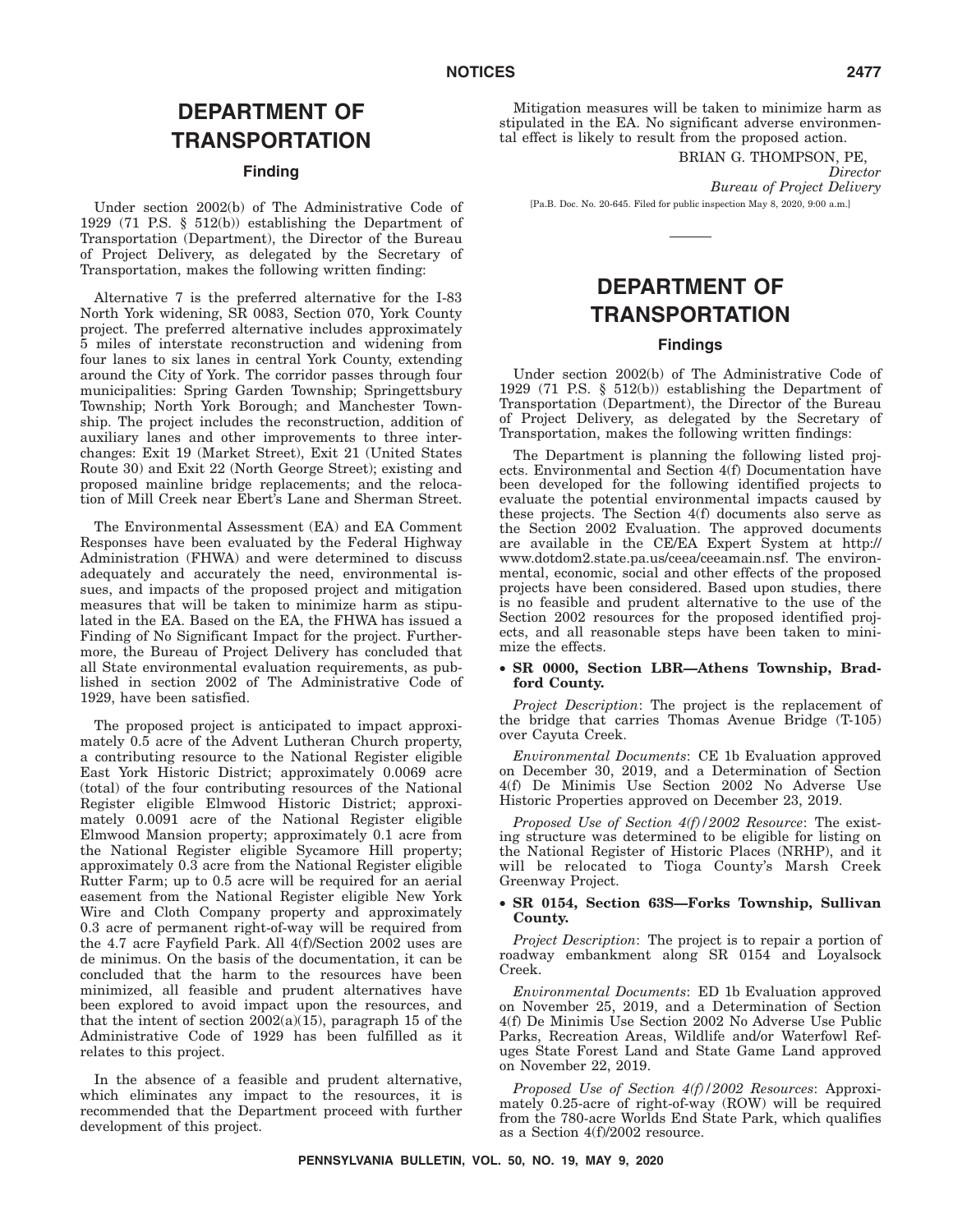### • **SR 3017, Section SIP—Upper Chichester Township, Delaware County.**

*Project Description*: The project is the reconstruction of the intersection of Bethel Road (SR 3017) and Mill Road (SR 3014) to a roundabout.

*Environmental Documents*: CE 1b Evaluation approved on December 18, 2019, and a Determination of Section 4(f) De Minimis Use Section 2002 No Adverse Use Public Parks, Recreation Areas, Wildlife and/or Waterfowl Refuges State Forest Land and State Game Land approved on November 27, 2019.

*Proposed Use of Section 4(f)/2002 Resources*: Approximately 0.276-acre of ROW will be required from the 5.4-acre Mill Road Woods, which qualifies as a Section 4(f)/2002 resource.

### • **SR 0083, Section 079—Harrisburg City, Swatara Township and Paxtang Borough, Dauphin County.**

*Project Description*: The project is the widening and full reconstruction of a 2-mile section of Interstate 83 (SR 0083).

*Environmental Documents*: CE 2 Evaluation approved on October 2, 2019, a Determination of Section 4(f) De Minimis Use Section 2002 No Adverse Use Public Parks, Recreation Areas, Wildlife and/or Waterfowl Refuges State Forest Land and State Game Land approved on May 2, 2019, and a Determination of Section  $\overline{4(f)}$  De Minimis Use Section 2002 No Adverse Use Historic Properties approved May 2, 2019.

*Proposed Use of Section 4(f)/2002 Resources*: The Capital Area Greenbelt, which qualifies as Section 4(f)/2002 resource, will be detoured during construction. The East Shore Diner was determined to be eligible for listing on the NRHP. The East Shore Diner will need to be relocated and all 0.74-acre will be required for the project.

### • **SR 1021, Section AME—Logan Township, Blair County.**

*Project Description*: The Altoona Mobile Emergency Department is relocating their Station 480 to a new location adjacent to Shand Avenue and Park Avenue (SR 1021). The station will be accessed from Shand Avenue, but have a gated access to Park Avenue, which is a limited access roadway.

*Environmental Documents*: ED 1b Evaluation approved on October 4, 2019, and a Determination of Section 4(f) De Minimis Use Section 2002 No Adverse Use Public Parks, Recreation Areas, Wildlife and/or Waterfowl Refuges State Forest Land and State Game Land approved on September 23, 2019.

*Proposed Use of Section 4(f)/2002 Resources*: Approximately 0.28-acre of ROW will be required from the 5.5-acre park managed by Logan Township, which qualifies as a Section 4(f)/2002 resource.

### • **SR 7203, Section C15—Jefferson and Cumberland Townships, Greene County.**

*Project Description*: The project is the replacement of the Greene County Bridge No. 15 that carries Mohr Road (T-634) over Muddy Creek.

*Environmental Documents*: CE 2 Evaluation approved on December 31, 2019, and a Nationwide/Programmatic Section 4(f) Evaluation for Projects that Necessitate the Use of Historic Bridges approved on October 18, 2019.

*Proposed Use of Section 4(f)/2002 Resource*: The existing Parker Pony Truss Bridge was determined to be eligible for listing on the NRHP.

### • **SR 0070, Section E10—Rostraver and South Huntingdon Townships, Westmoreland County.**

*Project Description*: The project is the reconstruction of 2.1-miles of Interstate 70, the reconfiguration of the interchange with SR 0051, two bridge replacements and bridge preservation of the structure over the Youghiogheny River.

*Environmental Documents*: CE 2 Evaluation approved on November 13, 2019, and a Determination of Section 4(f) De Minimis Use Section 2002 No Adverse Use Public Parks, Recreation Areas, Wildlife and/or Waterfowl Refuges State Forest Land and State Game Land approved on May 3, 2019.

*Proposed Use of Section 4(f)/2002 Resource*: Approximately 0.23-acre of drainage easement will be required from the 150-mile Great Allegheny Passage Trail, which qualifies as a Section 4(f)/2002 resource.

### • **SR 3014, Section 152—Ferguson Township and State College Borough, Centre County.**

*Project Description*: The project includes drainage improvements and the widening of Atherton Street (SR 3014) from Aaron Drive to Park Avenue. The Americans with Disabilities Act (ADA) curb ramps will also be updated to current standards.

*Environmental Documents*: CE BRPA Reevaluation approved on December 30, 2019, and a Determination of Section 4(f) De Minimis Use Section 2002 No Adverse Use Historic Properties approved on October 10, 2019.

*Proposed Use of Section 4(f)/2002 Resource*: Approximately 0.05-acre of ROW will be required from the 109-acre College Heights Historic District, which is listed on the NRHP. Approximately 0.027 acre of ROW and 0.044-acre of sidewalk easements will be required from the 82-acre Farmer's High School Historic District, which is listed on the NRHP. Approximately 0.012-acre of ROW, 0.013-acre of sidewalk easement and 0.012-acre of slope easement will be required from the College Heights Historic District Expansion, which is presumed to be eligible for listing on the NRHP.

### • **SR 3002, Section 718—Granville Township and Lewiston Borough, Mifflin County.**

*Project Description*: The project is the resurfacing of 1.8-miles of SR 3002 and SR 3006 and includes updates to ADA curb ramps.

*Environmental Documents*: CE BRPA Evaluation approved on November 21, 2019, and a Determination of Section 4(f) De Minimis Use Section 2002 No Adverse Use Historic Properties approved on November 19, 2019.

*Proposed Use of Section 4(f)/2002 Resources*: The William F. Kitting House was determined to be eligible for listing on the NRHP, and approximately 25-square feet of sidewalk easement will be required from the historic property.

### • **SR 1001, Section A04—Ulysses Township, Potter County.**

*Project Description*: The project is the replacement of the bridge that carries Sweden Hill Road (SR 1001) over an unnamed tributary to Pine Creek.

*Environmental Documents*: CE BRPA Reevaluation approved on October 15, 2019, and a Determination of Section 4(f) De Minimis Use Section 2002 No Adverse Use Historic Properties approved on October 10, 2019.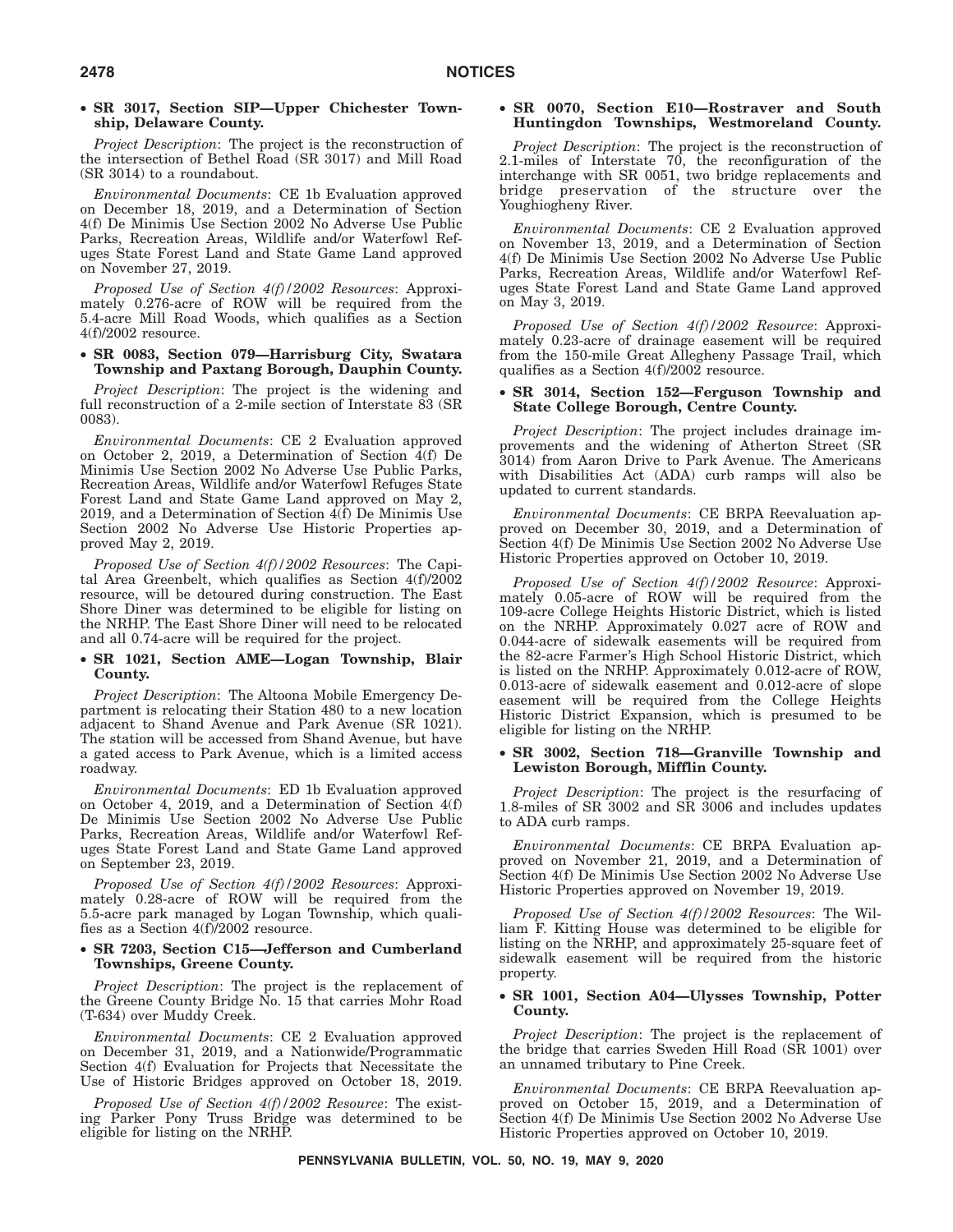*Proposed Use of Section 4(f)/2002 Resources*: The former Brookland General Store was determined to be eligible for listing on the NRHP, and approximately 0.03-acre of ROW will be required from the historic general store property.

### • **SR 1044, Section 003—Everett Borough, Bedford County.**

*Project Description*: The project is intersection improvements at Main Street (SR 1044) and North River Lane, including widening and ADA curb ramps.

*Environmental Documents*: CE BRPA Evaluation approved on December 6, 2019, and a Determination of Section 4(f) De Minimis Use Section 2002 No Adverse Use Historic Properties approved on December 3, 2019.

*Proposed Use of Section 4(f)/2002 Resources*: The Everett Historical District is listed on the NRHP, and approximately 0.004-acre of ROW will be required from the historic district.

### • **SR 0222, Section 01S—Upper Macungie and Maxatawny Townships, Lehigh County.**

*Project Description*: The project includes safety improvements and increased mobility at three intersections. A hybrid roundabout will be installed at the existing intersection of SR 0222 and SR 0863. One mile of SR 0222 will be widened to accommodate two through-lanes and a two-way center turn lane. Two bridges will also be replaced.

*Environmental Documents*: CE 1b Reevaluation approved on July 15, 2019, and a Determination of Section 4(f) De Minimis Use Section 2002 No Adverse Use Historic Properties approved on March 18, 2016.

*Proposed Use of Section 4(f)/2002 Resources*: Approximately 2.05-acres of ROW and 0.77-acre of drainage easement will be required from the 138.75-acre Grim/ Seidel Farm, 0.30-acre of ROW from the 2.22-acre Edwin Gross House and 0.34-acre of the Samuel Grim Historic District. All three properties were each determined to be eligible for listing on the NRHP.

### • **SR 0981, Section Q20—Mount Pleasant Township, Westmoreland County.**

*Project Description*: The project includes the reconstruction of the intersections at SR 0981 and SR 0819, SR 0981 and SR 2007, and SR 0981 and SR 2021 as proposed roundabouts. Two bridges will be widened and reconstructed, one new bridge will be constructed and one bridge will be rehabilitated. The roadway will be reconstructed on a new alignment north of the Turnpike. The section south of the Turnpike will be reconstructed on its existing alignment.

*Environmental Documents*: CE 2 Evaluation approved on November 19, 2019, and a Final Individual Section 4(f) Evaluation approved on November 13, 2019.

*Proposed Use of Section 4(f)/2002 Resources*: Approximately 4.96-acres of ROW will be required from the Rumbaugh Farm, approximately 0.03-acre of ROW from the Ebersole-Sherrick Farm, approximately 0.03-acre of ROW from the Middle Presbyterian Church, approximately 1.26-acre of ROW from the Fisher-Trout Farm and approximately 6.15-acres of ROW from the Reynolds-Shultz Farm. All properties are eligible for listing on the NRHP.

### • **SR 4019, Section 002—Little Mahanoy Township, Northumberland County.**

*Project Description*: The project is the replacement of the bridge that carries SR 4019 over an unnamed tributary to Little Mahanoy Creek.

*Environmental Documents*: ED BRPA Evaluation approved on February 12, 2020, and a Determination of Section 4(f) De Minimis Use Section 2002 No Adverse Use Public Parks, Recreation Areas, Wildlife and/or Waterfowl Refuges State Forest Land and State Game Land approved on January 22, 2020.

*Proposed Use of Section 4(f)/2002 Resource*: Approximately 0.0556-acre of ROW will be required from the 8,940-acre State Game Land Number 84, which qualifies as a Section 4(f)/2002 resource.

### • **SR 6011, Section 251—Scranton City, Lackawanna County.**

*Project Description*: The project is the replacement of the bridge that carries Green Ridge Street (SR 6011) over the Lackawanna River.

*Environmental Documents*: CE 1b Evaluation approved on February 27, 2020, and a Determination of Section 4(f) De Minimis Use Section 2002 No Adverse Use Public Parks, Recreation Areas, Wildlife and/or Waterfowl Refuges State Forest Land and State Game Land approved on August 26, 2019.

*Proposed Use of Section 4(f)/2002 Resources*: Approximately 0.09-acre of ROW will be required from the 2.4-acre Scranton City parcel. The parcel contains a trail that is managed by the Lackawanna Heritage Valley Authority, and the trail qualifies as a Section 4(f)/2002 resource.

### • **SR 0706, Section 501—Rush Township, Susquehanna County.**

*Project Description*: The project consists of roadway improvements, three structure replacements and the realignment of the SR 0267 intersection along SR 0706.

*Environmental Documents*: CE 1b Reevaluation approved on January 21, 2020, and two Determination of Section 4(f) De Minimis Use Section 2002 No Adverse Use Historic Properties forms approved on December 11, 2019.

*Proposed Use of Section 4(f)/2002 Resources*: The Nathan J. Sherwood Farm was determined to be eligible for listing on the NRHP and approximately 0.113-acre ROW will be required from the 193.8-acre historic farm. The Independent Order of Odd Fellows Hall was determined to be eligible for listing on the NRHP, and approximately 0.007-acre of ROW will be required from the historic property.

### • **SR 0896, Section SIP—New London Township, London Britain Township and Franklin Township, Chester County.**

*Project Description*: The project involves roadway improvements along a 5-mile section of New London Road (SR 0896).

*Environmental Documents*: CE 1b Evaluation approved on February 13, 2020, and a Determination of Section 4(f) De Minimis Use Section 2002 No Adverse Use Historic Properties approved November 27, 2019.

*Proposed Use of Section 4(f)/2002 Resources*: The McKean Farm was determined to be eligible for listing on the NRHP, and approximately 0.13-acre of ROW will be required from the historic farm.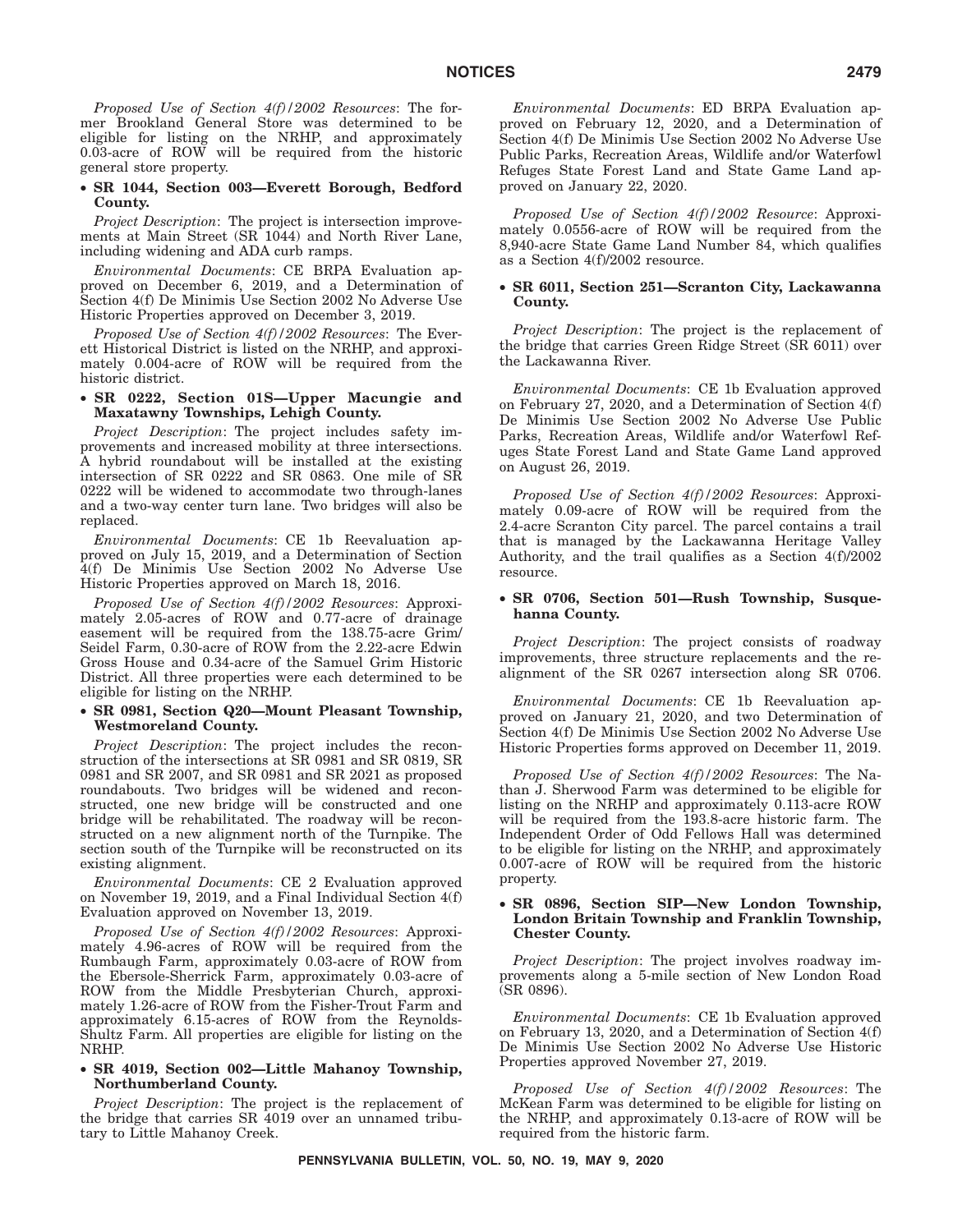### • **SR 1005, Section 009—Latimore Township, Adams County.**

*Project Description*: The project is the rehabilitation of the existing structure, known as the Pondtown Mill Bridge that carries Latimore Valley Road (SR 1005) over the Bermudian Creek.

*Environmental Documents*: CE BRPA Evaluation approved on January 27, 2020, and a Determination of Section 4(f) De Minimis Use Section 2002 No Adverse Use Historic Properties approved on August 6, 2019.

*Proposed Use of Section 4(f)/2002 Resources*: The 1200 Latimore Valley Road Farm was determined to be eligible for listing on the NRHP, and approximately 0.003-acre of ROW will be required from the historic farm.

### • **SR 0030, Section 103—Greene Township, Franklin County.**

*Project Description*: The project is the replacement of the bridge that carries SR 0030 over Rocky Mountain Creek.

*Environmental Documents*: CE 2 Evaluation approved on January 22, 2020, and a Determination of Section 4(f) De Minimis Use Section 2002 No Adverse Use Public Parks, Recreation Areas, Wildlife and/or Waterfowl Refuges State Forest Land and State Game Land approved on August 19, 2019.

*Proposed Use of Section 4(f)/2002 Resource*: Approximately 0.16-acre of ROW will be required from the 1,125-acre Caledonia State Park, which qualifies as a Section 4(f)/2002 resource.

### • **SR 0022, Section 069—East Hanover Township, Lebanon County.**

*Project Description*: The project is the rehabilitation of the existing structure carrying Allentown Boulevard (SR 0022) over Indiantown Run.

*Environmental Documents*: CE BRPA Evaluation approved on February 14, 2020, and a Determination of Section 4(f) De Minimis Use Section 2002 No Adverse Use Historic Properties approved on June 6, 2019.

*Proposed Use of Section 4(f)/2002 Resource*: The Ulrich Farm was determined to be eligible for listing on the NRHP, and approximately 0.09-acre of ROW will be required from the 126.6-acre historic farm.

### • **SR 7301, Section 000—City of Pittsburgh, Allegheny County.**

*Project Description*: The project is the rehabilitation of the 6th Street Bridge over the Allegheny River.

*Environmental Documents*: CE 2 Evaluation approved on February 12, 2020, and a Nationwide/Programmatic Section 4(f) Evaluation for Projects that Necessitate the Use of Historic Bridges approved on January 17, 2020.

*Proposed Use of Section 4(f)/2002 Resource*: The 6th Street Bridge, also known as the Roberto Clemente Bridge, is listed on the NRHP.

### • **SR 7410, Section 01B—Kutztown Borough, Berks County.**

*Project Description*: The project is the replacement of the existing Peach Street/Heffner's Bridge (Berks County Bridge # 10B) over Sacony Creek.

*Environmental Documents*: CE 2 Evaluation approved on March 6, 2020, a Determination of Section 4(f) De Minimis Use Section 2002 No Adverse Use Historic Properties approved on December 15, 2019, and a Nationwide/Programmatic Section 4(f) Evaluation for Projects that Necessitate the Use of Historic Bridges approved on December 15, 2019.

*Proposed Use of Section 4(f)/2002 Resources*: The Kutztown Historic District was determined to be eligible for listing on the NRHP and approximately 0.11-acre of ROW will be required from the historic district. The Peach Street/Heffner's Bridge is a contributing resource to the Kutztown Historic District.

### • **SR 0329, Section 01B—Whitehall Township and Northampton Borough, Lehigh County.**

*Project Description*: The project is the replacement of Cementon Bridge that carries SR 0329 over the Lehigh River and the new structure will be on a new alignment.

*Environmental Documents*: CE 2 Evaluation approved on March 10, 2020, two Determination of Section 49f) De Minimis Use Section 2002 No Adverse Use Historic Properties forms approved on November 10, 2019, three Determination of Section 4(f) De Minimis Use Section 2002 No Adverse Use Public Parks, Recreation Areas, Wildlife and/or Waterfowl Refuges State Forest Land and State Game Land forms approved on November 10, 2019, and a Nationwide/Programmatic Section 4(f) Evaluation for Projects that Necessitate the Use of Historic Bridges approved on February 21, 2020.

*Proposed Use of Section 4(f)/2002 Resources*: The Lehigh Canal, Walnutport to Allentown, is listed on the NRHP, and approximately 0.137-acre of ROW will be required from the Lehigh Canal. The Whitehall Cement Manufacturing Company Plant and Quarry was determined to be eligible for listing on the NRHP, and approximately 0.066-acre will be required from the cement plant and quarry. Approximately 0.012-acre of permanent easement will be required from the Canal Street Park, which qualifies as a Section 4(f)/2002 resource. The Lehigh River is considered a navigable waterway by the United States Coastguard, a water trail by the Fish and Boat Commission and a recreational water according to *Keystone Canoeing*. Approximately 0.017-acre will be required from the Lehigh River, which qualifies as a Section  $4(f)/2002$  resource. The D & L Trail qualifies as a Section 4(f)/2002 resource. Due to the proposed bridge on the downstream alignment, the existing  $D & L$  Heritage Trail will require a relocation. The existing Cementon Bridge was determined to be eligible for listing on the NRHP.

### • **SR 0997, Section 034—Quincy Township, Franklin County.**

*Project Description*: The project is replacement of the bridge that carries SR 0997 over the West Branch Antietam Creek.

*Environmental Documents*: ED BRPA Evaluation approved on March 11, 2020, and a Determination of Section 4(f) De Minimis Use Section 2002 No Adverse Use Historic Properties approved on September 12, 2019.

*Proposed Use of Section 4(f)/2002 Resources*: The George Smith Farm was determined to be eligible for listing on the NRHP, and approximately 0.086-acre of ROW will be required from the 161.6-acre historic farm.

> BRIAN G. THOMPSON, PE, *Director Bureau of Project Delivery*

[Pa.B. Doc. No. 20-646. Filed for public inspection May 8, 2020, 9:00 a.m.]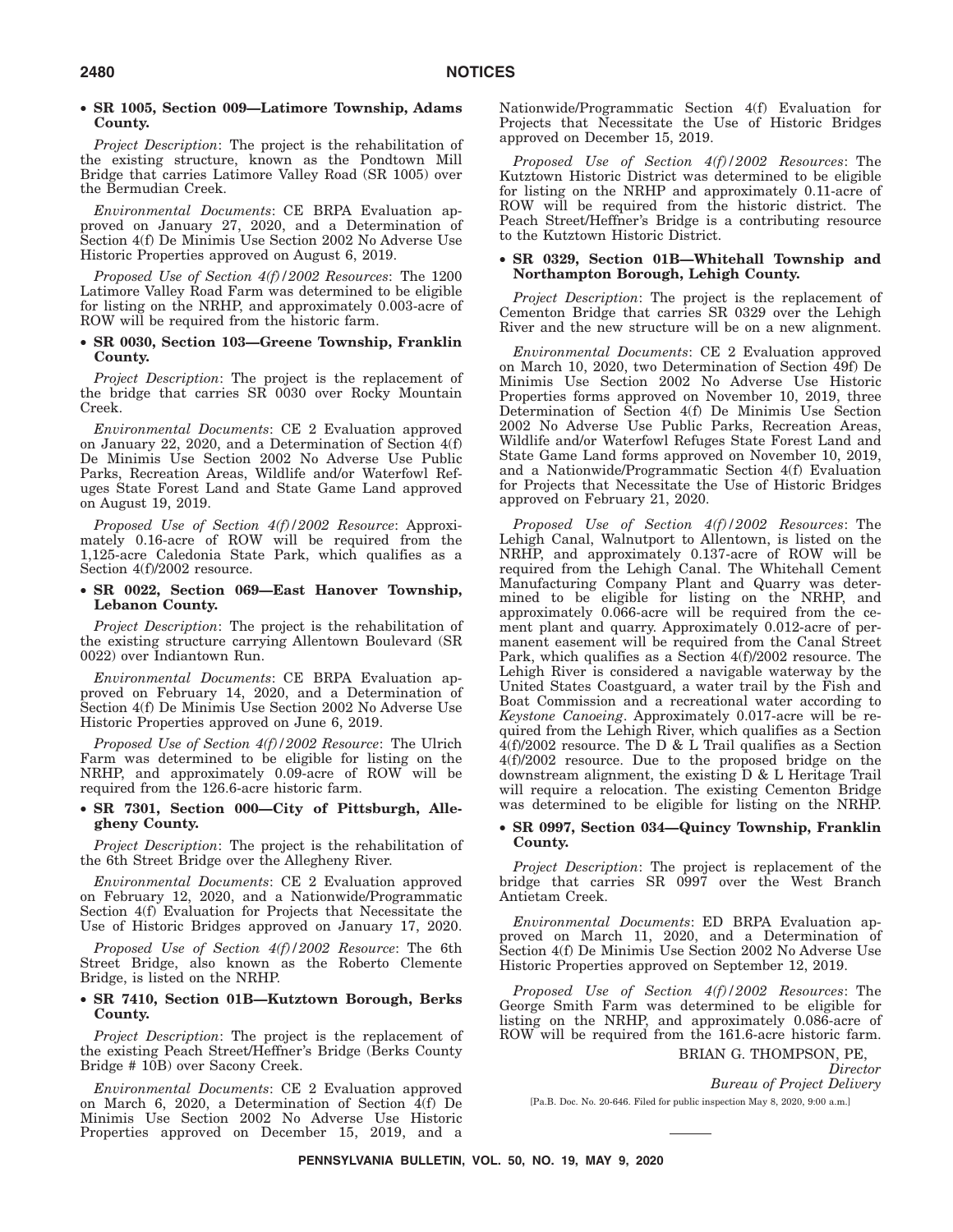# **ENVIRONMENTAL QUALITY BOARD**

### **Virtual Meeting**

In accordance with Governor Tom Wolf's emergency disaster declaration and based on advice from the Department of Health regarding the mitigation of the spread of the novel coronavirus (COVID-19), the Environmental Quality Board (Board) meeting scheduled for Tuesday, May 19, 2020, will be held as a virtual meeting and will begin at 9 a.m. Individuals who wish to join the meeting may do so remotely.

Information on how to join the meeting, as well as agenda and meeting materials, will be available on the Board's webpage, found through the Public Participation tab on the Department of Environmental Protection's (Department) web site at www.dep.pa.gov (select ''Public Participation," then "Environmental Quality Board," then ''2020 Meetings'').

Individuals are encouraged to visit the Board's webpage to confirm meeting date, time and location prior to each meeting. Questions concerning the May 19, 2020, meeting can be directed to Laura Edinger at ledinger@pa.gov or (717) 783-8727.

Persons in need of accommodations as provided for in the Americans with Disabilities Act of 1990 should contact Laura Edinger at (717) 783-8727 or through the Pennsylvania AT&T Relay Service at (800) 654-5984 (TDD users) or (800) 654-5988 (voice users) to discuss how the Department may accommodate their needs.

PATRICK McDONNELL.

*Chairperson*

[Pa.B. Doc. No. 20-647. Filed for public inspection May 8, 2020, 9:00 a.m.]

# **GOVERNOR'S OFFICE**

### **Regulatory Agenda**

Executive Order 1996-1 requires all agencies under the jurisdiction of the Governor to submit for publication semi-annually an agenda of regulations under development or consideration.

The agendas are compiled to provide members of the regulated community advanced notice of regulatory activity. It is the intention of the Administration that these agendas will serve to increase public participation in the regulatory process.

Agency contacts should be contacted for more information regarding the regulation and the procedure for submitting comments.

This Agenda represents the Administration's present intentions regarding future regulations. The information provided is current as of April 23, 2020. The nature and complexity of an individual regulation obviously will determine whether and when any particular regulation listed (as well as any considered subsequent to publication of this Agenda) is published.

| Regulation Being Considered                                  | Proposed Date of<br>Promulgation | Need and Legal Basis for Action                                                                                                                                                                                                                                                                                                                                                                                                                                                                                                                                                                                                                                                                                                                                                                                                                                                                                                                                | Agency Contact                 |
|--------------------------------------------------------------|----------------------------------|----------------------------------------------------------------------------------------------------------------------------------------------------------------------------------------------------------------------------------------------------------------------------------------------------------------------------------------------------------------------------------------------------------------------------------------------------------------------------------------------------------------------------------------------------------------------------------------------------------------------------------------------------------------------------------------------------------------------------------------------------------------------------------------------------------------------------------------------------------------------------------------------------------------------------------------------------------------|--------------------------------|
|                                                              |                                  | Department of Aging                                                                                                                                                                                                                                                                                                                                                                                                                                                                                                                                                                                                                                                                                                                                                                                                                                                                                                                                            |                                |
| Older Adult Daily Living<br>Centers<br>6 Pa. Code Chapter 11 | Summer 2020,<br>as Proposed      | The purpose of 6 Pa. Code Chapter 11 is to<br>protect the health, safety, and well-being of<br>persons with functional impairments for<br>the licensure and operation of Older Adult<br>Daily Living Centers (OADLC). These<br>regulations—the statutory authority for<br>which is found in Act 118 of 1990 and in<br>62 P.S. Chapter 2 § 1511—were adopted on<br>July 2, 1993 and effective October 12, 1993.<br>The Pennsylvania Department of Aging is<br>responsible for the enforcement of these<br>regulations. OADLC services provide a<br>structured program of services to clients<br>who require the service along with valuable<br>respite to caregivers. The proposed<br>rulemaking would update the existing<br>regulatory language to address changes in<br>other statutes, regulations, codes,<br>ordinances, and other professional<br>standards and practices, along with<br>addressing the increasing frailty of clients<br>served in OADLC. | Barb Valaw<br>$(717)$ 787-4522 |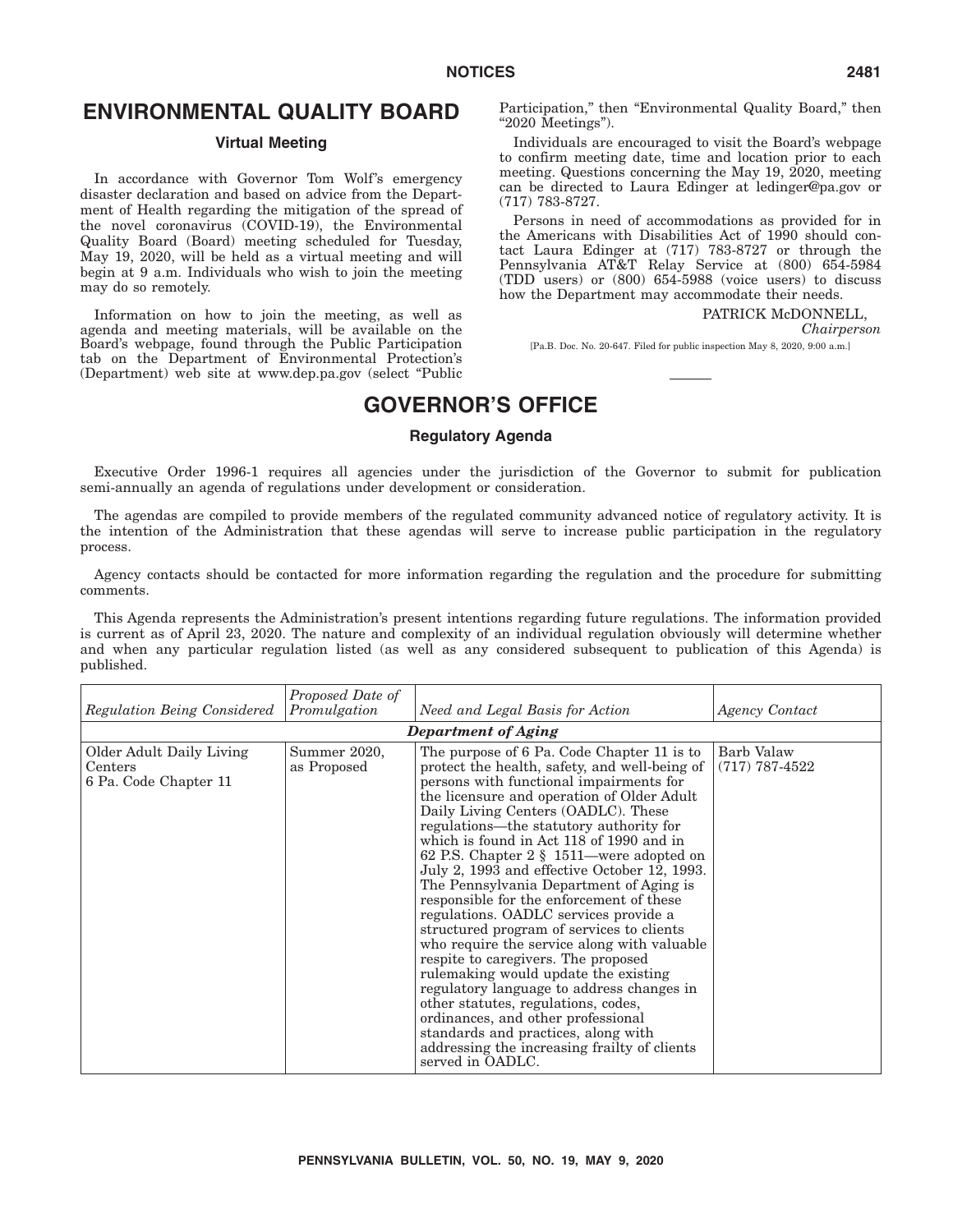# **2482 NOTICES**

| Regulation Being Considered                                                                                     | Proposed Date of<br>Promulgation                                                                                                                           | Need and Legal Basis for Action                                                                                                                                                                                                                                                                                                                                                                                                                                                                                                                                                                                                                       | <b>Agency Contact</b>                   |  |
|-----------------------------------------------------------------------------------------------------------------|------------------------------------------------------------------------------------------------------------------------------------------------------------|-------------------------------------------------------------------------------------------------------------------------------------------------------------------------------------------------------------------------------------------------------------------------------------------------------------------------------------------------------------------------------------------------------------------------------------------------------------------------------------------------------------------------------------------------------------------------------------------------------------------------------------------------------|-----------------------------------------|--|
| Pennsylvania Community<br><b>Adult Respite Services</b><br>Program<br>Act 166 of 2014                           | Summer 2020,<br>as Proposed.                                                                                                                               | Act 166 of 2014 (P.L. 2615, Oct. 22, 2014,<br>No. 166) created a new program called the<br>Pennsylvania Community Adult Respite<br>Services Program (CARP), authorizing the<br>Department of Aging to license and inspect<br>community adult respite services programs<br>that serve participants with minor<br>functional impairments.<br>The purpose of the proposed rulemaking is<br>to provide guidance to persons wishing to<br>provide community adult respite services to<br>eligible persons for part of a 24-hour day,<br>filling a niche between senior centers and<br>older adult daily living centers, as required<br>by Act 166 of 2014. | <b>Barb Valaw</b><br>$(717)$ 787-4522   |  |
|                                                                                                                 |                                                                                                                                                            | <b>Department of Agriculture</b>                                                                                                                                                                                                                                                                                                                                                                                                                                                                                                                                                                                                                      |                                         |  |
| Pennsylvania Preferred<br><b>Program Regulations</b><br>7 Pa. Code Chapter 107<br>$(# 2-186)$                   | July 1 2020,<br>as Proposed                                                                                                                                | This regulation will establish standards<br>required under the Pennsylvania Preferred<br>Act (3 Pa.C.S. §§ 4601-4611).                                                                                                                                                                                                                                                                                                                                                                                                                                                                                                                                | Laura England<br>$(717) 783 - 8462$     |  |
| <b>Agricultural Conservation</b><br><b>Easement Purchase Program</b><br>7 Pa. Code Chapter 138e<br>(# 2-192)    | June 2020,<br>as Proposed. The<br>underlying<br>statute has been<br>amended, which<br>will entail a delay<br>and rewrite of the<br>proposed<br>regulation. | The regulation will revise the regulation to<br>address the five amendments of the<br>Agricultural Area Security Law that<br>occurred since 2004, when the regulation<br>was last revised. The revision will<br>accomplish a "housekeeping" update to<br>reflect the Department's experience in<br>administering the Agricultural<br>Conservation Easement purchase program.                                                                                                                                                                                                                                                                          | Doug Wolfgang<br>$(717)$ 783-3167       |  |
| Milk Sanitation<br>7 Pa. Code Chapter 59a<br>$(# 2-194)$                                                        | May 2020,<br>as Proposed                                                                                                                                   | The regulation will: 1) accomplish a<br>"housekeeping" update to the technical Milk<br>Sanitation regulations; 2) allow for the<br>lawful production and sale of raw milk<br>butter; and 3) lower the maximum<br>permissible somatic cell count for milk.                                                                                                                                                                                                                                                                                                                                                                                             | Sheri Morris<br>$(717)$ 787-4315        |  |
|                                                                                                                 |                                                                                                                                                            | <b>Department of Banking and Securities (DOBS)</b>                                                                                                                                                                                                                                                                                                                                                                                                                                                                                                                                                                                                    |                                         |  |
| Modernization of Banking<br>regulations under the<br>Banking Code of 1965-<br>Title 10, Parts I—VI              | Spring 2020,<br>as Proposed                                                                                                                                | The Banking Code of 1965 underwent<br>substantial modernization in 2014. There is<br>a need to amend the regulations to reflect<br>this modernization and other recent<br>legislative changes on the state level as<br>well as to conform with federal legislative<br>and regulatory changes.                                                                                                                                                                                                                                                                                                                                                         | Stefanie Hamilton<br>$(717) 787 - 1471$ |  |
| Promulgation of agency rules<br>of administrative practice<br>and procedure, to be added to<br>Title 10, Part I | Spring 2020,<br>as Proposed                                                                                                                                | The Department currently uses the General<br>Rules of Administrative Practice and<br>Procedure ("GRAAP"), which contemplate<br>that an agency may promulgate its own<br>rules. 1 Pa. Code $\S$ 31.1(c). The agency<br>desires to enact rules more suited to its<br>statutory requirements.                                                                                                                                                                                                                                                                                                                                                            | Stefanie Hamilton<br>$(717) 787 - 1471$ |  |
| Final omitted rulemaking for<br>changes to regulations under<br>the Banking Code of 1965-<br>Title 10           | Spring 2020, with<br>omission of notice<br>of proposed<br>rulemaking under<br>45 P.S. § 1204                                                               | The Department will be pursuing a final<br>omitted rulemaking to delete portions of<br>Title 10 that have been preempted or<br>rendered moot by either state or federal<br>law.                                                                                                                                                                                                                                                                                                                                                                                                                                                                       | Stefanie Hamilton<br>$(717) 787 - 1471$ |  |
|                                                                                                                 |                                                                                                                                                            | Department of Community and Economic Development (DCED)                                                                                                                                                                                                                                                                                                                                                                                                                                                                                                                                                                                               |                                         |  |
| No regulations being developed or considered at this time.                                                      |                                                                                                                                                            |                                                                                                                                                                                                                                                                                                                                                                                                                                                                                                                                                                                                                                                       |                                         |  |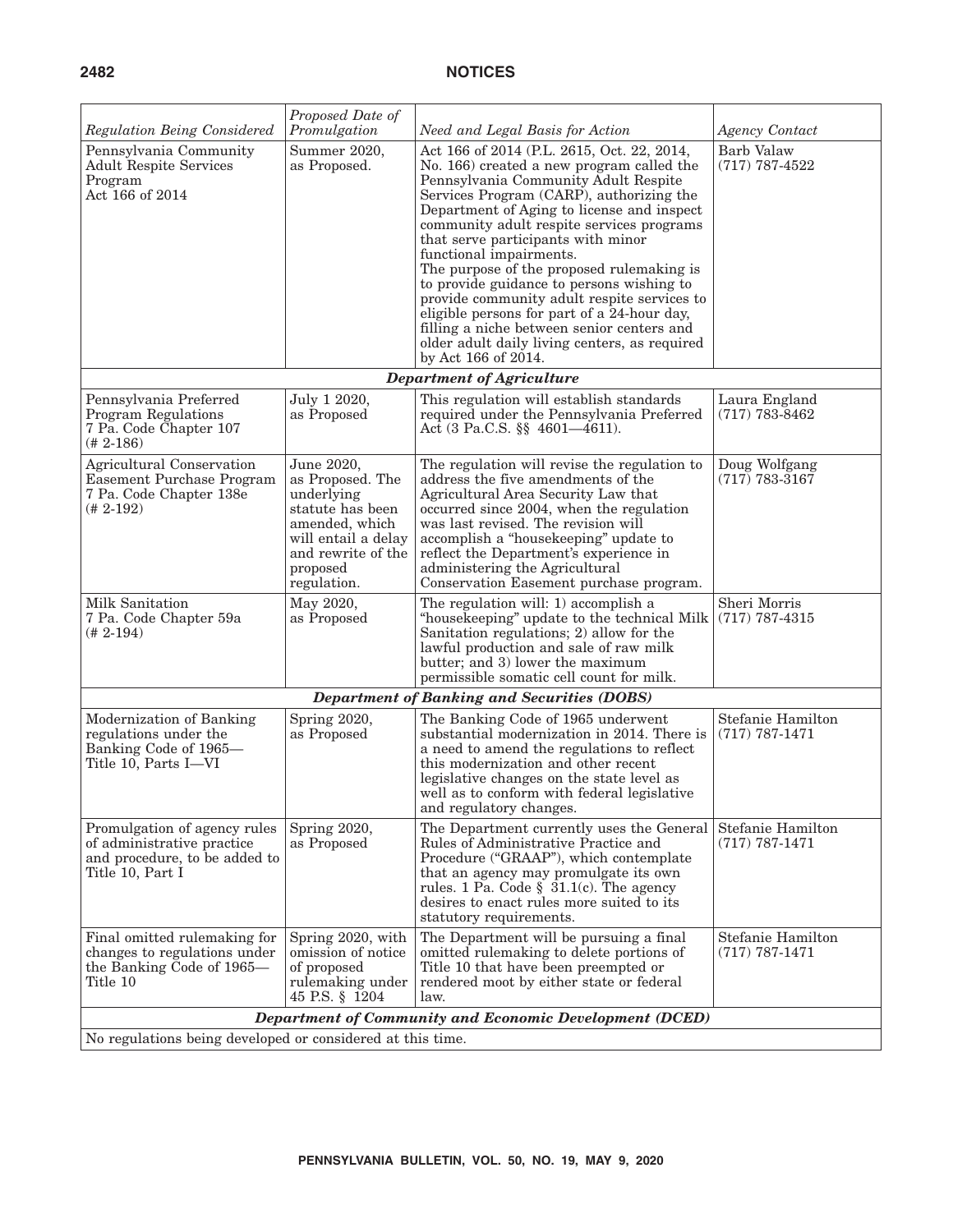| <b>Regulation Being Considered</b>                                                                                               | Proposed Date of<br>Promulgation | Need and Legal Basis for Action                                                                                                                                                                                                                                                                                                                                                                                                                                                                                                                                                                                                                                                                   | Agency Contact                                                                  |
|----------------------------------------------------------------------------------------------------------------------------------|----------------------------------|---------------------------------------------------------------------------------------------------------------------------------------------------------------------------------------------------------------------------------------------------------------------------------------------------------------------------------------------------------------------------------------------------------------------------------------------------------------------------------------------------------------------------------------------------------------------------------------------------------------------------------------------------------------------------------------------------|---------------------------------------------------------------------------------|
|                                                                                                                                  |                                  | Department of Conservation and Natural Resources (DCNR)                                                                                                                                                                                                                                                                                                                                                                                                                                                                                                                                                                                                                                           |                                                                                 |
| Snowmobile and All-Terrain<br>Vehicle Grants<br>17 Pa. Code Chapter 53<br>$($ # 7B-9)                                            | Winter/Spring<br>2020            | The regulation would implement a grant<br>program using funds from the snowmobile<br>and ATV management restricted accounts.                                                                                                                                                                                                                                                                                                                                                                                                                                                                                                                                                                      | Alex MacDonald<br>$(717)$ 772-4586<br>Lisa Maiorana, Esq.<br>$(717) 783 - 0139$ |
|                                                                                                                                  |                                  | <b>Department of Corrections (DOC)</b>                                                                                                                                                                                                                                                                                                                                                                                                                                                                                                                                                                                                                                                            |                                                                                 |
| Inmate Correspondence<br>37 Pa. Code § 93.2                                                                                      | Fall 2020,<br>as Proposed        | Inmate correspondence regulations are<br>being revised to reflect new DOC<br>procedures for processing mail.                                                                                                                                                                                                                                                                                                                                                                                                                                                                                                                                                                                      | <b>Tracey Tubbs</b><br>$(717)$ 728-7763                                         |
| <b>Inmate Visiting Privileges</b><br>37 Pa. Code § 93.3                                                                          | Fall 2020,<br>as Proposed        | Inmate visiting privileges regulations are<br>being revised to reflect DOC changes to its<br>visiting policy.                                                                                                                                                                                                                                                                                                                                                                                                                                                                                                                                                                                     | <b>Tracey Tubbs</b><br>$(717)$ 728-7763                                         |
| Purchase for Inmates by<br>Family and Friends<br>37 Pa. Code § 93.4                                                              | Fall 2020,<br>as Proposed        | Purchase for inmates by family and friends<br>regulations are being revised for<br>clarification and to more accurately<br>comport with current standards.                                                                                                                                                                                                                                                                                                                                                                                                                                                                                                                                        | <b>Tracey Tubbs</b><br>$(717)$ 728-7763                                         |
|                                                                                                                                  |                                  | <b>Department of Drug and Alcohol Programs (DDAP)</b>                                                                                                                                                                                                                                                                                                                                                                                                                                                                                                                                                                                                                                             |                                                                                 |
| <b>Recovery House Regulations</b><br>28 Pa. Code Chapter 709,<br>Subchapter L (new)                                              | Fall 2020,<br>as Final-Omitted   | Act 59 of 2017 directs DDAP to establish<br>regulations for recovery houses that receive<br>public funds or referrals. Recovery houses<br>provide support to individuals receiving<br>outpatient treatment for substance use<br>disorder who may benefit from supportive<br>housing, a substance-free environment, and<br>peer camaraderie. Preparation of the<br>final-omitted regulatory package is under<br>way.                                                                                                                                                                                                                                                                               | Jordan Lewis<br>$(717)$ 736-7466                                                |
|                                                                                                                                  |                                  | <b>Department of Education (PDE)</b>                                                                                                                                                                                                                                                                                                                                                                                                                                                                                                                                                                                                                                                              |                                                                                 |
| Regulations of the State<br><b>Board of Private Academic</b><br>Schools<br>22 Pa. Code Chapters 51, 53,<br>55, 57, 59, 61 and 63 | Fall 2020,<br>as Proposed        | These regulations define the requirements<br>for obtaining licensure as a Private<br>Academic School. The Board is in the<br>process of updating the regulations, which<br>were promulgated in 1988. The regulations<br>are promulgated under the authority of the<br>Private Academic Schools Act (24 P.S.<br>$\S$ 6701 et. seq.).                                                                                                                                                                                                                                                                                                                                                               | Matthew Stem<br>$(717)$ 787-2127                                                |
| Professional Standards and<br>Practices Commission<br>22 Pa. Code Chapter 235                                                    | Fall 2020,<br>as Final           | This chapter sets forth the standards for<br>professional practice and conduct applicable<br>to educators. The regulation updates this<br>chapter to conform to the 2014<br>amendments to the Educator Discipline Act<br>$(24 \text{ P.S. }$ §§ 2070.1a et. seq.) and to expound<br>the obligations educators owe to students,<br>colleagues and the profession, with an<br>emphasis on appropriate student-teacher<br>boundaries, electronic communications with<br>students and role model responsibilities.<br>The regulation is promulgated under the<br>authority of sections $5(a)(10)$ and $5(a)(14)$ of<br>the Educator Discipline Act (24 P.S.)<br>§ 2070.5(a)(10) and § 2070.5(a)(14)). | Shane Crosby<br>$(717)$ 787-6576                                                |
| Department of Education                                                                                                          | Fall 2020,<br>as Proposed        | These regulations will address the<br>possession and use of medical marijuana by<br>students and employees on the grounds of a<br>preschool, primary school and a secondary<br>school. These regulations are promulgated<br>under authority of the Medical Marijuana<br>Act (2016 Pa. Laws 16).                                                                                                                                                                                                                                                                                                                                                                                                   | Sherri Smith<br>$(717)$ 772-4557                                                |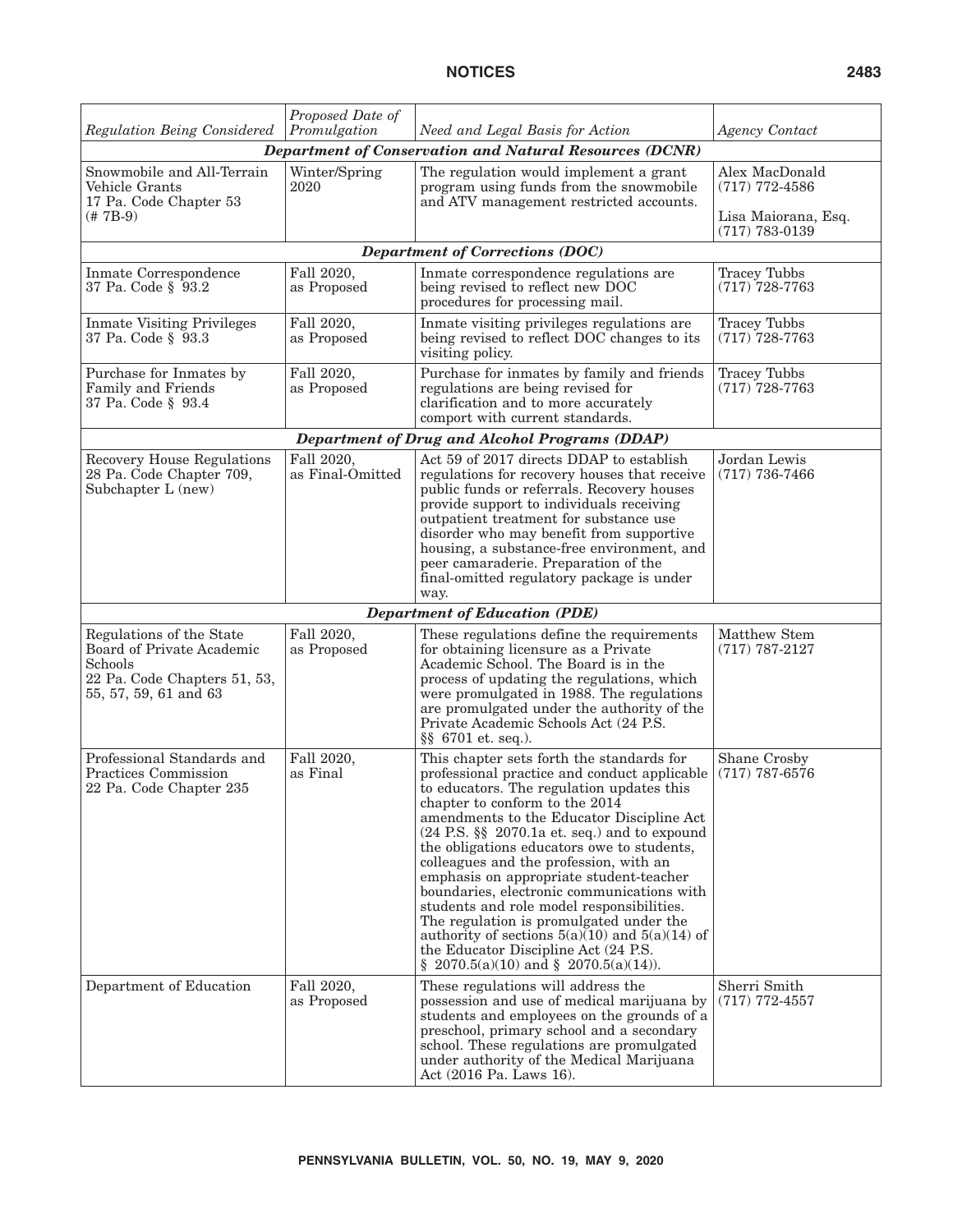|                                                                                                                                                    | Proposed Date of                 |                                                                                                                                                                                                                                                                                                                                                                                                                                                                                                                                                                                                                                                                                                    |                                     |
|----------------------------------------------------------------------------------------------------------------------------------------------------|----------------------------------|----------------------------------------------------------------------------------------------------------------------------------------------------------------------------------------------------------------------------------------------------------------------------------------------------------------------------------------------------------------------------------------------------------------------------------------------------------------------------------------------------------------------------------------------------------------------------------------------------------------------------------------------------------------------------------------------------|-------------------------------------|
| Regulation Being Considered                                                                                                                        | Promulgation                     | Need and Legal Basis for Action                                                                                                                                                                                                                                                                                                                                                                                                                                                                                                                                                                                                                                                                    | <b>Agency Contact</b>               |
| Department of Education                                                                                                                            | Summer 2020,<br>as Proposed      | This regulation will establish the<br>permanent fees for institutions of higher<br>education to participate in the state<br>authorization reciprocity agreement. These<br>regulations are promulgated under<br>authority granted by the Act 35 of 2016<br>$(24$ P.S. § 1-124(b)).                                                                                                                                                                                                                                                                                                                                                                                                                  | Lynette Kuhn<br>$(717) 783 - 8228$  |
| Regulations of the State<br>Board of Private Licensed<br>Schools<br>22 Pa. Code Chapter 73                                                         | Summer 2020,<br>as Proposed      | These regulations define the requirements<br>for obtaining and maintaining licensure as<br>a Private Licensed School and set outcomes<br>benchmarks. The regulations are<br>promulgated under the authority of the<br>Private Licensed Schools Act (24 P.S.<br>$\S$ 6501 et. seq.).                                                                                                                                                                                                                                                                                                                                                                                                                | Lynette Kuhn<br>$(717) 783 - 8228$  |
| Regulations of Special<br><b>Education Services and</b><br>Programs<br>22 Pa. Code Chapter 14                                                      | Spring 2020,<br>as Final-Omitted | This regulation supports Pennsylvania's<br>people with an intellectual disability by<br>updating the language in 22 Pa. Code<br>relating to education by replacing the terms<br>"mentally retarded" and "mental<br>retardation" with the terms "intellectual<br>disability" or "intellectual disabilities." The<br>regulation is promulgated under the<br>authority of Sections 502, 1372, 26-2603-B,<br>of the Public School Code of 1949, as<br>amended, 24 P.S. Sections 5-502, 13-1372,<br>26-2603-B. Sections 875-101 through<br>875-503 of the Early Intervention Services<br>System Act, as amended, 11 P.S. Sections<br>875-101 through 875-503.                                           | Karen Molchanow<br>$(717)$ 787-3787 |
| Regulations of Charter<br>School and Cyber Charter<br>School Services and<br>Programs for Children with<br>Disabilities<br>22 Pa. Code Chapter 711 | Spring 2020,<br>as Final-Omitted | This regulation supports Pennsylvania's<br>people with an intellectual disability by<br>updating the language in 22 Pa. Code<br>relating to education by replacing the terms<br>"mentally retarded" and "mental<br>retardation" with the terms "intellectual<br>disability" or "intellectual disabilities." The<br>regulation is promulgated under the<br>authority of Sections 1701-A through<br>1732-A, 1749-A(b)(8), 1751-A, of the Public<br>School Code of 1949, as amended, 24 P.S.<br>§§ 17-1701-A through 17-1732-A,<br>17-1749-A(b)(8), 17-1751-A, and §§ 875-101<br>through 875-503 of the Early Intervention<br>Services System Act, as amended, 11 P.S.<br>§§ 875-101 through 875-503. | Sherri Smith<br>$(717)$ 772-4557    |
| <b>State Board of Education</b><br>22 Pa. Code Chapter 49                                                                                          | Summer 2020,<br>as Proposed      | These regulations establish requirements<br>for certification of professional personnel<br>employed in the public schools of the<br>Commonwealth. The regulations are open<br>for a required major review. In Spring<br>2019, the Board began initial stakeholder<br>outreach on the draft amendments<br>proposed by the Secretary of Education by<br>conducting statewide public hearings and<br>inviting written comments. The regulations<br>are promulgated under the authority of the<br>Public School Code of 1949, 24 P.S.<br>$$2603-B.$                                                                                                                                                    | Karen Molchanow<br>$(717)$ 787-3787 |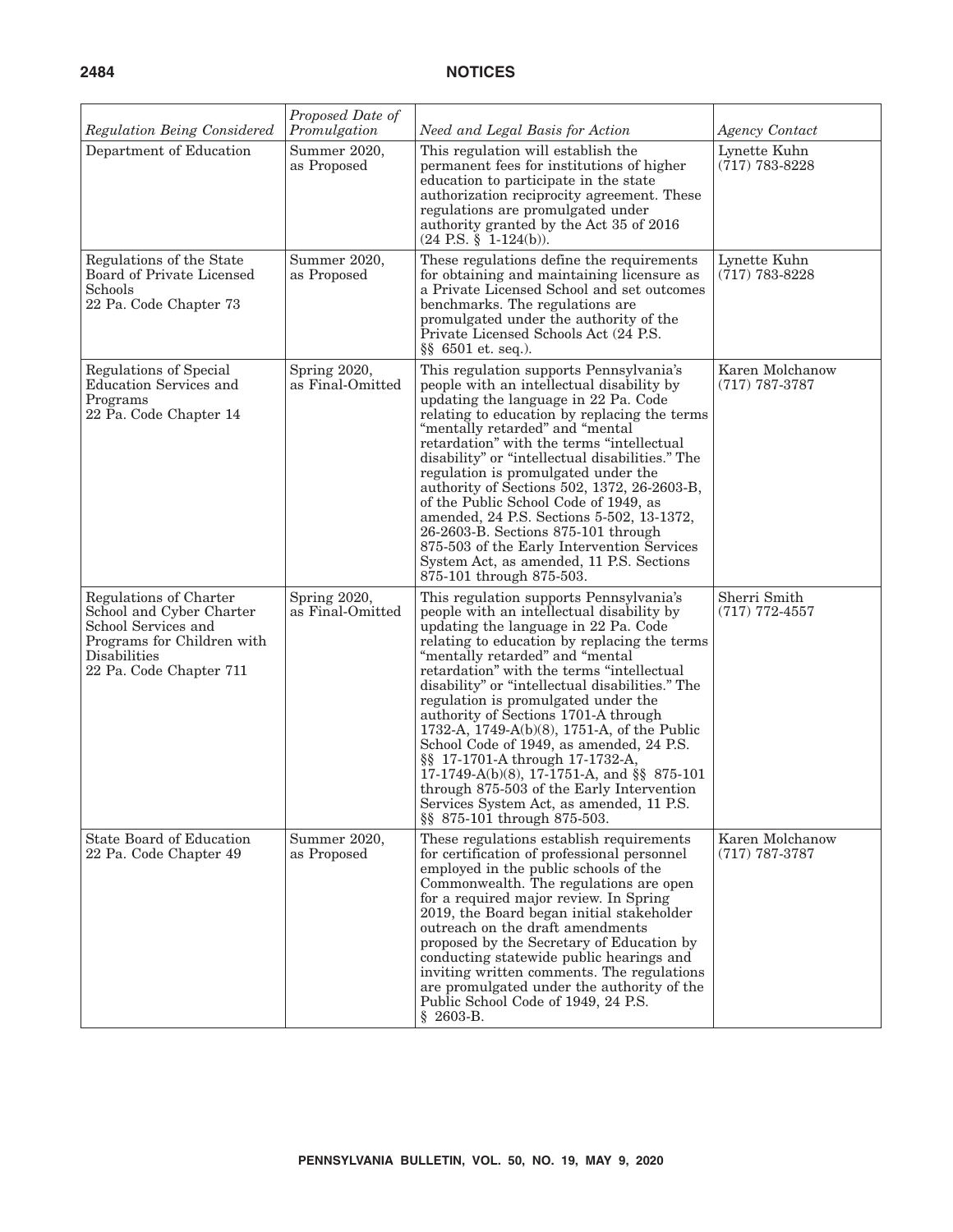# **NOTICES 2485**

| Regulation Being Considered                                                                      | Proposed Date of<br>Promulgation                                                                                                                                                                                                  | Need and Legal Basis for Action                                                                                                                                                                                                                                                                                                                                                                                                                                                                                                                                                                                                                     | Agency Contact                                                         |  |  |  |
|--------------------------------------------------------------------------------------------------|-----------------------------------------------------------------------------------------------------------------------------------------------------------------------------------------------------------------------------------|-----------------------------------------------------------------------------------------------------------------------------------------------------------------------------------------------------------------------------------------------------------------------------------------------------------------------------------------------------------------------------------------------------------------------------------------------------------------------------------------------------------------------------------------------------------------------------------------------------------------------------------------------------|------------------------------------------------------------------------|--|--|--|
| State Board of Education 22<br>Pa. Code Chapter 4                                                | Fall 2020,<br>as Proposed                                                                                                                                                                                                         | These regulations establish the academic<br>standards for Science and Technology, and<br>for Environment and Ecology and serve as<br>the basis for curriculum development and<br>instruction in schools in the<br>Commonwealth. In September 2019, the<br>State Board of Education directed the<br>Pennsylvania Department of Education to<br>begin the process of updating the science<br>standards to align with current research<br>and best practices, including a review of<br>the Next Generation Science Standards.<br>The regulations are promulgated under the<br>authority of Public School Code of 1949,<br>24 P.S. § 26-2604-B(b)(vii). | Karen Molchanow<br>$(717)$ 787-3787                                    |  |  |  |
| State Board of Education 22<br>Pa. Code Chapter 4                                                | Summer 2020,<br>as Final Omitted                                                                                                                                                                                                  | The Board will make technical updates to<br>Chapter 4 to align relevant sections of the<br>regulation with changes to high school<br>graduation requirements enacted by Act<br>158 of 2018.                                                                                                                                                                                                                                                                                                                                                                                                                                                         | Karen Molchanow<br>$(717)$ 787-3787                                    |  |  |  |
| State Board of Education 22<br>Pa. Code Chapter 11                                               | Summer 2020,<br>as Final-Omitted                                                                                                                                                                                                  | The Board will make technical updates to<br>Chapter 11 to align relevant sections of the<br>regulation with the changes to the<br>compulsory school age that were enacted by<br>Act 16 of 2019.                                                                                                                                                                                                                                                                                                                                                                                                                                                     | Karen Molchanow<br>$(717)$ 787-3787                                    |  |  |  |
| Department of Education                                                                          | Spring 2020,<br>as Proposed                                                                                                                                                                                                       | The Department will promulgate new<br>regulations to ensure transparency and<br>accountability in implementation of the<br>Charter School Law related to the<br>establishment of a charter school entity, the<br>governance and operation of a charter<br>school entity, and the closure of a charter<br>school entity. The regulations are<br>promulgated under the authority of the<br>Public School Code of 1949, 24 P.S. §§<br>17-1732-A(c) and 17-1751-A.                                                                                                                                                                                      | Adam Schott<br>$(717) 525 - 5755$                                      |  |  |  |
|                                                                                                  |                                                                                                                                                                                                                                   | <b>Environmental Hearing Board (EHB)</b>                                                                                                                                                                                                                                                                                                                                                                                                                                                                                                                                                                                                            |                                                                        |  |  |  |
| Practice and Procedure<br>25 Pa. Code Chapter 1021<br>(# 106-13)                                 | EHB voted on<br>proposed<br>rulemaking<br>$106-13$ on<br>December 4, 2019.<br>EHB expects to<br>submit proposed<br>rulemaking to<br>OGC for review in<br>January 2020.<br>Final rulemaking<br>is expected 4th<br>quarter of 2020. | This proposed rulemaking is expected to<br>make minor revisions to the Board's rules<br>in the following categories: motions for<br>admission pro hac vice; responses to<br>petitions to appeal nunc pro tunc; the<br>inclusion of a table of contents in briefs<br>exceeding 30 pages; and other minor<br>corrections to the rules.                                                                                                                                                                                                                                                                                                                | Maryanne Wesdock,<br>Senior Assistant<br>Counsel<br>$(412) 565 - 5245$ |  |  |  |
| <b>Department of Environmental Protection (DEP)</b>                                              |                                                                                                                                                                                                                                   |                                                                                                                                                                                                                                                                                                                                                                                                                                                                                                                                                                                                                                                     |                                                                        |  |  |  |
| Water Supply Replacement<br>for Coal Surface Mining<br>25 Pa. Code Chapters 87-90<br>$(# 7-545)$ | Quarter 3, 2020,<br>EQB<br>Consideration,<br>as Final                                                                                                                                                                             | This rulemaking revises Chapters 87-90,<br>to clarify what is necessary to meet the coal<br>mine operator's obligation to permanently<br>pay the operation and maintenance costs<br>for replacement water supplies. (Surface<br>Mining Conservation and Reclamation Act)                                                                                                                                                                                                                                                                                                                                                                            | Sharon Hill<br>$(717)$ 787-6842<br>shill@pa.gov                        |  |  |  |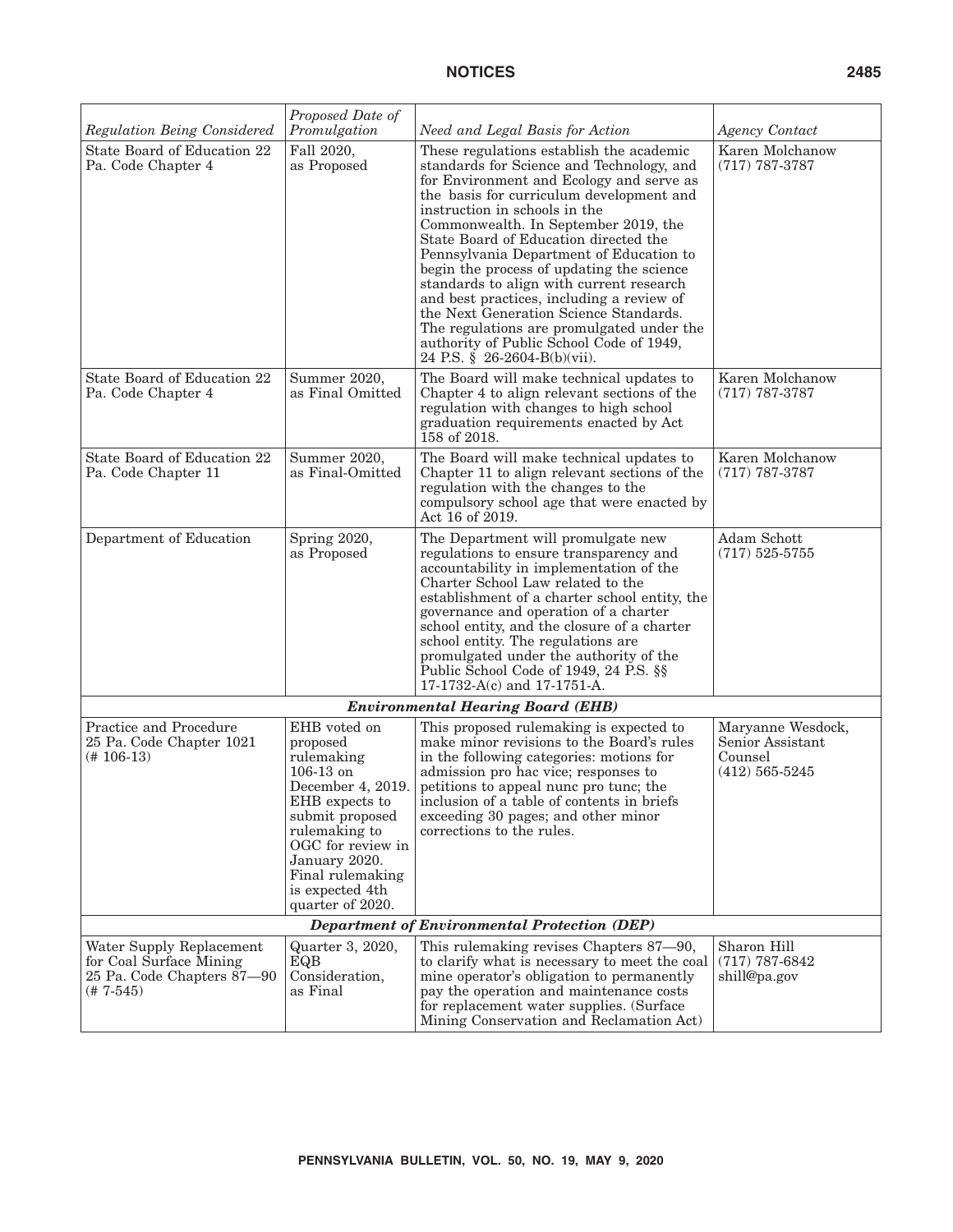| Regulation Being Considered                                                                                                                    | Proposed Date of<br>Promulgation                         | Need and Legal Basis for Action                                                                                                                                                                                                                                                                                                                                                                                                                                                                                                                                                                                                                                               | <b>Agency Contact</b>                                    |
|------------------------------------------------------------------------------------------------------------------------------------------------|----------------------------------------------------------|-------------------------------------------------------------------------------------------------------------------------------------------------------------------------------------------------------------------------------------------------------------------------------------------------------------------------------------------------------------------------------------------------------------------------------------------------------------------------------------------------------------------------------------------------------------------------------------------------------------------------------------------------------------------------------|----------------------------------------------------------|
| Noncoal Mining<br>Clarifications and<br>Corrections<br>25 Pa. Code Chapter 77<br>(# 7-554)                                                     | Quarter 3, 2020,<br>EQB<br>Consideration,<br>as Proposed | This rulemaking proposes to clarify and<br>correct existing regulatory requirements for<br>noncoal mining. The rulemaking also<br>proposes to update the blasting section to<br>be consistent with the recently revised<br>Chapter 211 and to reflect current<br>technology. (Noncoal Surface Mining<br>Conservation and Reclamation Act, Clean<br>Streams Law)                                                                                                                                                                                                                                                                                                               | <b>Bill Allen</b><br>$(717)$ 783-9580<br>wallen@pa.gov   |
| Coal Refuse Disposal<br>Revisions<br>25 Pa. Code Chapter 90<br>$(# 7-565)$                                                                     | Quarter 3, 2020,<br>EQB<br>Consideration,<br>as Proposed | This rulemaking proposes to implement Act<br>74 of 2019. Proposed regulatory<br>amendments will include clarification of the<br>triggering events that would require an<br>operator to install a system to prevent<br>precipitation from contacting the coal<br>refuse; differences between the State and<br>Federal regulations relating to temporary<br>cessation; and establish a connection<br>between the disposal area and the source of<br>the refuse. (Surface Mining Conservation<br>and Reclamation Act, Clean Streams Law,<br>Coal Refuse Disposal Control Act)                                                                                                    | Greg Greenfield<br>$(717)$ 787-3174<br>grgreenfie@pa.gov |
| <b>Unconventional Well Permit</b><br><b>Application Fees</b><br>25 Pa. Code Chapter 78a<br>$(+7-542)$                                          | Quarter 2, 2020,<br><b>IRRC</b><br>Consideration         | This rulemaking amends 25 Pa. Code<br>§§ 78a.1 (relating to definitions) and 78a.19<br>(relating to permit application fee<br>schedule). These amendments are<br>necessary to increase fees to support the<br>administration of 58 Pa.C.S. Chapter 32<br>(related to development) (2012 Oil and Gas<br>Act) by the DEP's Office of Oil and Gas<br>Management. The rulemaking increases the<br>current well permit application fees from<br>\$5,000 for nonvertical unconventional wells<br>and \$4,200 for vertical unconventional<br>wells, to \$12,500 for all unconventional well<br>permit applications to administer the 2012<br>Oil and Gas Act. (2012 Oil and Gas Act) | Kurt Klapkowski<br>$(717)$ 772-2199<br>kklapkowsk@pa.gov |
| <b>Environmental Protection</b><br>Performance Standards for<br>Conventional Oil and Gas<br>Operators<br>25 Pa. Code Chapter 78<br>$(# 7-539)$ | Quarter 4, 2020,<br>EQB<br>Consideration,<br>as Proposed | This rulemaking proposes to amend the Oil<br>and Gas regulations applicable to<br>conventional operators (Chapter 78) to<br>update the environmental protection<br>performance standards related to oil and<br>gas activities. (2012 Oil and Gas Act, Clean<br>Streams Law, Solid Waste Management<br>Act, Dam Safety Encroachment Act, Land<br>Recycling and Environmental Remediation<br>Standards Act, Radiation Protection Act,<br>Unconventional Well Report Act, Act 126 of<br>2014)                                                                                                                                                                                    | Kurt Klapkowski<br>$(717)$ 772-2199<br>kklapkowsk@pa.gov |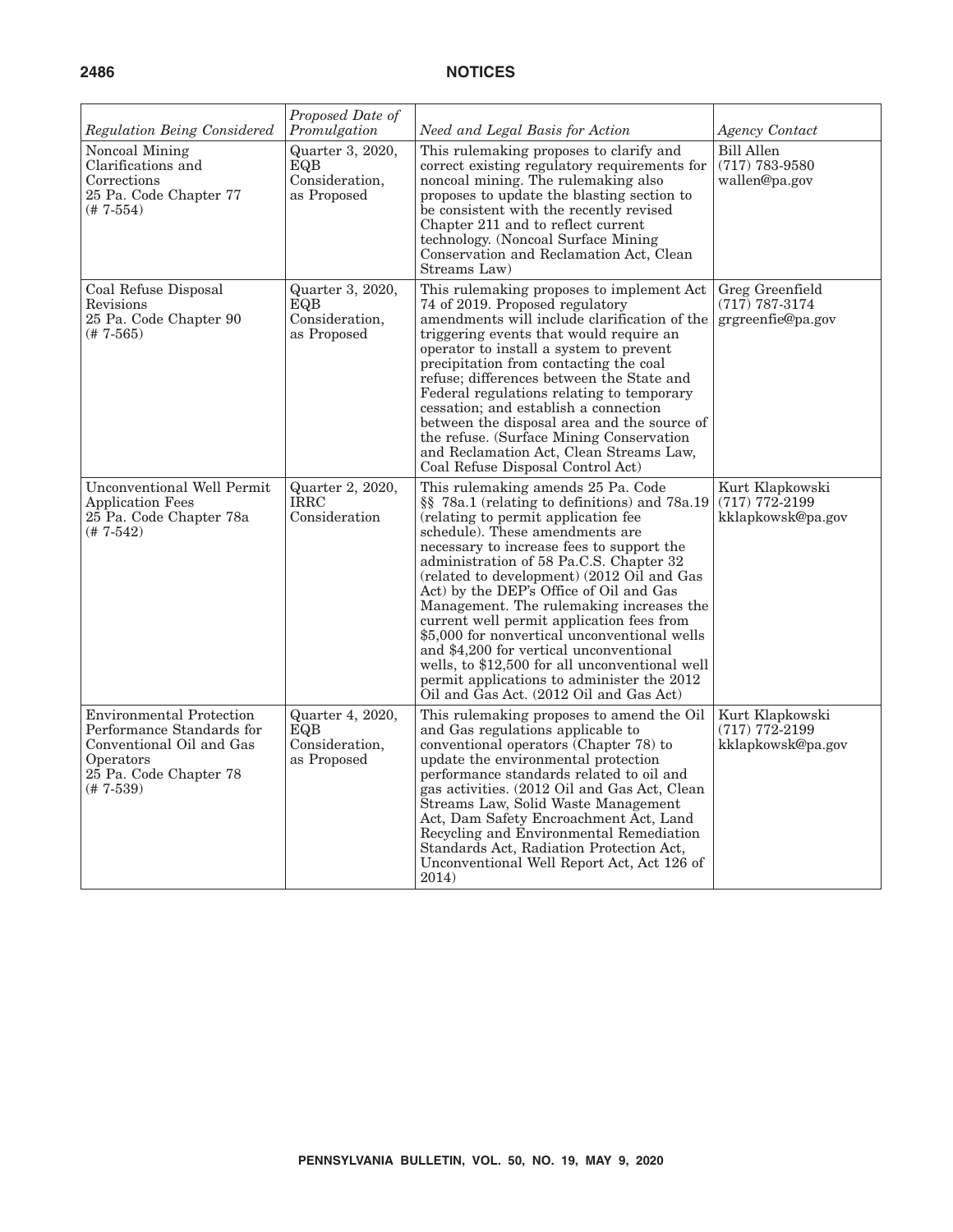| Regulation Being Considered                                                                                                                                                       | Proposed Date of<br>Promulgation                         | Need and Legal Basis for Action                                                                                                                                                                                                                                                                                                                                                                                                                                                                                                                                                                                                                                                                                                                                                                                                                                                                                                                                                                                                                                                                                                                                                                                                                                                                                              | <b>Agency Contact</b>                               |
|-----------------------------------------------------------------------------------------------------------------------------------------------------------------------------------|----------------------------------------------------------|------------------------------------------------------------------------------------------------------------------------------------------------------------------------------------------------------------------------------------------------------------------------------------------------------------------------------------------------------------------------------------------------------------------------------------------------------------------------------------------------------------------------------------------------------------------------------------------------------------------------------------------------------------------------------------------------------------------------------------------------------------------------------------------------------------------------------------------------------------------------------------------------------------------------------------------------------------------------------------------------------------------------------------------------------------------------------------------------------------------------------------------------------------------------------------------------------------------------------------------------------------------------------------------------------------------------------|-----------------------------------------------------|
| Administration of the Land<br><b>Recycling Program</b><br>25 Pa. Code Chapter 250<br>$(# 7-552)$                                                                                  | Quarter 1, 2020,<br>Publication,<br>as Proposed          | The rulemaking proposes to amend<br>25 Pa. Code Chapter 250 to update the<br>medium specific concentrations (MSCs)<br>established under the Statewide health<br>standard based on the most recent<br>published scientific information. MSCs are<br>concentrations of contaminants in soil and<br>groundwater that are protective of human<br>health and the environment under various<br>exposure scenarios. This rule also proposes<br>to add MSCs for three new contaminants,<br>including Perfluorooctanoic Acid (PFOA),<br>Perfluorooctance Sulfonate (PFOS), and<br>Perfluorobutane Sulfonate (PFBS). These<br>contaminants are within the Per- and<br>Poly-fluoroalkyl Acid (PFAS) family of<br>compounds for which the U.S.<br>Environmental Protection Agency (EPA)<br>has published toxicological data. These<br>regulations identify the formulas DEP must<br>use to calculate MSCs and the sources of<br>the toxicological information. This<br>rulemaking also proposes to clarify<br>administrative elements of Chapter 250.<br>DEP is required by $\S$ 250.11 to propose<br>appropriate MSC changes based on current<br>scientific information no more than 36<br>months after the effective date of the most<br>recently promulgated MSCs. (Land<br>Recycling and Environmental Remediation<br>Standards Act) | Troy Conrad<br>$(717)$ 783-9480<br>tconrad@pa.gov   |
| Radiation Safety<br>Requirements for<br>Non-Healing Arts Radiation<br><b>Generating Devices</b><br>25 Pa. Code Chapters 227<br>and 228<br>$(# 7 - 555)$                           | Quarter 3, 2020,<br>EQB<br>Consideration,<br>As Proposed | This rulemaking proposes to update<br>Chapter 227 to stay current with advances<br>that have occurred in the uses of<br>non-medical X-ray equipment. The<br>revisions will ensure consistency with other<br>government agencies that similarly<br>regulate these devices. (Radiation<br>Protection Act)                                                                                                                                                                                                                                                                                                                                                                                                                                                                                                                                                                                                                                                                                                                                                                                                                                                                                                                                                                                                                      | John Chippo<br>$(717) 787 - 2480$<br>jchippo@pa.gov |
| Triennial Review of Water<br>Quality Standards and<br>Updates to Toxics<br>Management Strategy-<br><b>Statement of Policy</b><br>25 Pa. Code Chapters 93<br>and 16<br>$(# 7-534)$ | Quarter 3, 2020,<br>Publication,<br>as Final             | This rulemaking revises the<br>Commonwealth's water quality criteria and<br>standards in Chapter 93 and updates the<br>Chapter 16 Statement of Policy to reflect<br>the latest scientific information and Federal<br>guidelines for criteria development, as<br>required by the triennial review<br>requirements in the Federal Clean Water<br>Act. (40 CFR Section 131.20)                                                                                                                                                                                                                                                                                                                                                                                                                                                                                                                                                                                                                                                                                                                                                                                                                                                                                                                                                  | Tom Barron<br>$(717)$ 787-9637<br>tbarron@pa.gov    |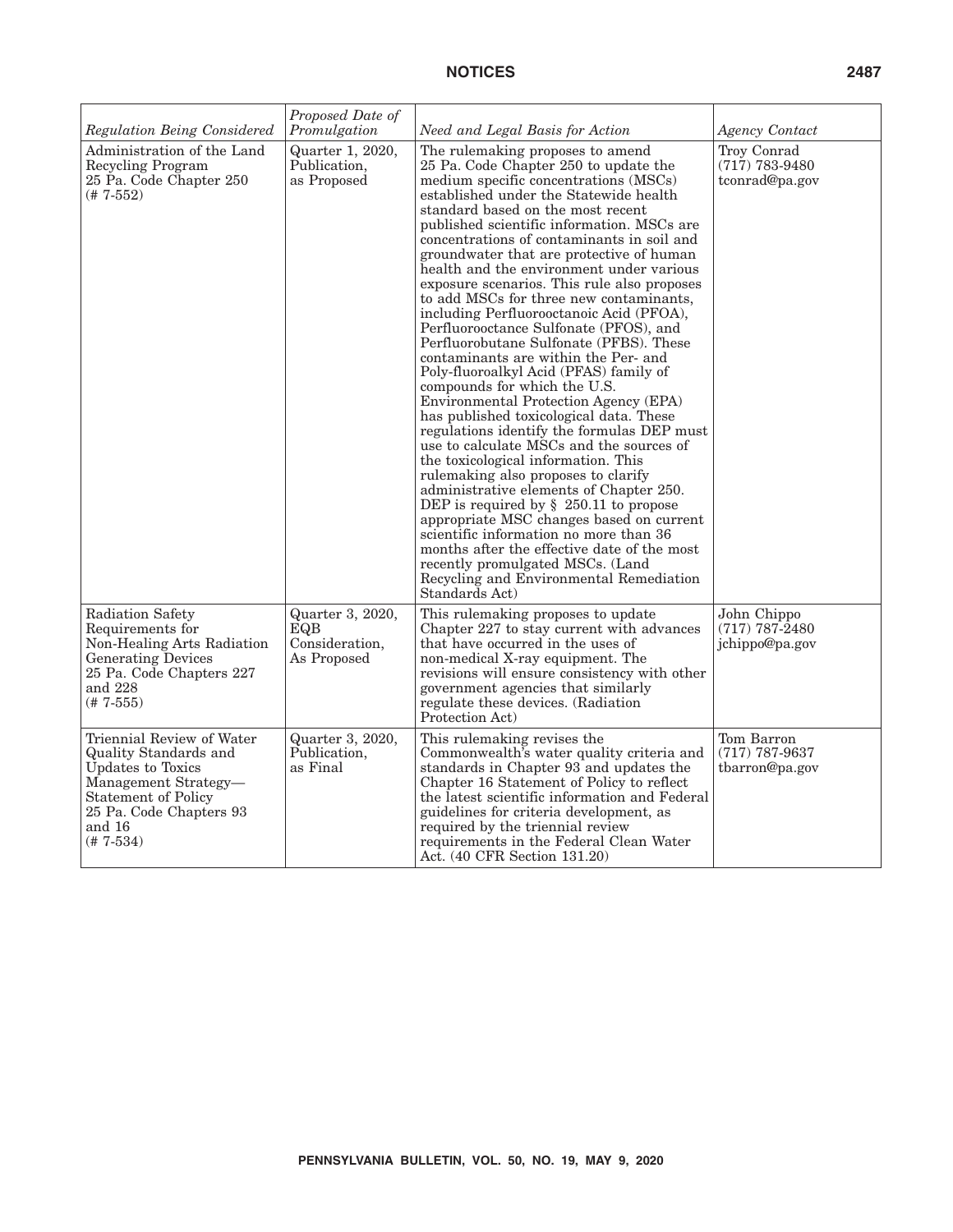| Regulation Being Considered                                                                                      | Proposed Date of<br>Promulgation                        | Need and Legal Basis for Action                                                                                                                                                                                                                                                                                                                                                                                                                                                                                                                                                                                                                                                                                                                                                                                                                                                                                                                                                        | <b>Agency Contact</b>                                       |
|------------------------------------------------------------------------------------------------------------------|---------------------------------------------------------|----------------------------------------------------------------------------------------------------------------------------------------------------------------------------------------------------------------------------------------------------------------------------------------------------------------------------------------------------------------------------------------------------------------------------------------------------------------------------------------------------------------------------------------------------------------------------------------------------------------------------------------------------------------------------------------------------------------------------------------------------------------------------------------------------------------------------------------------------------------------------------------------------------------------------------------------------------------------------------------|-------------------------------------------------------------|
| Water Quality<br>Standards-Class A Stream<br>Redesignations<br>25 Pa. Code Chapter 93<br>$(# 7-548)$             | Quarter 3, 2020,<br>EQB<br>Consideration,<br>as Final   | The regulatory changes included in this<br>rule making are the result of stream<br>evaluations conducted by DEP in response<br>to a submittal of data from the<br>Pennsylvania Fish and Boat Commission<br>(PFBC). In this rulemaking, redesignations<br>rely on § 93.4b(a)(2)(ii) to qualify streams<br>for High Quality (HQ) designations based<br>upon their classifications as Class A wild<br>trout streams. DEP staff conducted an<br>independent review of the trout biomass<br>data in the PFBC's fisheries management<br>reports for streams throughout the<br>Commonwealth to ensure that the HQ<br>criteria were met. Based on these data and<br>appropriate regulatory criteria, DEP<br>developed this package of stream<br>redesignations including HQ stream<br>redesignations in the Delaware,<br>Susquehanna and Ohio River basins.<br>(Section $303(c)(1)$ of the Federal Clean<br>Water Act)                                                                         | Tom Barron<br>$(717)$ 787-9637<br>tbarron@pa.gov            |
| Water Quality Standard for<br>Manganese<br>25 Pa. Code Chapters 93 and<br>96<br>$(# 7-553)$                      | Quarter 2, 2020,<br>Publication.<br>as Proposed         | This rulemaking proposes to address a<br>provision regarding the water quality<br>standards for manganese included in Act 40<br>of 2017. This rulemaking proposes to<br>amend 25 Pa. Code Chapter 93 (relating to<br>water quality standards) and 25 Pa. Code<br>Chapter 96 (relating to water quality<br>standards implementation). The<br>amendments propose to delete manganese<br>from Table 3 at $\S$ 93.7 (relating to specific<br>water quality criteria) and add manganese<br>to Table 5 at $\S$ 93.8c (relating to human<br>health and aquatic life criteria for toxic<br>substances). Additionally, the amendments<br>propose two alternatives for a point of<br>compliance with the manganese water<br>quality standard: the point of all existing or<br>planned surface potable water supply<br>withdrawals; or all surface waters (i.e.,<br>near the point of discharge).<br>(Administrative Code of 1929, Pennsylvania<br>Clean Streams Law, Federal Clean Water<br>Act) | Michael Lookenbill<br>$(717)$ 787-2959<br>mlookenbil@pa.gov |
| Water Quality<br>Standards-Dunbar Creek<br>et al. Stream Redesignations<br>25 Pa. Code Chapter 93<br>$(# 7-557)$ | Quarter 4, 2020<br>EQB<br>Consideration,<br>as Proposed | The regulatory changes included in this<br>rulemaking are the result of stream<br>evaluations conducted by DEP in response<br>to petitions submitted by citizens and data<br>collected by the Department. In this<br>rulemaking, redesignations rely on<br>$§$ 93.4b(a) and (b) to qualify one water for<br>High Quality (HQ) and seven waters for<br>Exceptional Value (EV) as well as correct<br>the erroneous HQ designation of UNT Oley<br>Creek to remove HQ. One water will be<br>redesignated from Trout Stocking to Cold<br>Water Fishes. Based on these data and<br>appropriate regulatory criteria, DEP<br>developed this package of stream<br>redesignations including HQ stream<br>redesignations in the Delaware,<br>Susquehanna and Ohio River basins.<br>(Section $303(c)(1)$ of the Federal Clean<br>Water Act)                                                                                                                                                        | Michael Lookenbill<br>$(717)$ 783-2959<br>mlookenbil@pa.gov |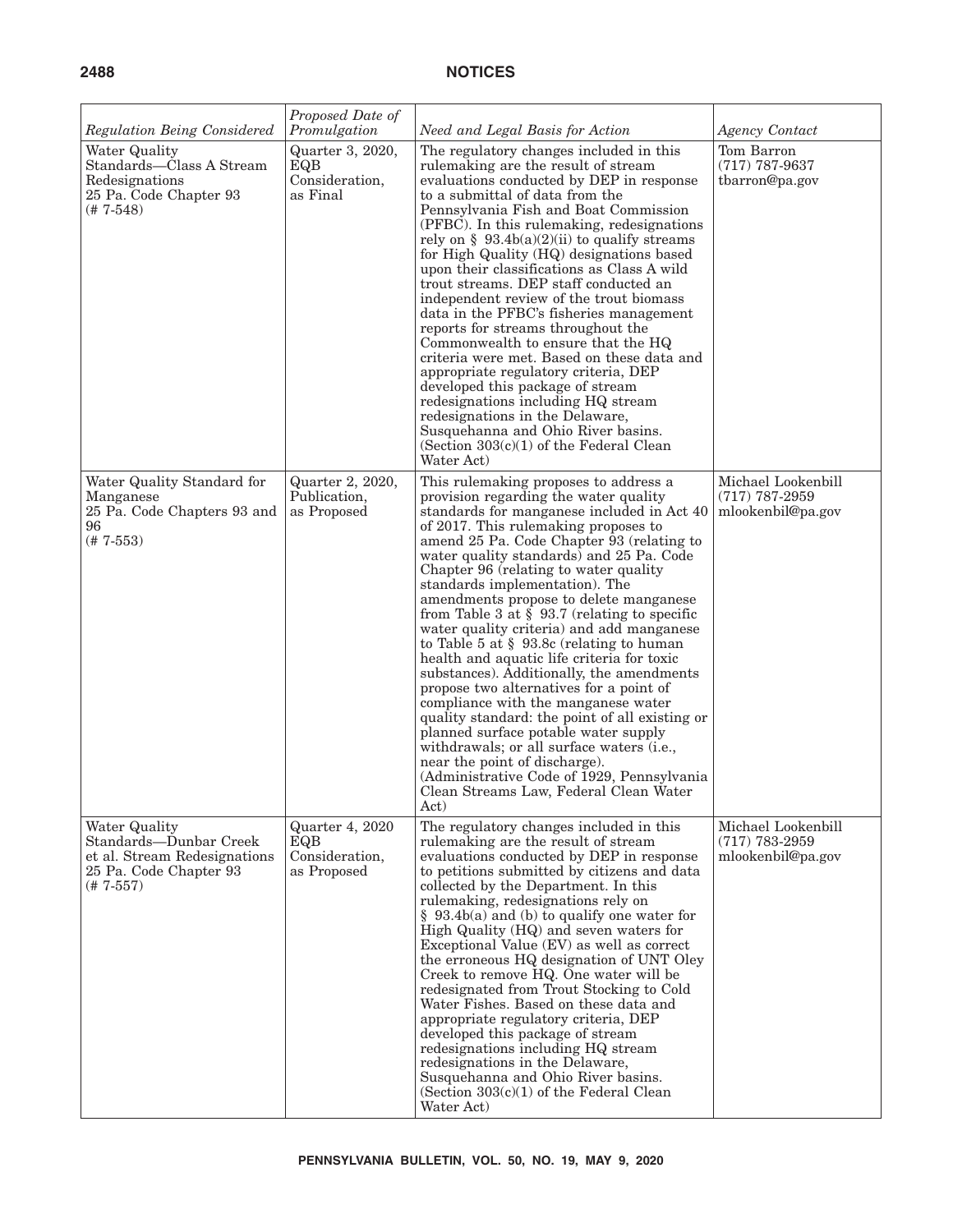| Regulation Being Considered                                                                                                              | Proposed Date of<br>Promulgation                         | Need and Legal Basis for Action                                                                                                                                                                                                                                                                                                                                                                                                                                                                                                                                                                                                                                                                                                                                                                                                                                                                                                                                                                                                                                                                                                                                                               | Agency Contact                                           |
|------------------------------------------------------------------------------------------------------------------------------------------|----------------------------------------------------------|-----------------------------------------------------------------------------------------------------------------------------------------------------------------------------------------------------------------------------------------------------------------------------------------------------------------------------------------------------------------------------------------------------------------------------------------------------------------------------------------------------------------------------------------------------------------------------------------------------------------------------------------------------------------------------------------------------------------------------------------------------------------------------------------------------------------------------------------------------------------------------------------------------------------------------------------------------------------------------------------------------------------------------------------------------------------------------------------------------------------------------------------------------------------------------------------------|----------------------------------------------------------|
| Water Quality Management<br>and NPDES Permit<br>Application Fees and Annual<br>Fees<br>25 Pa. Code Chapters 91 and<br>92a<br>$(# 7-533)$ | Quarter 3, 2020,<br>EQB<br>Consideration,<br>as Final    | This rulemaking proposes to amend fees<br>related to water quality management<br>permitting (Chapter 91) and proposes to<br>amend the fee schedule for NPDES permit<br>applications (Chapter 92a). Chapter 91<br>establishes, among other things, a water<br>quality management (WQM) permitting<br>program for the construction of sewage and<br>industrial waste treatment facilities and for<br>land application of sewage and industrial<br>wastes. DEP began its Chapter 92a annual<br>invoicing and fee collection program in<br>December 2010. Chapter 92a updated the<br>fee schedule for NPDES permit applications<br>for persons to discharge pollutants from<br>point sources into surface waters. In<br>addition, Chapter 92a introduced an annual<br>fee for certain facilities authorized to<br>discharge pollutants by individual NPDES<br>permits. A fee analysis that DEP presented<br>to the EQB in 2014 highlighted that,<br>despite the fee increase in 2010, revenue<br>continues to fall short of expenses,<br>impeding the work of Programs to carry out<br>necessary tasks for protecting water<br>resources in the Commonwealth.<br>(Pennsylvania Clean Streams Law) | Sean Furjanic<br>$(717) 787 - 2137$<br>sefurjanic@pa.gov |
| Dam Safety and Waterway<br>Management<br>25 Pa. Code Chapter 105<br>$(# 7-556)$                                                          | Quarter 2, 2020,<br>EQB<br>Consideration,<br>as Proposed | This proposed rulemaking would amend<br>Chapter 105; clarifying existing<br>requirements; deleting or updating obsolete<br>and antiquated requirements; incorporating<br>new or revised sections and definitions; and<br>correcting typographical errors. (Federal<br>Clean Water Act, Pennsylvania Clean<br>Streams Law, Dam Safety and<br>Encroachment Act)                                                                                                                                                                                                                                                                                                                                                                                                                                                                                                                                                                                                                                                                                                                                                                                                                                 | Sid Freyermuth<br>$(717)$ 772-5977<br>sfreyermut@pa.gov  |
| Air Quality Fee Schedule<br>Amendments<br>25 Pa. Code Chapters 127<br>and 139<br>$(# 7-536)$                                             | Quarter 2, 2020,<br>EQB<br>Consideration,<br>as Final    | This rulemaking proposes to revise existing<br>requirements and fee schedules codified in<br>Chapter 127, Subchapter I to ensure that<br>fees collected are sufficient to cover the<br>costs of administering the air program as<br>required under Section $6.3(a)$ of the Air<br>Pollution Control Act $(35 \text{ P.S.} \$ 4006.3(a))$ .<br>Upon promulgation, the final-form<br>regulation would be submitted to the EPA<br>for approval as a revision to the SIP or the<br>Title V Program Approval, as appropriate.<br>(Air Pollution Control Act)                                                                                                                                                                                                                                                                                                                                                                                                                                                                                                                                                                                                                                       | Susan Hoyle<br>$(717)$ 772-2329<br>shoyle@pa.gov         |
| Control of VOC Emissions<br>from Oil and Natural Gas<br>Sources<br>25 Pa. Code Chapter 129<br>(# 7-544)                                  | Quarter 2, 2020,<br>Publication,<br>as Proposed          | This rulemaking proposes to establish<br>emission limitations and other<br>requirements codified in 25 Pa. Code<br>Chapter 129 consistent with reasonably<br>available control technology (RACT). The<br>proposed rulemaking would establish RACT<br>requirements for volatile organic<br>compounds and other pollutants from<br>existing oil and natural gas production<br>facilities, compressor stations, processing<br>plants, and transmission stations. Upon<br>promulgation, the final-form regulation<br>would be submitted to the EPA for approval<br>as a SIP revision. (Air Pollution Control)<br>Act)                                                                                                                                                                                                                                                                                                                                                                                                                                                                                                                                                                             | Susan Hoyle<br>$(717)$ 772-2329<br>shoyle@pa.gov         |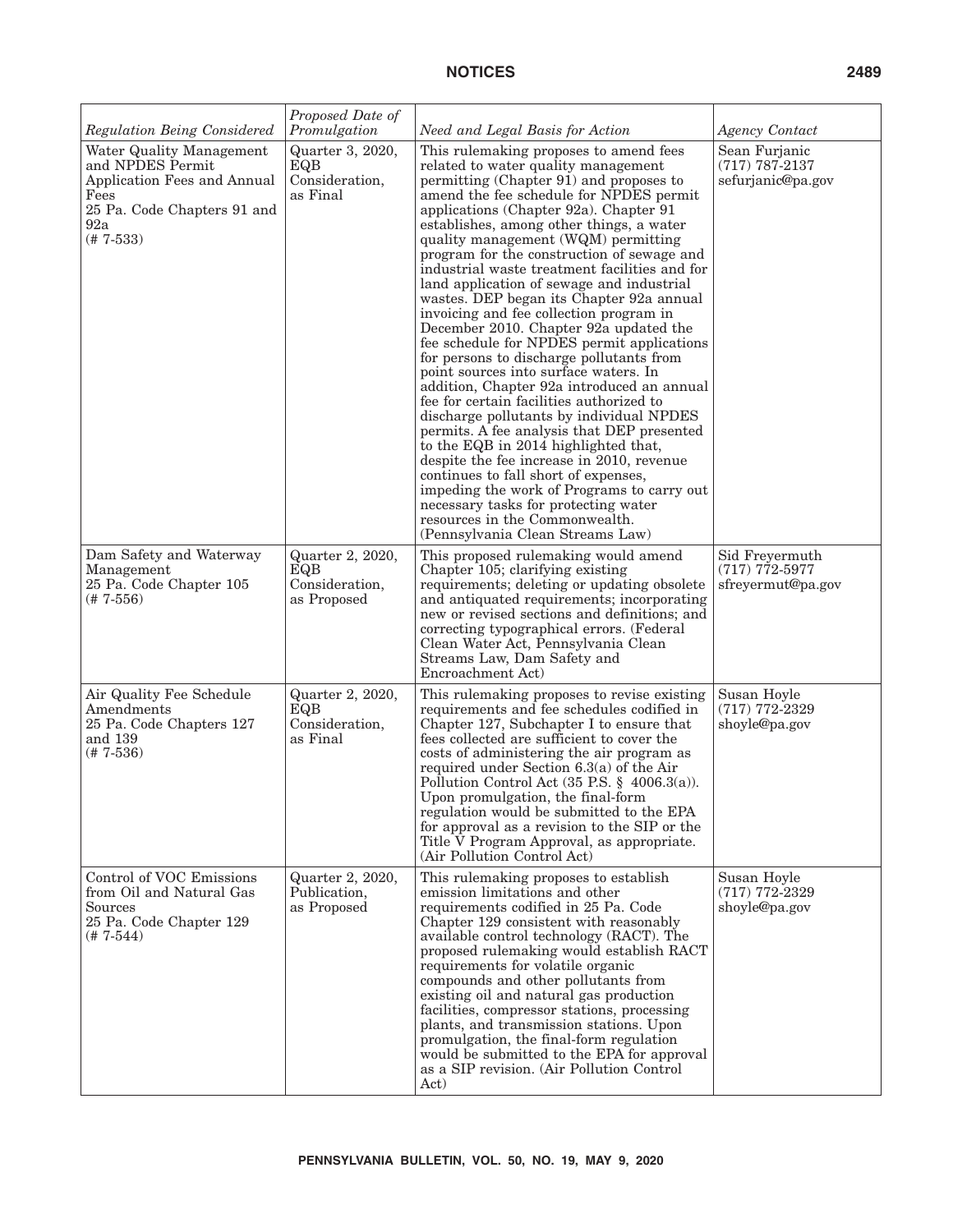| Regulation Being Considered                                                                                                                                                                                                             | Proposed Date of<br>Promulgation                         | Need and Legal Basis for Action                                                                                                                                                                                                                                                                                                                                                                                                                                                                                                                                                                                                                                                                                                                                                                        | <b>Agency Contact</b>                            |
|-----------------------------------------------------------------------------------------------------------------------------------------------------------------------------------------------------------------------------------------|----------------------------------------------------------|--------------------------------------------------------------------------------------------------------------------------------------------------------------------------------------------------------------------------------------------------------------------------------------------------------------------------------------------------------------------------------------------------------------------------------------------------------------------------------------------------------------------------------------------------------------------------------------------------------------------------------------------------------------------------------------------------------------------------------------------------------------------------------------------------------|--------------------------------------------------|
| Control of VOCs from<br>Gasoline Dispensing<br>Facilities<br>(Stage I and Stage II)<br>25 Pa. Code Chapters 121<br>and 129<br>$(# 7-525)$                                                                                               | Quarter 2, 2020,<br>EQB<br>Consideration,<br>as Proposed | This rulemaking proposes to remove the<br>requirement to install new Stage II vapor<br>recovery systems and establish procedures<br>for the decommissioning of existing Stage II<br>vapor recovery systems. Stage II systems<br>that are not decommissioned will be<br>required to comply with existing Stage II<br>regulatory maintenance requirements.<br>Industry standards for Stage I and Stage II<br>vapor leak monitoring and relating<br>measures will be added for small gasoline<br>storage tanks. Upon promulgation, the<br>final-form regulation would be submitted to<br>the EPA for approval as a SIP revision. (Air<br>Pollution Control Act)                                                                                                                                           | Susan Hoyle<br>$(717)$ 772-2329<br>shoyle@pa.gov |
| Revision of Sulfur Limits in<br>No. 2 and Lighter<br>Commercial Fuel Oil<br>25 Pa. Code § 123.22<br>$(# 7-546)$                                                                                                                         | Quarter 2, 2020,<br><b>IRRC</b><br>Consideration         | This rulemaking amends 25 Pa. Code<br>§ 123.22 to reduce the maximum allowable<br>sulfur content in No. 2 and lighter<br>commercial fuel oil, sold for and used in<br>combustion units, from the current limit of<br>500 parts per million (ppm) of sulfur to<br>15 ppm. The rulemaking requires that<br>No. 2 and lighter commercial fuel oil<br>offered for sale, delivered for use,<br>exchanged in trade or used in Pennsylvania<br>meet the new sulfur limit. Emissions of<br>sulfur dioxide contribute to the formation of<br>regional haze, which degrades visibility in<br>urban and rural areas and contributes to<br>fine particulate matter. Upon promulgation,<br>the final-form regulation will be submitted<br>to the EPA for approval as a SIP revision.<br>(Air Pollution Control Act) | Susan Hoyle<br>$(717)$ 772-2329<br>shoyle@pa.gov |
| Requirements for the Control<br>of Hydrofluorocarbons<br>(HFCs) in New or Retrofit<br>Equipment and New<br><b>Consumer Products</b><br>25 Pa. Code Chapters 121,<br>129 and 130<br>$(# 7-562)$                                          | Quarter 4, 2020,<br>EQB<br>Consideration,<br>as Proposed | This proposed rulemaking would provide<br>significant reductions in HFC emissions, a<br>potent greenhouse gas, by preventing the<br>future use of HFCs in sources such as air<br>conditioning and refrigeration. Reductions<br>in HFC emissions will help address climate<br>change and decrease the adverse impacts of<br>climate change on human health, the<br>environment, and the economy. (Air<br>Pollution Control Act)                                                                                                                                                                                                                                                                                                                                                                         | Susan Hoyle<br>$(717)$ 772-2329<br>shoyle@pa.gov |
| VOC RACT Requirements for<br>Certain CTG Source<br>Categories and Additional<br>RACT Requirements for<br>Major Sources of NO <sub>x</sub> and<br>VOCs for the 2015 Ozone<br>NAAQS<br>25 Pa. Code Chapters 121<br>and 129<br>$(* 7-561)$ | Quarter 3, 2020,<br>EQB<br>Consideration,<br>as Proposed | This proposed rulemaking would be part of<br>the Commonwealth's demonstration to<br>fulfill the RACT requirements for the 2015<br>8-hour ozone NAAQS. The proposed<br>rulemaking would establish presumptive<br>VOC RACT requirements and RACT<br>emission limitations for these CTG source<br>categories: shipbuilding and ship repair<br>surface coating; synthetic organic chemical<br>manufacturing industry air oxidation,<br>distillation, and reactor processes; and<br>large petroleum dry cleaners. The proposed<br>rulemaking would further establish<br>additional presumptive $NO_x$ and $VOC$<br>RACT requirements and RACT emission<br>limitations for certain major stationary<br>sources of $NO_x$ and VOC emissions. (Air<br>Pollution Control Act)                                   | Susan Hoyle<br>$(717)$ 772-2329<br>shoyle@pa.gov |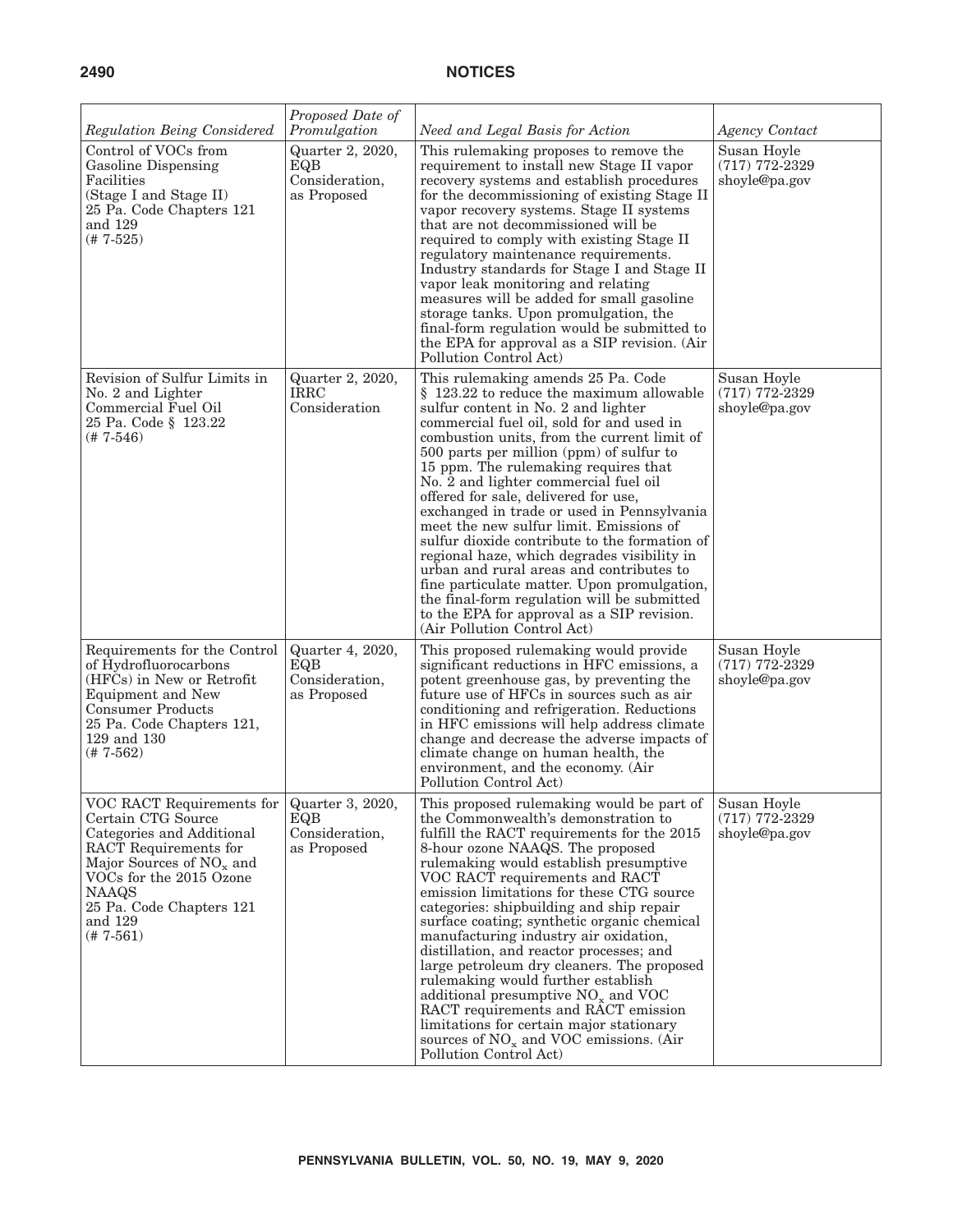| <b>Regulation Being Considered</b>                                                                                        | Proposed Date of<br>Promulgation                        | Need and Legal Basis for Action                                                                                                                                                                                                                                                                                                                                                                                                                                                                                                                                                                                                                                                                                                                                                                                                                                                                  | <b>Agency Contact</b>                                                                                                                             |
|---------------------------------------------------------------------------------------------------------------------------|---------------------------------------------------------|--------------------------------------------------------------------------------------------------------------------------------------------------------------------------------------------------------------------------------------------------------------------------------------------------------------------------------------------------------------------------------------------------------------------------------------------------------------------------------------------------------------------------------------------------------------------------------------------------------------------------------------------------------------------------------------------------------------------------------------------------------------------------------------------------------------------------------------------------------------------------------------------------|---------------------------------------------------------------------------------------------------------------------------------------------------|
| $CO2$ Budget Trading Program<br>25 Pa. Code Chapter 145<br>$(# 7-559)$                                                    | Quarter 3, 2020<br>EQB<br>Consideration,<br>as Proposed | This rulemaking proposes to amend 25 Pa.<br>Code Chapter 145 (relating to interstate<br>pollution transport reduction) by adding<br>Subchapter $E$ (relating to $CO2$ budget<br>trading program). This proposed<br>rulemaking would establish a cap on carbon<br>dioxide $(CO_2)$ emissions from fossil<br>fuel-fired electric generating units, with a<br>nameplate capacity equal to or greater than<br>25 megawatts (MWe), in Pennsylvania.<br>This rulemaking would allow Pennsylvania<br>to participate in the Regional Greenhouse<br>Gas Initiative by establishing the<br>Pennsylvania component of the CO <sub>2</sub> Budget<br>Trading Program which is designed to<br>reduce anthropogenic emissions of $CO2$ , a<br>greenhouse gas, in a manner that is<br>protective of public health, welfare and the<br>environment and is economically efficient.<br>(Air Pollution Control Act) | <b>Hayley Book</b><br>$(717)$ 787-6107<br>hbook@pa.gov                                                                                            |
| Hazardous Waste Generator<br>Improvements<br>25 Pa. Code Chapters<br>$260a - 265a$<br>$(# 7-543)$                         | Quarter 2, 2020,<br><b>IRRC</b><br>Consideration        | This rulemaking adopts final corrections to<br>certain provisions in 25 Pa. Code Chapters<br>$261a - 265a$ (relating to hazardous waste<br>management) consistent with recent<br>changes to the federal regulations that are<br>incorporated by reference into these<br>chapters. (Solid Waste Management Act,<br>Hazardous Sites Cleanup Act)                                                                                                                                                                                                                                                                                                                                                                                                                                                                                                                                                   | Tom Mellott<br>$(717) 783 - 3390$<br>mtmellott@pa.gov                                                                                             |
| Municipal Waste Processing<br>Permit-By-Rule; Rural<br><b>Transfer Facility</b><br>25 Pa. Code Chapter 271<br>$(# 7-564)$ | Quarter 3, 2020<br>EQB<br>Consideration,<br>as Proposed | This proposed rulemaking amends 25 Pa.<br>Code Chapter 271.103 to add a new<br>municipal waste processing permit-by-rule<br>(PBR) for rural transfer facilities. It<br>establishes requirements for operation of a<br>rural transfer facility, including siting,<br>storage, record keeping and other<br>requirements. This proposed rulemaking<br>was developed to create waste management<br>and recycling opportunities for more<br>citizens and in communities that are<br>currently underserved or without collection<br>infrastructure. (Solid Waste Management<br>Act; Municipal Waste Planning, Recycling<br>and Waste Reduction Act)                                                                                                                                                                                                                                                    | Laura Henry<br>$(717)$ 772-5713<br>lahenry@pa.gov                                                                                                 |
|                                                                                                                           |                                                         | <b>Department of General Services (DGS)</b>                                                                                                                                                                                                                                                                                                                                                                                                                                                                                                                                                                                                                                                                                                                                                                                                                                                      |                                                                                                                                                   |
| <b>State Metrology Laboratory</b><br>Fee Schedule<br>70 Pa. Code Chapter 110<br>$(# 8-27)$                                | Fall 2020, as<br>Final Form                             | These regulations will increase the fees<br>charged by the State Metrology Laboratory<br>and update the description fields to<br>accurately reflect the Metrology Lab's<br>measurement parameters and ranges.<br>Proposed rulemaking delivered to IRRC on<br>June 18, 2019 and subsequently published<br>in Pa. Bulletin on June 29, 2019; agency<br>reviewing Legislative and IRRC comments<br>received and working on Final Form<br>regulatory package.                                                                                                                                                                                                                                                                                                                                                                                                                                        | Ken Hess<br>$(717)$ 787-4352<br>Mary Fox<br>$(717)$ 787-6789                                                                                      |
|                                                                                                                           |                                                         | <b>Department of Health (DOH)</b>                                                                                                                                                                                                                                                                                                                                                                                                                                                                                                                                                                                                                                                                                                                                                                                                                                                                |                                                                                                                                                   |
| Health Facilities and<br>Hospitals<br>28 Pa. Code Chapters 51<br>and 101-158                                              | November 2020,<br>as Proposed                           | The Secretary of Health created a task<br>force of hospital industry representatives to<br>review the current hospital regulations and<br>provide recommendations to improve the<br>quality of care in hospitals across the state.<br>The hospital regulations will be updated to<br>reflect those recommendations.                                                                                                                                                                                                                                                                                                                                                                                                                                                                                                                                                                              | Sarah Kurish<br>$(717)$ 783-2500<br>Susan Coble<br>$(717)$ 783-1078<br>Ann Chronister<br>$(717)$ 787-8015<br>Lawrence Clark<br>$(717) 547 - 3047$ |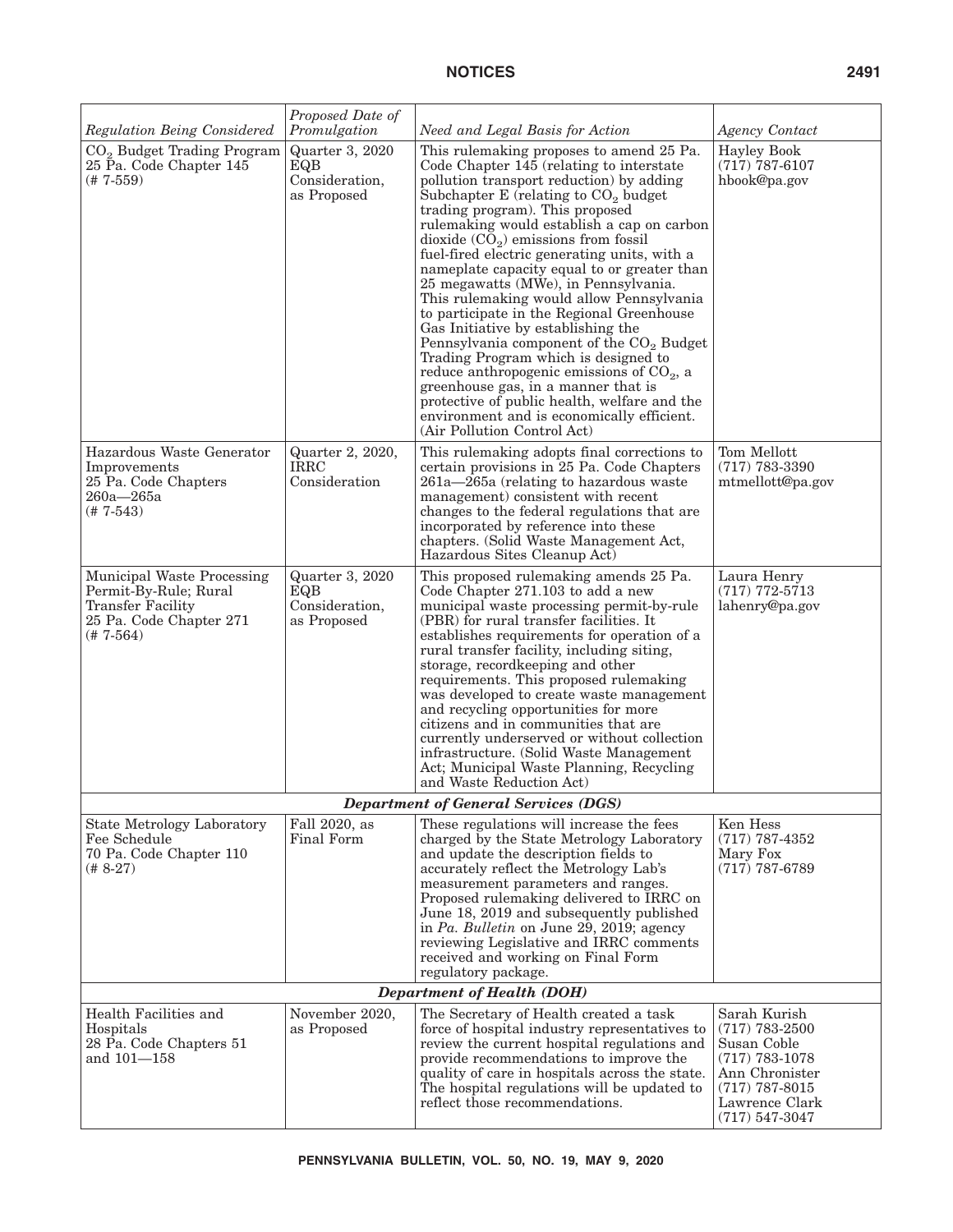| Regulation Being Considered                                                                                                     | Proposed Date of<br>Promulgation | Need and Legal Basis for Action                                                                                                                                                                                                                                                                                                                                                                                                                                     | Agency Contact                                                                                                                                                    |
|---------------------------------------------------------------------------------------------------------------------------------|----------------------------------|---------------------------------------------------------------------------------------------------------------------------------------------------------------------------------------------------------------------------------------------------------------------------------------------------------------------------------------------------------------------------------------------------------------------------------------------------------------------|-------------------------------------------------------------------------------------------------------------------------------------------------------------------|
| Long Term Care Facilities<br>28 Pa. Code Chapters<br>$201 - 211$                                                                | November 2020,<br>as Proposed    | Pennsylvania's long-term care facility<br>licensure regulations were last updated in<br>1999. Since that time, the clinical<br>complexity of nursing home residents has<br>changed substantially. The Nursing Home<br>Quality Improvement Task Force was<br>commissioned by the Secretary of Health to<br>make recommendations for revisions to the<br>regulations. The long-term care facility<br>regulations will be updated to reflect those<br>recommendations. | Kevin Hoffman<br>$(717) 783 - 2500$<br>Susan Coble<br>$(717)$ 783-1078<br>Ann Chronister<br>$(717)$ 787-8015<br>Lawrence Clark<br>$(717) 547 - 3047$              |
| Communicable and<br>Noncommunicable Diseases<br>28 Pa. Code Chapter 27                                                          | October 2020,<br>as Proposed     | To revise the listing and details associated<br>with the reportable disease regulations<br>(Chapter 27) to include additional and<br>emerging diseases, new laboratory tests,<br>and changes to exclusion policies for<br>individuals with evidence of disease.<br>Changes will allow for alignment with<br>national standards and improve disease<br>surveillance, investigation and response<br>efforts.                                                          | Yvette M. Kostelac<br>$(717) 783 - 2500$<br>Lawrence Clark<br>$(717) 547 - 3047$<br>Raphael Barishansky<br>$(717)$ 783-8804<br>Sharon Watkins<br>$(717)$ 787-3350 |
| The Controlled Substance,<br>Drug, Device and Cosmetic<br>Act<br>P.L. 233, No. 64                                               | June 2020,<br>as Proposed        | Act 96 of 2018 amends the Controlled<br>Substance, Drug, Device and Cosmetic Act<br>to provide for the required use of electronic<br>prescribing for scheduled II-V controlled<br>substances, including provisions for<br>exemptions and penalties. Per Act 96 the<br>Department of Health will promulgate<br>regulations necessary to implement the<br>requirements of the Act.                                                                                    | Keith Fickel<br>$(717) 783 - 2500$<br>Lawrence Clark<br>$(717) 547 - 3047$<br>Meghna Patel<br>$(717)$ 787-6436                                                    |
| Screening and Follow-up for<br>Diseases of the Newborn 28<br>Pa. Code Chapter 28                                                | July 2020,<br>as Proposed        | To revise and update the newborn<br>screening regulations (Chapter 28) to<br>include additional diseases, changes to<br>policies and reporting requirements.<br>Critical congenital heart defects in<br>accordance with the Newborn Child Pulse<br>Oximetry Screening Act and hearing<br>screening in accordance with the Infant<br>Hearing, Education, Assessment, Reporting,<br>and Referral Act will be added to the<br>regulations.                             | Keith Fickel<br>$(717)$ 783-2500<br><b>Stacey Gustin</b><br>$(717)$ 783-8143                                                                                      |
| Medical Marijuana Program<br>28 Pa. Code Chapters<br>1141a-1230a                                                                | August 2020,<br>as Proposed      | To promulgate as proposed permanent<br>regulations to update existing temporary<br>regulations to the Medical Marijuana<br>program.                                                                                                                                                                                                                                                                                                                                 | Carol Mowery<br>$(717) 783 - 2500$<br>Mark Kovalcin<br>$(717) 783 - 2500$<br>John Collins<br>$(717) 547 - 3047$                                                   |
| Communicable and<br>Noncommunicable Diseases,<br>specific to HIV CD4 Counts<br>and Viral Load Results<br>28 Pa. Code Chapter 27 | August 2020,<br>as Final         | Revise the details of the reportable disease<br>regulations (Chapter 27) to include<br>reporting of all HIV CD4 counts and viral<br>load results by providers and laboratories<br>to provide improved surveillance, detection<br>and treatment of HIV disease and is line<br>with national standards.                                                                                                                                                               | Yvette Kostelac<br>$(717)$ 783-2500<br>Raphael Barishansky<br>$(717)$ 772-5025<br>Godwin Obiri<br>$(717) 547 - 3499$                                              |
| Tanning Regulations                                                                                                             | July 2020,<br>as Proposed        | The Indoor Tanning Act provides for<br>regulations to be promulgated by the<br>Department as required for implementation<br>of the Act. The Department is proposing<br>regulations to further clarify the<br>requirements for the operation of tanning<br>facilities and to provide for safety of the<br>consumers of tanning products.                                                                                                                             | Keith Fickel<br>$(717)$ 783-2500<br>Lawrence Clark<br>$(717) 547 - 3047$<br>Linda Chamberlain<br>$(717)$ 736-7350                                                 |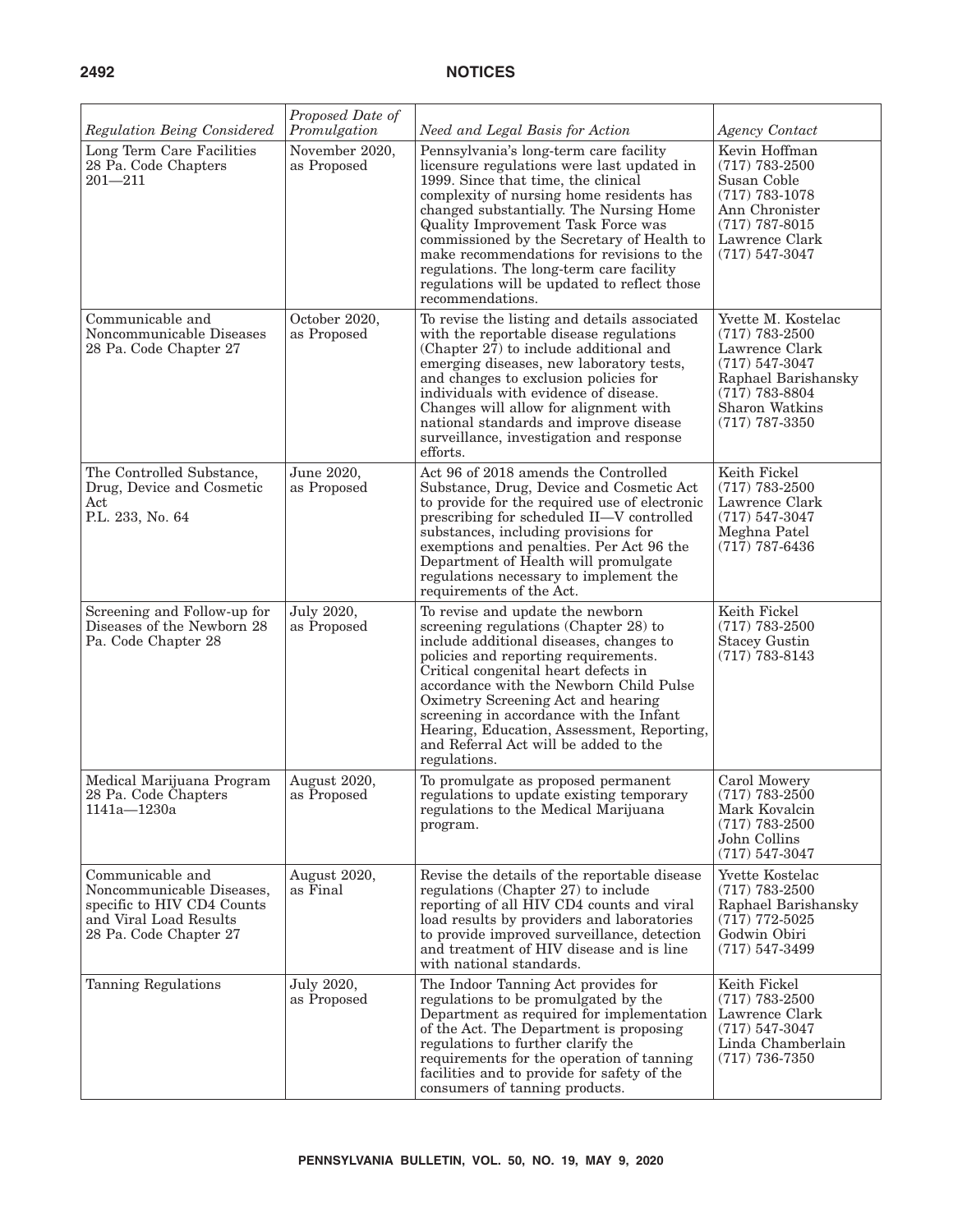| Regulation Being Considered                                                                                                                                  | Proposed Date of<br>Promulgation    | Need and Legal Basis for Action                                                                                                                                                                                                                                                                                                                                                                     | Agency Contact                                                         |
|--------------------------------------------------------------------------------------------------------------------------------------------------------------|-------------------------------------|-----------------------------------------------------------------------------------------------------------------------------------------------------------------------------------------------------------------------------------------------------------------------------------------------------------------------------------------------------------------------------------------------------|------------------------------------------------------------------------|
| Opioid Treatment<br>Agreements-Act 112, 2019                                                                                                                 | Published<br>7 Pa. Bulletin<br>1352 | This Act amends Title 35 (Health and<br>Safety) by providing for opioid treatment<br>agreements. Requires a prescriber to do<br>certain actions before issuing an individual<br>the first prescription in a single course of<br>treatment for chronic pain with a controlled<br>substance containing an opioid, regardless<br>of whether the dosage is modified during<br>that course of treatment. | Keith Fickel<br>$(717) 783 - 2500$<br>Meghna Patel<br>$(717)$ 787-6436 |
|                                                                                                                                                              |                                     | <b>Department of Human Services (DHS)</b>                                                                                                                                                                                                                                                                                                                                                           |                                                                        |
| Psychiatric Rehabilitation<br>Services<br>55 Pa. Code Chapter 5231                                                                                           | Proposed-<br><b>Fall 2020</b>       | This regulation will amend psychiatric<br>rehabilitation services for individuals 14<br>years of age and older with serious mental<br>health conditions to support the transition<br>to adulthood, implement an initiative to<br>improve coordination between the child and<br>adult mental health care systems, and<br>amend outdated language throughout.                                         | Lindsey Mauldin<br>$(717) 783 - 4726$                                  |
| Subsidized Child Care<br>Eligibility<br>55 Pa. Code Chapters 3041<br>and 3042                                                                                | Proposed—<br><b>Fall 2020</b>       | This regulation will rescind Chapter 3041<br>and replace it with Chapter 3042 to add<br>requirements imposed by the 2014<br>Reauthorization of the Child Care<br>Development Block Grant and amend other<br>requirements regarding redetermination,<br>continuation of subsidy during job loss,<br>reporting and verification, financial<br>eligibility, and prioritized groups.                    | Lindsey Mauldin<br>$(717) 783 - 4726$                                  |
| Child Day Care Centers,<br>Group Child-Care Day-Care<br>Homes, Family Child Day<br>Care Homes<br>55 Pa. Code Chapters<br>3270, 3280 and 3290<br>$(# 14-542)$ | Final-<br>Summer 2020               | This regulation will add new requirements<br>imposed by the 2014 Reauthorization of the<br>Child Care Development Block Grant and<br>other requirements, including employment,<br>background checks, training, water safety<br>training, and equipment.                                                                                                                                             | Lindsey Mauldin<br>$(717)$ 783-4726                                    |
| Definitions and<br>Requirements<br>55 Pa. Code Chapters 123<br>and 133                                                                                       | Proposed—<br>Fall 2020              | This regulation will allow applicants for<br>and recipients of Temporary Assistance to<br>Needy Families (TANF) to fulfill<br>requirements without a face-to-face<br>interview.                                                                                                                                                                                                                     | Lindsey Mauldin<br>$(717)$ 783-4726                                    |
| Medical Assistance Manual<br>55 Pa. Code Chapter 1101.51                                                                                                     | Proposed-<br>Spring 2021            | This regulation will be amended to rescind<br>the outdated "shared space" language at<br>$$1101.51(b)(3)$ to allow for a more<br>integrated approach to the provision of<br>health care by multi-disciplinary and<br>co-location arrangements.                                                                                                                                                      | Lindsey Mauldin<br>$(717) 783 - 4726$                                  |
| Medical Assistance Manual<br>55 Pa. Code Chapter 1121                                                                                                        | Proposed—<br>Spring 2021            | This proposed regulation includes technical<br>amendments to Title 55 of the<br>Pennsylvania Code, Chapters 1101, 1121,<br>1141, 1142 and 1144. In addition to the<br>technical amendments, the payment<br>methodology for covered outpatient drugs<br>has been amended in Chapter 1121 to<br>comply with the Covered Outpatient Drugs<br>final rule issued by CMS on $2/1/16$ (81 FR<br>5170).     | Lindsey Mauldin<br>$(717)$ 783-4726                                    |
| Medical Assistance Manual<br>55 Pa. Code §§ 1101.65 and<br>1150.51                                                                                           | Proposed—<br>Spring 2021            | This regulation will be amended to rescind<br>language at 55 Pa. Code $\S$ 1101.65(3) and<br>$\S$ 1150.51(a) that prohibits payments to<br>practitioners' corporations or partnerships<br>composed of unlike practitioners. The<br>rescission of the prohibitive language will<br>allow payment to be made to a group of<br>unlike providers.                                                       | Lindsey Mauldin<br>$(717)$ 783-4726                                    |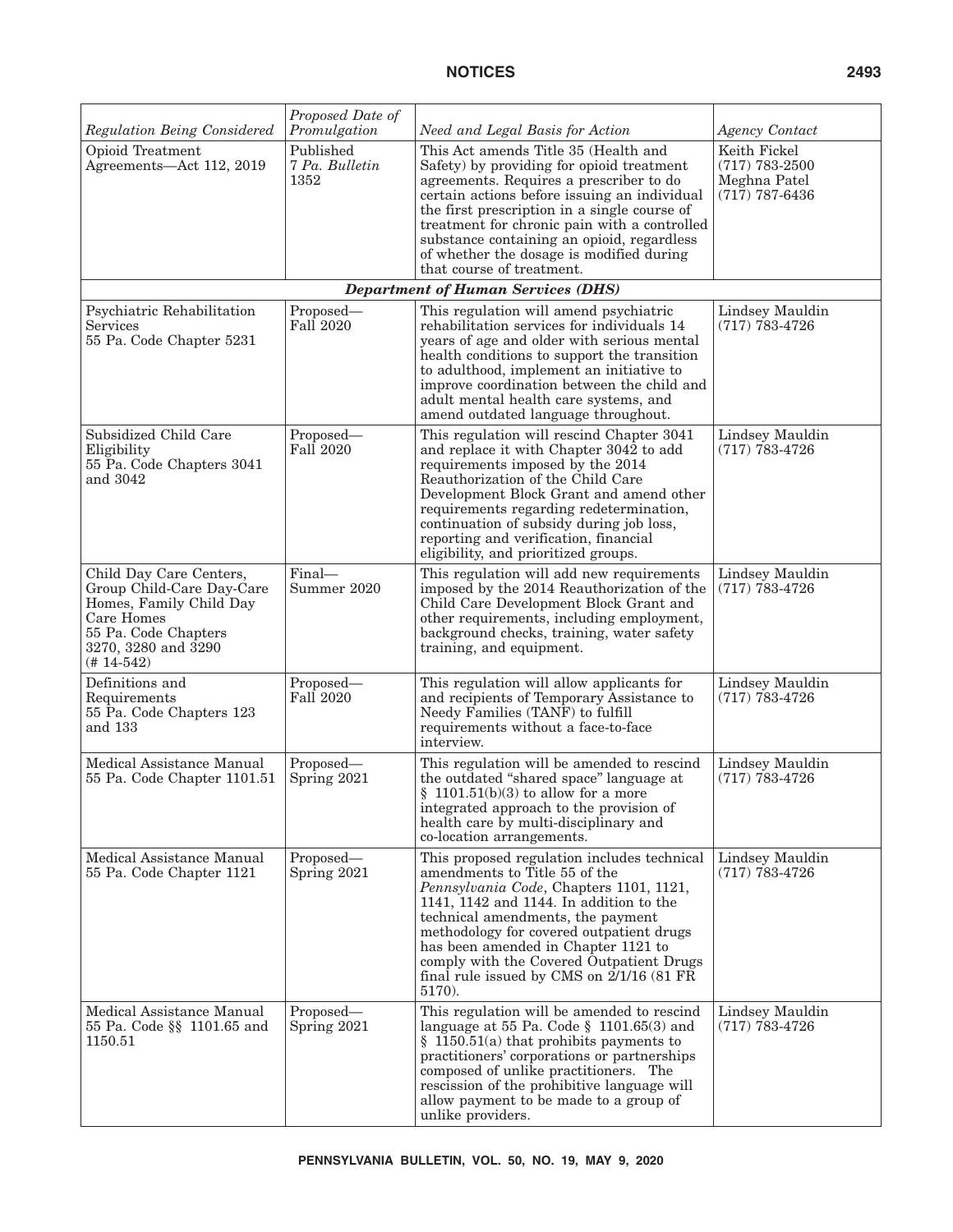| Regulation Being Considered                                                                                                                | Proposed Date of<br>Promulgation | Need and Legal Basis for Action                                                                                                                                                                                                                                                                                                                                                                                                                                                                                                                                                                                                 | <b>Agency Contact</b>                                          |
|--------------------------------------------------------------------------------------------------------------------------------------------|----------------------------------|---------------------------------------------------------------------------------------------------------------------------------------------------------------------------------------------------------------------------------------------------------------------------------------------------------------------------------------------------------------------------------------------------------------------------------------------------------------------------------------------------------------------------------------------------------------------------------------------------------------------------------|----------------------------------------------------------------|
| Medical Marijuana in<br>Facilities<br>55 Pa. Code Chapters 3270,<br>3280, 3290, 3800, 5310, 6400<br>and 6600                               | Proposed—<br><b>Fall 2020</b>    | This regulation will amend Chapters 3270,<br>3280, 3290, 3800, 5310, 6400 and 6600 as<br>directed by Section 2105 of Act 16 of 2016,<br>the Medical Marijuana Act, regarding<br>possession and use of medical marijuana in<br>child care centers or other social services<br>centers.                                                                                                                                                                                                                                                                                                                                           | Lindsey Mauldin<br>$(717)$ 783-4726                            |
| Administration of County<br>Children and Youth Social<br>Service Programs<br>55 Pa. Code Chapter 3130                                      | Proposed-<br>Spring 2021         | This regulation will replace Chapter 3130<br>to align with current practice models and<br>support implementation of improvements<br>consistent with the Child and Family<br>Services Review findings and amendments<br>to state and federal laws.                                                                                                                                                                                                                                                                                                                                                                               | Lindsey Mauldin<br>$(717) 783 - 4726$                          |
| <b>Adult Protective Services</b><br>55 Pa. Code Chapter 15                                                                                 | Proposed—<br><b>Fall 2020</b>    | This regulation will govern the<br>investigation of allegations of abuse,<br>neglect, exploitation or abandonment of<br>adults between the ages of 18 and 59 years,<br>and the provision of protective services as<br>indicated by the results of those<br>investigations. The authority for the<br>regulation and resulting services is<br>provided by Act 70 of 2010, the Adult<br>Protective Services Act.                                                                                                                                                                                                                   | Lindsey Mauldin<br>$(717)$ 783-4726                            |
| Assisted Living Regulations<br>55 Pa. Code Chapter 2800                                                                                    | Proposed-<br><b>Fall 2020</b>    | The current regulation provides standards<br>to protect the health, safety and well-being<br>of assisted living residents, identifying the<br>minimum requirements to obtain a license<br>and operate at a level of compliance<br>necessary. The proposed revisions are<br>needed to address industry changes in the<br>assisted living program since the initial<br>regulations were adopted on July 16, 2011.<br>Current regulations limit the ability of the<br>industry to grow and to support the<br>development of the provider network<br>statewide that can assist other health and<br>safety needs of aging consumers. | Lindsey Mauldin<br>$(717)$ 783-4726                            |
| Child Residential and Day<br><b>Treatment Facilities</b>                                                                                   | Proposed-<br>Spring 2021         | The purpose of this chapter is to protect the<br>health, safety and well-being of children<br>receiving care in a child residential facility<br>through the formulation, application and<br>enforcement of minimum licensing<br>requirements.                                                                                                                                                                                                                                                                                                                                                                                   | Lindsey Mauldin<br>$(717) 783 - 4726$                          |
|                                                                                                                                            |                                  | Pennsylvania Insurance Department (PID)                                                                                                                                                                                                                                                                                                                                                                                                                                                                                                                                                                                         |                                                                |
| Health Insurance Reserves<br>(NAIC Model Regulation)                                                                                       | Fall 2020,<br>as Final           | Amendments to Chapter 84a based upon<br>NAIC Model amendments regarding<br>actuarial reserving requirements.                                                                                                                                                                                                                                                                                                                                                                                                                                                                                                                    | Bridget E. Burke<br>Regulatory Coordinator<br>$(717)$ 787-2567 |
| Mental Health Parity<br>Analysis Documentation                                                                                             | Spring 2020,<br>as Proposed      | Creation of new Chapter 168, setting forth<br>requirements for Mental Health Parity<br>Analysis Documentation.                                                                                                                                                                                                                                                                                                                                                                                                                                                                                                                  | Bridget E. Burke<br>Regulatory Coordinator<br>$(717)$ 787-2567 |
|                                                                                                                                            |                                  | Department of Labor and Industry (L&I)                                                                                                                                                                                                                                                                                                                                                                                                                                                                                                                                                                                          |                                                                |
| Flammable and Combustible<br>Liquids<br>Title 34, Part I, Chapters 14<br>and 14a<br>Bureau of Occupational and<br><b>Industrial Safety</b> | Spring 2021,<br>as Proposed      | Update regulations based on Act 144 of<br>2012 and adopt requirements for storage<br>and dispensing of compressed natural gas<br>as vehicular fuel.                                                                                                                                                                                                                                                                                                                                                                                                                                                                             | Matthew Kegg<br>$(717) 783 - 6304$                             |
| Unemployment<br>Compensation<br>Title 34, Chapter 101<br>Board of Review                                                                   | Fall 2020,<br>as Proposed        | Update regulation to reflect statutory and<br>operational changes. Also, update<br>regulations based on needs for Benefits<br>Modernization System.                                                                                                                                                                                                                                                                                                                                                                                                                                                                             | Brian Parr<br>$(717)$ 787-5122                                 |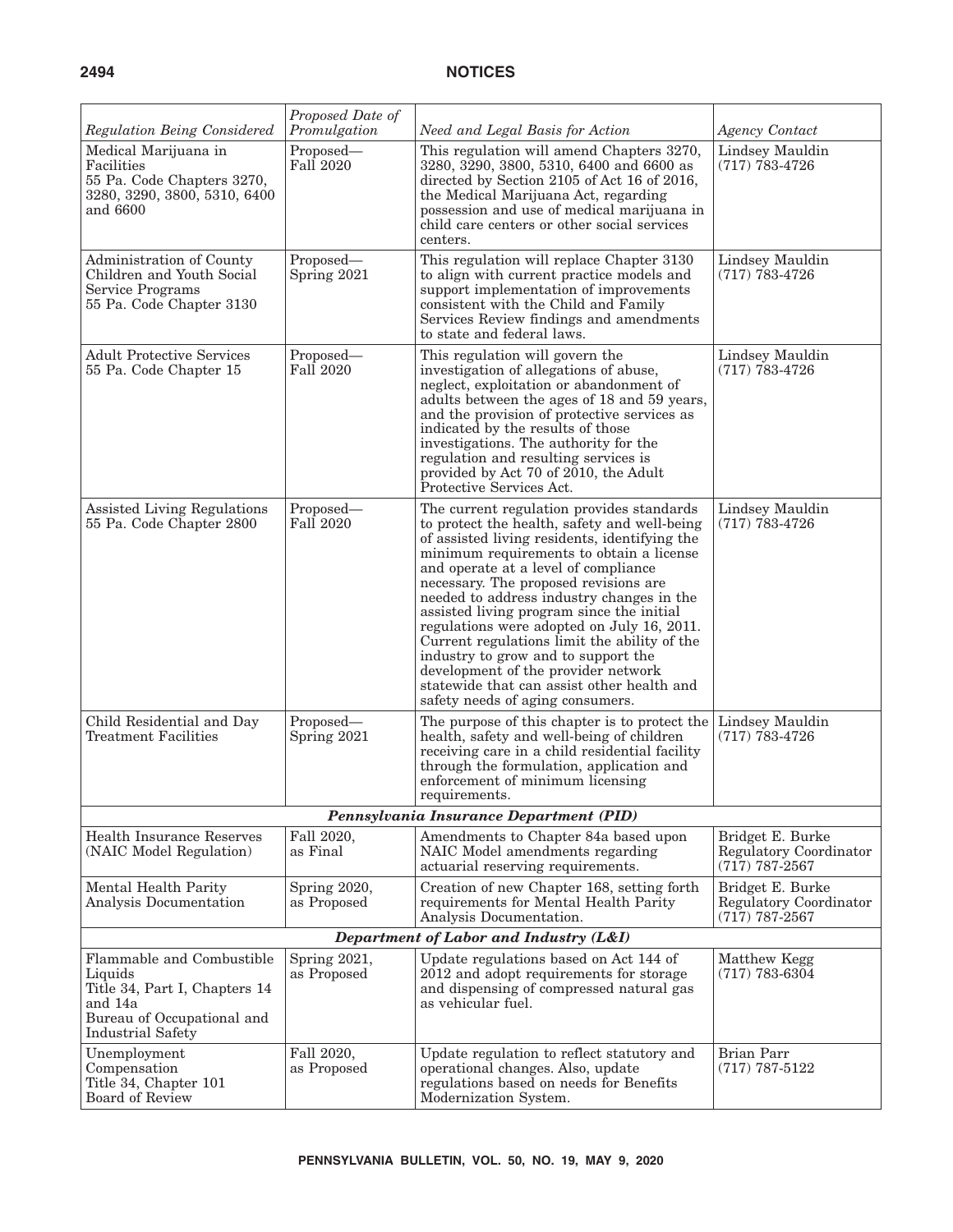| Regulation Being Considered                                                                                                                                                                                       | Proposed Date of<br>Promulgation | Need and Legal Basis for Action                                                                                                                                                                                                                                                                                    | <b>Agency Contact</b>                       |
|-------------------------------------------------------------------------------------------------------------------------------------------------------------------------------------------------------------------|----------------------------------|--------------------------------------------------------------------------------------------------------------------------------------------------------------------------------------------------------------------------------------------------------------------------------------------------------------------|---------------------------------------------|
| Unemployment<br>Compensation<br>Title 34, Chapter 65<br><b>Employee Provisions</b>                                                                                                                                | Spring 2020,<br>as Proposed      | Update regulations based on needs for<br>Benefits Modernization System and other<br>operational changes.                                                                                                                                                                                                           | Susan Dickinson<br>$(717)$ 787-4403         |
| Services for the Blind and<br>Visually Impaired<br>Currently Title 55, Part IV,<br>Adult Services Manual,<br>Subpart D Non-residential<br>Agencies/Facilities/Services<br>Chapter 2430 to be moved to<br>Title 34 | Winter 2020,<br>as Proposed      | Deletion of current regulations and creation<br>of new regulations for the Business<br>Enterprise Program to reflect operational<br>changes, based on the transfer of the<br>program from the Department of Welfare to<br>L&I, Act 15 of 1999.                                                                     | <b>Stanley Swaintek</b><br>$(570)$ 826-2361 |
| Minimum Wage<br>Title 34, Part 12,<br>Chapter 231<br>Bureau of Labor Law<br>Compliance                                                                                                                            | Summer 2020,<br>as Final         | Revise regulations to update the executive,<br>administrative and professional exemptions<br>from the Minimum Wage Act of 1968.<br>IRRC approved Final-Form regulation on<br>January 31, 2020. Regulation cannot be<br>published because the General Assembly<br>has started the concurrent resolution<br>process. | Bryan Smolock<br>$(717)$ 787-0606           |
| Sign Language Interpreter<br>and Transliterator State<br>Registration Act, Act 57 of<br>2004                                                                                                                      | Winter 2020,<br>revised Proposed | Update the regulations to ensure the<br>protection of deaf consumers' rights and to<br>increase the number of qualified<br>interpreters in PA.                                                                                                                                                                     | Melissa Hawkins<br>$(717) 783 - 4912$       |
| Apprenticeship EEO<br>Regulations<br>Title 34, Chapter 81<br>Equal Opportunity in<br><b>Apprenticeship Programs</b>                                                                                               | Summer 2020,<br>as Proposed      | Update the PA apprenticeship regulations<br>to align with new federal EEO regulations.                                                                                                                                                                                                                             | Eric Ramsay<br>$(717)$ 787-6997             |
| <b>Uniform Construction Code</b><br>Regulations<br>Title 34, Part I, Chapter 405<br>Bureau of Occupational and<br><b>Industrial Safety</b>                                                                        | Spring 2022,<br>as Proposed      | Update regulations related to lifting devices<br>based on Act 68 of 2018 and adopt<br>certification standards for third party<br>inspection agencies.                                                                                                                                                              | Matthew Kegg<br>$(717)$ 787-6304            |
| <b>Bureau of Workers'</b><br>Compensation<br>Title 34, Chapter 123<br>Subchapter B.<br><b>Impairment Ratings</b>                                                                                                  | Fall 2020,<br>as Proposed        | Update regulations to reflect new statutory<br>provisions and changes to the IRE process<br>enacted by Act 111 of 2018.                                                                                                                                                                                            | Marianne Saylor<br>$(717) 783 - 5421$       |
| <b>Employment of Minors</b><br>Title 34, Part 1, Chapter 11<br>Bureau of Labor Law<br>Compliance                                                                                                                  | Spring 2020,<br>as Proposed      | Update regulations related to employment<br>of minors to reflect 2012 updates to the<br>Child Labor Act.                                                                                                                                                                                                           | Bryan Smolock<br>$(717)$ 787-0606           |
| Special Rules of<br>Administrative Practice and<br>Procedure Before the<br>Workers' Compensation<br>Appeal Board,<br>Title 34, Part VII,<br>Chapter 111,<br>Workers' Compensation<br>Appeal Board                 | Summer 2020,<br>as Proposed      | Modernize regulations to reflect judicial<br>best practices in scheduling of oral<br>argument after the parties file briefs.                                                                                                                                                                                       | Steven Loux<br>$(717)$ 783-7838             |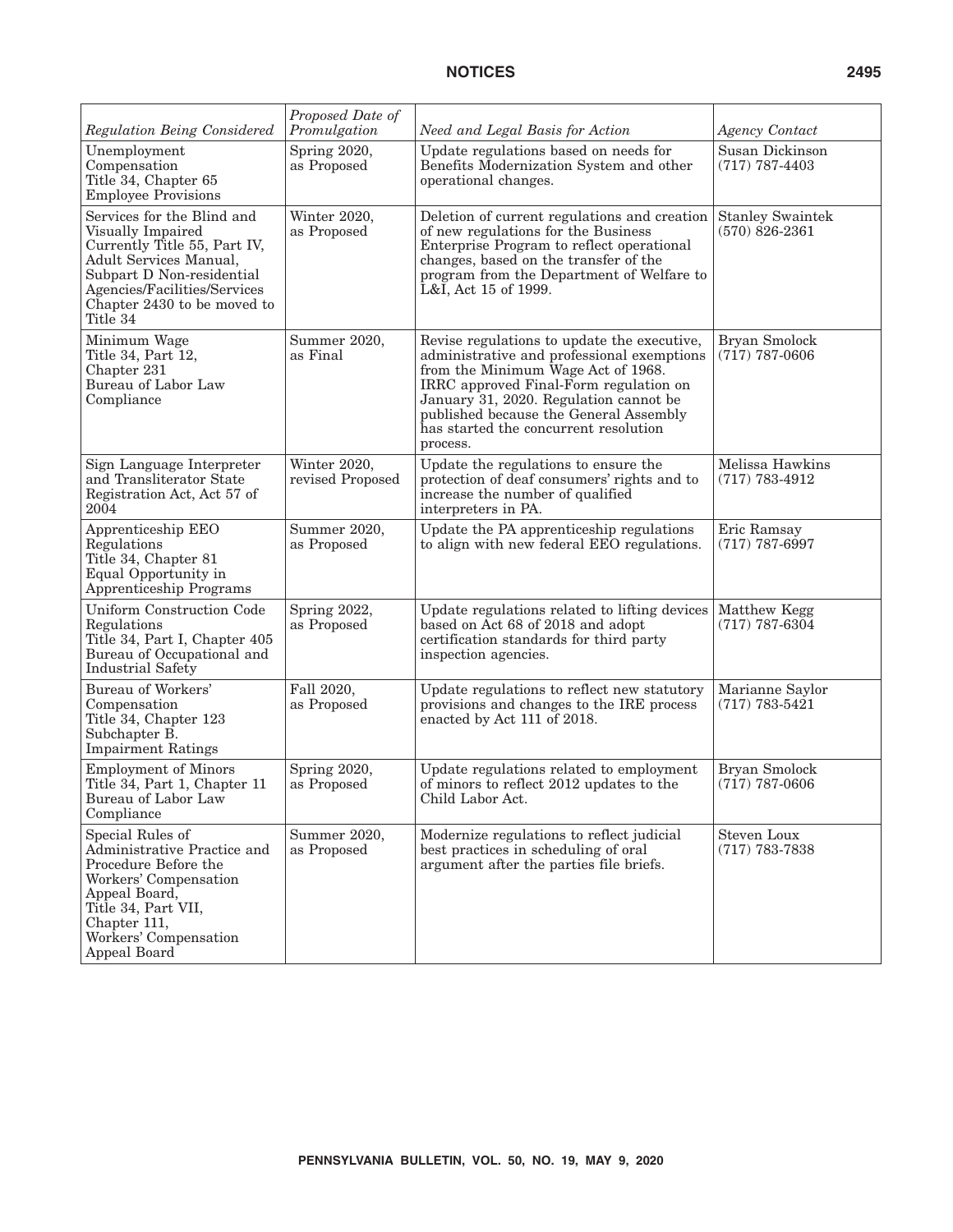| Regulation Being Considered                                                                                                        | Proposed Date of<br>Promulgation                                                                                                                                                 | Need and Legal Basis for Action                                                                                                                                                                                                                                                                                                                                                                                                                                                                                                                                                                                                                                                                                                                              | <b>Agency Contact</b>                                                 |  |
|------------------------------------------------------------------------------------------------------------------------------------|----------------------------------------------------------------------------------------------------------------------------------------------------------------------------------|--------------------------------------------------------------------------------------------------------------------------------------------------------------------------------------------------------------------------------------------------------------------------------------------------------------------------------------------------------------------------------------------------------------------------------------------------------------------------------------------------------------------------------------------------------------------------------------------------------------------------------------------------------------------------------------------------------------------------------------------------------------|-----------------------------------------------------------------------|--|
|                                                                                                                                    |                                                                                                                                                                                  | <b>Department of Military and Veterans Affairs (DMVA)</b>                                                                                                                                                                                                                                                                                                                                                                                                                                                                                                                                                                                                                                                                                                    |                                                                       |  |
| Veterans' Homes Regulations<br>43 Pa. Code Chapter 7                                                                               | Winter 2020,<br>as Proposed                                                                                                                                                      | The Department wishes to promulgate a<br>comprehensive update to its regulations on<br>State Veterans' Homes. The statutory<br>authority for these regulations is section<br>$902(10)$ of the Military and Veterans Code<br>$(51 \text{ Pa.C.S} \text{ } \text{\&} 903(10))$ . These regulations<br>are out-of-date. They were last updated in<br>1986. The purpose of the changes to these<br>regulations is to bring them in line with<br>best practices in the long-term care arena.                                                                                                                                                                                                                                                                      | Elizabeth Pettis<br>$(717) 861 - 8503$                                |  |
| Bureau of Veterans' Affairs<br>43 Pa. Code Chapter 5                                                                               | Summer 2021,<br>as Proposed                                                                                                                                                      | The Department wishes to promulgate a<br>comprehensive update to its regulations<br>related to the former Bureau of Veterans'<br>Affairs that is now the Bureau of Programs,<br>Initiatives, Reintegration and Outreach.<br>The statutory authority for these<br>regulations Sections $1704(7)$ and 7701 of<br>the Military and Veterans Code (51<br>Pa.C.S.). These regulations are out-of-date.<br>They were last updated in 1991.                                                                                                                                                                                                                                                                                                                         | Elizabeth Pettis<br>$(717) 861 - 8503$                                |  |
| Fort Indiantown Gap<br>43 Pa. Code (new Chapter)                                                                                   | Spring 2022,<br>as Proposed                                                                                                                                                      | Fort Indiantown Gap is owned by the<br>Commonwealth of Pennsylvania and<br>operated by the Department of Military and<br>Veterans Affairs. The post is home to tens<br>of thousands of Soldiers and civilians every<br>year for training and other activities.<br>Department wishes to promulgate<br>regulatory authority and installation<br>regulations that enhance the safety of<br>military and civilian personnel and protect<br>the military and Commonwealth property.<br>The statutory authority for these<br>regulations Chapter $7 \tS 708$ of the Military<br>and Veterans Code (51 Pa.C.S.).                                                                                                                                                    | Elizabeth Pettis<br>$(717) 861 - 8503$                                |  |
|                                                                                                                                    |                                                                                                                                                                                  | <b>Municipal Police Officers' Education and Training Commission (MPOETC)</b>                                                                                                                                                                                                                                                                                                                                                                                                                                                                                                                                                                                                                                                                                 |                                                                       |  |
| Administration of the<br>Municipal Police Officers'<br>Education and Training<br>Program<br>37 Pa. Code Chapter 203<br>$(+ 17-80)$ | Summer 2020,<br>as Proposed<br>This regulatory<br>packet was<br>revised and<br>re-submitted to<br>the OAG through<br>the OGC in<br>January 2020 for<br>review and<br>processing. | Title 53 Pa.C.S. $\S$ 2164(14) conveys powers<br>and duties to the Municipal Police Officers'<br>Education and Training Commission to<br>make such rules and regulations and to<br>perform such other duties as may be<br>reasonably necessary or appropriate to<br>implement the education and training<br>program for police officers. Omnibus<br>revisions to Chapter 203, which pertains to<br>the certification and training of the<br>Commonwealth's municipal police officers,<br>are necessary to modernize these<br>regulations, as they have not undergone a<br>major revision since 1996. The amendments<br>that will be proposed are the product of an<br>extensive review project that included key<br>stakeholders of the regulated community. | Sergeant Leslie Barr<br>$(717)$ 705-0843                              |  |
| Pennsylvania Commission on Crime and Delinquency (PCCD)                                                                            |                                                                                                                                                                                  |                                                                                                                                                                                                                                                                                                                                                                                                                                                                                                                                                                                                                                                                                                                                                              |                                                                       |  |
| Sheriffs' and Deputy Sheriffs'<br>Education and Training<br>Program<br>37 Pa. Code Chapter 421                                     | Fall 2020,<br>as Proposed                                                                                                                                                        | The Deputy Sheriffs' Education and<br>Training Board (Board), an advisory board<br>within the Commission on Crime and<br>Delinquency, plans to amend the<br>regulations at 37 Pa. Code Chapter 421<br>(relating to Deputy Sheriffs' Education and<br>Training Board) due to statutory changes in<br>Act 114 of 2014 (Act of Jul. 9, 2014, P.L.<br>1006, No. 114).                                                                                                                                                                                                                                                                                                                                                                                            | Derin Myers<br>$(717)$ 265-8466<br>Debra Sandifer<br>$(717)$ 265-8517 |  |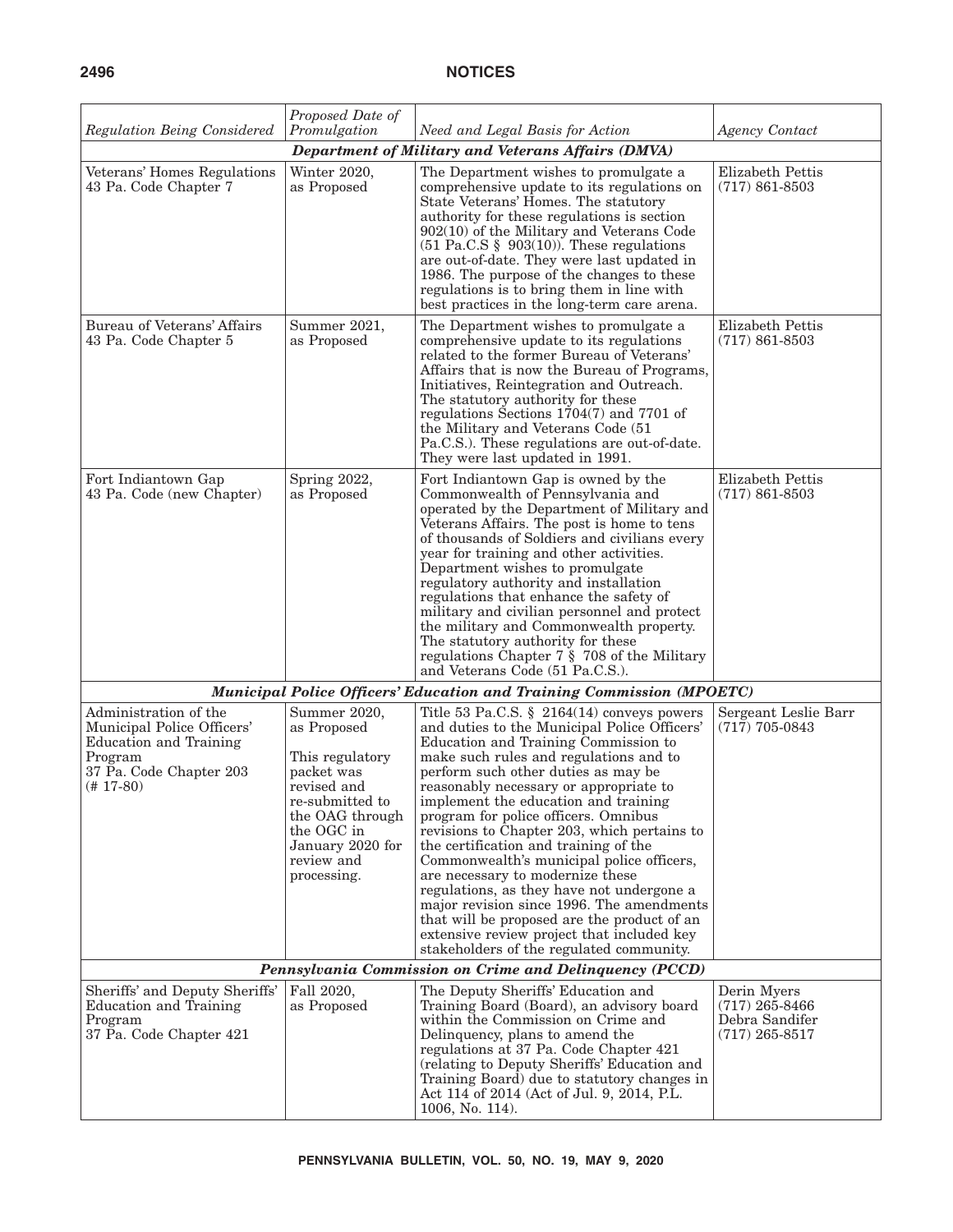|                                                                                                                                                                                                                                                                                                                                                | Proposed Date of                                                                                                               |                                                                                                                                                                                                                                                                                                                                                                                                                                                                                                                                                                                                                                                                                                                                                                                                                                                                                                                                                                                                                                                                                                                                                                                                                                                                                                                                                                                                                                                                                                                                                                                                                                                                                                                                                                                                                                                                                                                                                                                                                                                                                                                                                                                                                                                                                                                                                                                                                                                                                                                                                                                                      |                                     |
|------------------------------------------------------------------------------------------------------------------------------------------------------------------------------------------------------------------------------------------------------------------------------------------------------------------------------------------------|--------------------------------------------------------------------------------------------------------------------------------|------------------------------------------------------------------------------------------------------------------------------------------------------------------------------------------------------------------------------------------------------------------------------------------------------------------------------------------------------------------------------------------------------------------------------------------------------------------------------------------------------------------------------------------------------------------------------------------------------------------------------------------------------------------------------------------------------------------------------------------------------------------------------------------------------------------------------------------------------------------------------------------------------------------------------------------------------------------------------------------------------------------------------------------------------------------------------------------------------------------------------------------------------------------------------------------------------------------------------------------------------------------------------------------------------------------------------------------------------------------------------------------------------------------------------------------------------------------------------------------------------------------------------------------------------------------------------------------------------------------------------------------------------------------------------------------------------------------------------------------------------------------------------------------------------------------------------------------------------------------------------------------------------------------------------------------------------------------------------------------------------------------------------------------------------------------------------------------------------------------------------------------------------------------------------------------------------------------------------------------------------------------------------------------------------------------------------------------------------------------------------------------------------------------------------------------------------------------------------------------------------------------------------------------------------------------------------------------------------|-------------------------------------|
| Regulation Being Considered                                                                                                                                                                                                                                                                                                                    | Promulgation                                                                                                                   | Need and Legal Basis for Action                                                                                                                                                                                                                                                                                                                                                                                                                                                                                                                                                                                                                                                                                                                                                                                                                                                                                                                                                                                                                                                                                                                                                                                                                                                                                                                                                                                                                                                                                                                                                                                                                                                                                                                                                                                                                                                                                                                                                                                                                                                                                                                                                                                                                                                                                                                                                                                                                                                                                                                                                                      | <b>Agency Contact</b>               |
|                                                                                                                                                                                                                                                                                                                                                |                                                                                                                                | Pennsylvania Emergency Management Agency (PEMA)                                                                                                                                                                                                                                                                                                                                                                                                                                                                                                                                                                                                                                                                                                                                                                                                                                                                                                                                                                                                                                                                                                                                                                                                                                                                                                                                                                                                                                                                                                                                                                                                                                                                                                                                                                                                                                                                                                                                                                                                                                                                                                                                                                                                                                                                                                                                                                                                                                                                                                                                                      |                                     |
| No regulations being developed or considered at this time.                                                                                                                                                                                                                                                                                     |                                                                                                                                |                                                                                                                                                                                                                                                                                                                                                                                                                                                                                                                                                                                                                                                                                                                                                                                                                                                                                                                                                                                                                                                                                                                                                                                                                                                                                                                                                                                                                                                                                                                                                                                                                                                                                                                                                                                                                                                                                                                                                                                                                                                                                                                                                                                                                                                                                                                                                                                                                                                                                                                                                                                                      |                                     |
|                                                                                                                                                                                                                                                                                                                                                |                                                                                                                                | Pennsylvania Infrastructure Investment Authority (PENNVEST)                                                                                                                                                                                                                                                                                                                                                                                                                                                                                                                                                                                                                                                                                                                                                                                                                                                                                                                                                                                                                                                                                                                                                                                                                                                                                                                                                                                                                                                                                                                                                                                                                                                                                                                                                                                                                                                                                                                                                                                                                                                                                                                                                                                                                                                                                                                                                                                                                                                                                                                                          |                                     |
| Pennsylvania Infrastructure<br><b>Investment Authority</b><br>(PENNVEST) Assistance,<br>25 Pa. Code Section 963.14<br>$(# 101-08)$                                                                                                                                                                                                             | Spring 2020,<br>as Proposed                                                                                                    | Revisions under consideration include: (1)<br>Amend 25 Pa. Code § 963.14 to allow<br>PENNVEST to award grants or principal<br>forgiveness if a statute designates a<br>separate funding source and indicates the<br>award of funds should be based solely on<br>eligibility and not affordability.                                                                                                                                                                                                                                                                                                                                                                                                                                                                                                                                                                                                                                                                                                                                                                                                                                                                                                                                                                                                                                                                                                                                                                                                                                                                                                                                                                                                                                                                                                                                                                                                                                                                                                                                                                                                                                                                                                                                                                                                                                                                                                                                                                                                                                                                                                   | Shawn W. Weis<br>$(717) 783 - 6776$ |
| Pennsylvania Infrastructure<br><b>Investment Authority</b><br>(PENNVEST) Assistance and<br>Clean Water State Revolving<br>Fund<br>25 Pa. Code Sections<br>963.1-963.20, including<br>inter alia:<br>963.12(a)<br>963.13(c)<br>963.13(e)<br>963.14<br>963.15(a)<br>963.15(c)<br>963.16<br>963.18(c)<br>963.20<br>$(\# 101 - 1008; \# 101 - 09)$ | Spring 2020,<br>as Proposed<br>The PENNVEST<br>Board voted to<br>approve the<br>proposed<br>rulemaking on<br>January 29, 2020. | Revisions under consideration include, inter<br>alia:<br>Amendments to 25 Pa. Code<br>§§ 963.1-963.20 to be consistent with<br>statutory revisions imposed by P.L. 51, No.<br>16, enacted June 19, 2013, the Federal<br>Water Resources Reform and Development<br>Act of 2014, and guidance revisions<br>implemented by the Department of<br>Environmental Protection, to reflect updates<br>to business practices, and to incorporate any<br>provisions necessary to accommodate for the<br>deletion of 25 Pa. Code $\S$ 965 in its entirety,<br>including, but not limited to the following:<br>(1) Amend 25 Pa. Code § 963.12(a)(1) by<br>revising the section to provide for the<br>eligibility of certain interior plumbing costs.<br>$(2)$ Delete 25 Pa. Code § 963.12(a)(3) and<br>§ 963.12(c)(3) thereby allowing PENNVEST<br>to provide financial assistance (loan and<br>grant) for costs associated with the purchase<br>of land that qualify as eligible costs under<br>$§$ 963.11(a)(4).<br>(3) Delete 25 Pa. Code § $963.12(a)(7)$ thereby<br>allowing PENNVEST to provide financial<br>assistance (loan and grant) for costs<br>associated with the extraction for profit of<br>minerals or other resources from wastewater<br>or sludge whether the project is sponsored by<br>a public or private actor.<br>$(4)$ Amend 25 Pa. Code § 963.13(c) by<br>revising the section to provide for an<br>amortization of advance funding loans with a<br>term of 59 months of interest only and<br>repayment of principal and interest on the<br>60th month.<br>$(5)$ Delete 25 Pa. Code § 963.13(e) requiring<br>PENNVEST to set aside 10% of the available<br>finance assistance for advance funding<br>assistance due to a lack of demand.<br>$(6)$ Amend 25 Pa. Code § 963.15(a) by<br>revising the first sentence to provide for a<br>change in the normal loan term to allow<br>3 years of interest only prior to principal<br>amortization.<br>$(7)$ Amend 25 Pa. Code $\,$ 963.15(c)(5) to<br>provide that maximum interest rates on<br>loans shall be determined based upon the<br>unemployment rate for the applicable county<br>in the most recent calendar year for which<br>data has been finalized as of the application<br>cutoff date.<br>$(8)$ Amend 25 Pa. Code § 963.15 $(c)(6)$ by<br>revising the sentence to define "bond interest"<br>rate" to mean the rate of interest paid by the<br>Commonwealth in its issuance of general<br>obligation bonds immediately preceding the<br>application cut-off date for the next regularly<br>scheduled PENNVEST Board meeting. | Shawn W. Weis<br>$(717) 783 - 6776$ |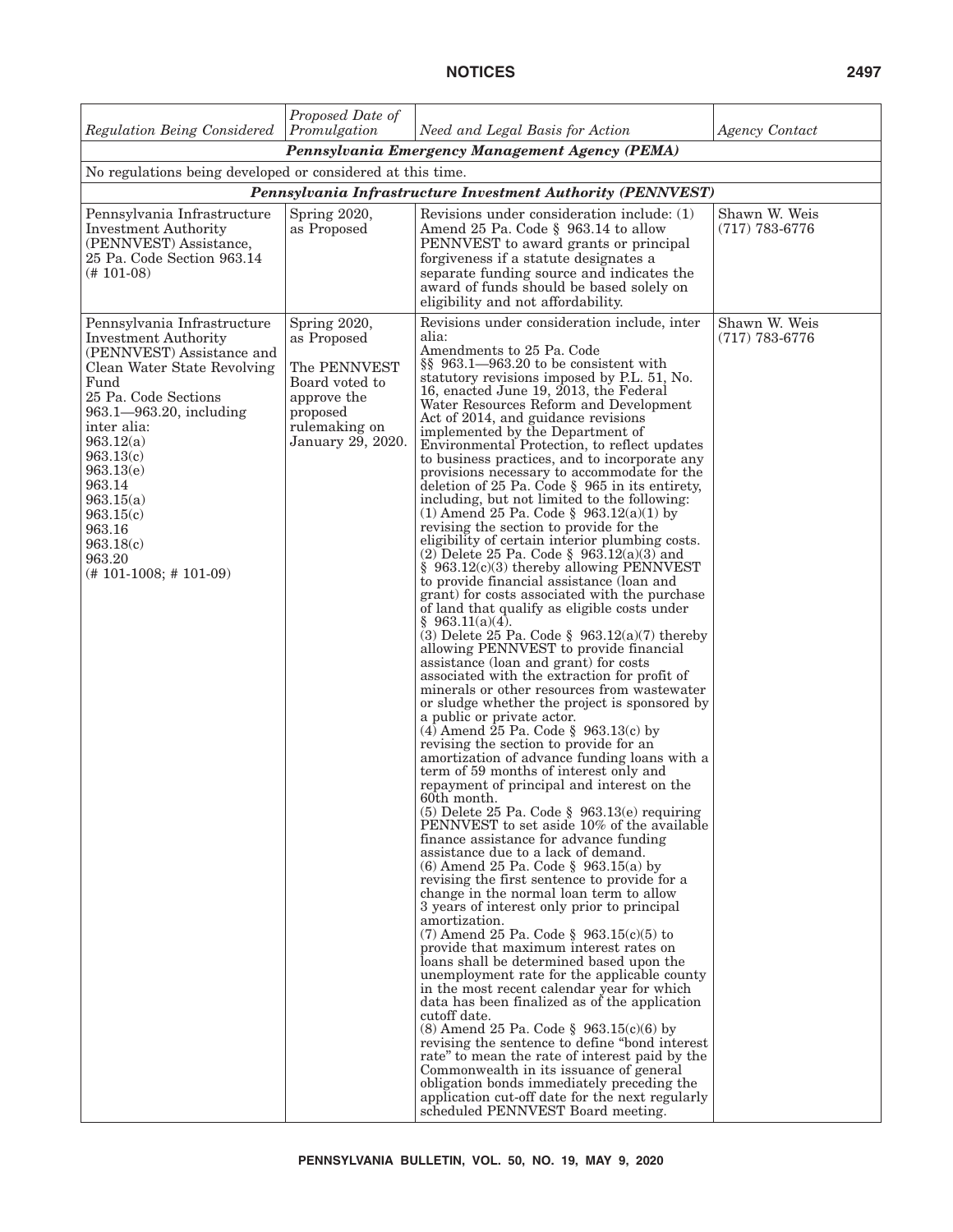| Regulation Being Considered                                                                                                                                                                                                     | Proposed Date of<br>Promulgation | Need and Legal Basis for Action                                                                                                                                                                                                                                                                                                                                                                                                                                                                                                                                                     | <b>Agency Contact</b>                    |
|---------------------------------------------------------------------------------------------------------------------------------------------------------------------------------------------------------------------------------|----------------------------------|-------------------------------------------------------------------------------------------------------------------------------------------------------------------------------------------------------------------------------------------------------------------------------------------------------------------------------------------------------------------------------------------------------------------------------------------------------------------------------------------------------------------------------------------------------------------------------------|------------------------------------------|
|                                                                                                                                                                                                                                 |                                  | $(9)$ Amend 25 Pa. Code § 963.16 to provide<br>the parameters of a loan or bond guarantee<br>program to be provided by PENNVEST.<br>$(10)$ Amend 25 Pa. Code § 963.18 $(c)(2)(iii)$<br>to increase the threshold for PENNVEST's<br>prior written approval of change orders<br>from \$25,000, or 2 percent of the amount of<br>the project's construction cost, whichever is<br>less, to \$50,000.<br>$(11)$ Delete 25 Pa. Code § 963.20<br>eliminating the requirement for a second<br>opinion project review for projects in excess<br>of \$10M.                                   |                                          |
|                                                                                                                                                                                                                                 |                                  | Pennsylvania State Police (PSP)                                                                                                                                                                                                                                                                                                                                                                                                                                                                                                                                                     |                                          |
| Training and Minimum<br>Standards Under the<br>Wiretapping and Electronic<br>Surveillance Control Act<br>37 Pa. Code Chapter 51                                                                                                 | Fall 2020,<br>as Proposed        | Title 18 Pa.C.S. $\S$ 5724 requires the<br>Commissioner of the Pennsylvania State<br>Police (PSP) and the Attorney General to<br>establish a training course for certification<br>related to conducting wiretapping and<br>electronic surveillance. Revisions to<br>Chapter 51 as it relates to officer<br>certification/re-certification and<br>authorization to engage in the conduct of<br>communications interception will be<br>proposed to adjust the training to current<br>technology and operational needs.                                                                | Sergeant Leslie Barr<br>$(717)$ 705-0843 |
| Application for purchase<br>(partially-manufactured<br>frame or receiver for pistol or<br>rifle) Under Procedures and<br>Specifications for Firearm<br>Record Forms under the<br>Uniform Firearms Act<br>37 Pa. Code Chapter 33 | Summer 2020,<br>as Proposed      | Title 18 Pa.C.S. § 6111.1 requires the<br>Pennsylvania State Police to administer the<br>provisions of the Uniform Firearms Act.<br>The Office of Attorney General, Official<br>Opinion 2019-3, 49 Pa.B. 7659, establishes<br>a partially-manufactured frame or receiver<br>for a pistol or rifle as a firearm as defined<br>within the Uniform Firearms Act. The<br>purpose of the proposed rulemaking is to<br>ensure clear guidance is given to<br>licensees/sheriffs in processing the<br>sale/transfer of a partially-manufactured<br>frame or receiver for a pistol or rifle. | Sergeant Leslie Barr<br>$(717)$ 705-0843 |
|                                                                                                                                                                                                                                 |                                  | <b>Department of Revenue (DOR)</b>                                                                                                                                                                                                                                                                                                                                                                                                                                                                                                                                                  |                                          |
| Amendments to Local Option<br>Small Games of Chance<br>(SGOC)<br>61 Pa. Code Chapter 901a                                                                                                                                       | October 2020,<br>as Proposed     | The Department is proposing to replace<br>Chapter 901 with a new Chapter 901a as a<br>result of the amendments to the SGOC law.<br>The proposed rulemaking will reorganize<br>and clarify the SGOC regulations as well as<br>incorporate necessary changes to<br>implement Acts 2 and 184 of 2012 and Acts<br>90 and 92 of 2013.                                                                                                                                                                                                                                                    | John Brenner<br>$(717)$ 705-3906         |
| Amendments to Realty<br>Transfer Tax (RTT)<br>Regulations<br>61 Pa. Code Chapter 91                                                                                                                                             | September 2020,<br>as Proposed   | Amendments to the RTT regulations are<br>being proposed to improve the clarity and<br>effectiveness of the regulations.<br>Additionally, the proposed amendments will<br>be consistent with Department policy and<br>language in the RTT statute.                                                                                                                                                                                                                                                                                                                                   | John Brenner<br>$(717)$ 705-3906         |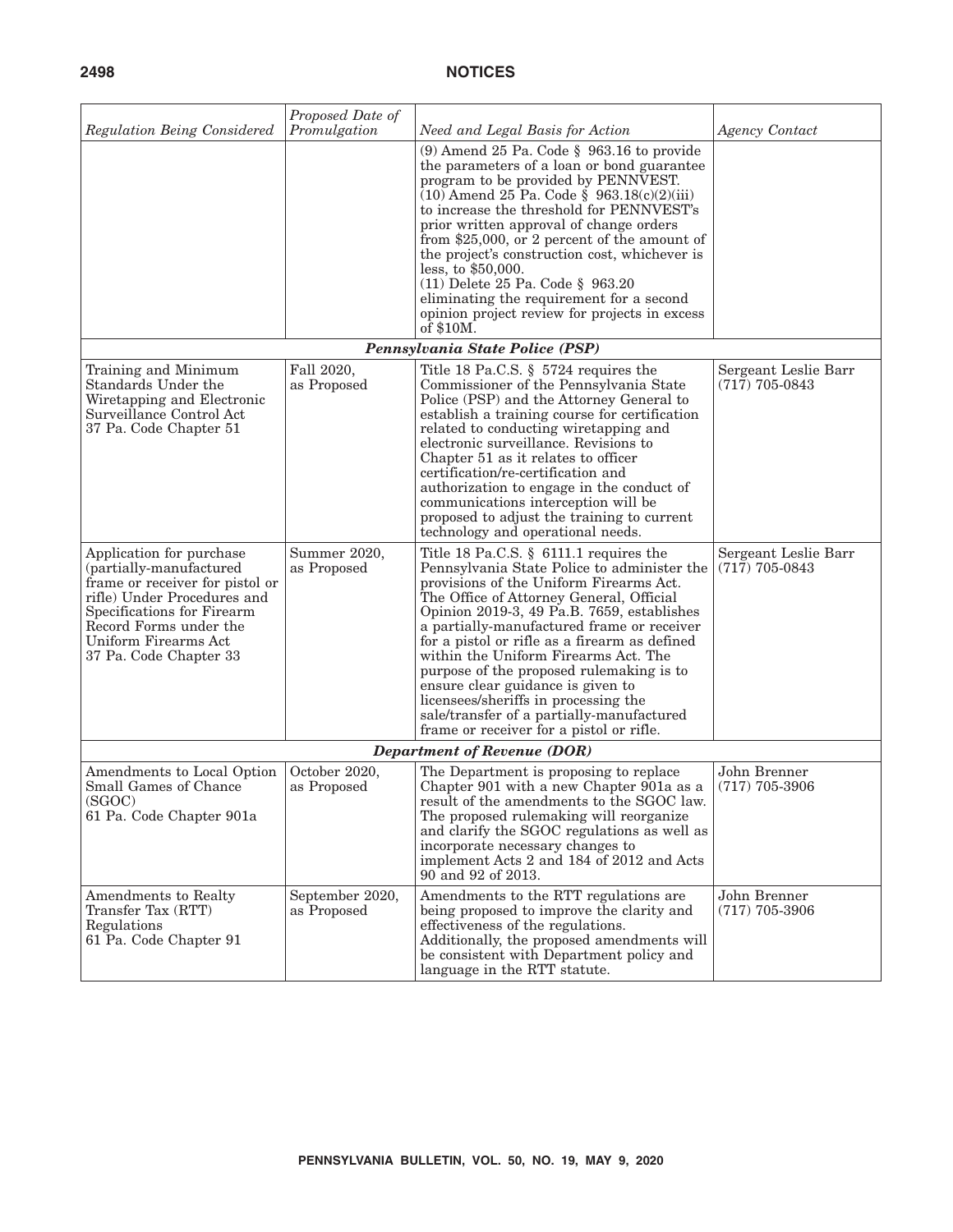| <b>Regulation Being Considered</b>                                                            | Proposed Date of<br>Promulgation                                                                      | Need and Legal Basis for Action                                                                                                                                                                                                                                                                                                                                                                                                                                                                                                                                                                                                                | <b>Agency Contact</b>                  |
|-----------------------------------------------------------------------------------------------|-------------------------------------------------------------------------------------------------------|------------------------------------------------------------------------------------------------------------------------------------------------------------------------------------------------------------------------------------------------------------------------------------------------------------------------------------------------------------------------------------------------------------------------------------------------------------------------------------------------------------------------------------------------------------------------------------------------------------------------------------------------|----------------------------------------|
| iLottery [Games]<br>61 Pa. Code Chapter 876<br>$(# 15-460)$                                   | Proposed<br>rulemaking<br>published at<br>49 Pa.B. 2242<br>(May 4, 2019);<br>March 2020,<br>as Final. | Act 42 of 2017 authorized the Department<br>to promulgate "temporary" regulations for<br>iLottery games, effective for two years upon<br>publication in the Pennsylvania Bulletin.<br>The temporary regulations for iLottery<br>Games were published at 48 Pa.B. 1829<br>(March 31, 2018) and codified in the June<br>2018 Supplement to the Pennsylvania Code.<br>The temporary regulations expire on March<br>31, 2020. The Department is promulgating<br>permanent regulations.                                                                                                                                                             | Casey Fenstermaker<br>$(717)$ 346-1860 |
|                                                                                               |                                                                                                       | <b>Department of State (DOS)</b>                                                                                                                                                                                                                                                                                                                                                                                                                                                                                                                                                                                                               |                                        |
| <b>State Board of Accountancy</b>                                                             |                                                                                                       |                                                                                                                                                                                                                                                                                                                                                                                                                                                                                                                                                                                                                                                |                                        |
| Competence to Supervise<br><b>Attest Services</b><br>49 Pa. Code § 11.23a<br>$(+ 16A - 5516)$ | Spring 2020,<br>as Proposed                                                                           | The proposed rulemaking would provide a<br>CPE <sup>*</sup> safe harbor" for licensees supervising<br>attest services; require licensees<br>supervising, signing or authorizing another<br>to sign an accountant's report for attest<br>services to comply with the competency<br>requirements; and fix a typographical error.                                                                                                                                                                                                                                                                                                                 | Sara Fox<br>$(717)$ 783-3399           |
| <b>State Architects Licensure Board</b>                                                       |                                                                                                       |                                                                                                                                                                                                                                                                                                                                                                                                                                                                                                                                                                                                                                                |                                        |
| Electronic Seals and Signing<br>49 Pa. Code Chapter 9<br>$(# 16A-4111)$                       | Spring 2020,<br>as Proposed                                                                           | The proposed regulations would update<br>existing regulations on seals and set forth<br>standard requirements for electronic seals<br>and electronic signing of design documents.<br>The goal of this proposal is to be consistent<br>with proposed regulations of the State<br>Registration Board for Professional<br>Engineers, Land Surveyors and Geologists<br>and the State Board of Landscape<br>Architects to provide all design<br>professionals with standards that are as<br>consistent as possible with respect to both<br>traditional seals and electronic seals to<br>benefit both the design professionals and<br>their clients. | Amanda Li<br>$(717)$ 783-3397          |
| <b>State Board of Auctioneer Examiners</b>                                                    |                                                                                                       |                                                                                                                                                                                                                                                                                                                                                                                                                                                                                                                                                                                                                                                |                                        |
| Schedule of Fees<br>49 Pa. Code § 1.41<br>$(+ 16A - 6411)$                                    | Summer 2020,<br>as Proposed                                                                           | The proposed rulemaking is needed to<br>increase application and biennial renewal<br>fees to provide sufficient biennial revenue<br>to meet projected expenditures as required<br>under section $6(a)$ of the Auctioneer<br>Licensing and Trading Assistant<br>Registration Act (63 P.S. § 734.6).                                                                                                                                                                                                                                                                                                                                             | Terrie Kocher<br>$(717)$ 783-3397      |
| <b>State Board of Barber Examiners</b>                                                        |                                                                                                       |                                                                                                                                                                                                                                                                                                                                                                                                                                                                                                                                                                                                                                                |                                        |
| <b>Schedule of Fees</b><br>49 Pa. Code § 3.103<br>$(\# 16A - 4230)$                           | Summer 2020,<br>as Proposed                                                                           | The proposed rulemaking is needed to<br>increase the application and biennial<br>renewal fees to provide sufficient biennial<br>revenue to meet the projected expenditures<br>as required under section 14 of the Barbers'<br>License Law $(63$ P.S. $\S$ 564).                                                                                                                                                                                                                                                                                                                                                                                | Kelly Diller<br>$(717) 783 - 1261$     |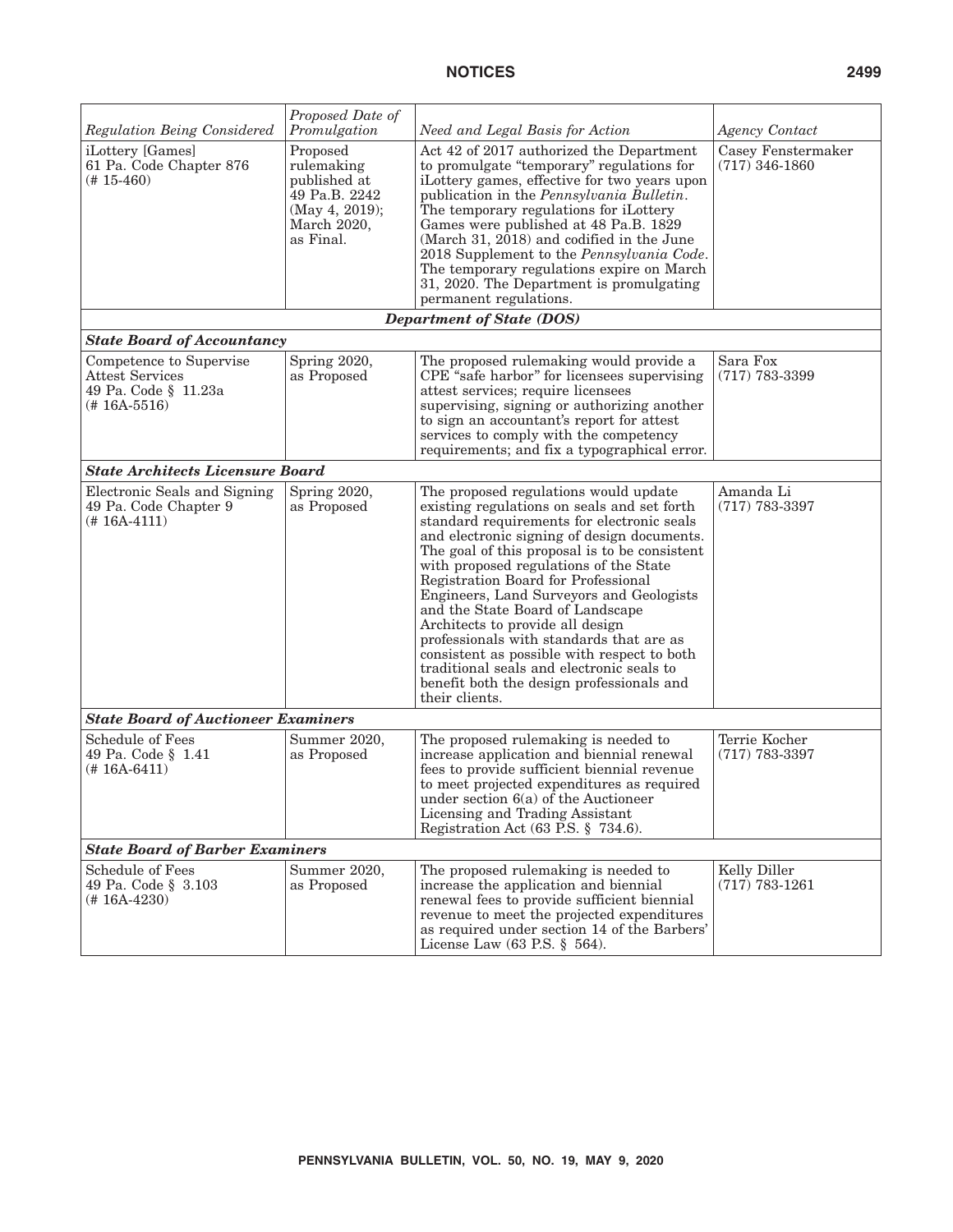| Regulation Being Considered                                                                             | Proposed Date of<br>Promulgation | Need and Legal Basis for Action                                                                                                                                                                                                                                                                                                                                                                                                                                           | <b>Agency Contact</b>                        |
|---------------------------------------------------------------------------------------------------------|----------------------------------|---------------------------------------------------------------------------------------------------------------------------------------------------------------------------------------------------------------------------------------------------------------------------------------------------------------------------------------------------------------------------------------------------------------------------------------------------------------------------|----------------------------------------------|
| <b>State Board of Chiropractic</b>                                                                      |                                  |                                                                                                                                                                                                                                                                                                                                                                                                                                                                           |                                              |
| Government Employee<br>Liability Coverage<br>49 Pa. Code $\S$ 5.17(f) and<br>5.41<br>$(# 16A-4325)$     | Summer 2020,<br>as Proposed      | The Chiropractic Practice Act requires<br>chiropractors to maintain professional<br>liability insurance, including self-insurance.<br>This regulation would permit a licensee<br>who practices exclusively on behalf of the<br>government to meet this requirement by<br>reliance upon the coverage provided under<br>the Federal Tort Claims Act or the<br>Sovereign Immunity Act as administered by<br>the Commonwealth's Employee Liability<br>Self-Insurance Program. | Michelle Roberts<br>$(717) 783 - 7155$       |
| <b>Commissioner of Professional and Occupational Affairs</b>                                            |                                  |                                                                                                                                                                                                                                                                                                                                                                                                                                                                           |                                              |
| Act 41 Regulations<br>(Boards and Commissions<br>have not yet assigned specific<br>regulation numbers.) | Summer 2020,<br>as Proposed      | Act 41 was signed by the Governor on July<br>1, 2019, and requires all licensing boards<br>and commissions under the Bureau of<br>Professional and Occupational Affairs to<br>draft regulations for the implementation of<br>Act 41 to include methods of determining<br>competency and terms of provisional<br>licenses.                                                                                                                                                 | Jacqueline A. Wolfgang<br>$(717) 783 - 7200$ |
| <b>Bureau of Commissions, Elections and Legislation</b>                                                 |                                  |                                                                                                                                                                                                                                                                                                                                                                                                                                                                           |                                              |
| Notaries Public<br>4 Pa. Code, Part VIII,<br>Subpart C<br>$(# 16-59)$                                   | Summer 2020,<br>as Final         | The rulemaking implements the act of<br>October 9, 2013 (P.L. 609, No. 73), which<br>adopted the Revised Uniform Law on<br>Notarial Acts (RULONA).                                                                                                                                                                                                                                                                                                                        | Martha Brown<br>$(717) 783 - 0736$           |
| <b>State Board of Cosmetology</b>                                                                       |                                  |                                                                                                                                                                                                                                                                                                                                                                                                                                                                           |                                              |
| <b>Schedule of Fees</b><br>49 Pa. Code Chapter 7<br>$(# 16A-4520)$                                      | Summer 2020,<br>as Proposed      | The proposed rulemaking would increase<br>the application and biennial renewal fees to<br>provide sufficient biennial revenue to meet<br>the projected expenditures as required<br>under section 14 of the Cosmetology Law<br>$(63 \text{ P.S. } \S 522).$                                                                                                                                                                                                                | Kelly Diller<br>$(717) 783 - 1261$           |
| <b>State Board of Crane Operators</b>                                                                   |                                  |                                                                                                                                                                                                                                                                                                                                                                                                                                                                           |                                              |
| Schedule of Civil Penalties<br>49 Pa. Code Chapter 43b<br>$(# 16A-7103)$                                | Spring 2020,<br>as Proposed      | The proposed regulation would create a<br>schedule of civil penalties for violations of<br>the Crane Operator Licensure Act and<br>regulations of the State Board of Crane<br>Operators.                                                                                                                                                                                                                                                                                  | Amanda Li<br>$(717) 783 - 1404$              |
| <b>Bureau of Corporations and Charitable Organizations</b>                                              |                                  |                                                                                                                                                                                                                                                                                                                                                                                                                                                                           |                                              |
| Non-attorney Representation<br>19 Pa. Code, Part I,<br>Subpart B, (new) Article VI<br>$(16-64)$         | Summer 2020,<br>as Proposed      | The proposed rulemaking would permit<br>certain individuals to represent an<br>association in an appeal or petition before<br>the Department, superseding 1 Pa. Code<br>§ 31.21 (relating to appearance in person).                                                                                                                                                                                                                                                       | Martha Brown<br>$(717) 783 - 0736$           |
| <b>State Board of Dentistry</b>                                                                         |                                  |                                                                                                                                                                                                                                                                                                                                                                                                                                                                           |                                              |
| Anesthesia Update<br>49 Pa. Code, Subchapter E,<br>§§ 33.331-33.342<br>$(# 16A-4621)$                   | Summer 2020,<br>as Proposed      | This proposed rulemaking would update<br>the standards for the administration of<br>general anesthesia, deep sedation,<br>moderate sedation, minimal sedation and<br>nitrous oxide/oxygen analgesia in dental<br>offices to conform to and adopt the current<br>standards used by the dental profession.                                                                                                                                                                  | Lisa Burns<br>$(717)$ 783-7162               |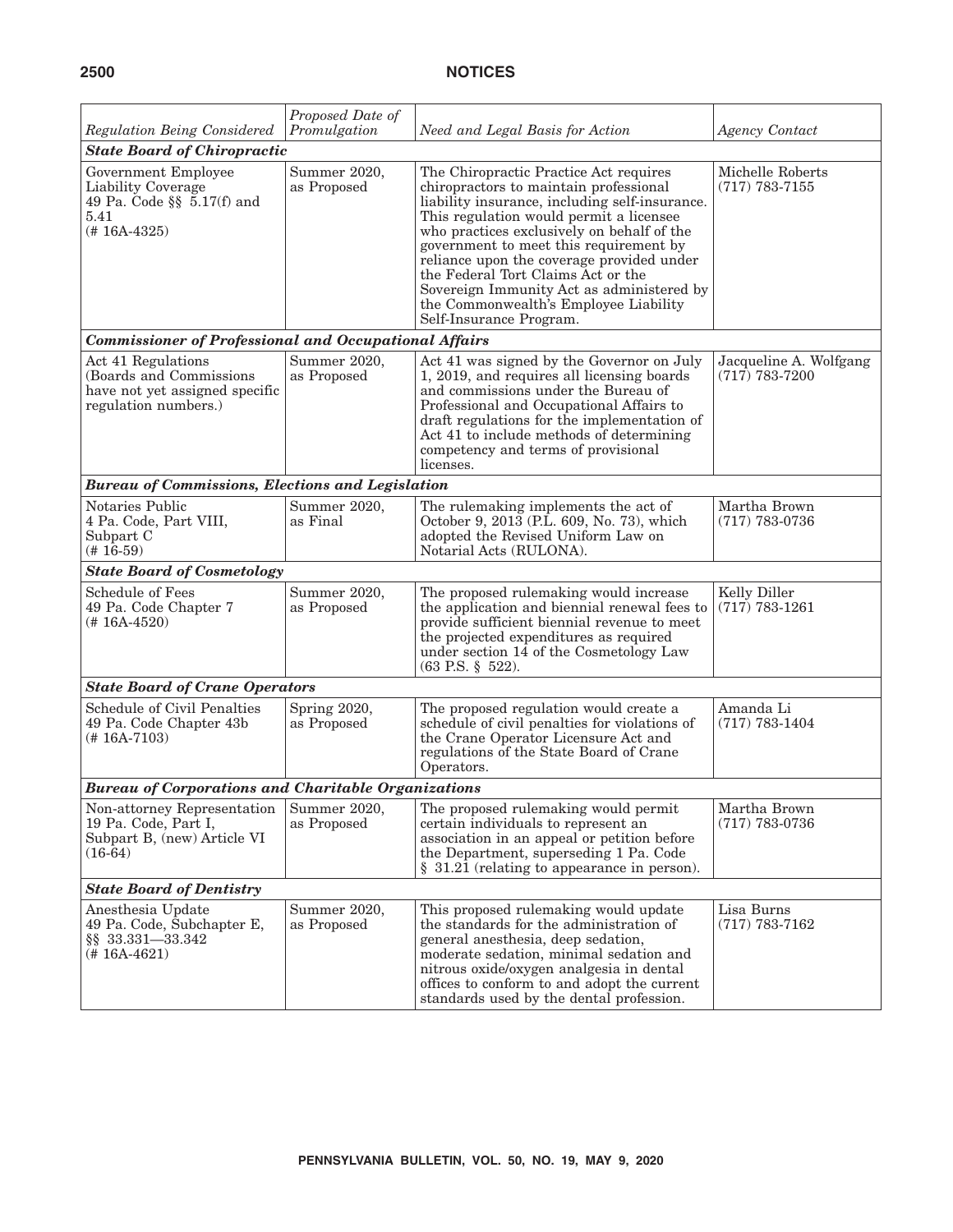| Regulation Being Considered                                                                   | Proposed Date of<br>Promulgation | Need and Legal Basis for Action                                                                                                                                                                                                                                                                                                                                                                                                                                                                                                                                                                                                                                                                                                                                                                                                                                                                                                                                                                                    | <b>Agency Contact</b>                  |
|-----------------------------------------------------------------------------------------------|----------------------------------|--------------------------------------------------------------------------------------------------------------------------------------------------------------------------------------------------------------------------------------------------------------------------------------------------------------------------------------------------------------------------------------------------------------------------------------------------------------------------------------------------------------------------------------------------------------------------------------------------------------------------------------------------------------------------------------------------------------------------------------------------------------------------------------------------------------------------------------------------------------------------------------------------------------------------------------------------------------------------------------------------------------------|----------------------------------------|
| Child Abuse Reporting<br>Requirements<br>49 Pa. Code § 33.250<br>(#16A-4626)                  | Spring 2020,<br>as Final         | This regulation updates the Board's<br>existing regulations relating to mandatory<br>reporting of suspected child abuse under<br>the Child Protective Services Law (CPSL)<br>to conform to recent amendments to the<br>CPSL, including the requirement that all<br>applicants and licensees of the State Board<br>of Dentistry obtain required training in<br>child abuse recognition and reporting.                                                                                                                                                                                                                                                                                                                                                                                                                                                                                                                                                                                                               | Lisa Burns<br>$(717) 783 - 7162$       |
| <b>General Revisions</b><br>49 Pa. Code Chapter 33<br>(# 16A-4628)                            | Summer 2020,<br>as Proposed      | The State Board of Dentistry has<br>undertaken a review of existing regulations<br>with the goal of updating the regulations<br>and eliminating outdated and obsolete<br>provisions. This proposed rulemaking would<br>generally amend, update and clarify the<br>regulations relating to fictitious names,<br>biennial renewal, inactive status,<br>reactivation, licensure by criteria approval,<br>acceptable proof of professional liability<br>insurance, use of titles, advertising,<br>unprofessional conduct, multi-disciplinary<br>professional corporations, exclusion of<br>auxiliary personnel from performing<br>radiological procedures and continuing<br>dental education. It would also implement<br>two new licensure categories: restricted<br>faculty licenses (incorporating into this<br>rulemaking the subject matter from prior<br>Reg. #16A-4632) and temporary volunteer<br>dental licenses (incorporating into this<br>rule making the subject matter from prior<br>Reg. $\#$ 16A-4631). | Lisa Burns<br>$(717) 783 - 7162$       |
| <b>Expansion of PHDHP</b><br><b>Practice Sites</b><br>49 Pa. Code § 33.205b<br>$(# 16A-4633)$ | Summer 2020,<br>as Final         | This regulation would clarify and expand<br>the practice settings in which public health<br>dental hygiene practitioners (PHDHPs)<br>may perform dental hygiene services<br>without the supervision of a dentist.                                                                                                                                                                                                                                                                                                                                                                                                                                                                                                                                                                                                                                                                                                                                                                                                  | Lisa Burns<br>$(717) 783 - 7162$       |
| Fees<br>49 Pa. Code § 33.339<br>$(# 16A-4634)$                                                | Spring 2020,<br>as Proposed      | This proposed regulation would amend<br>§ 33.339 (relating to fees) to increase the<br>application fees, biennial renewal fees,<br>restricted faculty license fees and<br>unrestricted permit fees to provide<br>sufficient biennial revenue to meet the<br>projected expenditures as required under<br>section $4(b)$ of the Dental Law $(63$ P.S.<br>$$123(b)$ ).                                                                                                                                                                                                                                                                                                                                                                                                                                                                                                                                                                                                                                                | Lisa Burns<br>$(717) 783 - 7126$       |
| State Registration Board for Professional Engineers, Land Surveyors and Geologists            |                                  |                                                                                                                                                                                                                                                                                                                                                                                                                                                                                                                                                                                                                                                                                                                                                                                                                                                                                                                                                                                                                    |                                        |
| Electronic Seals and<br>Signatures<br>49 Pa. Code Chapter 37<br>$(# 16A-4712)$                | Spring 2020,<br>as Proposed      | The proposed regulations would update<br>existing regulations on seals and set forth<br>standard requirements for electronic seals<br>and electronic signing of design documents.<br>The goal of this proposal is to be consistent<br>with proposed regulations of the State<br>Architects Licensure Board and the State<br>Board of Landscape Architects to provide<br>all design professionals with standards that<br>are as consistent as possible with respect to<br>both traditional seals and electronic seals<br>to benefit both the design professionals and<br>their clients.                                                                                                                                                                                                                                                                                                                                                                                                                             | Jeannie Bronshtein<br>$(717)$ 783-7049 |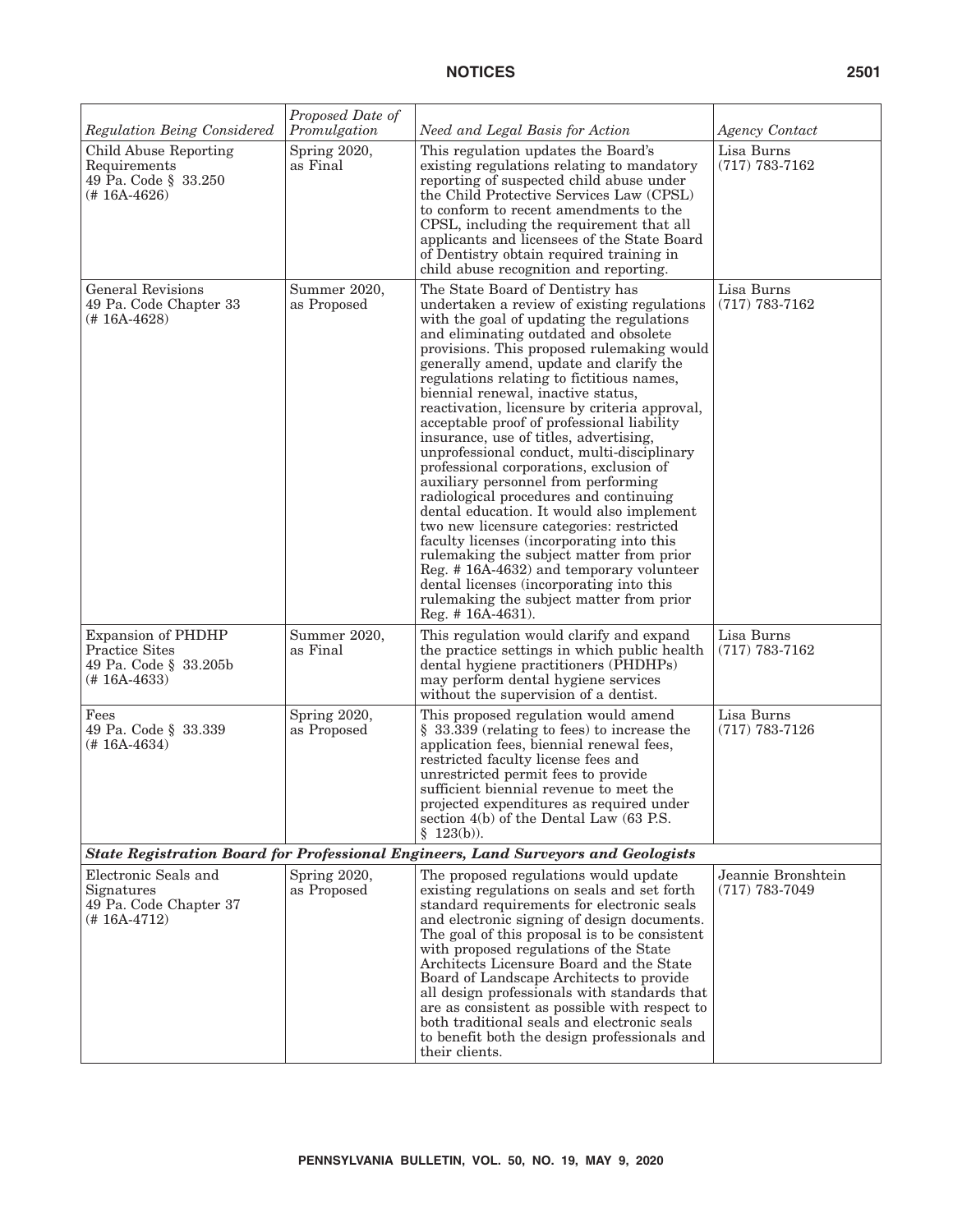| Regulation Being Considered                                                                            | Proposed Date of<br>Promulgation | Need and Legal Basis for Action                                                                                                                                                                                                                                                                                                                                                                                                                                                                                                                                                                                                          | <b>Agency Contact</b>                 |
|--------------------------------------------------------------------------------------------------------|----------------------------------|------------------------------------------------------------------------------------------------------------------------------------------------------------------------------------------------------------------------------------------------------------------------------------------------------------------------------------------------------------------------------------------------------------------------------------------------------------------------------------------------------------------------------------------------------------------------------------------------------------------------------------------|---------------------------------------|
| <b>State Board of Funeral Directors</b>                                                                |                                  |                                                                                                                                                                                                                                                                                                                                                                                                                                                                                                                                                                                                                                          |                                       |
| Limited Liability Company<br>49 Pa. Code §§ 13.95, 13.96,<br>13.103, 13.109 and 13.110<br>$(16A-4826)$ | Summer 2020,<br>as Proposed      | The proposed regulation would set forth<br>that a limited liability company that has<br>only two or more funeral directors as its<br>members may be licensed as a partnership<br>and with only a single funeral director as<br>its sole member may be licensed as a sole<br>proprietorship. Statutory Authority:<br>Sections 8 and 16(a) of the Funeral Director<br>Law, 63 P.S. $\S$ 479.8, 479.16(a).                                                                                                                                                                                                                                  | Heidy Weirich<br>$(717) 783 - 4866$   |
| <b>State Board of Landscape Architects</b>                                                             |                                  |                                                                                                                                                                                                                                                                                                                                                                                                                                                                                                                                                                                                                                          |                                       |
| Electronic Seals and<br>Signatures<br>49 Pa. Code Chapter 15<br>$(# 16A-6112)$                         | Spring 2020,<br>as Proposed      | The proposed regulations would update<br>existing regulations on seals and set forth<br>standard requirements for electronic seals<br>and electronic signing of design documents.<br>The goal of this proposal is to be consistent<br>with proposed regulations of the State<br>Architects Licensure Board and the State<br>Registration Board for Professional<br>Engineers, Land Surveyors and Geologists<br>to provide all design professionals with<br>standards that are as consistent as possible<br>with respect to both traditional seals and<br>electronic seals to benefit both the design<br>professionals and their clients. | Terrie Kocher<br>$(717)$ 772-8528     |
| <b>State Board of Massage Therapy</b>                                                                  |                                  |                                                                                                                                                                                                                                                                                                                                                                                                                                                                                                                                                                                                                                          |                                       |
| <b>General Revisions</b><br>49 Pa. Code §§ 20.11-20.54<br>$(# 16A-725)$                                | Summer 2020,<br>as Proposed      | This proposed rulemaking enacts part of<br>the act of September 24, 2014 (P.L. 2476,<br>No. 136), which allows massage therapists<br>to practice in cosmetology or esthetician<br>salons. This rulemaking also updates<br>several provisions, including education,<br>scope of practice, and examinations.<br>Statutory Authority: Section 4(2) of the<br>Massage Therapy Act, 63 P.S. § 627.4(2).                                                                                                                                                                                                                                       | Christina Townley<br>$(717)$ 783-7155 |
| <b>State Board of Medicine</b>                                                                         |                                  |                                                                                                                                                                                                                                                                                                                                                                                                                                                                                                                                                                                                                                          |                                       |
| Practitioners of Oriental<br>Medicine<br>49 Pa. Code Chapter 18<br>(# 16A-4956)                        | Summer 2020,<br>as Proposed      | This proposed rulemaking would revise the<br>regulations relating to acupuncturists and<br>practitioners of Oriental medicine (POM) to<br>transform the current POM license into a<br>one-time registration, make amendments to<br>reflect legislative changes regarding<br>acupuncturists which have occurred since<br>the prior regulatory amendments on the<br>topic, and to address acceptable testing<br>scores due to new test formats. The<br>rule making is in accordance to the<br>Governor's recommendation for<br>occupational licensure reform.                                                                              | Suzanne Zerbe<br>$(717)$ 787-7768     |
| Naturopathic Doctors<br>49 Pa. Code Chapter 18<br>$(# 16A-4953)$                                       | Summer 2020,<br>as Proposed      | The proposed rulemaking will amend the<br>Board's regulations to implement the<br>Naturopathic Doctor Registration Act, Act<br>of Nov. 3, 2016, P.L. 997, No. 128, 63 P.S.<br>$\S\$ 272.101-272.301, which provides for<br>the registration of naturopathic doctors.<br>The proposal establishes fees, registration<br>requirements, continuing education<br>requirements, standards of practice,<br>required records, advertising, grounds for<br>discipline and types of discipline.                                                                                                                                                   | Suzanne Zerbe<br>$(717)$ 787-7768     |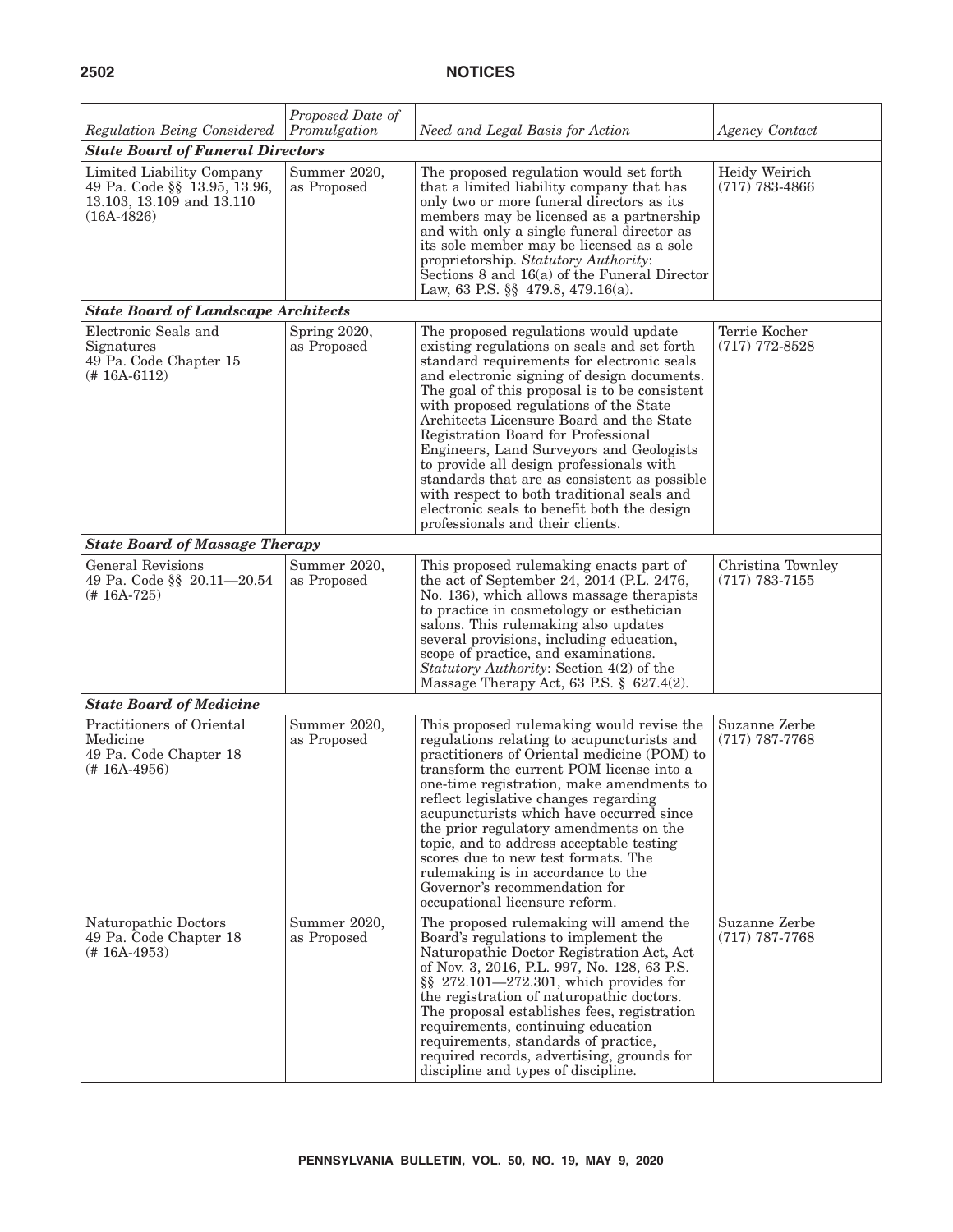| Regulation Being Considered                                                                                                  | Proposed Date of<br>Promulgation | Need and Legal Basis for Action                                                                                                                                                                                                                                                                                                                                                                                                                                                                                                                                                                                                                | <b>Agency Contact</b>                   |
|------------------------------------------------------------------------------------------------------------------------------|----------------------------------|------------------------------------------------------------------------------------------------------------------------------------------------------------------------------------------------------------------------------------------------------------------------------------------------------------------------------------------------------------------------------------------------------------------------------------------------------------------------------------------------------------------------------------------------------------------------------------------------------------------------------------------------|-----------------------------------------|
| Examinations<br>49 Pa. Code §§ 16.1, 17.11,<br>17.12 and 17.12c<br>$(# 16A-4948)$                                            | Spring 2020,<br>as Proposed      | The proposed rulemaking will conform the<br>regulation to reflect changes made by the<br>National Board of Medical Examiners to<br>the United States Medical Licensing<br>Examination (USMLE) regarding<br>limitations on the number and timing of<br>attempts an applicant may take the various<br>USMLE parts. The proposed rulemaking<br>will also remove the detailed descriptions of<br>the FLEX and Federation of State Medical<br>Boards (FSMB) licensing examinations<br>which have not been offered for 24 and<br>33 years, respectively. Statutory Authority:<br>Section 8 of the Medical Practice Act of<br>1985 (63 P.S. § 422.8). | Suzanne Zerbe<br>$(717)$ 787-7768       |
| Orthotic Fitter Extension of<br>Temporary Practice Permit<br>49 Pa. Code Chapter 18,<br>§§ 18.841 and 18.842<br>(# 16A-4947) | Summer 2020,<br>as Proposed      | The proposed rulemaking would extend the<br>temporary practice permit from 12 months<br>to 18 months to be consistent with National<br>certification standards and provide permit<br>holders with a full year to test. It would<br>also permit an individual who has failed<br>the certification examination three times<br>and whose permit has expired to apply for<br>a second permit after completing another<br>approved education program.                                                                                                                                                                                               | Suzanne Zerbe<br>$(717)$ 787-7768       |
| <b>State Board of Examiners of Nursing Home Administrators</b>                                                               |                                  |                                                                                                                                                                                                                                                                                                                                                                                                                                                                                                                                                                                                                                                |                                         |
| Continuing Education<br>Requirements<br>49 Pa. Code § 39.11<br>$(# 16A-6219)$                                                | Summer 2020,<br>as Final         | The proposed regulation amends the<br>biennial continuing education requirement<br>to conform with the Governor's<br>recommendations for licensure reform that<br>were generated by Executive Order 2017-3.<br>The biennial requirement of 48 credit hours<br>will be reduced to 36. Additionally, the<br>rulemaking provides for showing of<br>continued competence where a licensee has<br>been inactive for a period of time.                                                                                                                                                                                                               | Chris Stuckey<br>$(717)$ 783-4856       |
| <b>State Board of Occupational Therapy Education and Licensure</b>                                                           |                                  |                                                                                                                                                                                                                                                                                                                                                                                                                                                                                                                                                                                                                                                |                                         |
| <b>Educational Programs</b><br>49 Pa. Code $\S$ $\overline{4}$ 2.1 and<br>42.13<br>$(# 16A-6712)$                            | Summer 2020,<br>as Proposed      | The State Board of Occupational Therapy<br>Education and Licensure intends to propose<br>this regulation to specifically recognize<br>educational programs that are accredited<br>by the Accreditation Council for<br>Occupational Therapy Education (ACOTE)<br>and other national accrediting agencies.                                                                                                                                                                                                                                                                                                                                       | Christina Townley<br>$(717)$ $783-1389$ |
| <b>State Board of Optometry</b>                                                                                              |                                  |                                                                                                                                                                                                                                                                                                                                                                                                                                                                                                                                                                                                                                                |                                         |
| <b>General Revisions</b><br>49 Pa. Code Chapter 23<br>$(# 16A-5213)$                                                         | Summer 2020,<br>as Final         | Section $3(b)(14)$ of the Optometric Practice<br>and Licensure Act (act) gives the Board the<br>authority to promulgate all rules and<br>regulations necessary to carry out the<br>purposes of the act. Section $\bar{5}$ (b) of the act<br>provides the minimal requirements for<br>continuing education of 30 hours in a<br>biennial period for licensed optometrists.<br>The amendments ensure that clear<br>guidance is given to licensees in prescribing<br>contact lenses, reporting continuing<br>education and the standards for accepting<br>commercial support from the providers of<br>continuing education.                        | Christina Stuckey<br>$(717)$ 783-7155   |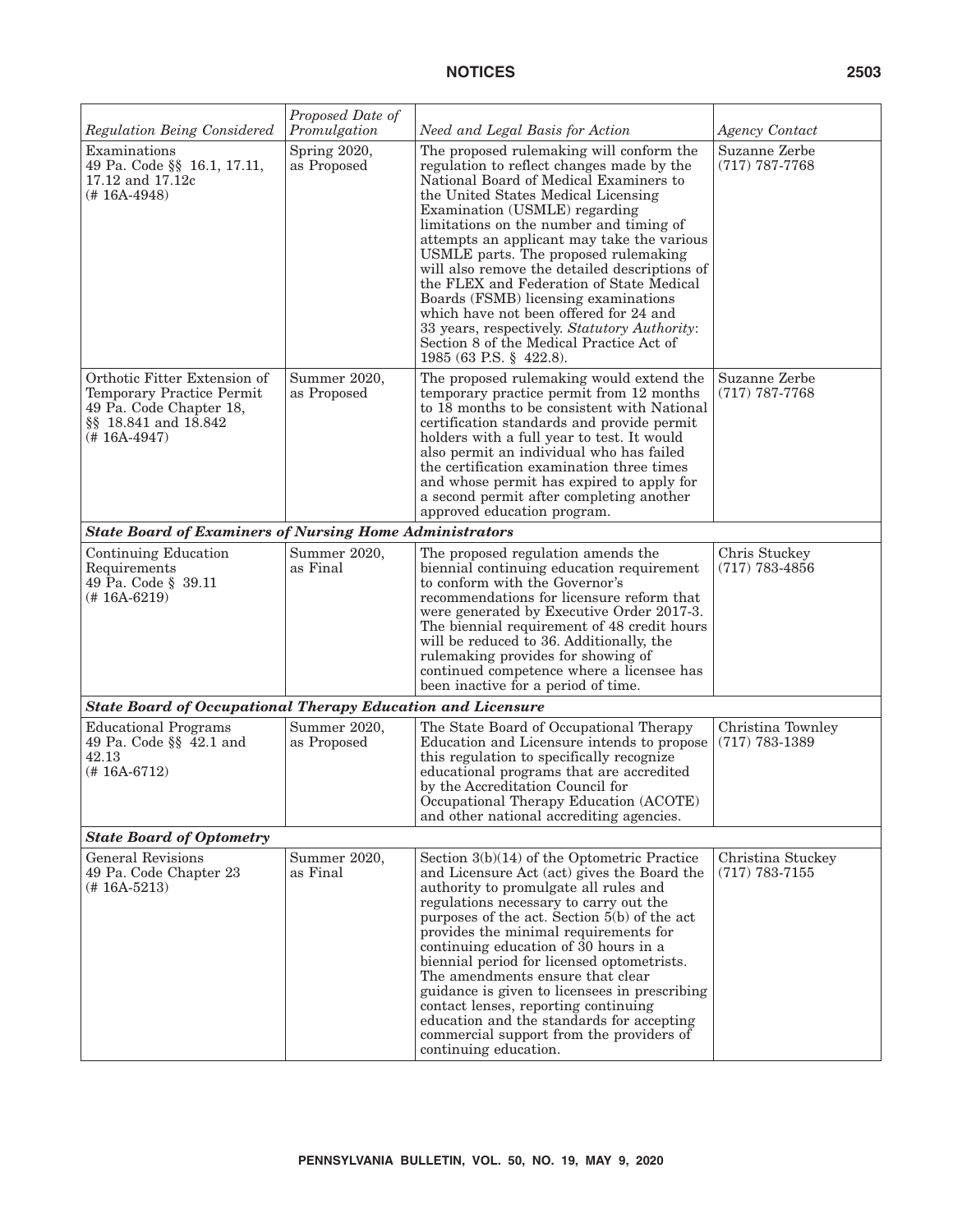| Regulation Being Considered                                                                                                                  | Proposed Date of<br>Promulgation | Need and Legal Basis for Action                                                                                                                                                                                                                                                                                                                                                                                                                                                                                                                                                                                                                                                                     | <b>Agency Contact</b>                  |
|----------------------------------------------------------------------------------------------------------------------------------------------|----------------------------------|-----------------------------------------------------------------------------------------------------------------------------------------------------------------------------------------------------------------------------------------------------------------------------------------------------------------------------------------------------------------------------------------------------------------------------------------------------------------------------------------------------------------------------------------------------------------------------------------------------------------------------------------------------------------------------------------------------|----------------------------------------|
| <b>State Board of Osteopathic Medicine</b>                                                                                                   |                                  |                                                                                                                                                                                                                                                                                                                                                                                                                                                                                                                                                                                                                                                                                                     |                                        |
| Prescribing<br>49 Pa. Code § 25.218<br>$(# 16A - 5330)$                                                                                      | Summer 2020,<br>as Proposed      | The State Board of Osteopathic Medicine<br>proposes this rulemaking to set forth the<br>minimum acceptable standards of practice<br>that an osteopathic physician or physician<br>assistant licensed by the Board must follow<br>when prescribing, administering or<br>dispensing drugs, including the<br>requirements of the Safe Emergency<br>Prescribing Act (Act 122 of 2016), the<br>provisions of Chapter 52A of Title 35,<br>relating to prescribing opioids to minors,<br>and the provisions of Chapter 51 of Title 35<br>relating to safe opioid prescription and<br>voluntary non-opioid directives.                                                                                      | Aaron Hollinger<br>$(717) 783 - 4858$  |
| Fees<br>49 Pa. Code §§ 25.231 and<br>25.503<br>$(# 16A-5334)$                                                                                | Spring 2020,<br>as Proposed      | This proposed rulemaking provides for<br>increased application fees and biennial<br>renewal fees for board-regulated<br>practitioners and is needed to ensure<br>sufficient biennial revenue to meet expected<br>expenditures.                                                                                                                                                                                                                                                                                                                                                                                                                                                                      | Aaron Hollinger<br>$(717)$ 783-4858    |
| <b>State Board of Pharmacy</b>                                                                                                               |                                  |                                                                                                                                                                                                                                                                                                                                                                                                                                                                                                                                                                                                                                                                                                     |                                        |
| Administration of Injectable<br>Medications, Biologicals and<br>Immunizations<br>49 Pa. Code §§ 27.12 and<br>27.401-27.407<br>$(# 16A-5429)$ | Spring 2020,<br>as Proposed      | This proposed rulemaking addresses<br>amendments to section 9.2 of the Pharmacy<br>Act $(63$ P.S. § 380-9.2) which reduce the<br>age of patients to whom pharmacists can<br>administer influenza immunizations and<br>permit pharmacy interns to administer<br>injectable medications, biologicals and<br>immunizations.                                                                                                                                                                                                                                                                                                                                                                            | Melanie Zimmerman<br>$(717)$ 783-7156  |
| <b>State Board of Physical Therapy</b>                                                                                                       |                                  |                                                                                                                                                                                                                                                                                                                                                                                                                                                                                                                                                                                                                                                                                                     |                                        |
| Early Exam and CE for<br>Clinical Instruction<br>49 Pa. Code Chapter 27<br>$(# 16-6522)$                                                     | Summer 2020,<br>as Proposed      | This proposed rulemaking would allow<br>physical therapist students, and physical<br>therapist assistant students, to sit for the<br>requisite examinations up to 90 days prior<br>to graduation from their respective<br>programs. Additionally, this proposed<br>rulemaking would allow physical therapists<br>(PTs) and physical therapist assistants<br>(PTAs) who provide clinical instruction to<br>student PTs and student PTAs, at clinical<br>facilities affiliated with accredited<br>programs, to receive credit for one $(1)$<br>contact hour of continuing education for<br>each 40 hours of clinical instruction up to a<br>maximum of four (4) contact hours per<br>biennial period. | Michelle Roberts<br>$(717) 783 - 7134$ |
| <b>State Board of Podiatry</b>                                                                                                               |                                  |                                                                                                                                                                                                                                                                                                                                                                                                                                                                                                                                                                                                                                                                                                     |                                        |
| Continuing Education<br>49 Pa. Code § 29.61<br>$(# 16A-4417)$                                                                                | Spring 2020,<br>as Proposed      | This proposed rulemaking would reduce the<br>biennial requirement for continuing<br>education, in accordance with the<br>Governor's recommendations for licensure<br>reform; additionally, the rulemaking would<br>provide for the use of distance learning to<br>satisfy the continuing education<br>requirement and provide for exemptions.                                                                                                                                                                                                                                                                                                                                                       | Aaron Hollinger<br>$(717)$ 783-4858    |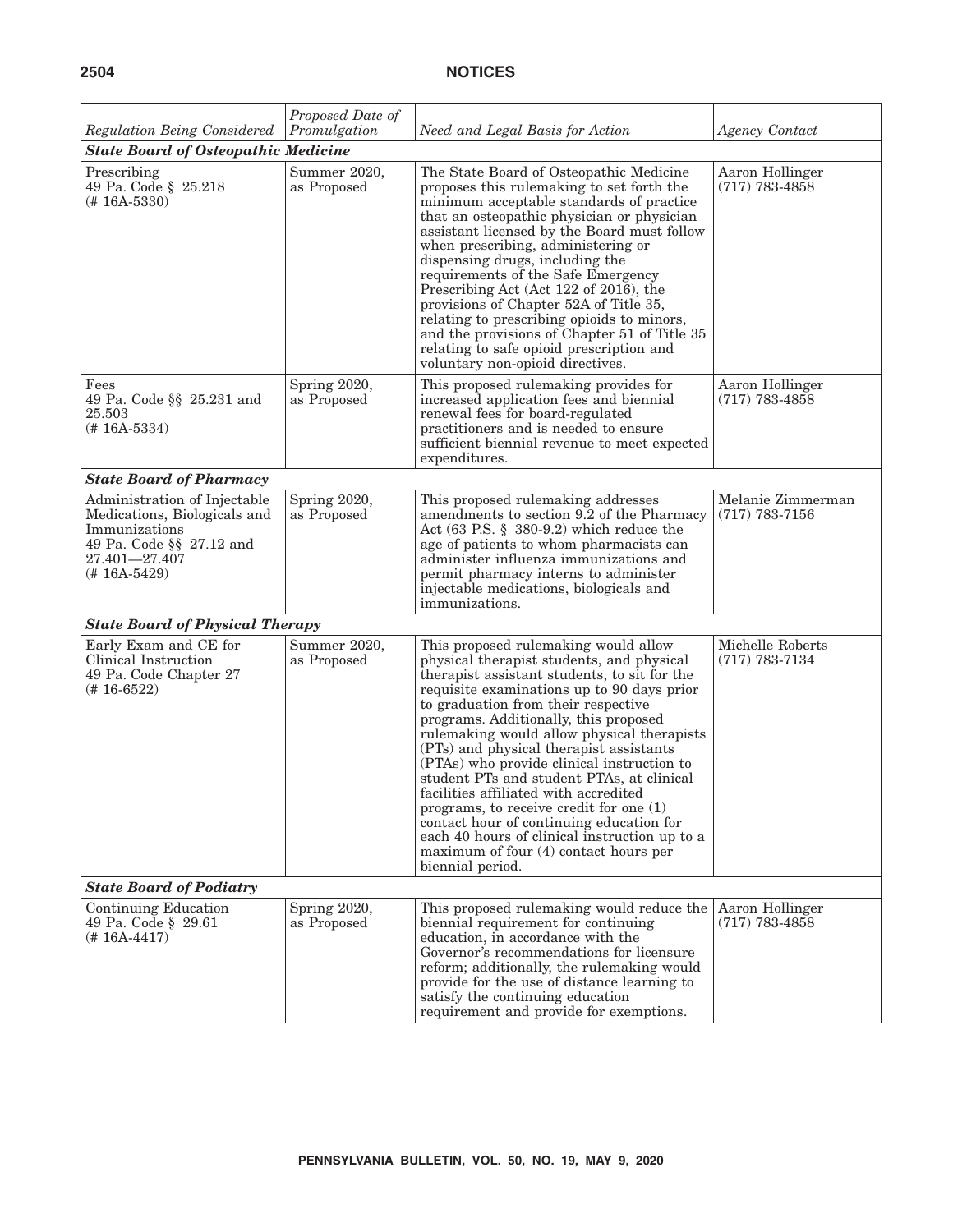| <b>Regulation Being Considered</b>                                            | Proposed Date of<br>Promulgation | Need and Legal Basis for Action                                                                                                                                                                                                                                                                                                                                                                                                                                                                                                                                                                                                                                                                                                                                                                                                                                                                                                                                                                                                                                | Agency Contact                        |
|-------------------------------------------------------------------------------|----------------------------------|----------------------------------------------------------------------------------------------------------------------------------------------------------------------------------------------------------------------------------------------------------------------------------------------------------------------------------------------------------------------------------------------------------------------------------------------------------------------------------------------------------------------------------------------------------------------------------------------------------------------------------------------------------------------------------------------------------------------------------------------------------------------------------------------------------------------------------------------------------------------------------------------------------------------------------------------------------------------------------------------------------------------------------------------------------------|---------------------------------------|
| <b>State Board of Psychology</b>                                              |                                  |                                                                                                                                                                                                                                                                                                                                                                                                                                                                                                                                                                                                                                                                                                                                                                                                                                                                                                                                                                                                                                                                |                                       |
| Continuing Education<br>49 Pa. Code § 41.59<br>$(# 16A-6317)$                 | Summer 2020,<br>as Proposed      | The Board, in its effort to continually<br>review the efficacy of its regulations, has<br>again reviewed the continuing education<br>regulations and has determined that<br>amendments are needed to update, revise<br>and clarify the continuing education<br>requirements. This proposed rulemaking<br>would amend the requirements relating to<br>home study, instruction and carry over.                                                                                                                                                                                                                                                                                                                                                                                                                                                                                                                                                                                                                                                                   | Chris Stuckey<br>$(717)$ 783-7155     |
| Code of Ethics<br>49 Pa. Code § 41.61<br>$(# 16A-6324)$                       | Summer 2020,<br>as Proposed      | This proposed rulemaking will update the<br>Board's Code of Conduct to adopt the<br>American Psychological Association's (APA)<br>Ethical Principles of Psychologists and<br>Code of Conduct and various enumerated<br>APA practice guidelines.                                                                                                                                                                                                                                                                                                                                                                                                                                                                                                                                                                                                                                                                                                                                                                                                                | Chris Stuckey<br>$(717)$ 783-7155     |
| <b>General Revisions</b><br>49 Pa. Code § 41.31<br>$(# 16A-6320)$             | Summer 2020,<br>as Proposed      | This proposed rulemaking will update the<br>Board's regulations to conform to changes<br>made to the Professional Psychologists<br>Practice Act by the Act of June 23, 2016<br>(P.L. 379, No. 53) (Act 53 of 2016). Act 53 of<br>2016 clarifies the scope of practice of<br>psychology, grants the Board the power to<br>issue temporary licenses to out of state<br>licensees, revises and removes some of the<br>previous exemptions to licensure, removes<br>the time limitation pertaining to the<br>retaking of the licensure examinations,<br>eliminates the requirement that at least<br>one year of supervised experience be<br>obtained subsequent to the granting of the<br>doctoral degree, gives the Board the ability<br>to bar a suspended licensee from engaging<br>in any other form of counseling or mental<br>health practice, and requires licensees to<br>report multiple licensure of any other<br>health profession. Statutory Authority:<br>Section $3.2(2)$ of the Professional<br>Psychologists Practice Act, 63 P.S.<br>\$1203.2(2). | Chris Stuckey<br>$(717)$ 783-7155     |
| <b>State Board of Certified Real Estate Appraisers</b>                        |                                  |                                                                                                                                                                                                                                                                                                                                                                                                                                                                                                                                                                                                                                                                                                                                                                                                                                                                                                                                                                                                                                                                |                                       |
| Appraisal Management<br>Companies<br>49 Pa. Code Chapter 36<br>$(# 16A-7023)$ | Spring 2020,<br>as Final-Omitted | This rulemaking updates two definitions<br>within the Board's regulations to ensure<br>compliance with Federal law.                                                                                                                                                                                                                                                                                                                                                                                                                                                                                                                                                                                                                                                                                                                                                                                                                                                                                                                                            | Heidy Weirich<br>$(717)$ 783-4866     |
| <b>State Real Estate Commission</b>                                           |                                  |                                                                                                                                                                                                                                                                                                                                                                                                                                                                                                                                                                                                                                                                                                                                                                                                                                                                                                                                                                                                                                                                |                                       |
| <b>General Revisions</b><br>49 Pa. Code Chapter 35<br>$(# 16A-5616)$          | Summer 2020,<br>as Proposed      | The proposed rulemaking would update the<br>Commission's regulations to reflect changes<br>in the law and practice in the industry,<br>which include advertising and escrow<br>requirements. Statutory Authority: Section<br>404 of the Real Estate Licensing and<br>Registration Act, 63 P.S. § 455.404. This<br>regulation was formerly entitled<br>"Advertising." The Board decided to expand<br>the regulation to include other general<br>updates.                                                                                                                                                                                                                                                                                                                                                                                                                                                                                                                                                                                                        | Krista Linsenbach<br>$(717)$ 783-3658 |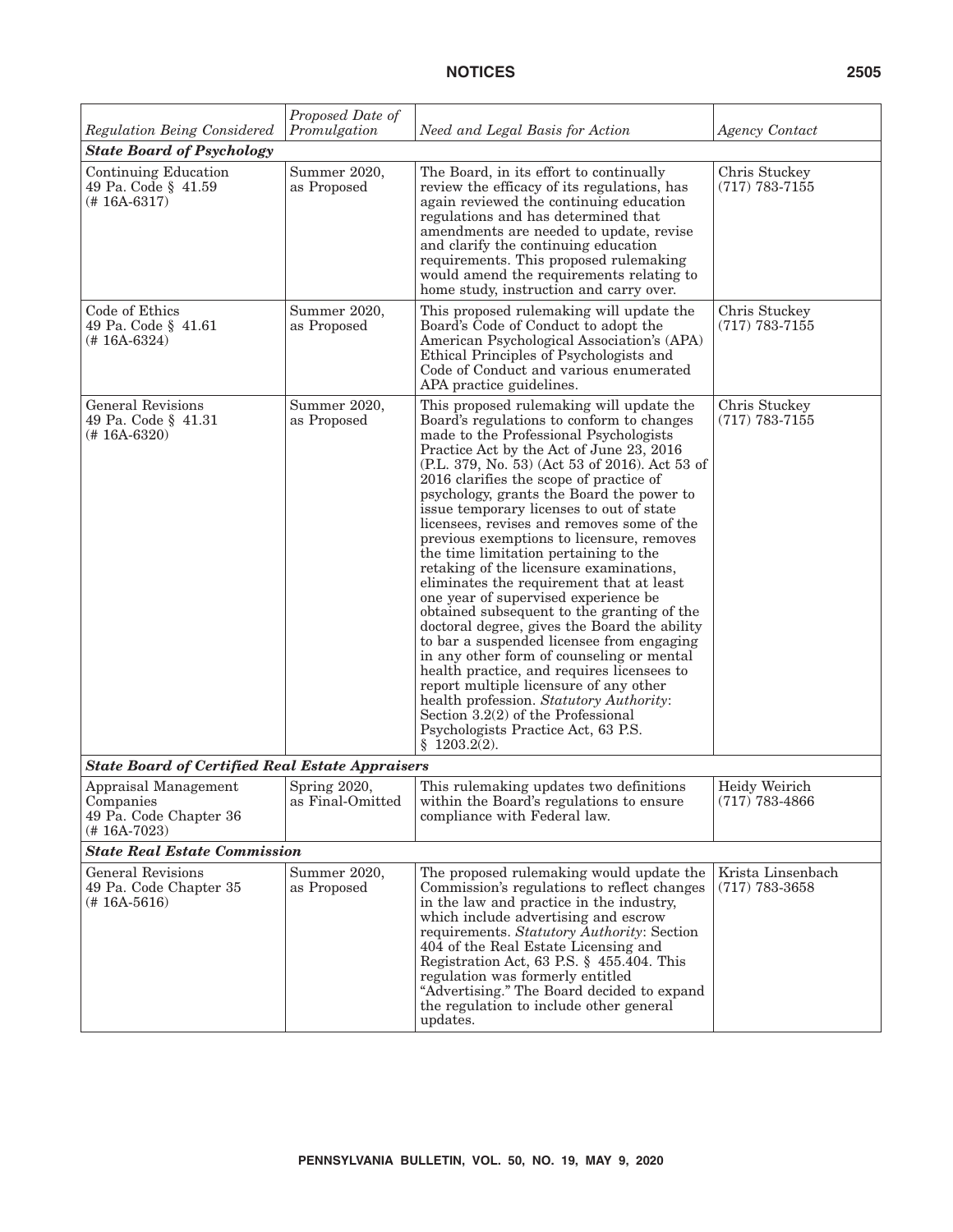| Regulation Being Considered                                                        | Proposed Date of<br>Promulgation | Need and Legal Basis for Action                                                                                                                                                                                                                                                                                                                                                                                                                                                                            | <b>Agency Contact</b>                                                       |
|------------------------------------------------------------------------------------|----------------------------------|------------------------------------------------------------------------------------------------------------------------------------------------------------------------------------------------------------------------------------------------------------------------------------------------------------------------------------------------------------------------------------------------------------------------------------------------------------------------------------------------------------|-----------------------------------------------------------------------------|
|                                                                                    |                                  | State Board of Social Workers, Marriage and Family Therapists and Professional Counselors                                                                                                                                                                                                                                                                                                                                                                                                                  |                                                                             |
| Licensed Bachelor Social<br>Worker<br>49 Pa. Code Chapter 47<br>$(# 16A-6922)$     | Spring 2020,<br>as Final         | The rulemaking would amend the Board's<br>regulations to implement the act of October<br>22, 2014 (P.L. 2884, No. 179) (Act 179)<br>which provides for the establishment of a<br>bachelor level social worker's license. The<br>regulation establishes fees, licensure<br>requirements, continuing education<br>requirements, and standards of practice for<br>licensed bachelor social workers.                                                                                                           | Sandra Matter<br>$(717)$ 783-1389                                           |
| <b>General Revisions</b><br>49 Pa. Code Chapters 47-49<br>(#16A-6923)              | Summer 2020,<br>as Proposed      | The Board has undertaken a<br>comprehensive review of its regulations<br>relating to qualifications for licensure,<br>supervision of clinical experience, including<br>the provision of supervision through<br>electronic means, and continuing education.<br>The purpose of this rulemaking is to<br>eliminate outdated provisions, update<br>standards to reflect modern technology, and<br>to modernize the Board's processes relating<br>to licensure.                                                 | Sandra Matter<br>$(717)$ 783-1389                                           |
| <b>State Board of Vehicle Manufacturers, Dealers and Salespersons</b>              |                                  |                                                                                                                                                                                                                                                                                                                                                                                                                                                                                                            |                                                                             |
| Fees<br>49 Pa. Code § 19.4<br>$(16A-5726)$                                         | Spring 2020,<br>as Proposed      | This proposed rulemaking would increase<br>application fees and biennial renewal fees<br>for licensees of the Board such that<br>revenues would be sufficient to meet<br>projected expenditures. Statutory Authority:<br>Section 30(a) of the Board of Vehicles Act<br>$(Act)$ (63 P.S. § 818.30(a)) requires an<br>increase in fees when the expenses incurred<br>by the Board to meet its obligations under<br>the Act, including enforcement, exceed<br>revenues.                                       | Janice Cline<br>$(717)$ 772-0483                                            |
| <b>State Board of Veterinary Medicine</b>                                          |                                  |                                                                                                                                                                                                                                                                                                                                                                                                                                                                                                            |                                                                             |
| Licensure of Euthanasia<br>Technicians<br>49 Pa. Code Chapter 31<br>$(# 16A-5726)$ | Spring 2020,<br>as Proposed      | This proposed rulemaking is necessary to<br>implement the act of October 24, 2012 (P.L.<br>1452, No. 182) (Act 182 of 2012) which<br>amended the Animal Destruction Method<br>Authorization Law to require the State<br>Board of Veterinary Medicine to register<br>animal welfare organizations and to license<br>euthanasia technicians to permit the<br>organizations to purchase controlled<br>substances and employ euthanasia<br>technicians for the humane euthanasia of<br>small domestic animals. | Michelle Roberts<br>$(717) 783 - 7134$                                      |
| <b>Department of Transportation (DOT)</b>                                          |                                  |                                                                                                                                                                                                                                                                                                                                                                                                                                                                                                            |                                                                             |
| Registration Class Stickers<br>67 Pa. Code Chapter 55                              | Spring 2020,<br>as Proposed      | This rulemaking will delete Chapter 55 and<br>eliminate the issuance of weight class<br>stickers. The elimination of these stickers<br>will result in cost savings to the<br>Department and the regulated community.                                                                                                                                                                                                                                                                                       | Anita Wasko<br>$(717) 787 - 2171$<br>Jeffrey Spotts<br>$(717)$ 787-5299     |
| School Bus Drivers-<br>Physical and Mental Criteria<br>67 Pa. Code Chapter 71      | Summer 2020,<br>as Proposed      | This rulemaking will update the medical<br>standards for school bus drivers that have<br>brain disease, cognitive impairment or a<br>mental/emotional disorder.                                                                                                                                                                                                                                                                                                                                            | Kara N. Templeton<br>$(717)$ 787-2977<br>Jeffrey Spotts<br>$(717)$ 787-5299 |
| Drivers-Physical and<br>Mental Criteria<br>67 Pa. Code Chapter 83                  | Summer 2020,<br>as Proposed      | This rulemaking will update the medical<br>standards for all drivers that have brain<br>disease, cognitive impairment or a<br>mental/emotional disorder.                                                                                                                                                                                                                                                                                                                                                   | Kara N. Templeton<br>$(717)$ 787-2977<br>Jeffrey Spotts<br>$(717)$ 787-5299 |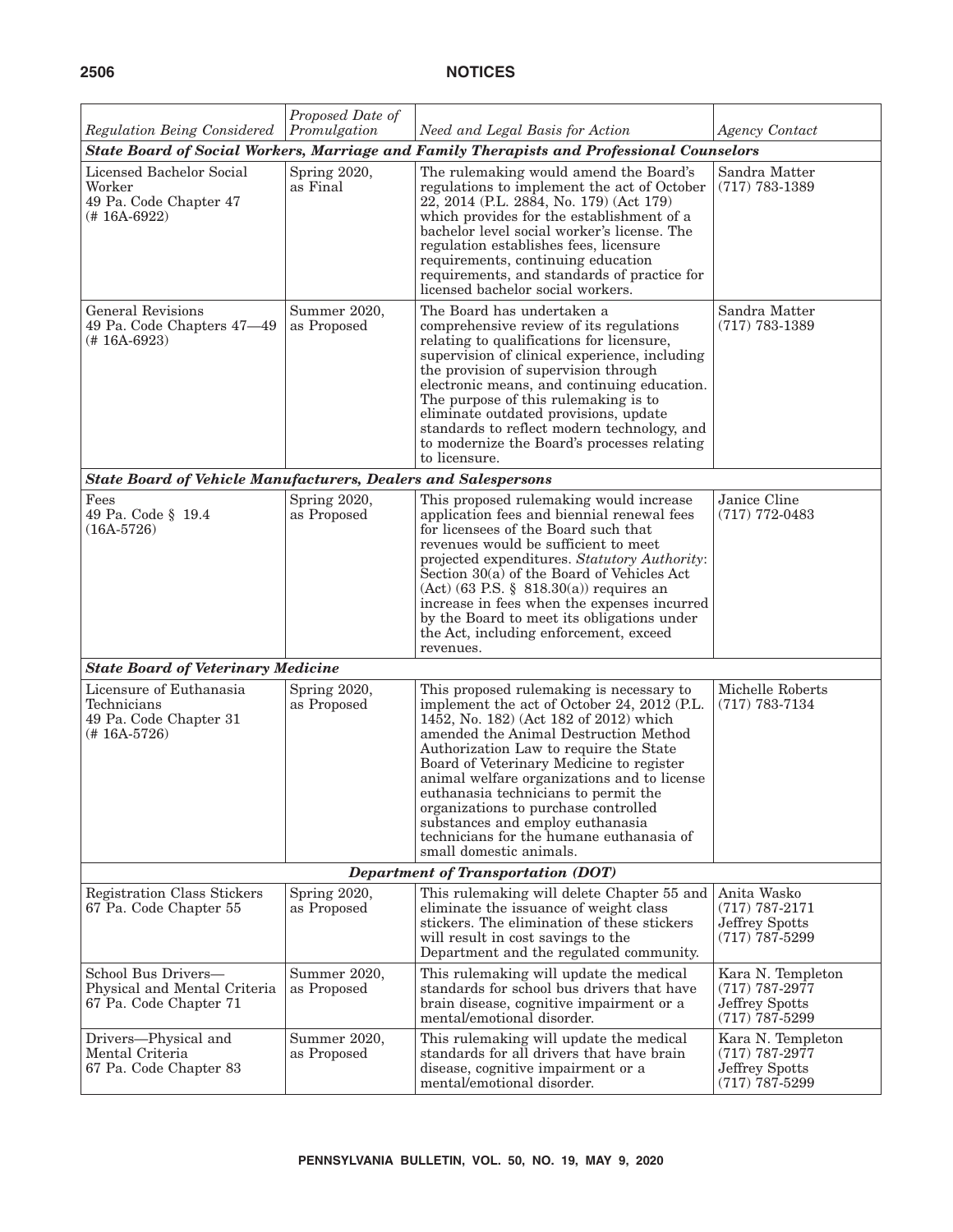| Regulation Being Considered                                                                                                            | Proposed Date of<br>Promulgation | Need and Legal Basis for Action                                                                                                                                                                                                               | Agency Contact                                                             |
|----------------------------------------------------------------------------------------------------------------------------------------|----------------------------------|-----------------------------------------------------------------------------------------------------------------------------------------------------------------------------------------------------------------------------------------------|----------------------------------------------------------------------------|
| Access to and Occupancy of<br>Highways by Driveways and<br>Local Roads<br>67 Pa. Code Chapter 441                                      | Summer 2020,<br>as Proposed      | The Department will be promulgating a<br>regulation to rewrite the entirety of<br>Chapter 441 and to address comments<br>received during the promulgation of an<br>earlier promulgated Chapter 441 regulation<br>redefining the term "owner." | <b>Bob Pento</b><br>$(717)$ 783-6265<br>Jeffrey Spotts<br>$(717)$ 787-5299 |
| Permanent Regulation for<br>RADAR and LIDAR for<br>State Police and Automated<br><b>Enforcement Systems</b><br>67 Pa. Code Chapter 105 | Summer 2020,<br>as Proposed      | The Department will be promulgating a<br>regulation to define proper testing and<br>calibration of RADAR and LIDAR Systems<br>to be used by state police and automated<br>enforcement systems.                                                | Anita Wasko<br>$(717) 787 - 2171$<br>Jeffrey Spotts<br>$(717)$ 787-5299    |

[Pa.B. Doc. No. 20-648. Filed for public inspection May 8, 2020, 9:00 a.m.]

# **INSURANCE DEPARTMENT**

### **Application for Approval to Redomesticate from the Commonwealth of Pennsylvania by AlleghenyPoint Insurance Company**

AlleghenyPoint Insurance Company, a domestic stock casualty insurance company, has filed for approval of a plan of redomestication whereby the state of domicile would change from the Commonwealth of Pennsylvania to West Virginia. The filing was made under section 357 of The Insurance Company Law of 1921 (40 P.S. § 477e).

Persons wishing to comment on the redomestication are invited to submit a written statement to the Insurance Department (Department) within 30 days of publication of this notice in the *Pennsylvania Bulletin*. Each written statement must include the name, address and telephone number of the interested party; identification of the application to which the statement is addressed; and a concise statement with sufficient detail and relevant facts to inform the Department of the exact basis of the statement. Written statements should be directed to Steven L. Yerger, Insurance Company Licensing Specialist, Insurance Department, 1345 Strawberry Square, Harrisburg, PA 17120, fax (717) 787-8557, syerger@pa.gov.

> JESSICA K. ALTMAN, *Insurance Commissioner*

[Pa.B. Doc. No. 20-649. Filed for public inspection May 8, 2020, 9:00 a.m.]

# **INSURANCE DEPARTMENT**

### **Application for Approval to Redomesticate from the Commonwealth of Pennsylvania by NorthStone Insurance Company**

NorthStone Insurance Company, a domestic stock casualty insurance company, has filed for approval of a plan of redomestication whereby the state of domicile would change from the Commonwealth of Pennsylvania to West Virginia. The filing was made under section 357 of The Insurance Company Law of 1921 (40 P.S. § 477e).

Persons wishing to comment on the redomestication are invited to submit a written statement to the Insurance Department (Department) within 30 days of publication of this notice in the *Pennsylvania Bulletin*. Each written statement must include the name, address and telephone number of the interested party; identification of the application to which the statement is addressed; and a concise statement with sufficient detail and relevant facts to inform the Department of the exact basis of the statement. Written statements should be directed to Steven L. Yerger, Insurance Company Licensing Specialist, Insurance Department, 1345 Strawberry Square, Harrisburg, PA 17120, fax (717) 787-8557, syerger@pa.gov.

JESSICA K. ALTMAN,

*Insurance Commissioner*

[Pa.B. Doc. No. 20-650. Filed for public inspection May 8, 2020, 9:00 a.m.]

# **INSURANCE DEPARTMENT**

### **Workers' Compensation Security Fund Assessment; Notice 2020-13**

The Insurance Department (Department) has determined that no contributions will be required during 2020 to maintain the balance of the Workers' Compensation Security Fund (Fund).

Section 9(1) of the Workers' Compensation Security Fund Act (act) (77 P.S.  $\S$  1059(1)) states "[i]f, due to the payment of liabilities or claims, the balance of the fund is reduced below \$500,000,000, the department shall require contributions to maintain the actuarial soundness of the fund and to restore, in a timely manner, the balance of the fund to a level at or above \$500,000,000.''

As of the evaluation of December 31, 2019, the balance of the Fund exceeded \$500,000,000. Therefore, insurers writing workers' compensation insurance in this Commonwealth will not be required to submit contributions to the Fund in 2020.

The act may be viewed at www.ncigf.org (select ''Resources,'' then ''Laws and Law Summaries'') and 31 Pa. Code Chapter 165 (relating to the Workers' Compensation Security Fund) may be viewed at www. pacodeandbulletin.gov Additional information regarding the Fund is located on the Department's web site at www.insurance.pa.gov.

Acknowledgement of this notice is not required.

JESSICA K. ALTMAN, *Insurance Commissioner*

[Pa.B. Doc. No. 20-651. Filed for public inspection May 8, 2020, 9:00 a.m.]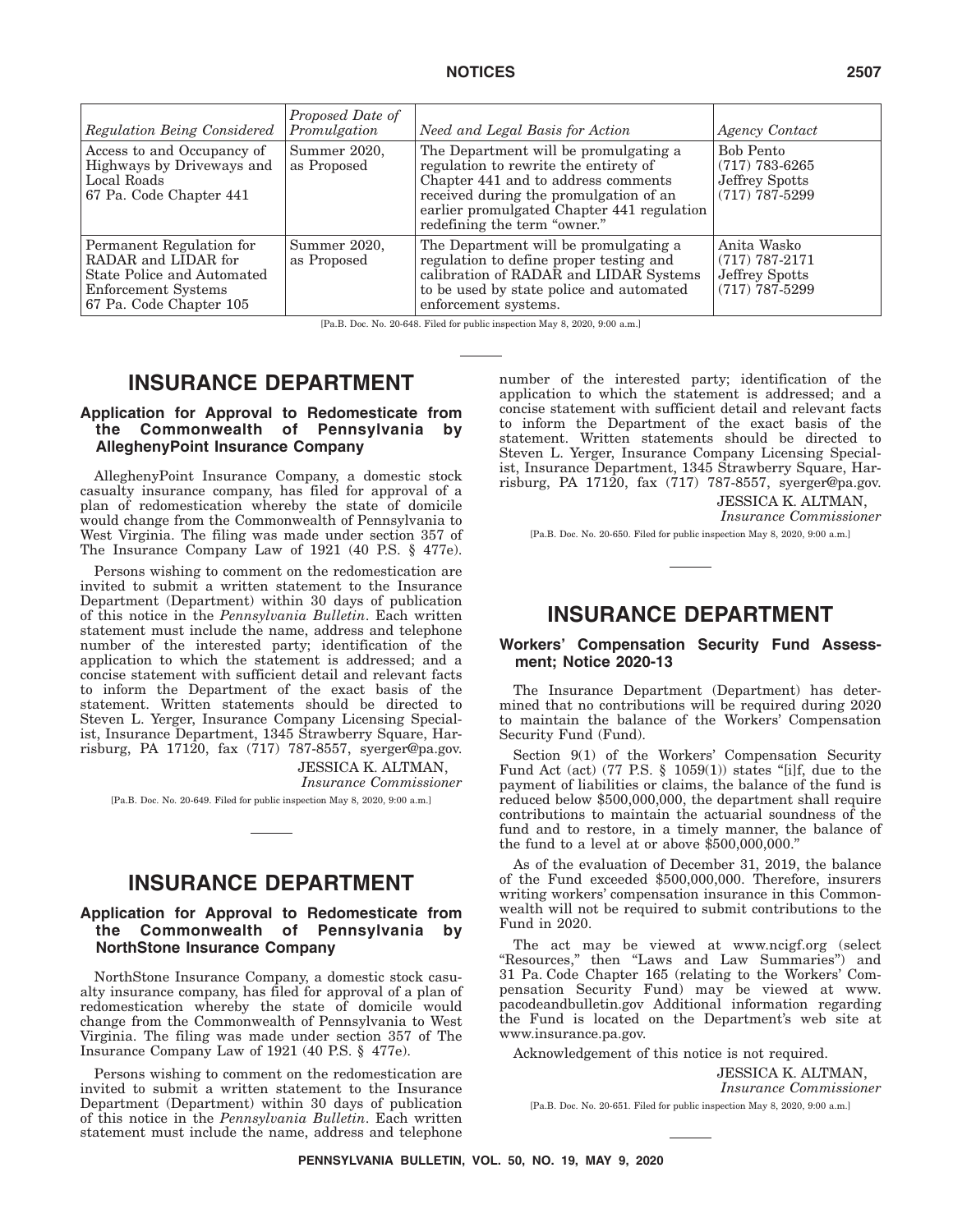# **PENNSYLVANIA PUBLIC UTILITY COMMISSION**

### **Petition of Duquesne Light Company; Prehearing Conference**

**P-2020-3019522. Duquesne Light Company.** Petition of Duquesne Light Company for approval of its default service plan for the period from June 1, 2021, through May 31, 2025, (DSP V Petition).

Formal protests, petitions to intervene and answers must be filed in accordance with 52 Pa. Code (relating to public utilities) on or before June 5, 2020. Filings must be made with the Secretary of the Pennsylvania Public Utility Commission, 400 North Street, Harrisburg, PA 17120, with a copy served on the petitioner and a copy provided to the Deputy Chief Administrative Law Judge by efiling with the Secretary of the Pennsylvania Public Utility Commission (Commission) through the Commission's efiling system.

The documents filed in support of the petition are available for inspection through the Commission's web site at www.puc.pa.gov by searching under the previously listed docket number or by searching the applicant's web site.

*Applicant*: Duquesne Light Company

*Through and by Counsel*: Michael Zimmerman, Duquesne Light Company, 411 Seventh Avenue, 15-7, Pittsburgh, PA 15219

#### **Prehearing Conference**

An initial prehearing conference on the previouslycaptioned case will be held as follows:

| Delta      | Friday, June 12, 2020                                  |
|------------|--------------------------------------------------------|
| Time:      | 10 a.m.                                                |
| Location:  | Telephonic call-in                                     |
| Presiding: | Deputy Chief Administrative Law Judge<br>Mark A. Hover |

Currently, the Commission is following Governor Tom Wolf's emergency order with respect to the novel coronavirus (COVID-19) pandemic. The Commission's offices are closed and the Deputy Chief Administrative Law Judge Mark A. Hoyer and the Secretary's Bureau are teleworking until the emergency is lifted. As a result, the Commission cannot access either incoming or outgoing regular mail delivery. Therefore, all parties are required to open an efiling account, sign up for e-service online and to accept service from the Commission electronically until further notice. Additionally, all parties are required to provide an e-mail address as part of their contact information.

The Commission offers a free eFiling Subscription Service, which allows users to automatically receive an e-mail notification whenever a document is added, removed or changed on the Commission web site regarding a specific case. Instructions for subscribing to this service are on the Commission's web site at http://www.puc.pa. gov/Documentation/eFiling\_Subscriptions.pdf.

Scheduling Office: (717) 787-1399

Pennsylvania AT&T Relay Service number for persons who are deaf or hearing-impaired: (800) 654-5988

> ROSEMARY CHIAVETTA, *Secretary*

[Pa.B. Doc. No. 20-652. Filed for public inspection May 8, 2020, 9:00 a.m.]

# **PENNSYLVANIA PUBLIC UTILITY COMMISSION**

### **Service of Notice of Motor Carrier Applications**

The following temporary authority and/or permanent authority applications for the right to render service as a common carrier or contract carrier in this Commonwealth have been filed with the Pennsylvania Public Utility Commission. Formal protests and petitions to intervene must be filed in accordance with 52 Pa. Code (relating to public utilities). A protest shall indicate whether it applies to the temporary authority application, the permanent authority application, or both. Protests may only be filed if there is evidence that the applicant lacks fitness. Protests based on endangering or impairing operations of an existing carrier will not be honored. Filings must be made with the Secretary, Pennsylvania Public Utility Commission, 400 North Street, Harrisburg, PA 17120, with a copy served on the applicant by May 26, 2020. Documents filed in support of the applications are available for inspection and copying at the Office of the Secretary between 8 a.m. and 4:30 p.m., Monday through Friday, and at the business address of the respective applicant.

#### **Applications of the following for approval to** *begin* **operating as** *common carriers* **for transportation of** *persons* **as described under each application.**

**A-2020-3019411. Dunaway Family Ventures, LLC** (1639 East Lycoming Street, Philadelphia, PA 19124) in paratransit service, between points in the City and County of Philadelphia.

**A-2020-3019444. Eastern Regional Emergency Medical Services, LLC** (863 1st Avenue, Brackenridge, Allegheny County, PA 15014) in paratransit service, between points in the Counties of Allegheny, Armstrong, Beaver, Butler, Washington and Westmoreland.

**A-2020-3019583. Joseph G. Campbell, t/a J G Campbell Driving Service** (61 Railway Drive, Kirkwood, Lancaster County, PA 17536) persons whose personal convictions prevent them from owning or operating motor vehicles, in paratransit service, from points in Lancaster County, to points in Pennsylvania, and return.

**Application of the following for approval of the** *beginning* **of the exercise of the right and privilege of operating motor vehicles as** *common carriers* **for the transportation of** *household goods* **as described under the application.**